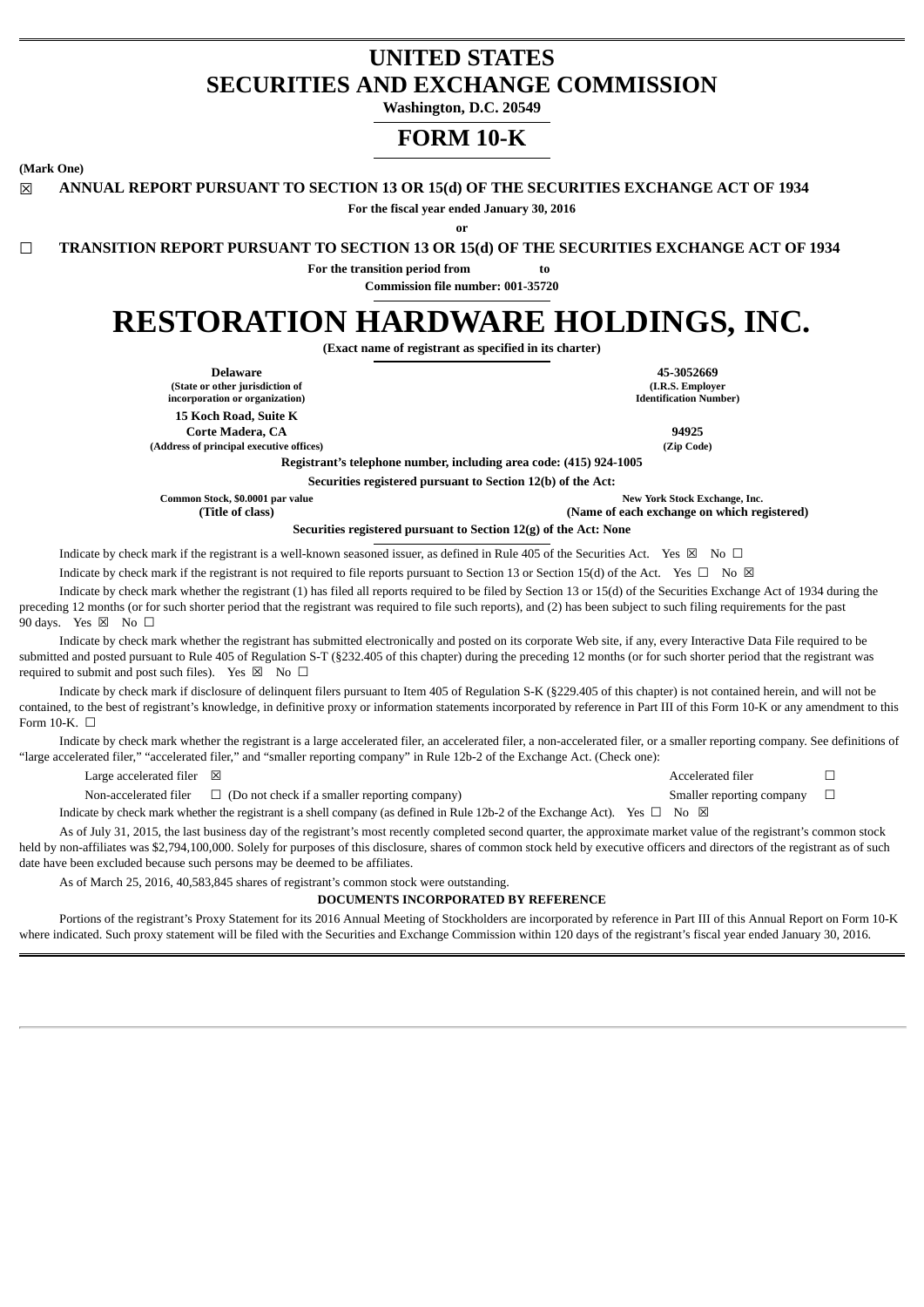#### **RESTORATION HARDWARE HOLDINGS, INC. INDEX TO FORM 10-K**

|          |                                                                                                              | Page |
|----------|--------------------------------------------------------------------------------------------------------------|------|
|          | PART I.                                                                                                      |      |
| Item 1.  | <b>Business</b>                                                                                              | 1    |
| Item 1A. | <b>Risk Factors</b>                                                                                          | 9    |
| Item 1B. | <b>Unresolved Staff Comments</b>                                                                             | 27   |
| Item 2.  | <b>Properties</b>                                                                                            | 27   |
| Item 3.  | <b>Legal Proceedings</b>                                                                                     | 28   |
| Item 4.  | <b>Mine Safety Disclosures</b>                                                                               | 28   |
|          | <b>PART II.</b>                                                                                              |      |
| Item 5.  | Market for Registrant's Common Equity, Related Stockholder Matters and Issuer Purchases of Equity Securities | 29   |
| Item 6.  | <b>Selected Consolidated Financial Data</b>                                                                  | 31   |
| Item 7.  | Management's Discussion And Analysis of Financial Condition and Results of Operations                        | 36   |
| Item 7A. | <b>Quantitative and Qualitative Disclosures About Market Risk</b>                                            | 59   |
| Item 8.  | <b>Financial Statements and Supplementary Data</b>                                                           | 61   |
| Item 9.  | <b>Changes in and Disagreements with Accountants on Accounting and Financial Disclosure</b>                  | 98   |
| Item 9A. | <b>Controls and Procedures</b>                                                                               | 98   |
| Item 9B. | <b>Other Information</b>                                                                                     | 98   |
|          | <b>PART III.</b>                                                                                             |      |
| Item 10. | Directors, Executive Officers and Corporate Governance                                                       | 99   |
| Item 11. | <b>Executive Compensation</b>                                                                                | 99   |
| Item 12. | <b>Security Ownership of Certain Beneficial Owners and Management and Related Stockholder Matters</b>        | 99   |
| Item 13. | <b>Certain Relationships and Related Transactions and Director Independence</b>                              | 99   |
| Item 14. | <b>Principal Accountant Fees and Services</b>                                                                | 99   |
|          | <b>PART IV.</b>                                                                                              |      |
| Item 15. | <b>Exhibits and Financial Statement Schedules</b>                                                            | 100  |
|          |                                                                                                              |      |

i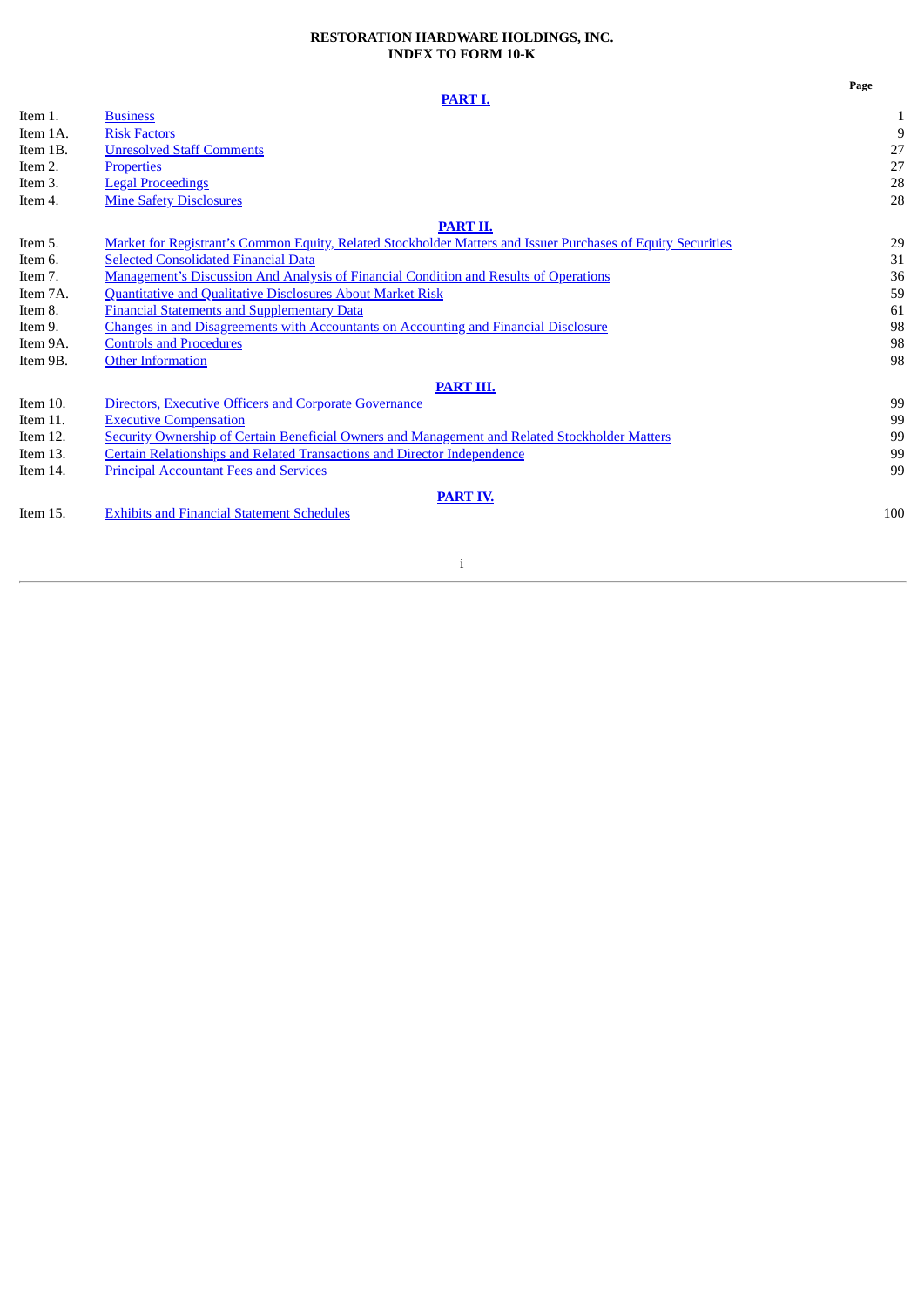#### **SPECIAL NOTE REGARDING FORWARD-LOOKING STATEMENTS AND MARKET DATA**

This annual report contains forward-looking statements that are subject to risks and uncertainties. Forward-looking statements give our current expectations and projections relating to our financial condition, results of operations, plans, objectives, future performance and business. You can identify forward-looking statements by the fact that they do not relate strictly to historical or current facts. These statements may include words such as "anticipate," "estimate," "expect," "project," "plan," "intend," "believe," "may," "will," "should," "likely" and other words and terms of similar meaning in connection with any discussion of the timing or nature of future operating or financial performance or other events.

Forward-looking statements are subject to risk and uncertainties that may cause actual results to differ materially from those that we expected. We derive many of our forward-looking statements from our operating budgets and forecasts, which are based upon many detailed assumptions. While we believe that our assumptions are reasonable, we caution that it is very difficult to predict the impact of known factors and it is impossible for us to anticipate all factors that could affect our actual results. Important factors that could cause actual results to differ materially from our expectations, or cautionary statements, are disclosed in Item 1A—Risk Factors, Item 7—Management's Discussion and Analysis of Financial Condition and Results of Operations, and elsewhere in this annual report. All forward-looking statements attributable to us, or persons acting on our behalf, are expressly qualified in their entirety by these cautionary statements, as well as other cautionary statements. You should evaluate all forward-looking statements made in this annual report in the context of these risks and uncertainties.

We cannot assure you that we will realize the results or developments we expect or anticipate or, even if substantially realized, that they will result in the consequences or affect us or our operations in the way we expect. The forward-looking statements included in this annual report are made only as of the date hereof. We undertake no obligation to publicly update or revise any forward-looking statement as a result of new information, future events or otherwise, except as otherwise required by law.

ii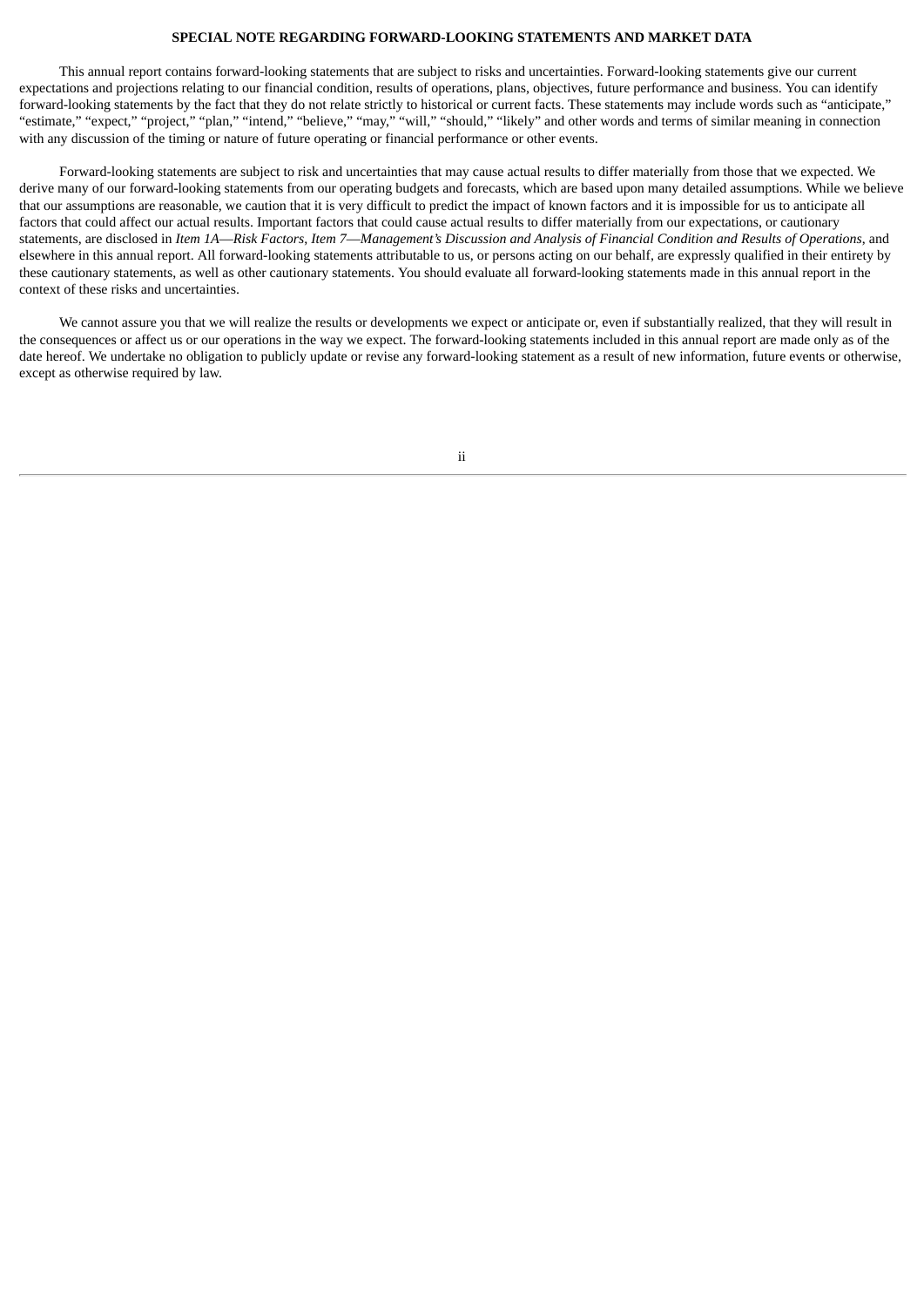#### <span id="page-3-1"></span><span id="page-3-0"></span>**Item 1. Business**

#### **Overview**

Restoration Hardware Holdings, Inc. ("RH" or the "Company") is a leading luxury retailer in the home furnishings marketplace. Our curated and fully-integrated assortments are presented consistently across our sales channels in sophisticated and unique lifestyle settings that we believe are on par with world-class interior designers. We offer dominant merchandise assortments across a growing number of categories, including furniture, lighting, textiles, bathware, décor, outdoor and garden, tableware, and child and teen furnishings. Our ability to innovate, curate and integrate products, categories, services and businesses with a completely authentic and distinctive point of view, then rapidly scale them across our fully integrated multi-channel infrastructure is a powerful platform for continued long-term growth. Our unique product development, go-to-market and supply chain capabilities, together with our significant scale, enable us to offer a compelling combination of design, quality and value that we believe is unparalleled in the marketplace.

Restoration Hardware Holdings, Inc. was formed as a Delaware corporation on August 18, 2011. On November 7, 2012, Restoration Hardware Holdings, Inc. completed an initial public offering. Our business is fully integrated across our multiple channels of distribution, consisting of our stores, catalogs, including our Source Books, and websites. As of January 30, 2016, we operated a total of 69 retail galleries, consisting of 53 legacy Galleries, 6 larger format Design Galleries, 4 next generation Design Galleries, 1 RH Modern Gallery and 5 RH Baby & Child Galleries, as well as 17 outlet stores, throughout the United States and Canada.

We have achieved strong growth in sales and profitability, as illustrated by the following:

- · Net revenues increased 13% to \$2,109.0 million in fiscal 2015, on top of a 20% increase in fiscal 2014 and a 30% increase in fiscal 2013.
- The fourth quarter of fiscal 2015 marked our 24th consecutive quarter of double-digit net revenue growth.
- · Our adjusted net income increased 17.6% to \$114.8 million in fiscal 2015 from \$97.6 million in fiscal 2014.

#### **Key Value Driving Strategies**

Key elements of our strategy are to:

*Transform Our Real Estate Platform.* We believe we have an opportunity to significantly increase our sales by transforming our real estate platform from our existing legacy retail footprint to a portfolio of next generation Design Galleries that are sized to the potential of each market and the size of our assortment. On average, our legacy retail stores display less than 10% of our current product assortment. Our next generation Design Galleries allow us to optimize our selling space by displaying a greater percentage of our merchandise assortment, as well as future product expansions and new businesses, in a highly differentiated retail setting. Based on our historical performance, when a product is presented on the selling floor, we experience an increase in sales for that product across all of our channels.

Based on recent trends and our plans for product assortment expansion and new businesses, we are generally targeting a range of approximately 25,000 to 60,000 leased selling square feet for new locations. Landlords are currently offering us leases that accommodate these space requirements and that have favorable terms, which are typically available only to anchor tenants. Based on our analysis, we believe we have the opportunity to operate next generation Design Galleries in 60 to 70 locations in the United States and Canada.

*Expand Our Offering and Increase Our Market Share.* We believe we have a significant opportunity to increase our market share by growing our merchandise assortment, introducing new products and categories, expanding our service offerings and exploring and testing new business opportunities complementary to our core business. We will continue to increase our brand awareness and customer loyalty through our circulation strategy, our digital marketing initiatives, and our advertising and public relations activities and events.

*Elevate the Customer Experience.* We are focused on improving the end-to-end customer experience. As we have elevated our brand, especially at retail, other customer touch points also need to leapfrog forward to create a cohesive experience. This initiative will focus on everything from product quality to in-home delivery across all channels, and includes new people, processes, and systems.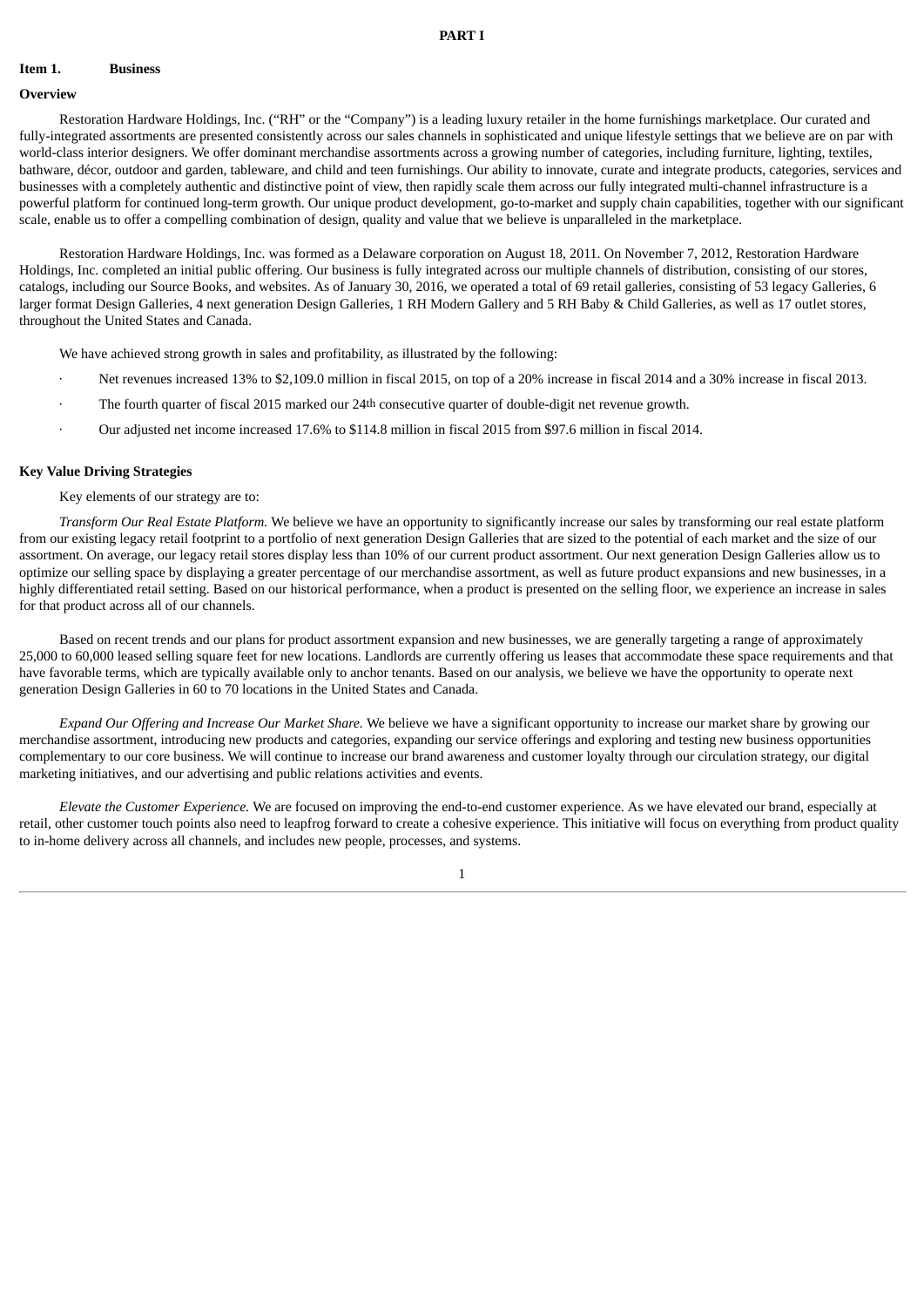*Increase Operating Margins.* We have the opportunity to continue to improve our operating margins by leveraging our fixed occupancy, advertising and corporate general and administrative costs, as well as leveraging our scalable infrastructure. Key areas in which we believe we will increase operating margins include:

- · *Occupancy Leverage*—We believe that our real estate transformation will allow us to better leverage our fixed occupancy costs. Our next generation Design Galleries are expected to generate increased sales volumes in each market. We expect that these increased sales volumes, coupled with the favorable anchor tenant-type economics and lower rent per square foot, as compared to our legacy Galleries, will provide significant leverage of our retail occupancy costs. We also expect leverage in our supply chain occupancy as we optimize our inventory investments over time and further leverage our distribution center infrastructure.
- · *Advertising Cost Leverage*—We believe the physical expression and retail experience in our next generation Design Galleries serve as the best form of advertising for RH. Our next generation Design Galleries are expected to generate increased sales volumes in each market as compared to the legacy Gallery in that market. As a result, the higher sales volumes achieved will leverage our fixed advertising expenditures in each market. We also continue to explore opportunities to further optimize our Source Book strategy and enhance our on-line marketing initiatives.
- · *Improved Product Margin & Shipping Efficiencies*—We believe we can obtain additional operating margin expansion from improved product margins and shipping efficiencies. We believe we have pricing power that should continue to improve as we continue to take market share in the highly-fragmented luxury home furnishings market. As our newer categories and products gain scale, we also expect improved vendor pricing. In addition, we anticipate further efficiencies of in-sourcing our home delivery locations and opportunities to optimize our shipping model over time.
- · *Other Selling, General and Administrative Expenses*—We believe we still have significant opportunity to leverage our fixed corporate and other general and administrative expenses as we increase our sales.

*Pursue International Expansion.* We plan to strategically expand our business into select countries outside of the United States and Canada in the future. We believe that our luxury brand positioning and unique aesthetic will have strong international appeal.

#### **Products and Product Development**

We have positioned RH as a lifestyle brand and design authority by offering dominant merchandise assortments. We are merchants of luxury home furnishings and our luxury products embody our design aesthetic and reflect inspiration from across the centuries and around the globe.

We have developed a proprietary product development platform that is fully integrated from ideation to presentation. Key aspects of our product development platform are:

- · *Organization*—We have established a collaborative, cross-functional organization centered on product leadership and coordinated across our product development, sourcing, merchandising, inventory and creative teams. Our product teams are focused on maximizing the sales potential of each product category across all channels, which eliminates channel conflicts and functional redundancies.
- · *Process*—For many of our products, we work closely with our network of artisan partners who possess specialized product development and manufacturing capabilities and who we consider an extension of our product development team. We collaborate with our global network of specialty vendors and manufacturers to produce artisanal pieces on a large scale with a high level of quality and value, including both distinctive original designs and reinterpretations of antiques.
- · *Facility*—We have built the *RH Center of Innovation and Product Leadership*, a facility which supports the entire product development process from product ideation to presentation for all channels.

As a result of our proprietary organization, process and facility, our typical product lead times are 3 – 9 months, which enhances our ability to introduce more new products with each collection. In addition, our product development platform, sourcing capabilities and significant scale enable us to reduce our product costs.

#### **Sales Channels**

We distribute our products through a fully integrated sales platform comprised of our stores, catalogs and websites. We believe the level of integration among all of our channels and our approach to the market distinguishes us from most other retailers. For fiscal 2015, sales of products originating in our stores represented 51% of our net revenues, while sales from our direct business represented 49% of our net revenues. We believe our channels complement each other and our customers' buying decisions are influenced by their experiences across more than one of our sales channels. We encourage our customers to shop across our channels and have aligned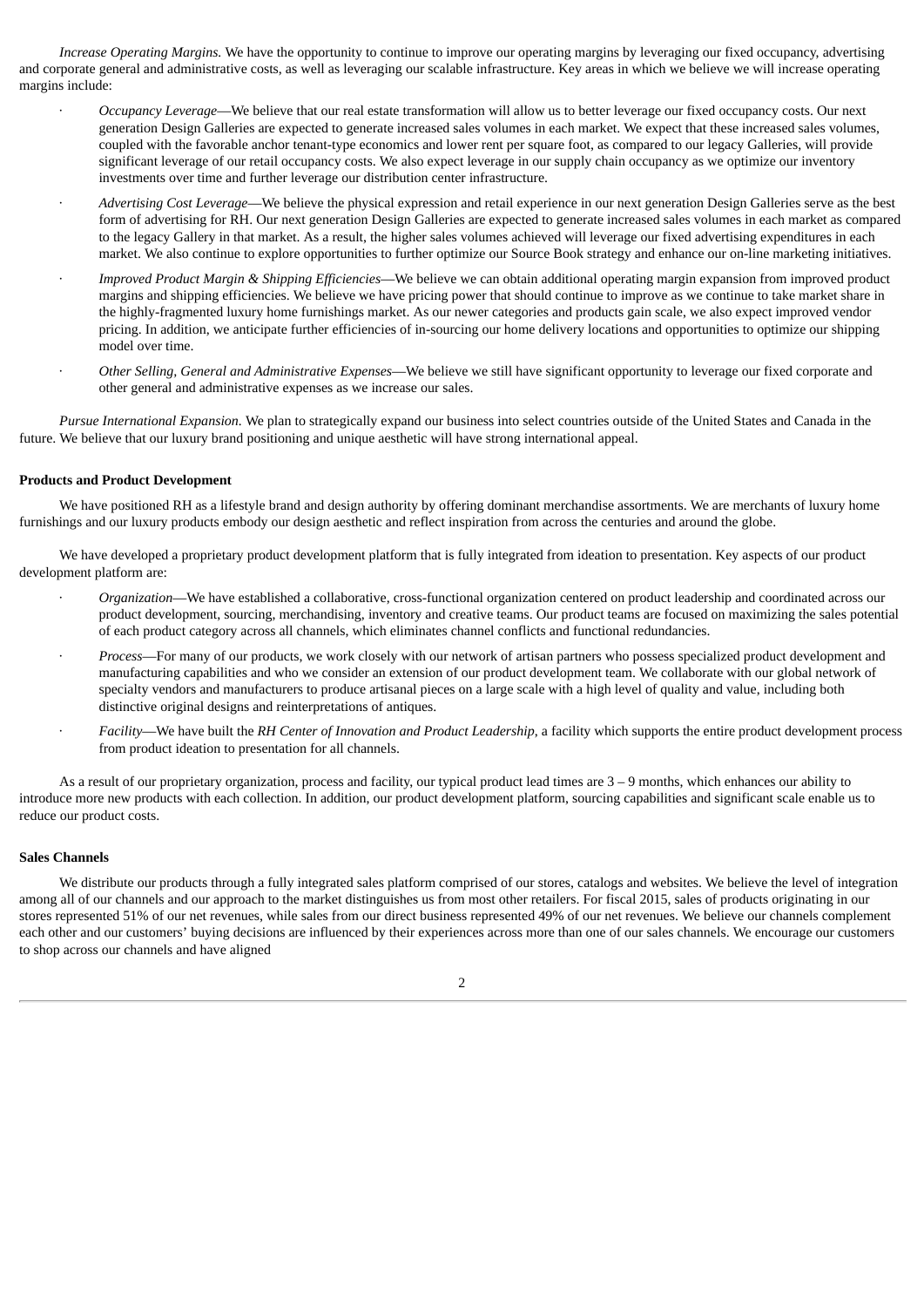our business and internal organization to be channel agnostic. Our integrated distribution and product delivery network serves all of our channels. We believe the key advantage of our multiple sales channels is our ability to leverage the unique attributes of each channel in our approach to the market.

#### *Stores*

## *Retail Galleries*

Our retail galleries are located primarily in upscale malls and street locations, as well as in iconic locations. We believe situating our galleries in desirable locations with high visibility is critical to the success of our business, and we identify gallery locations based on several store specific aspects including geographic location, demographics, and proximity to other high-end specialty retail stores. We pursue a market-based sales strategy, whereby we assess each market's overall sales potential and how best to approach the market across all of our channels. We customize square footage and catalog circulation to maximize each market's sales potential and increase our return on invested capital.

Our retail galleries reinforce our luxury brand aesthetic and are highly differentiated from other home furnishings retailers. We have revolutionized the customer experience by showcasing products in a sophisticated lifestyle setting that we believe is on par with world-class interior designers, consistent with the imagery and product presentation featured in our catalogs and on our websites. Products in our galleries are presented in fully appointed rooms, emphasizing collections over individual pieces. This presentation encourages a higher average order value as customers are inspired to consider purchasing a full collection of products to replicate the design aesthetic experienced in our galleries. In addition, because less than 10% of our merchandise assortment is displayed in our legacy Galleries, our store associates use iPads and other devices to allow customers to shop our entire merchandise assortment while in the gallery.

During fiscal 2015, we opened RH Chicago, The Gallery at the Three Arts Club in Chicago's Gold Coast. This first-of-its-kind retail concept represents our initial foray into hospitality with a seamlessly integrated culinary offering, which includes the 3 Arts Club Café, the 3 Arts Club Wine Vault & Tasting Room, and the 3 Arts Club Pantry & Espresso Bar.

We define leased selling square footage as retail space at our stores used to sell our products. Leased selling square footage excludes backrooms used for storage, office space or similar purpose, as well as exterior sales space located outside a store, such as courtyards, gardens and rooftops. We currently operate five distinct store types with the following average leased selling square footage as of January 30, 2016:

- 1) Next generation Design Galleries; which include our Galleries in Atlanta, Chicago, Denver and Tampa, and which average approximately 43,000 leased selling square feet;
- 2) Initial larger format Design Galleries; which include our Galleries in Houston, Scottsdale, Boston, Indianapolis, Greenwich, and Los Angeles, and which average approximately 19,000 leased selling square feet;
- 3) Legacy Galleries, which average approximately 8,000 leased selling square feet;
- 4) The RH Modern Gallery, which is located in Los Angeles and is approximately 13,000 leased selling square feet; and
- 5) RH Baby & Child Galleries, which average approximately 4,000 leased selling square feet.

We continue to evaluate potential opportunities for stand-alone RH Baby & Child, RH Teen and RH Modern Galleries in key markets.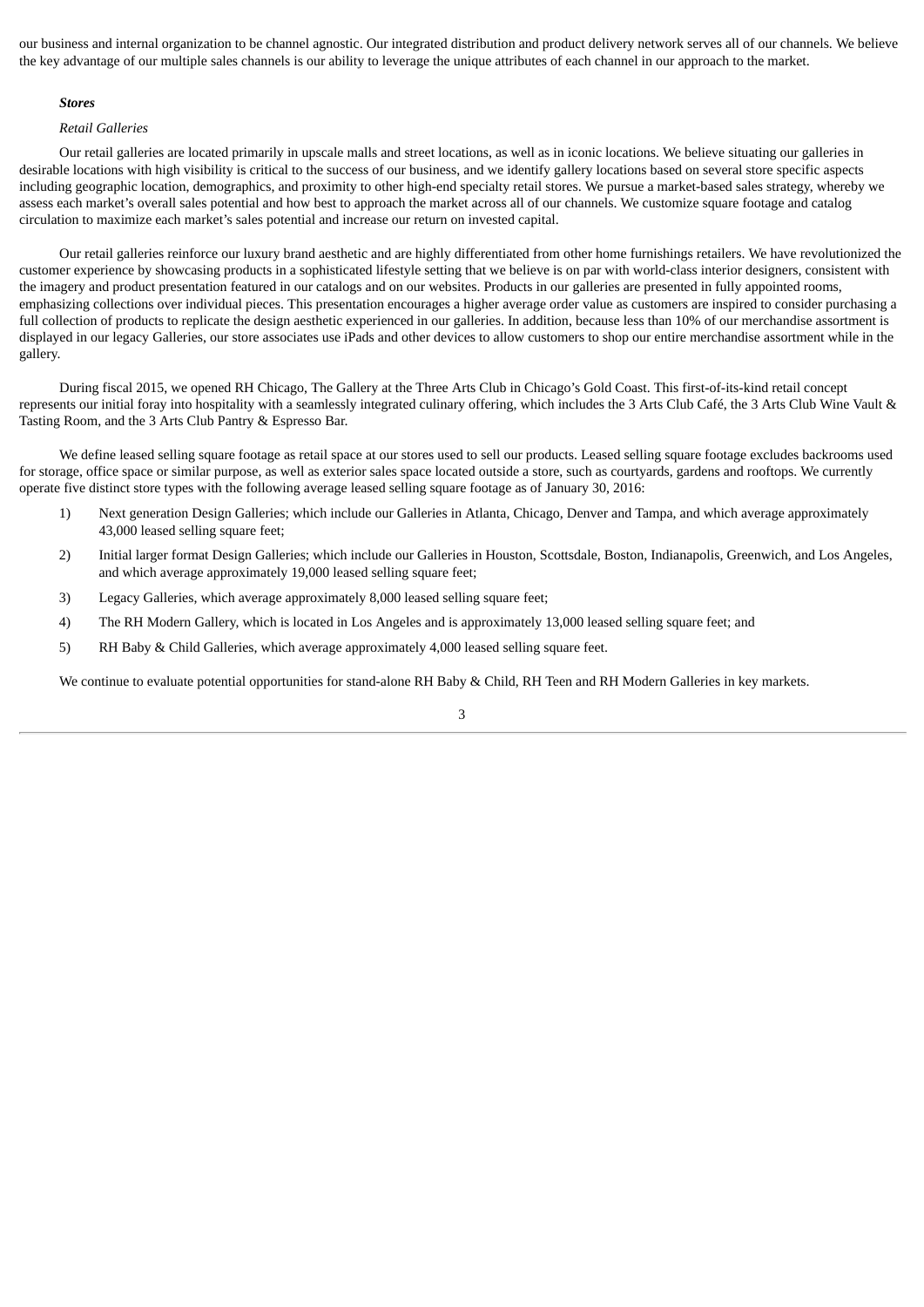As of January 30, 2016, we operated a total of 69 retail galleries throughout the United States and Canada, consisting of 53 legacy Galleries, 6 larger format Design Galleries, 4 next generation Design Galleries, 1 RH Modern Gallery and 5 RH Baby & Child Galleries. The following list shows the number of retail galleries in each U.S. state and each Canadian province where we operate as of January 30, 2016:

| Location    | <b>Store</b> | Location             | <b>Store</b>   | Location             | <b>Store</b>   |
|-------------|--------------|----------------------|----------------|----------------------|----------------|
| Alabama     |              | <b>Massachusetts</b> |                | <b>Tennessee</b>     |                |
| Arizona     |              | Michigan             |                | Texas                | 6              |
| California  | 17           | Minnesota            |                | Utah                 |                |
| Colorado    |              | Missouri             | 2              | Virginia             | $\overline{2}$ |
| Connecticut | 3            | New Jersey           | 2              | Washington           |                |
| Florida     | 5.           | New York             | 2              | District of Columbia |                |
| Georgia     |              | North Carolina       | 2              | Alberta              |                |
| Illinois    |              | Ohio                 | 3              | British Columbia     |                |
| Indiana     |              | Oklahoma             |                | Ontario              | 2              |
| Louisiana   |              | Oregon               |                |                      |                |
| Maryland    |              | Pennsylvania         | $\overline{2}$ |                      |                |
|             |              |                      |                | <b>Total</b>         | 69             |

The table below highlights certain information regarding our retail stores opened and closed during the last three fiscal years.

|                                    | <b>Fiscal Year</b> |      |      |  |  |  |  |
|------------------------------------|--------------------|------|------|--|--|--|--|
|                                    | 2015               | 2014 | 2013 |  |  |  |  |
| Stores open at beginning of period |                    |      | 71   |  |  |  |  |
| Stores opened                      |                    |      |      |  |  |  |  |
| Stores closed                      |                    |      |      |  |  |  |  |
| Stores open at end of period       | 69                 |      | 70   |  |  |  |  |

We continually analyze opportunities to selectively consolidate stores in connection with openings of our next generation Design Galleries or close stores that have been under-performing or are no longer consistent with our brand positioning. In many cases, we continue to operate a store until its lease has expired in order to effect the closure in a cost-efficient manner.

#### *Outlet Stores*

As of January 30, 2016, we operated 17 outlet stores in 12 states in the United States and Canada. Our outlet stores are branded as Restoration Hardware Outlet or RH Outlet and are primarily located in large outlet malls. Our outlet stores serve as an efficient means to sell discontinued or irregular inventory outside of our core sales channels.

#### *E-Commerce*

Our primary websites, *www.restorationhardware.com*, *www.rh.com* and *www.rhbabyandchild.com*, provide our customers with the ability to purchase our merchandise online. In September 2015, we launched *www.rhteen.com* and *www.rhmodern.com*, e-commerce enabled websites devoted to our teen furnishings category and to our modern product assortment.

Our e-commerce platform allows our customers to experience the RH lifestyle reflected in our catalogs and throughout our stores, and to shop substantially all of our current product assortment. We update our websites regularly to reflect product availability and special offers.

The websites also offer room-based navigation, which allows the customer to envision and shop items by room or by product, expanding on the richness of the online experience. For example, customers can search our websites for products by size or color, browse through our extensive product categories and see detailed information about each item and collection, such as dimensions, materials and care instructions. Additionally, customers can select color swatches and view merchandise displayed with different color and fabric options.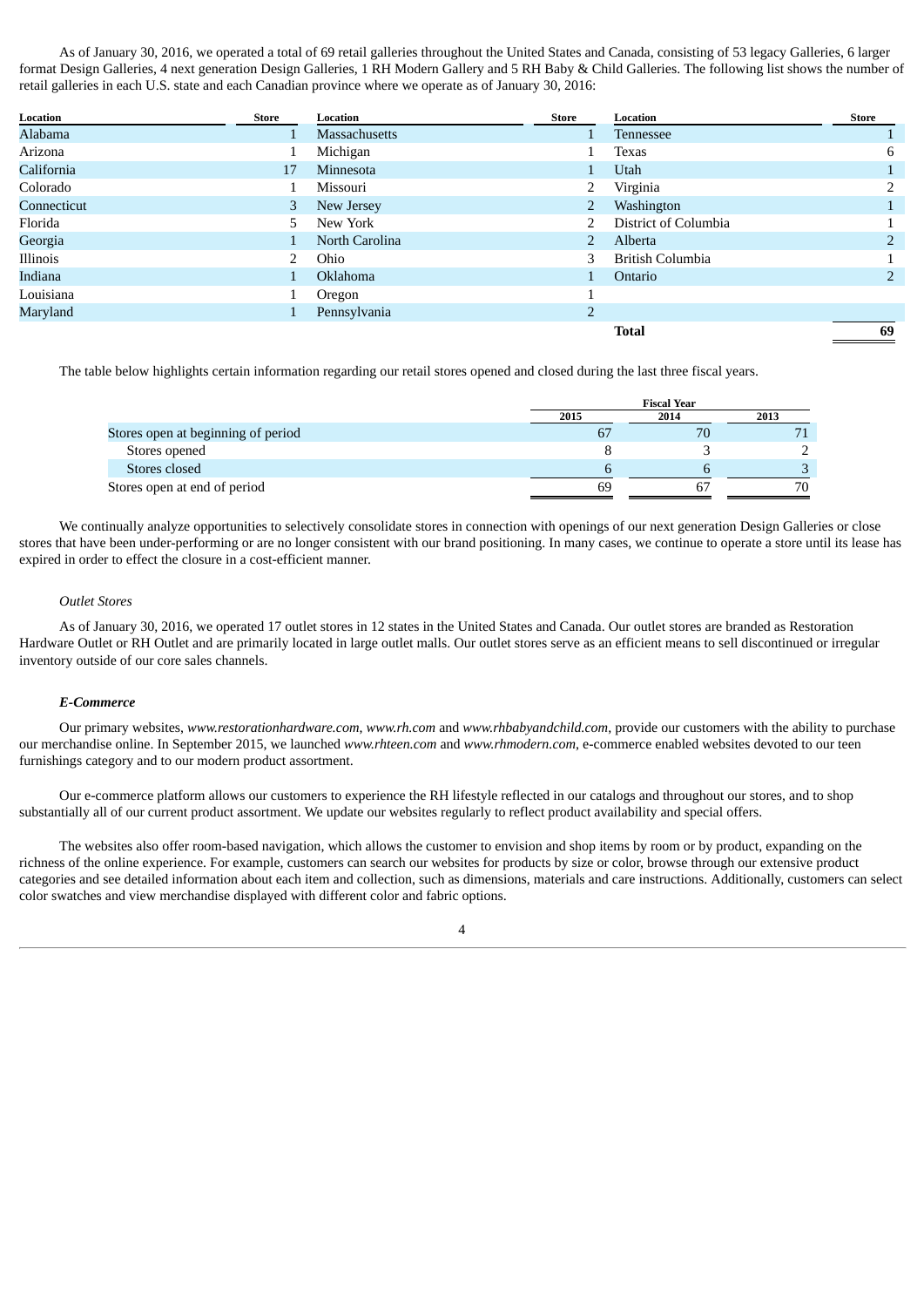#### *Source Books*

We produce a series of catalogs, which we refer to as Source Books, to showcase our merchandise assortment. In fiscal 2015, these included our Interiors, Outdoor, RH Modern, RH Teen, RH Baby & Child, Small Spaces, Bath, Linens, Rugs, Lighting and Holiday Source Books. Our Source Books, which showcase nearly our entire product assortment, are one of our primary branding and advertising vehicles. We have found that when we display a greater merchandise assortment in our Source Books, we experience increased sales across all of our channels. As in our retail stores, our Source Books present our merchandise in lifestyle settings that reflect our unique design aesthetic. Our Source Books also feature profiles of select artisan vendors and other compelling editorial content regarding home décor. All creative work on our Source Books is coordinated in-house in our *RH Center of Innovation & Product Leadership*, providing us greater control over the brand image presented to our customers, while also reducing our Source Book production costs.

Our Source Book mailings serve as a key driver of sales through both our websites and retail stores. Our customers respond to the Source Books across all of our channels, with sales trends closely correlating to the assortments that we emphasize and feature prominently both in our Source Books and in our stores. We continue to evaluate and optimize our Source Book strategy based on our experience.

We maintain a database of customer information, which includes sales patterns, detailed purchasing information, certain demographic information, geographic locations and mailing and email addresses. We mail our Source Books to addresses within this database and to addresses provided to us by third parties. The database supports our ability to analyze our customers' buying behaviors across sales channels and facilitates the development of targeted marketing strategies, and is maintained in accordance with our privacy policy disclosed on our website. We segment our customer files based on multiple variables, and we tailor our Source Book mailings and emails in response to the purchasing patterns and product needs of our customers. We focus on continually improving the segmentation of customer files and the expansion of our customer database.

Our Source Books, in concert with our e-commerce channel, are a cost-effective means of testing new products, and allow us to launch categories in a disciplined, expeditious and cost-effective manner.

#### *Phone Orders*

In addition to making purchases in our stores or online, customers, including those from our Trade and Contract businesses, can place orders over the phone by calling our customer service associates. In fiscal 2015, phone orders represented approximately 11% of net revenues.

#### *Trade and Contract*

In addition to our core channels, we continue to expand into professional services channels, including Trade and Contract. In the Trade channel, we work directly with independent interior designers purchasing for their businesses. Separately, we sell directly to customers who make purchases with the assistance of their own interior designers or decorators, which we refer to as "designer-assisted sales." Our Contract business services hospitality, real estate development and other business clients. These channels offer additional avenues for reaching new customers, including both businesses and individuals.

#### **Marketing and Advertising**

We employ a variety of marketing and advertising vehicles to drive customer traffic across all our channels, strengthen and reinforce our brand image and acquire new customers. These include targeted Source Book circulation, promotional mailings, email communications, online and print advertisements, and public relations activities and events. We maintain a database of customers, which includes sales patterns, detailed purchasing information, certain demographic information, geographic locations and mailing and email addresses. We use our customer database to tailor our programs and increase productivity of our marketing and promotion initiatives. We leverage our marketing and advertising expenses across all our channels as we seek to optimize the efficiency of our investment.

Our stores and our Source Books are the primary branding and advertising vehicles for the RH brands. The highly-differentiated design aesthetic and shopping environment of our stores drive customer traffic not only to our stores but also to our direct channels. Our Source Books and targeted emails further reinforce the RH brand image and drive sales across all of our sales channels. We also engage in a wide range of other marketing, promotional and public relations activities to promote our brands. These campaigns include media coverage in design, lifestyle, culture/society and specialty publications, as well as in-store events related to new store openings and product launches. We also engage print advertising in brand-relevant publications such as *Architectural Digest, DuJour,*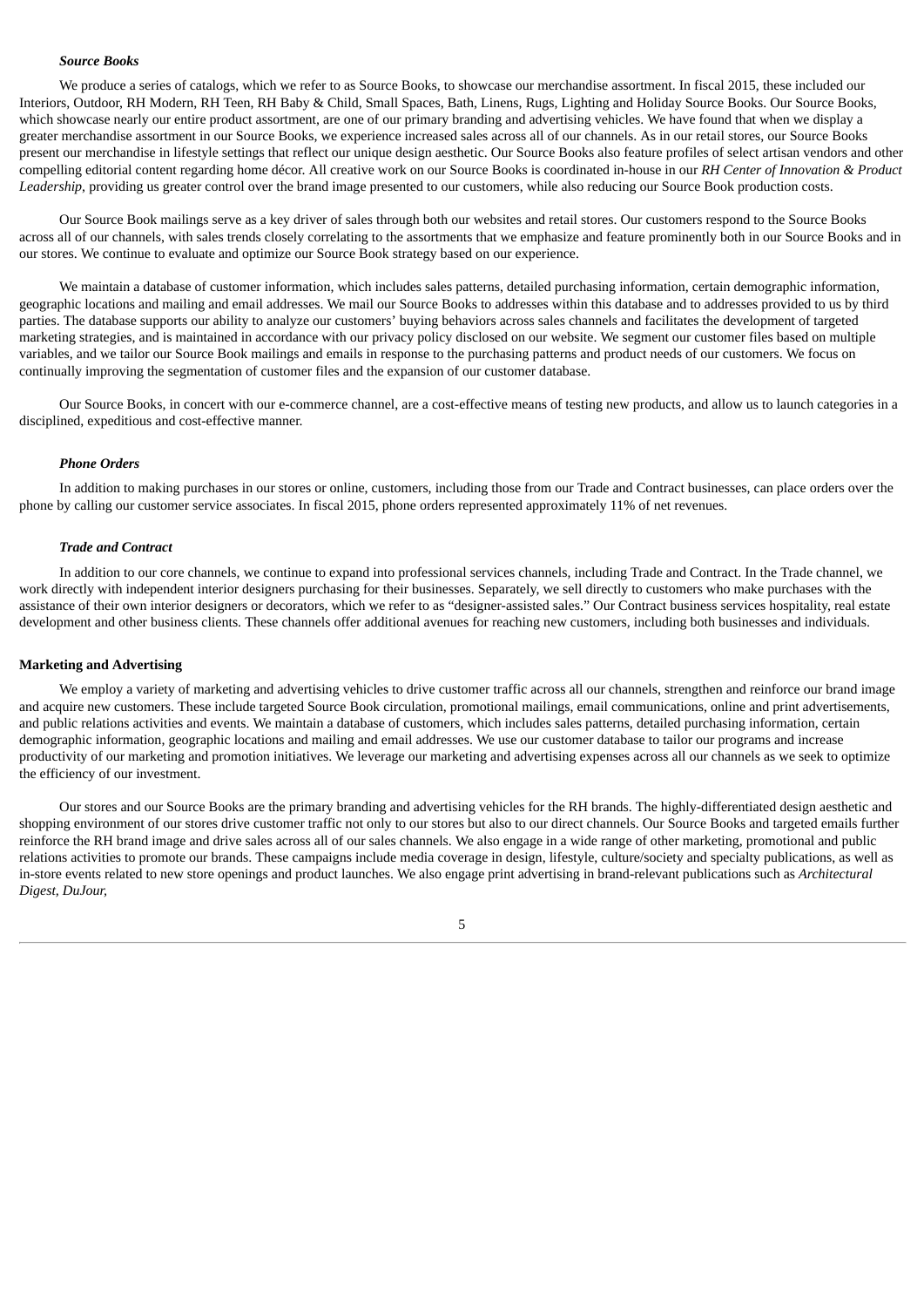*Elle Décor*, *Town and Country, Veranda* and others, and from time to time have also engaged in online advertising. We believe that these efforts will drive increased brand awareness, leading to higher sales in our stores and our direct business over time.

#### **Sourcing**

We primarily contract with third-party vendors for the manufacture of our merchandise. Our sourcing strategy focuses on identifying and using vendors that can provide the quality materials and fine craftsmanship that our customers expect of our brand. To ensure that our high standards of quality and timely delivery of merchandise are met, we work closely with vendors and manufacturers. Our products are generally made from readily available raw materials. We seek to ensure the consistent quality of our manufacturers' products by selectively inspecting pre-production samples, conducting periodic site visits to certain of our vendors' production facilities and selectively inspecting inbound shipments at our distribution facilities. In fiscal 2015, we sourced approximately 75% of our purchase dollar volume from approximately 30 vendors. In fiscal 2015, one vendor accounted for approximately 12% of our purchase dollar volume. Based on total dollar volume of purchases for fiscal 2015, approximately 82% of our products were sourced in Asia, the majority of which originated from China, 11% from the United States and the remainder from other regions.

RH is committed to offering safe, legal, high quality products, made consistently with our values. RH has a Compliance and Social Responsibility team dedicated to ensuring we keep these commitments through product testing, audits and other verification methods. Product testing is a core process for our organization. In fiscal 2014, RH Baby & Child received GREENGUARD Gold Certification of nursery furniture, which demonstrates that these products are low-emitting, thus contributing to better indoor air quality. GREENGUARD Gold Certified products aid in the creation of healthier indoor environments, by emitting fewer airborne compounds that can contribute to health issues including asthma and other respiratory conditions. We are in the process of obtaining GREENGUARD Gold Certification for all of our furniture products.

We have a limited number of long-term merchandise supply contracts, but we believe that we generally have strong relationships with our product vendors. Although we transact business primarily on an order-by-order basis, we typically work with many of our vendors over extended periods of time, and many vendors are making long-term capacity investments to serve our increasing demands. Over the last several years, we engaged in a sourcing initiative to develop closer relationships with our vendors in order to achieve better efficiencies and further improve our product development process. Through this process, we have eliminated the use of most third party purchasing agents in favor of a model in which we directly manage our vendors. We have achieved significant cost savings and other efficiencies from this initiative.

#### **Distribution and Delivery**

We manage the distribution and delivery of our products through our six distribution centers, which are located strategically throughout the United Stated. Each of our distribution centers serves all of our sales channels.

We offer a white glove home delivery service for our larger merchandise and furniture categories, where delivery personnel assist our customers by delivering fully assembled items to the location of their choice. We operate portions of our home delivery services in ten key markets to leverage operating costs and improve our customers' delivery experience, while reducing returns and damage to our products. We plan to continue to in-source these services in additional markets over time.

Through expansions and upgrades to our warehousing, distribution and delivery operations, we have improved our supply chain and fulfillment capabilities, and have built a scalable infrastructure with significant capacity to support our future growth. We believe our enhanced supply chain and fulfillment operations allow us to manage customer orders and distribute merchandise to stores and customers in an efficient and cost-effective manner. We also believe that these upgrades have improved customer satisfaction by reducing delivery times, reducing damage to merchandise, and improving our customer's overall buying experience.

We intend to continue to strengthen our supply chain operations through a number of key initiatives in fiscal 2016 designed to improve our fulfillment and delivery logistics performance and to achieve greater efficiencies in the management of our inventories.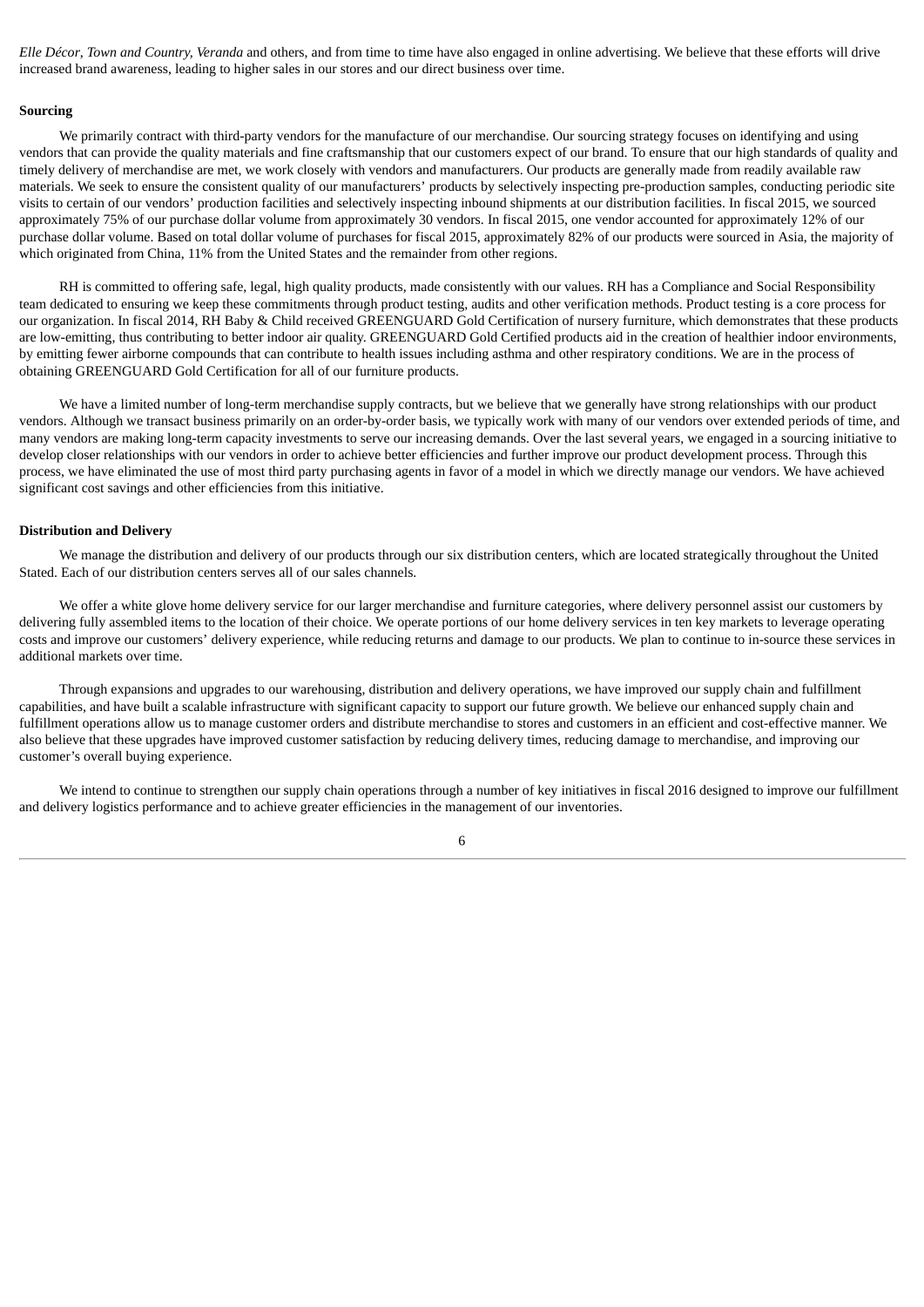#### **Management and Information Technology**

We use industry-standard information technology systems to provide customer service, business process support, and business intelligence across our sales channels. Our technology team continues to upgrade several of our core systems, including:

- · Implementing enhanced in-store, web, and care center customer service and commerce technology to provide enhanced capabilities to support our luxury customer experience;
- · Optimizing and enhancing inventory management capabilities to improve inventory productivity and service levels across our supply chain;
- · Implementing enhanced special order capabilities optimizing processes to support our increasingly expanding product assortment;
- · Upgrading our web commerce and in-store capabilities with state-of-the art technology to optimize performance and improve the customer shopping experience;
- · Implementing supply chain technology and enhancements to support our expanding supply chain network improving operating efficiencies, accuracy, and service levels; and
- · Optimizing and enhancing our enterprise data warehouse platform to expand data analysis areas to allow more timely and complete analysis of current business trends, results, and comparisons to our historical performance.

We believe these substantial upgrades to our information technology systems provide management with the ability to drive ongoing improvement in our operating model, focus on efficiency opportunities, and increase management control. New access to results through our technology tools also equips management to more timely identify, analyze and respond to business trends.

Over the next several years, we intend to further enhance our IT capabilities to support our growth. Key initiatives include:

- Further enhancing our delivery, order orchestration, inventory optimization, procurement, order management and vendor collaboration solutions to maximize operating efficiencies focused on enhancing the end-to-end customer experience; and
- · Continuing our expansion and redefinition of business intelligence capabilities to optimize information for timely decision making in areas such as supply chain and customer experience.

We are committed to a high level of integration in technology across our business. We believe our approach to technology demonstrates an appropriate balance of strategic planning and innovation to support both today's business and tomorrow's growth.

#### **Competition**

The home furnishings industry is highly competitive. We primarily compete against a large number of independent retailers that provide unique items and custom-designed product offerings at high price points, including antique dealers and home furnishings retailers who market to the interior design community. We also compete with national and regional home furnishings retailers and department stores, as well as with mail order catalogs and online retailers focused on home furnishings.

We believe we compete primarily on the basis of design, quality, value and customer service. We believe our distinct combination of design, quality and value allows us to compete effectively and we believe we differentiate ourselves from competitors based on the strength of our brand, products and our fully integrated multi-channel business model. We compete with the interior design trade and specialty merchants by providing a broader product assortment at an exceptional value based both upon the price and quality of our products. We compete against certain other home furnishings retailers primarily by offering what we believe are superior quality, highly distinctive design styles and a sophisticated lifestyle presentation in our product offering.

We also believe that our success depends in substantial part on our ability to originate and define product trends, as well as to timely anticipate, gauge and react to changing consumer demands. Certain of our competitors are larger and have greater financial, marketing and other resources than us. However, many smaller specialty retailers may lack the financial resources, infrastructure, scale and national brand identity necessary to compete effectively with us. We believe we are effectively positioned between these two market segments to gain market share and drive growth.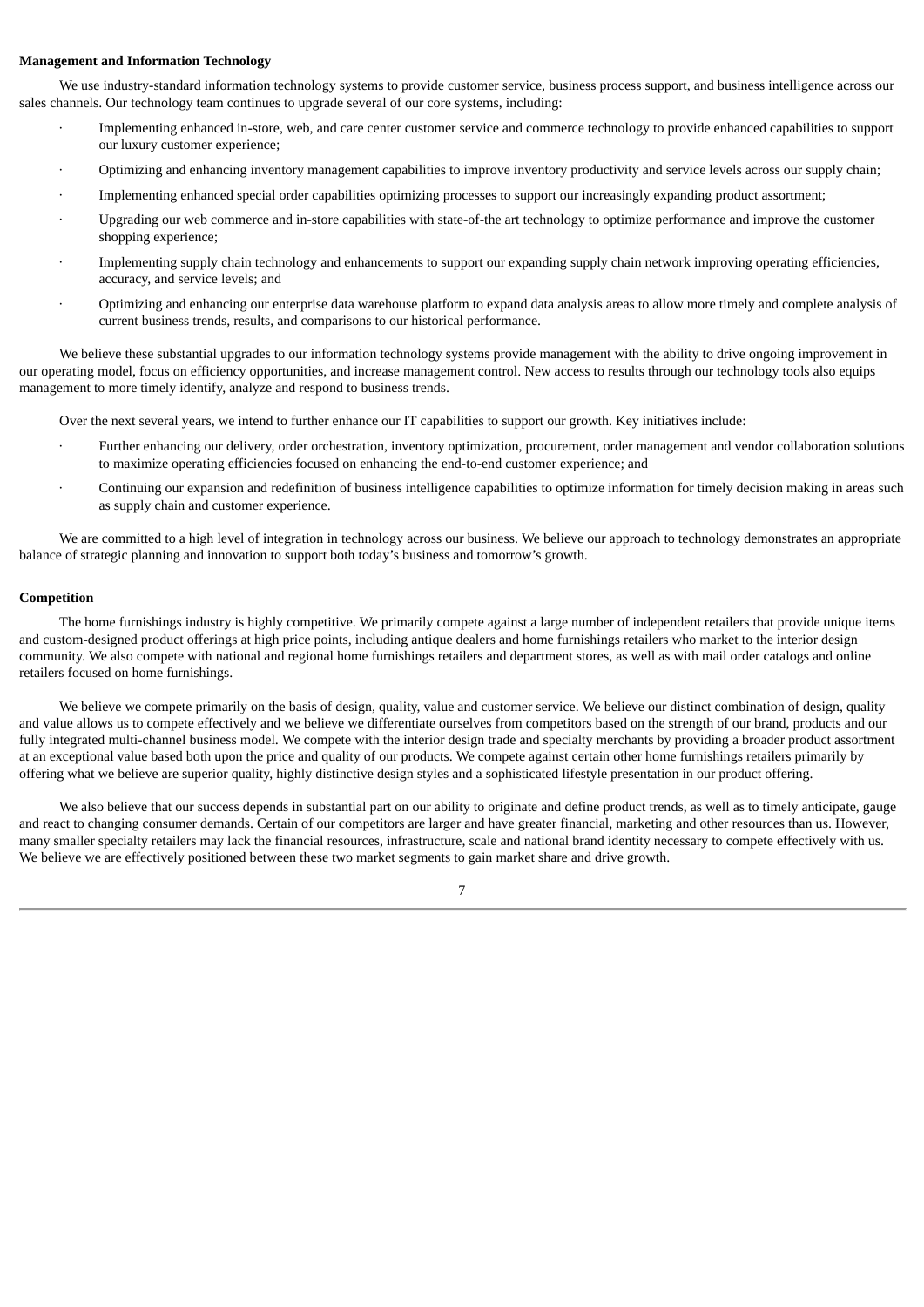#### **Employees**

As of January 30, 2016, we had approximately 4,600 employees, of which approximately 800 were part-time employees. As of that date, approximately 2,200 of our employees were based in our stores. None of our employees are represented by a union, and we have had no labor-related work stoppages. We believe our relations with our employees are good.

#### **Intellectual Property**

The "RH", "Restoration Hardware," "RH Baby & Child," "RH Modern," and "RH Teen" trademarks, among others, are registered or are the subject of pending trademark applications with the United States Patent and Trademark Office and with the trademark registries of several foreign countries. Each of our trademark registrations is perpetually renewable provided that we use or continue to use the trademarks in commerce in the particular geographic market and for the goods or services covered by the registration. In addition, we own many domain names, including "restorationhardware.com," "rh.com," "rhbabyandchild.com," "rhmodern.com," and "rhteen.com" and others that include our trademarks. These domain names are perpetually renewable. We own design patents or pending applications to protect the ornamental appearance of several of our products. These design patents are valid for 14 years from the date of issuance. We own copyrights, including copyright registrations or pending applications, for several of our Source Books. We believe that our trademarks, design patents, and copyrights have significant value and we will vigorously protect them against infringement.

#### **Fluctuation in Quarterly Results**

Our quarterly results have historically varied depending upon a variety of factors, including our product offerings, promotional events, store openings, shifts in the timing of holidays and the timing of Source Book releases, among other things. As a result of these factors, our working capital requirements and demands on our product distribution and delivery network may fluctuate during the year. Unique factors in any given quarter may affect period-to-period comparisons between the quarters being compared, and the results for any quarter are not necessarily indicative of the results that we may achieve for a full fiscal year.

#### **Regulation and Legislation**

We are subject to numerous regulations, including labor and employment laws, customs, laws governing truth-in-advertising, consumer protection, privacy, safety, real estate, environmental and zoning and occupancy laws, and other laws and regulations that regulate retailers and govern the promotion and sale of merchandise and the operation of our galleries, outlets and warehouse facilities, both in the United States and Canada, as well as in jurisdictions from which we source our products. We believe we are in material compliance with laws applicable to our business.

#### **Where You Can Find More Information**

We are required to file annual, quarterly and current reports, proxy statements and other information required by the Securities Exchange Act of 1934, as amended, with the SEC. You may read and copy the reports and other information we file with the SEC at the SEC's Public Reference Room at 100 F Street, N.E., Room 1580, Washington, D.C. 20549. You may also obtain copies of this information by mail from the public reference section of the SEC, 100 F Street, N.E., Washington, D.C. 20549, at prescribed rates. You may obtain information regarding the operation of the public reference room by calling 1- 800-SEC-0330. The SEC also maintains a website that contains reports, proxy statements and other information about issuers, like us, who file electronically with the SEC. The address of that website is *http://www.sec.gov*.

We maintain public internet sites at *www.restorationhardware.com* and *www.rh.com* and make available, free of charge, through these sites our Annual Reports on Form 10-K, Quarterly Reports on Form 10-Q, Current Reports on Form 8-K, Proxy Statements and Forms 3, 4 and 5 filed on behalf of directors and executive officers, as well as any amendments to those reports filed or furnished pursuant to the Exchange Act as soon as reasonably practicable after we electronically file such material with, or furnish it to, the SEC. We also put on our websites the charters for our Board of Directors' Audit Committee, Compensation Committee, and Nominating and Corporate Governance Committee, as well as our Code of Business Conduct, our Corporate Governance Guidelines and Code of Ethics governing our chief executive and senior financial officers and other related materials. The information on our websites is not part of this annual report.

Our Investor Relations Department can be contacted at Restoration Hardware, Inc., 15 Koch Road, Suite K, Corte Madera, CA 94925, Attention: Investor Relations; telephone: 415-945-3500; e-mail: investorrelations@rh.com.

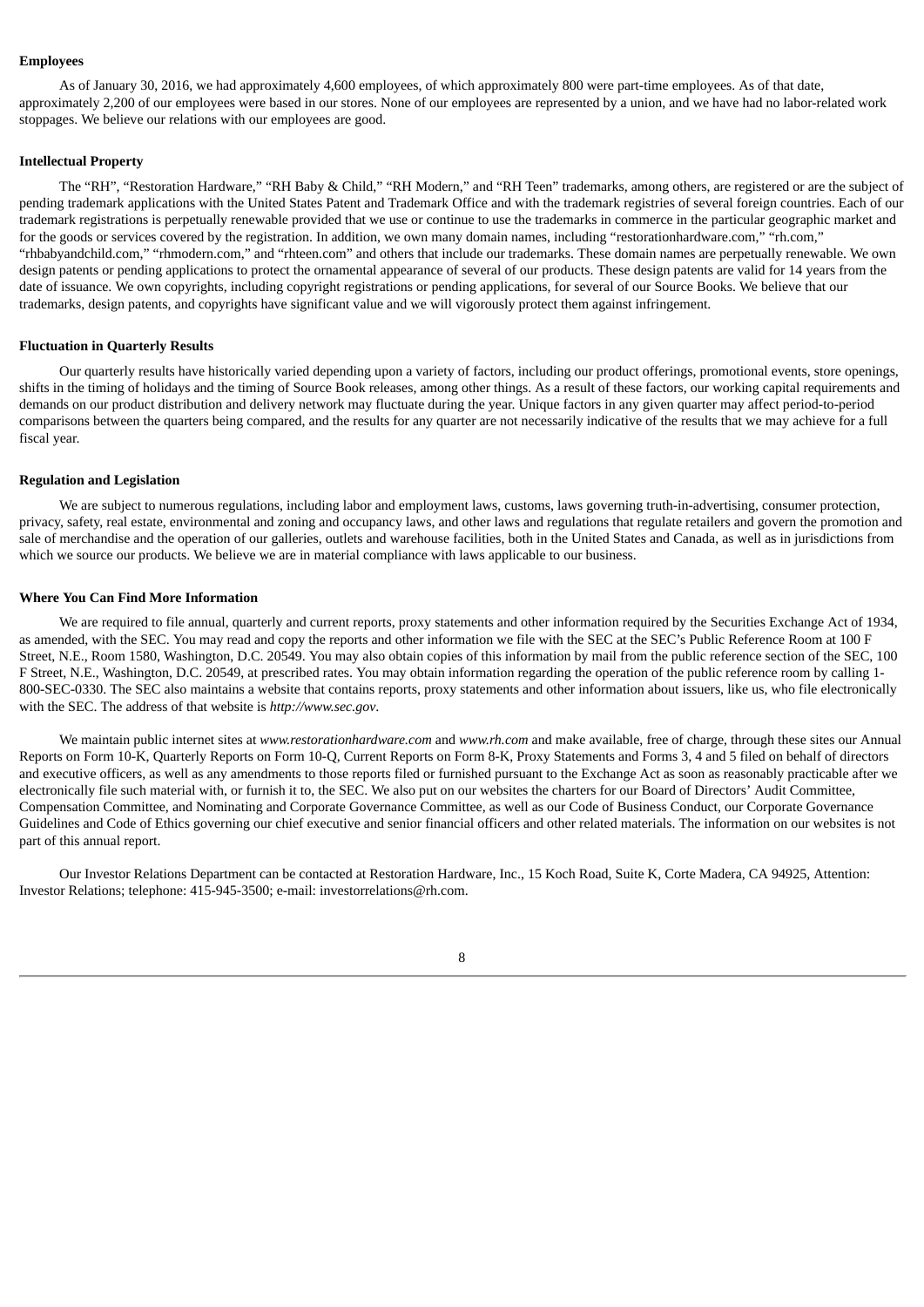#### <span id="page-11-0"></span>**Item 1A. Risk Factors**

Certain factors may have a material adverse effect on our business, financial condition, and results of operations. You should consider carefully the risks and uncertainties described below, in addition to other information contained in this Annual Report on Form 10-K, including our consolidated financial statements and related notes. If any of the following risks actually occurs, our business, financial condition, results of operations, and future prospects could be materially and adversely affected. In that event, the trading price of our common stock could decline, and you could lose part or all of your investment. The risks and uncertainties described below are not the only ones we face. Additional risks and uncertainties that we are unaware of, or that we currently *believe are not material, may also become important factors that adversely affect our business.*

#### **Risks Related to Our Business**

#### We have experienced a high rate of growth in our business during the last several years that may not be sustained and may not generate a corresponding *improvement in our results of operations.*

We may not be able to maintain the high levels of growth in our business that we have experienced during the last several years. Although we have continued to experience sales growth, the rate of sales growth in some recent quarters has been slower than in prior periods. We attribute recent changes in our rate of sales growth to a variety of factors, including a slowdown in certain markets in which we operate, as well as some other specific factors such as slower than anticipated deliveries of some products from our vendors. In addition, as the size of our business grows, we would have to achieve increased incremental growth in each future period, in terms of actual sales volume, in order to sustain the same percentage rate of growth as that which we have achieved in prior periods. Finally, the current economic climate in the beginning of 2016 appears uncertain and we are not able to predict if there will be a larger slowdown in economic activity in the United States and Canada, including a possible recession. If a significant slowdown or recession were to develop, either broadly or in select portions of the economy such as the housing market or the market for higher-priced housing, our business would likely be adversely affected.

In addition, sales growth may be adversely affected if favorable customer responses to our product offerings and store formats are not sustained. We have introduced new product assortments in recent years, including RH Modern and RH Teen. Although we anticipate a favorable response to these new product offerings, there can be no assurance that we will favorably execute on all the elements required for introduction of a new merchandise category such as RH Modern. A successful introduction of new product assortments requires that we successfully anticipate customer demand for new products and styles, that we create the right product assortment within the new category, that our marketing of the new products is able to reach potential customers, and that we successfully source the right products in the right quantities and at the right price to satisfy customer demand. We are likely to encounter some elements of uncertainty with the introduction of a new product assortment as we estimate the quantity of such products in anticipation of customer demand. It is not uncommon to overestimate or underestimate demand for specific products as we assess potential customer demand across a range of new products. In addition, even where we have the right products and favorable merchandising, other factors may slow our ability to fulfill customer orders such as backlog in production at specific vendors or other manufacturing challenges as vendors produce new products in quantity. For instance, we encountered difficulties with respect to the introduction of RH Modern despite favorable reception by customers because our vendors were not able to produce demanded amounts of products at the required quality level. Any of the above factors can adversely affect both our revenue from quarter to quarter and our results of operations.

Our strategy in opening newer and larger store formats typically involves closing legacy stores in the same market area. Although we believe this approach has generally been successful in the past, there can be no assurance that it will continue to be successful in particular new markets. While our objective is to migrate a high percentage of customer demand when we choose to close a store in a particular location in favor of a next generation Design Gallery in the same or an adjacent market location, there can be no assurance that we will be successful in doing so.

In addition, comparable brand revenue growth is another measure of the rate of growth in our business. For the reasons stated above, we have recently experienced a decline in the rate of comparable brand revenue growth in recent quarters compared to prior periods. Our rate of revenue growth and comparable brand revenue growth have sharply fluctuated from quarter to quarter over the last three years.

As a high growth business, we expect volatility in the rates of our growth to continue in future quarterly periods. Unique factors in any given quarter may affect period-to-period comparisons such as sales promotions or other changes in the business between the two quarters being compared. The results for any quarter are not necessarily indicative of the results that we may achieve for a full fiscal year. Our results of operations may also vary relative to corresponding periods in prior years. We may take certain pricing, merchandising or marketing actions that could have a disproportionate effect on our business, financial condition and results of operations in a particular quarter or selling season, and we believe that period-to-period comparisons of our results of operations are not necessarily meaningful and cannot be relied upon as indicators of future performance.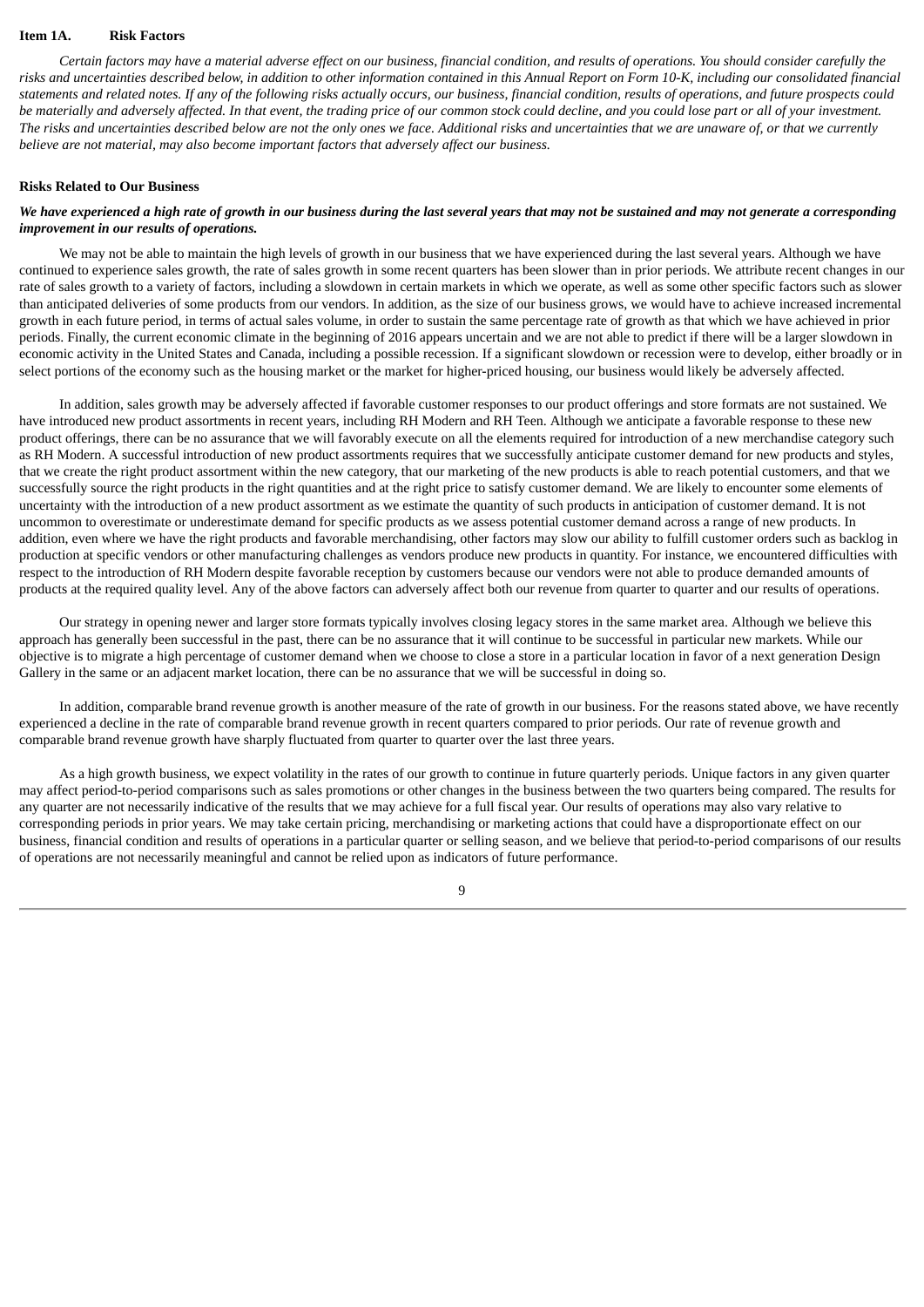Numerous other factors affect period-to-period comparisons in our revenue and comparable brand revenue growth, including:

- the overall economic and general retail sales environment;
- the number, size and location of stores we open, close, remodel or expand in any period;
- consumer preferences and demand;
- our ability to efficiently source and distribute products;
- · changes in our product offerings and the introduction and timing of introduction of new products and new product categories;
- promotional events;
- our competitors introducing similar products or merchandise formats;
- current local and global economic conditions;
- · the timing of various holidays, including holidays with potentially heavy retail impact;
- · changes in Source Book circulation, and the number of pages in our Source Books and timing of mailing; and
- the success of our marketing programs.

Other future developments in our business could also result in material changes in our operating costs, including increased merchandise inventory costs and costs for paper and postage associated with the mailing and shipping of Source Books and products. We cannot assure you that we will succeed in offsetting any such expenses with increased efficiency or that cost increases associated with our business will not have an adverse effect on our financial results.

## We are undertaking a large number of business initiatives at the same time, including exploring opportunities to expand into new categories and complementary businesses, through either organic growth or strategic acquisitions. If these initiatives are not successful, they may have a negative impact *on our results of operations.*

We have experienced rapid growth and are continuing to undertake a large number of new business initiatives in order to support our future growth. For example, we have developed and continue to refine and enhance our Gallery format, which involves larger store square footage. We plan to continue to open larger format Design Galleries in select major metropolitan markets and we expect to close a number of legacy Galleries and replace them with our next generation Design Gallery format. We also continue to add new product categories and to expand product assortments. For example, last year we introduced our new RH Modern and RH Teen categories. We also continue to add new brand-enhancing offerings, such as the recent introduction of our food and beverage operations at the 3 Arts Club Café in the RH Gallery in Chicago and at Ma(i)sonry in Yountville, California, and we plan to include food and beverage offerings in other stores in the future. We are currently contemplating other new product lines and extensions and complementary brand-enhancing businesses, such as the expansion of our product sales to international markets and providing brand-enhancing offerings in hospitality. In addition, we are continuing a number of new initiatives to improve the operations of our business, including by enhancing and optimizing our product sourcing capabilities, improving our distribution and delivery of products to our customers and adding new management information systems. Further, our Source Book strategy continues to evolve. We often have in the past, and may in the future, incur significant costs for any new initiative before we realize any corresponding revenue with respect to such initiative.

As part of exploring growth opportunities, we may acquire from time to time value-creating, add-on businesses that broaden our existing position and market reach. However, there can be no assurance that we will be able to find suitable businesses to purchase, that we will be able to acquire such businesses on acceptable terms, or that all closing conditions will be satisfied with respect to any pending acquisition. If we are unsuccessful in our acquisition efforts, then our ability to continue to grow at rates we anticipate could be adversely affected. In addition, we face the risk that a completed acquisition may underperform relative to expectations. We may be unable to achieve synergies originally anticipated, exposed to unexpected liabilities or unable to sufficiently integrate completed acquisitions into our current business and growth model. Further, if we fail to allocate our capital appropriately, in respect of either our acquisitions or organic growth in our operations, we could be overexposed in certain markets and geographies and unable to expand into adjacent products or markets.

We recently introduced the RH Grey Card program, which provides a range of benefits to our customers in return for payment of an annual membership fee. We have introduced the RH Grey Card in order to move our primary business away from its traditional reliance on promotions and discounts. The RH Grey Card program is new to our business and has not been tested prior to its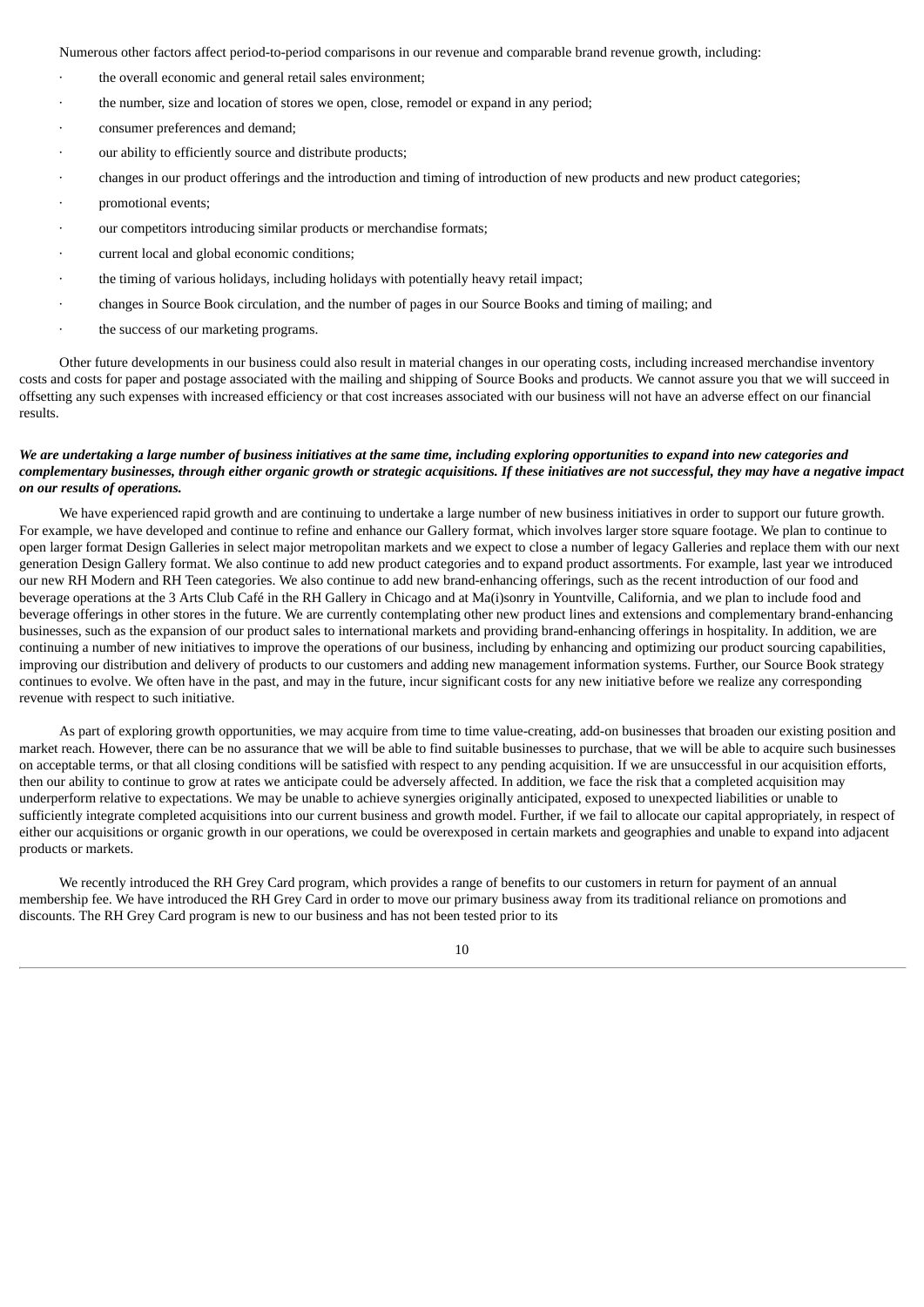introduction. This program may not achieve market acceptance or may result in a loss of sales due to our elimination or changes to our other promotions and discounts.

Developing and testing new and multiple business opportunities and strategies often requires knowledge in areas of expertise that may be new to our organization and may require significant time of our management and resources. Such new business opportunities may not achieve market acceptance or may only achieve market acceptance in limited geographic areas or at certain Design Galleries. Further, these new business opportunities may generate sufficient revenue to recoup the cost of developing and operating such new concepts, which in turn could have a material adverse effect on our results of operations. Any new businesses we enter may also expose us to additional laws, regulations and risks, including the risk that we may incur ongoing operating expenses in such businesses in excess of revenues, which could harm our results of operations and financial condition. The financial profile of any such new businesses may be different than our current financial profile, which could affect our financial performance and the market price for our common stock. Additionally, if we are not successful in managing our current growth and the large number of new initiatives that are underway, we might experience an adverse impact on our financial performance and results of operations.

All of the foregoing risks may be compounded due to various factors including any economic downturn. If we fail to achieve the intended results of our current business initiatives, or if the implementation of these initiatives is delayed or abandoned, diverts management's attention or resources from other aspects of our business or costs more than anticipated, we may experience inadequate return on investment for some or all such business initiatives, which could have a material adverse effect on our results of operations.

#### Changes in consumer spending and factors that influence spending of the specific consumers we target, including the health of the high-end housing *market, may significantly impact our revenue and results of operations.*

We target consumers of high-end home furnishings as customers for our products. As a result, we believe that our sales are sensitive to a number of factors that influence consumer spending generally, but are particularly affected by the health of the higher end customer and demand levels from that customer demographic. In addition, not all macroeconomic factors are highly correlated in their impact on lower end housing versus the higher end customer. Demand for lower priced homes and first time home buying may be influenced by factors such as employment levels, interest rates, demographics of new household formation and the affordability of homes for the first time home buyer. The higher end of the housing market may be disproportionately influenced by other factors including the number of foreign buyers in higher end real estate markets in the U.S., the number of second and third homes being sold, stock market prices and the perceived prospect for capital appreciation in higher end real estate. Although employment levels in the U.S. were reasonably strong at the beginning of 2016, there can be no assurance that some of the other macroeconomic factors described above will not adversely affect the higher end consumer that we believe makes up the bulk of our customer demand.

We believe that a number of these factors have in the past had, and may in the future have, an adverse impact on the high-end retail home furnishings sector, and have also affected our business and results. These factors may make it difficult for us to accurately predict our operating and financial results for future periods and some of these factors could contribute to a material adverse effect on our business and results of operations.

#### If we are unable to maintain and enhance our brand or market our product offerings, we may be unable to attract a sufficient number of customers or *sell sufficient quantities of our products.*

Our business depends in part on a strong brand image, and we continue to invest in the development of our brand and the marketing of our business. We believe that the brand image we have developed, and the lifestyle image associated with our brand, have contributed significantly to the success of our business to date. We also believe that maintaining and enhancing our brand is integral to the future of our business and to the implementation of our strategies for expanding our business. This will require us to continue to make investments in areas such as marketing and advertising, as well as the day-to-day investments required for store operations, Source Book mailings, website operations and employee training. Our brand image may be diminished if new products, services or other businesses, including our food and beverage operations at the 3 Arts Club Café in the RH Gallery in Chicago, and Ma(i)sonry in Yountville, California, fail to maintain or enhance our distinctive brand image.

Additionally, our reputation could be jeopardized if we fail to maintain high standards for merchandise and service quality. With the growth in importance and the impact of social media over the last few years, any negative publicity from product defects or failures in service may be magnified and reach a large portion of our customer base in a very short period of time, which could harm the value of our brand and, consequently, our financial performance could suffer. We may also suffer reputational harm if we fail to maintain high ethical, social and environmental standards for all of our operations and activities, if we fail to comply with local laws and regulations or if we experience other negative events that affect our image or reputation. Any failure to maintain a strong brand image could have an adverse effect on our sales and results of operations.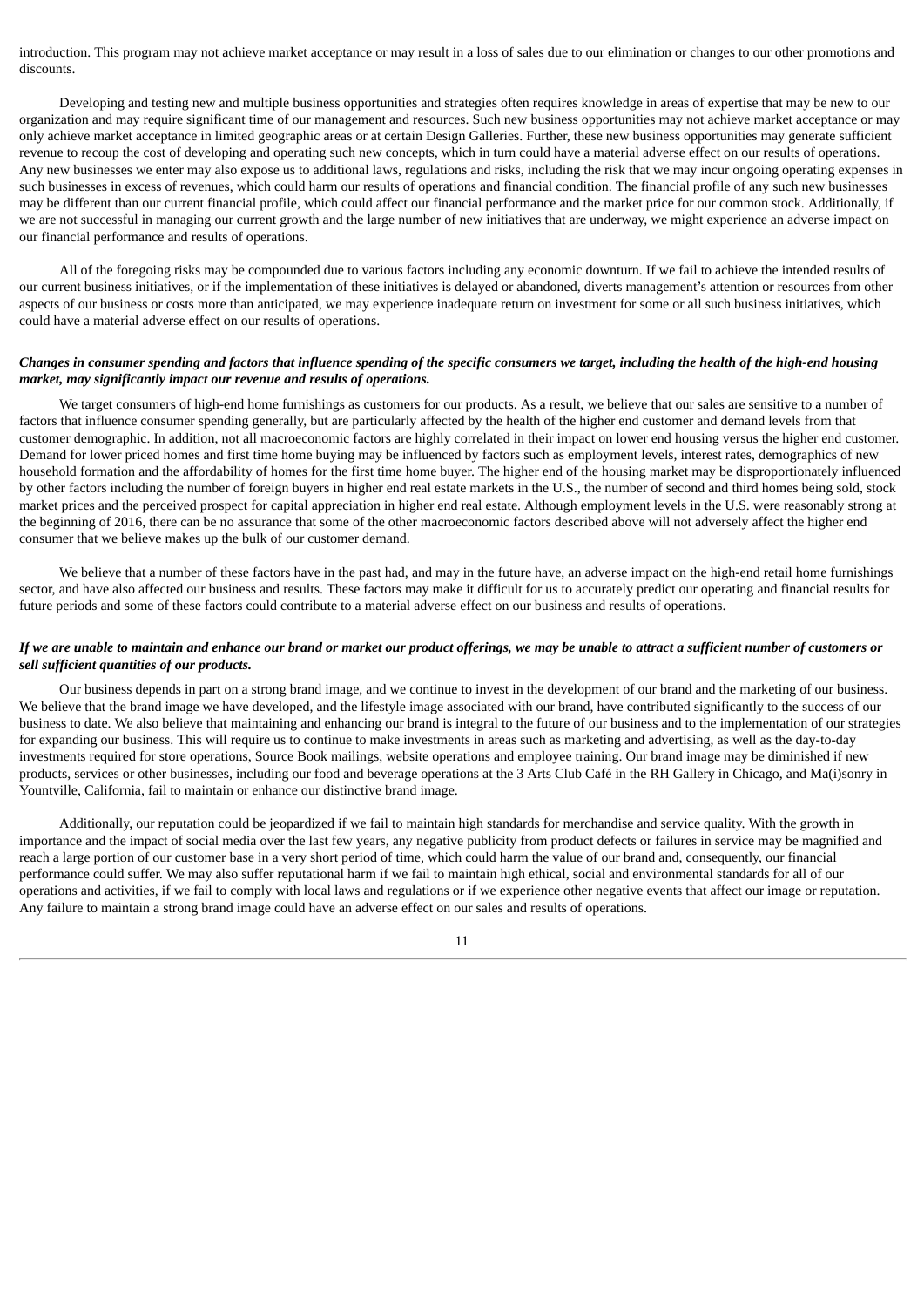## Our failure to successfully manage the strategy and costs of our Source Book mailings or other promotional programs and costs could have a negative *impact on our business.*

Source Book mailings are an important component of our business. We continue to adjust and refine our Source Book mailing strategy and we expect to do so in the future. For example, in fiscal 2013, we continued expanding the page counts of our Source Books, and in the same year, we also reduced the frequency of Source Books circulated to one mailing per year. In fiscal 2014 and fiscal 2015, we reduced the number of Source Books circulated. We intend to continue adjusting our Source Book circulation strategy based on a variety of factors, including the success of the various changes that we adopt. We can provide no assurances as to the success of any Source Book strategy we pursue. Increased expenditures on our catalog strategy may result in the production of too many Source Books, which could negatively affect our operating margins. Reducing expenditures on our catalog strategy, however, could overly restrict catalog circulation and have a negative effect on our revenues. Additionally, due to the size of our Source Books we have in the past received negative publicity from environmental groups. If we fail to adequately adjust our catalog strategy to meet our goals, or if our catalog strategy is unsuccessful, our results of operations could be negatively impacted.

We also rely on customary discounts from the basic shipping rate structure that are available for our catalog mailings, which could be changed or discontinued at any time, and we are subject to fluctuations in the market price for paper, which has historically fluctuated significantly and may continue to fluctuate in the future. Future increases in shipping rates, paper costs or printing costs would have a negative impact on our results of operations to the extent that we are unable to offset such increases through increased sales or by raising prices, by implementing more efficient printing, mailing, delivery and order fulfillment systems, or by using alternative direct-mail formats.

We have historically experienced fluctuations in customer response to our Source Books. Customer response depends substantially on product assortment, product availability and creative presentation, the selection of customers to whom the catalogs are mailed, changes in mailing strategies, page size, page count, frequency and timing of delivery of catalogs, as well as the general retail sales environment and current domestic and global economic conditions. The failure to effectively produce or distribute our catalogs could affect the timing of catalog delivery. The timing of catalog delivery has also been and can be affected by shipping service delays. Any delays in the timing of catalog delivery could cause customers to forgo or defer purchases. If the performance of our catalogs declines, if we misjudge the correlation between our catalog circulation and net revenues, or if our catalog circulation optimization strategy is not successful, our results of operations could be negatively impacted.

#### Competition in the home furnishings sector of the retail market may adversely affect our future financial performance.

The home furnishings sector within the retail market is highly competitive. We compete with the interior design trade and specialty stores, as well as antique dealers and other merchants that provide unique items and custom-designed product offerings at higher price points. We also compete with national and regional home furnishing retailers and department stores. In addition, we compete with mail order catalogs and online retailers focused on home furnishings.

We compete generally with these other retailers for customers, suitable retail locations, vendors, qualified employees and management personnel. As we have traditionally been a leader in the home furnishings sector, some of our competitors have also attempted to imitate our product offerings and business initiatives from time to time in the past. However, many of our competitors have significantly greater financial, marketing and other resources than we do and therefore may be able to devote greater resources to the marketing and sale of their products, generate greater national brand recognition or adopt more aggressive pricing policies than we can. In addition, such competitors may also be able to adapt to changes in customer preferences more quickly than we can due to their greater financial or marketing resources. Further, increased catalog mailings by our competitors may adversely affect response rates to our own Source Book mailings. There can be no assurance that such competitors will not be more successful than us, based on imitation or otherwise, or that we will be able to continue to maintain a leadership position in style and innovation in the future.

Increased competition also has resulted, and may in the future result, in potential or actual litigation between us and our competitors related to a variety of activities, including hiring practices. If we are not successful in such litigation, our business could be harmed.

### If we fail to successfully anticipate consumer preferences and demand our results of operations may be adversely affected.

We are vulnerable to customer preferences and demand. Our success depends in large part on our ability to originate and define home product trends, as well as to anticipate, gauge and react to changing consumer demands in a timely manner. Our products must appeal to a range of consumers whose preferences cannot always be predicted with certainty. We cannot assure you that we will be able to continue to develop products that customers positively respond to or that we will successfully meet consumer demands in the future. Any failure on our part to anticipate, identify or respond effectively to consumer preferences and demand could adversely affect sales of our products, which could have a material adverse effect on our financial condition and results of operations.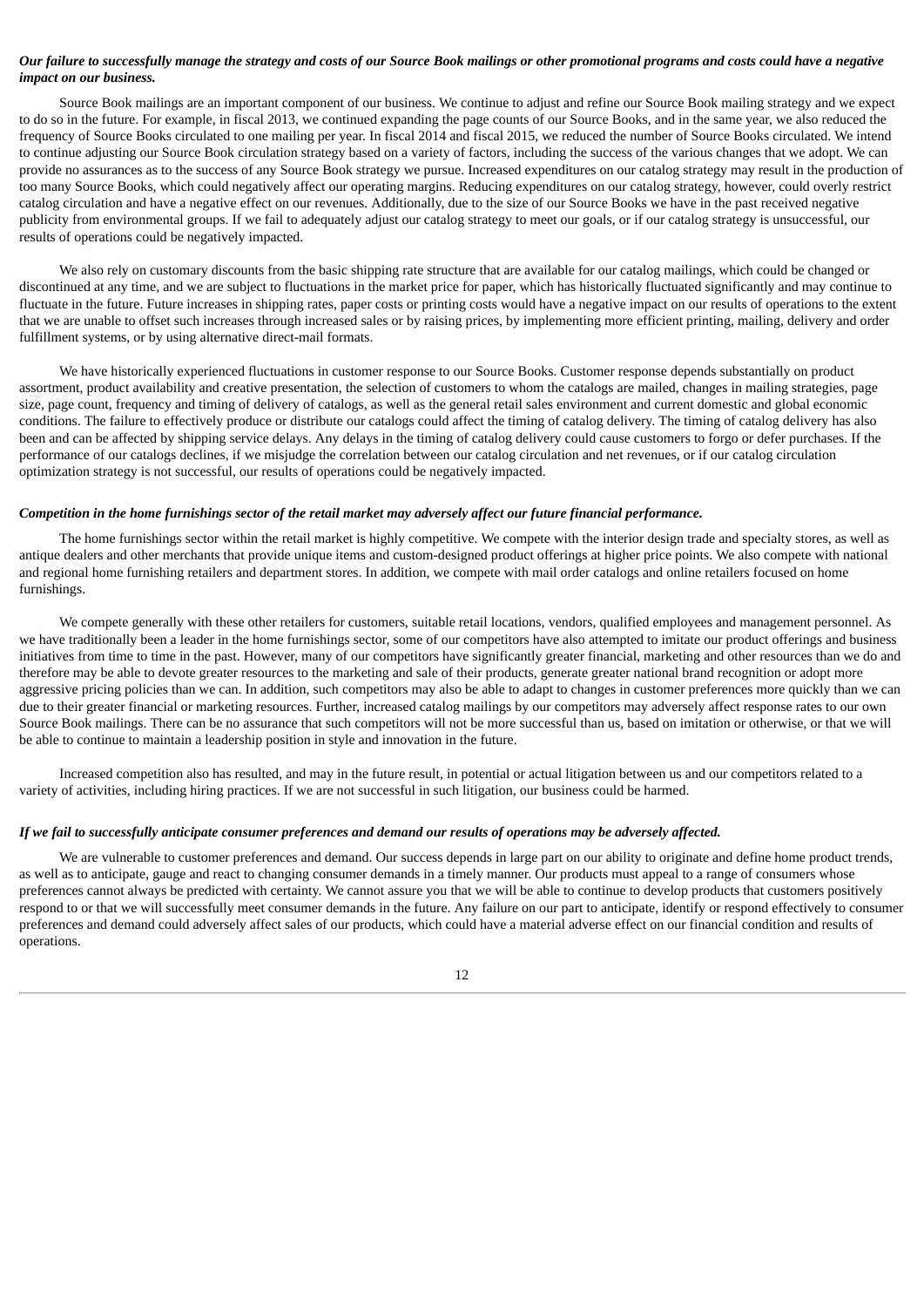## If we fail to successfully and timely deliver merchandise to our customers and manage our supply chain commensurate with demand, our results of *operations may be adversely affected.*

We must successfully manage our supply chain and vendors in order to produce sufficient quantities of products that our customers wish to purchase in a timely manner. We must manage our supply chain and inventory levels, including predicting the appropriate levels and type of inventory to stock within each of our distribution centers, such that our "in stock" position in merchandise correlate well to consumer demand and expected delivery times. Because much of our merchandise requires that we provide vendors with significant ordering lead times, frequently before market factors are known, we may not be able to source sufficient inventory to meet demand if our products prove more popular than anticipated. From time to time, we have experienced periods in which some of our vendors were not able to meet customer demand levels for certain products resulting in significant back orders for goods, higher rates of cancellation on orders in process and, in some instances, the loss of customer sales when orders could not be completed in a timely manner. Further, the seasonal nature of some of our products requires us to carry a significant amount of inventory prior to certain selling seasons. If we are unable to accurately predict and track demand, we may be required to mark down the price of certain products in order to sell excess inventory or we may be required to sell such inventory through our outlet stores or warehouse sales. For these reasons, our results of operations in any given quarterly period may be adversely affected. We expect these factors to continue from time to time as we add new product assortments and new merchandise categories into our business.

#### We are subject to risks associated with our dependence on foreign manufacturing and imports for our merchandise.

Based on total volume dollar purchases, in fiscal 2015 we sourced approximately 89% of our merchandise from outside the United States, including 82% from Asia, the majority of which originated from China. In addition, some of the merchandise we purchase from vendors in the United States also depends, in whole or in part, on vendors located outside the United States. As a result, our business highly depends on global trade, as well as trade and cost factors that impact the specific countries where our vendors are located, particularly Asia. Our future success will depend in large part upon our ability to maintain our existing foreign vendor relationships and to develop new ones as well as the ability of our vendors to scale their operations commensurate with demand from our customers, which in some cases will require substantial ongoing investments to support additional capacity. While we rely on our long-term relationships with our foreign vendors, we have no long-term contracts with them and transact business on an order-by-order basis. Additionally, many of our imported products are subject to existing duties, tariffs, anti-dumping duties and quotas that may limit the quantity of some types of goods that we import into the United States.

Our dependence on foreign imports also makes us vulnerable to risks associated with products manufactured abroad, including, among other things, risks of damage, destruction or confiscation of products while in transit to our distribution centers located in the United States, charges on or assessment of additional import duties, tariffs, anti-dumping duties and quotas, loss of "most favored nation" trading status by the United States in relation to a particular foreign country, work stoppages, including without limitation as a result of events such as longshoremen strikes, transportation and other delays in shipments, including without limitation as a result of heightened security screening and inspection processes or other port-of-entry limitations or restrictions in the United States, freight cost increases, economic uncertainties, including inflation, foreign government regulations, trade restrictions, including the United States retaliating against protectionist foreign trade practices and political unrest, increased labor costs and other similar factors that might affect the operations of our vendors in specific countries such as China.

An interruption or delay in supply from our foreign sources, or the imposition of additional duties, taxes or other charges on these imports, could have a material adverse effect on our business, financial condition and results of operations unless and until alternative supply arrangements are secured.

In addition, there is a risk that compliance lapses by our vendors could occur, which could lead to investigations by U.S. government agencies responsible for international trade compliance. Any resulting penalty or enforcement action could delay future imports/exports or otherwise negatively impact our business. In addition, there can be no assurance that our vendors outside the United States will adhere to applicable legal requirements or our global compliance standards such as fair labor standards, prohibitions on child labor and other product safety or manufacturing safety standards. The violation of applicable legal requirements by any of our vendors or the failure to adhere to labor, manufacturing safety and other laws by any of our vendors, or the divergence of the labor practices followed by any of our vendors from those generally accepted in the United States, could disrupt our supply of products from our vendors or the shipment of products to us, result in potential liability to us and harm our reputation and brand and subject us to boycotts by our customers or activist groups, any of which could negatively affect our business and results of operations.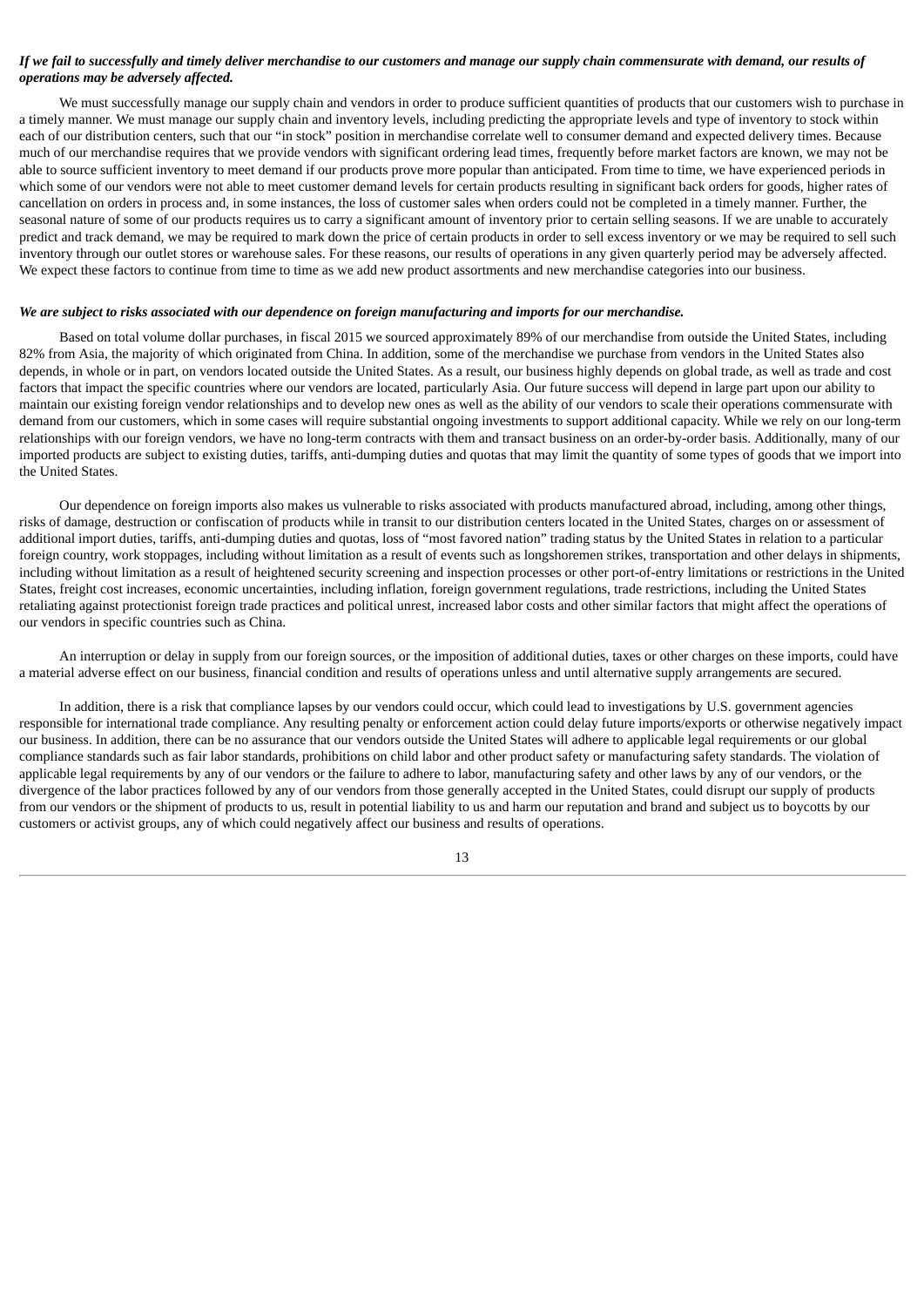## Our growth strategy and performance depend on our ability to purchase quality merchandise in sufficient quantities at competitive prices, including products that are produced by artisans and specialty vendors. Any disruptions we experience in our ability to obtain quality products in a timely fashion *or in the quantities required could have a material adverse effect on our business.*

We purchase substantially all of our merchandise from a number of third party vendors. Many such vendors are the sole sources for particular products, and we generally transact business with such vendors on an order-by-order basis without any long-term or other contractual assurances of continued supply, pricing or access to new products with our vendors. Therefore, we may be dependent on particular vendors that produce popular items, and any vendor could discontinue selling to us at any time. In the event that one or more of our vendors is unable or unwilling to meet the quantity or quality of our product requirements, we may not be able to develop relationships with new vendors in a manner that is sufficient to supply the shortfall. Even if we do identify such new vendors, we may experience product shortages and customer backorders as we transition our product requirements to incorporate alternative suppliers. Our relationship with any new vendor would be subject to the same or similar risks as those of our existing suppliers.

Furthermore, our growth strategy includes expanding our product assortment, and our performance depends on our ability to purchase our merchandise in sufficient quantities at competitive prices. However, many of our key products are produced by artisans, specialty vendors and other vendors that are small, undercapitalized or that may have limited production capacity, and we have from time to time in prior periods experienced supply constraints that have affected our ability to supply high demand items or new products due to such capacity and other limits in our vendor base.

A number of our vendors, particularly our artisan vendors, may have limited financial or other resources and operating histories and may receive various forms of credit from us, including with respect to payment terms or other arrangements. In some cases, we have advanced payments to vendors in order to assist a vendor in funding additional merchandise production to meet our orders. We may advance a portion of the payments to be made to some vendors under our purchase orders prior to the delivery of the ordered products. These advance payments are normally unsecured. Vendors may become insolvent and their failure to repay our advances, and any failure to deliver products to us, could have a material adverse impact on our results of operations. There can be no assurance that the capacity of any particular vendor will continue to be able to meet our supply requirements in the future, as our vendors may be susceptible to production difficulties or other factors that negatively affect the quantity or quality of their production during future periods. A disruption in the ability of our significant vendors to access liquidity could also cause serious disruptions or an overall deterioration of their businesses, which could lead to a significant reduction in their ability to manufacture or ship products to us. Any difficulties that we experience in our ability to obtain products in sufficient quality and quantity from our vendors could have a material adverse effect on our business.

#### Our vendors may sell similar or identical products to our competitors or on their own, which could harm our business.

Because the arrangements with our vendors are generally not exclusive, many of our vendors might be able to sell similar or identical products to our competitors. Our competitors may enter into arrangements with suppliers that could impair our ability to sell those suppliers' products, including by requiring suppliers to enter into exclusive arrangements, which could limit our ability to enter into arrangements with such suppliers or otherwise access their products. Such competitors may also purchase products in significantly greater volume that we do, which may enable them to sell the products at reduced cost or flood the market with similar products.

Our vendors could also initiate or expand sales of their products through vendor-owned stores or through the Internet to the retail market and therefore directly compete with us or sell their products through outlet centers or discount stores, increasing the competitive pricing pressure we face.

Any of the above factors could negatively affect our business and results of operations.

#### Defective merchandise purchased from our vendors could damage our reputation and brand image and harm our business, and we may not have *adequate remedies against our vendors for defective merchandise.*

We are engaged in a number of initiatives to enhance the quality of our customers' experience, which we expect will require significant expenditures in the near term and which are expected to include increasingly significant operational and other changes in the near term, such as increased attention to the quality of the products that we sell. From time to time we have recalled products from the market due to quality issues. Despite our ongoing efforts to improve customers' satisfaction with their experience at RH, we may fail to maintain the necessary level of quality for some of our products in order to satisfy our customers. For example, our vendors may not be able to continuously adhere to our quality control standards, and we might not identify a quality deficiency before merchandise ships to our stores or customers. Our failure to supply high quality merchandise in a timely and effective manner to our customers could damage our reputation and brand image, and could lead to an increase in product returns or exchanges or customer litigation against us and a corresponding increase in our routine and non-routine litigation costs. Further, any merchandise that does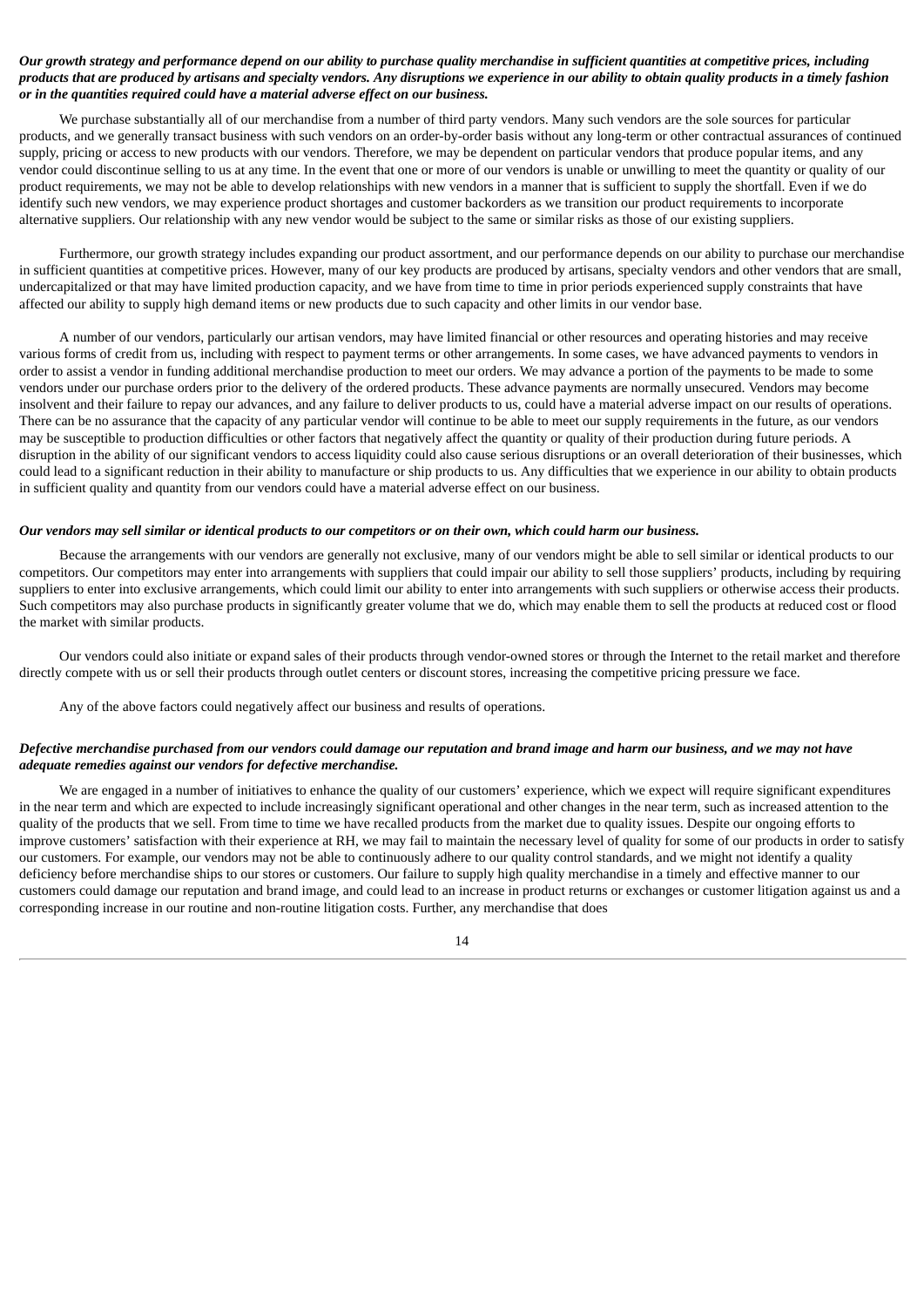not meet our quality standards or applicable government requirements could trigger high rates of customer complaints or returns or could become subject to a product recall, which could in turn damage our reputation and brand image and harm our business.

Even if we detect that merchandise is defective before such merchandise is shipped to our customers, we may not be able to return such products to the vendor, obtain a refund of our purchase price from the vendor or obtain other indemnification from the vendor. The limited capacities of certain of our vendors may constrain the ability of such vendors to replace any defective merchandise in a timely manner. Similarly, the limited capitalization and liquidity of certain of our vendors may result in such vendors being unable to refund our purchase price or pay applicable penalties or damages associated with any such defects.

#### Our results may be adversely affected by fluctuations in raw materials, energy costs and currency exchange rates.

Increases in the prices of the components and raw materials used in our products could negatively affect the sales of our merchandise and our product margins. Alternatively, the strength of the U.S. dollar may negatively impact the ability of some of our customers to purchase our goods. We believe some portion of our business depends on non US consumers including sales in our stores in Canada as well as sales in some of our U.S. based stores which have a high degree of visitors from other countries who purchase goods from us while visiting the United States.

Changes in prices for raw materials and fluctuations in exchange rates are dependent on a number of factors beyond our control, including macroeconomic factors which may affect commodity prices (including prices for oil, lumber and cotton); changes in supply and demand; general economic conditions; labor costs; competition; import duties, tariffs, anti-dumping duties and other similar costs; currency exchange rates and government regulation. In addition, energy costs have fluctuated dramatically in the past. Depending on the nature of changes in these different factors that affect our business, we may experience an adverse impact on our business for different reasons including increased costs of operation or lower demand for our products. We may experience slower demand from customers in markets that depend upon energy prices for a portion of their economic activity.

Changes in the value of the U.S. dollar relative to foreign currencies, including the Chinese Yuan, may increase our vendors' cost of business and ultimately our cost of goods sold and our selling, general and administrative costs. If we are unable to pass such cost increases on to our customers or the higher cost of the products results in decreased demand for our products, our results of operations would be harmed.

#### We are subject to risks associated with occupying substantial amounts of space, including future increases in occupancy costs. We own certain properties, and we may choose in the future to acquire further properties, including store locations, which subject us to additional risks.

We lease all but two of our retail store locations and we also lease our outlet stores, our corporate headquarters and our thirteen distribution and home delivery facilities. The initial lease term of our retail stores generally ranges from ten to fifteen years, and certain leases contain renewal options for up to twenty-five years. The initial lease term for one of our next generation Design Galleries is forty-one years, and contains renewal options for up to fourteen years. Most leases for our retail stores provide for a minimum rent, typically including escalating rent amounts, plus a percentage rent based upon sales after certain minimum thresholds are achieved, as well as common area maintenance charges, real property insurance and real estate taxes. We purchased the building and land for our store in San Francisco and one of our Toronto store locations, and we own two properties in Yountville, California, which comprise the location of our wine tasting room and which are expected to become the location of a Design Gallery in the future. We previously entered into a real estate joint venture transaction related to the development of our Patterson distribution center. As we develop new stores, new store formats and other new strategic initiatives in the future, we may explore other models for our real estate, which could include further purchases of, or joint ventures or other forms of equity ownership in, real estate interests associated with new sites and buildings. These approaches might include complicated real estate transactions and require additional capital investment and could present different risks related to the ownership and developments of real estate compared to those risks associated with a traditional store lease with a landlord, including greater financial exposure if our plans for the relevant real estate are not as successful as we originally anticipate or if the value of the real estate we acquire subsequently decreases.

If we decide to close an existing or future store, we may nonetheless have continuing obligations with respect to that property pursuant to the applicable lease or ownership arrangements, including, among other things, paying the base rent for the balance of the lease term. Our ability to re-negotiate favorable terms on an expiring lease, to arrange for the sale of an owned property or to negotiate favorable terms for a suitable alternate location could depend on conditions in the real estate market, competition for desirable properties, our relationships with current and prospective landlords and other factors that are not within our control. Our inability to enter into new leases or renew existing leases on terms acceptable to us or be released from our obligations under leases or other obligations for stores that we close could materially adversely affect our business and results of operations.

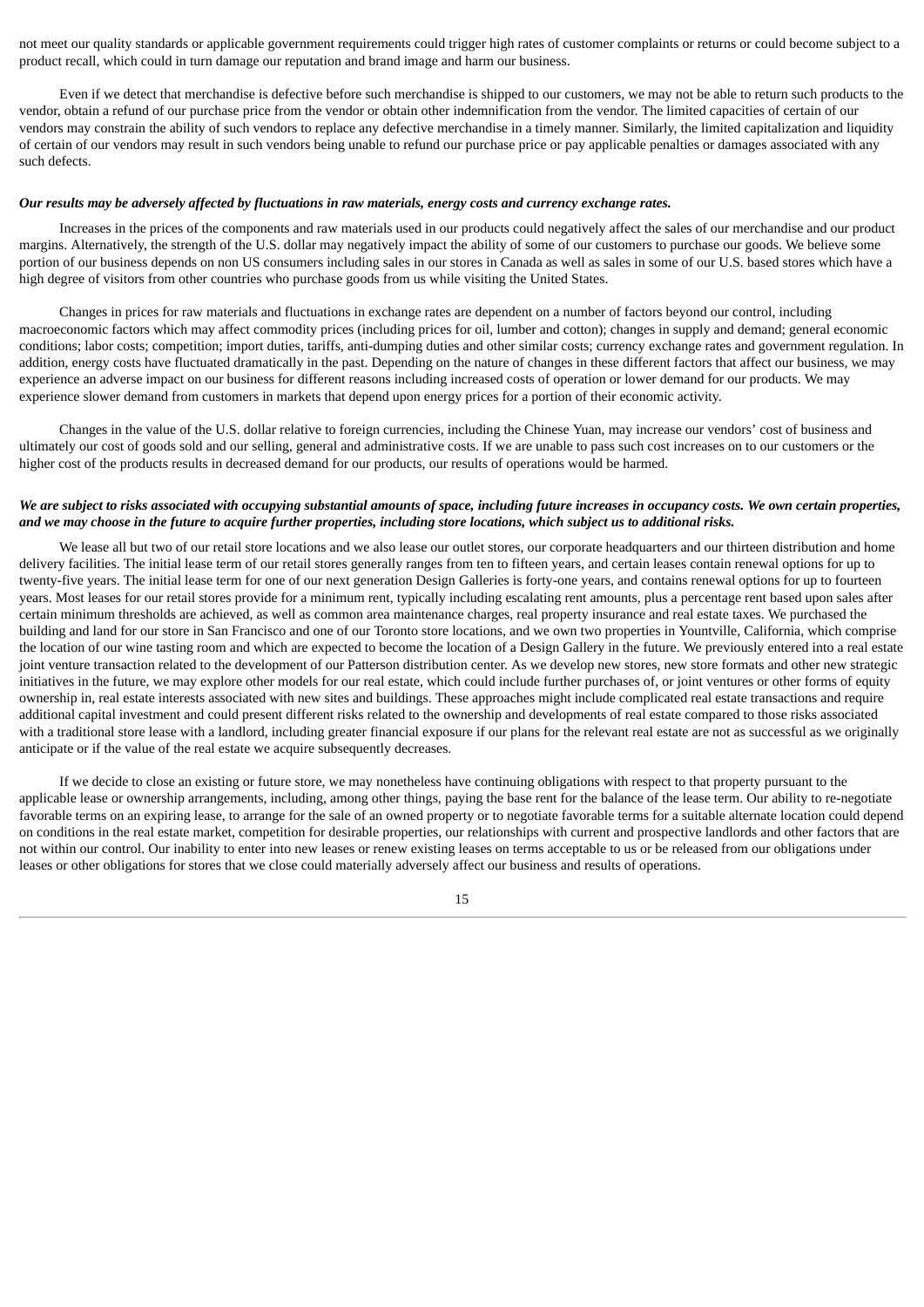## A number of factors that affect our ability to successfully open new stores within the time frames we initially target or optimize our store footprint are beyond our control, and these factors may harm our ability to execute our strategy of sizing stores to the potential of the market, which may negatively *affect our results of operations.*

We are focused on sizing our assortments and our stores to the potential of the market by adjusting the square footage and number of stores on a geographic market-by-market basis. We plan to optimize our real estate by continuing to open larger square footage Galleries in key markets and relocating or closing selected stores in these or adjacent markets. When we address the introduction of new stores in a particular market or changes to, or closure of, existing stores, we must make a series of decisions regarding the size and location of new stores (or the existing stores slated to undergo changes or closure) and the impact on our other existing stores in the area or being without presence or "out of the market".

Our ability to maximize the productivity of our retail store base, depends on many factors, including, among others, our ability to:

- identify suitable locations, the availability of which is largely outside of our control;
- size the store locations to the market opportunity:
- · retain customers in a certain geographic market when we close stores in such market or an adjacent market;
- · negotiate acceptable new lease terms or lease renewals, modifications or terminations;
- efficiently build and equip new stores or remodel existing locations;
- · source sufficient levels of inventory to meet the needs of changes in our store footprint in a timely manner;
- successfully integrate changes in our store base into our existing operations and information technology systems;
- obtain or maintain adequate capital resources on acceptable terms;
- avoid construction or local permit delays, construction accidents and injuries and cost overruns in connection with the opening of new stores or the expansion or remodeling of existing stores;
- · maintain adequate distribution facilities, information systems and other operational systems to serve our new stores and remodeled stores; and
- address competitive, merchandising, marketing, distribution and other challenges encountered in connection with expansion into new geographic areas and markets.

We have experienced delays in opening some new stores within the time frames we initially targeted, and may experience such delays again in the future. Any of the above challenges or other similar challenges could delay or prevent us from completing store openings or the additional remodeling of existing stores or hinder the operations of stores we open or remodel. If any of these challenges delays the opening of a store, our results of operations will be negatively affected as we will incur leasing and other costs during the delay without associated store revenue at such location. New or remodeled stores may also not be profitable or achieve our target return on investment. Unfavorable economic and business conditions and other events could also interfere with our plans to expand or modify store footprints. Our failure to effectively address challenges such as those listed above could adversely affect our ability to successfully open new stores or change our store footprint in a timely and cost-effective manner and could have a material adverse effect on our business, results of operations and financial condition.

## Reductions in the volume of mall and other in-store traffic or the closing of shopping malls as a result of changing demographic patterns could *significantly reduce our sales and leave us with unsold inventory.*

A significant portion of our stores is currently located in shopping malls. Additionally, we believe that the in-store shopping experience is essential to appreciating our product offerings, which was the impetus for our next generation Design Gallery format. Sales at stores located in malls are derived, in part, from the volume of traffic in those malls. These stores benefit from the ability of the malls to generate consumer traffic in the vicinity of our stores and the continuing popularity of the malls as shopping destinations and positive experiences.

However, in recent years there has been a shift in consumer preferences to purchasing certain products online rather than in stores. This shift, particularly when coupled with past unfavorable economic conditions in certain regions, has adversely affected mall traffic in some regions and has threatened the viability of certain commercial real estate firms that operate major shopping malls. A continuation of such trend, could adversely impact the sales generated by our stores currently located in shopping malls.

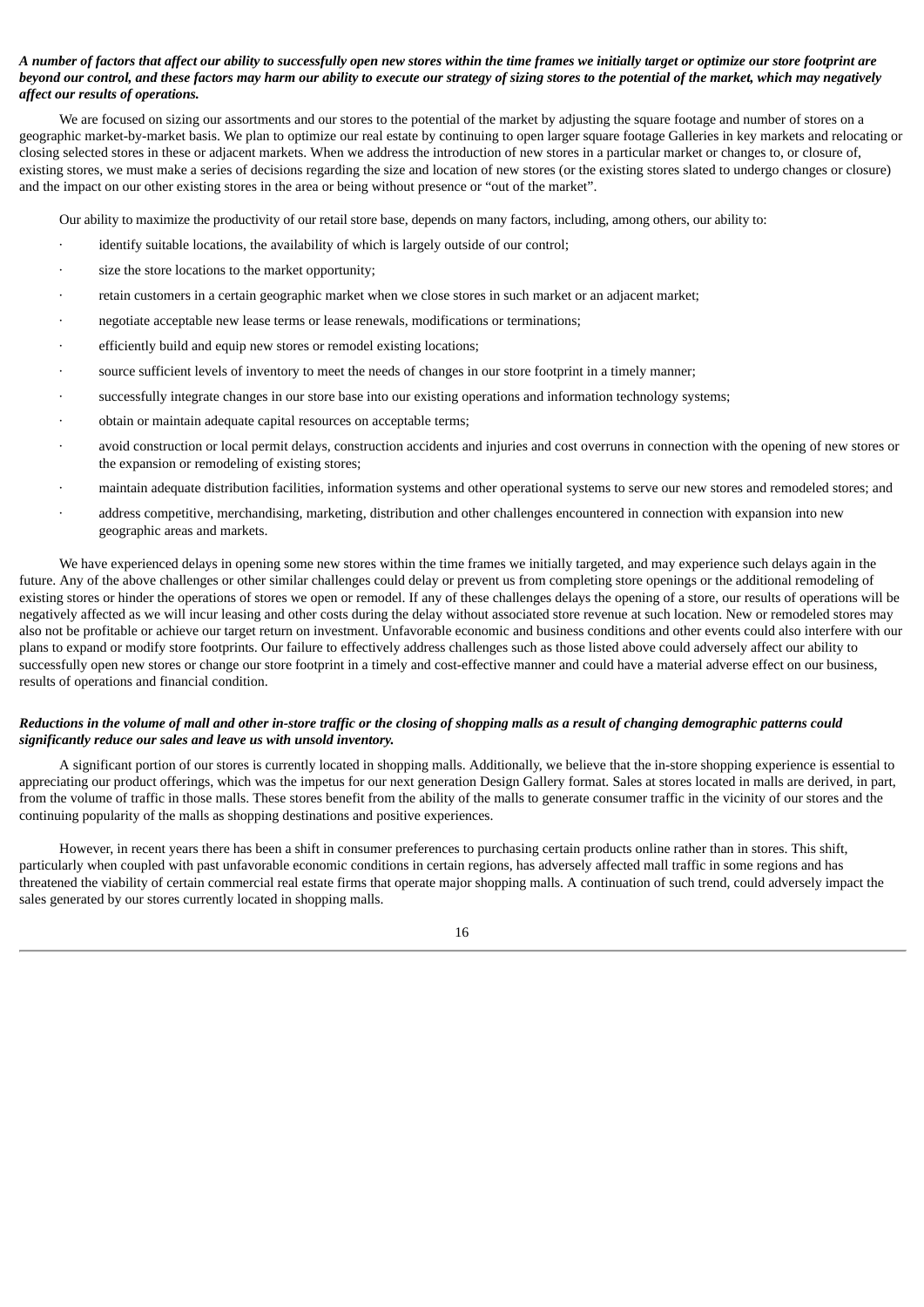#### If we are unable to successfully operate our distribution centers, furniture home delivery hubs and customer service centers, as well as fulfill orders and deliver our merchandise to our customers in a timely manner, our business and results of operations will be harmed.

Our business depends upon the successful operation of our distribution centers, furniture home delivery hubs and customer service centers, as well as upon our order management and fulfillment services and the re-stocking of inventories within our stores. The efficient flow of our merchandise requires that our facilities have adequate capacity to support our current level of operations and any anticipated increased levels that may follow from any growth of our business.

Due to our historical rate of growth and customer demand, we have found that our distribution centers often run at capacity, and from time to time we have opened additional distribution and home delivery facilities in an effort to improve our ability to serve our customers. We have encountered operational difficulties with respect to new facilities, such as disruptions in transitioning fulfillment orders to the new distribution facilities and problems associated with operating new facilities or reducing the size and changing functions of existing facilities. These difficulties can result in a negative experience for our customers. We also have encountered various operating difficulties with respect to fulfilling orders and delivering merchandise to our customers in a timely or efficient manner that is fully satisfactory to our customers. We are currently engaged in efforts to improve the quality of our customer experience, which includes making changes to the way in which we operate our distributions centers, furniture home delivery hubs and customer service centers. Some of these efforts may require us to make significant expenditures in periods in the near term, which may also have a negative effect on our results of operations if there is no associated increase in revenues or decrease in returns or if any such effect is less than anticipated. There can be no assurance however that any of these efforts will be successful or that we will not encounter additional difficulties in achieving higher levels of customer satisfaction.

#### We currently rely upon independent third-party transportation providers for the majority of our product shipments, which subjects us to certain risks.

We currently rely upon independent third-party transportation providers for product shipments from our vendors to our stores and to our customers outside of certain areas. Our utilization of third-party delivery services for shipments is subject to risks, including increases in fuel prices, which would increase our shipping costs, as well as strikes, work stoppages and inclement weather, which may impact shipping companies' abilities to provide delivery services that adequately meet our shipping needs. For example, strikes or even threat of strikes involving longshoreman and clerical workers at ports in the past few years have completely shut down such ports for periods of time, impacting retail and other industries. If we change shipping companies, we could face logistical difficulties that could adversely affect deliveries and we would incur costs and expend resources in connection with such change. Moreover, we may not be able to obtain terms as favorable as those received from the third-party transportation providers we currently use, which in turn would increase our costs.

#### Our operations have significant liquidity and capital requirements and depend on the availability of adequate financing on reasonable terms. If we are unable to borrow sufficient capital when needed, it could have a significant negative effect on our ability to grow our business.

We have historically relied on the availability of some amount of debt financing. Although currently there are no amounts outstanding under Restoration Hardware, Inc.'s revolving line of credit, we completed debt financings in 2014 and 2015 through the issuance of two series of convertible senior notes for an aggregate principal amount of \$650 million. As a result of the availability under our revolving line of credit and the proceeds we received from our convertible senior note financings, we currently have sufficient capital for the operation of our business in the near term.

On the other hand, we may expend some significant portion of our capital on investments in our business or the acquisition of other businesses or on other growth initiatives. In addition, our capital needs may change in the future due to changes in our business or new opportunities that we choose to pursue. We have invested significant capital expenditures in remodeling and opening new Galleries, and these capital expenditures have increased and will continue to increase in fiscal 2016 with potential increases in successive future periods as we open additional next generation Design Galleries, which may require us to undertake upgrades to historical buildings or construction of new buildings.

During fiscal 2015, we spent \$133.5 million for capital expenditures, including the acquisition of buildings and land. Additionally, we made payments of \$20.0 million in fiscal 2015 to escrow accounts for future construction of next generation Design Galleries. We anticipate our gross capital expenditures to be approximately \$175 million to \$200 million for fiscal 2016. We plan to continue our growth and expansion, including opening next generation Design Galleries in select major metropolitan markets, pursuing category extensions of our brand, and exploring new business areas. We own the building and land for our Gallery in San Francisco and for one of our Toronto Galleries, as well as the location of our wine tasting room in Yountville, California, which is expected to be the location of a Design Gallery in the future, but to date we have principally relied upon leases with landlords for our

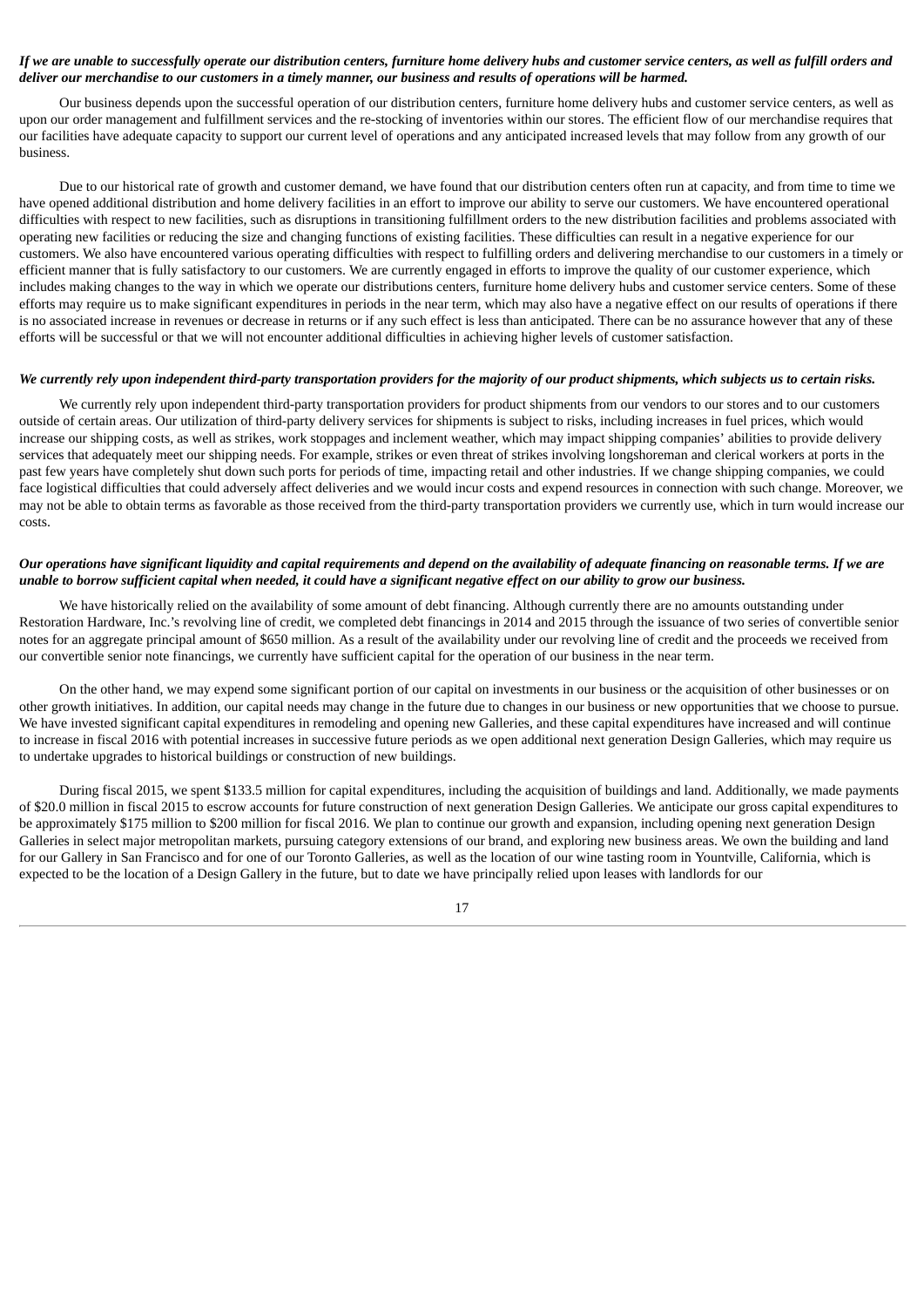other locations. As we develop new Galleries, as well as potentially other strategic initiatives, in the future, we may explore other models for our real estate, which could include further purchases of, or joint ventures or other forms of equity ownership in, real estate interests associated with new sites and buildings. These approaches might require greater capital investment than a traditional store lease with a landlord.

In certain circumstances, we may be required to repay the two series of convertible senior notes that we issued in 2014 and 2015 with cash payments. See Item 7—Management's Discussion and Analysis of Financial Condition and Results of Operations—Liquidity and Capital Resources—Convertible Senior *Notes*. Additionally, at the time the notes become due, the trading price of our common stock may be such that we may find it necessary to settle the notes in cash.

There can be no assurance that we will have sufficient financial resources, or will be able to arrange financing, to pay the amount of cash due if holders surrender their notes for conversion. In addition, agreements governing any debt may restrict our ability to make each of the required cash payments even if we have sufficient funds to make them. Furthermore, our ability to purchase the notes or to pay cash upon the conversion of the notes may be limited by law or regulatory authority. In addition, if we fail to purchase the notes, to pay special interest, if any, due on the notes, or to pay the amount of cash due upon conversion, we will be in default under the respective indentures governing the notes, which in turn may result in the acceleration of other indebtedness we may then have. If the repayment of the other indebtedness were to be accelerated, we may not have sufficient funds to repay that indebtedness and to purchase the notes or to pay the amount of cash due upon conversion.

The need to repay such convertible senior notes could cause us to incur additional borrowings or the sale of additional notes to investors. We may also experience cash flow shortfalls in the future, and we may otherwise require additional external funding, or we may need to raise funds to take advantage of unanticipated opportunities, to make acquisitions of other businesses or companies or to respond to changing business conditions or unanticipated competitive pressures. Any weakening of, or other adverse developments in, the U.S. or global credit markets could affect our ability to manage our debt obligations and our ability to access future debt. We cannot assure you that we will be able to raise necessary funds on favorable terms, if at all, or that future financing requirements would not be dilutive to holders of our capital stock. If we fail to raise sufficient additional funds, we may be required to delay or abandon some of our planned future expenditures or aspects of our current operations.

#### If we lose key personnel or are unable to hire additional qualified personnel, our business may be harmed.

The success of our business depends upon the continued service of our key personnel, including our Chairman and Chief Executive Officer, Gary Friedman, as well as other members of our senior management responsible for merchandise assortment and other business operations. The loss of the services of our key personnel could make it more difficult to successfully operate our business and achieve our business goals. Our key officers and directors periodically travel together while on company business. We do not have a policy that prohibits key officers and directors from flying together, whether flying commercially or in our corporate aircraft. In addition, we do not maintain key man life insurance policies on any of our key personnel. As a result, we may not be able to cover the financial loss we may incur in losing the services of any of our key personnel.

Competition for qualified employees and personnel in the retail industry is intense, particularly in the San Francisco Bay Area where our headquarters are located, and we may be unable to retain personnel that are important to our business or hire additional qualified personnel. The process of identifying personnel with the combination of skills and attributes required to carry out our goals is often lengthy. Our success depends to a significant degree upon our ability to attract, retain and motivate qualified management, marketing and sales personnel, and store managers, and upon the continued contributions of these people. We cannot assure you that we will be successful in attracting and retaining qualified executives and personnel.

In addition, our success depends in part upon our ability to attract, motivate and retain a sufficient number of store employees who understand and appreciate our corporate culture and customers. Turnover in the retail industry is generally high. Excessive store employee turnover will result in higher employee costs associated with finding, hiring and training new store employees. If we are unable to hire and retain store personnel capable of consistently providing a high level of customer service, our ability to open new stores may be impaired, the performance of our existing and new stores could be materially adversely affected and our brand image may be negatively impacted.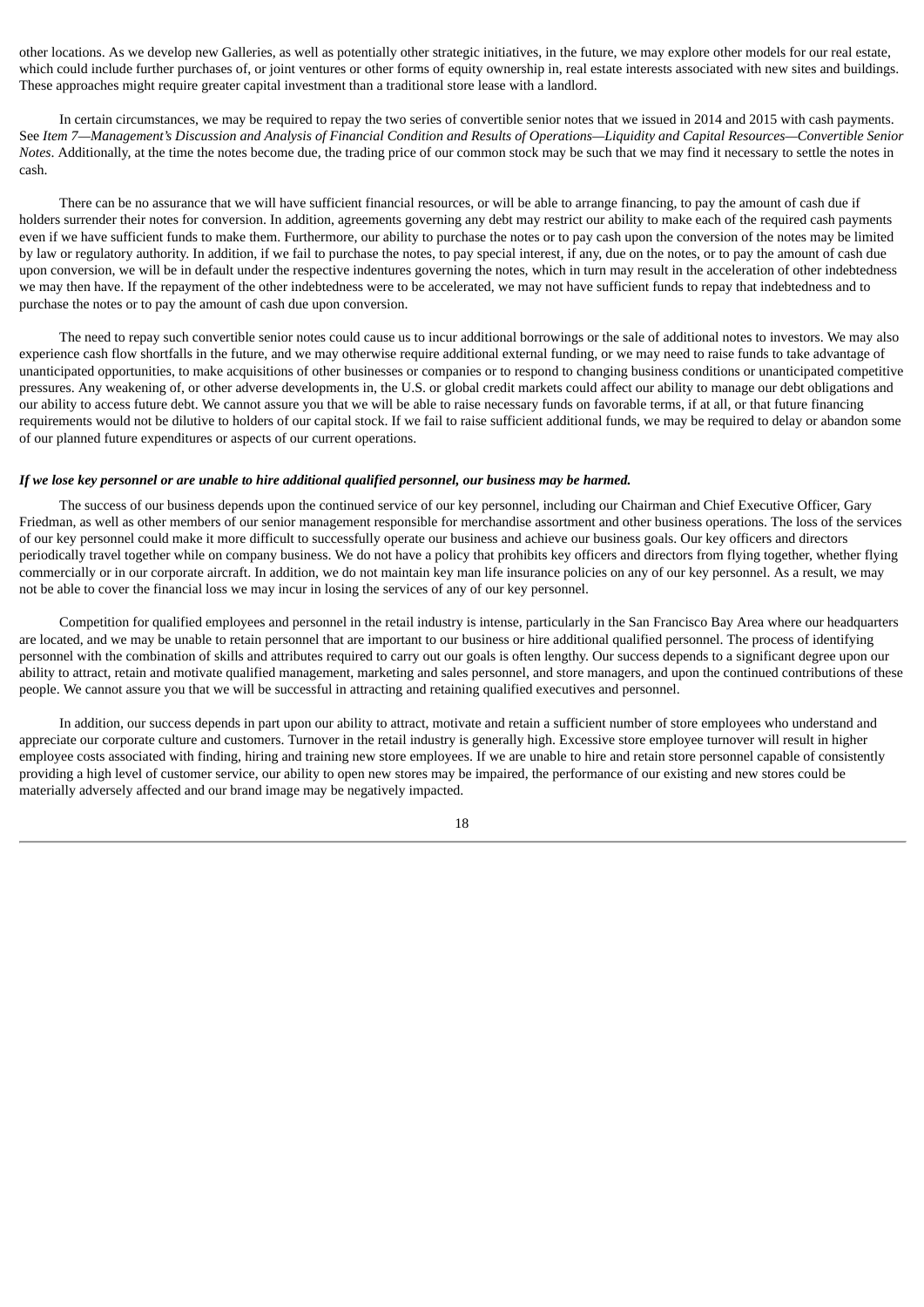## Material damage to, or interruptions in, our information systems as a result of external factors, staffing shortages and difficulties in updating our existing software or developing or implementing new software could have a material adverse effect on our business or results of operations, and we may be *exposed to risks and costs associated with protecting the integrity and security of our customers' information.*

We depend largely upon our information technology systems in the conduct of all aspects of our operations, many of which we have only adopted and implemented within the past several years or are in the midst of implementing in connection with rebuilding our supply chain and infrastructure. Additionally, in light of the various initiatives in which we are engaged in order to improve customer satisfaction, we are evaluating further new systems to enhance customer service. Such systems are subject to damage or interruption from power outages, computer and telecommunications failures, computer viruses, security breaches and natural disasters. Damage or interruption to our information systems may require a significant investment to fix or replace the affected system, and we may suffer interruptions in our operations in the interim. Management information system failures or telecommunications system problems may disrupt operations. In addition, costs and potential problems and interruptions associated with the implementation of new or upgraded systems and technology or with maintenance or adequate support of existing systems could also disrupt or reduce the efficiency of our operations. Any material interruptions or failures in our systems may have a material adverse effect on our business or results of operations.

Additionally, a significant number of customer purchases across all of our channels are made using credit cards, and a significant number of our customer orders are placed through our websites. We process, store, and transmit large amounts of data, including personal information, for our customers. Also, we depend in part throughout our operations on the secure transmission of confidential information over public networks. In addition, security breaches can also occur as a result of non-technical issues, including vandalism, catastrophic events, and human error. Our information systems, however, are subject to the above delineated risks. Our operations may further be impacted by security breaches that occur at third party vendors.

In order for our business to function successfully, we and other market participants must be able to handle and transmit confidential and personal information securely. That data may include data about our customers, including credit card information. From time to time, we may implement strategic initiatives related to elevating our customer service experience such as customer membership programs where we collect and maintain increasing amounts of customer data. We also handle and transmit sensitive information about our vendors and workforce, including social security numbers and bank account information.

We cannot provide assurance that our measures, however reasonable, to secure credit card information and other personal data to meet current and evolving industry security standards, including Payment Card Industry (PCI) Standards, the standards that protect credit card data. There can be no assurance that we will be able to operate our facilities and our customer service and sales operations in accordance with or in continued compliance with Payment Card Industry, or PCI, Data Security Standards or other industry recommended practices. We expect to incur expenses to maintain compliance with applicable industry standards and practices. Given the challenges of keeping networks and systems secure and the evolving nature of the standards, we cannot provide absolute assurance of our ability to maintain and achieve compliance with future security standards or that meeting those standards will in fact prevent a data breach.

Further, there is increased litigation over personally identifiable information and other data breaches and we may be subject to one or more claims or lawsuits related to the intentional or unintentional release of confidential or personal information, including personally identifiable information about our customers, vendors or workforce.

Any breach could cause consumers to lose confidence in the security of our website and choose not to purchase from us. If a computer hacker or other third party is able to circumvent our security measures, he or she could destroy or steal valuable information or disrupt our operations. Because techniques used to obtain unauthorized access or to sabotage systems change frequently and often are not recognized until launched against a target, we may be unable to anticipate these techniques or to implement adequate preventative measures. Any security breach could expose us to risks of data loss, fines, litigation and liability and could seriously disrupt our operations and harm our reputation, any of which could adversely affect our business. In addition to the possibility of fines, lawsuits and other claims, we could be required to expend significant resources to change our business practices or modify our service offerings in connection with the protection of personally identifiable information, which could have a material adverse effect on our business.

In addition, we collect and store personal information from consumers in the course of doing business. States and the federal government have enacted additional laws and regulations to protect consumers against identity theft, including laws governing treatment of personally identifiable information. These laws have increased the costs of doing business and, if we fail to implement appropriate safeguards or we fail to detect and provide prompt notice of unauthorized access as required by some of these laws, we could be subject to potential claims for damages and other remedies. If we were required to pay any significant amount in satisfaction of claims under these laws, or if we were forced to cease our business operations for any length of time as a result of our inability to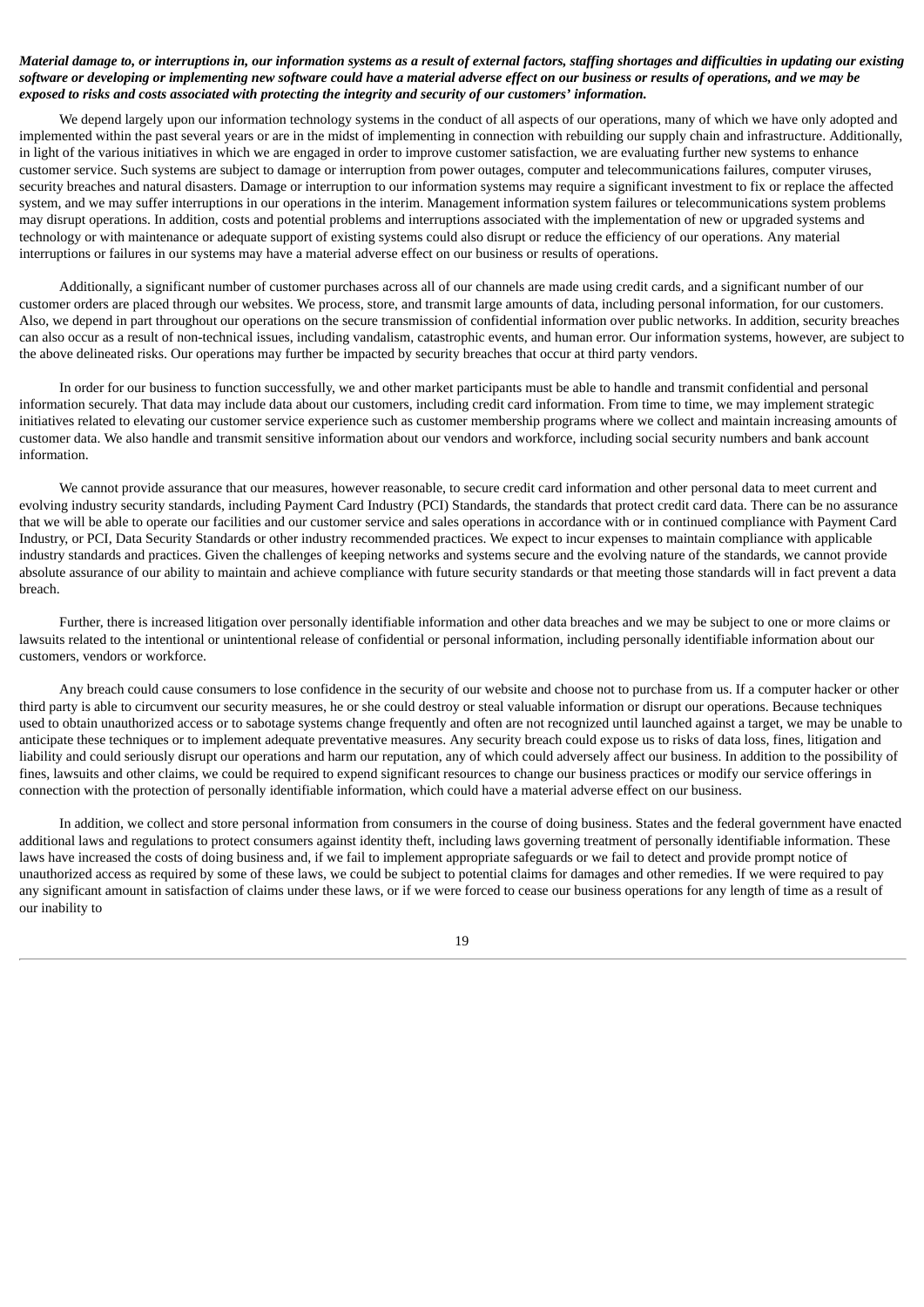comply fully with any such law, our business, results of operations and financial condition could be adversely affected. We may also incur legal costs if we are required to defend our methods of collection, processing and storage of personal data. Investigations, lawsuits, or adverse publicity relating to our methods of handling personal data could result in increased costs and negative market reaction.

Furthermore, data security breaches suffered by well-known companies and institutions have attracted a substantial amount of media attention, prompting additional state and federal proposals addressing data privacy and security. As the data privacy and security laws and regulations evolve, we may be subject to more extensive requirements to protect the customer information that we process in connection with the purchases of our products. Our failure to successfully respond to these risks and uncertainties could reduce website sales and have a material adverse effect on our business or results of operations.

We currently maintain insurance to protect against cybersecurity risks and incidents. However, there can be no assurance that such insurance coverage will be available in the future on commercially reasonable terms or at commercially reasonable rates. In addition, insurance coverage may be insufficient or may not cover certain cybersecurity losses and liability.

## We face product liability risks and certain of our products may be subject to recalls or other actions by regulatory authorities, and any such recalls or *similar actions could have a material adverse effect on our business.*

We face product liability, product safety and product compliance risks relating to the design, manufacturing, raw material sourcing, testing, contents, importation, sale, use and performance of some of our products. The products we sell must be designed and manufactured to be safe for their intended purposes. Some of our products must comply with certain federal and state laws and regulations. For example, some of our products are subject to the Consumer Product Safety Act, the Federal Hazardous Substances Act and the Consumer Product Safety Improvement Act, or the "CPSIA", which empower the Consumer Product Safety Commission, or the "CPSC", to establish product bans, substance bans, substance limits, performance requirements, test methods and other compliance verification processes. The CPSC is empowered to take action against hazards presented by consumer products, up to and including product recalls. We are required to report certain incidents related to the safety and compliance of our products to the CPSC, and failure to do so could result in a civil penalty. The CPSC is particularly active in regulation and enforcement activities related to the kinds of children's products sold in our RH Baby & Child division. Certain of the products we sell are subject to the Lacey Act, prohibiting the importation and sale of products containing illegally harvested wood, among other things. Likewise, many of our products are subject to the regulations of the California Air Resources Board, or the "CARB", regarding formaldehyde emissions from composite wood products (e.g., plywood and medium density fiberboard).

If we experience negative publicity, regardless of any factual basis, customer complaints or litigation alleging illness or injury, related to our products, or if there are allegations of failure to comply with applicable regulations, our brand reputation would be harmed.

We maintain a product safety and compliance program to help ensure our products are safe, legal and made consistently in compliance with our values. Nevertheless, our products have, from time to time, been subject to recall for product safety and compliance reasons, and concerns of product safety and compliance could result in future voluntary or involuntary removal of products, product recalls, other actions by applicable government authorities or product liability, personal injury or property damage claims.

Federal, state, provincial and local legislators and regulators in the United States and Canada, where our products are sold, continue to adopt new product laws and regulations. These new laws and regulations have increased or likely will significantly increase the regulatory requirements governing the manufacture and sale of certain of our products as well as the potential penalties for noncompliance with applicable regulations. In addition, product recalls, removal of products, product compliance enforcement actions and defending product liability claims can result in, among other things, lost sales, diverted resources, potential harm to our reputation and increased customer service costs, any of which could have a material adverse effect on our business and results of operations.

### There are claims made against us and/or our management from time to time that can result in litigation or regulatory proceedings, which could distract *management from our business activities and result in significant liability.*

From time to time, we and/or our management are involved in litigation, claims and other proceedings relating to the conduct of our business, including purported class action litigation. Such legal proceedings may include claims related to our employment practices, claims of intellectual property infringement, including with respect to trademarks and trade dress, claims asserting unfair competition and unfair business practices, claims with respect to our collection and sale of reproduction products, and consumer class action claims relating to our consumer practices including the collection of zip code or other information from customers. In addition, from time to time, we are subject to product liability and personal injury claims for the products that we sell and the stores we operate.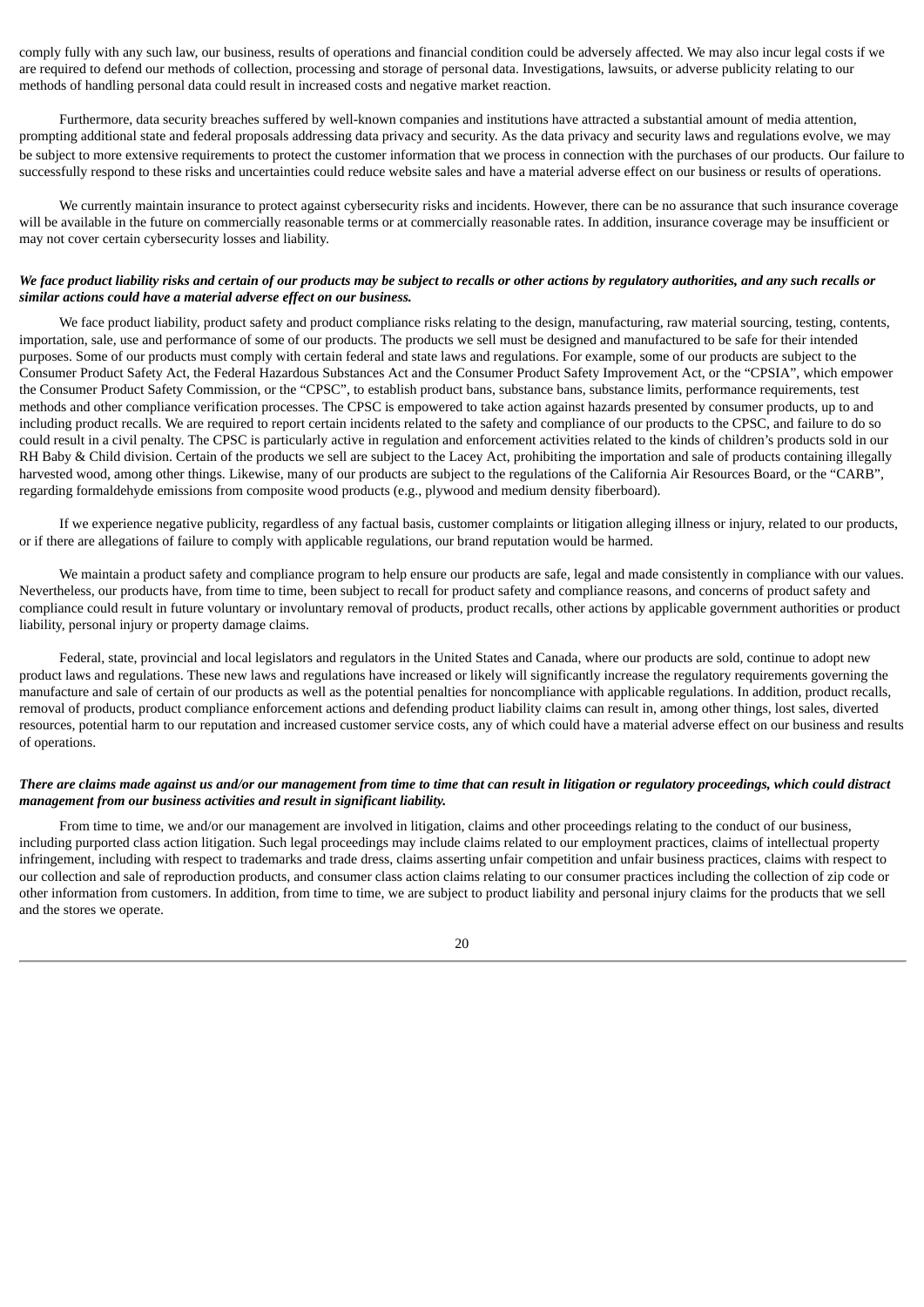Subject to certain exceptions, our purchase orders generally require the vendor to indemnify us against any product liability claims; however, if the vendor does not have insurance or becomes insolvent, we may not be indemnified. In addition, we could face a wide variety of employee claims against us, including general discrimination, privacy, labor and employment, ERISA and disability claims. Any claims could result in litigation against us and could also result in regulatory proceedings being brought against us by various federal and state agencies that regulate our business, including the United States Equal Employment Opportunity Commission. Often these cases raise complex factual and legal issues, which are subject to risks and uncertainties and which could require significant management time. Litigation and other claims and regulatory proceedings against our management or us could result in unexpected expenses and liability and could also materially adversely affect our operations and our reputation.

### Intellectual property claims by third parties or our failure or inability to protect our intellectual property rights could diminish the value of our brand and *weaken our competitive position.*

Third parties have and may in the future assert intellectual property claims against us, particularly as we expand our business to include new products and product categories and move into other geographic markets. Our defense of any claim, regardless of its merit, could be expensive and time consuming and could divert management resources. Successful infringement claims against us could result in significant monetary liability and prevent us from selling some of our products. In addition, resolution of claims may require us to redesign our products, license rights from third parties or cease using those rights altogether, which could have a material adverse impact on our business, financial condition or results of operations.

We currently rely on a combination of copyright, trademark, patent, trade dress and unfair competition laws, as well as confidentiality procedures and licensing arrangements, to establish and protect our intellectual property rights. We believe that our trademarks and other proprietary rights have significant value and are important to identifying and differentiating certain of our products and brand from those of our competitors and creating and sustaining demand for certain of our products. We have from time to time encountered other retailers selling products substantially similar to our products or misrepresenting that the products such retailers were selling were our products. We cannot assure you that the steps taken by us to protect our intellectual property rights will be adequate to prevent infringement of our rights by others, including imitation of our products and misappropriation of our brand. The costs of defending and enforcing our intellectual property assets may incur significant time and legal expense, and we may not be entirely successful in protecting our assets and enforcing our rights. If we are unable to protect and maintain our intellectual property rights, the value of our brand could be diminished and our competitive position could suffer.

#### Compliance with laws, including laws relating to our business activities outside of the United States, may be costly, and changes in laws could make *conducting our business more expensive or otherwise change the way we do business.*

We are subject to numerous regulations, including labor and employment, customs, truth-in-advertising, consumer protection, e-commerce, privacy, safety, real estate, environmental and zoning and occupancy laws, and other laws and regulations that regulate retailers generally or govern our business. If these regulations were to change or were violated by us or our vendors or buying agents, the costs of certain goods could increase, or we could experience delays in shipments of our goods, be subject to fines or penalties, or suffer reputational harm, which could reduce demand for our products and harm our business and results of operations.

In addition to increased regulatory compliance requirements, changes in laws could make ordinary conduct of our business more expensive or require us to change the way we do business. For example, as a retail business, changes in laws related to employee benefits and treatment of employees, including laws related to limitations on employee hours, supervisory status, leaves of absence, mandated health benefits or overtime pay, could negatively impact us by increasing compensation and benefits costs for overtime and medical expenses. In addition, relatively new United States health care laws and potential global and domestic greenhouse gas emission requirements and other environmental legislation and regulations could result in increased direct compliance costs for us (or may cause our vendors to raise the prices they charge us in order to maintain profitable operations because of increased compliance costs), increased transportation costs or reduced availability of raw materials.

In fiscal 2015 we sourced 89% of our products from outside the United States, and we are increasing the level of our international sourcing activities in an effort to obtain more of our products directly from vendors located outside the United States. Additionally, we have expanded our business-to-business sales. The foreign and U.S. laws and regulations that are applicable to our operations are complex and may increase the costs of regulatory compliance, or limit or restrict the products or services we sell or subject our business to the possibility of regulatory actions or proceedings. The United States Foreign Corrupt Practices Act, and other similar laws and regulations, generally prohibit companies and their intermediaries from making improper payments to foreign governmental officials for the purpose of obtaining or retaining business. While our policies mandate compliance with applicable laws and regulations, including anti-bribery laws and other anti-corruption laws, we cannot assure you that we will be successful in preventing our employees or other agents from taking actions in violation of these laws or regulations. Such violations, or allegations of such violations, could disrupt our business and result in a material adverse effect on our financial condition, results of operations and cash flows.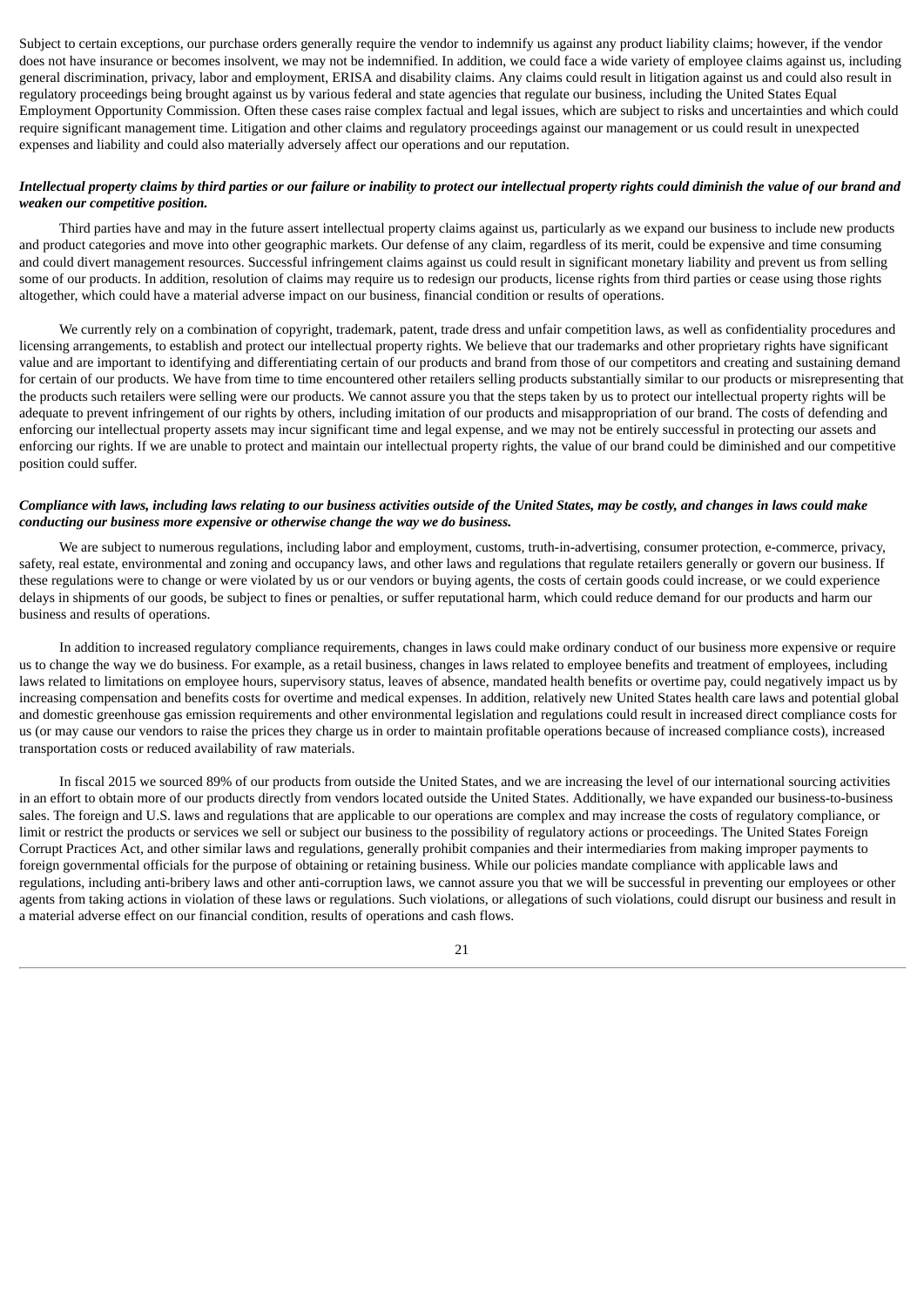#### *Labor organizing and other activities could negatively impact us.*

Currently, none of our employees are represented by a union. However, our employees have the right at any time to form or affiliate with a union, and union organizational activities have occurred previously at our Baltimore distribution center. We cannot predict the negative effects that any future organizing activities will have on our business and operations. If we were to become subject to work stoppages, we could experience disruption in our operations and increases in our labor costs, either of which could materially adversely affect our business, financial condition or results of operations.

In addition, several of our retail stores are currently under construction. If the contractors we hire to perform the construction work do not employ union labor, our locations may be subject to picketing and other labor actions that could discourage our customers from entering our stores, which could adversely affect our business at those locations and our results of operations, including our same-store sales metrics.

## Fluctuations in our tax obligations and effective tax rate and realization of our deferred tax assets, including net operating loss carryforwards, may result *in volatility of our results of operations.*

We are subject to income taxes in the United States and certain foreign jurisdictions. We record income tax expense based on our estimates of future payments, which include reserves for uncertain tax positions in multiple tax jurisdictions, and valuation allowances related to certain net deferred tax assets, including net operating loss carryforwards. At any one time, many tax years are subject to audit by various taxing jurisdictions. The results of these audits and negotiations with taxing authorities may affect the ultimate settlement of these issues. Under United States federal and state income tax laws, if over a rolling three-year period, the cumulative change in our ownership exceeds 50%, our ability to utilize our net operating loss carryforwards to offset future taxable income may be limited. Changes in ownership can occur due to transactions in our stock or the issuance of additional shares of our common stock or, in certain circumstances, securities convertible into our common stock. Certain transactions we have completed, including our going private transaction in June 2008, and the sale of shares in our initial public offering may impact the timing of the utilization of our net operating loss carryforwards. Furthermore, it is possible that transactions in our stock that may not be within our control may cause us to exceed the 50% cumulative change threshold and may impose a limitation on the utilization of our net operating loss carryforwards in the future. Any such limitation on the timing of utilizing our net operating loss carryforwards would increase the use of cash to settle our tax obligations. We expect that throughout the year there could be ongoing variability in our quarterly tax rates as events occur and exposures are evaluated.

In addition, our effective tax rate in a given financial statement period may be materially impacted by changes in the mix and level of earnings, timing of the utilization of net operating loss carryforwards, changes in the valuation allowance for deferred taxes or by changes to existing accounting rules or regulations. Further, tax legislation may be enacted in the future that could negatively impact our current or future tax structure and effective tax rates.

#### *Changes to accounting rules or regulations may adversely affect our results of operations.*

New accounting rules or regulations and varying interpretations of existing accounting rules or regulations have occurred and may occur in the future. A change in accounting rules or regulations may even affect our reporting of transactions completed before the change is effective, and future changes to accounting rules or regulations or the questioning of current accounting practices may adversely affect our results of operations.

## Our total assets include intangible assets with an indefinite life, goodwill and trademarks, and substantial amounts of long-lived assets, principally property and equipment. Changes to estimates or projections used to assess the fair value of these assets, or results of operations that are lower than our current estimates at certain store locations, may cause us to incur impairment charges that could adversely affect our results of operations.

Our total assets include intangible assets with an indefinite life, goodwill and trademarks, and substantial amounts of property and equipment. We make certain estimates and projections in connection with impairment analyses for these long-lived assets. We also review the carrying value of these assets for impairment whenever events or changes in circumstances indicate that the carrying value of the asset may not be recoverable. We will record an impairment loss when the carrying value of the underlying asset, asset group or reporting unit exceeds its fair value. These calculations require us to make a number of estimates and projections of future results. If these estimates or projections change, we may be required to record additional impairment charges on certain of these assets. If these impairment charges were significant, our results of operations would be adversely affected. In that regard, we recorded \$1.4 million of impairment charges on long-lived assets of certain underperforming stores in fiscal 2013, and we recorded charges amounting to \$3.2 million related to retail store closures in fiscal 2011. No such related charges were recorded in fiscal 2015, fiscal 2014 or fiscal 2012.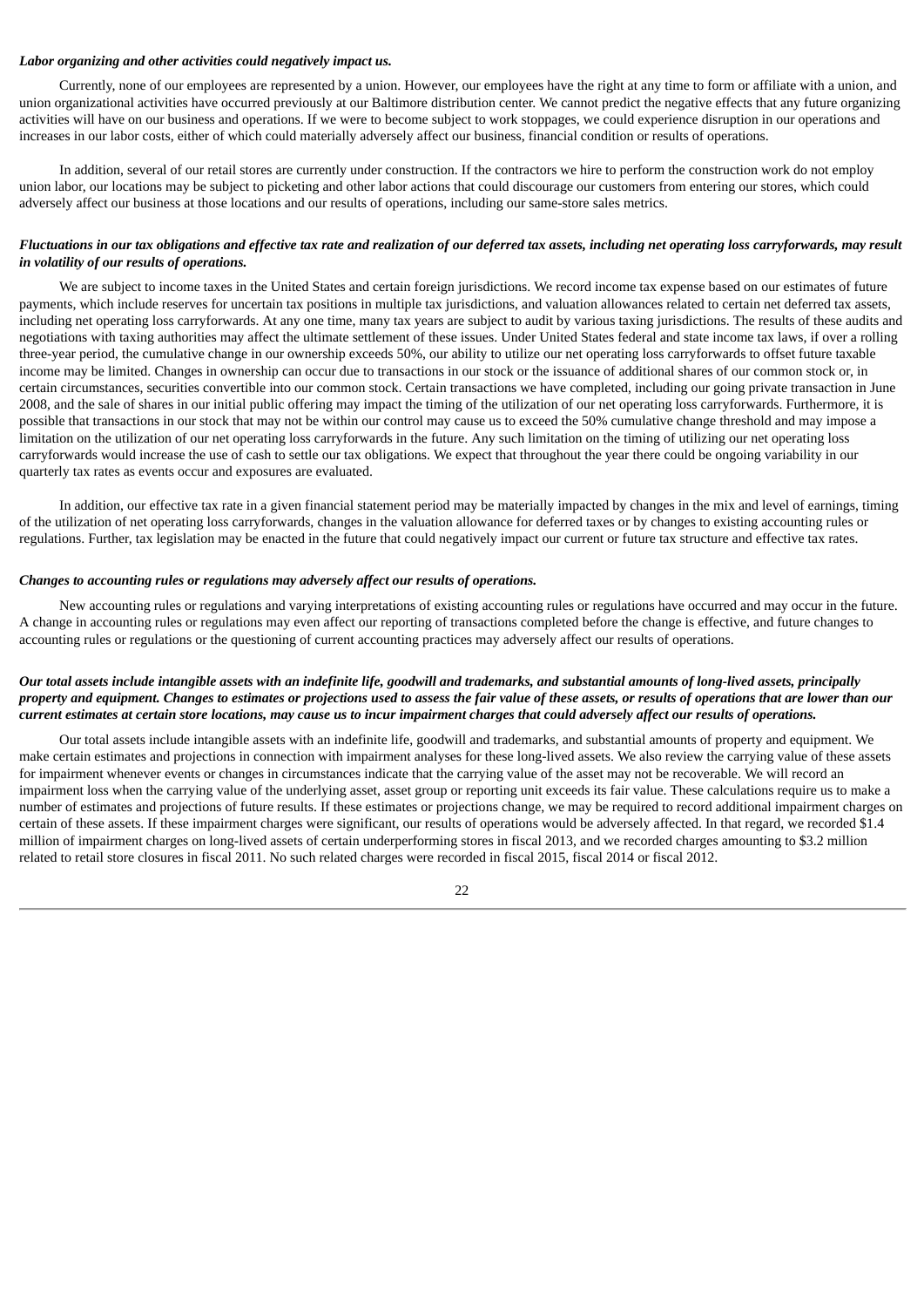## If we are unable to implement and maintain effective internal control over financial reporting in the future, the accuracy and timeliness of our financial *reporting may be adversely affected.*

We are subject to Section 404 of the Sarbanes-Oxley Act of 2002, as amended (the "Sarbanes-Oxley Act"), which requires us to maintain internal control over financial reporting and to report any material weaknesses in such internal control. Management has concluded that our internal control over financial reporting was effective as of January 30, 2016. However, if we identify in the future one or more material weaknesses in our internal control over financial reporting, we will be unable to assert that our internal control over financial reporting is effective. In addition, our independent registered public accounting firm is required to attest to the effectiveness of our internal control over financial reporting. Therefore, even if our management concludes in the future that our internal control over financial reporting is effective, our independent registered public accounting firm may issue a report that is qualified if they are not satisfied with our controls or the level at which our controls are documented, designed, operated, or reviewed, or if they interpret the relevant requirements differently from us. Material weaknesses and significant deficiencies may be identified during the audit process or at other times.

Our reporting obligations as a public company place a significant strain on our management and our operational and financial resources and systems and will continue to do so for the foreseeable future. If we fail to timely achieve and maintain the adequacy of our internal control over financial reporting, we may not be able to produce reliable financial reports. Our failure to achieve and maintain effective internal control over financial reporting could prevent us from filing our periodic reports on a timely basis, which could result in the loss of investor confidence in the reliability of our financial statements, harm our business, and negatively impact the trading price of our common stock.

#### Our operations are subject to risks of natural disasters, acts of war, terrorism or widespread illness, any one of which could result in a business stoppage *and negatively affect our results of operations.*

Our business operations depend on our ability to maintain and protect our facilities, computer systems and personnel. Our operations and consumer spending may be affected by natural disasters or other similar events, including floods, hurricanes, earthquakes, widespread illness or fires. In particular, our corporate headquarters is located in Northern California, certain of our distribution centers are located in California and other parts of our operations are located in Northern and Southern California, each of which is vulnerable to the effects of disasters, including fires and earthquakes that could disrupt our operations and affect our results of operations. Many of our vendors are also located in areas that may be affected by such events. Moreover, geopolitical or public safety conditions which affect consumer behavior and spending may impact our business. Terrorist attacks in the United States or threats of terrorist attacks in the United States in the future, as well as future events occurring in response to or in connection with them, could again result in reduced levels of consumer spending. Any of these occurrences could have a significant impact on our results of operations, revenue and costs.

If we encounter difficulties associated with any of our facilities or if any of our facilities were to shut down for any reason, including as a result of a natural disaster, we could face shortages of inventory resulting in backorders, significantly higher costs and longer lead times associated with distributing our products to both our stores and online customers and the inability to process orders in a timely manner or ship goods to our customers. Further, any significant interruption in the operation of our customer service centers could also reduce our ability to receive and process orders and provide products and services to our stores and customers, which could result in lost sales, cancelled sales and a loss of loyalty to our brand and have a material adverse effect on our business, financial condition and results of operations.

## **Risks Related to Ownership of Our Common Stock**

#### *Our common stock price may be volatile or may decline regardless of our operating performance.*

The market price for our common stock may be volatile. As a retailer, our results are significantly affected by factors outside our control, particularly consumer spending and consumer confidence, which can significantly affect our stock price. In addition, the market price of our common stock may fluctuate significantly in response to a number of other factors, including those described elsewhere in this "Risk Factors" section, as well as the following:

- quarterly variations in our results of operations compared to market expectations;
- · changes in preferences of our customers;
- announcements of new products or significant price reductions by us or our competitors;
- size of our public float;
- stock price performance of our competitors;

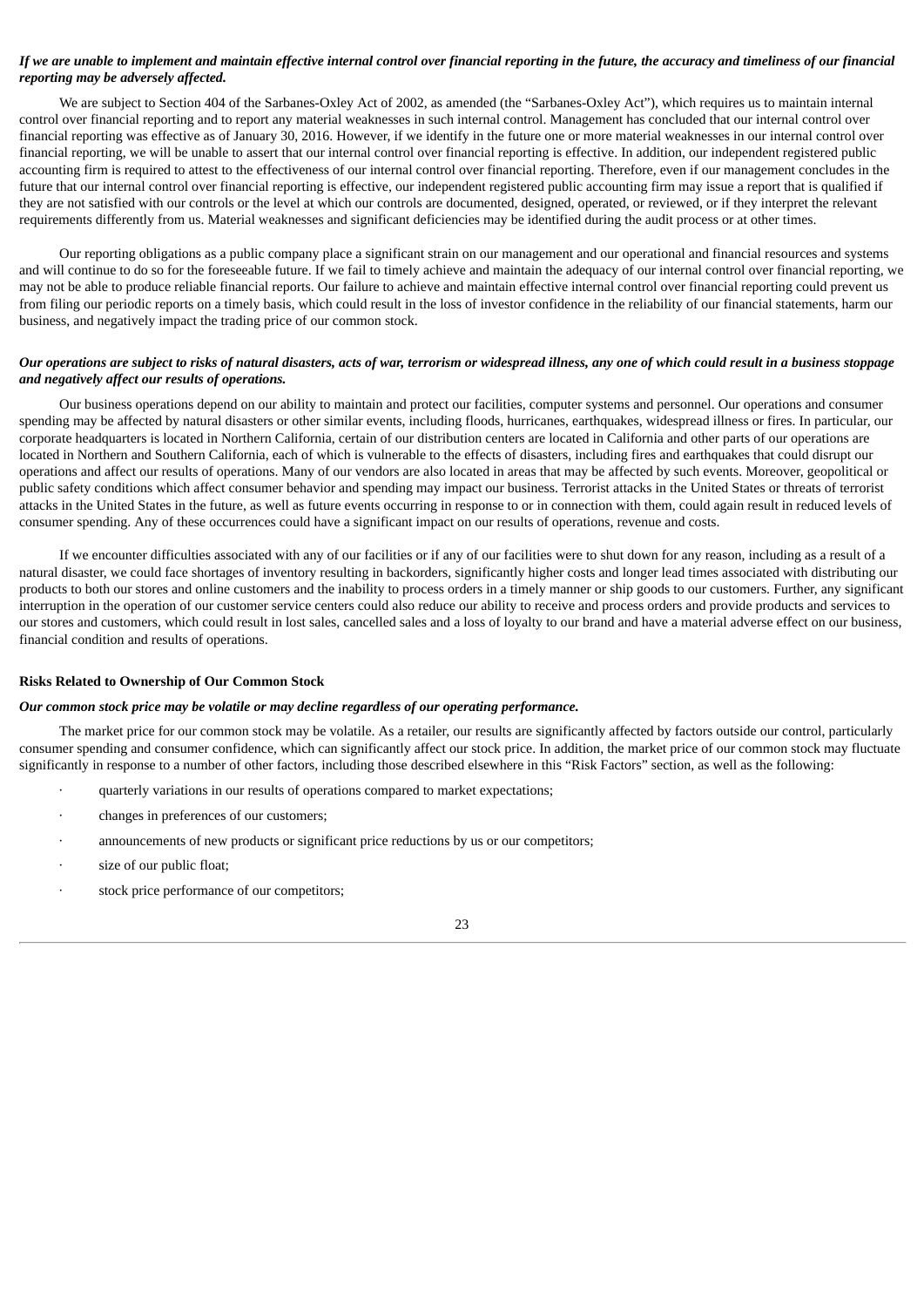- fluctuations in stock market prices and volumes;
- default on our indebtedness:
- actions by competitors or other shopping center tenants;
- · changes in senior management or key personnel;
- · changes in financial estimates by securities analysts or failure to meet their expectations;
- · actual or anticipated negative earnings or other announcements by us or other retail companies;
- downgrades in our credit ratings or the credit ratings of our competitors;
- natural disasters or other similar events;
- issuances or expected issuances of capital stock; and
- · global economic, legal and regulatory changes unrelated to our performance.

In addition, stock markets have experienced extreme price and volume fluctuations that have affected and continue to affect the market prices of equity securities of many retail companies. In the past, stockholders have instituted securities class action litigation following periods of market volatility. If we were involved in securities litigation, we could incur substantial costs and our resources and the attention of management could be diverted from our business.

#### Substantial future sales of our common stock, or the perception in the public markets that these sales may occur, may depress our stock price.

In the future, we may also issue our securities in connection with a capital raise or acquisitions. The amount of shares of our common stock issued in connection with a capital raise or acquisition could constitute a material portion of our then-outstanding shares of our common stock, which would result in dilution.

In addition, sales of substantial amounts of our common stock in the public market, or the perception that these sales could occur, could adversely affect the price of our common stock and could impair our ability to raise capital through the sale of additional shares.

#### Anti-takeover provisions in our charter documents and Delaware law might discourage or delay acquisition attempts for us that you might consider *favorable.*

Our certificate of incorporation and bylaws contain provisions that may make the acquisition of our Company more difficult without the approval of our board of directors. These provisions:

- establish a classified board of directors so that not all members of our board of directors are elected at one time;
- · authorize the issuance of undesignated preferred stock, the terms of which may be established and the shares of which may be issued without stockholder approval, and which may include super voting, special approval, dividend or other rights or preferences superior to the rights of the holders of common stock;
- prohibit stockholder action by written consent, which requires all stockholder actions to be taken at a meeting of our stockholders;
- · provide that our board of directors is expressly authorized to make, alter or repeal our bylaws; and
- establish advance notice requirements for nominations for elections to our board of directors or for proposing matters that can be acted upon by stockholders at stockholder meetings.

Our certificate of incorporation also contains a provision that provides us with protections similar to Section 203 of the Delaware General Corporation Law ("DGCL"), and prevents us from engaging in a business combination with a person who acquires at least 15% of our common stock for a period of three years from the date such person acquired such common stock unless board or stockholder approval is obtained prior to the acquisition, subject to certain exceptions. These anti-takeover provisions and other provisions under Delaware law could discourage, delay or prevent a transaction involving a change in control of our Company, even if doing so would benefit our stockholders. These provisions could also discourage proxy contests and make it more difficult for you and other stockholders to elect directors of your choosing and to cause us to take other corporate actions you desire.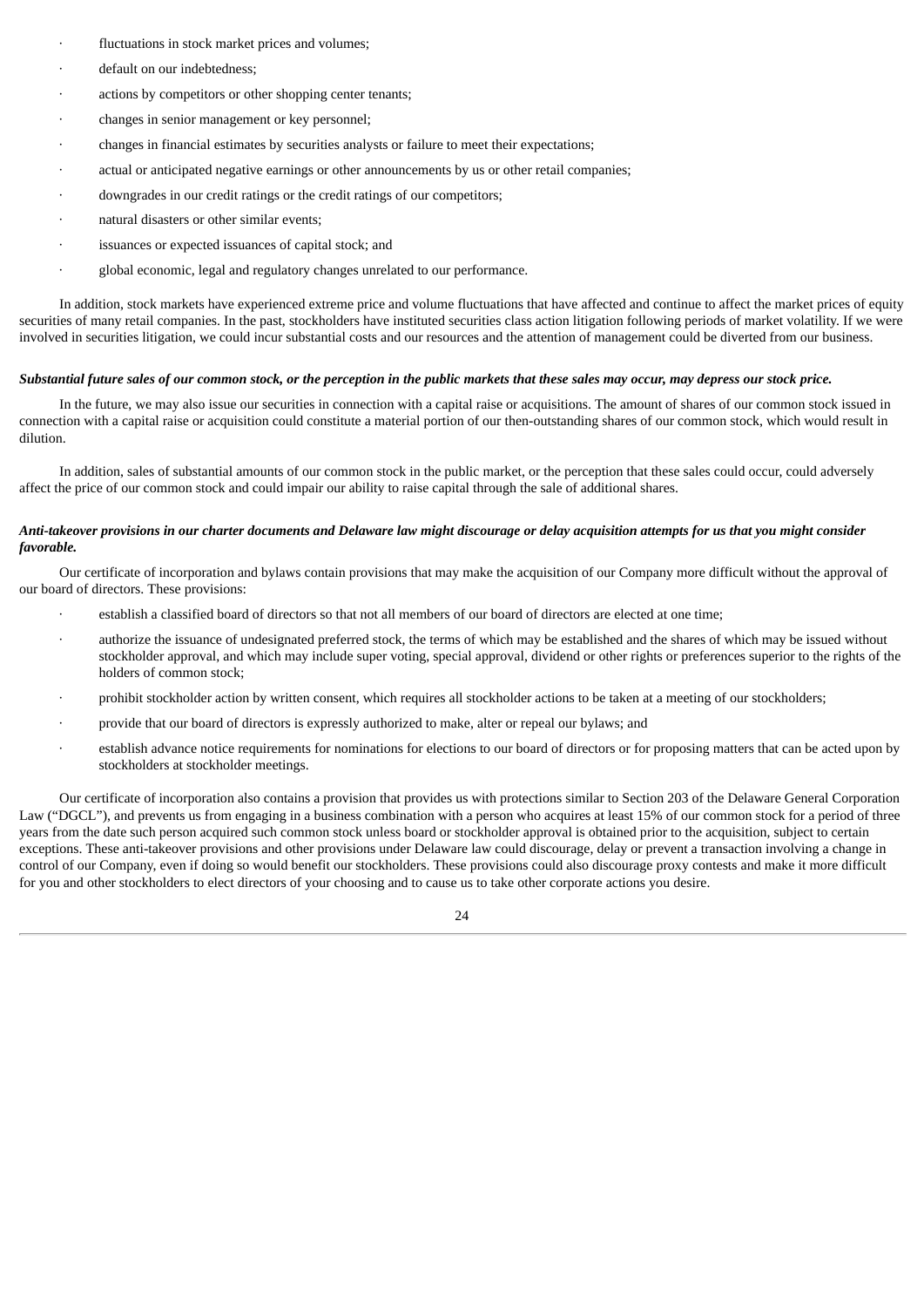#### *We do not expect to pay any cash dividends for the foreseeable future.*

We do not anticipate that we will pay any cash dividends on shares of our common stock for the foreseeable future. Any determination to pay dividends in the future will be at the discretion of our board of directors and will depend upon results of operations, financial condition, contractual restrictions, restrictions imposed by applicable law and other factors our board of directors deems relevant. Accordingly, realization of a gain on your investment will depend on the appreciation of the price of our common stock, which may never occur. Investors seeking cash dividends in the foreseeable future should not purchase our common stock.

#### We expect that our common stock may experience increased trading volatility in connection with our Convertible Notes Financings.

In June 2015, we issued \$250 million of 0.00% convertible senior notes due 2020 and, on July 2, 2015, we issued an additional \$50 million pursuant to the exercise of the over-allotment option granted to the initial purchasers as part of the June 2015 offering (collectively, the "2020 Notes"). In June 2014, we issued \$300 million of 0.00% convertible senior notes due 2019 and, on June 24, 2014, we issued an additional \$50 million pursuant to the exercise of the over-allotment option granted to the initial purchasers as part of the June 2014 offering (the "2019 Notes" and, together with the 2020 Notes, the "Notes"). In connection with each offering of the Notes, we entered into convertible note hedge transactions with certain counterparties (the "Bond Hedge") and warrant transactions (the "Warrants" and together with the Notes and the Bond Hedge, the "Convertible Notes Financings") with the same counterparties (the "hedge counterparties").

We have been advised that, in connection with establishing their initial hedge positions with respect to the Bond Hedge and Warrants, the hedge counterparties and/or their affiliates would likely purchase shares of our common stock or enter into various derivative transactions with respect to our common stock concurrently with, or shortly after, the pricing of the Notes, including with certain investors in the Notes. These hedging activities could increase (or reduce the size of any decrease in) the market price of our common stock or the Notes.

In addition, we expect that many investors in, including future purchasers of, the Notes may employ, or seek to employ, a convertible arbitrage strategy with respect to the Notes. Investors would typically implement such a strategy by selling short the common stock underlying the Notes and dynamically adjusting their short position while continuing to hold the Notes. Investors may also implement this type of strategy by entering into swaps on our common stock in lieu of or in addition to short selling the common stock.

Further, investors in the Notes may periodically modify their arbitrage strategies with respect to the Notes or modify their hedge positions with respect to the Notes from time to time. The hedge counterparties and/or their respective affiliates also may periodically modify their hedge positions from time to time (and are likely to do so during the conversion period relating to any conversion of the Notes or following any repurchase of Notes by us on any fundamental repurchase date or otherwise). Such modifications may be implemented by entering into or unwinding various derivatives with respect to our common stock, and/or by purchasing or selling shares of our common stock or other securities of the Company in secondary market transactions and/or open market transactions. The effect, if any, of these transactions and activities on the market price of our common stock or the trading prices of the Notes (which could affect a noteholder's ability to convert the Notes or the amount and value of the consideration received upon conversion of the Notes) will depend in part on market conditions and cannot be ascertained at this time. Any of these activities, however, could adversely affect the market price of our common stock.

It is not possible to predict the effect that these hedging or arbitrage strategies adopted by holders of the Notes or counterparties to the Bond Hedge and Warrants will have on the market price of our common stock. For example, the SEC and other regulatory and self-regulatory authorities have implemented various rules and taken certain actions, and may in the future adopt additional rules and take other actions, that may impact those engaging in short selling activity involving equity securities (including our common stock). Such rules and actions include Rule 201 of SEC Regulation SHO, the adoption by the Financial Industry Regulatory Authority, Inc. of a "Limit Up-Limit Down" program, the imposition of market-wide circuit breakers that halt trading of securities for certain periods following specific market declines, and the implementation of certain regulatory reforms required by the Dodd-Frank Wall Street Reform and Consumer Protection Act of 2010. Any changes in government regulations or other factors that affect the manner in which third parties can engage in hedging strategies, including entering into short sales or swaps on our common stock, could adversely affect the trading prices and the liquidity of the Notes and/or our common stock.

Taken together, the Bond Hedge and Warrants are intended, but not guaranteed, to offset any actual earnings dilution that could occur upon delivery of shares of common stock to satisfy to our conversion obligation under the Notes. For the 2020 Notes, the corresponding Bond Hedge and Warrants are intended to limit the earnings dilution that our stockholders would experience until the Company's common stock is above approximately \$189.00 per share, the strike price of the 2020 Notes warrant transactions, which represented a 100% premium over the closing price of our common stock at the time we entered into the Bond Hedge and Warrants

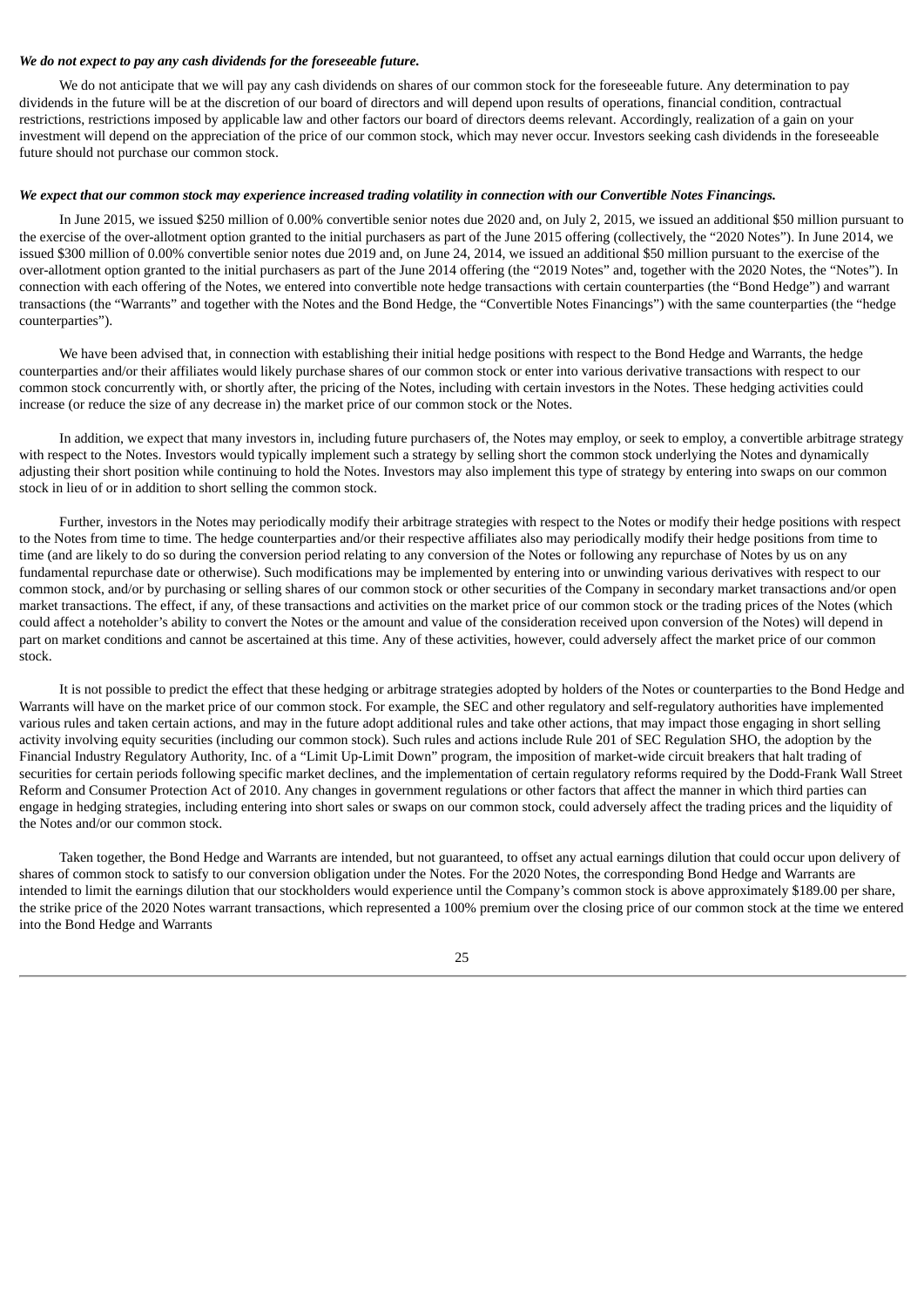related to the 2020 Notes. For the 2019 Notes, the corresponding Bond Hedge and Warrants are intended to limit the earnings dilution that our stockholders would experience until the Company's common stock is above approximately \$171.98 per share, the strike price of the 2019 Notes warrant transactions, which represented a 100% premium over the closing price of our common stock at the time we entered into the Bond Hedge and Warrants related to the 2019 Notes. However, these transactions are complex, and there can be no assurance that they will operate as planned.

We do not make any representation or prediction as to the direction or magnitude of any potential effect that the transactions described above may have on the price of our common stock. In addition, we do not make any representation that the counterparties to those transactions will engage in these transactions or activities or that these transactions and activities, once commenced, will not be discontinued without notice; the counterparties or their affiliates may choose to engage in, or discontinue engaging in, any of these transactions or activities with or without notice at any time, and their decisions will be in their sole discretion and not within our control.

## We may issue additional shares of our common stock or instruments convertible into shares of our common stock, including in connection with the conversion of the Notes, and thereby materially and adversely affect the market price of our common stock and the trading prices of the Notes.

We are not restricted from issuing additional shares of our common stock or other instruments convertible into, or exchangeable or exercisable for, shares of our common stock during the life of each of the Notes. If we issue additional shares of our common stock or instruments convertible into shares of our common stock, it may materially and adversely affect the market price of our common stock and, in turn, the trading prices of the Notes. In addition, the conversion of some or all of the Notes may dilute the ownership interests of existing holders of our common stock, and any sales in the public market of any shares of our common stock issuable upon such conversion of the Notes could adversely affect prevailing market prices of our common stock. In addition, the anticipated conversion of the Notes could depress the market price of our common stock.

#### The fundamental change provisions of the Notes and the terms of the Bond Hedge and Warrants may delay or hinder an otherwise beneficial takeover *attempt of us.*

The fundamental change purchase rights allow holders of Notes to require us to purchase all or a portion of their Notes upon the occurrence of a fundamental change. The provisions of the indenture governing the Notes requiring an increase to the conversion rate for conversions in connection with a make-whole fundamental change, including certain corporate transactions such as a change in control, may result in a change in the value of the Notes. Additionally, upon certain change of control transactions, the offsetting Bond Hedge and Warrants that we entered into at the time we issued the Notes may be exercised and/or terminated early. As a result of these provisions, we may be required to make payments to, or renegotiate terms with, holders of the Notes and/or the hedge counterparties.

These features of the Notes and the Bond Hedge and Warrants, including the financial implications of any renegotiation of the above-mentioned provisions, could have the effect of delaying or preventing a change of control, whether or not it is desired by, or beneficial to, our stockholders, and may result in the acquisition of us being on terms less favorable to our stockholders than it would otherwise be, or could require us to pay a portion of the consideration available in such a transaction to holders of the Notes or Warrants or the counterparties to the Bond Hedge.

#### We are required to comply with the New York Stock Exchange ("NYSE") listing requirements, including its independence requirements. Failure by us to comply with the NYSE listing requirements could result in us receiving a deficiency or delisting notice from the NYSE.

We are required to comply with the NYSE listing requirements, including its requirement that the board of directors of a listed company be comprised of a majority of independent directors. While we are currently in compliance with this requirement, we may in the future temporarily fail to comply with it due to factors that are outside of our control. Failure by us to comply with the NYSE listing requirements could result in us receiving a deficiency or delisting notice from the NYSE.

On November 12, 2014, we notified the New York Stock Exchange (the "NYSE") that, due to the resignation of an independent director from our board of directors effective November 7, 2014, we had only four independent directors serving on our then eight-member board of directors. Accordingly, effective November 7, 2014, our board of directors did not satisfy Section 303A.01 of the NYSE Listed Company Manual, which requires that the board of directors of a listed company be comprised of a majority of independent directors. Our board of directors subsequently appointed a new independent director effective January 22, 2015 and we have regained compliance with Section 303A.01 of the NYSE Listed Company Manual.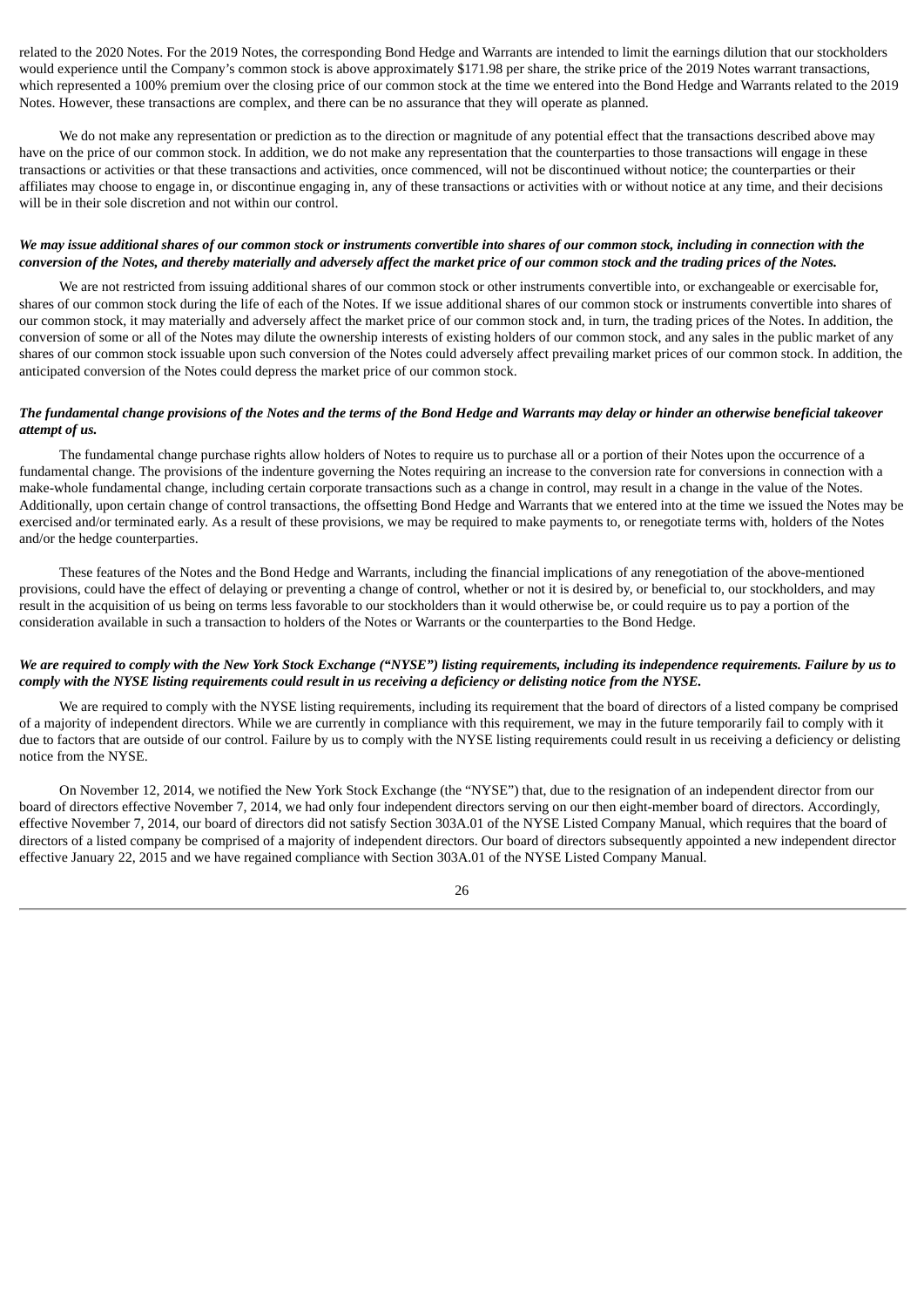#### **Item 1B. Unresolved Staff Comments**

<span id="page-29-1"></span><span id="page-29-0"></span>None.

#### **Item 2. Properties**

We leased approximately 1,400,000 leased gross square feet for 51 legacy Galleries, 6 larger format Design Galleries, 4 next generation Design Galleries, 1 RH Modern Gallery, 5 RH Baby & Child Galleries and 17 outlet stores that were open as of January 30, 2016. The initial lease term of our retail galleries generally ranges from 10 to 15 years, and certain leases contain renewal options for up to an additional 25 years.

Most leases for our retail galleries provide for a minimum rent, typically including escalating rent increases. In addition, certain leases have a percentage rent based upon sales after minimum thresholds are achieved. Leases generally require us to pay insurance, utilities, real estate taxes, repair and maintenance expenses, and common area maintenance.

#### *Leased Properties*

The following table summarizes the location and size of our leased distribution centers and corporate facilities occupied as of January 30, 2016:

| <b>Location</b><br><b>Purpose</b> |                                               | <b>Lease Expiration</b> | <b>Occupied Square Footage</b><br>(Approximate) |
|-----------------------------------|-----------------------------------------------|-------------------------|-------------------------------------------------|
| <b>Supply Chain</b>               |                                               |                         |                                                 |
| Patterson, California             | Distribution center                           | August 2030             | 1,501,000                                       |
| West Jefferson, Ohio              | Distribution center / Customer service center | April 2028              | 1,224,000                                       |
| North East, Maryland              | Distribution center                           | February 2028           | 1,195,000                                       |
| Mira Loma, California             | Distribution center / Home delivery /         |                         |                                                 |
|                                   | Customer service center                       | June 2020               | 886,000                                         |
| Grand Prairie, Texas              | Distribution center / Home delivery           | August 2028             | 859,000                                         |
| Baltimore, Maryland               | Distribution center / Home delivery           | June 2016               | 508,000                                         |
| Tracy, California                 | Home delivery / Customer service center       | September 2016          | 284,000                                         |
| Dedham, Massachusetts             | Home delivery                                 | June 2020               | 119,000                                         |
| Avenel, New Jersey                | Home delivery                                 | November 2016           | 114,000                                         |
| Atlanta, Georgia                  | Home delivery                                 | January 2020            | 101,000                                         |
| Pompano Beach, Florida            | Home delivery                                 | October 2020            | 101,000                                         |
| Houston, Texas                    | Home delivery                                 | August 2018             | 71,000                                          |
| Carmel, New York                  | Home delivery                                 | January 2017            | 40,000                                          |
| Corporate Facilities              |                                               |                         |                                                 |
| Corte Madera, California (1)      | Corporate headquarters                        | May 2028                | 265,000                                         |
| Richmond, California              | Warehouse                                     | September 2022          | 259,000                                         |
| San Rafael, California            | Warehouse                                     | <b>July 2016</b>        | 10,000                                          |
| Pleasanton, California            | Corporate office                              | June 2020               | 8,000                                           |
|                                   |                                               |                         |                                                 |

(1) Includes approximately 23,000 square feet of warehouse space.

### *Owned Properties*

We currently own two galleries, the approximately 9,000 square foot property which is the location of our Gallery in San Francisco's Design District and the approximately 19,000 square foot property which is the location of our Gallery in Toronto, Canada.

Additionally, we own property in Yountville, California, which is the location of our wine tasting room and is expected to be the location of a Design Gallery in the future.

We believe that our current offices and facilities are in good condition, are being used productively and are adequate to meet our requirements for the foreseeable future.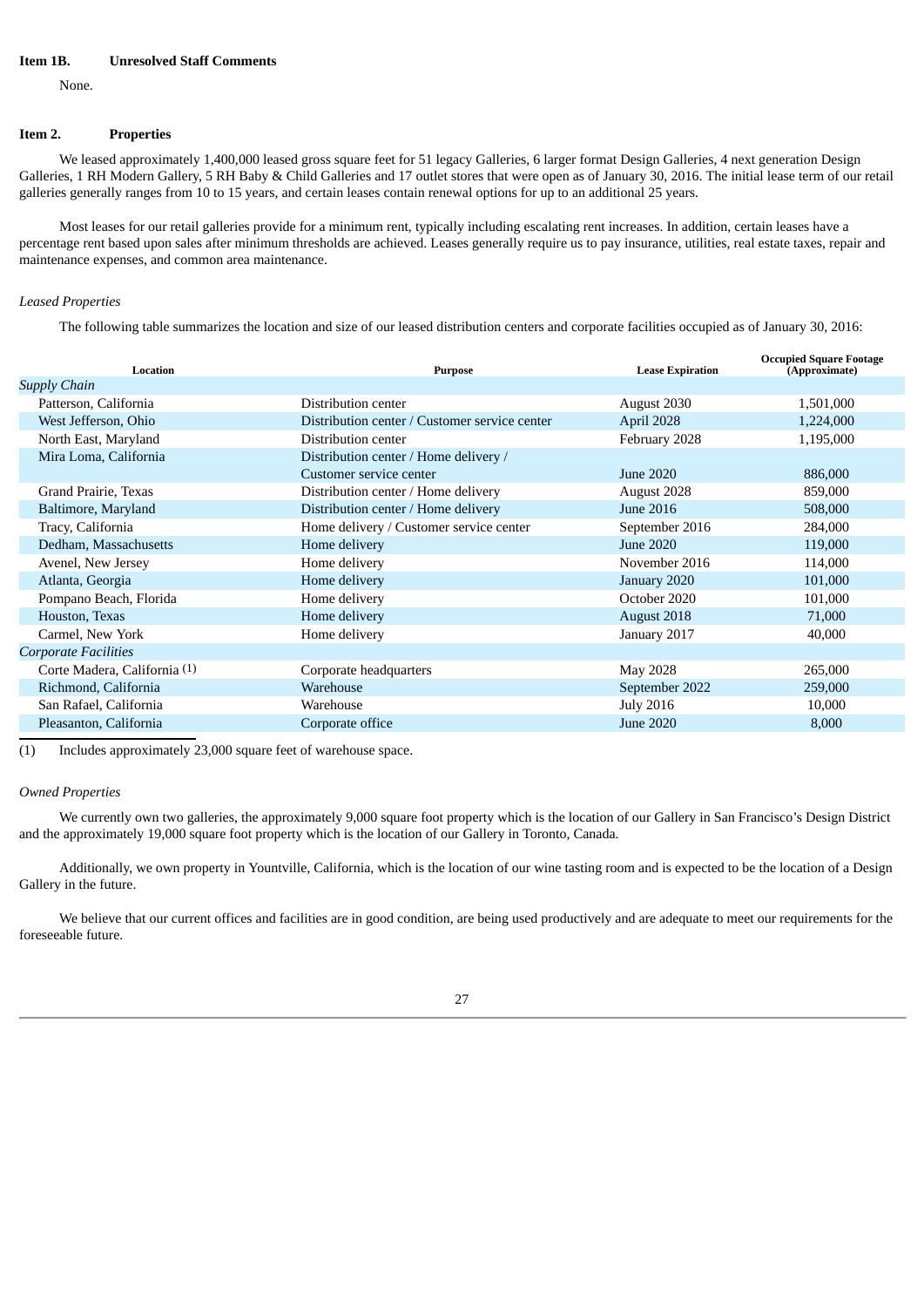#### <span id="page-30-0"></span>**Item 3. Legal Proceedings**

From time to time, we and/or our management are involved in litigation, claims and other proceedings relating to the conduct of our business, including purported class action litigation. Such legal proceedings may include claims related to our employment practices, wage and hour claims, claims of intellectual property infringement, including with respect to trademarks and trade dress, claims asserting unfair competition and unfair business practices, claims with respect to our collection and sale of reproduction products, and consumer class action claims relating to our consumer practices including the collection of zip code or other information from customers. In addition, from time to time, we are subject to product liability and personal injury claims for the products that we sell and the stores we operate. Subject to certain exceptions, our purchase orders generally require the vendor to indemnify us against any product liability claims; however, if the vendor does not have insurance or becomes insolvent, we may not be indemnified. In addition, we could face a wide variety of employee claims against us, including general discrimination, privacy, labor and employment, ERISA and disability claims. Any claims could result in litigation against us and could also result in regulatory proceedings being brought against us by various federal and state agencies that regulate our business, including the U.S. Equal Employment Opportunity Commission. Often these cases raise complex factual and legal issues, which are subject to risks and uncertainties and which could require significant management time. Litigation and other claims and regulatory proceedings against us could result in unexpected expenses and liability and could also materially adversely affect our operations and our reputation.

For additional information, refer to Note 18—*Commitments and Contingencies* in our consolidated financial statements within Part II of this Annual Report on Form 10-K.

#### **Item 4. Mine Safety Disclosures**

<span id="page-30-1"></span>Not applicable.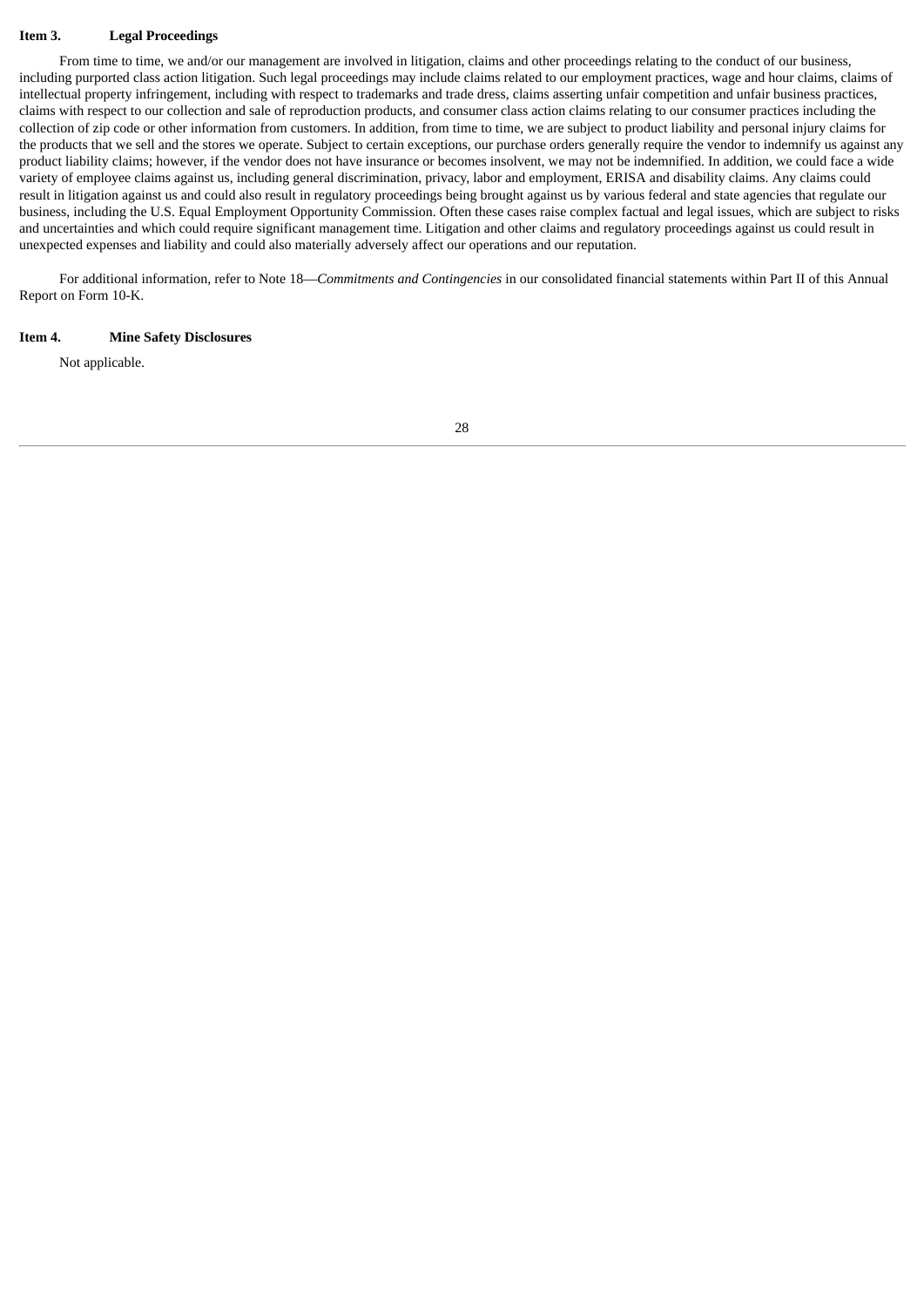#### **PART II**

#### <span id="page-31-1"></span><span id="page-31-0"></span>Item 5. Market For Registrant's Common Equity, Related Stockholder Matters and Issuer Purchases of Equity Securities

## **Market Information and Dividend Policy**

Our common stock trades under the symbol "RH" on the NYSE. The following table sets forth the highest and lowest closing prices for our common stock on the NYSE for the periods indicated.

|                | <b>Highest</b> | Lowest        |       |  |
|----------------|----------------|---------------|-------|--|
| Fiscal 2014    |                |               |       |  |
| First Quarter  | \$<br>75.16    | - \$          | 54.85 |  |
| Second Quarter | \$<br>93.05    | <sup>\$</sup> | 61.30 |  |
| Third Quarter  | \$<br>88.46    | -S            | 72.63 |  |
| Fourth Quarter | \$<br>99.07    | \$            | 77.60 |  |
| Fiscal 2015    |                |               |       |  |
| First Quarter  | \$<br>99.19    | -\$           | 84.85 |  |
| Second Quarter | \$<br>105.63   | - \$          | 86.93 |  |
| Third Quarter  | \$<br>103.69   | S             | 91.06 |  |
| Fourth Quarter | \$<br>105.64   | S             | 60.22 |  |
|                |                |               |       |  |

The number of stockholders of record of our common stock as of January 30, 2016 was 51. This number excludes stockholders whose stock is held in nominee or street name by brokers.

No dividends have been declared or paid on our common stock. We do not currently anticipate that we will pay any cash dividends on our common stock in the foreseeable future.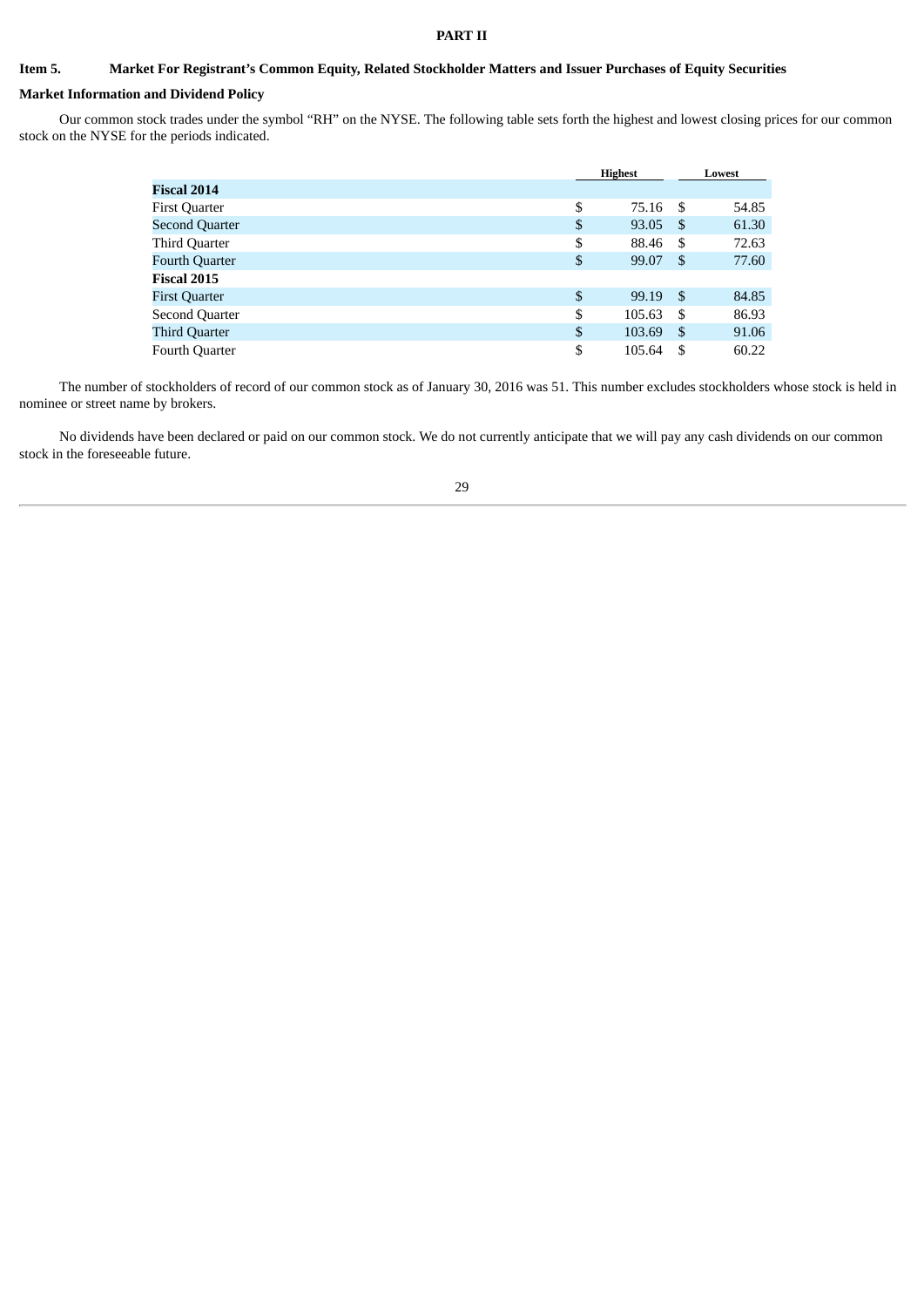#### **Stock Performance Graph**

This performance graph shall not be deemed "soliciting material" or to be "filed" with the SEC for purposes of Section 18 of the Securities Exchange Act of 1934, as amended (the "Exchange Act"), or otherwise subject to the liabilities under that Section, and shall not be deemed to be incorporated by reference into any filing of Restoration Hardware Holdings, Inc. under the Securities Act of 1933, as amended, or the Exchange Act.

The following graph and table compare the cumulative total stockholder return for our common stock during the period from November 2, 2012 (the date our common stock commenced trading on the NYSE) through January 30, 2016 in comparison to the NYSE Composite Index and the S&P Retailing Select Index, our peer group index. The graph and the table below assume that \$100 was invested at the market close on November 2, 2012 in the common stock of Restoration Hardware Holdings, Inc., the NYSE Composite Index and the S&P Retailing Select Index. Data for the NYSE Composite Index and the S&P Retailing Select Index assumes reinvestments of dividends. The comparisons in the graph and table are required by the SEC and are not intended to be indicative of possible future performance of our common stock.



#### = NYSE Compasse Index ====== S&P Retailing Select Index RH.

|                                       | 11/2/2012 | 2/1/2013 | 8/2/2013 | 1/31/2014 | 8/1/2014 | 1/30/2015 | 7/31/2015 | 1/29/2016 |
|---------------------------------------|-----------|----------|----------|-----------|----------|-----------|-----------|-----------|
| Restoration Hardware Holdings, Inc.   | 100.00    | 116.50   | 221.41   | 182.44    | 264.12   | 281.45    | 326.24    | 198.14    |
| <b>NYSE Composite Index</b>           | 100.00    | 108.87   | 117.67   | 121.04    | 129.84   | 127.96    | 132.15    | 116.97    |
| <b>S&amp;P Retailing Select Index</b> | 100.00    | 107.88   | 133.46   | 128.22    | 134.63   | 149.53    | 158.69    | 132.53    |
|                                       |           |          |          |           |          |           |           |           |

30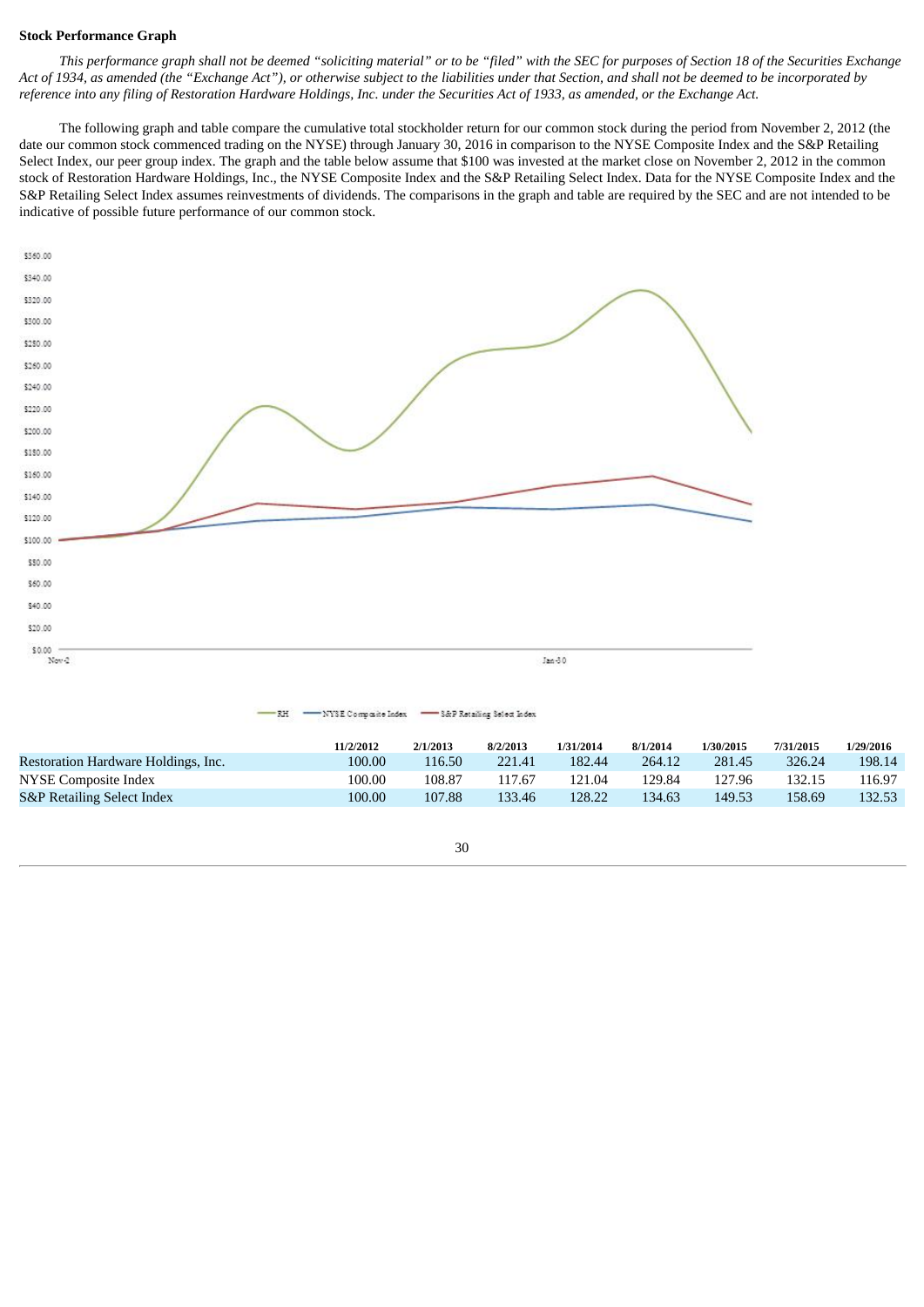#### **Repurchases of Common Stock during the Three Months Ended January 30, 2016**

During the three months ended January 30, 2016, we repurchased the following shares of our common stock:

| Number of<br><b>Shares</b> |   | Average<br><b>Purchase</b><br><b>Price Per</b><br><b>Share</b> |
|----------------------------|---|----------------------------------------------------------------|
|                            |   |                                                                |
|                            |   |                                                                |
|                            |   |                                                                |
| 9.069                      |   | 80.69                                                          |
|                            |   |                                                                |
|                            |   |                                                                |
| 9.069                      | S | 80.69                                                          |
|                            |   |                                                                |

(1) Reflects shares withheld from delivery to satisfy exercise price and tax withholding obligations of employee recipients that occur upon the exercise of stock options and vesting of restricted stock units granted under the Company's 2012 Stock Incentive Plan.

#### <span id="page-33-0"></span>**Item 6. Selected Consolidated Financial Data**

The following tables present Restoration Hardware Holdings, Inc.'s consolidated financial and operating data as of the dates and for the periods indicated.

Restoration Hardware Holdings, Inc. was formed as a Delaware corporation on August 18, 2011. On November 7, 2012, Restoration Hardware Holdings, Inc. completed an initial public offering and acquired all of the outstanding shares of capital stock of Restoration Hardware, Inc. In connection with the initial public offering, common stock of Restoration Hardware Holdings, Inc. was issued in replacement of prior unit awards under the Team Resto Ownership Plan. These transactions are referred to as the "Reorganization." Prior to the Reorganization, Restoration Hardware Holdings, Inc. did not engage in any business or other activities except in connection with its formation and the Reorganization. Accordingly, all financial and other information herein relating to periods prior to the completion of the Reorganization is that of Restoration Hardware, Inc.

The selected consolidated financial data as of January 30, 2016 and January 31, 2015 and for the fiscal years ended January 30, 2016, January 31, 2015, and February 1, 2014, were derived from consolidated financial statements included in *Item 8*—*Financial Statements and Supplementary Data*. The selected consolidated financial data as of February 1, 2014 and as of and for the periods ended February 2, 2013 and January 28, 2012 were derived from consolidated financial statements for such years not included herein.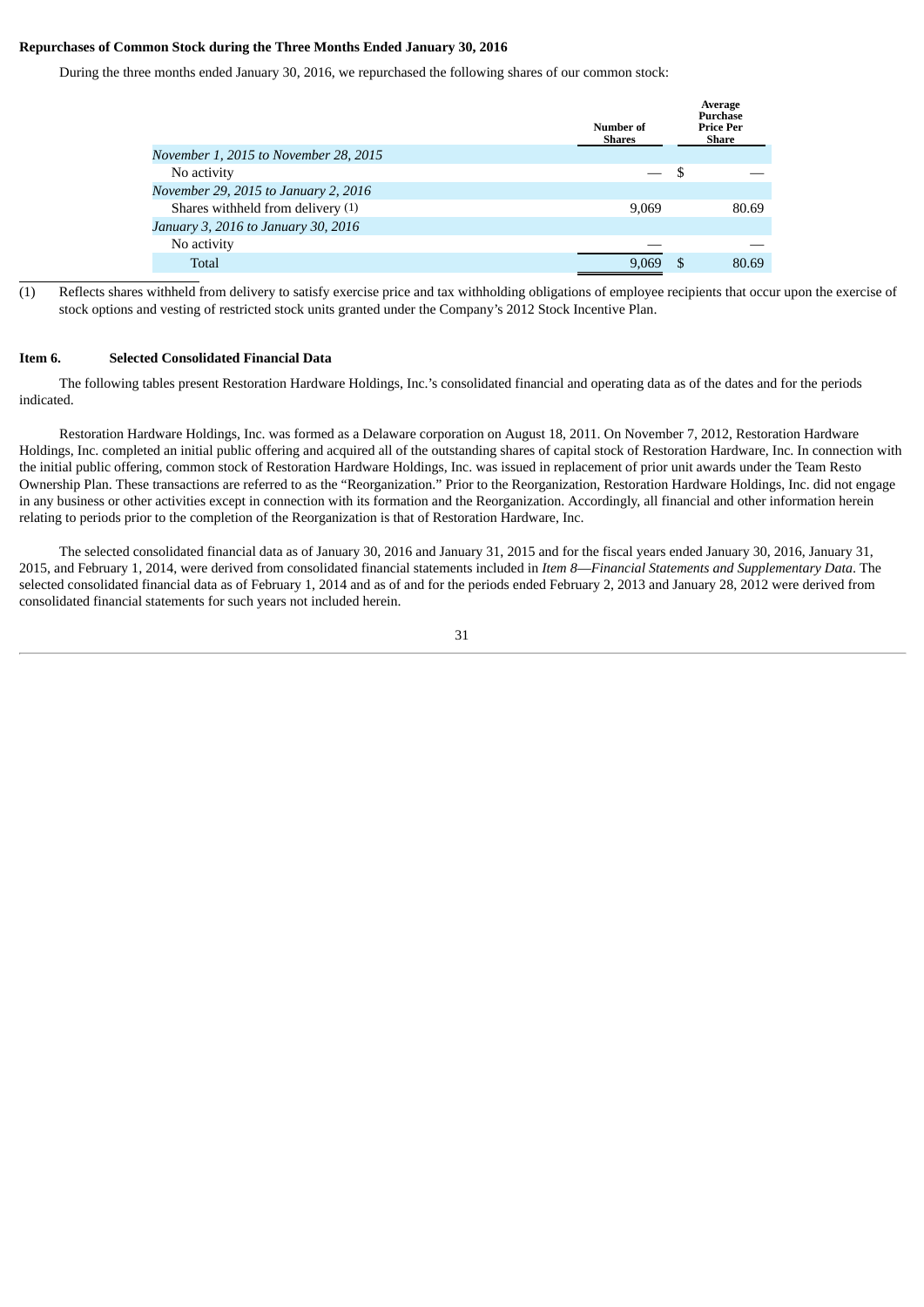The selected historical consolidated data presented below should be read in conjunction with *Item 1A*—*Risk Factors, Item 7*—*Management's* Discussion and Analysis of Financial Condition and Results of Operations, our consolidated financial statements and the notes to our consolidated financial statements.

|                                                                                  |          |                                                              |          |                     |          | <b>Year Ended</b>   |          |                     |          |                     |  |  |  |
|----------------------------------------------------------------------------------|----------|--------------------------------------------------------------|----------|---------------------|----------|---------------------|----------|---------------------|----------|---------------------|--|--|--|
|                                                                                  |          | January 30,<br>2016                                          |          | January 31,<br>2015 |          | February 1,<br>2014 |          | February 2,<br>2013 |          | January 28,<br>2012 |  |  |  |
|                                                                                  |          | (dollars in thousands, excluding per square foot store data) |          |                     |          |                     |          |                     |          |                     |  |  |  |
| <b>Statements of Operations:</b>                                                 |          |                                                              |          |                     |          |                     |          |                     |          |                     |  |  |  |
| Net revenues                                                                     | \$       | 2,109,006                                                    |          | \$1,867,422         |          | \$1,550,961         |          | \$1,193,046         | \$       | 958,084             |  |  |  |
| Cost of goods sold                                                               |          | 1,356,314                                                    |          | 1,176,648           |          | 994,081             |          | 756,597             |          | 601,735             |  |  |  |
| Gross profit                                                                     |          | 752,692                                                      |          | 690,774             |          | 556,880             |          | 436,449             |          | 356,349             |  |  |  |
| Selling, general and administrative expenses                                     |          | 567,131                                                      |          | 525,048             |          | 502,029             |          | 505,485             |          | 329,506             |  |  |  |
| Income (loss) from operations                                                    |          | 185,561                                                      |          | 165,726             |          | 54,851              |          | (69,036)            |          | 26,843              |  |  |  |
| Interest expense-net                                                             |          | 35,677                                                       |          | 17,551              |          | 5,733               |          | 5,776               |          | 5,134               |  |  |  |
| Income (loss) before income taxes                                                |          | 149,884                                                      |          | 148,175             |          | 49,118              |          | (74, 812)           |          | 21,709              |  |  |  |
| Income tax expense (benefit) $(1)$                                               |          | 58,781                                                       |          | 57,173              |          | 30,923              |          | (62,023)            |          | 1,121               |  |  |  |
| Net income (loss)                                                                | \$       | 91,103                                                       | \$       | 91,002              | \$       | 18,195              | \$       | (12,789)            | \$       | 20,588              |  |  |  |
| Weighted-average shares used in computing basic net                              |          |                                                              |          |                     |          |                     |          |                     |          |                     |  |  |  |
| income (loss) per share                                                          |          | 40,190,448                                                   |          | 39,457,491          |          | 38,671,564          |          | 9,428,828           |          | 468                 |  |  |  |
| Basic net income (loss) per share                                                | \$       | 2.27                                                         | \$       | 2.31                | \$       | 0.47                | \$       | (1.36)              | \$       | 43,991              |  |  |  |
| Weighted-average shares used in computing diluted net                            |          |                                                              |          |                     |          |                     |          |                     |          |                     |  |  |  |
| income (loss) per share                                                          |          | 42,256,559                                                   |          | 41,378,210          |          | 40,416,630          |          | 9,428,828           |          | 468                 |  |  |  |
| Diluted net income (loss) per share                                              | \$       | 2.16                                                         | \$       | 2.20                | \$       | 0.45                | \$       | (1.36)              | \$       | 43,991              |  |  |  |
| <b>Other Financial and Operating Data:</b>                                       |          |                                                              |          |                     |          |                     |          |                     |          |                     |  |  |  |
| Direct as a percentage of net revenues (2)                                       |          | 49%                                                          |          | 50%                 |          | 47%                 |          | 46%                 |          | 44%                 |  |  |  |
| Growth in net revenues:                                                          |          |                                                              |          |                     |          |                     |          |                     |          |                     |  |  |  |
| Stores $(3)$                                                                     |          | 16%                                                          |          | 14%                 |          | 27%                 |          | 20%                 |          | 22%                 |  |  |  |
| <b>Direct</b>                                                                    |          | 10%                                                          |          | 28%                 |          | 33%                 |          | 30%                 |          | 27%                 |  |  |  |
| Total                                                                            |          | 13%                                                          |          | 20%                 |          | 30%                 |          | 25%                 |          | 24%                 |  |  |  |
| Comparable brand revenue growth (4)                                              |          | 11%                                                          |          | 20%                 |          | 31%                 |          | 28%                 |          | 26%                 |  |  |  |
| Retail (5):                                                                      |          |                                                              |          |                     |          |                     |          |                     |          |                     |  |  |  |
| Retail stores open at end of period                                              |          | 69                                                           |          | 67                  |          | 70                  |          | 71                  |          | 74                  |  |  |  |
| Total leased square footage at end of period                                     |          |                                                              |          |                     |          |                     |          |                     |          |                     |  |  |  |
| $(in thousands)$ (6)                                                             |          | 1,011                                                        |          | 861                 |          | 798                 |          | 768                 |          | 808                 |  |  |  |
| Total leased selling square footage at beginning of period<br>(in thousands) (7) |          | 607                                                          |          | 554                 |          | 501                 |          | 516                 |          | 613                 |  |  |  |
| Total leased selling square footage at end of period                             |          |                                                              |          |                     |          |                     |          |                     |          |                     |  |  |  |
| (in thousands) (7)                                                               |          | 725                                                          |          | 607                 |          | 554                 |          | 501                 |          | 516                 |  |  |  |
| Weighted-average leased square footage<br>(in thousands) (8)                     |          | 904                                                          |          | 821                 |          | 793                 |          | 786                 |          | 928                 |  |  |  |
| Weighted-average leased selling square footage<br>(in thousands) (8)             |          | 641                                                          |          | 572                 |          | 526                 |          | 508                 |          | 589                 |  |  |  |
| Retail sales per leased selling square foot (9)                                  |          | 1,463                                                        |          | 1,413               |          | 1,386               |          | 1,161               |          | 832                 |  |  |  |
| Capital expenditures (10)                                                        | \$       | 133,460                                                      | \$<br>\$ | 110,359             | \$<br>\$ | 93,868              | \$<br>\$ | 49,058              | \$<br>\$ | 25,593              |  |  |  |
| Adjusted net income (11)                                                         | \$<br>\$ | 114,772                                                      | \$       | 97,636              | \$       | 69,101              | \$       | 37,739              | \$       | 26,451              |  |  |  |
|                                                                                  |          |                                                              |          |                     |          |                     |          |                     |          |                     |  |  |  |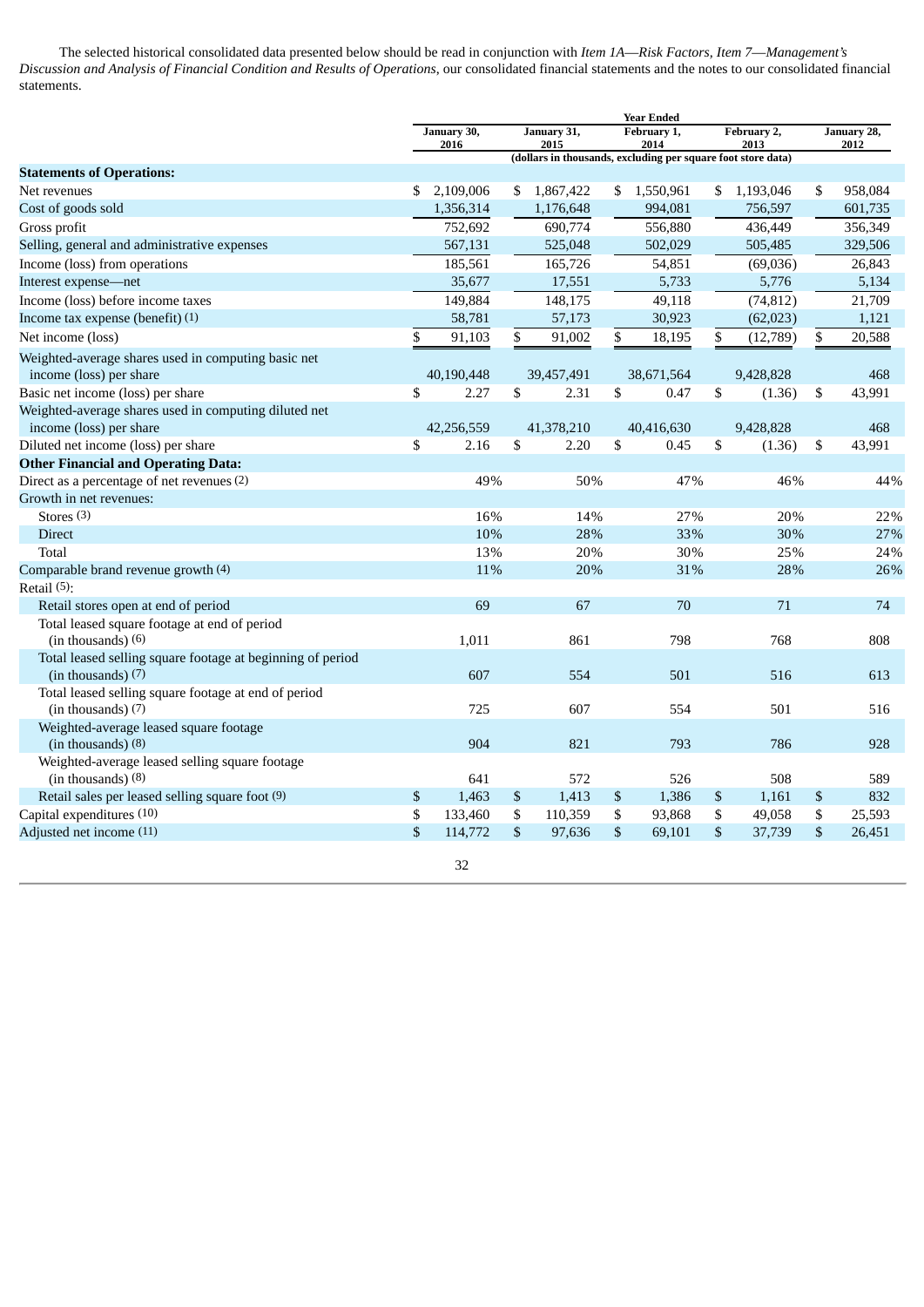|                                                              | January 30,<br>2016 |            | January 31, |            | February 1,<br>2014 |                | February 2,<br>2013 |            | January 28,<br>2012 |
|--------------------------------------------------------------|---------------------|------------|-------------|------------|---------------------|----------------|---------------------|------------|---------------------|
|                                                              |                     |            |             |            |                     | (in thousands) |                     |            |                     |
| <b>Balance Sheet Data:</b>                                   |                     |            |             |            |                     |                |                     |            |                     |
| Cash and cash equivalents                                    | \$                  | 349,897 \$ |             | 148,934 \$ |                     | 13,389 \$      |                     | $8,354$ \$ | 8,512               |
| Short-term and long-term investments $(12)$                  |                     | 152,855    |             | 80,506     |                     |                |                     |            |                     |
| Working capital (excluding cash and cash equivalents) (13)   |                     | 511,407    |             | 391,365    |                     | 263,530        |                     | 230,899    | 156,506             |
| Total assets                                                 |                     | 2,088,472  |             | 1,525,999  |                     | 1,025,103      |                     | 789,613    | 586,810             |
| Convertible senior notes due 2019—net (14)                   |                     | 300,711    |             | 287,487    |                     |                |                     |            |                     |
| Convertible senior notes due 2020—net (14)                   |                     | 224,887    |             |            |                     |                |                     |            |                     |
| Revolving line of credit                                     |                     |            |             |            |                     | 85,425         |                     | 82,501     | 107,502             |
| Term loan                                                    |                     |            |             |            |                     |                |                     |            | 14,798              |
| Financing obligations under build-to-suit lease transactions |                     | 146,621    |             | 124,770    |                     | 33,165         |                     |            |                     |
| Notes payable for share repurchases                          |                     | 19.523     |             | 19.285     |                     | 2.710          |                     |            |                     |
| Total debt (including current portion) (15)                  |                     | 552,702    |             | 314,514    |                     | 90,331         |                     | 87,029     | 131,040             |
| Total stockholders' equity                                   |                     | 886,160    |             | 702.916    |                     | 545,272        |                     | 451,611    | 250,463             |
|                                                              |                     |            |             |            |                     |                |                     |            |                     |

(1) As of the end of fiscal 2012, our U.S. operations achieved a position of cumulative profits (adjusted for permanent differences) for the most recent three-year period. We concluded that this record of cumulative profitability in recent years, coupled with our business plan for profitability in future periods, provided assurance that our future tax benefits more likely than not would be realized. Accordingly, in the year ended February 2, 2013, we released all of our U.S. valuation allowance of \$57.2 million against net deferred tax assets.

(2) Direct revenues include sales through our Source Books and websites.

(3) Stores data represents retail stores plus outlet stores.

(4) Comparable brand revenue growth includes retail comparable store sales, including RH Baby & Child and RH Modern Galleries, and direct net revenues. Comparable brand revenue growth excludes retail non-comparable store sales, closed store sales and outlet store net revenues. Comparable store sales have been calculated based upon retail stores, excluding outlet stores, that were open at least fourteen full months as of the end of the reporting period and did not change square footage by more than 20% between periods. If a store is closed for seven days during a month, that month will be excluded from comparable store sales. Because fiscal 2012 was a 53-week year, comparable brand revenue growth percentage for fiscal 2012 excludes the extra week of revenue.

(5) Retail data has been calculated based upon retail stores, which includes our RH Baby & Child and RH Modern Galleries and excludes outlet stores. (6) Total leased square footage for fiscal 2011 through fiscal 2014 includes approximately 5,000 square feet related to one owned store location. Total leased square footage for fiscal 2015 includes approximately 24,000 square feet related to two owned store locations.

(7) Leased selling square footage is retail space at our stores used to sell our products. Leased selling square footage excludes backrooms at retail stores used for storage, office space or similar matters, as well as exterior sales space located outside a store, such as courtyards, gardens and rooftops. Leased selling square footage for fiscal 2011 through fiscal 2014 includes approximately 5,000 square feet related to one owned store location. Leased selling square footage for fiscal 2015 includes approximately 13,000 square feet related to two owned store locations.

(8) Weighted-average leased selling and total square footage is calculated based on the number of days a gallery location was opened during the period divided by the total number of days in the period.

(9) Retail sales per leased selling square foot is calculated by dividing total net revenues for all retail stores, comparable and non-comparable, by the weighted-average leased selling square footage for the period.

- (10) Capital expenditures include the acquisition of buildings and land. Additionally, during fiscal 2015 and fiscal 2014 we made payments of \$20.0 million and \$9.3 million, respectively, to escrow accounts for future construction of next generation Design Galleries.
- (11) Adjusted net income is a supplemental measure of financial performance that is not required by, or presented in accordance with, generally accepted accounting principles ("GAAP"). We define adjusted net income as net income (loss), adjusted for the impact of certain non-recurring and other items that we do not consider representative of our ongoing operating performance. Adjusted net income is included in this filing because management believes that adjusted net income provides meaningful supplemental information for investors regarding the performance of our business and facilitates a meaningful evaluation of actual results on a comparable basis with historical results. Our management uses this non-GAAP financial measure in order to have comparable financial results to analyze changes in our underlying business from quarter to quarter. The following table presents a reconciliation of net income (loss), the most directly comparable GAAP financial measure, to adjusted net income for the periods indicated below.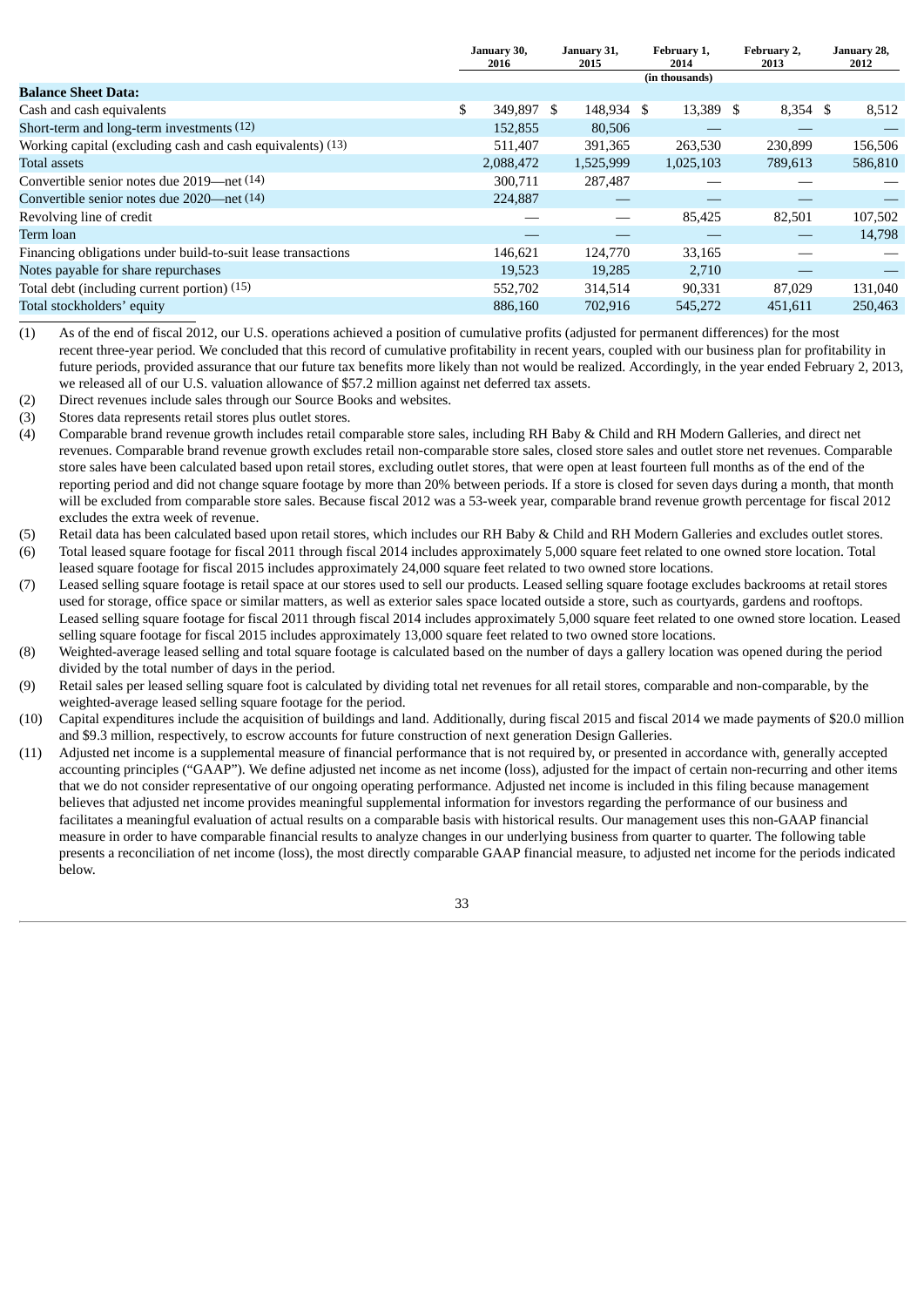|                                                     | <b>Year Ended</b> |                     |                     |         |    |                     |                     |               |  |                     |
|-----------------------------------------------------|-------------------|---------------------|---------------------|---------|----|---------------------|---------------------|---------------|--|---------------------|
|                                                     |                   | January 30,<br>2016 | January 31,<br>2015 |         |    | February 1,<br>2014 | February 2,<br>2013 |               |  | January 28,<br>2012 |
|                                                     |                   |                     |                     |         |    | (in thousands)      |                     |               |  |                     |
| Net income (loss)                                   | $\mathfrak{S}$    | 91,103              | S.                  | 91,002  | \$ | 18,195              | S.                  | $(12,789)$ \$ |  | 20,588              |
| Adjustments pre-tax:                                |                   |                     |                     |         |    |                     |                     |               |  |                     |
| Legal claim (a)                                     |                   | 19,046              |                     | 7,700   |    |                     |                     |               |  |                     |
| Amortization of debt discount (b)                   |                   | 19,803              |                     | 6,852   |    |                     |                     |               |  |                     |
| Management and pre-IPO board fees (c)               |                   |                     |                     |         |    |                     |                     | 4,258         |  | 10,715              |
| Non-cash and other one-time compensation (d)        |                   |                     |                     |         |    | 63,155              |                     | 115,055       |  | 6,350               |
| Terminated operations (e)                           |                   |                     |                     |         |    |                     |                     |               |  | 1,580               |
| Severance and other transaction costs (f)           |                   |                     |                     |         |    |                     |                     |               |  | 621                 |
| Lease termination costs (g)                         |                   |                     |                     |         |    |                     |                     | (386)         |  | 3,110               |
| Special committee investigation and remediation (h) |                   |                     |                     |         |    |                     |                     | 4,778         |  |                     |
| Initial public offering costs (i)                   |                   |                     |                     |         |    |                     |                     | 10,755        |  |                     |
| Anti-dumping exposure (j)                           |                   |                     |                     |         |    |                     |                     | 3,250         |  |                     |
| Follow-on offering fees (k)                         |                   |                     |                     |         |    | 2,895               |                     |               |  |                     |
| Subtotal adjusted items                             |                   | 38,849              |                     | 14,552  |    | 66,050              |                     | 137,710       |  | 22,376              |
| Impact of income tax items (l)                      |                   | (15, 180)           |                     | (7,918) |    | (15, 144)           |                     | (87, 182)     |  | (16, 513)           |
| Adjusted net income                                 | S                 | 114,772             |                     | 97,636  |    | 69,101              |                     | 37,739        |  | 26,451              |
|                                                     |                   |                     |                     |         |    |                     |                     |               |  |                     |

(a) Represents charges incurred or the estimated cumulative impact of coupons redeemed in connection with a legal claim alleging that the Company violated California's Song-Beverly Credit Card Act of 1971 by requesting and recording ZIP codes from customers paying with credit cards. Refer to Note 18—*Commitments and Contingencies* in our consolidated financial statements.

(b) Under GAAP, certain convertible debt instruments that may be settled in cash on conversion are required to be separately accounted for as liability and equity components of the instrument in a manner that reflects the issuer's non-convertible debt borrowing rate. Accordingly, in accounting for GAAP purposes for the \$350 million aggregate principal amount of convertible senior notes that were issued in June 2014 (the "2019 Notes") and for the \$300 million aggregate principal amount of convertible senior notes that were issued in June and July 2015 (the "2020 Notes"), we separated the 2019 Notes and 2020 Notes into liability (debt) and equity (conversion option) components and we are amortizing as debt discount an amount equal to the fair value of the equity components as interest expense on the 2019 Notes and 2020 Notes over their respective terms. The equity components represent the difference between the proceeds from the issuance of the 2019 Notes and 2020 Notes and the fair value of the liability components of the 2019 Notes and 2020 Notes, respectively. Amounts are presented net of interest capitalized for capital projects of \$2.3 million and \$1.1 million during fiscal 2015 and fiscal 2014, respectively.

(c) Includes fees and expenses paid in accordance with our management services agreement with Home Holdings, as well as fees and expense reimbursements paid to our board of directors prior to the initial public offering.

(d) Fiscal 2013 includes a \$33.7 million non-cash compensation charge related to the one-time, fully vested option granted to Mr. Friedman upon his reappointment as Chairman and Co-Chief Executive Officer in July 2013 and a \$29.5 million non-cash compensation charge related to the performance-based vesting of certain shares granted to Mr. Friedman. Fiscal 2012 includes a \$92.0 million non-cash compensation charge related to equity grants at the time of the Reorganization, as well as a non-cash compensation charge of \$23.1 million related to the performance-based vesting of certain shares granted to Mr. Alberini and Mr. Friedman. Fiscal 2011 includes a \$6.4 million compensation charge related to the repayment of loans owed to Home Holdings by Gary Friedman, through the reclassification by Home Holdings of Mr. Friedman's Class A and Class A-1 ownership units into an equal number of Class A Prime and Class A-1 Prime ownership units. Mr. Friedman served as our Chairman and Co-Chief Executive Officer at the time of such loan repayment.

- (e) Includes costs related to the restructuring of our Shanghai office location.
- (f) Generally includes executive severance and other related costs.
- $(g)$  Includes lease termination costs for retail stores that were closed prior to their respective lease termination dates. The lease termination amount in fiscal 2012 includes changes in estimates regarding liabilities for future lease payments for closed stores.
- (h) Represents legal and other professional fees incurred in connection with the investigation conducted by the special committee of the board of directors relating to our Chief Executive Officer, Gary Friedman, and our subsequent remedial actions.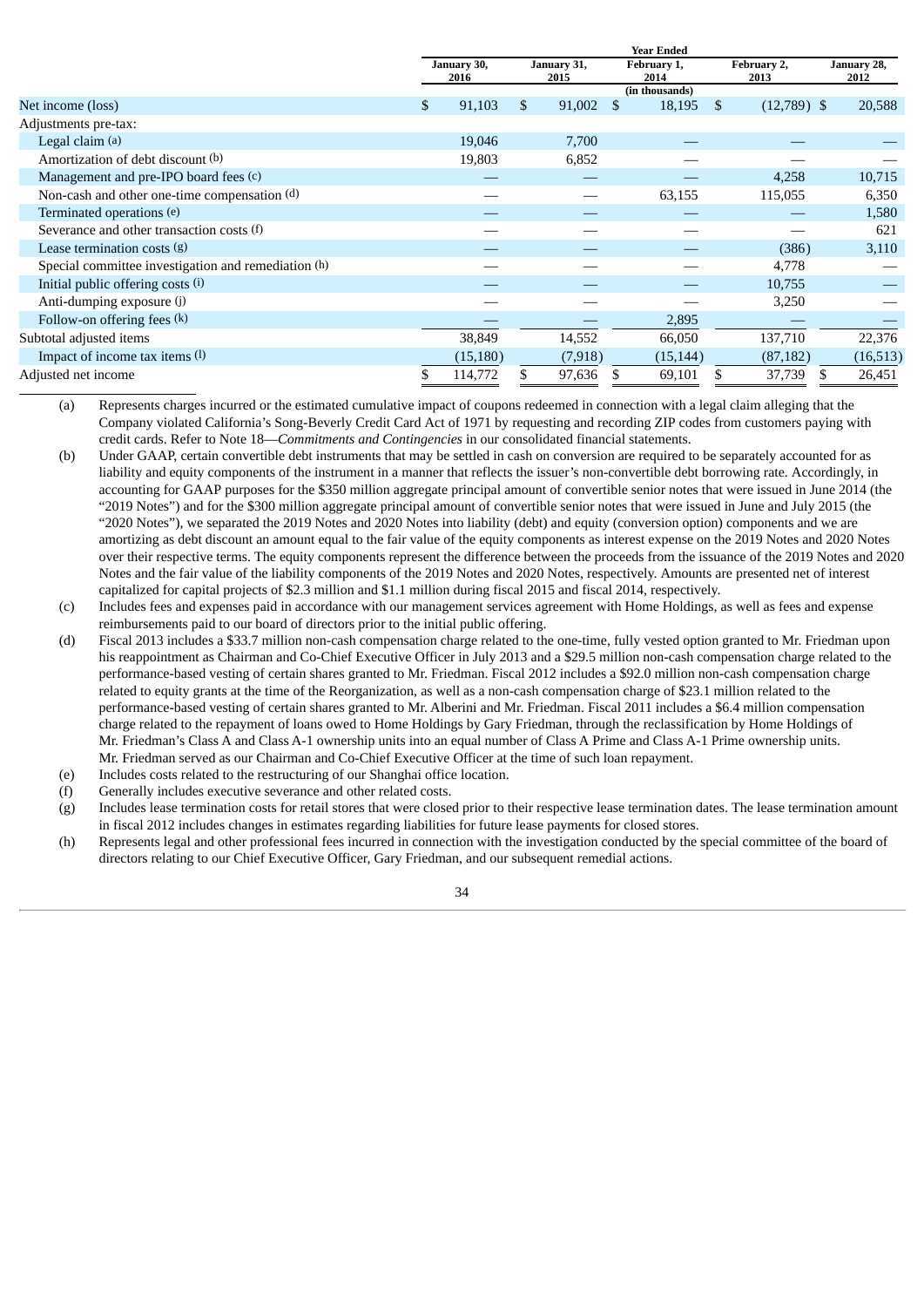- (i) Represents costs incurred in connection with our initial public offering, including a fee of \$7.0 million to Catterton Management Company, LLC, Tower Three Partners LLC and GJK Capital Advisors, LLC in accordance with our management services agreement, payments of \$2.2 million to certain former executives and bonus payments to employees of \$1.3 million.
- (j) Represents expense incurred as a result of increased tariff obligations of one of our foreign suppliers following the U.S. Department of Commerce's review of the anti-dumping duty order on wooden bedroom furniture from China for the period from January 1, 2011 through December 31, 2011.
- (k) Represents legal and other professional fees incurred in connection with our follow-on offerings in May 2013 and July 2013.
- (l) As of the end of fiscal 2012, our U.S. operations achieved a position of cumulative profits for the most recent three-year period. We concluded that this record of cumulative profitability in recent years, coupled with our business plan for profitability in future periods provided assurance that our future tax benefits more likely than not would be realized. Accordingly, in fiscal 2012, we released all of our U.S. valuation allowance against net deferred tax assets. In addition, income tax items exclude the tax benefit related to the resolution of our Canada Revenue Agency examination in fiscal 2012, exclude the tax benefit from the utilization of federal and state net operating losses, and assume a normalized tax rate of 40% for fiscal 2011 through fiscal 2014. The adjustment for fiscal 2015 represents the tax effect of the adjusted items based on our effective tax rate of 39.2%.
- (12) As of fiscal 2015 and fiscal 2014, \$130.8 million and \$62.2 million, respectively, of our investments are due within one year. As of fiscal 2015 and fiscal 2014, \$22.1 million and \$18.3 million, respectively, of our investments are due within two years.
- (13) Working capital is defined as current assets, excluding cash and cash equivalents, less current liabilities, excluding the current portion of long-term debt. Fiscal 2014, fiscal 2013 and fiscal 2012 have been updated to reflect our working capital subsequent to the adoption of ASU 2015-17, which requires that deferred tax liabilities and assets be classified as non-current in a classified statement of financial position. We have elected to early adopt the guidance on a retrospective basis effective with the consolidated balance sheet as of fiscal 2015. This is a change from our historical presentation whereby certain deferred tax assets and liabilities were classified as current and the remainder were classified as non-current. To conform to the current period presentation, we reclassified \$27.9 million, \$21.4 million and \$37.0 million current deferred tax assets which were previously included in current assets as of fiscal 2014, fiscal 2013 and fiscal 2012, respectively, to non-current assets on the consolidated balance sheets. To conform to the current period presentation, we reclassified \$0.1 million current deferred tax liabilities which were previously included in current liabilities as of both fiscal 2014 and fiscal 2013 to non-current liabilities on the consolidated balance sheets. We did not have any current deferred tax liabilities as of fiscal 2012. As we did not have any current deferred tax assets or liabilities as of fiscal 2011, the adoption of ASU 2015-17 did not have an impact on our working capital for this fiscal year.
- (14) Represents our obligations, net of debt discount, related to the 2019 Notes and 2020 Notes. The aggregate principal amounts due under the 2019 Notes and 2020 Notes are \$350 million and \$300 million, respectively.
- (15) Total debt (including current portion) includes the 2019 Notes and 2020 Notes, net of debt discount, revolving line of credit, term loan, notes payable for share repurchases and capital lease obligations.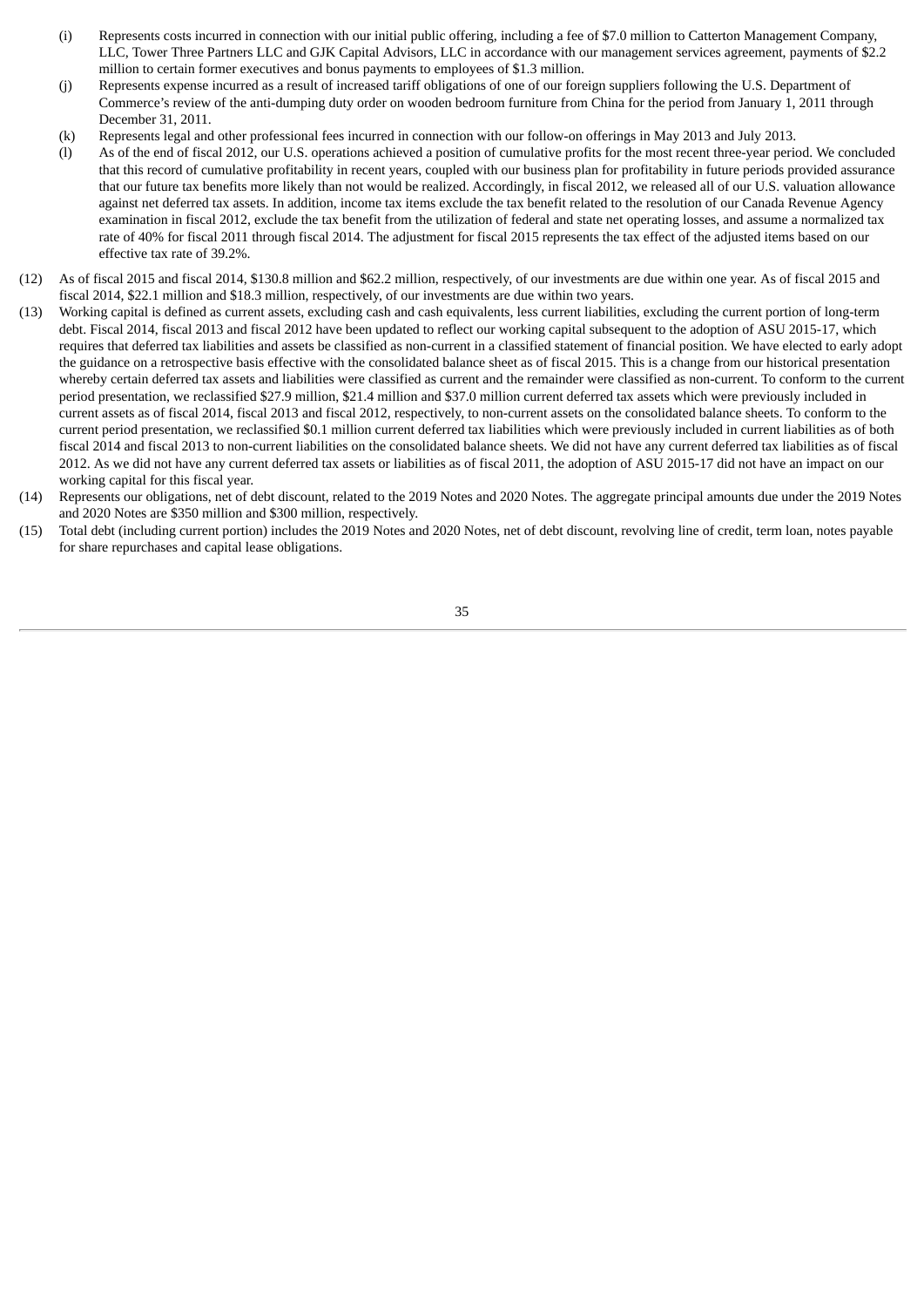# **Item 7. Management's Discussion and Analysis of Financial Condition and Results of Operations**

# **Overview**

We are a leading luxury retailer in the home furnishings marketplace. Our curated and fully-integrated assortments are presented consistently across our sales channels in sophisticated and unique lifestyle settings that we believe are on par with world-class interior designers. We offer dominant merchandise assortments across a growing number of categories, including furniture, lighting, textiles, bathware, décor, outdoor and garden, tableware, and child and teen furnishings. Our business is fully integrated across our multiple channels of distribution, consisting of our stores, Source Books and websites. We position our galleries as showrooms for our brand, while our Source Books and websites act as virtual extensions of our stores. As of January 30, 2016, we operated a total of 69 retail galleries, consisting of 53 legacy Galleries, 6 larger format Design Galleries, 4 next generation Design Galleries, 1 RH Modern Gallery and 5 RH Baby & Child Galleries, as well as 17 outlet stores, throughout the United States and Canada.

In order to drive growth across our business, we are focused on the following key strategies:

- · *Transform Our Real Estate Platform.* We believe we have an opportunity to significantly increase our sales by transforming our real estate platform from our existing legacy retail footprint to a portfolio of next generation Design Galleries that are sized to the potential of each market and the size of our assortment. On average, our legacy retail stores display less than 10% of our current product assortment. Our next generation Design Galleries allow us to optimize our selling space by displaying a greater percentage of our merchandise assortment, as well as future product expansions and new businesses, in a highly differentiated retail setting. Based on our historical performance, when a product is presented on the selling floor, we experience an increase in sales for that product across all of our channels.
- Based on recent trends and our plans for product assortment expansion and new businesses, we are generally targeting a range of 25,000 to 60,000 leased selling square feet for new locations. Landlords are currently offering us leases that accommodate these space requirements and that have favorable terms, which are typically available only to anchor tenants. Based on our analysis, we believe we have the opportunity to operate next generation Design Galleries in 60 to 70 locations in the United States and Canada.
- · *Expand Our Offering and Increase Our Market Share.* We believe we have a significant opportunity to increase our market share by:
	- Growing our merchandise assortment;
	- Introducing new products and categories;
	- Expanding our service offerings;
	- Exploring and testing new business opportunities complementary to our core business; and
	- · Increasing brand awareness and customer loyalty through our circulation strategy, our digital marketing initiatives and our advertising and public relations activities and events.
- · *Elevate the Customer Experience.* We are focused on improving the end-to-end customer experience. As we have elevated our brand, especially at retail, other customer touch points also need to leapfrog forward to create a cohesive experience. This initiative will focus on everything from product quality to in-home delivery across all channels, and includes new people, processes, and systems.
	- · *Increase Operating Margins.* We have the opportunity to continue to improve our operating margins by leveraging our fixed occupancy, advertising and corporate general and administrative costs, as well as leveraging our scalable infrastructure. Key areas in which we believe we will increase operating margins include:
		- · Occupancy leverage;
		- · Advertising cost leverage;
		- Improved product margin and shipping efficiencies; and
		- Other selling, general and administrative expenses.
	- Pursue International *Expansion*. We plan to strategically expand our business into select countries outside of the United States and Canada in the future. We believe that our luxury brand positioning and unique aesthetic will have strong international appeal.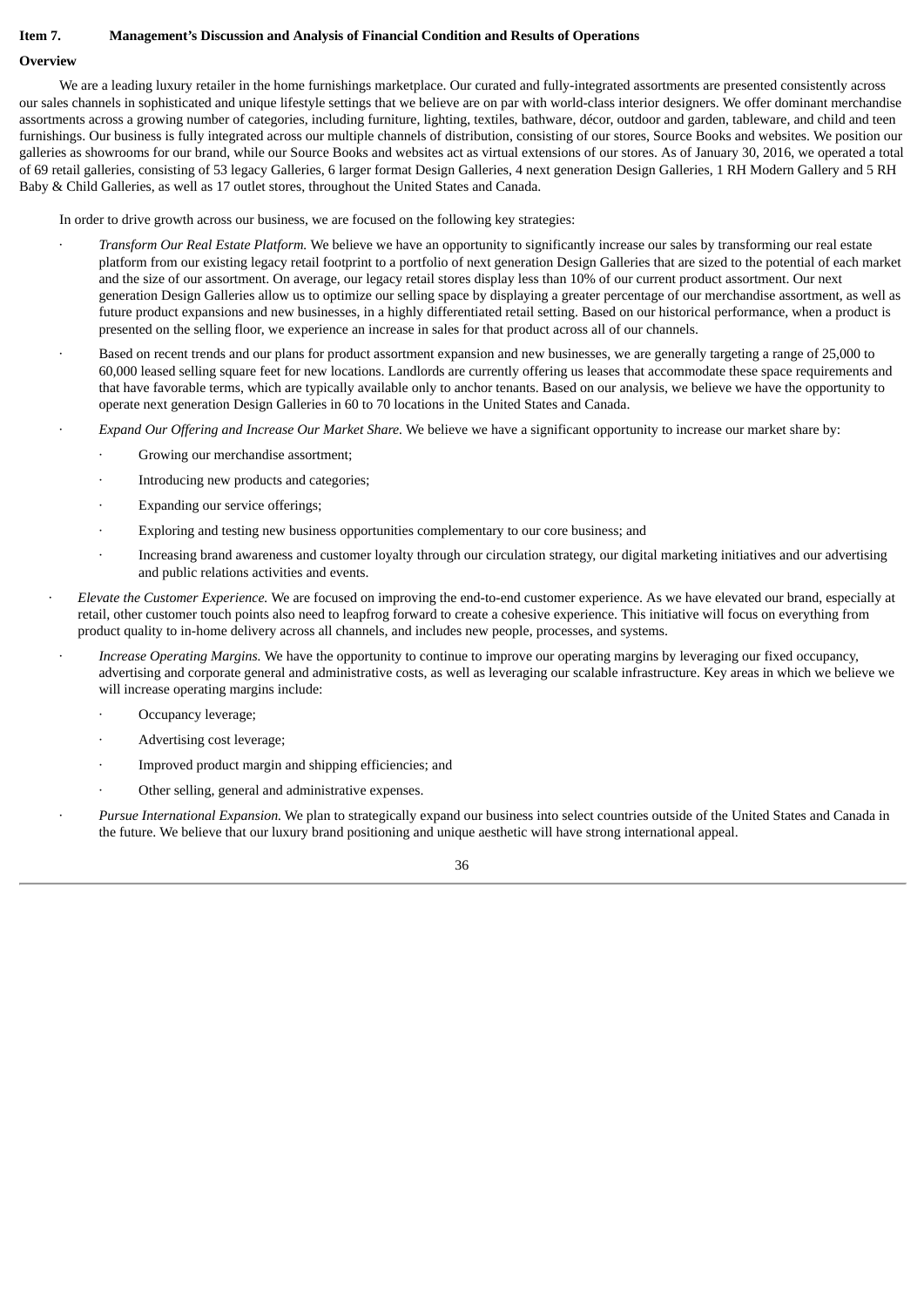Our fiscal 2015 results reflect the ongoing strength of our business. We have continued to increase market share, and at the same time invested in our infrastructure and supply chain to support future growth. Key financial achievements of fiscal 2015 include:

- · Net revenues increased 13% to \$2,109.0 million in fiscal 2015, on top of a 20% increase in fiscal 2014 and a 30% increase in fiscal 2013.
- The fourth quarter of fiscal 2015 marked our 24th consecutive quarter of double-digit net revenue growth.

# **Factors Affecting Our Results of Operations**

Various factors affected our results for the periods presented in this "Management's Discussion and Analysis of Financial Condition and Results of Operations" including the following:

*Overall Economic Trends*. The industry in which we operate is cyclical, and consequently our revenues are affected by general economic conditions. For example, reduced consumer confidence and lower availability and higher cost of consumer credit may reduce demand for our products. We target consumers of high-end home furnishings. As a result, we believe that our sales are sensitive to a number of macroeconomic factors that influence consumer spending generally, but are particularly affected by the health of the higher end customer and demand levels from that customer demographic. While the overall home furnishings market may be influenced by factors such as employment levels, interest rates, demographics of new household formation and the affordability of homes for the first time home buyer, the higher end of the housing market may be disproportionately influenced by other factors including the number of foreign buyers in higher end real estate markets in the U.S., the number of second and third homes being bought and sold, stock market prices and the perceived prospect for capital appreciation in higher end real estate. We have experienced volatility in our sales trends related to many of these factors in the past and believe our sales may be impacted by these economic factors in future periods. For more information, see "*Risk Factors*—*Changes in consumer* spending and factors that influence spending of the specific consumers we target, including the health of the high-end housing market, may significantly *impact our revenue and results of operations.*"

*Our Strategic Initiatives*. We are in the process of implementing a number of significant business initiatives that have had and will continue to have an impact on our results of operations, including the development of our new larger format Design Galleries, which we refer to as next generation Design Galleries, in a number of new locations, the optimization of our store sizes to better fit anticipated demand in a given market, the expansion of our product categories and services and changes in the ways in which we market with our Source Books. In addition, we are in the process of implementing a number of initiatives to improve the quality of our customers' experience, which includes vendor product initiatives and changes to the way we operate our distribution centers, home delivery hubs and customer service centers.

Although these initiatives are designed to create growth in our business and continuing improvement in our results of operations, the timing of expenditures related to these initiatives, as well as the achievement of returns on our investments, may affect our results of operation in future periods, and we may not achieve the desired benefits. Opening next generation Design Galleries will require significant capital expenditures, and retail store closures may lead to charges including lease termination and other exit costs. These changes could affect our results of operation in future periods. In addition, the investments required to continue our strategic initiatives may have a negative impact on cash flows in future periods and could create pressure on our liquidity if we do not achieve the desired results from these initiatives in a timely manner.

For January 30, 2016, we incurred total capital expenditures, including the acquisition of buildings and land, of \$133.5 million and we made payments of \$20.0 million in fiscal 2015 to escrow accounts for future construction of next generation Design Galleries. As an offset to gross capital expenditures in fiscal 2015 we received \$9.2 million related to profit participation arrangements for our distribution center facilities. We expect that we will continue to incur significant capital expenditures as part of our initiative to open more next generation Design Galleries over the next several years and that these expenditures will have an impact on our cash flows during this time. We anticipate our gross capital expenditures to be approximately \$175 million to \$200 million for fiscal 2016.

*Consumer Preferences and Demand*. Our ability to maintain our appeal to existing customers and attract new customers depends on our ability to originate, develop and offer a compelling product assortment responsive to customer preferences and design trends. We have successfully introduced a large number of new products during recent periods, which we believe has been a contributing factor in our sales and results of operations. Periods in which our products have achieved strong customer acceptance generally have had more favorable results. If we misjudge the market for our products, we may be faced with excess inventories for some products and may be required to become more promotional in our selling activities, which would impact our net revenues and gross profit.

*Our Ability to Source and Distribute Products Effectively*. Our net revenues and gross profit are affected by our ability to purchase our merchandise in sufficient quantities at competitive prices. Our current and anticipated demand, our level of net revenues have been adversely affected in prior periods by constraints in our supply chain, including the inability of our vendors to produce

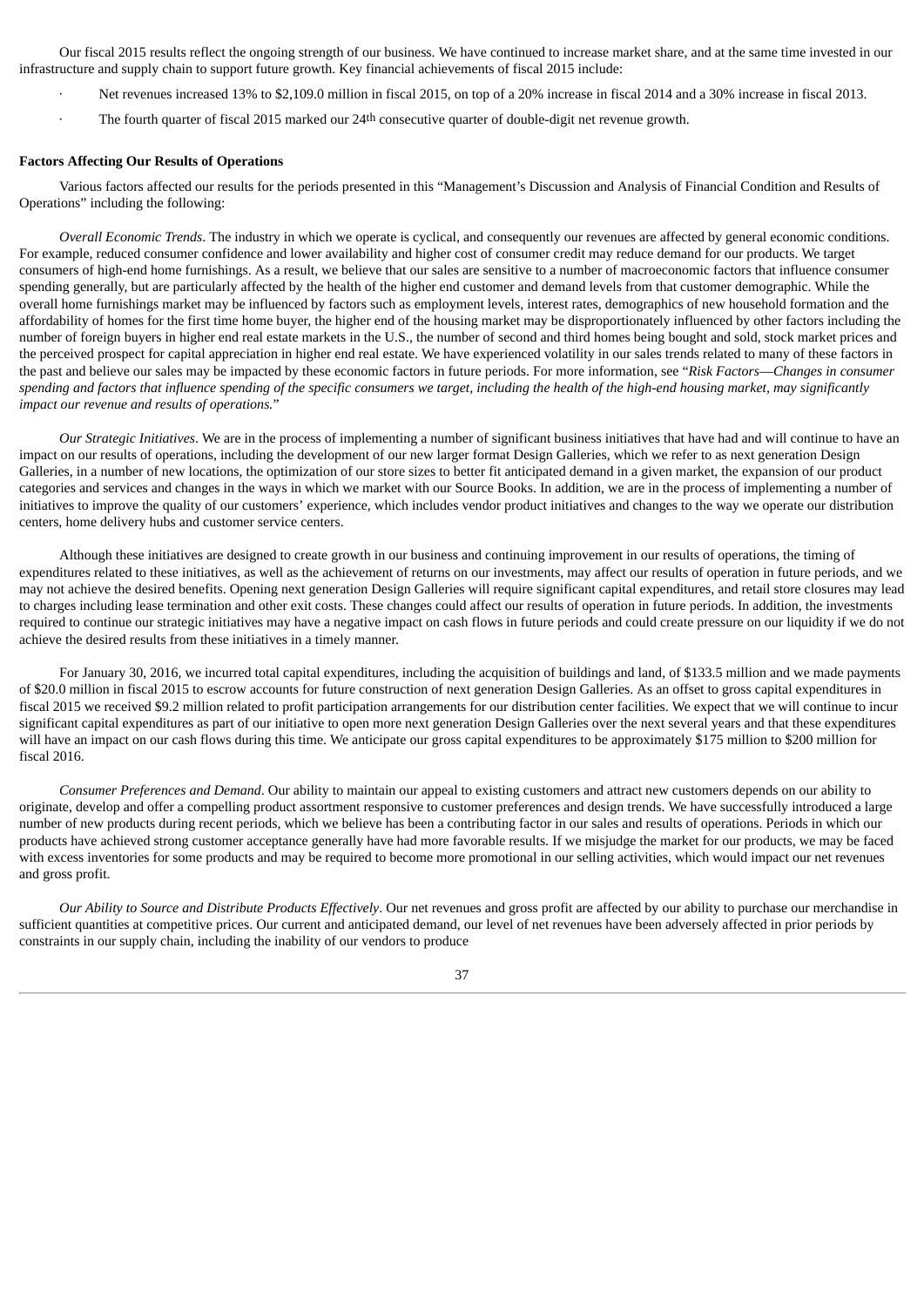sufficient quantities of some merchandise in a manner that was able to match market demand from our customers, leading to higher levels of customer back orders and lost sales. For example, some of our vendors experienced difficulty in producing goods in sufficient quantity to meet initial customer demand in connection with the introduction of our RH Modern product assortment.

*Fluctuation in Quarterly Results*. Our quarterly results have historically varied depending upon a variety of factors, including the timing and extent of product offerings, promotional events, store openings, shifts in the timing of holidays and the timing and circulation of our Source Books, among other things. As a result of these factors, our working capital requirements and demands on our product distribution and delivery network may fluctuate during the year. Unique factors in any given quarter may affect period-to-period comparisons between the quarters being compared, and the results for any quarter are not necessarily indicative of the results that we may achieve for a full fiscal year.

In 2015, more than half of our product newness, whether within existing product categories or through creation of new product categories, was introduced in the fall of 2015, primarily with the launch of RH Modern and RH Teen, whereas in prior years the majority of our new product introductions coincided with our Spring Source Book mailing. While our Spring 2015 Source Book was mailed several weeks earlier than last year, the amount of new product introductions this Spring was lower than last year. In addition, there was a significant reduction in the circulated pages in our Spring 2015 Source Book versus last year. The timing and cadence of new product introductions is an important factor when comparing quarter and year over year results.

As a result of the number of current business initiatives we are pursuing, we have experienced in the past and may experience in the future significant period-to-period variability in our financial performance and results of operations. In response to some of our new business initiatives, we have recently experienced substantial increases in revenue and strong improvements in financial performance on a quarter by quarter comparison basis. The rate of growth in our revenue and the extent of improvements in our financial performance have changed from quarter to quarter based upon a range of business factors. We expect fluctuations in our rate of revenue growth and in our financial performance will continue in future periods as we continue to pursue a large number of new business initiatives. In addition, we anticipate that our net revenues, adjusted net income and other performance metrics will remain variable as our business model continues to emphasize high growth and numerous, concurrent and evolving business initiatives.

#### **How We Assess the Performance of Our Business**

In assessing the performance of our business, we consider a variety of financial and operating measures that affect our results of operations, including:

*Net Revenues.* Net revenues reflect our sale of merchandise plus shipping and handling revenue collected from our customers, less returns and discounts. Revenues are recognized upon receipt of product by our customers.

*Gross Profit.* Gross profit is equal to our net revenues less cost of goods sold. Gross profit as a percentage of our net revenues is referred to as gross margin. Cost of goods sold include the direct cost of purchased merchandise; inventory shrinkage, inventory adjustments due to obsolescence, including excess and slow-moving inventory and lower of cost or market reserves; inbound freight; all freight costs to get merchandise to our stores; design, buying and allocation costs; occupancy costs related to store operations and our supply chain, such as rent and common area maintenance for our leases; depreciation and amortization of leasehold improvements, equipment and other assets in our stores and distribution centers. In addition, cost of goods sold include all logistics costs associated with shipping product to our customers, which are partially offset by shipping income collected from customers (recorded in net revenues). We expect gross profit to increase to the extent that we successfully grow our net revenues and leverage the fixed portion of cost of goods sold.

Our gross profit can be favorably impacted by sales volume increases, as occupancy and certain other costs that are largely fixed do not necessarily increase proportionally with volume increases. Changes in the mix of our products may also impact our gross profit. We review our inventory levels on an ongoing basis in order to identify slow-moving merchandise and use product markdowns and our outlet stores to efficiently sell these products. The timing and level of markdowns are driven primarily by customer acceptance of our merchandise. The primary drivers of the costs of individual goods are raw materials costs, which fluctuate based on a number of factors beyond our control, including commodity prices, changes in supply and demand, general economic conditions, competition, import duties, tariffs and government regulation, logistics costs (which may increase in the event of, for example, expansions of or interruptions in the operation of our distribution centers, furniture home delivery hubs and customer service center or damage or interruption to our information systems) and labor costs in the countries where we source our merchandise. We place orders with merchandise vendors primarily in United States dollars and, as a result, are not exposed to significant foreign currency exchange risk.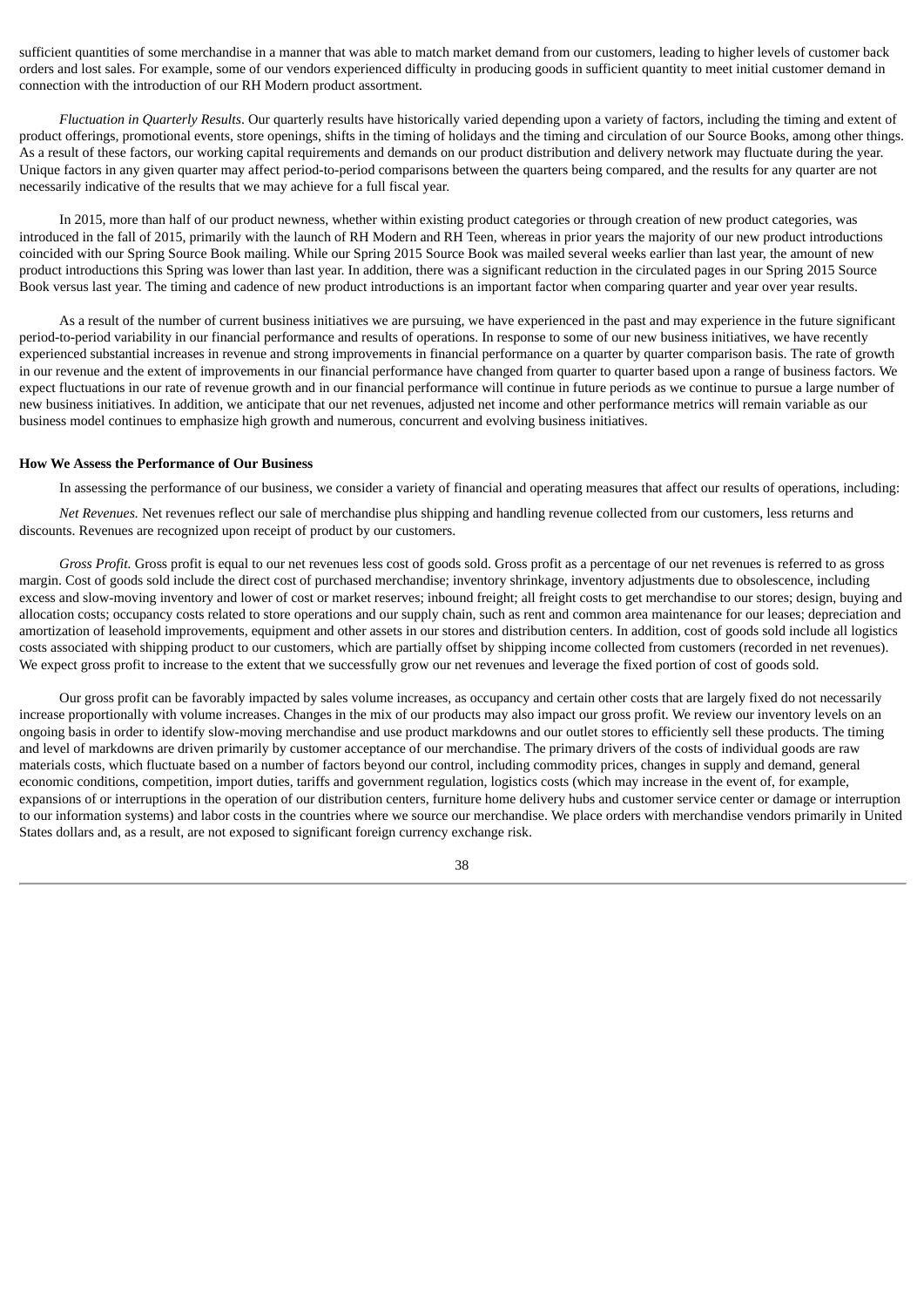Our gross profit may not be comparable to other specialty retailers, as some companies may not include all or a portion of the costs related to their distribution network and store occupancy in calculating gross profit as we and many other retailers do, but instead may include them in selling, general and administrative expenses. In addition, certain of our store leases are accounted for as build-to-suit lease transactions which result in our recording a portion of our rent payments under these agreements in interest expense on the consolidated statements of income.

*Selling, General and Administrative Expenses.* Selling, general and administrative expenses include all operating costs not included in cost of goods sold. These expenses include all payroll and payroll related expenses, store expenses other than occupancy and expenses related to many of our operations at our corporate headquarters, including utilities, depreciation and amortization, credit card fees and marketing expense, which primarily includes Source Book production, mailing and print advertising costs. All store pre-opening costs are included in selling, general and administrative expenses and are expensed as incurred. Selling, general and administrative expenses as a percentage of net revenues are usually higher in lower-volume quarters and lower in highervolume quarters because a significant portion of the costs is relatively fixed.

Our recent revenue growth has been accompanied by increased selling, general and administrative expenses, excluding certain one-time and non-cash items discussed in "Basis of Presentation and Results of Operations" below. The most significant components of these increases are employment costs due to company growth and expansion, an increase in professional fees and other corporate costs, an increase in corporate occupancy costs associated with our corporate office expansion and upgraded technology systems, as well as an increase in credit card fees due to increased revenues. We expect certain of these expenses to continue to increase as we continue to open new stores, develop new product categories and otherwise grow our business.

*Adjusted Net Income.* We believe that adjusted net income is a useful measure of operating performance, as the adjustments eliminate non-recurring and other items that are not reflective of underlying business performance, facilitate a comparison of our operating performance on a consistent basis from period-to-period and provide for a more complete understanding of factors and trends affecting our business. We also use adjusted net income as one of the primary methods for planning and forecasting overall expected performance and for evaluating on a quarterly and annual basis actual results against such expectations.

We define adjusted net income as consolidated net income, adjusted for the impact of certain non-recurring and other items that we do not consider representative of our ongoing operating performance.

*Comparable Brand Revenue.* We believe that comparable brand revenue is a meaningful and relevant non-GAAP metric to evaluate period-to-period changes in net revenue performance given the integrated multi-channel nature of our business, the synergies between our retail stores, websites and Source Books, and the fact that customers shop across all of these channels.

Comparable brand revenue growth includes retail comparable store sales, including RH Baby & Child and RH Modern Galleries, and direct net revenues. Comparable brand revenue growth excludes retail non-comparable store sales, closed store sales and outlet store net revenues. Comparable store sales have been calculated based upon retail stores, excluding outlet stores, that were open at least fourteen full months as of the end of the reporting period and did not change square footage by more than 20% between periods. If a store is closed for seven days during a month, that month will be excluded from comparable store sales.

As the comparable brand revenue metric includes changes in retail store net revenues (i.e. comparable store sales) on a period-to-period basis and also incorporates changes in net revenues resulting from Source Book and websites sales, we believe this metric provides better information to investors in terms of evaluating our business performance and a better basis to compare performance to that of key competitors.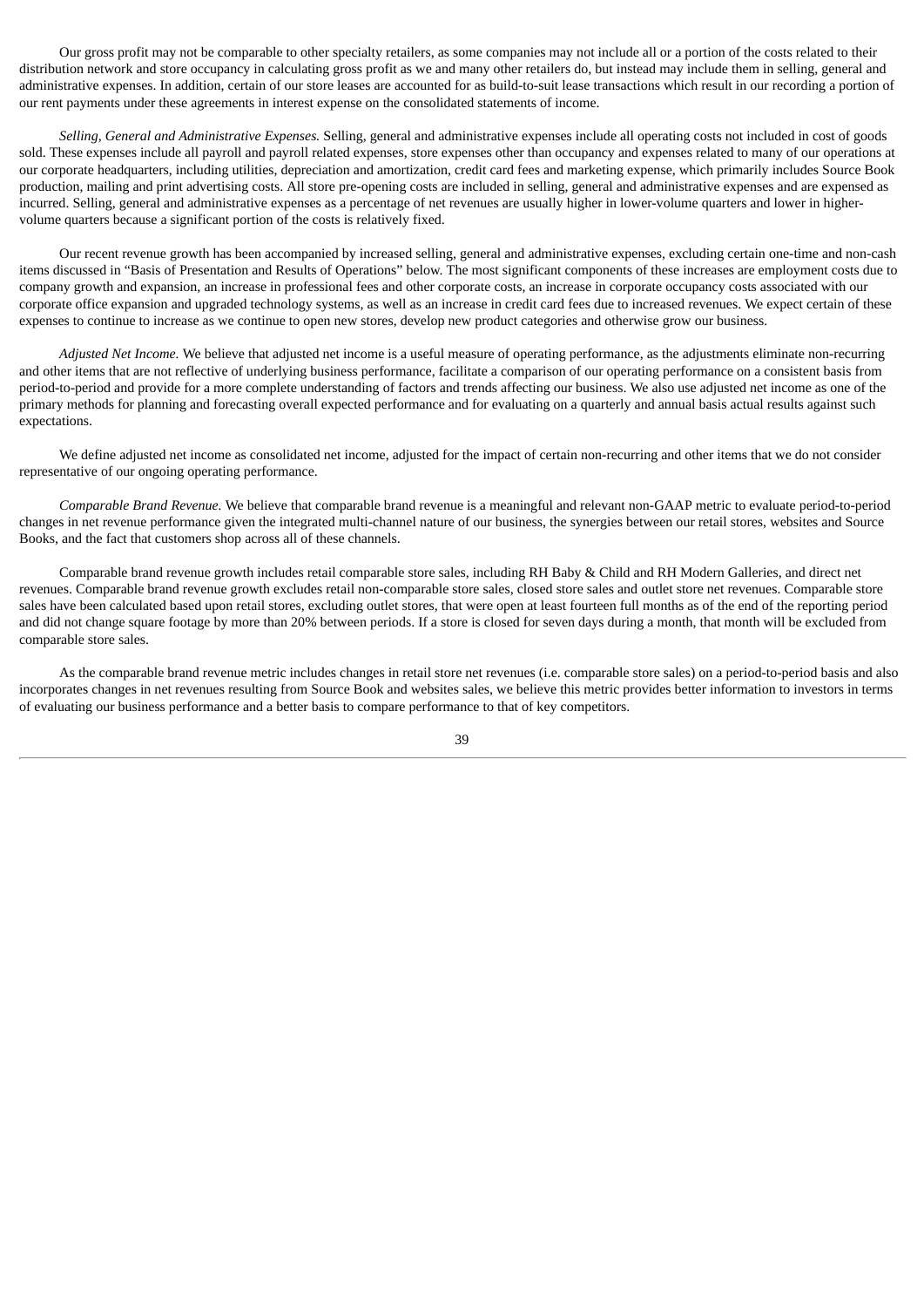# **Basis of Presentation and Results of Operations**

The following table sets forth our consolidated statements of income and other financial and operating data.

|                                                                                  | <b>Year Ended</b> |                     |    |                                                                                     |    |                     |  |  |  |
|----------------------------------------------------------------------------------|-------------------|---------------------|----|-------------------------------------------------------------------------------------|----|---------------------|--|--|--|
|                                                                                  |                   | January 30,<br>2016 |    | January 31,<br>2015<br>(dollars in thousands, excluding per square foot store data) |    | February 1,<br>2014 |  |  |  |
| <b>Statements of Income:</b>                                                     |                   |                     |    |                                                                                     |    |                     |  |  |  |
| Net revenues                                                                     | \$                | 2,109,006           | \$ | 1,867,422                                                                           | S  | 1,550,961           |  |  |  |
| Cost of goods sold                                                               |                   | 1,356,314           |    | 1,176,648                                                                           |    | 994,081             |  |  |  |
| Gross profit                                                                     |                   | 752,692             |    | 690,774                                                                             |    | 556,880             |  |  |  |
| Selling, general and administrative expenses                                     |                   | 567,131             |    | 525,048                                                                             |    | 502,029             |  |  |  |
| Income from operations                                                           |                   | 185,561             |    | 165,726                                                                             |    | 54,851              |  |  |  |
| Interest expense-net                                                             |                   | 35,677              |    | 17,551                                                                              |    | 5,733               |  |  |  |
| Income before income taxes                                                       |                   | 149,884             |    | 148,175                                                                             |    | 49,118              |  |  |  |
| Income tax expense                                                               |                   | 58,781              |    | 57,173                                                                              |    | 30,923              |  |  |  |
| Net income                                                                       | \$                | 91,103              | \$ | 91,002                                                                              | \$ | 18,195              |  |  |  |
| <b>Other Financial and Operating Data:</b>                                       |                   |                     |    |                                                                                     |    |                     |  |  |  |
| Direct as a percentage of net revenues $(1)$                                     |                   | 49%                 |    | 50%                                                                                 |    | 47%                 |  |  |  |
| Growth in net revenues:                                                          |                   |                     |    |                                                                                     |    |                     |  |  |  |
| Stores $(2)$                                                                     |                   | 16%                 |    | 14%                                                                                 |    | 27%                 |  |  |  |
| <b>Direct</b>                                                                    |                   | 10%                 |    | 28%                                                                                 |    | 33%                 |  |  |  |
| Total                                                                            |                   | 13%                 |    | 20%                                                                                 |    | 30%                 |  |  |  |
| Comparable brand revenue growth (3)                                              |                   | 11%                 |    | 20%                                                                                 |    | 31%                 |  |  |  |
| Retail (4):                                                                      |                   |                     |    |                                                                                     |    |                     |  |  |  |
| Retail stores open at beginning of period                                        |                   | 67                  |    | 70                                                                                  |    | 71                  |  |  |  |
| Stores opened                                                                    |                   | 8                   |    | 3                                                                                   |    | 2                   |  |  |  |
| Stores closed                                                                    |                   | 6                   |    | 6                                                                                   |    | 3                   |  |  |  |
| Retail stores open at end of period                                              |                   | 69                  |    | 67                                                                                  |    | 70                  |  |  |  |
| Total leased square footage at end of period                                     |                   |                     |    |                                                                                     |    |                     |  |  |  |
| (in thousands) (5)                                                               |                   | 1,011               |    | 861                                                                                 |    | 798                 |  |  |  |
| Total leased selling square footage at beginning<br>of period (in thousands) (6) |                   | 607                 |    | 554                                                                                 |    | 501                 |  |  |  |
| Total leased selling square footage at end of period<br>$(in thousands)$ (6)     |                   | 725                 |    | 607                                                                                 |    | 554                 |  |  |  |
| Weighted-average leased square footage<br>$(in thousands)$ (7)                   |                   | 904                 |    | 821                                                                                 |    | 793                 |  |  |  |
| Weighted-average leased selling square footage<br>$(in thousands)$ (7)           |                   | 641                 |    | 572                                                                                 |    | 526                 |  |  |  |
| Retail sales per leased selling square foot (8)                                  | \$                | 1,463               | \$ | 1,413                                                                               | \$ | 1,386               |  |  |  |
| Capital expenditures (9)                                                         | \$                | 133,460             | \$ | 110,359                                                                             | \$ | 93,868              |  |  |  |

(1) Direct revenues include sales through our Source Books and websites.<br>
(2) Stores data represents retail stores plus outlet stores.

Stores data represents retail stores plus outlet stores.

(3) Comparable brand revenue growth includes retail comparable store sales, including RH Baby & Child and RH Modern Galleries, and direct net revenues. Comparable brand revenue growth excludes retail non-comparable store sales, closed store sales and outlet store net revenues. Comparable store sales have been calculated based upon retail stores, excluding outlet stores, that were open at least fourteen full months as of the end of the reporting period and did not change square footage by more than 20% between periods. If a store is closed for seven days during a month, that month will be excluded from comparable store sales.

(4) Retail data has been calculated based upon retail stores, which includes our RH Baby & Child and RH Modern Galleries and excludes outlet stores.

(5) Total leased square footage for fiscal 2013 and fiscal 2014 includes approximately 5,000 square feet related to one owned store location. Total leased square footage for fiscal 2015 includes approximately 24,000 square feet related to two owned store locations.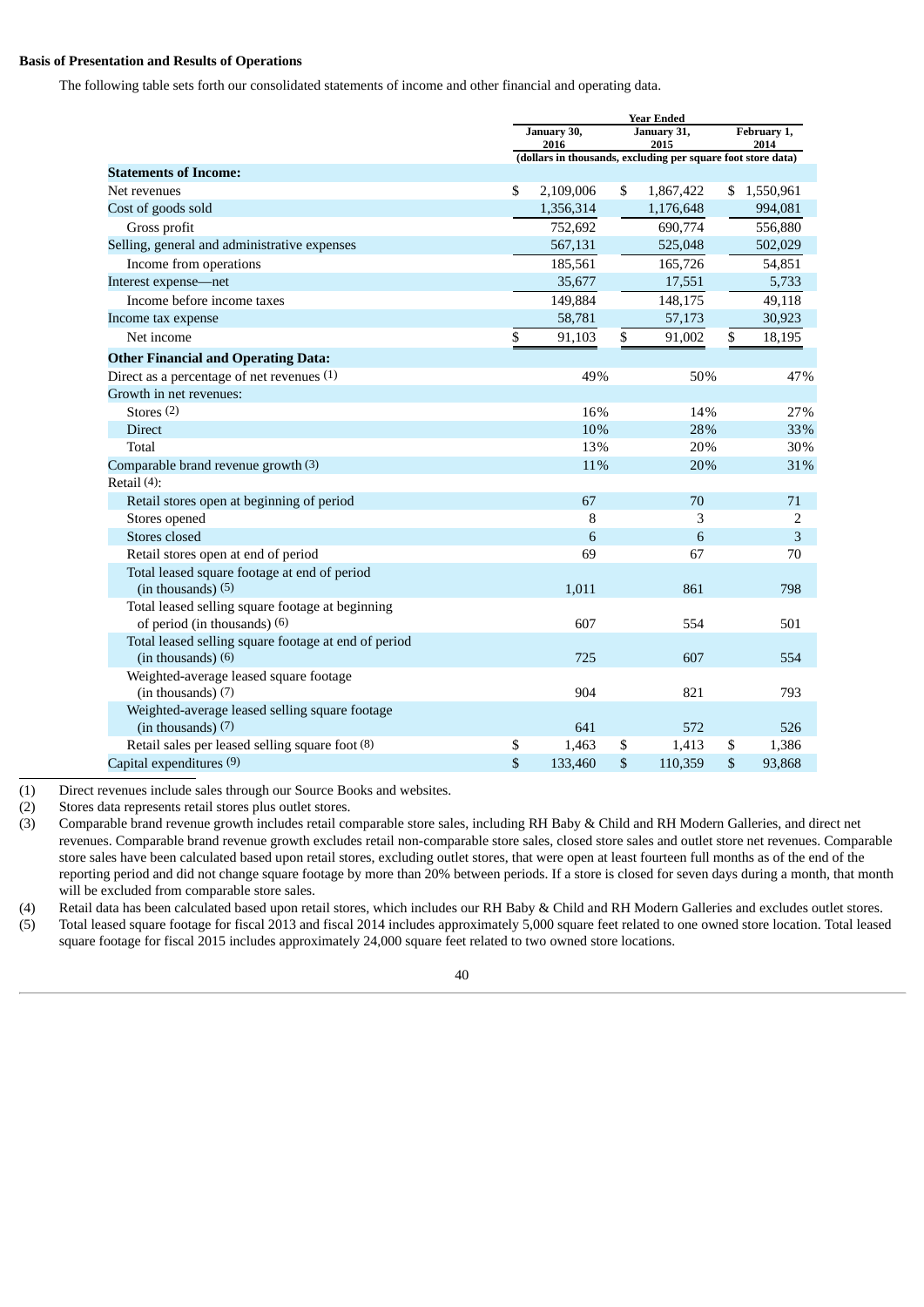- (6) Leased selling square footage is retail space at our stores used to sell our products. Leased selling square footage excludes backrooms at retail stores used for storage, office space or similar matters, as well as exterior sales space located outside a store, such as courtyards, gardens and rooftops. Leased selling square footage for fiscal 2013 and fiscal 2014 includes approximately 5,000 square feet related to one owned store location. Leased selling square footage for fiscal 2015 includes approximately 13,000 square feet related to two owned store locations.
- (7) Weighted-average leased selling and total square footage is calculated based on the number of days a gallery location was opened during the period divided by the total number of days in the period.
- (8) Retail sales per leased selling square foot is calculated by dividing total net revenues for all retail stores, comparable and non-comparable, by the weighted-average leased selling square footage for the period.
- (9) Capital expenditures include the acquisition of buildings and land. Additionally, during fiscal 2015 and fiscal 2014 we made payments of \$20.0 million and \$9.3 million, respectively, to escrow accounts for future construction of next generation Design Galleries.

The following table sets forth our consolidated statements of income as a percentage of total net revenues.

|                                              |                     | <b>Year Ended</b>   |                     |
|----------------------------------------------|---------------------|---------------------|---------------------|
|                                              | January 30,<br>2016 | January 31,<br>2015 | February 1,<br>2014 |
| <b>Statements of Income:</b>                 |                     |                     |                     |
| Net revenues                                 | 100.0%              | 100.0%              | 100.0%              |
| Cost of goods sold                           | 64.3                | 63.0                | 64.1                |
| Gross profit                                 | 35.7                | 37.0                | 35.9                |
| Selling, general and administrative expenses | 26.9                | 28.1                | 32.4                |
| Income from operations                       | 8.8                 | 8.9                 | 3.5                 |
| Interest expense—net                         | 1.7                 | 1.0                 | 0.3                 |
| Income before income taxes                   | 7.1                 | 7.9                 | 3.2                 |
| Income tax expense                           | 2.8                 | 3.0                 | 2.0                 |
| Net income                                   | 4.3%                | 4.9%                | $1.2\%$             |

We operate a fully integrated distribution model through our stores, catalogs and websites. The following table shows a summary of our stores net revenues, which include all sales for orders placed in galleries, as well as sales through outlet stores, and our direct net revenues, which include sales through our catalogs and websites.

|               |                                            |           |   | <b>Year Ended</b> |                     |           |
|---------------|--------------------------------------------|-----------|---|-------------------|---------------------|-----------|
|               | January 30,<br>January 31,<br>2016<br>2015 |           |   |                   | February 1,<br>2014 |           |
|               |                                            |           |   | (in thousands)    |                     |           |
| <b>Stores</b> | ۵D                                         | 1,083,600 |   | 933,179           | $\mathfrak{S}$      | 818,372   |
| Direct        |                                            | 1,025,406 |   | 934.243           |                     | 732,589   |
| Net revenues  | لا                                         | 2,109,006 | ¢ | 1,867,422         | D                   | 1,550,961 |

## **Fiscal 2015 Compared to Fiscal 2014**

## *Net revenues*

Net revenues increased \$241.6 million, or 12.9%, to \$2,109.0 million in fiscal 2015 compared to \$1,867.4 million in fiscal 2014. Comparable brand revenue growth was 11% in fiscal 2015. We had 69 and 67 retail stores open at January 30, 2016 and January 31, 2015, respectively. Stores sales increased \$150.4 million, or 16.1%, to \$1,083.6 million in fiscal 2015 compared to \$933.2 million in fiscal 2014. Direct sales increased \$91.2 million, or 9.8%, to \$1,025.4 million in fiscal 2015 compared to \$934.2 million in fiscal 2014. The increase in net revenues was due to a combination of the expansion of existing product assortment and the introduction of new products. In addition, we believe the increase in our weighted-average leased selling square footage from 572,000 square feet in fiscal 2014 to 641,000 square feet in fiscal 2015 contributed to our net revenue growth. We believe the introduction of experiential brand enhancing products and services, such as expanded design ateliers, interior design services and cafes, is increasing our brand awareness, and has allowed us to further disrupt the highly fragmented home furnishings landscape and achieve market share gains.

The growth in our net revenues was negatively impacted by the timing of our new product introductions during fiscal 2015 as compared to fiscal 2014. In fiscal 2015, more than half of our product newness was introduced in the fall of 2015, primarily with the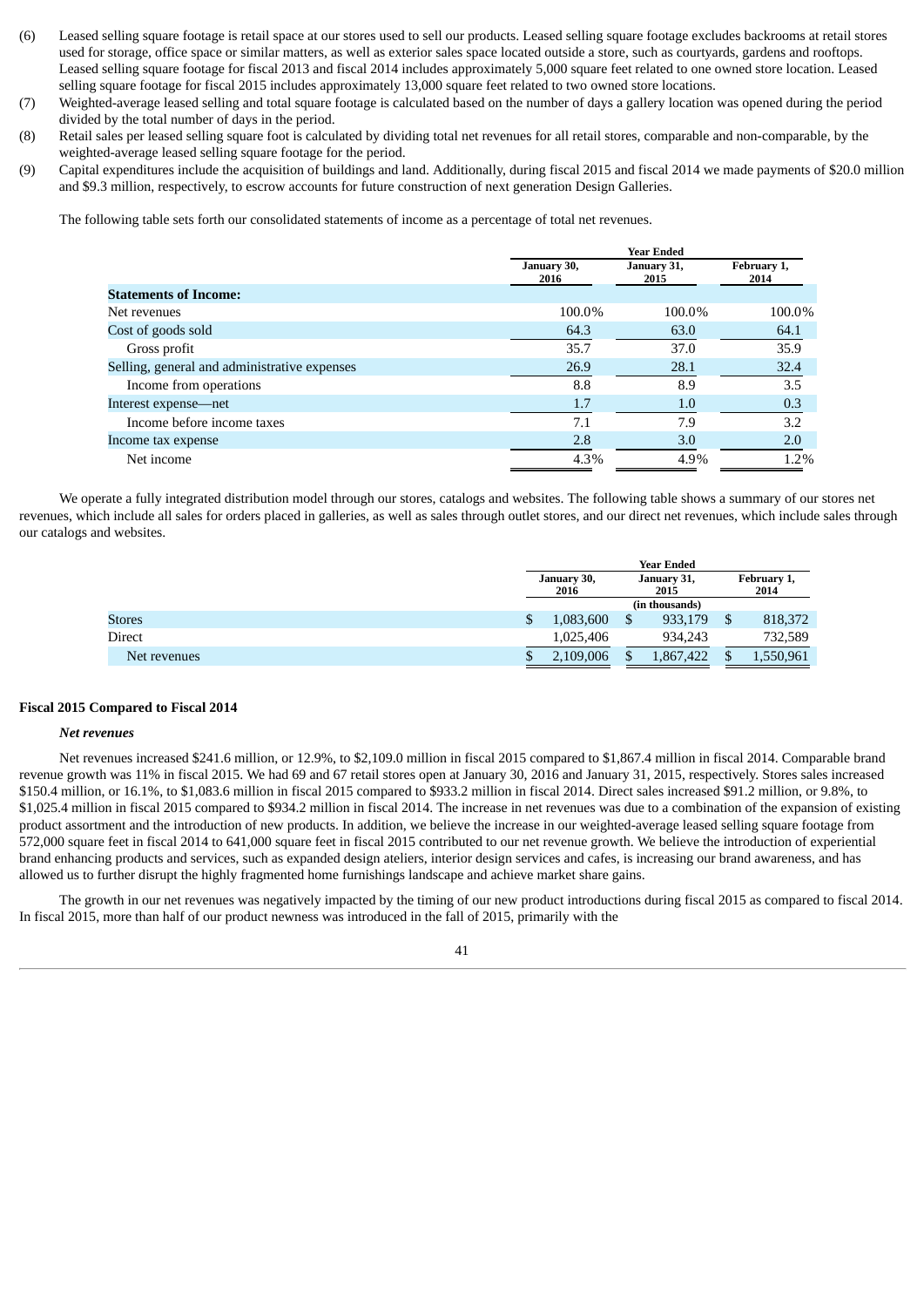launch of RH Modern and RH Teen, whereas in fiscal 2014 the majority of our new product introductions coincided with our Spring Source Book mailing. Further, there was a significant reduction in total circulated pages in fiscal 2015 as compared to fiscal 2014.

## *Gross profit*

Gross profit increased \$61.9 million, or 9.0%, to \$752.7 million in fiscal 2015 from \$690.8 million in fiscal 2014. As a percentage of net revenues, gross margin decreased 1.3% to 35.7% of net revenues in fiscal 2015 from 37.0% of net revenues in fiscal 2014.

Gross profit for fiscal 2015 was negatively impacted by \$17.2 million related to the estimated cumulative impact of coupons redeemed in connection with a legal claim alleging that the Company violated California's Song-Beverly Credit Card Act of 1971 by requesting and recording ZIP codes from customers paying with credit cards. We expect that these coupon redemptions could continue to impact our gross margins until their expiration in March 2016 and until the related merchandise is delivered to customers. Refer to Note 18—*Commitments and Contingencies* in our consolidated financial statements.

Excluding the impact of the coupons redeemed in connection with the legal claim mentioned above, gross margin would have decreased 0.5% due primarily to higher shipping costs, lower merchandise margins associated with additional warehouse sales, and deleverage in occupancy costs due to the addition of a new distribution center. These increased costs were partially offset by improvements in other product related costs and leverage of our fixed supply chain and retail occupancy costs.

#### *Selling, general and administrative expenses*

Selling, general and administrative expenses increased \$42.1 million, or 8.0%, to \$567.1 million in fiscal 2015 compared to \$525.0 million in fiscal 2014.

Selling, general and administrative expenses in fiscal 2015 included \$1.8 million related to the estimated cumulative impact of coupons redeemed in connection with a legal claim alleging that the Company violated California's Song-Beverly Credit Card Act of 1971 by requesting and recording ZIP codes from customers paying with credit cards. Selling, general and administrative expenses in fiscal 2014 included an approximately \$8 million charge incurred in connection with the legal claim.

Excluding the impact of coupons redeemed and the charge incurred in connection with the legal claim mentioned above, the increase in selling, general and administrative expenses of \$47.9 million in fiscal 2015 compared to fiscal 2014 was primarily related to an increase in employment and employment related costs of \$32.8 million due to company growth and expansion, an increase in professional fees and other corporate costs, an increase in corporate occupancy costs associated with our corporate office expansion and upgraded technology systems, as well as an increase in credit card fees due to increased revenues. These increases were partially offset by a decrease in advertising and marketing costs of \$7.0 million.

Selling, general and administrative expenses were 26.8% and 27.7% of net revenues in fiscal 2015 and fiscal 2014, respectively, excluding the impact of coupons redeemed and the charge incurred in connection with the legal claim mentioned above. The improvement in selling, general and administrative expenses as a percentage of net revenues was primarily driven by leverage in our advertising and marketing costs.

#### *Interest expense—net*

Interest expense increased \$18.1 million to \$35.7 million in fiscal 2015 compared to \$17.6 million in fiscal 2014. Interest expense consisted of the following:

|                                               | <b>Year Ended</b>                  |     |         |  |  |  |  |  |  |  |  |
|-----------------------------------------------|------------------------------------|-----|---------|--|--|--|--|--|--|--|--|
|                                               | January 31,<br>January 30,<br>2016 |     |         |  |  |  |  |  |  |  |  |
|                                               | 2015<br>(in thousands)             |     |         |  |  |  |  |  |  |  |  |
| Amortization of convertible senior notes debt |                                    |     |         |  |  |  |  |  |  |  |  |
| discount                                      | \$<br>22,114                       | -\$ | 7,969   |  |  |  |  |  |  |  |  |
| Build-to-suit lease transactions              | 10,766                             |     | 5,465   |  |  |  |  |  |  |  |  |
| Other interest expense                        | 7,052                              |     | 5,817   |  |  |  |  |  |  |  |  |
| Capitalized interest for capital projects     | (2,311)                            |     | (1,639) |  |  |  |  |  |  |  |  |
| Interest income                               | (1, 944)                           |     | (61)    |  |  |  |  |  |  |  |  |
| Total interest expense-net                    | 35,677                             | \$  | 17,551  |  |  |  |  |  |  |  |  |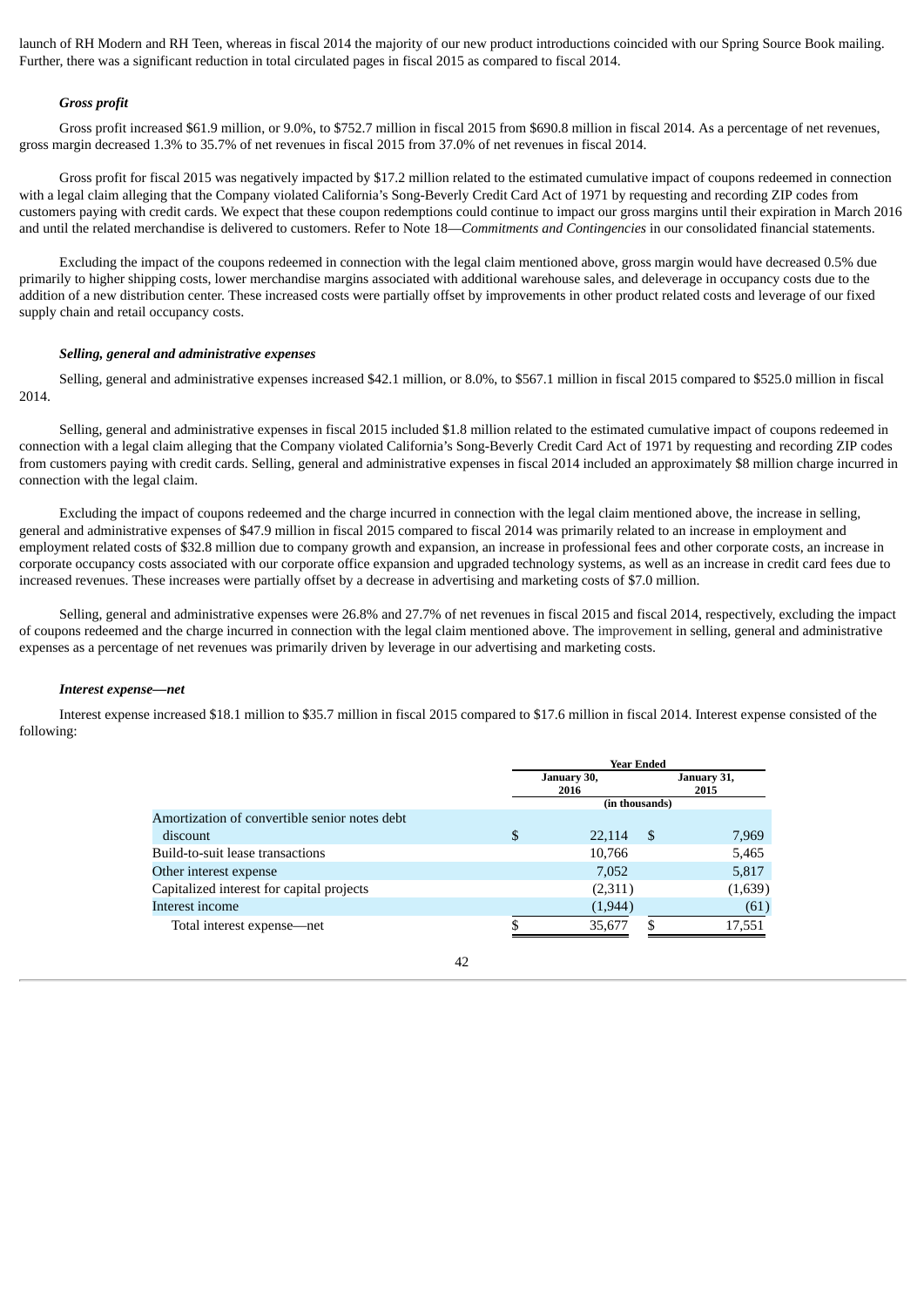## *Income tax expense*

Income tax expense was \$58.8 million in fiscal 2015 compared to \$57.2 million in fiscal 2014. Our effective tax rate was 39.2% in fiscal 2015 compared to 38.6% in fiscal 2014.

# **Fiscal 2014 Compared to Fiscal 2013**

#### *Net revenues*

Net revenues increased \$316.5 million, or 20.4%, to \$1,867.4 million in fiscal 2014 compared to \$1,551.0 million in fiscal 2013. Comparable brand revenue growth was 20% in fiscal 2014. We had 67 and 70 retail stores open at January 31, 2015 and February 1, 2014, respectively. Stores sales increased \$114.8 million, or 14.0%, to \$933.2 million in fiscal 2014 compared to \$818.4 million in fiscal 2013. Direct sales increased \$201.6 million, or 27.5%, to \$934.2 million in fiscal 2014 compared to \$732.6 million in fiscal 2013. The increase in net revenues was due to a combination of the continued strong sales of our existing product assortment, as well as the introduction of new products and the expansion of existing product assortment, which includes additional sizes, colors and fabrics of existing offerings. The factors impacting the year-over-year comparability of our comparable brand revenue growth include strong customer response to the mailing of our large format Source Books introduced in 2013, the launch of our new 2014 assortment in our Galleries and on our websites, and our pricing and promotional strategy in fiscal 2014. We believe our brand awareness has increased and has allowed us to further disrupt the highly fragmented home furnishings landscape and achieve market share gains.

#### *Gross profit*

Gross profit increased \$133.9 million, or 24.0%, to \$690.8 million in fiscal 2014 from \$556.9 million in fiscal 2013. As a percentage of net revenues, gross margin increased 1.1% to 37.0% of net revenues in fiscal 2014 from 35.9% of net revenues in fiscal 2013.

The increase in gross margin was primarily driven by higher merchandise margins in our core business, improvements in our shipping costs, and leverage of our fixed retail occupancy costs. These increases were partially offset by higher outlet sales and deleverage in our supply chain occupancy costs.

#### *Selling, general and administrative expenses*

Selling, general and administrative expenses increased \$23.0 million, or 4.6%, to \$525.0 million in fiscal 2014 compared to \$502.0 million in fiscal 2013.

Selling, general and administrative expenses in fiscal 2014 included an approximately \$8 million charge incurred in connection with a legal claim alleging that the Company violated California's Song-Beverly Credit Card Act of 1971 by requesting and recording ZIP codes from customers paying with credit cards.

Selling, general and administrative expenses in fiscal 2013 included: (i) a \$33.7 million non-cash compensation charge related to the fully vested option granted to Mr. Friedman upon his reappointment as Chairman and Co-Chief Executive Officer, (ii) a \$29.5 million non-cash compensation charge related to the performance-based vesting of certain shares granted to Mr. Friedman in connection with the initial public offering, (iii) a \$4.9 million charge incurred in connection with a legal claim alleging that the Company violated California's Song-Beverly Credit Card Act of 1971 by requesting and recording ZIP codes from customers paying with credit cards and (iv) \$2.9 million of costs incurred in connection with our May 2013 and July 2013 follow-on offerings.

The increase in selling, general and administrative expenses, excluding the charge incurred in connection with the legal claim and the one-time and non-cash compensation items mentioned above, was primarily related to an increase in employment costs of \$44.3 million due to company growth, an increase in advertising and marketing costs of \$31.7 million associated with the increase in the page count of our 2014 Source Books, an increase in credit card fees of \$7.2 million due to increased revenues and increases in corporate occupancy costs associated with our corporate headquarters expansion and upgrade of our information technology systems.

Selling, general and administrative expenses were 27.7% and 27.8% of net revenues in fiscal 2014 and fiscal 2013, respectively, excluding the charge incurred in connection with the legal claim and the one-time and non-cash compensations items mentioned above. The decrease in selling, general and administrative expenses as a percentage of net revenues was primarily driven by leverage in Gallery and distribution center employment, and by travel and entertainment expenses, professional fees and other corporate costs increasing at a lower rate than our growth in net revenues. These decreases were partially offset by advertising and marketing costs associated with the significant increase in the page count of our 2014 Source Books.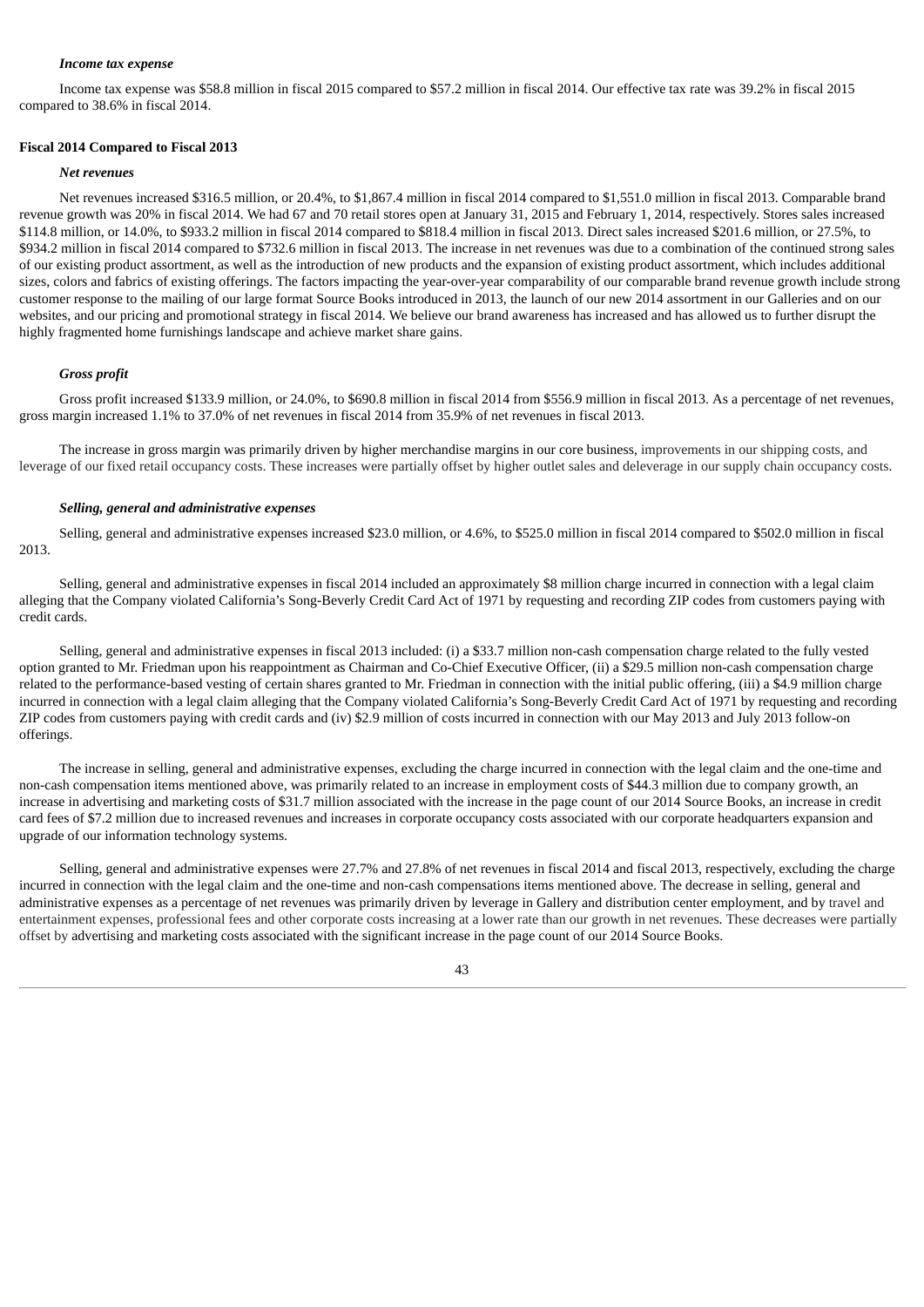#### *Interest expense—net*

Interest expense increased \$11.8 million to \$17.6 million in fiscal 2014 compared to \$5.7 million in fiscal 2013. Interest expense consisted of the following:

|                                               | <b>Year Ended</b>                  |    |       |  |  |  |  |  |  |  |  |
|-----------------------------------------------|------------------------------------|----|-------|--|--|--|--|--|--|--|--|
|                                               | February 1,<br>January 31,<br>2015 |    |       |  |  |  |  |  |  |  |  |
|                                               | 2014<br>(in thousands)             |    |       |  |  |  |  |  |  |  |  |
| Amortization of convertible senior notes debt |                                    |    |       |  |  |  |  |  |  |  |  |
| discount                                      | \$<br>7,969                        | \$ |       |  |  |  |  |  |  |  |  |
| Build-to-suit lease transactions              | 5,465                              |    | 1,086 |  |  |  |  |  |  |  |  |
| Revolving line of credit                      | 3,111                              |    | 4,642 |  |  |  |  |  |  |  |  |
| Other interest expense                        | 2,706                              |    | 926   |  |  |  |  |  |  |  |  |
| Capitalized interest for capital projects     | (1,639)                            |    | (904) |  |  |  |  |  |  |  |  |
| Interest income                               | (61)                               |    | (17)  |  |  |  |  |  |  |  |  |
| Total interest expense—net                    | \$<br>17.551                       | \$ | 5.733 |  |  |  |  |  |  |  |  |

#### *Income tax expense*

Income tax expense was \$57.2 million in fiscal 2014 compared to \$30.9 million in fiscal 2013. Our effective tax rate was 38.6% in fiscal 2014 compared to 63.0% in fiscal 2013. The decrease in the effective tax rate in fiscal 2014 was primarily due to the fact that the effective tax rate in fiscal 2013 was significantly impacted by our reporting a net loss before income taxes, non-deductible stock-based compensation and other non-deductible expenses.

## **Quarterly Results**

The following table sets forth our historical quarterly consolidated statements of income for each of the last eight fiscal quarters ended through January 30, 2016. This quarterly information has been prepared on the same basis as our annual audited financial statements and includes all adjustments that we consider necessary to fairly state the financial information for the fiscal quarters presented. The quarterly data should be read in conjunction with our consolidated financial statements and the related notes included in *Item 8*—*Financial Statements and Supplementary Data*.

Our quarterly results have historically varied depending upon a variety of factors, including our product offerings, promotional events, store openings, shifts in the timing of holidays and the timing of Source Book releases, among other things. As a result of these factors, our working capital requirements and demands on our product distribution and delivery network may fluctuate during the year and results of a period shorter than a full year may not be indicative of results expected for the entire year.

|                                               | Fiscal 2014          |   |                       |    |                      |  | Fiscal 2015               |  |                              |                               |         |                              |         |  |                               |
|-----------------------------------------------|----------------------|---|-----------------------|----|----------------------|--|---------------------------|--|------------------------------|-------------------------------|---------|------------------------------|---------|--|-------------------------------|
|                                               | First<br>Quarter (1) |   | Second<br>Quarter (2) |    | Third<br>Quarter (2) |  | Fourth<br>Quarter (1) (2) |  | First<br>Quarter $(1)$ $(2)$ | Second<br>Quarter $(1)$ $(2)$ |         | Third<br>Quarter $(1)$ $(2)$ |         |  | Fourth<br>Quarter $(1)$ $(2)$ |
|                                               |                      |   |                       |    |                      |  | (dollars in thousands)    |  |                              |                               |         |                              |         |  |                               |
| Net revenues                                  | 366.254              | S | 433,766               | £. | 484,675              |  | 582,727                   |  | 422,445                      | S.                            | 506,942 |                              | 532.411 |  | 647,208                       |
| Cost of goods sold                            | 241,905              |   | 265,857               |    | 304,302              |  | 364,584                   |  | 279,027                      |                               | 312,679 |                              | 341,661 |  | 422,947                       |
| Gross profit                                  | 124,349              |   | 167,909               |    | 180,373              |  | 218,143                   |  | 143,418                      |                               | 194,263 |                              | 190.750 |  | 224,261                       |
| Selling, general, and administrative expenses | 119,571              |   | 118,974               |    | 143,685              |  | 142,818                   |  | 126,389                      |                               | 137,840 |                              | 145,874 |  | 157,028                       |
| Income from operations                        | 4.778                |   | 48,935                |    | 36,688               |  | 75,325                    |  | 17,029                       |                               | 56,423  |                              | 44,876  |  | 67,233                        |
| Interest expense—net                          | 2,056                |   | 4,346                 |    | 5,210                |  | 5,939                     |  | 5,649                        |                               | 7,406   |                              | 11,003  |  | 11,619                        |
| Income before income taxes                    | 2,722                |   | 44,589                |    | 31,478               |  | 69,386                    |  | 11,380                       |                               | 49,017  |                              | 33,873  |  | 55,614                        |
| Income tax expense                            | 927                  |   | 17,336                |    | 12,049               |  | 26,861                    |  | 4,224                        |                               | 19,082  |                              | 13,163  |  | 22,312                        |
| Net income                                    | 1,795                |   | 27,253                |    | 19,429               |  | 42,525                    |  | 7,156                        |                               | 29,935  |                              | 20,710  |  | 33,302                        |
| Adjusted net income (3)                       | 7,153                |   | 27.699                |    | 20,287               |  | 42,497                    |  | 9,842                        |                               | 36,022  |                              | 27,736  |  | 41,172                        |
| Comparable brand revenue growth (4)           | 18%                  |   | 13%                   |    | 22%                  |  | 24%                       |  | 15%                          |                               | 16%     |                              | 7%      |  | 9%                            |

(1) The first quarter of fiscal 2014 includes charges incurred in connection with a legal claim alleging that the Company violated California's Song-Beverly Credit Card Act of 1971 by requesting and recording ZIP codes from customers paying with credit cards. The fourth quarter of fiscal 2014 includes a reversal of estimated expenses associated with the legal claim based on a revision of estimated class member response. The first, second, third and fourth quarters of fiscal 2015 include the estimated cumulative impact of coupons redeemed in connection with the legal claim. For additional information, refer to Note 18**—***Commitments and Contingencies* in our consolidated financial statements.

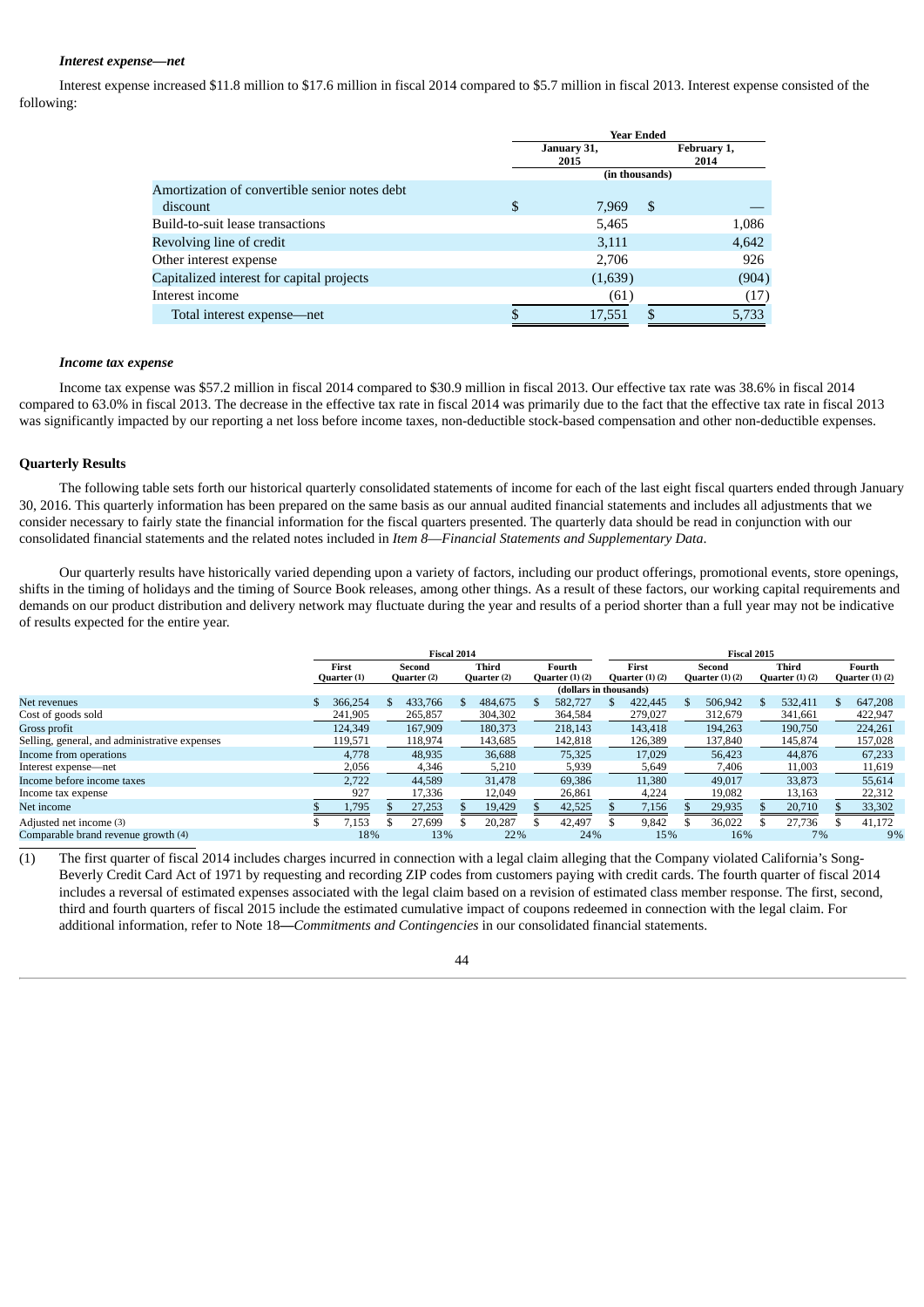- (2) The second, third and fourth quarters of fiscal 2014 and the first quarter of fiscal 2015 include amortization of the debt discount related to the convertible senior notes that were issued in June 2014 of \$1.6 million, \$3.2 million, \$3.2 million and \$3.3 million, respectively. The second, third and fourth quarters of fiscal 2015 include amortization of the debt discount related to the convertible senior notes that were issued in June 2014 and the debt discount related to the convertible senior notes that were issued in June and July 2015 of \$5.0 million, \$6.9 million and \$6.9 million, respectively.
- (3) Adjusted net income is a supplemental measure of financial performance that is not required by, or presented in accordance with, GAAP. We define adjusted net income as consolidated net income, adjusted for the impact of certain non-recurring and other items that we do not consider representative of our ongoing operating performance. Adjusted net income is included in this filing because management believes that adjusted net income provides meaningful supplemental information for investors regarding the performance of our business and facilitates a meaningful evaluation of actual results on a comparable basis with historical results. Our management uses this non-GAAP financial measure in order to have comparable financial results to analyze changes in our underlying business from quarter to quarter. The following table presents a reconciliation of net income, the most directly comparable GAAP financial measure, to adjusted net income for the periods indicated below.

|                         | Fiscal 2014                           |    |         |                                                     |          |  | <b>Fiscal 2015</b> |  |         |                   |         |                                |          |                   |         |
|-------------------------|---------------------------------------|----|---------|-----------------------------------------------------|----------|--|--------------------|--|---------|-------------------|---------|--------------------------------|----------|-------------------|---------|
|                         | First<br>Second<br>Ouarter<br>Ouarter |    |         | <b>Third</b><br>Fourth<br><b>Quarter</b><br>Ouarter |          |  | First<br>Quarter   |  |         | Second<br>Ouarter |         | <b>Third</b><br><b>Quarter</b> |          | Fourth<br>Quarter |         |
|                         |                                       |    |         |                                                     |          |  | (in thousands)     |  |         |                   |         |                                |          |                   |         |
| Net income              | \$<br>1,795                           | \$ | 27,253  | S                                                   | 19,429   |  | 42,525             |  | 7,156   |                   | 29,935  | S                              | 20,710   | \$.               | 33,302  |
| Adjustments pre-tax:    |                                       |    |         |                                                     |          |  |                    |  |         |                   |         |                                |          |                   |         |
| Legal claim (a)         | 9,200                                 |    |         |                                                     |          |  | (1,500)            |  | 1,568   |                   | 5,474   |                                | 5,076    |                   | 6,928   |
| Amortization of debt    |                                       |    |         |                                                     |          |  |                    |  |         |                   |         |                                |          |                   |         |
| discount (b)            |                                       |    | 1,576   |                                                     | 2,333    |  | 2,943              |  | 2,702   |                   | 4,493   |                                | 6,415    |                   | 6,193   |
| Subtotal adjusted items | 9,200                                 |    | 1,576   |                                                     | 2,333    |  | 1,443              |  | 4,270   |                   | 9,967   |                                | 11,491   |                   | 13,121  |
| Impact of income tax    |                                       |    |         |                                                     |          |  |                    |  |         |                   |         |                                |          |                   |         |
| items $(c)$             | (3, 842)                              |    | (1,130) |                                                     | (1, 475) |  | (1, 471)           |  | (1,584) |                   | (3,880) |                                | (4, 465) |                   | (5,251) |
| Adjusted net income     | 7,153                                 |    | 27,699  |                                                     | 20,287   |  | 42,497             |  | 9,842   |                   | 36,022  |                                | 27,736   |                   | 41,172  |

(a) The first quarter of fiscal 2014 includes charges incurred in connection with a legal claim alleging that the Company violated California's Song-Beverly Credit Card Act of 1971 by requesting and recording ZIP codes from customers paying with credit cards. The fourth quarter of fiscal 2014 includes a reversal of estimated expenses associated with the legal claim based on a revision of estimated class member response. The adjustments in the first, second, third and fourth quarters of fiscal 2015 represent the estimated cumulative impact of coupons redeemed in connection with the legal claim. For additional information, refer to Note 18**—***Commitments and Contingencies* in our consolidated financial statements.

- (b) Under GAAP, certain convertible debt instruments that may be settled in cash on conversion are required to be separately accounted for as liability and equity components of the instrument in a manner that reflects the issuer's non-convertible debt borrowing rate. Accordingly, in accounting for GAAP purposes for the \$350 million aggregate principal amount of convertible senior notes that were issued in June 2014 (the "2019 Notes") and for the \$300 million aggregate principal amount of convertible senior notes that were issued in June and July 2015 (the "2020 Notes"), we separated the 2019 Notes and 2020 Notes into liability (debt) and equity (conversion option) components and we are amortizing as debt discount an amount equal to the fair value of the equity components as interest expense on the 2019 Notes and 2020 Notes over their respective terms. The equity components represent the difference between the proceeds from the issuance of the 2019 Notes and 2020 Notes and the fair value of the liability components of the 2019 Notes and 2020 Notes, respectively. Amounts are presented net of interest capitalized for capital projects of \$0.9 million and \$0.2 million during the third and fourth quarters of fiscal 2014, respectively. Amounts are presented net of interest capitalized for capital projects of \$0.5 million, \$0.6 million, \$0.4 million and \$0.8 million during the first, second, third and fourth quarters of fiscal 2015, respectively.
- (c) The first, second, third and fourth quarters of fiscal 2014 include an adjustment to calculate income tax expense at a pro forma 40% effective tax rate. The adjustments for the first, second, third and fourth quarters of fiscal 2015 represent the tax effect of the adjusted items based on our effective tax rates of 37.1%, 38.9%, 38.9% and 40.1%, respectively.
- (4) Comparable brand revenue growth includes retail comparable store sales, including RH Baby & Child and RH Modern Galleries, and direct net revenues. Comparable brand revenue growth excludes retail non-comparable store sales, closed store sales and outlet store net revenues. Comparable store sales have been calculated based upon retail stores, excluding outlet stores, that were open at least fourteen full months as of the end of the reporting period and did not change square footage by more than 20% between periods. If a store is closed for seven days during a month, that month will be excluded from comparable store sales.

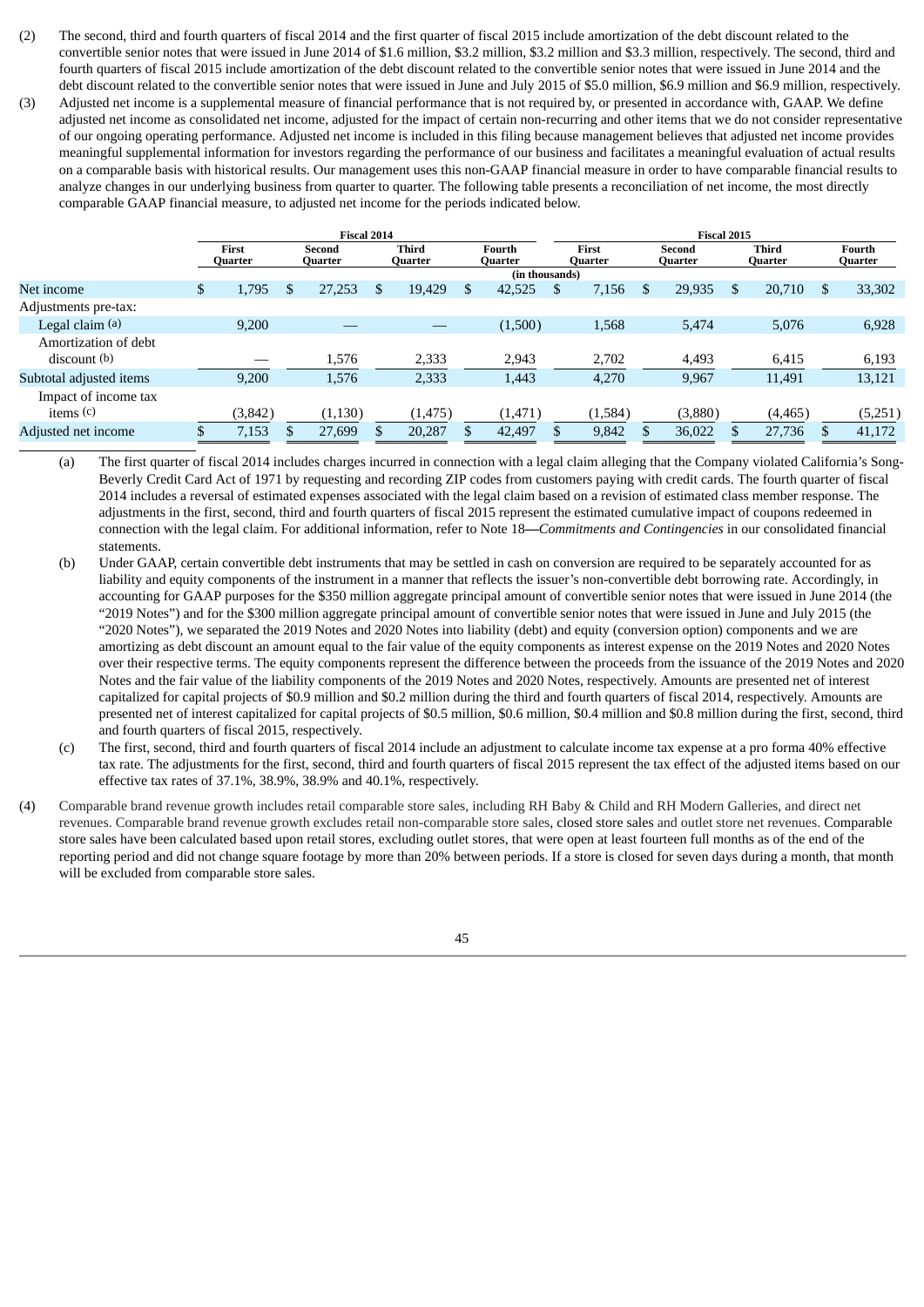## **Liquidity and Capital Resources**

# *General*

Our business relies on cash flows from operations, net cash proceeds from the issuance of the convertible senior notes, as well as the revolving line of credit as our primary sources of liquidity. Our primary cash needs are for merchandise inventories, payroll, Source Books and other catalogs, store rent, capital expenditures associated with opening new stores and updating existing stores, as well as infrastructure and information technology. The most significant components of our working capital are cash and cash equivalents, merchandise inventories, accounts payable and other current liabilities. Our working capital varies as a result of increases in our inventory levels and costs related to our Source Books. We believe that cash expected to be generated from operations, net cash proceeds from the issuance of the convertible senior notes and borrowing availability under the revolving line of credit or other financing arrangements will be sufficient to meet working capital requirements and anticipated capital expenditures for the next 12 to 24 months.

We expect that our working capital needs may fluctuate based on the timing of new product introductions. Specifically, during fiscal 2015 the timing of our inventory purchases was not consistent with prior fiscal years as we introduced a significant portion of our new products in the Fall of 2015 whereas in prior years the majority of our new product introductions coincided with our Spring Source Book mailing. The timing of our inventory purchases in fiscal 2016 may not be consistent with prior fiscal years.

Our investments in capital expenditures, including the acquisition of buildings and land, for fiscal 2015 totaled \$133.5 million and we made payments of \$20.0 million in fiscal 2015 to escrow accounts for future construction of next generation Design Galleries. As an offset to gross capital expenditures in fiscal 2015, we received \$9.2 million related to profit participation arrangements for our distribution center facilities. We expect to have gross capital expenditures of approximately \$175 million to \$200 million in fiscal 2016, primarily related to our efforts to continue our growth and expansion, including construction of our new galleries and infrastructure investments. The majority of the current lease arrangements for our new galleries require the landlord to fund a portion of the construction related costs directly to third parties, rather than through traditional construction allowances and accordingly, we do not expect to receive significant contributions directly from our landlords related to the building of our larger format and next generation Design Galleries in fiscal 2016.

# *Cash Flow Analysis*

A summary of operating, investing, and financing activities is set forth in the following table:

|                                            |                     | <b>Year Ended</b>   |   |                     |
|--------------------------------------------|---------------------|---------------------|---|---------------------|
|                                            | January 30,<br>2016 | January 31,<br>2015 |   | February 1,<br>2014 |
|                                            |                     | (in thousands)      |   |                     |
| Provided by operating activities           | \$<br>141,886       | 82,491              | S | 87,521              |
| Used in investing activities               | (227, 397)          | (200,548)           |   | (93, 868)           |
| Provided by financing activities           | 286,782             | 253,800             |   | 11,505              |
| Increase in cash and cash equivalents      | 200.963             | 135.545             |   | 5,035               |
| Cash and cash equivalents at end of period | 349,897             | 148.934             |   | 13,389              |

# *Net Cash Provided By Operating Activities*

Operating activities consist primarily of net income adjusted for non-cash items including depreciation and amortization, stock-based compensation, amortization of debt discount and the effect of changes in working capital and other activities.

For fiscal 2015, net cash provided by operating activities was \$141.9 million and consisted of net income of \$91.1 million and non-cash items of \$78.1 million, partially offset by an increase in cash used for working capital and other activities of \$27.3 million. Working capital and other activities consisted primarily of increases in inventory of \$166.5 million related to the increase in both existing and new products, as well as to support the opening of our new distribution center in Northern California. This was partially offset by increases in accounts payable and accrued liabilities of \$44.4 million, increases in other current liabilities of \$39.6 million primarily due to an increase in our federal tax liabilities, increases in deferred revenue and customer deposits of \$33.2 million and increases in deferred rent and lease incentives of \$13.6 million primarily due to the profit participation arrangements for our distribution center facilities.

For fiscal 2014, net cash provided by operating activities was \$82.5 million and consisted of net income of \$91.0 million and non-cash items of \$47.1 million, partially offset by an increase in cash used for working capital and other activities of \$55.6 million. Working capital and other activities consisted primarily of increases in inventory of \$106.0 million to support our revenue growth,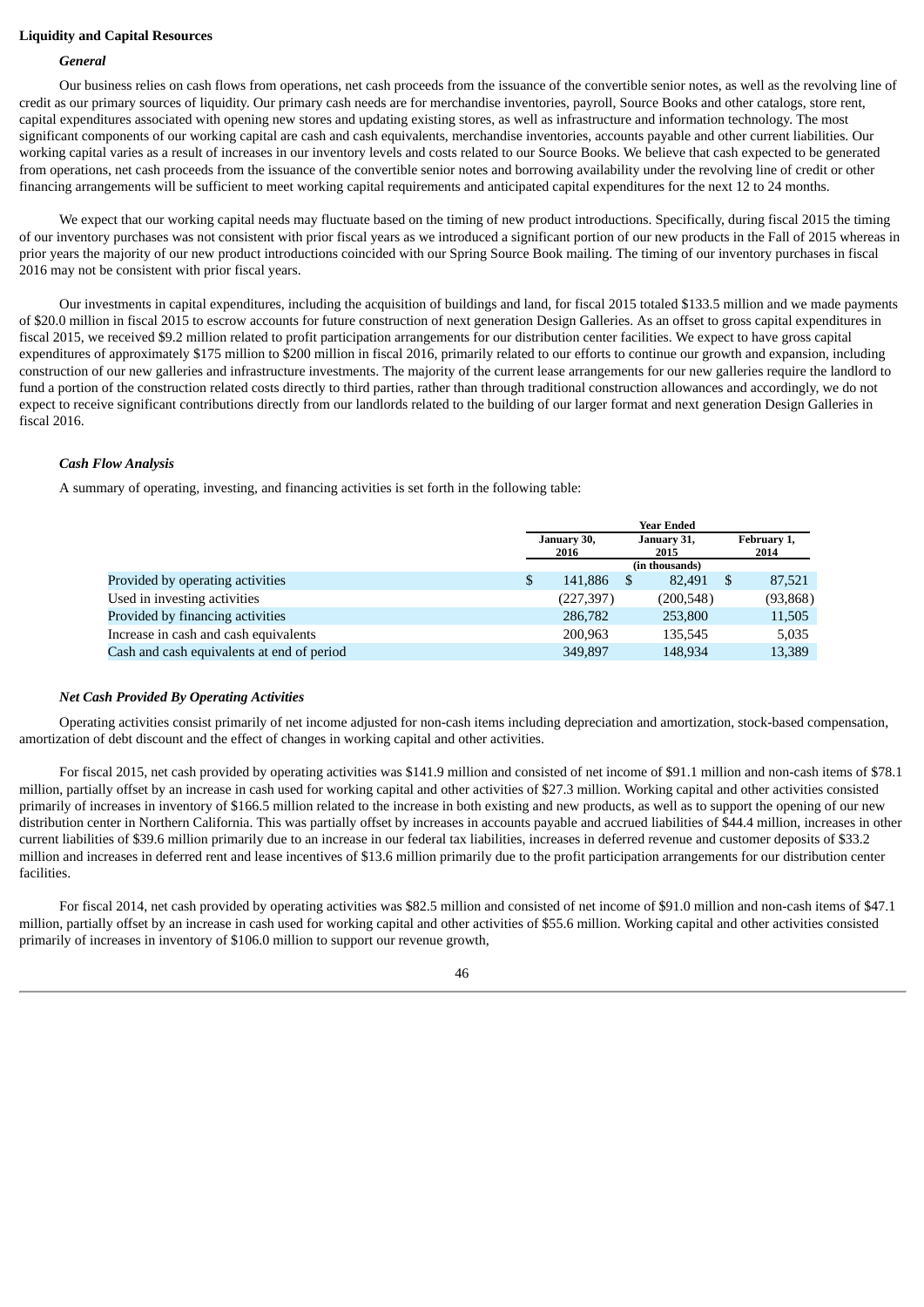increases in non-current assets of \$6.0 million primarily related to an increase in deposits, as well as decreases in other current liabilities of \$3.1 million related to payments made for federal and state taxes. These uses of cash from working capital components were partially offset by increases in accounts payable and accrued liabilities of \$25.5 million, increases in deferred revenue and customers deposits of \$20.0 million due to the timing of shipments made at fiscal quarter end and increased special orders and decreases in prepaid expenses and other current assets of \$15.1 million primarily due to a decrease in vendor deposits and capitalized Source Book costs.

For fiscal 2013, net cash provided by operating activities was \$87.5 million and consisted of net income of \$18.2 million and non-cash items of \$99.2 million, partially offset by an increase in cash used for working capital and other activities of \$29.9 million. Working capital and other activities consisted primarily of increases in inventory of \$100.9 million to support our revenue growth, increases in prepaid expenses of \$22.8 million primarily due to an increase in vendor deposits and capitalized Source Book costs, and increases in accounts receivable of \$5.0 million due to revenue growth and tenant improvements. These uses of cash from working capital components were partially offset by increases in accounts payable and accrued liabilities of \$57.3 million primarily due to timing of payments, increases in other current liabilities of \$30.4 million due to federal and state tax liabilities and an increase in our customer return reserve, increases in deferred revenue and customer deposits of \$7.3 million due to the timing of shipments made at fiscal year-end, as well as increases in deferred rent and lease incentives of \$7.2 million primarily due to entering into new lease agreements for Galleries and new distribution center locations.

#### *Net Cash Used In Investing Activities*

Investing activities consist primarily of investments in capital expenditures related to new gallery openings, the acquisition of land and buildings, investments in supply chain and systems infrastructure, construction related deposits, as well as activities associated with investing in available-for-sale securities.

For fiscal 2015, net cash used in investing activities was \$227.4 million and consisted of investments of \$133.5 million related to new galleries, supply chain, renovations to our corporate headquarters, information technology and systems infrastructure. During fiscal 2015, we made payments of \$20.0 million to escrow accounts for future construction of next generation Design Galleries. In addition, we made investments in available-for-sale securities of \$217.4 million, partially offset by maturities of such investments of \$143.8 million.

For fiscal 2014, net cash used in investing activities was \$200.5 million and consisted of investments of \$110.4 million related to new galleries, supply chain, information technology and systems infrastructure. During fiscal 2014, we made payments of \$9.3 million to escrow accounts for future construction of certain next generation Design Galleries. In addition, we made investments in available-for-sale securities of \$91.6 million, partially offset by maturities of such investments of \$11.1 million.

For fiscal 2013, net cash used in investing activities was \$93.9 million and consisted of investments in new galleries, investment in supply chain and systems infrastructure, renovations to our corporate headquarters and investment in information technology.

#### *Net Cash Provided By Financing Activities*

Financing activities consist primarily of borrowings related to the convertible senior notes offering, borrowings and repayments related to the revolving line of credit and capital contributions.

For fiscal 2015, net cash provided by financing activities was \$286.8 million primarily due to the \$300 million convertible senior notes issued in June 2015, which provided net proceeds of \$256.0 million after taking into consideration the convertible note hedge and warrant transactions, as well as discounts upon original issuance and offering costs. Net proceeds and excess tax benefits from the exercise of stock options provided \$25.6 million and \$10.4 million, respectively. The cash provided by these financing activities was partially offset by cash paid for employee taxes related to net settlement of equity awards of \$5.0 million.

For fiscal 2014, net cash provided by financing activities was \$253.8 million primarily due to the \$350 million convertible senior notes issued in June 2014, which provided net proceeds of \$311.7 million after taking into consideration the convertible note hedge and warrant transactions, as well as the debt issuance costs. Net proceeds and excess tax benefits from the exercise of stock options each provided \$16.4 million and borrowings under build-to-suit lease transactions provided \$1.8 million. The cash provided by these financing activities was partially offset by net repayments on the revolving line of credit of \$85.4 million.

For fiscal 2013, net cash provided by financing activities was \$11.5 million primarily due to net proceeds and excess tax benefits from the exercise of stock options of \$7.6 million and \$3.7 million, respectively, and net borrowings under the revolving line of credit of \$2.9 million.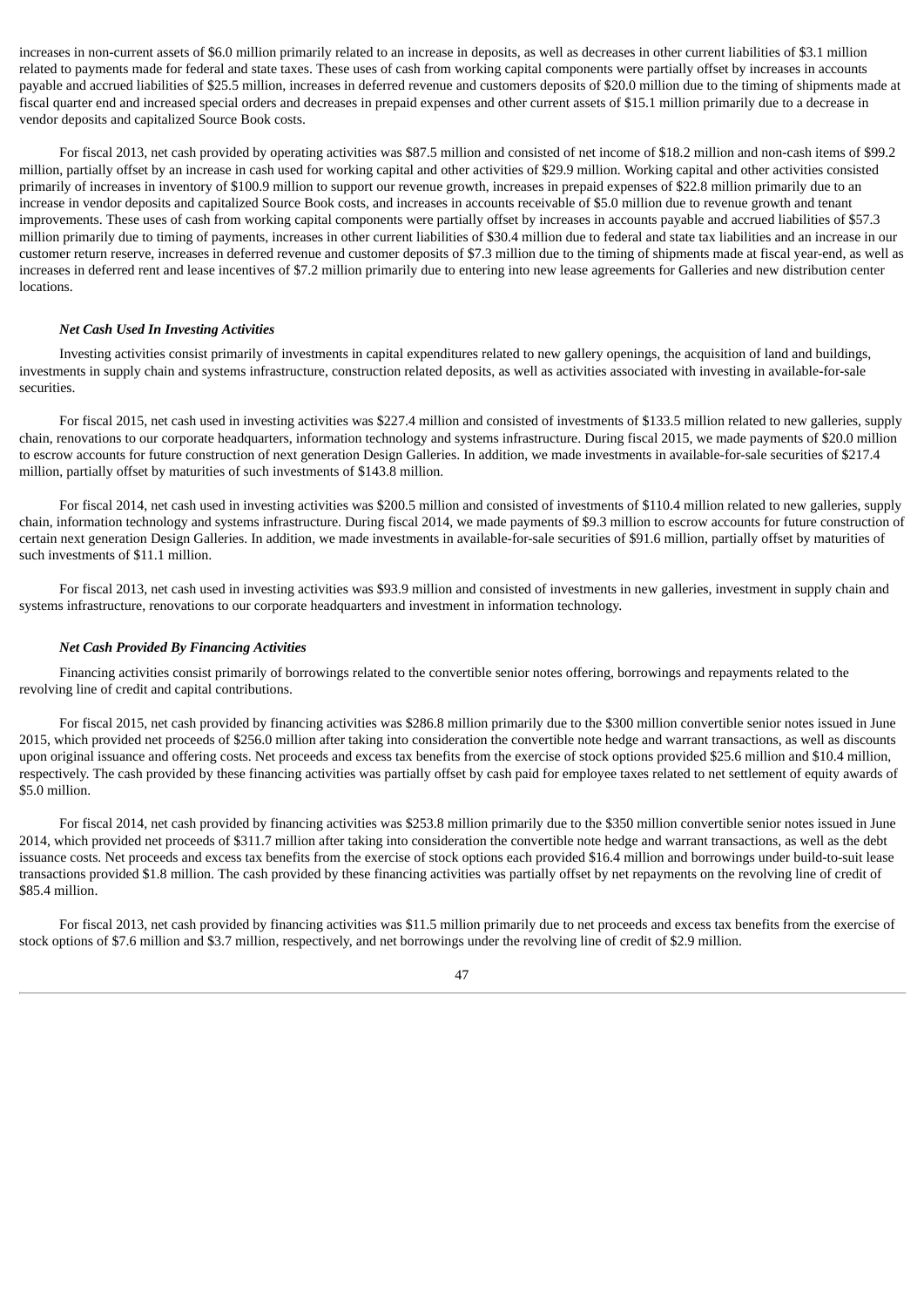# *Non-Cash Transactions*

Non-cash transactions consists of non-cash additions of property and equipment and the issuance of notes payable related to share repurchases from former employees.

## *Build-to-Suit Lease Transactions*

The non-cash additions of property and equipment due to build-to-suit lease transactions are the result of the accounting requirements of Accounting Standards Codification ("ASC") 840—*Leases* ("ASC 840") for those construction projects for which we are the "deemed owner" of the construction project given the extent to which we are involved in constructing the leased asset. If we are the "deemed owner" for accounting purposes, upon commencement of the construction project, we are required to capitalize contributions by the landlord toward construction as property and equipment on our consolidated balance sheets. The contributions by the landlord toward construction, including the building, existing site improvements at construction commencement and any amounts paid by the landlord to those responsible for construction, are included as property and equipment additions due to build-to-suit lease transactions within the non-cash section of our consolidated statements of cash flows.

However, over the lease term, these non-cash additions to property and equipment due to build-to-suit lease transactions do not impact our cash outflows, nor do they impact net income within our consolidated statements of income.

In fiscal 2014, we concluded that we were the deemed owner for accounting purposes for a new distribution center located in California during the construction period pursuant to ASC 840. During the construction period, we capitalized the cash and non-cash assets contributed by the landlord for the construction of the distribution center on our consolidated balance sheets as an increase in property and equipment and an increase in financing obligations under build-to-suit lease transactions. During the fourth quarter of fiscal 2015, upon the completion of the construction period, we performed a sale-leaseback analysis and determined that we did not have any prohibitive forms of continuing involvement and therefore removed the asset and corresponding liability of \$74.9 million from our consolidated balance sheet as of January 30, 2016. The effected sale leaseback did not have an impact on the consolidated statements of income or consolidated statements of cash flows in fiscal 2015.

#### *Convertible Senior Notes*

#### *0.00% Convertible Senior Notes due 2020*

In June 2015, we issued in a private offering \$250 million principal amount of 0.00% convertible senior notes due 2020 and, in July 2015, we issued an additional \$50 million principal amount pursuant to the exercise of the overallotment option granted to the initial purchasers as part of our June 2015 offering (collectively, the "2020 Notes"). The 2020 Notes are governed by the terms of an indenture between us and U.S. Bank National Association, as the Trustee. The 2020 Notes will mature on July 15, 2020, unless earlier purchased by us or converted. The 2020 Notes will not bear interest, except that the 2020 Notes will be subject to "special interest" in certain limited circumstances in the event of our failure to perform certain of our obligations under the indenture governing the 2020 Notes. The 2020 Notes are unsecured obligations and do not contain any financial covenants or restrictions on the payments of dividends, the incurrence of indebtedness or the issuance or repurchase of securities by us or any of our subsidiaries. Certain events are also considered "events of default" under the 2020 Notes, which may result in the acceleration of the maturity of the 2020 Notes, as described in the indenture governing the 2020 Notes. The 2020 Notes are guaranteed by our primary operating subsidiary, Restoration Hardware, Inc., as Guarantor. The guarantee is the unsecured obligation of the Guarantor and is subordinated to the Guarantor's obligations from time to time with respect to its credit agreement and ranks equal in right of payment with respect to Guarantor's other obligations.

The initial conversion rate applicable to the 2020 Notes is 8.4656 shares of common stock per \$1,000 principal amount of 2020 Notes, which is equivalent to an initial conversion price of approximately \$118.13 per share. The conversion rate will be subject to adjustment upon the occurrence of certain specified events, but will not be adjusted for any accrued and unpaid special interest. In addition, upon the occurrence of a "make-whole fundamental change" as defined in the indenture, we will, in certain circumstances, increase the conversion rate by a number of additional shares for a holder that elects to convert its 2020 Notes in connection with such make-whole fundamental change.

Prior to March 15, 2020, the 2020 Notes will be convertible only under the following circumstances: (1) during any calendar quarter commencing after September 30, 2015, if, for at least 20 trading days (whether or not consecutive) during the 30 consecutive trading day period ending on the last trading day of the immediately preceding fiscal quarter, the last reported sale price of our common stock on such trading day is greater than or equal to 130% of the applicable conversion price on such trading day; (2) during the five consecutive business day period after any ten consecutive trading day period in which, for each day of that period, the trading price per \$1,000 principal amount of 2020 Notes for such trading day was less than 98% of the product of the last reported sale price of our common stock and the applicable conversion rate on such trading day; or (3) upon the occurrence of specified corporate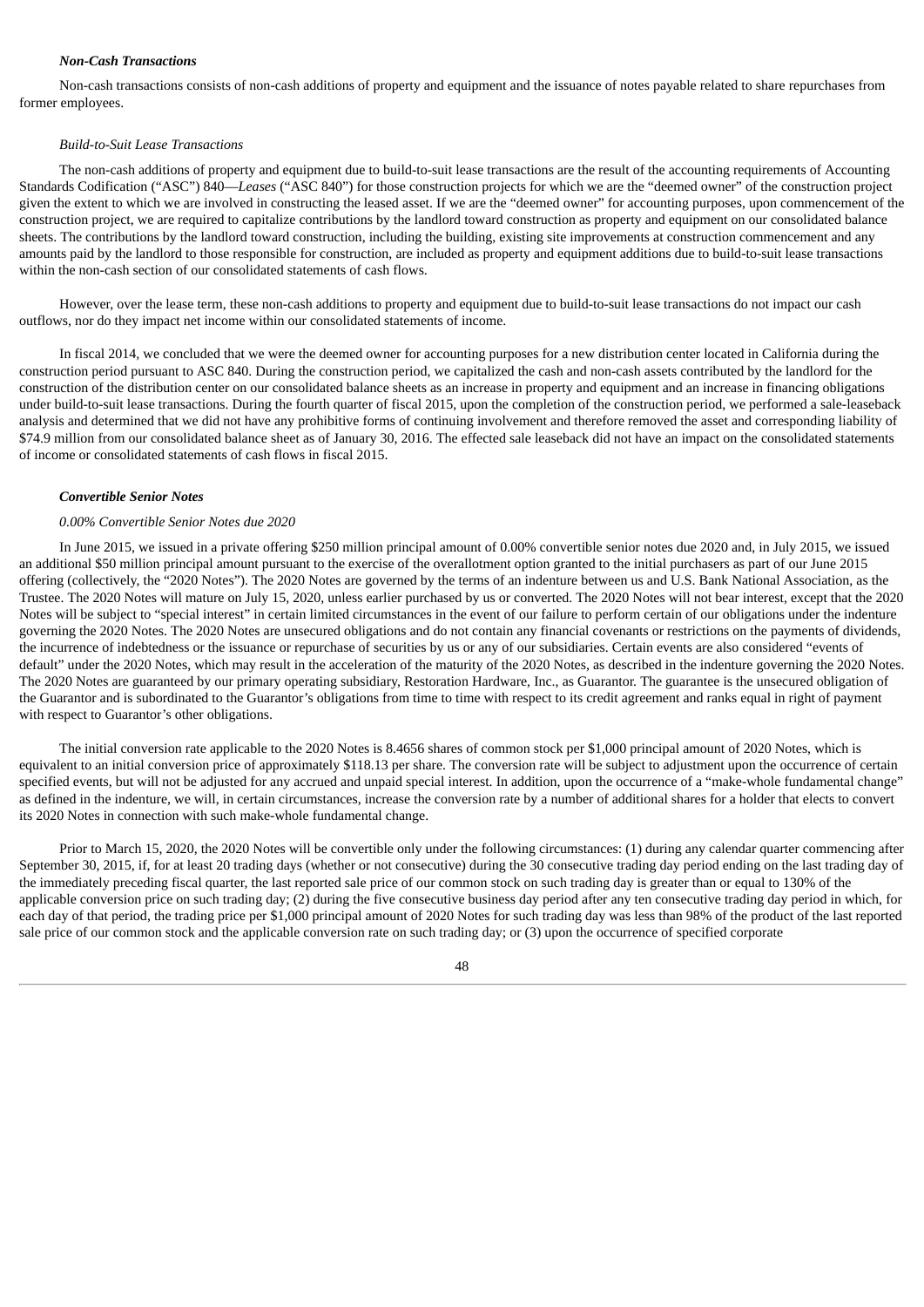transactions. As of January 30, 2016, none of these conditions have occurred and, as a result, the 2020 Notes are not convertible as of January 30, 2016. On and after March 15, 2020, until the close of business on the second scheduled trading day immediately preceding the maturity date, holders may convert all or a portion of their 2020 Notes at any time, regardless of the foregoing circumstances. Upon conversion, the 2020 Notes will be settled, at our election, in cash, shares of our common stock, or a combination of cash and shares of our common stock.

We may not redeem the 2020 Notes; however, upon the occurrence of a fundamental change (as defined in the indenture governing the notes), holders may require us to purchase all or a portion of their 2020 Notes for cash at a price equal to 100% of the principal amount of the 2020 Notes to be purchased plus any accrued and unpaid special interest to, but excluding, the fundamental change purchase date.

Under GAAP, certain convertible debt instruments that may be settled in cash on conversion are required to be separately accounted for as liability and equity components of the instrument in a manner that reflects the issuer's non-convertible debt borrowing rate. Accordingly, in accounting for the issuance of the 2020 Notes, we separated the 2020 Notes into liability and equity components. The carrying amount of the liability component was calculated by measuring the fair value of a similar liability that does not have an associated convertible feature. The carrying amount of the equity component, which is recognized as a debt discount, represents the difference between the proceeds from the issuance of the 2020 Notes and the fair value of the liability component of the 2020 Notes. The excess of the principal amount of the liability component over its carrying amount ("debt discount") will be amortized to interest expense using an effective interest rate of 6.47% over the term of the 2020 Notes. The equity component is not remeasured as long as it continues to meet the conditions for equity classification.

In accounting for the debt issuance costs related to the issuance of the 2020 Notes, we allocated the total amount incurred to the liability and equity components based on their relative values. Debt issuance costs attributable to the liability component are amortized to interest expense using the effective interest method over the term of the 2020 Notes, and debt issuance costs attributable to the equity component are netted with the equity component in stockholders' equity.

Debt issuance costs related to the 2020 Notes were comprised of discounts upon original issuance of \$3.8 million and third party offering costs of \$2.3 million. Discounts were recorded as a contra-liability and are presented net against the convertible senior notes due 2020 balance on the consolidated balance sheets. Third party offering costs attributable to the liability component were recorded as an asset and are presented in other non-current assets on the consolidated balance sheets.

#### *2020 Notes—Convertible Bond Hedge and Warrant Transactions*

In connection with the offering of the 2020 Notes in June 2015 and the exercise in full of the overallotment option in July 2015, we entered into convertible note hedge transactions whereby we have the option to purchase a total of approximately 5.1 million shares of our common stock at a price of approximately \$118.13 per share. The total cost of the convertible note hedge transactions was \$68.3 million. In addition, we sold warrants whereby the holders of the warrants have the option to purchase a total of approximately 5.1 million shares of our common stock at a price of \$189.00 per share. We received \$30.4 million in cash proceeds from the sale of these warrants. Taken together, the purchase of the convertible note hedges and sale of the warrants are intended to offset any actual earnings dilution from the conversion of the 2020 Notes until our common stock is above approximately \$189.00 per share. As these transactions meet certain accounting criteria, the convertible note hedges and warrants are recorded in stockholders' equity, are not accounted for as derivatives and are not remeasured each reporting period. The net costs incurred in connection with the convertible note hedge and warrant transactions were recorded as a reduction to additional paid-in capital on the consolidated balance sheets.

We recorded a deferred tax liability of \$32.8 million in connection with the debt discount associated with the 2020 Notes and recorded a deferred tax asset of \$26.6 million in connection with the convertible note hedge transactions. The deferred tax liability and deferred tax asset are recorded in non-current deferred tax assets on the consolidated balance sheets.

### *0.00% Convertible Senior Notes due 2019*

In June 2014, we issued \$350 million aggregate principal amount of 0.00% convertible senior notes due 2019 (the "2019 Notes") in a private offering. The 2019 Notes are governed by the terms of an indenture between us and U.S. Bank National Association, as the Trustee. The 2019 Notes will mature on June 15, 2019, unless earlier purchased by us or converted. The 2019 Notes will not bear interest, except that the 2019 Notes will be subject to "special interest" in certain limited circumstances in the event of our failure to perform certain of our obligations under the indenture governing the 2019 Notes. The 2019 Notes are unsecured obligations and do not contain any financial covenants or restrictions on the payments of dividends, the incurrence of indebtedness or the issuance or repurchase of securities by us or any of our subsidiaries. Certain events are also considered "events of default" under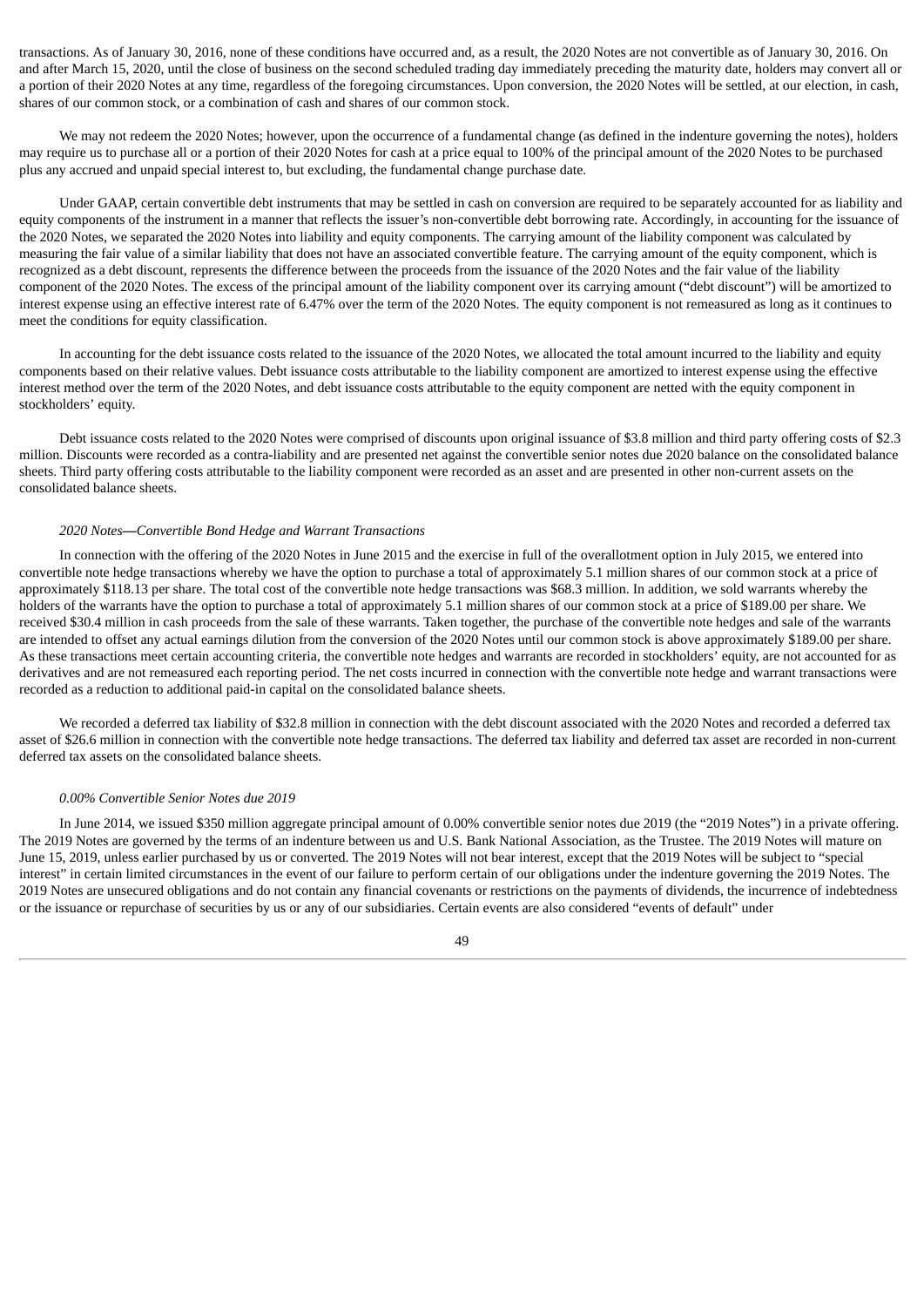the 2019 Notes, which may result in the acceleration of the maturity of the 2019 Notes, as described in the indenture governing the 2019 Notes.

The initial conversion rate applicable to the 2019 Notes is 8.6143 shares of common stock per \$1,000 principal amount of 2019 Notes, which is equivalent to an initial conversion price of approximately \$116.09 per share. The conversion rate will be subject to adjustment upon the occurrence of certain specified events, but will not be adjusted for any accrued and unpaid special interest. In addition, upon the occurrence of a "make-whole fundamental change," we will, in certain circumstances, increase the conversion rate by a number of additional shares for a holder that elects to convert its 2019 Notes in connection with such make-whole fundamental change.

Prior to March 15, 2019, the 2019 Notes will be convertible only under the following circumstances: (1) during any calendar quarter commencing after September 30, 2014, if, for at least 20 trading days (whether or not consecutive) during the 30 consecutive trading day period ending on the last trading day of the immediately preceding fiscal quarter, the last reported sale price of our common stock on such trading day is greater than or equal to 130% of the applicable conversion price on such trading day; (2) during the five consecutive business day period after any ten consecutive trading day period in which, for each day of that period, the trading price per \$1,000 principal amount of 2019 Notes for such trading day was less than 98% of the product of the last reported sale price of our common stock and the applicable conversion rate on such trading day; or (3) upon the occurrence of specified corporate transactions. As of January 30, 2016, none of these conditions have occurred and, as a result, the 2019 Notes are not convertible as of January 30, 2016. On and after March 15, 2019, until the close of business on the second scheduled trading day immediately preceding the maturity date, holders may convert all or a portion of their 2019 Notes at any time, regardless of the foregoing circumstances. Upon conversion, the 2019 Notes will be settled, at our election, in cash, shares of our common stock, or a combination of cash and shares of our common stock.

We may not redeem the 2019 Notes; however, upon the occurrence of a fundamental change (as defined in the indenture governing the notes), holders may require us to purchase all or a portion of their 2019 Notes for cash at a price equal to 100% of the principal amount of the 2019 Notes to be purchased plus any accrued and unpaid special interest to, but excluding, the fundamental change purchase date.

Under GAAP, certain convertible debt instruments that may be settled in cash on conversion are required to be separately accounted for as liability and equity components of the instrument in a manner that reflects the issuer's non-convertible debt borrowing rate. Accordingly, in accounting for the issuance of the 2019 Notes, we separated the 2019 Notes into liability and equity components. The carrying amount of the liability component was calculated by measuring the fair value of a similar liability that does not have an associated convertible feature. The carrying amount of the equity component, which is recognized as a debt discount, represents the difference between the proceeds from the issuance of the 2019 Notes and the fair value of the liability component of the 2019 Notes. The debt discount will be amortized to interest expense using an effective interest rate of 4.51% over the term of the 2019 Notes. The equity component is not remeasured as long as it continues to meet the conditions for equity classification.

In accounting for the debt issuance costs related to the issuance of the 2019 Notes, we allocated the total amount incurred to the liability and equity components based on their relative values. Debt issuance costs attributable to the liability component are amortized to interest expense using the effective interest method over the term of the 2019 Notes, and debt issuance costs attributable to the equity component are netted with the equity component in stockholders' equity.

Debt issuance costs related to the 2019 Notes were comprised of discounts and commissions payable to the initial purchasers of \$4.4 million and third party offering costs of \$1.0 million. Discounts and commissions payable to the initial purchasers attributable to the liability component were recorded as a contra-liability and are presented net against the convertible senior notes due 2019 balance on the consolidated balance sheets. Third party offering costs attributable to the liability component were recorded as an asset and are presented in other non-current assets on the consolidated balance sheets.

## *2019 Notes—Convertible Bond Hedge and Warrant Transactions*

In connection with the offering of the 2019 Notes, we entered into convertible note hedge transactions whereby we have the option to purchase a total of approximately 3.0 million shares of our common stock at a price of approximately \$116.09 per share. The total cost of the convertible note hedge transactions was \$73.3 million. In addition, we sold warrants whereby the holders of the warrants have the option to purchase a total of approximately 3.0 million shares of our common stock at a price of \$171.98 per share. We received \$40.4 million in cash proceeds from the sale of these warrants. Taken together, the purchase of the convertible note hedges and sale of the warrants are intended to offset any actual dilution from the conversion of the 2019 Notes and to effectively increase the overall conversion price from \$116.09 per share to \$171.98 per share. As these transactions meet certain accounting criteria, the convertible note hedges and warrants are recorded in stockholders' equity and are not accounted for as derivatives. The net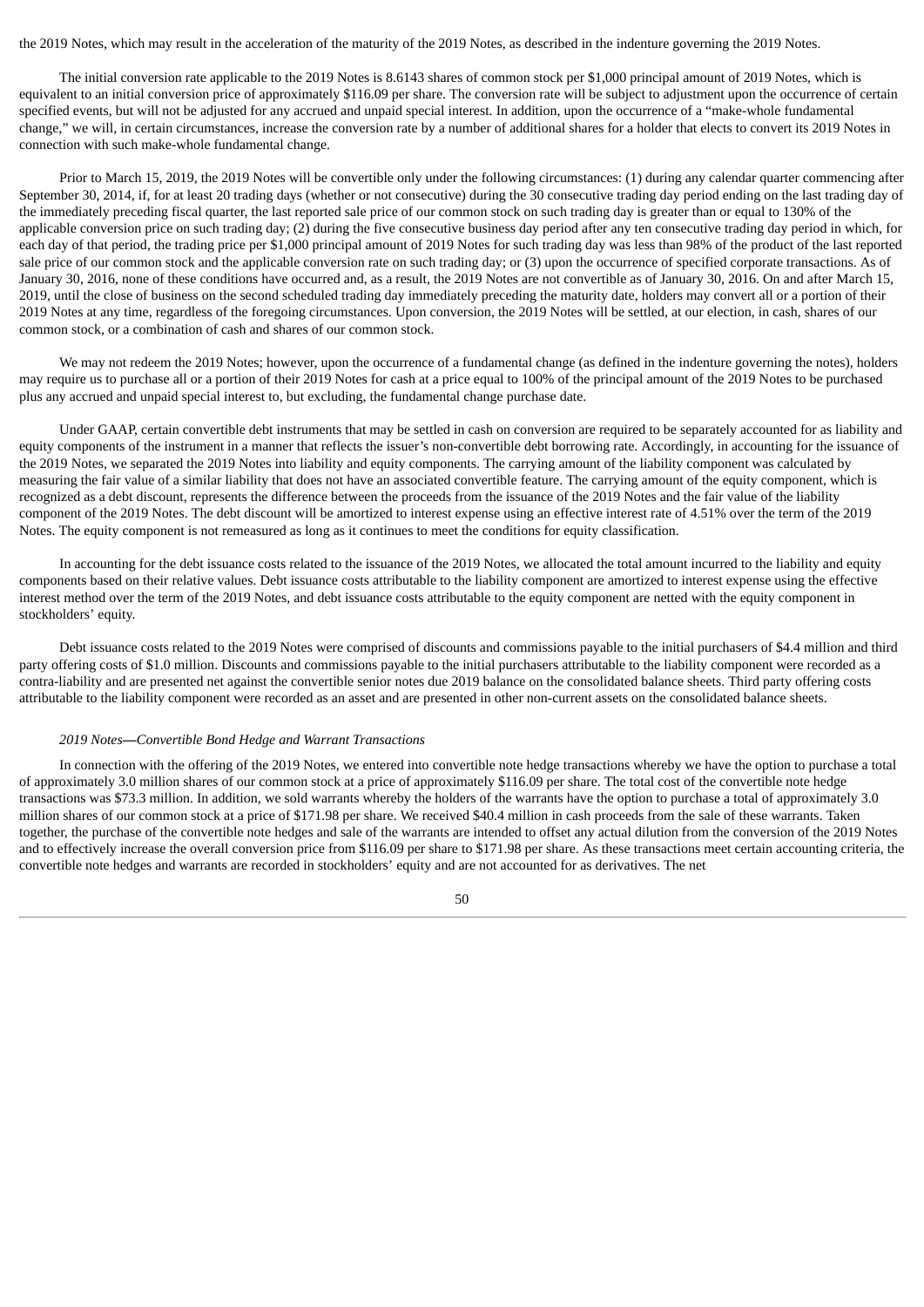costs incurred in connection with the convertible note hedge and warrant transactions were recorded as a reduction to additional paid-in capital on the consolidated balance sheets.

We recorded a deferred tax liability of \$27.5 million in connection with the debt discount associated with the 2019 Notes and recorded a deferred tax asset of \$28.6 million in connection with the convertible note hedge transactions. The deferred tax liability and deferred tax asset are recorded in non-current deferred tax assets on the consolidated balance sheets.

## *Revolving Line of Credit*

In August 2011, Restoration Hardware, Inc., along with its Canadian subsidiary, Restoration Hardware Canada, Inc., entered into a credit agreement (the "prior credit agreement") with Bank of America, N.A., as administrative agent, and certain other lenders. On November 24, 2014, the existing credit agreement was amended and restated (the "amended and restated credit agreement") to, among other things, increase the existing revolving line of credit by \$182.5 million and eliminate the \$15.0 million term loan facility under the existing credit agreement. Under the amended and restated credit agreement, we have the option to increase the amount of the revolving line of credit by up to an additional \$200.0 million, subject to satisfaction of certain customary conditions at the time of such increase. As a result of the amended and restated credit agreement, unamortized deferred financing fees of \$0.2 million related to the previous facility were expensed in the fourth quarter of fiscal 2014 and \$0.9 million related to the previous facility will be amortized over the life of the new revolving line of credit, which has a maturity date of November 24, 2019.

On August 12, 2015, Restoration Hardware, Inc. and Restoration Hardware Canada, Inc. entered into a First Amendment (the "Amendment") to the amended and restated credit agreement. The Amendment changes the amended and restated credit agreement definition of "Change of Control" (the occurrence of which triggers a default under the amended and restated credit agreement) so that changes in the composition of the board of directors due to actual or threatened proxy solicitations are treated in the same way as other changes in the composition of the board of directors.

The availability of credit at any given time under the amended and restated credit agreement is limited by reference to a borrowing base formula based upon numerous factors, including the value of eligible inventory and eligible accounts receivable. As a result of the borrowing base formula, the actual borrowing availability under the revolving line of credit could be less than the stated amount of the revolving line of credit (as reduced by the actual borrowings and outstanding letters of credit under the revolving line of credit). All obligations under the amended and restated credit agreement are secured by substantially all of Restoration Hardware, Inc.'s assets, including accounts receivable, inventory, intangible assets, property, equipment, goods and fixtures.

Borrowings under the revolving line of credit are subject to interest, at the borrowers' option, at either the bank's reference rate or LIBOR (or the BA Rate or the Canadian Prime Rate, as such terms are defined in the amended and restated credit agreement, for Canadian borrowings denominated in Canadian dollars or the United States Index Rate or LIBOR for Canadian borrowings denominated in United States dollars) plus an applicable margin rate, in each case.

The amended and restated credit agreement contains various restrictive covenants, including, among others, limitations on the ability to grant liens, make loans or other investments, incur additional debt, issue additional equity, merge or consolidate with or into another person, sell assets, pay dividends or make other distributions or enter into transactions with affiliates, along with other restrictions and limitations typical to credit agreements of this type and size.

The amended and restated credit agreement does not contain any significant financial or coverage ratio covenants unless the domestic availability under the revolving line of credit is less than the greater of (i) \$20.0 million and (ii) 10% of the lesser of (A) the aggregate domestic commitments under the amended and restated credit agreement and (B) the domestic borrowing base. If the availability under the amended and restated credit agreement is less than the foregoing amount, then Restoration Hardware, Inc. is required to maintain a consolidated fixed charge coverage ratio of at least one to one. Such ratio was approximately the ratio on the last day of each month on a trailing twelve-month basis of (a) (i) consolidated EBITDA (as defined in the agreement) minus (ii) capital expenditures, minus (iii) the income taxes paid in cash to (b) the sum of (i) debt service charges plus (ii) certain dividends and distributions paid. As of January 30, 2016, Restoration Hardware, Inc. was in compliance with all covenants of the amended and restated credit agreement, and if the availability under the amended and restated credit agreement was less than the amount described above, Restoration Hardware, Inc. would have been in compliance with the consolidated fixed charge coverage ratio described in the previous sentence.

The amended and restated credit agreement requires a daily sweep of cash to prepay the loans under the agreement while (i) an event of default exists or (ii) the availability under the revolving line of credit for extensions of credit is less than the greater of (A) \$20.0 million and (B) 10% of the lesser of the domestic commitments and the domestic borrowing base.

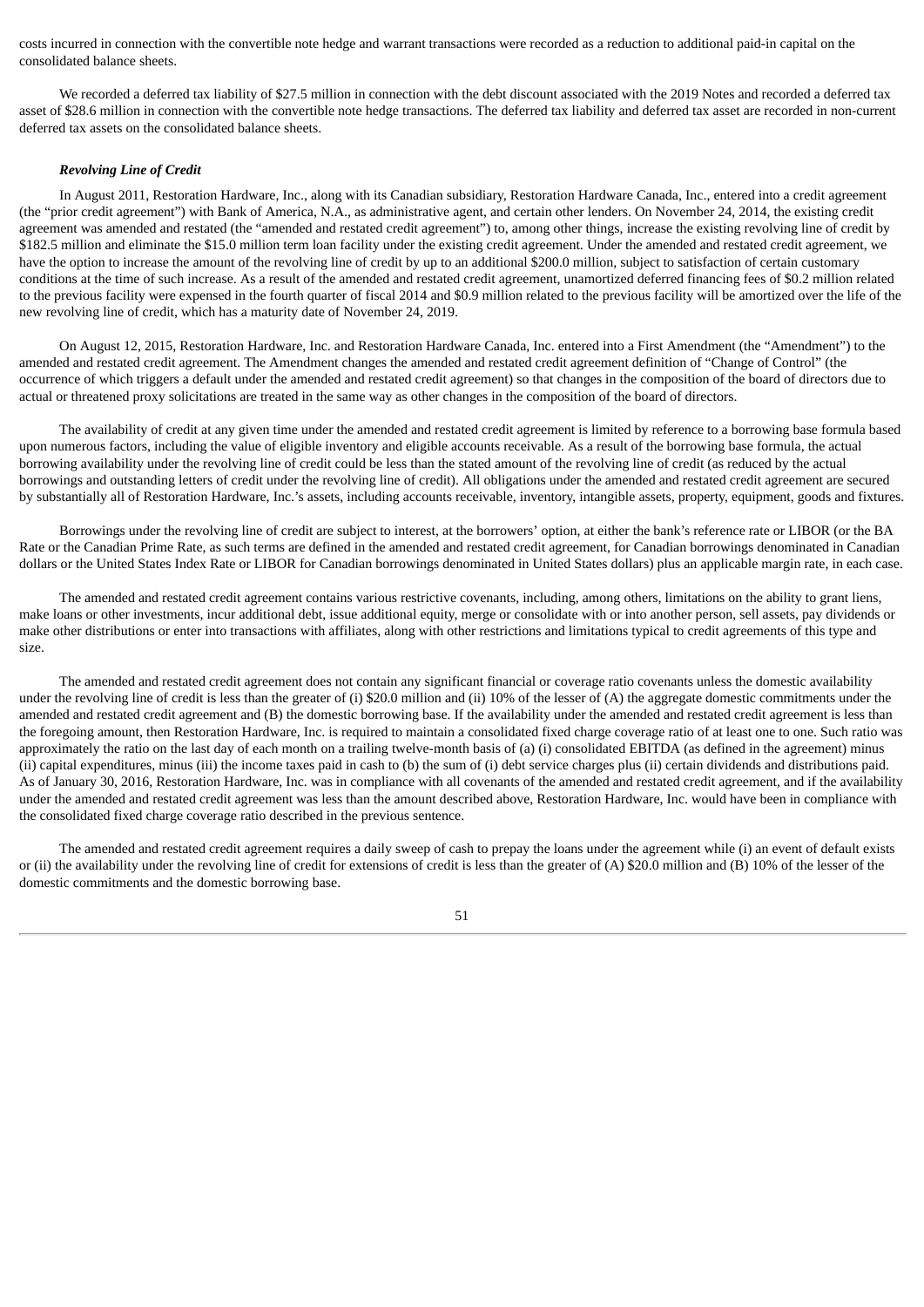On June 27, 2014, we paid off the principal balance and related interest under the prior credit agreement of \$154.8 million using proceeds from the issuance of the 2019 Notes. As of January 30, 2016, Restoration Hardware, Inc. had no amounts outstanding under the amended and restated credit agreement. As of January 30, 2016, Restoration Hardware, Inc. had \$535.4 million undrawn borrowing availability under the amended and restated credit agreement and had \$15.0 million in outstanding letters of credit.

# *Contractual Obligations*

As of January 30, 2016, our future contractual cash obligations over the next several periods were as follows:

|                                     |           |      |         |           | <b>Payments Due by Period</b>  |           |         |      |            |
|-------------------------------------|-----------|------|---------|-----------|--------------------------------|-----------|---------|------|------------|
|                                     | Total     | 2016 |         | 2017-2018 |                                | 2019-2020 |         |      | Thereafter |
|                                     |           |      |         |           | (in thousands)                 |           |         |      |            |
| Convertible senior notes due 2019   | 350,000   | \$   |         |           | $\qquad \qquad \longleftarrow$ | S         | 350,000 | - \$ |            |
| Convertible senior notes due 2020   | 300,000   |      |         |           |                                |           | 300,000 |      |            |
| Revolving line of credit (1)        |           |      |         |           |                                |           |         |      |            |
| Operating leases (2)                | 641,925   |      | 78,586  |           | 125,556                        |           | 102,903 |      | 334,880    |
| Other non-current obligations (3)   | 803,122   |      | 17,523  |           | 73,553                         |           | 80.518  |      | 631,528    |
| Capital lease obligations           | 16,118    |      | 1.147   |           | 2,248                          |           | 2.349   |      | 10,374     |
| Notes payable for share repurchases | 19,523    |      |         |           |                                |           | 893     |      | 18,630     |
| Letters of credit                   | 14,983    |      | 14,983  |           |                                |           |         |      |            |
| <b>Total</b>                        | 2,145,671 |      | 112,239 |           | 201,357                        |           | 836.663 |      | 995,412    |

(1) Under the amended and restated credit agreement, the revolving line of credit has a maturity date of November 24, 2019.

(2) We enter into operating leases in the normal course of business. Most lease arrangements provide us with the option to renew the leases at defined terms. The table above does not include future obligations for renewal options that have not yet been exercised. The future operating lease obligations would change if we were to exercise these options. Amounts above do not include estimated contingent rent due under operating leases. Our obligation for contingent rent as of January 30, 2016 was \$5.2 million.

(3) Other non-current obligations include estimated payments for rent associated with build-to-suit lease transactions. These amounts may be reduced in the event we are able to effect a sale-leaseback on any of these locations.

#### *Other Commitments*

The Company enters into various cancellable commitments related to the procurement of merchandise inventory. As of January 30, 2016, these merchandise inventory purchase commitments were \$502.5 million.

As of January 30, 2016, the liability of \$1.1 million for unrecognized tax benefits associated with uncertain tax positions (refer to Note 12—*Income Taxes* in our consolidated financial statements) has not been included in the contractual obligations table above because we are not able to reasonably estimate when cash payments for these liabilities will occur or the amount by which these liabilities will increase or decrease over time.

## *Off Balance Sheet Arrangements*

We have no material off balance sheet arrangements as of January 30, 2016.

## **Critical Accounting Policies and Estimates**

The preparation of financial statements in accordance with accounting principles generally accepted in the United States requires management to make estimates and assumptions that affect amounts reported in our consolidated financial statements and related notes, as well as the related disclosure of contingent assets and liabilities at the date of the financial statements and the reported amounts of revenues and expenses during the reporting period. Management evaluates its accounting policies, estimates, and judgments on an on-going basis. Management bases its estimates and judgments on historical experience and various other factors that are believed to be reasonable under the circumstances. Actual results may differ from these estimates under different assumptions and conditions and such differences could be material to the consolidated financial statements.

Management evaluated the development and selection of its critical accounting policies and estimates and believes that the following involve a higher degree of judgment or complexity and are most significant to reporting our results of operations and financial position, and are therefore discussed as critical. The following critical accounting policies reflect the significant estimates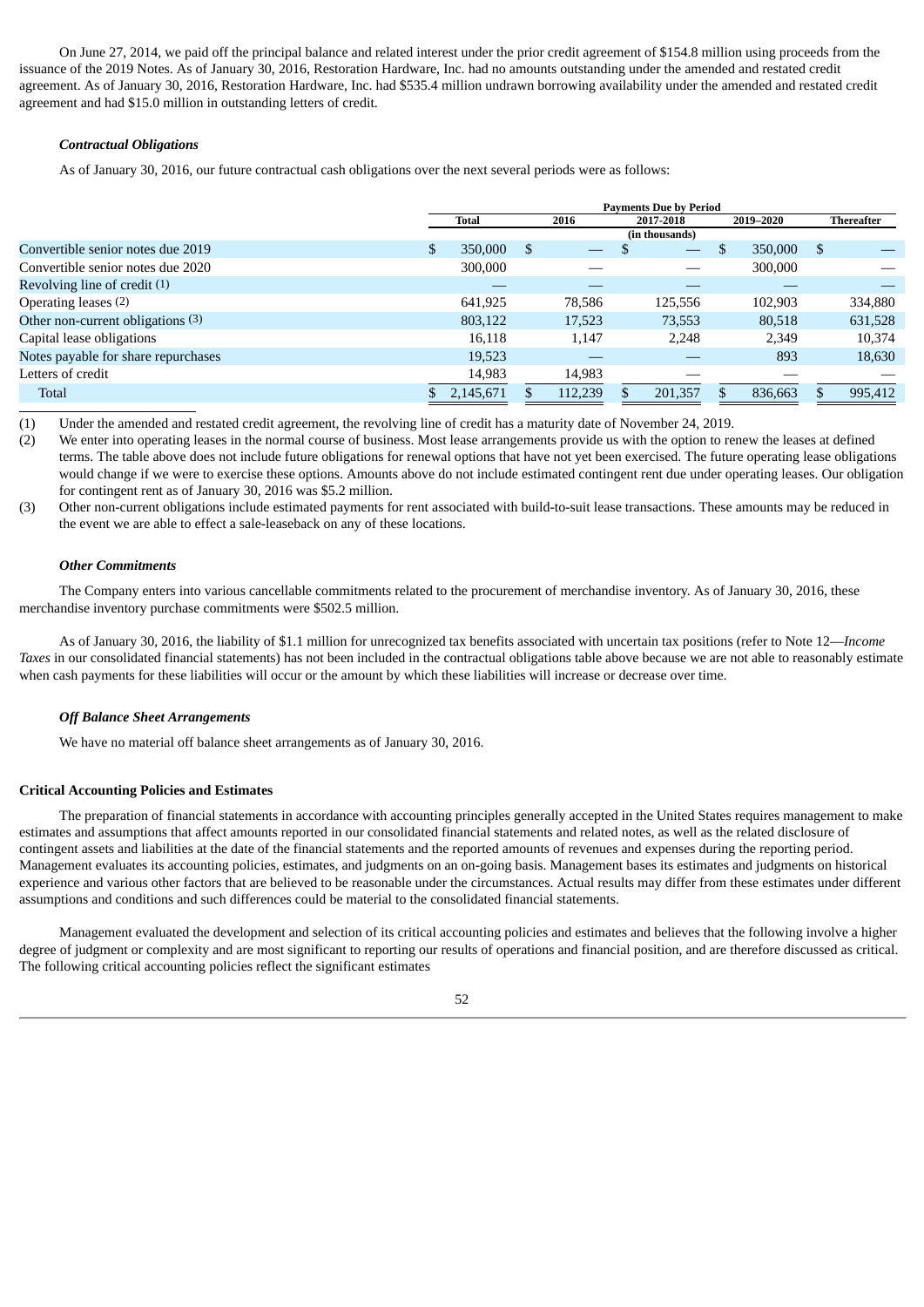and judgments used in the preparation of our consolidated financial statements. With respect to critical accounting policies, even a relatively minor variance between actual and expected experience can potentially have a materially favorable or unfavorable impact on subsequent results of operations. However, our historical results for the periods presented on the consolidated financial statements have not been materially impacted by such variances. More information on all of our significant accounting policies can be found in Note 3—*Significant Accounting Policies* to our audited consolidated financial statements.

#### *Revenue Recognition*

We recognize revenues and the related cost of goods sold when merchandise is received by our customers. Revenues from direct-to-customer and home-delivered sales are recognized when the merchandise is delivered to the customer. Revenues from "cash-and-carry" store sales are recognized at the point of sale in the store. Discounts or other accommodations provided to customers are accounted for as a reduction of sales.

We recognize shipping and handling fees as revenue when the merchandise is received by our customers. Costs of shipping and handling are included in cost of goods sold.

Sales tax collected is not recognized as revenue as it is ultimately remitted to governmental authorities.

We reserve for projected merchandise returns based on actual, historical experience and various other assumptions that we believe to be reasonable. Actual merchandise returns are monitored regularly and have not been materially different from the estimates recorded. Merchandise returns are granted for various reasons, including delays in product delivery, product quality issues, customer preference and other similar matters. Product returned often represents merchandise that can be resold. Amounts refunded to customers are generally made by issuing the same payment tender as used in the original purchase. Merchandise exchanges of the same product and price are not considered merchandise returns and, therefore, are excluded when calculating the sales returns reserve.

Our customers may return purchased items for a refund. We provide an allowance for sales returns, net of cost of goods sold, based on historical return rates.

### *Merchandise Inventories*

Our merchandise inventories are comprised of finished goods and are carried at the lower of cost or market, with cost determined on a weightedaverage cost method and market determined based on the estimated net realizable value. To determine if the value of inventory should be marked down below original cost, we consider current and anticipated demand, customer preference and the merchandise age. The inventory value is adjusted periodically to reflect current market conditions, which requires management judgments that may significantly affect the ending inventory valuation, as well as gross margin. The significant estimates used in inventory valuation are obsolescence (including excess and slow-moving inventory and lower of cost or market reserves) and estimates of inventory shrinkage. We adjust our inventory for obsolescence based on historical trends, aging reports, specific identification and our estimates of future retail sales prices.

Reserves for shrinkage are estimated and recorded throughout the period as a percentage of net sales based on historical shrinkage results and current inventory levels. Actual shrinkage is recorded throughout the year based upon periodic cycle counts and the results of our annual physical inventory count. Actual inventory shrinkage and obsolescence can vary from estimates due to factors including the mix of our inventory (which ranges from large furniture to decorative accessories) and execution against loss prevention initiatives in our stores, distribution centers, off-site storage locations and with third-party transportation providers.

Due to these factors, our obsolescence and shrinkage reserves contain uncertainties. Both estimates have calculations that require management to make assumptions and to apply judgment regarding a number of factors, including market conditions, the selling environment, historical results and current inventory trends. If actual observed obsolescence or periodic updates of our shrinkage estimates differ from our original estimates, we adjust our inventory reserves accordingly throughout the period. Management does not believe that changes in the assumptions used in these estimates would have a significant effect on our net income or inventory balances. We have not made any material changes to our assumptions included in the calculations of the obsolescence and shrinkage reserves during the periods presented or recorded significant adjustments related to the physical inventory process.

#### *Advertising Expenses*

Advertising expenses primarily represent the costs associated with our catalog mailings, as well as print and website marketing.

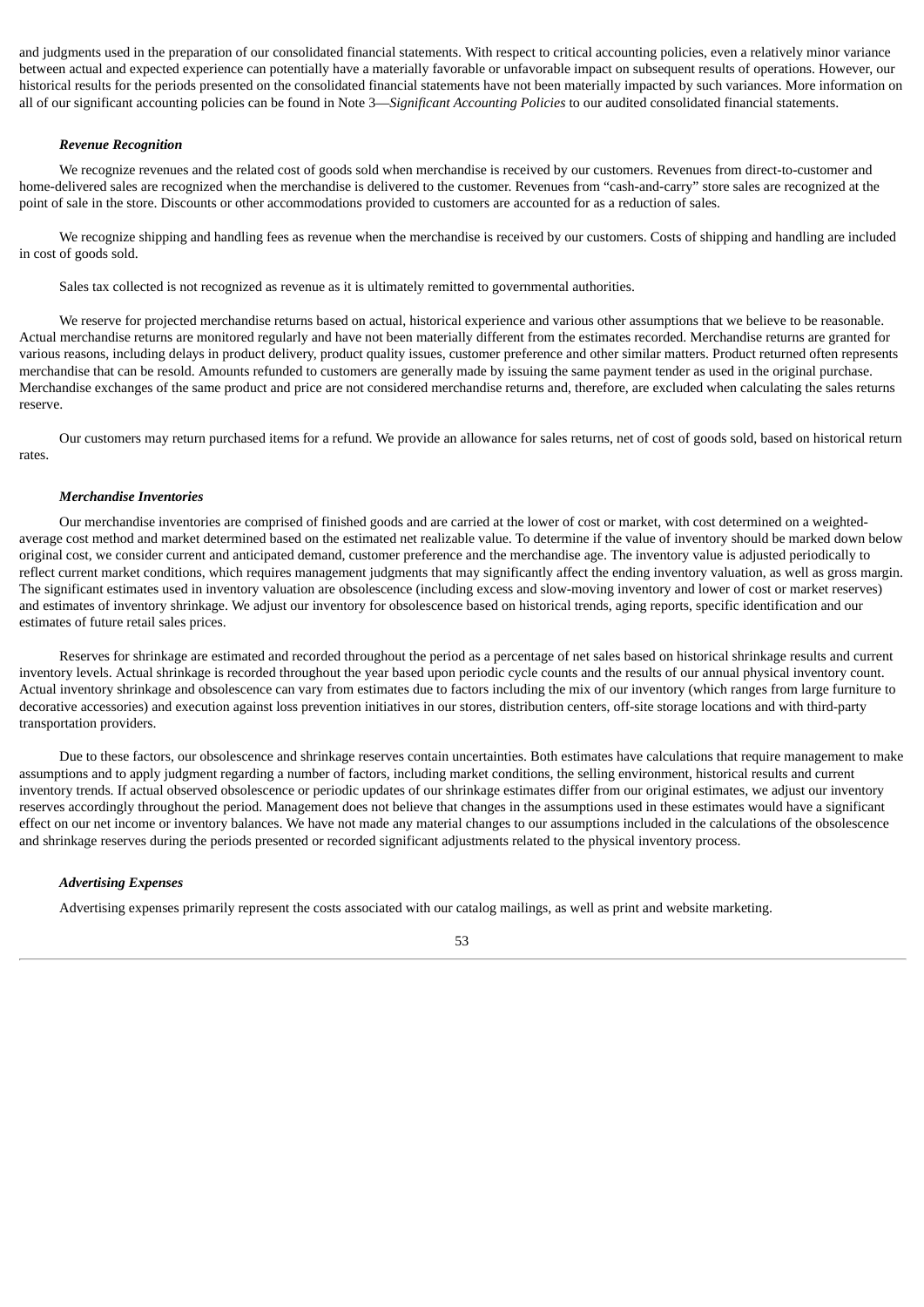# *Capitalized Catalog Costs*

Capitalized catalog costs consist primarily of third-party incremental direct costs to prepare, print and distribute Source Books. Such costs are capitalized and amortized over their expected period of future benefit. Such amortization is based upon the ratio of actual revenues to the total of actual and estimated future revenues on an individual Source Book basis. Estimated future revenues are based upon various factors such as the total number of Source Books and pages circulated, the probability and magnitude of consumer response and the merchandise assortment offered. Each Source Book is generally fully amortized within a twelve-month period after they are mailed and the majority of the amortization occurs within the first five to nine months, with the exception of the Holiday Source Books, which are generally fully amortized within a three-month period after they are mailed. Capitalized catalog costs are evaluated for realizability on a regular basis by comparing the carrying amount associated with each Source Book to the estimated probable remaining future sales associated with that Source Book.

Our catalog amortization calculation requires management to make assumptions and to apply judgment regarding a number of factors, including market conditions, the selling environment and the probability and magnitude of consumer response to certain Source Books and merchandise assortment offered. If actual revenues associated with our Source Books differ from our original estimates, we adjust our catalog amortization schedules accordingly. We do not believe that changes in the assumptions used in these estimates would have a significant effect on our net income as changes in the assumptions do not impact the total cost of the Source Books to be amortized. However, changes in the assumptions could impact the timing of the future catalog amortization expense recorded to the consolidated statement of operations.

## *Website and Print Advertising*

Website and print advertising expenses, which include e-commerce advertising, web creative content and direct marketing activities such as print media, radio and other media advertising, are expensed as incurred or upon the release of the content or the initial advertisement.

#### *Impairment of Goodwill and Long-Lived Assets*

## *Goodwill*

We evaluate goodwill annually to determine whether it is impaired. Goodwill is also tested between annual impairment tests if an event occurs or circumstances change that would indicate that the fair value of a reporting unit is less than its carrying amount. Conditions that may indicate impairment include, but are not limited to, a significant adverse change in customer demand or business climate that could affect the value of an asset; general economic conditions, such as increasing Treasury rates or unexpected changes in gross domestic product growth; a change in our market share; budget-to-actual performance and consistency of operating margins and capital expenditures; a product recall or an adverse action or assessment by a regulator; or changes in management or key personnel. If an impairment indicator exists, we test the intangible asset for recoverability. We have identified only one single reporting unit. We selected the fourth fiscal quarter to perform our annual goodwill impairment testing.

We qualitatively assess goodwill impairment to determine whether it is more likely than not that the fair value of a reporting unit is less than its carrying amount. During fiscal 2015, we performed a qualitative analysis examining key events and circumstances affecting fair value and determined it is more likely than not that the reporting unit's fair value is greater than its carrying amount. As such, no further analysis was required for purposes of testing of our goodwill for impairment.

For goodwill not qualitatively assessed or if goodwill is qualitatively assessed and it is determined it is not more likely than not that the reporting unit's fair value is greater than its carrying amount, a two-step quantitative approach is used. In the first step, we compare the fair value of the reporting unit, generally defined as the same level as or one level below an operating segment, to its carrying value. If the fair value of the reporting unit exceeds the carrying value of the net assets assigned to that unit, goodwill is considered not impaired and we are not required to perform further testing. If the carrying value of the net assets assigned to the reporting unit exceeds the fair value of the reporting unit, then we must perform the second step of the impairment test in order to determine the implied fair value of the reporting unit's goodwill. If the carrying value of a reporting unit's goodwill exceeds its implied fair value, then we would record an impairment loss equal to the difference. The assumptions used in such valuations are subject to volatility and may differ from actual results.

Our tests for impairment of goodwill resulted in a determination that the fair value of the Company substantially exceeded the carrying value of our net assets as of January 30, 2016. We do not anticipate any material impairment charges in the near term.

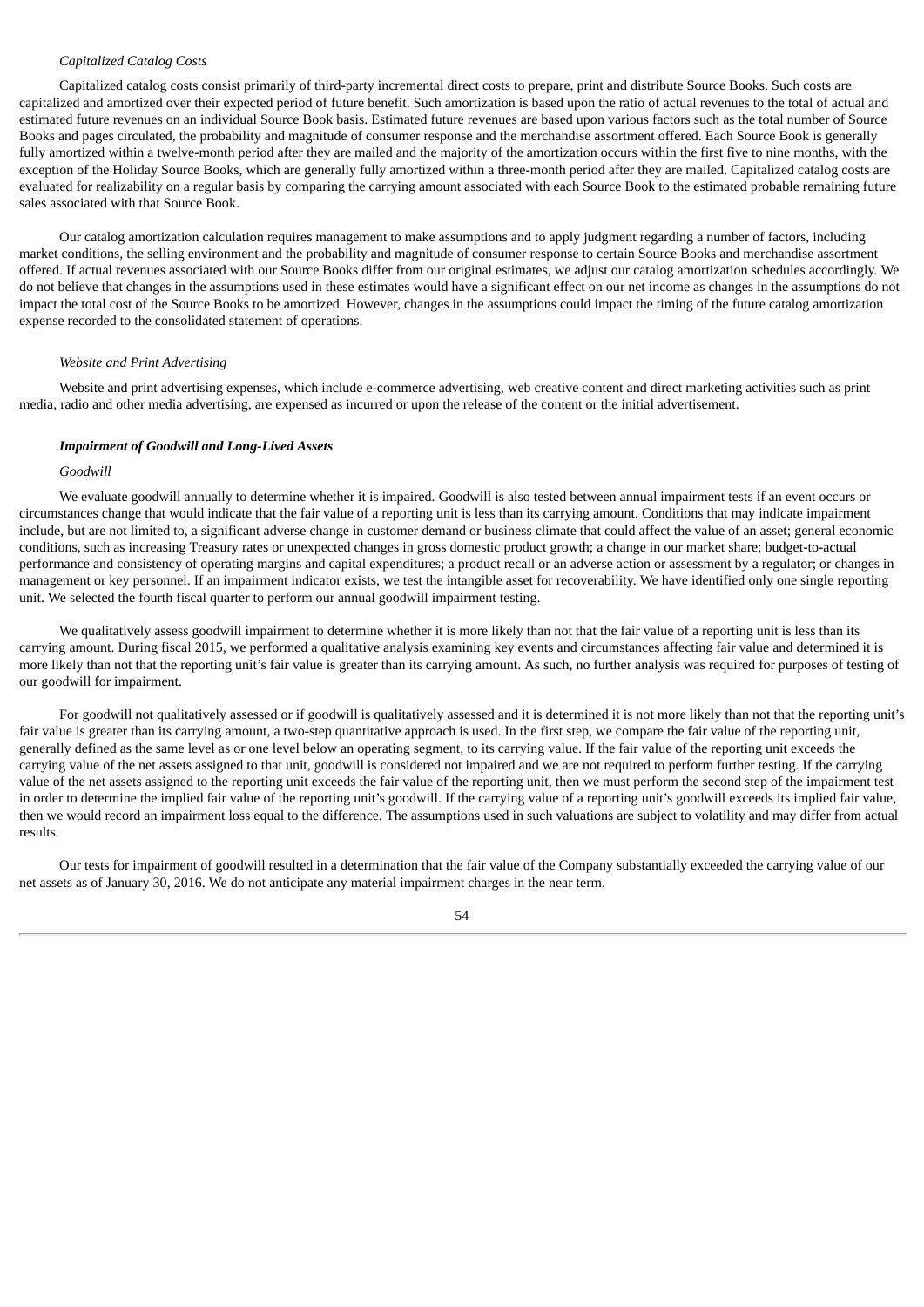# *Long-Lived Assets*

Long-lived assets, such as property and equipment and intangible assets subject to amortization, are reviewed for impairment whenever events or changes in circumstances indicate that the carrying amount of an asset may not be recoverable. Conditions that may indicate impairment include, but are not limited to, a significant adverse change in customer demand or business climate that could affect the value of an asset, a product recall or an adverse action or assessment by a regulator. If the sum of the estimated undiscounted future cash flows related to the asset is less than the carrying value, we recognize a loss equal to the difference between the carrying value and the fair value, usually determined by the estimated discounted cash flow analysis of the asset.

We evaluate long-lived tangible assets at an individual store level, which is the lowest level at which independent cash flows can be identified. We evaluate corporate assets or other long-lived assets that are not store-specific at the consolidated level.

Since there is typically no active market for our long-lived tangible assets, we estimate fair values based on the expected future cash flows. We estimate future cash flows based on store-level historical results, current trends, and operating and cash flow projections. Our estimates are subject to uncertainty and may be affected by a number of factors outside our control, including general economic conditions and the competitive environment. While we believe our estimates and judgments about future cash flows are reasonable, future impairment charges may be required if the expected cash flow estimates, as projected, do not occur or if events change requiring us to revise our estimates.

# *Lease Accounting*

We lease stores, distribution facilities, office space and, less significantly, certain machinery and equipment. We classify leases at the inception of the lease as a capital lease or an operating lease.

#### *Build-to-Suit Lease Transactions*

We are sometimes involved in the construction of leased stores, which, depending on the extent to which we are involved, we may be the "deemed owner" of the leased premises for accounting purposes during the construction period pursuant to ASC 840. If we are the "deemed owner" for accounting purposes, upon commencement of the construction project, we are required to capitalize the cash and non-cash assets contributed by the landlord for construction as property and equipment on our consolidated balance sheets. The contributions by the landlord toward construction, including the building, existing site improvements at construction commencement and any amounts paid by the landlord to those responsible for construction, are included as property and equipment additions due to build-to-suit lease transactions within the non-cash section of our consolidated statements of cash flows. However, over the lease term, these non-cash additions to property and equipment due to build-to-suit lease transactions do not impact our cash outflows, nor do they impact net income within our consolidated statements of income.

Upon completion of the construction project, we perform a sale-leaseback analysis to determine if we do not have any forms of "continuing involvement" and therefore can remove the assets and related liabilities from our consolidated balance sheets. If the assets and related liabilities cannot be removed from our consolidated balance sheets, we account for the transactions as a financing lease. These lease transactions are referred to as build-to-suit lease transactions.

Rent expense relating to the land is recognized on a straight-line basis once construction begins, which is determined using the fair value of the leased land at construction commencement and our incremental borrowing rate. Once cash payments commence under the lease, all amounts in excess of land rent expense are recorded as a debt-service payment and are recognized as interest expense and a reduction of the financing obligation.

Similar to capital leases, the expense recorded within the consolidated statements of income over the lease term is equal to the cash rent payments made under the lease. The primary difference in the consolidated statements of income between build-to-suit lease transactions and operating leases is the timing of recognition and the classification of expenses. Expenses related to operating leases are classified as rent expense compared to expenses related to build-to-suit lease transactions which are classified as a combination of rent expense, depreciation expense and interest expense.

#### *Operating and Capital Leases*

In a capital or an operating lease, the expected lease term begins with the date that we take possession of the equipment or the leased space for construction and other purposes. The expected lease term may also include the exercise of renewal options if the exercise of the option is determined to be reasonably assured. The expected term is also used in the determination of whether a store is a capital or operating lease.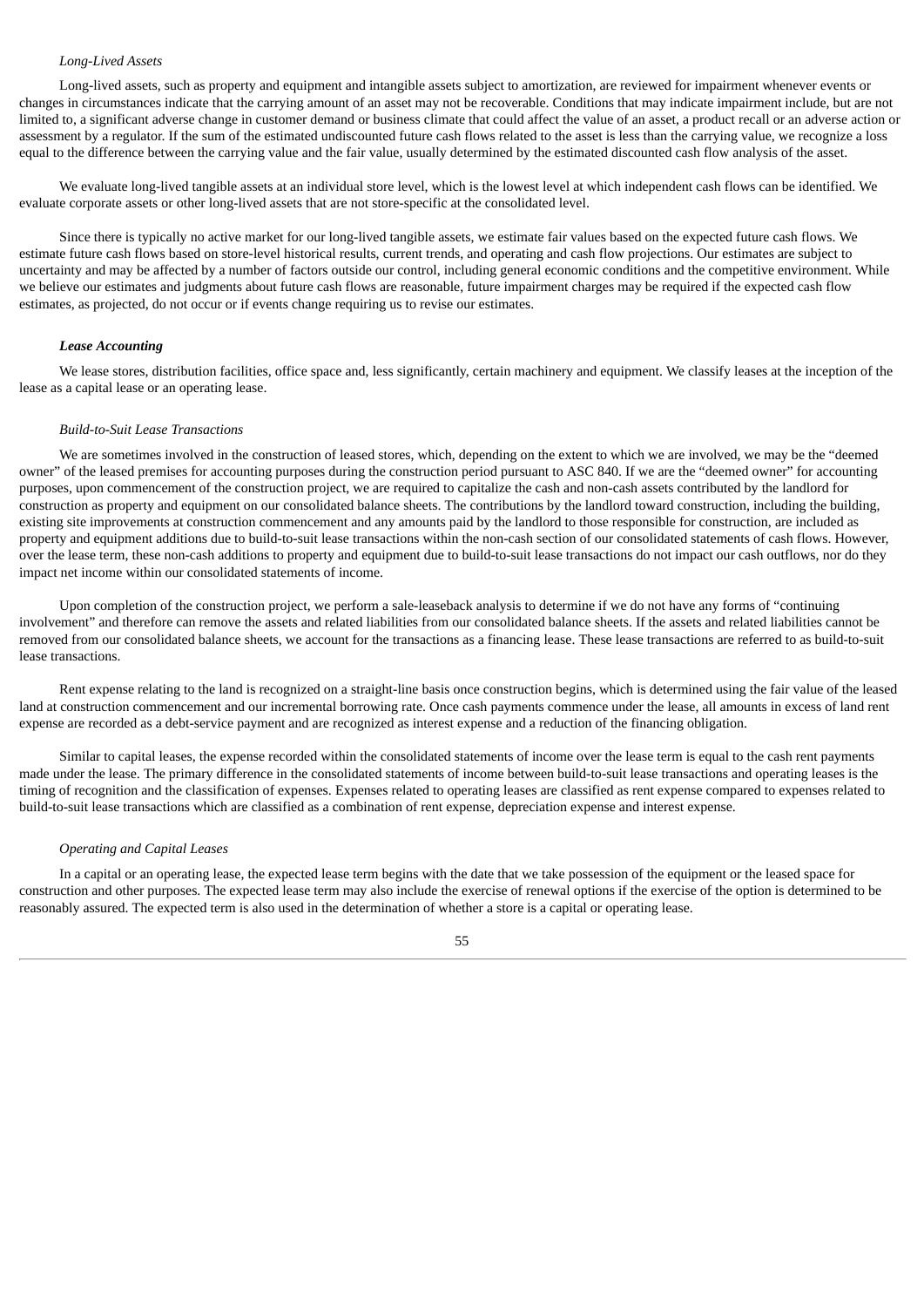Certain of our property and equipment are held under capital leases. These assets are included in property and equipment and depreciated over the lesser of the useful life of the asset or the lease term. For buildings held under capital leases, unless the fair value of the land at lease inception exceeds 25% of the aggregate fair value of the leased land and buildings, rent payments under the leases are recognized using the effective interest method as a reduction of the capital lease obligation and interest expense. Pursuant to ASC 840, at lease inception, if the fair value of the underlying land exceeds 25% of the fair value of the real estate (land and buildings), we allocate a portion of the cash payments under the lease to land rent expense equal to the product of the fair value of the leased land at construction commencement and our incremental borrowing rate. The remaining cash payment is treated as debt-service payments and recognized as a reduction of the capital lease obligation and an increase in interest expense.

All other leases are considered operating leases in accordance with ASC 840. Assets subject to an operating lease and the related lease payments are not recorded on the consolidated balance sheets. For leases that contain lease incentives, premiums and minimum rent expenses, we recognize rent expense on a straight-line basis over the lease term. Tenant improvement allowances received from landlords under operating leases are recorded in deferred rent and lease incentives on the consolidated balance sheets, and are amortized on a straight-line basis over the lease term.

## *Stock-Based Compensation*

We use the straight-line method of accounting for stock-based compensation, which we believe is the predominant method used in our industry. We recognize the fair value of stock-based compensation in the consolidated financial statements as compensation expense over the requisite service period. In addition, excess tax benefits related to stock-based compensation awards are reflected as financing cash flows. For service-only awards, compensation expense is recognized on a straight-line basis, net of forfeitures, over the requisite service period for the fair value of awards that actually vest. Fair value for restricted stock units is valued using the closing price of our stock on the date of grant. The fair value of each option award granted under our award plan is estimated on the date of grant using a Black-Scholes Merton option pricing model with the following assumptions:

- · Expected volatility—Based on the lack of historical data for our own shares, we base our expected volatility on a representative peer group that takes into account industry, market capitalization, stage of life cycle and capital structure.
- Expected term—Represents the period of time that options granted are expected to be outstanding. We elected to calculate the expected term of the option awards using the "simplified method." This election was made based on the lack of sufficient historical exercise data to provide a reasonable basis upon which to estimate expected term. Under the "simplified" calculation method, the expected term is calculated as an average of the vesting period and the contractual life of the options.
- · Risk-free interest rate—Based on the U.S. Treasury zero-coupon bond rate with a remaining term approximate of the expected term of the option.
- · Dividend yield—As we have not paid dividends, nor do we currently plan to pay dividends in the future, the assumed dividend yield is zero.

#### *Income Taxes*

We account for income taxes under an asset and liability approach that requires the recognition of deferred tax assets and liabilities for the expected future tax consequences of events that have been recognized in our consolidated financial statements or tax returns. In estimating future tax consequences, we generally take into account all expected future events then known to us, other than changes in the tax law or rates which have not yet been enacted and which are not permitted to be considered. Accordingly, we may record a valuation allowance to reduce our net deferred tax assets to the amount that is more-likelythan-not to be realized. The determination as to whether a deferred tax asset will be realized is made on a jurisdictional basis and is based upon management's best estimate of the recoverability of our net deferred tax assets. Future taxable income and ongoing prudent and feasible tax planning are considered in determining the amount of the valuation allowance, and the amount of the allowance is subject to adjustment in the future. Specifically, in the event we are to determine that we are not more-likely-than-not able to realize our net deferred tax assets in the future, an adjustment to the valuation allowance would decrease income in the period such determination is made. This allowance does not alter our ability to utilize the underlying tax net operating loss and credit carryforwards in the future, the utilization of which is limited to achieving future taxable income.

In assessing the need for a valuation allowance, we consider both positive and negative evidence related to the likelihood of realization of the deferred tax assets. If, based on the weight of available evidence, it is more-likely-than-not the deferred tax assets will not be realized, we record a valuation allowance. The weight given to the positive and negative evidence is commensurate with the extent to which the evidence may be objectively verified. As such, it is generally difficult for positive evidence regarding projected future taxable income exclusive of reversing taxable temporary differences to outweigh objective negative evidence of recent financial

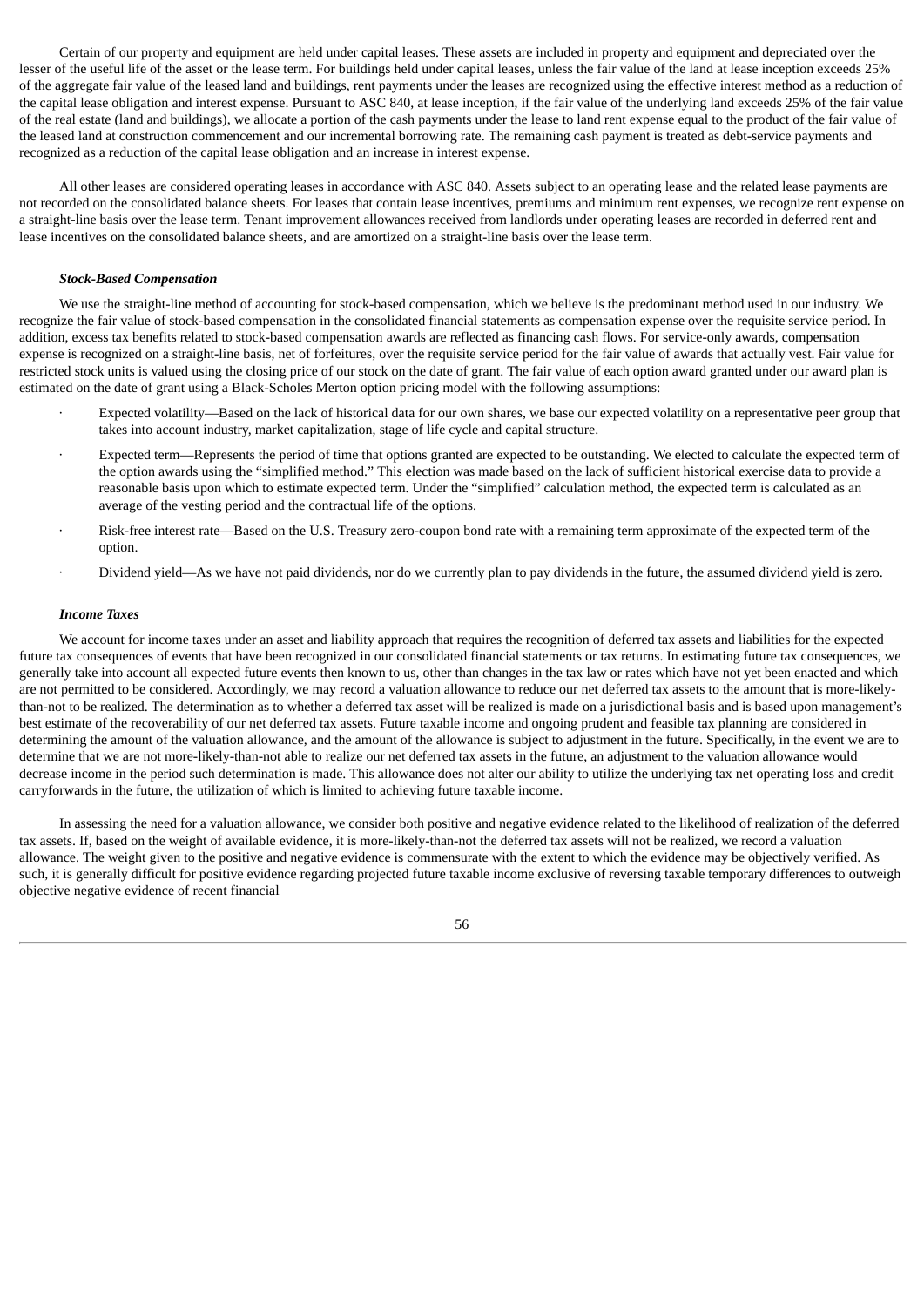reporting losses. United States GAAP states that cumulative losses in recent years are a significant piece of negative evidence that is difficult to overcome in determining that a valuation allowance is not needed against deferred tax assets.

As of January 30, 2016, we have retained a valuation allowance totaling \$0.2 million against deferred tax assets for our Shanghai operations.

The accounting standard for uncertainty in income taxes prescribes a recognition threshold that a tax position is required to meet before being recognized in the financial statements and provides guidance on derecognition, measurement, classification, interest and penalties, accounting in interim periods, disclosure and transition issues. Differences between tax positions taken in a tax return and amounts recognized in the financial statements generally result in an increase in a liability for income taxes payable or a reduction of an income tax refund receivable, or a reduction in a deferred tax asset or an increase in a deferred tax liability, or both. We recognize interest and penalties related to unrecognized tax benefits in tax expense.

#### **Recently Issued Accounting Pronouncements**

#### *Revenue from Contracts with Customers*

In May 2014, the Financial Accounting Standards Board ("FASB") and International Accounting Standards Board issued their converged accounting standard update on revenue recognition, *Accounting Standards Update 2014-09*—*Revenue from Contracts with Customers (Topic 606)*. This guidance outlines a single comprehensive model for companies to use in accounting for revenue arising from contracts with customers and supersedes most current revenue recognition guidance, including industry-specific guidance. The core principle of the revenue model is that revenue is recognized when a customer obtains control of a good or service. A customer obtains control when it has the ability to direct the use of and obtain the benefits from the good or service. Under the new guidance, transfer of control is no longer the same as transfer of risks and rewards as indicated in the prior guidance. We will also need to apply the new guidance to determine whether revenue should be recognized over time or at a point in time. This guidance can be applied either retrospectively to each period presented or as a cumulative-effect adjustment as of the date of adoption. The FASB deferred the effective date for the new revenue reporting standard for entities reporting under U.S. GAAP for one year from the original effective date. In accordance with the deferral, ASU 2014- 09 will become effective beginning after December 15, 2017 for public entities. Early application is permitted for annual reporting periods ending after December 15, 2016. We are evaluating the impact of adopting this new accounting standard on our consolidated financial statements and have not selected an adoption date or a transition method.

#### *Consolidation Accounting*

In February 2015, the FASB issued *Accounting Standards Update No. 2015-02—Consolidation (Topic 810): Amendments to the Consolidation Analysis*, which improves targeted areas of the consolidation guidance and reduces the number of consolidation models. The amendments to the guidance are effective for fiscal years beginning after December 15, 2015 (our first quarter of fiscal 2016), and interim periods within those years, with early adoption permitted. We do not currently believe this guidance will have a material impact on our consolidated financial statements.

#### *Classification of Debt Issuance Costs*

In April 2015, the FASB issued *Accounting Standards Update 2015-03—Interest—Imputation of Interest (Subtopic 835-30): Simplifying the Presentation of Debt Issuance Costs*. The amendments in ASU 2015-03 require that debt issuance costs related to a recognized debt liability be presented in the balance sheet as a direct deduction from the carrying amount of that debt liability, consistent with debt discounts. Costs associated with line-of-credit arrangements may continue to be recorded as deferred assets. The update requires retrospective application and represents a change in accounting principle. The debt issuance costs guidance is effective for fiscal years beginning after December 15, 2015, and interim periods within those fiscal years. ASU 2015-03 will be effective for us in our first quarter of fiscal 2016. Early adoption is permitted. We have elected not to early adopt. Other than reclassifying \$2.1 million as of January 30, 2016 from non-current assets to non-current liabilities on the consolidated balance sheets, we do not expect a material impact on our consolidated financial statements upon adoption.

### *Software Licenses in Cloud Computing Arrangements*

In April 2015, the FASB issued *Accounting Standards Update No. 2015-05—Intangibles—Goodwill and Other—Internal-Use Software (Subtopic 350- 40): Customer's Accounting for Fees Paid in a Cloud Computing Arrangement*. The amendments in ASU 2015-05 provide guidance to customers about whether a cloud computing arrangement includes a software license. If a cloud computing arrangement includes a software license, the customer should account for the software license element of the arrangement consistent with other software licenses. If a cloud computing arrangement does not include a software license, the customer should account for the arrangement as a service contract. The amendments in ASU 2015-05 are effective for fiscal years beginning after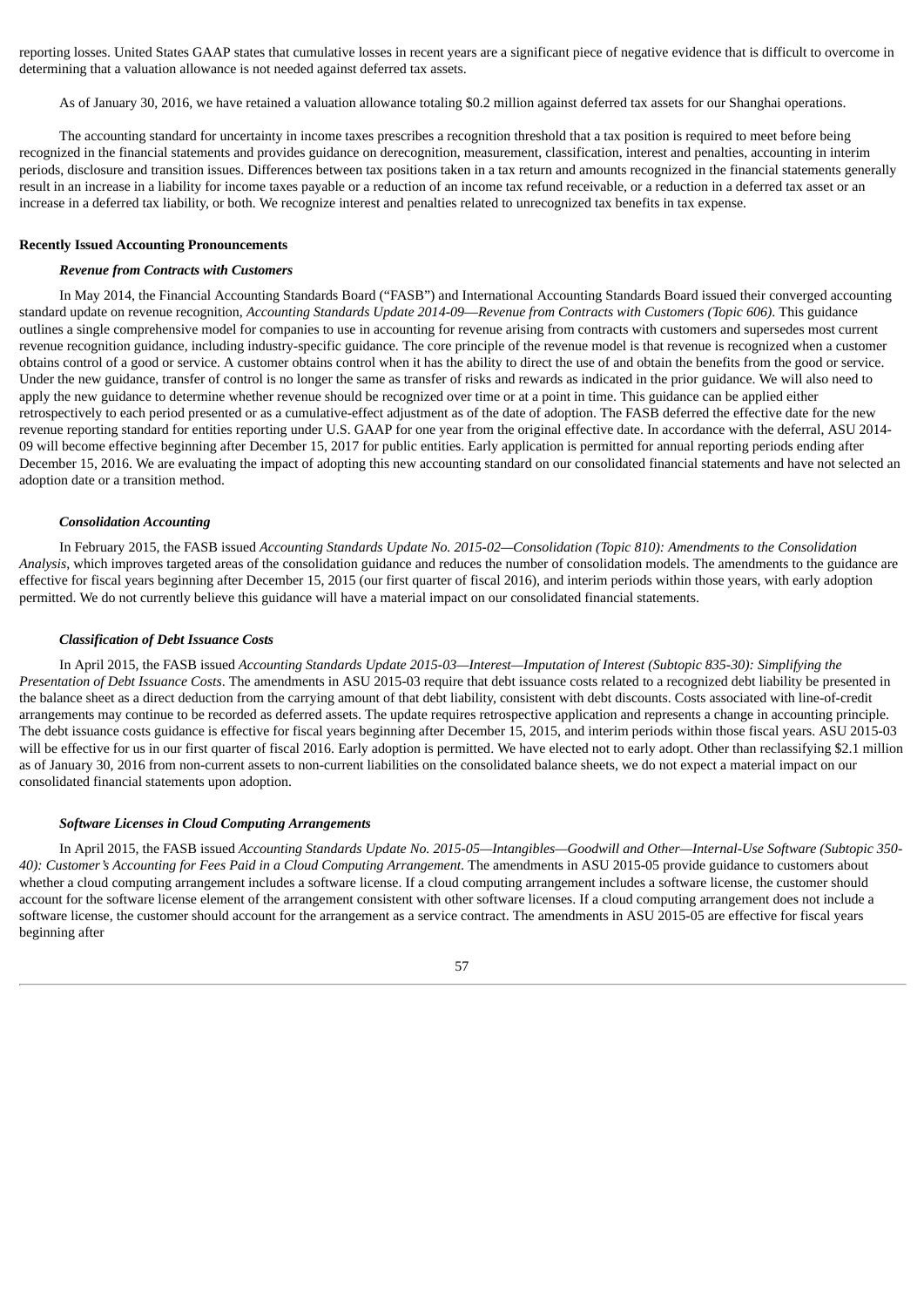December 15, 2015, and interim periods within those years. Early adoption is permitted. The guidance may be applied either prospectively to all arrangements entered into or materially modified after the effective date or retrospectively. We do not currently believe this guidance will have a material impact on our consolidated financial statements.

#### *Measurement of Inventory*

In July 2015, the FASB issued *Accounting Standards Update 2015-11—Inventory (Topic 330): Simplifying the Measurement of Inventory,* which changes the measurement principle for inventory from the lower of cost or market to the lower of cost and net realizable value. ASU 2015-11 defines net realizable value as estimated selling prices in the ordinary course of business, less reasonably predictable costs of completion, disposal, and transportation. The guidance must be applied on a prospective basis and is effective for periods beginning after December 15, 2016, with early adoption permitted. ASU 2015-11 will be effective for us in our first quarter of fiscal 2016. We do not currently believe this guidance will have a material impact on our consolidated financial statements.

## *Business Combinations*

In September 2015, the FASB issued *Accounting Standards Update 2015-16—Business Combinations (Topic 805): Simplifying the Accounting for Measurement-Period Adjustments*. The guidance requires the acquirer to recognize adjustments to provisional amounts identified during the measurement period in the reporting period in which the adjustment amounts are determined. The business combination guidance is effective for interim and annual periods beginning after December 15, 2015, with early adoption permitted, and is to be applied on a prospective basis. We have elected not to early adopt. We are evaluating the impact of adopting this new accounting standard on our consolidated financial statements.

## *Classification of Deferred Taxes*

In November 2015, the FASB issued *Accounting Standards Update 2015-17—Income Taxes (Topic 740): Balance Sheet Classification of Deferred Taxes*, to simplify the presentation of deferred income taxes. The amendments in ASU 2015-17 require that deferred tax liabilities and assets be classified as non-current in a classified statement of financial position. The current requirement that deferred tax liabilities and assets of a tax-paying component of an entity be offset and presented as a single amount is not affected by the amendments in the update. ASU 2015-17 is effective for fiscal years beginning after December 15, 2016, and interim periods within those years, and may be applied either prospectively to all deferred tax liabilities and assets or retrospectively to all periods presented. We have elected to early adopt the guidance on a retrospective basis effective with the consolidated balance sheet as of January 30, 2016. This is a change from our historical presentation whereby certain deferred tax assets and liabilities were classified as current and the remainder were classified as non-current. To conform to the current period presentation, we reclassified \$27.9 million and \$0.1 million, which were previously included in current assets and current liabilities, respectively, as of January 31, 2015, to non-current assets and non-current liabilities, respectively, on the consolidated balance sheets.

#### *Accounting for Leases*

In February 2016, the FASB issued *Accounting Standards Update 2016-02—Leases,* which, for operating leases, requires a lessee to recognize a rightof-use asset and a lease liability, initially measured at the present value of the lease payments, in its balance sheet. The standard also requires a lessee to recognize a single lease cost, calculated so that the cost of the lease is allocated over the lease term, on a generally straight-line basis. The ASU is effective for public companies for fiscal years beginning after December 15, 2018, including interim periods within those fiscal years. Early adoption is permitted. We are currently evaluating the effects that the adoption of ASU 2016-02 will have on our consolidated financial statements and anticipate the new guidance will significantly impact our consolidated financial statements given we have a significant number of leases.

## *Financial Instruments*

In January 2016, the FASB issued *Accounting Standards Update 2016-01—Financial Instruments—Overall (Subtopic 825-10): Recognition and Measurement of Financial Assets and Financial Liabilities,* which amends various aspects of the recognition, measurement, presentation and disclosure for financial instruments. The new standard is effective for fiscal years, and interim periods within those fiscal years, beginning after December 15, 2017. Early adoption is permitted only for certain provisions. We are evaluating the impact of adopting this new accounting standard on our consolidated financial statements.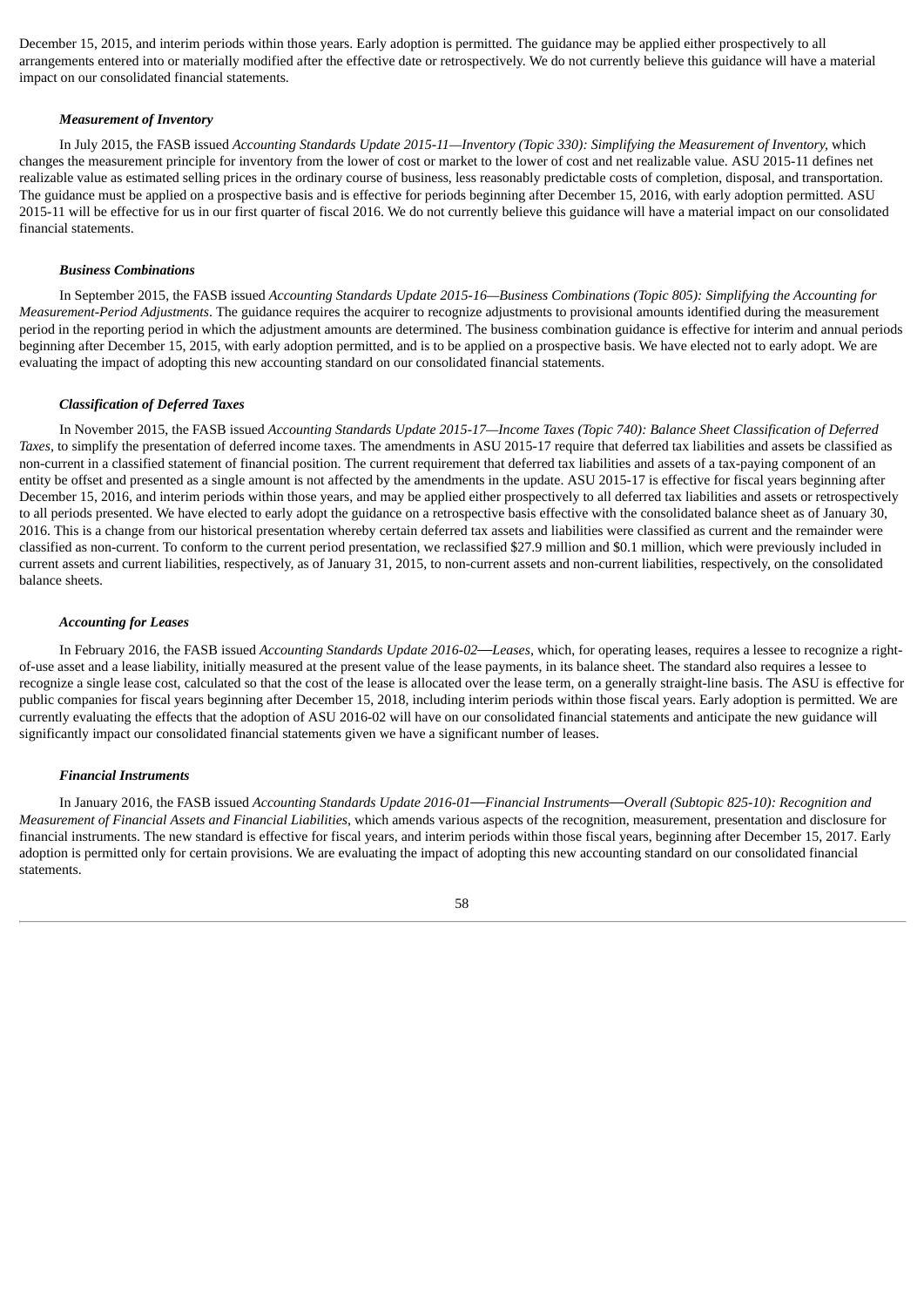# *Recognition of Breakage*

In March 2016, the FASB issued Accounting Standard Update No. 2016-04-Recognition of Breakage for Certain Prepaid Stored-Value Products. The new guidance creates an exception under *ASC 405-20—Liabilities-Extinguishments of Liabilities*, to derecognize financial liabilities related to certain prepaid stored-value products using a revenue-like breakage model. The new guidance is effective in fiscal years beginning after December 15, 2017, and interim periods within those years. Early adoption is permitted. This guidance can be applied either retrospectively to each period presented or as a cumulative-effect adjustment as of the date of adoption. We are evaluating the impact of adopting this new accounting standard on our consolidated financial statements.

# **Item 7A. Quantitative and Qualitative Disclosure of Market Risks**

## *Interest Rate Risk*

Our investments include cash, cash equivalents and both short-term and long-term investments including investment-grade interest-bearing securities such as money market funds, certificates of deposit, commercial paper, municipal and government agency obligations and guaranteed obligations of the U.S. government. The primary objective of our investment activities is to preserve principal while maximizing income without significantly increasing risk. We do not enter into investments for trading or speculative purposes. Our investments are exposed to market risk due to a fluctuation in interest rates, which may affect our interest income and the fair market value of our investments. We believe that our exposure to interest rate risk is not significant and a 1% movement in market interest rates would not have a significant impact on the total value of our portfolio. We actively monitor changes in interest rates.

We are subject to interest rate risk in connection with borrowings under our revolving line of credit which bears interest at variable rates. At January 30, 2016, there were no amounts outstanding under the revolving line of credit. As of January 30, 2016, we had \$535.4 million undrawn borrowing availability under the revolving line of credit and had \$15.0 million in outstanding letters of credit. We currently do not engage in any interest rate hedging activity and we have no intention to do so in the foreseeable future. Based on the average interest rate on the revolving line of credit during the three months ended January 30, 2016, and to the extent that borrowings were outstanding, we do not believe that a 10% change in the interest rate would have a material effect on our consolidated results of operations or financial condition.

As of January 30, 2016, we had \$350 million principal amount of 0.00% convertible senior notes due 2019 outstanding (the "2019 Notes"). As this instrument does not bear interest, we do not have interest rate risk exposure related to this debt.

As of January 30, 2016, we had \$300 million principal amount of 0.00% convertible senior notes due 2020 outstanding (the "2020 Notes"). As this instrument does not bear interest, we do not have interest rate risk exposure related to this debt.

## *Market Price Sensitive Instruments*

# *0.00% Convertible Senior Notes due 2019*

In connection with the issuance of the 2019 Notes, we entered into privately-negotiated convertible note hedge transactions with certain counterparties. The convertible note hedge transactions relate to, collectively, 3.0 million shares of our common stock, which represents the number of shares of our common stock underlying the 2019 Notes, subject to anti-dilution adjustments substantially similar to those applicable to the 2019 Notes. These convertible note hedge transactions are expected to reduce the potential earnings dilution with respect to our common stock upon conversion of the 2019 Notes and/or reduce our exposure to potential cash or stock payments that may be required upon conversion of the 2019 Notes.

We also entered into separate warrant transactions with the same group of counterparties initially relating to the number of shares of our common stock underlying the convertible note hedge transactions, subject to customary anti-dilution adjustments. The warrant transactions will have a dilutive effect with respect to our common stock to the extent that the price per share of our common stock exceeds the strike price of the warrants unless we elect, subject to certain conditions, to settle the warrants in cash. The strike price of the warrant transactions is initially \$171.98 per share. Refer to Note 9—*Convertible Senior Notes* in our consolidated financial statements.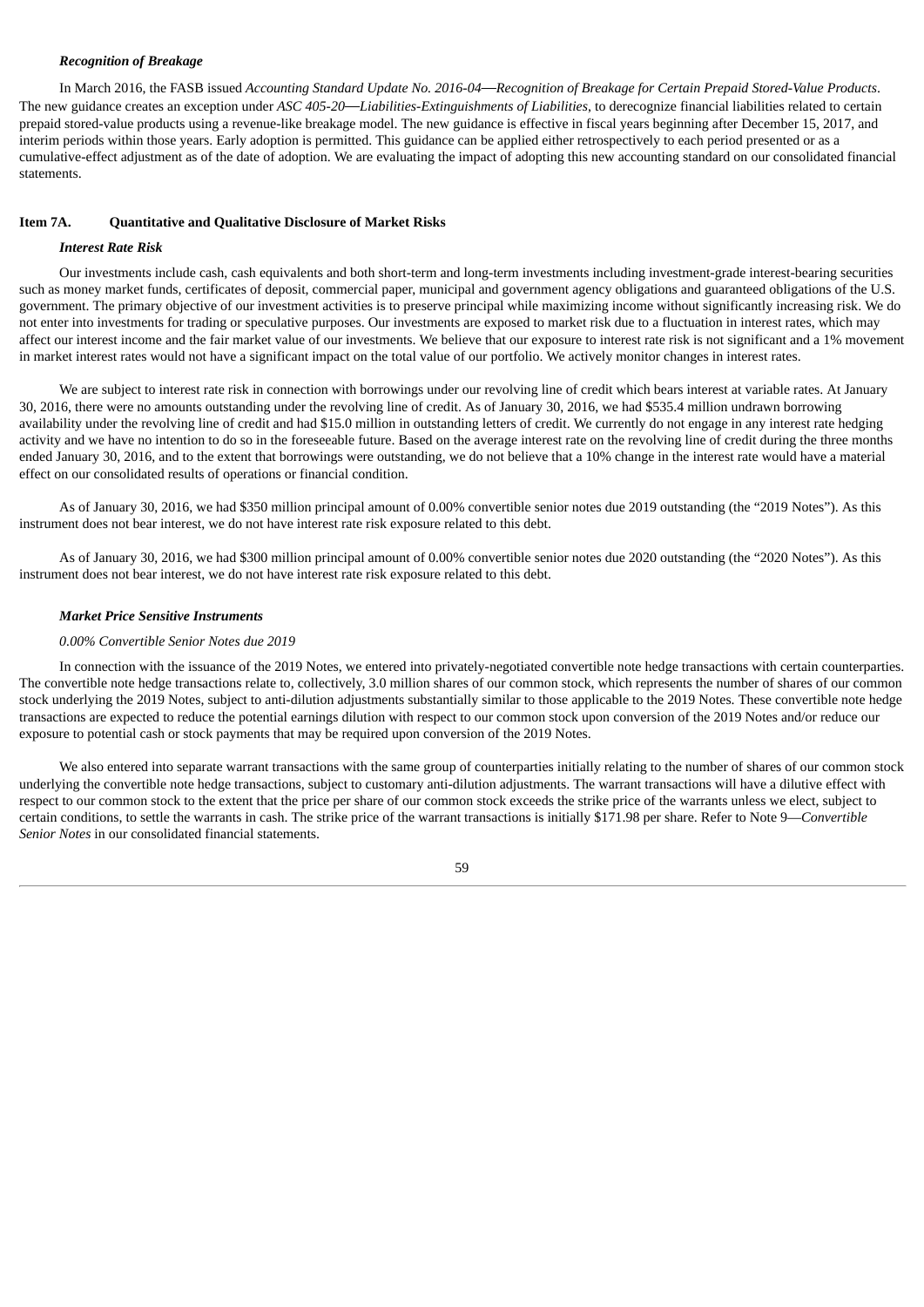## *0.00% Convertible Senior Notes due 2020*

In connection with the issuance of the 2020 Notes, we entered into privately-negotiated convertible note hedge transactions with certain counterparties. The convertible note hedge transactions relate to, collectively, 5.1 million shares of our common stock, which represents the number of shares of our common stock underlying the 2020 Notes, subject to anti-dilution adjustments substantially similar to those applicable to the 2020 Notes. These convertible note hedge transactions are expected to reduce the potential earnings dilution with respect to our common stock upon conversion of the 2020 Notes and/or reduce our exposure to potential cash or stock payments that may be required upon conversion of the 2020 Notes.

We also entered into separate warrant transactions with the same group of counterparties initially relating to the number of shares of our common stock underlying the convertible note hedge transactions, subject to customary anti-dilution adjustments. The warrant transactions will have a dilutive effect with respect to our common stock to the extent that the price per share of our common stock exceeds the strike price of the warrants unless we elect, subject to certain conditions, to settle the warrants in cash. The strike price of the warrant transactions is initially \$189.00 per share. Refer to Note 9—*Convertible Senior Notes* in our consolidated financial statements.

## *Impact of Inflation*

Our results of operations and financial condition are presented based on historical cost. While it is difficult to accurately measure the impact of inflation due to the imprecise nature of the estimates required, we believe the effects of inflation, if any, on our consolidated results of operations and financial condition have been immaterial.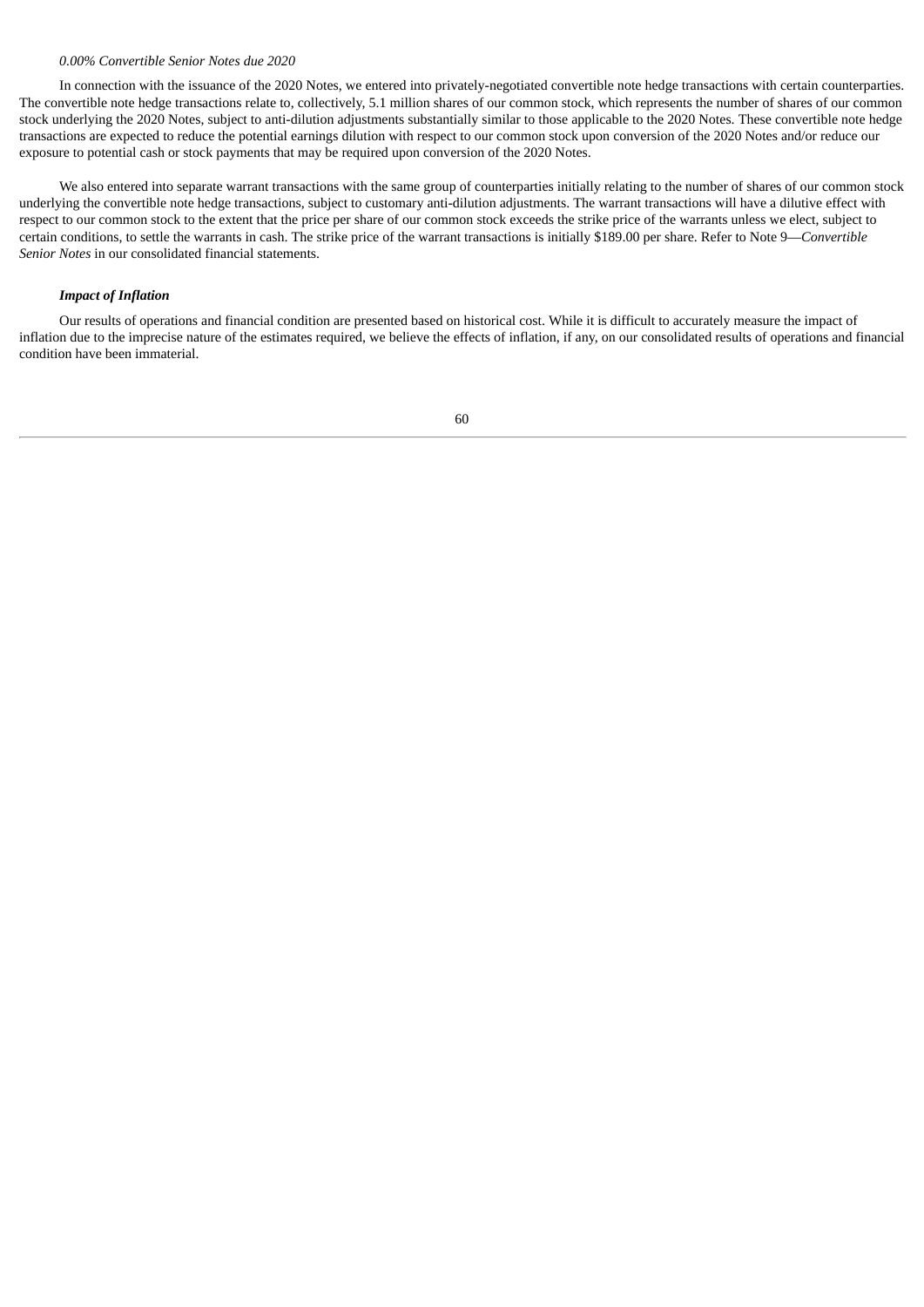# **RESTORATION HARDWARE HOLDINGS, INC. CONSOLIDATED BALANCE SHEETS**

# **(In thousands, except share amounts)**

|                                                                                        | January 30,<br>2016 | January 31,<br>2015 |
|----------------------------------------------------------------------------------------|---------------------|---------------------|
| <b>ASSETS</b>                                                                          |                     |                     |
| Current assets:                                                                        |                     |                     |
| Cash and cash equivalents                                                              | \$<br>349,897       | \$<br>148,934       |
| Short-term investments                                                                 | 130,801             | 62,168              |
| Accounts receivable-net                                                                | 28,567              | 25,965              |
| Merchandise inventories                                                                | 725,392             | 559,297             |
| Prepaid expense and other current assets                                               | 79,020              | 87,976              |
| Total current assets                                                                   | 1,313,677           | 884,340             |
| Long-term investments                                                                  | 22,054              | 18,338              |
| Property and equipment—net                                                             | 515,605             | 390,844             |
| Goodwill                                                                               | 124,301             | 124,424             |
| Trademarks and domain names                                                            | 48,309              | 47,863              |
| Other intangible assets-net                                                            | 227                 | 691                 |
| Non-current deferred tax assets                                                        | 36,739              | 36,593              |
| Other non-current assets                                                               | 27,560              | 22.906              |
| <b>Total assets</b>                                                                    | \$<br>2,088,472     | \$<br>1,525,999     |
| <b>LIABILITIES AND STOCKHOLDERS' EQUITY</b>                                            |                     |                     |
| Current liabilities:                                                                   |                     |                     |
| Accounts payable and accrued expenses                                                  | \$<br>280,714       | \$<br>235,159       |
| Deferred revenue and customer deposits                                                 | 106,769             | 73,550              |
| Other current liabilities                                                              | 65,072              | 35,587              |
| Total current liabilities                                                              | 452,555             | 344,296             |
| Convertible senior notes due 2019-net                                                  | 298,267             | 284,388             |
| Convertible senior notes due 2020-net                                                  | 221,534             |                     |
| Financing obligations under build-to-suit lease transactions                           | 146,621             | 124,770             |
| Deferred rent and lease incentives                                                     | 53,986              | 40,552              |
| Non-current deferred tax liabilities                                                   |                     | 133                 |
| Other non-current obligations                                                          | 29,349              | 28,944              |
| <b>Total liabilities</b>                                                               | 1,202,312           | 823,083             |
| Commitments and contingencies (Note 18)                                                |                     |                     |
| Stockholders' equity:                                                                  |                     |                     |
| Preferred stock, \$0.0001 par value per share, 10,000,000 shares authorized, no shares |                     |                     |
| issued or outstanding as of January 30, 2016 and January 31, 2015                      |                     |                     |
| Common stock, \$0.0001 par value per share, 180,000,000 shares authorized,             |                     |                     |
| 40,878,163 shares issued and 40,583,275 shares outstanding as of January 30, 2016;     |                     |                     |
| 40,184,803 shares issued and 39,892,540 shares outstanding as of January 31, 2015      | $\overline{4}$      | $\overline{4}$      |
| Additional paid-in capital                                                             | 763,566             | 668,989             |
| Accumulated other comprehensive loss                                                   | (2,700)             | (502)               |
| Retained earnings                                                                      | 144,813             | 53,710              |
| Treasury stock-at cost, 294,888 shares as of January 30, 2016 and 292,263 shares as    |                     |                     |
| of January 31, 2015                                                                    | (19, 523)           | (19,285)            |
| Total stockholders' equity                                                             | 886,160             | 702,916             |
| Total liabilities and stockholders' equity                                             | \$<br>2,088,472     | \$<br>1,525,999     |

*The accompanying notes are an integral part of these Consolidated Financial Statements.*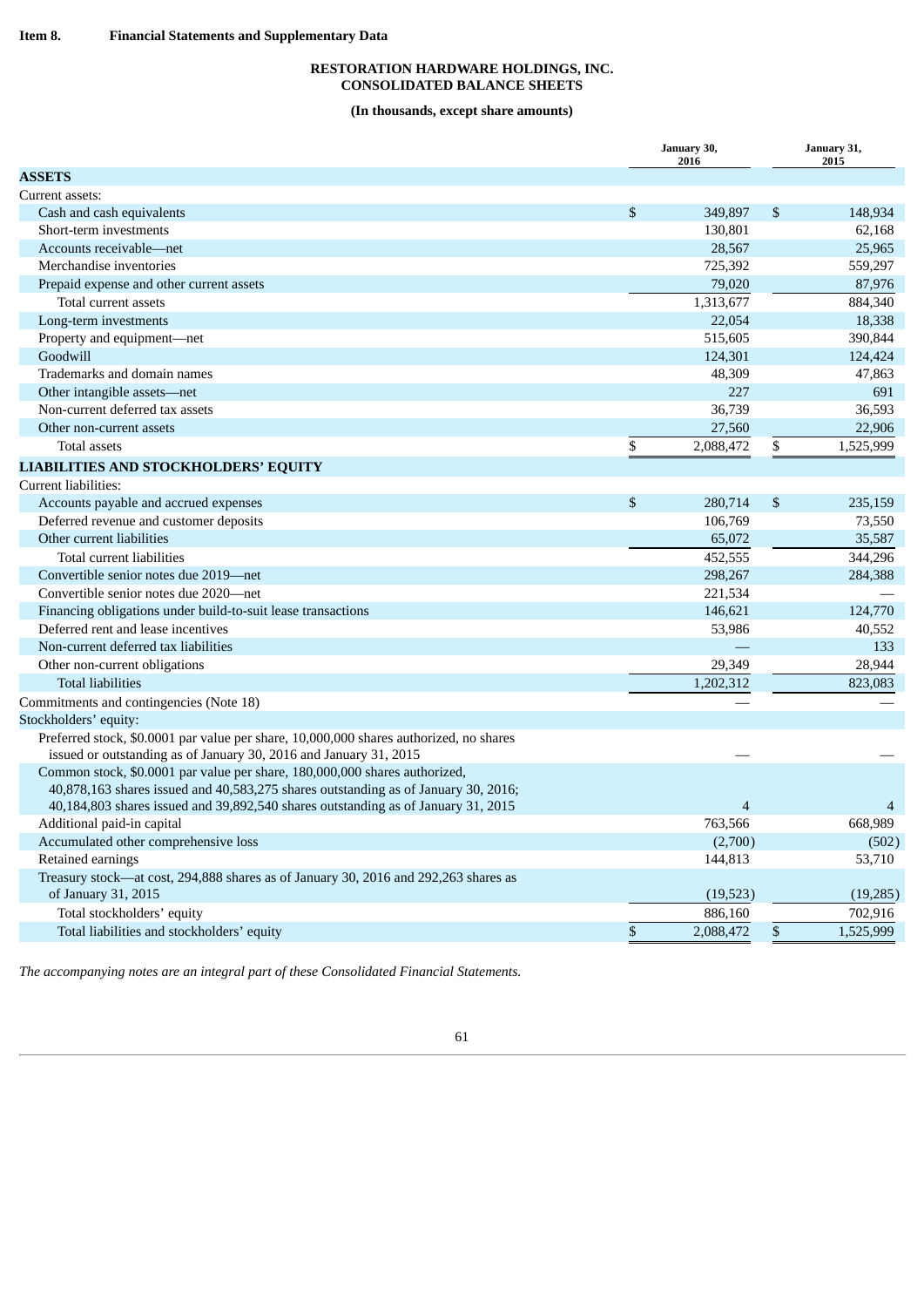# **RESTORATION HARDWARE HOLDINGS, INC. CONSOLIDATED STATEMENTS OF INCOME**

# **(In thousands, except share and per share amounts)**

|                                                              | <b>Year Ended</b>   |    |                     |     |                     |  |  |  |
|--------------------------------------------------------------|---------------------|----|---------------------|-----|---------------------|--|--|--|
|                                                              | January 30,<br>2016 |    | January 31,<br>2015 |     | February 1,<br>2014 |  |  |  |
| Net revenues                                                 | 2,109,006           | \$ | 1,867,422           | \$  | 1,550,961           |  |  |  |
| Cost of goods sold                                           | 1,356,314           |    | 1,176,648           |     | 994,081             |  |  |  |
| Gross profit                                                 | 752,692             |    | 690,774             |     | 556,880             |  |  |  |
| Selling, general and administrative expenses                 | 567,131             |    | 525,048             |     | 502,029             |  |  |  |
| Income from operations                                       | 185,561             |    | 165,726             |     | 54,851              |  |  |  |
| Interest expense—net                                         | 35,677              |    | 17,551              |     | 5,733               |  |  |  |
| Income before income taxes                                   | 149,884             |    | 148,175             |     | 49,118              |  |  |  |
| Income tax expense                                           | 58,781              |    | 57,173              |     | 30,923              |  |  |  |
| Net income                                                   | 91,103              | \$ | 91,002              | \$  | 18,195              |  |  |  |
| Weighted-average shares used in computing basic net income   |                     |    |                     |     |                     |  |  |  |
| per share                                                    | 40,190,448          |    | 39,457,491          |     | 38,671,564          |  |  |  |
| Basic net income per share                                   | \$<br>2.27          | \$ | 2.31                | \$. | 0.47                |  |  |  |
| Weighted-average shares used in computing diluted net income |                     |    |                     |     |                     |  |  |  |
| per share                                                    | 42,256,559          |    | 41,378,210          |     | 40,416,630          |  |  |  |
| Diluted net income per share                                 | \$<br>2.16          | \$ | 2.20                | \$  | 0.45                |  |  |  |
|                                                              |                     |    |                     |     |                     |  |  |  |

*The accompanying notes are an integral part of these Consolidated Financial Statements.*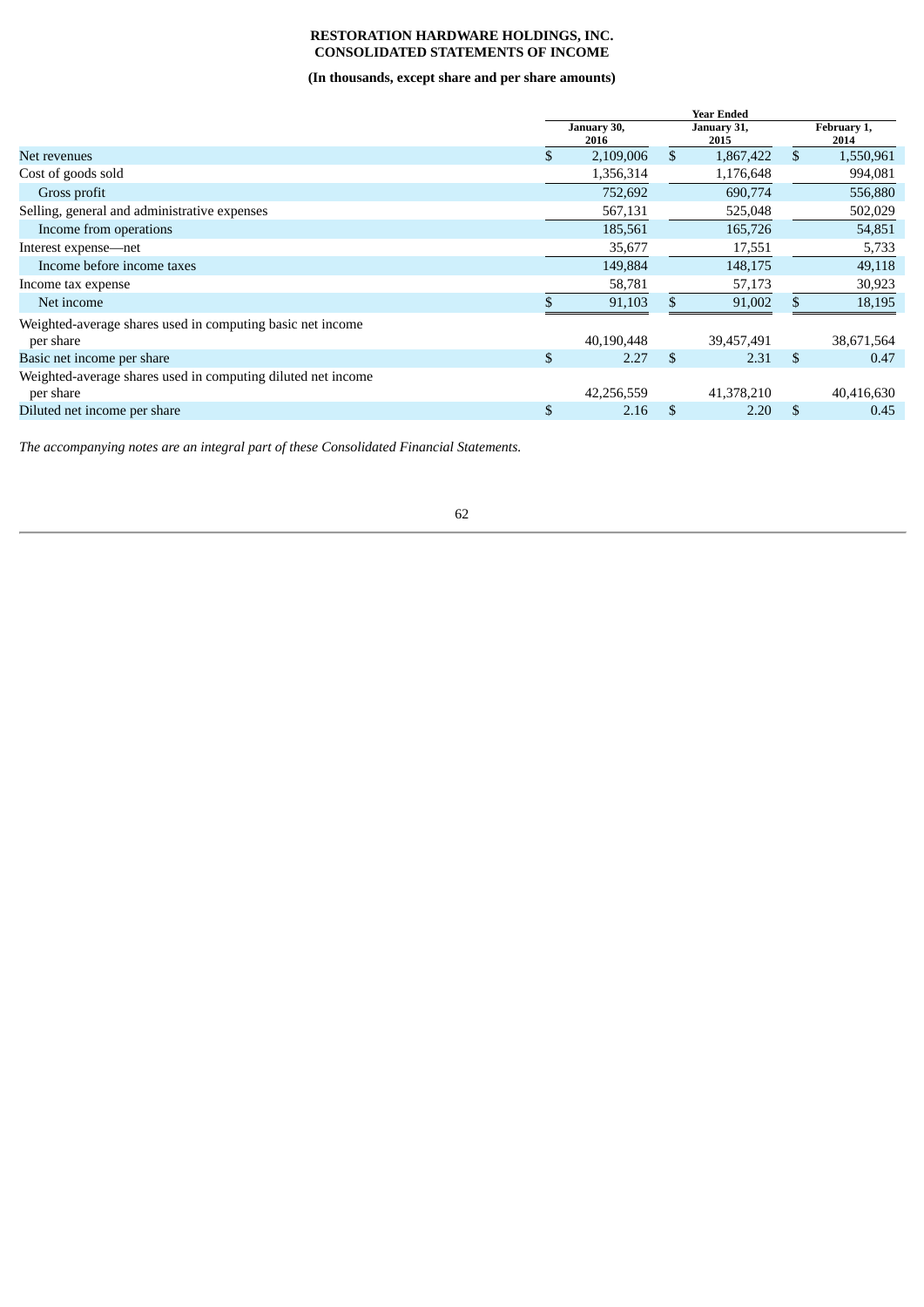# **RESTORATION HARDWARE HOLDINGS, INC. CONSOLIDATED STATEMENTS OF COMPREHENSIVE INCOME**

# **(In thousands)**

|                                                             | <b>Year Ended</b>   |  |                     |  |                     |
|-------------------------------------------------------------|---------------------|--|---------------------|--|---------------------|
|                                                             | January 30,<br>2016 |  | January 31,<br>2015 |  | February 1,<br>2014 |
| Net income                                                  | 91,103              |  | 91,002              |  | 18,195              |
| Net losses from foreign currency translation                | (2, 164)            |  | (1, 143)            |  | (582)               |
| Net unrealized holding gains (losses) on available-for-sale |                     |  |                     |  |                     |
| investments                                                 | (34)                |  |                     |  |                     |
| Total comprehensive income                                  | 88,905              |  | 89.871              |  | 17.613              |

*The accompanying notes are an integral part of these Consolidated Financial Statements.*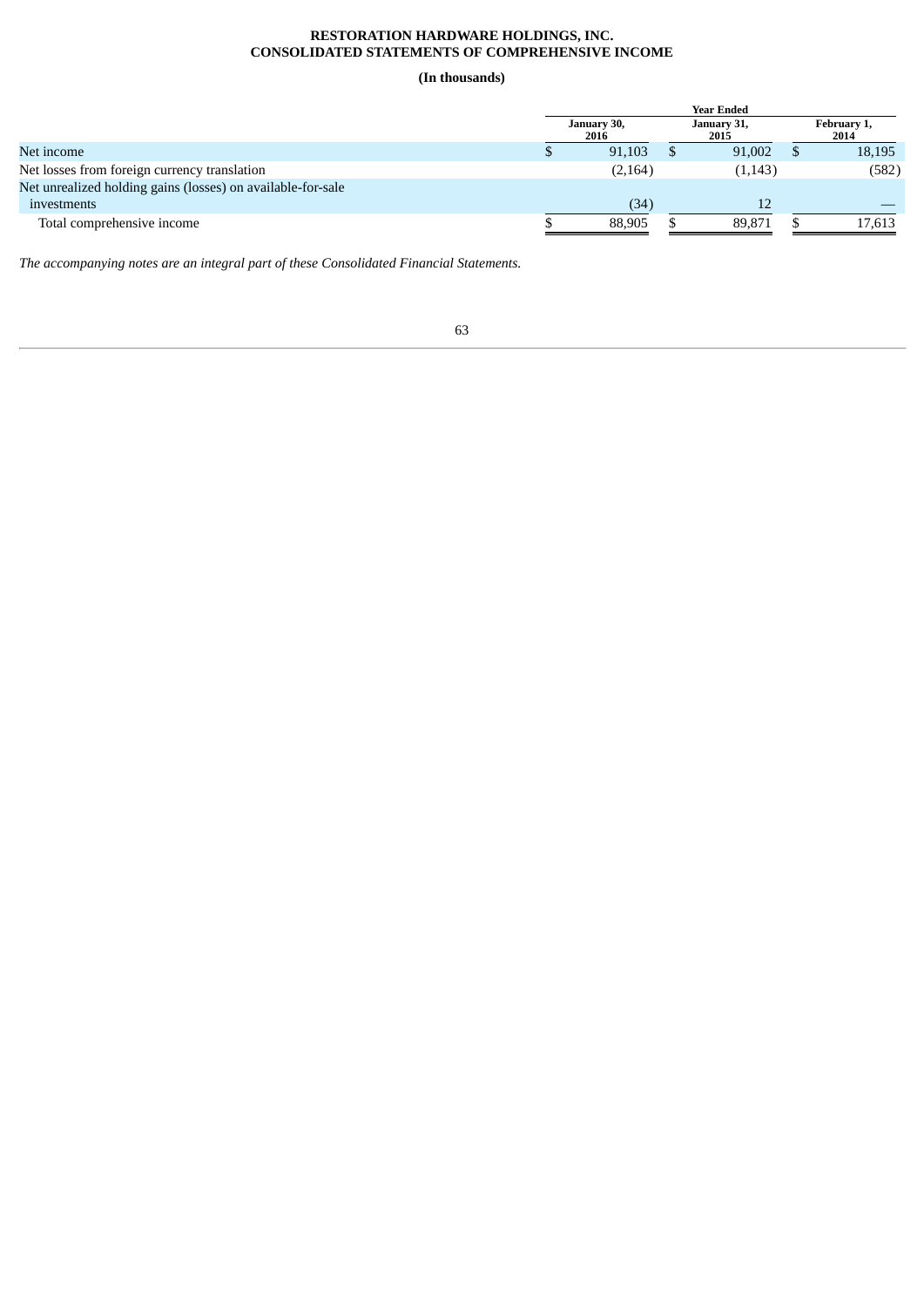# **RESTORATION HARDWARE HOLDINGS, INC. CONSOLIDATED STATEMENTS OF STOCKHOLDERS' EQUITY**

# **(In thousands, except share amounts)**

|                                                 |               | <b>Common Stock</b>            |                          | <b>Accumulated</b><br>Other<br>Comprehensive | <b>Retained</b><br><b>Earnings</b><br>(Accumulated | <b>Treasury Stock</b> |                               | Total<br>Stockholders'  |  |
|-------------------------------------------------|---------------|--------------------------------|--------------------------|----------------------------------------------|----------------------------------------------------|-----------------------|-------------------------------|-------------------------|--|
|                                                 | <b>Shares</b> | <b>Amount</b>                  | <b>Capital</b>           | <b>Income (Loss)</b>                         | Deficit)                                           | <b>Shares</b>         | <b>Amount</b>                 | <b>Equity</b>           |  |
| Balances-February 2, 2013                       | 37,967,635    | $\mathbb{S}$<br>$\overline{4}$ | 505,883<br>\$            | $\mathbf{s}$<br>1,211                        | $\mathbb{S}$<br>(55, 487)                          |                       | $\mathcal{S}$                 | $\mathbb{S}$<br>451,611 |  |
| Stock-based compensation                        |               | $\overline{\phantom{0}}$       | 67,622                   |                                              | $\overline{\phantom{0}}$                           |                       |                               | 67,622                  |  |
| Issuance of restricted stock                    | 6.667         |                                |                          |                                              |                                                    |                       |                               |                         |  |
| Vested and delivered restricted stock units     | 4,161         |                                | (178)                    |                                              |                                                    |                       |                               | (178)                   |  |
| Exercise of stock options-including tax benefit | 298,038       |                                | 11,314                   | –                                            |                                                    |                       |                               | 11,314                  |  |
| Repurchases of common stock                     | (40, 353)     | $\overline{\phantom{0}}$       | $\overline{\phantom{0}}$ |                                              | $\overline{\phantom{0}}$                           | 40,353                | (2,710)                       | (2,710)                 |  |
| Vesting of stock awards                         | 888,616       |                                |                          |                                              |                                                    |                       |                               |                         |  |
| Net income                                      |               |                                |                          |                                              | 18,195                                             |                       |                               | 18,195                  |  |
| Losses from foreign currency translation        |               |                                |                          | (582)                                        |                                                    |                       |                               | (582)                   |  |
| Balances-February 1, 2014                       | 39,124,764    | $\overline{4}$                 | 584,641                  | 629                                          | (37, 292)                                          | 40,353                | (2,710)                       | 545,272                 |  |
| Stock-based compensation                        |               | $\qquad \qquad -$              | 17,072                   |                                              |                                                    |                       | $\qquad \qquad -$             | 17,072                  |  |
| Issuance of restricted stock                    | 7,592         | $\overline{\phantom{0}}$       | $\overline{\phantom{0}}$ |                                              |                                                    | -                     | $\overline{\phantom{0}}$      |                         |  |
| Vested and delivered restricted stock units     | 56,003        | —                              | (2,795)                  |                                              |                                                    |                       |                               | (2,795)                 |  |
| Exercise of stock options-including tax benefit | 956,091       | $\overline{\phantom{0}}$       | 32,500                   |                                              |                                                    |                       | $\overline{\phantom{0}}$      | 32,500                  |  |
| Repurchases of common stock                     | (251, 910)    |                                |                          |                                              | $\overline{\phantom{0}}$                           | 251,910               | (16, 575)                     | (16, 575)               |  |
| Equity component value of convertible note      |               |                                |                          |                                              |                                                    |                       |                               |                         |  |
| issuance-net                                    |               |                                | 70,506                   |                                              |                                                    |                       |                               | 70,506                  |  |
| Sale of common stock warrant                    |               | $\overline{\phantom{0}}$       | 40,390                   |                                              |                                                    |                       |                               | 40,390                  |  |
| Purchase of convertible note hedge              |               | $\overline{\phantom{0}}$       | (73, 325)                |                                              |                                                    |                       | $\overbrace{\phantom{12332}}$ | (73, 325)               |  |
| Net income                                      |               |                                |                          |                                              | 91,002                                             |                       |                               | 91,002                  |  |
| Losses from foreign currency translation        |               | -                              |                          | (1, 143)                                     |                                                    |                       |                               | (1, 143)                |  |
| Net unrealized holding gains (losses) on        |               |                                |                          |                                              |                                                    |                       |                               |                         |  |
| investments                                     |               |                                |                          | 12                                           |                                                    |                       |                               | 12                      |  |
| Balances-January 31, 2015                       | 39,892,540    | $\overline{4}$                 | 668,989                  | (502)                                        | 53,710                                             | 292,263               | (19, 285)                     | 702,916                 |  |
| Stock-based compensation                        |               |                                | 24,223                   |                                              |                                                    |                       |                               | 24,223                  |  |
| Issuance of restricted stock                    | 6,535         |                                |                          |                                              |                                                    |                       |                               |                         |  |
| Vested and delivered restricted stock units     | 78,769        |                                | (4, 863)                 |                                              |                                                    |                       |                               | (4,863)                 |  |
| Exercise of stock options-including tax benefit | 608,056       |                                | 35,885                   |                                              |                                                    |                       | $\overbrace{\phantom{12333}}$ | 35,885                  |  |
| Repurchases of common stock                     | (2,625)       | –                              |                          |                                              |                                                    | 2.625                 | (238)                         | (238)                   |  |
| Equity component value of convertible note      |               |                                |                          |                                              |                                                    |                       |                               |                         |  |
| issuance-net                                    |               |                                | 77,192                   |                                              |                                                    |                       |                               | 77,192                  |  |
| Sale of common stock warrant                    |               | $\qquad \qquad -$              | 30,390                   |                                              |                                                    |                       |                               | 30,390                  |  |
| Purchase of convertible note hedge              |               | $\overline{\phantom{0}}$       | (68, 250)                | -                                            |                                                    |                       | $\overline{\phantom{0}}$      | (68,250)                |  |
| Net income                                      |               |                                |                          |                                              | 91,103                                             |                       | -                             | 91,103                  |  |
| Losses from foreign currency translation        | -             | -                              |                          | (2, 164)                                     |                                                    |                       | $\overbrace{\phantom{12332}}$ | (2,164)                 |  |
| Net unrealized holding gains (losses) on        |               |                                |                          |                                              |                                                    |                       |                               |                         |  |
| investments                                     |               |                                |                          | (34)                                         |                                                    |                       |                               | (34)                    |  |
| Balances-January 30, 2016                       | 40,583,275    | \$<br>$\overline{\mathcal{A}}$ | \$<br>763,566            | \$<br>(2,700)                                | \$<br>144,813                                      | 294,888               | \$<br>(19,523)                | \$<br>886,160           |  |

*The accompanying notes are an integral part of these Consolidated Financial Statements.*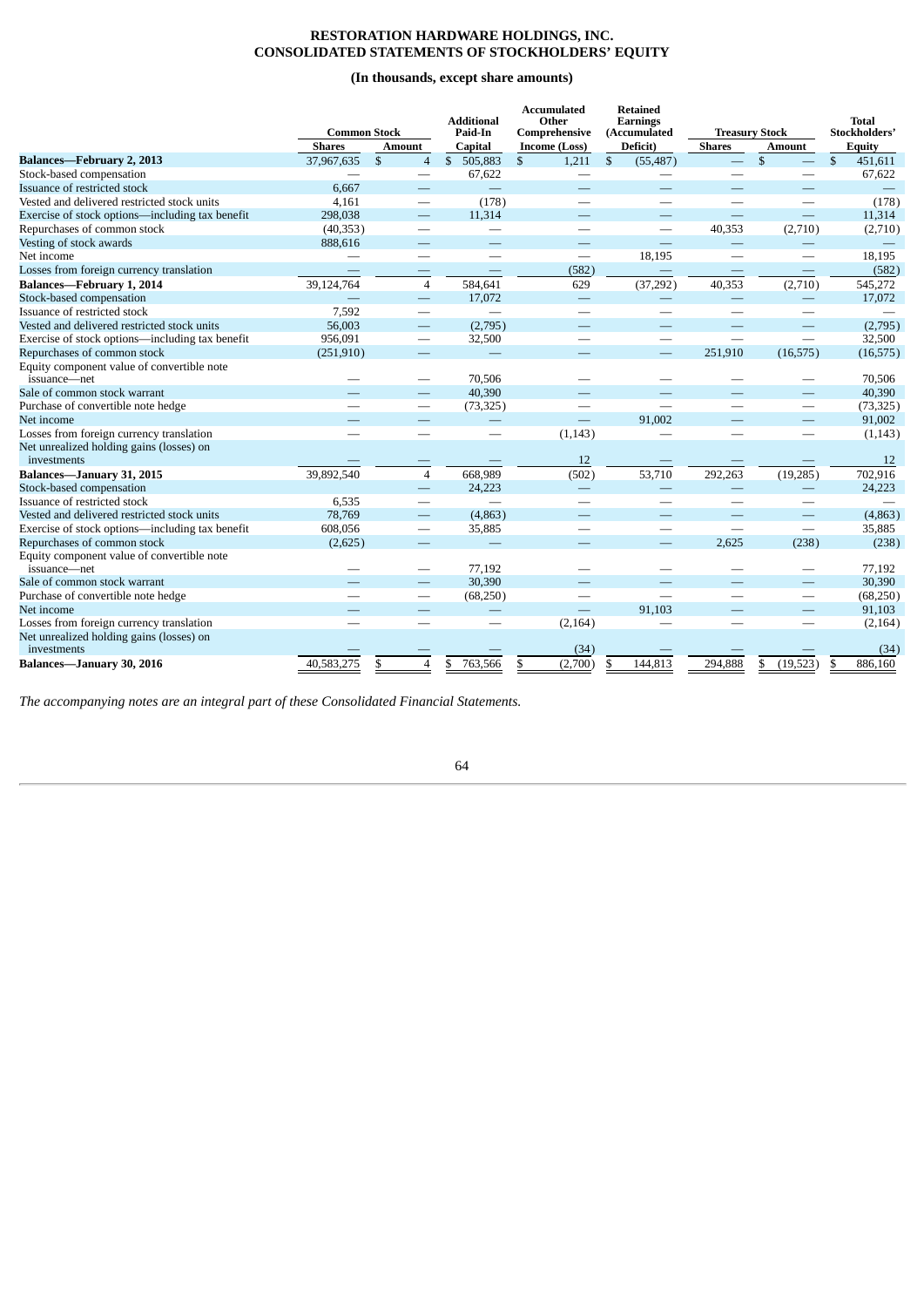# **RESTORATION HARDWARE HOLDINGS, INC. CONSOLIDATED STATEMENTS OF CASH FLOWS**

# **(In thousands)**

|                                                                                              |               | <b>Year Ended</b> |               |  |  |
|----------------------------------------------------------------------------------------------|---------------|-------------------|---------------|--|--|
|                                                                                              | January 30,   | January 31,       | February 1,   |  |  |
|                                                                                              | 2016          | 2015              | 2014          |  |  |
| <b>CASH FLOWS FROM OPERATING ACTIVITIES</b>                                                  |               |                   |               |  |  |
| Net income                                                                                   | \$<br>91,103  | \$<br>91,002      | \$<br>18,195  |  |  |
| Adjustments to reconcile net income to net cash provided by operating activities:            |               |                   |               |  |  |
| Depreciation and amortization                                                                | 44,595        | 34,463            | 27,654        |  |  |
| Impairment of long-lived assets                                                              |               |                   | 1,385         |  |  |
| Amortization of purchase premiums and accretion of purchases discount-net                    | 1.166         |                   |               |  |  |
| Amortization of debt discount                                                                | 22,114        | 7,969             |               |  |  |
| Excess tax benefit from exercise of stock options                                            | (10, 443)     | (16, 421)         | (3,685)       |  |  |
| Stock-based compensation expense                                                             | 24,223        | 17,072            | 67,622        |  |  |
| Deferred income taxes                                                                        | (6,011)       | 2,693             | 5,602         |  |  |
| Other non-cash interest expense                                                              | 2,473         | 1,342             | 671           |  |  |
| Change in assets and liabilities:                                                            |               |                   |               |  |  |
| Accounts receivable                                                                          | (2,629)       | (3,991)           | (4,995)       |  |  |
| Merchandise inventories                                                                      | (166, 505)    | (106, 036)        | (100, 937)    |  |  |
| Prepaid expense                                                                              | 8,929         | 15,123            | (22, 819)     |  |  |
| Other current assets                                                                         | 1,888         | (6,030)           | (3, 129)      |  |  |
| Accounts payable and accrued expenses                                                        | 44,378        | 25,470            | 57,318        |  |  |
| Deferred revenue and customer deposits                                                       | 33,213        | 19,955            | 8,750         |  |  |
| Other current liabilities                                                                    | 39,580        | (3, 131)          | 28,883        |  |  |
| Deferred rent and lease incentives                                                           | 13,597        | 3,574             | 7,196         |  |  |
| Other non-current obligations                                                                | 215           | (563)             | (190)         |  |  |
|                                                                                              |               |                   | 87,521        |  |  |
| Net cash provided by operating activities                                                    | 141,886       | 82,491            |               |  |  |
| <b>CASH FLOWS FROM INVESTING ACTIVITIES</b>                                                  |               |                   |               |  |  |
| Capital expenditures                                                                         | (119, 461)    | (110, 359)        | (93, 868)     |  |  |
| Acquisition of buildings and land                                                            | (13,999)      |                   |               |  |  |
| Construction related deposits                                                                | (20, 049)     | (9,250)           |               |  |  |
| Purchase of trademarks and domain names                                                      | (339)         | (453)             |               |  |  |
| Purchase of investments                                                                      | (217, 379)    | (91, 604)         |               |  |  |
| Maturities of investments                                                                    | 143,830       | 11,118            |               |  |  |
| Net cash used in investing activities                                                        | (227, 397)    | (200, 548)        | (93, 868)     |  |  |
| <b>CASH FLOWS FROM FINANCING ACTIVITIES</b>                                                  |               |                   |               |  |  |
| Gross borrowings under revolving line of credit                                              |               | 749,945           | 1,670,876     |  |  |
| Gross repayments under revolving line of credit                                              |               | (835, 370)        | (1,667,952)   |  |  |
| Revolving line of credit deferred financing fees                                             |               | (2, 133)          |               |  |  |
| Proceeds from issuance of convertible senior notes                                           | 296,250       | 350,000           |               |  |  |
| Proceeds from issuance of warrants                                                           | 30,390        | 40,390            |               |  |  |
| Purchase of convertible note hedges                                                          | (68, 250)     | (73, 325)         |               |  |  |
| Debt issuance costs related to convertible senior notes                                      | (2, 382)      | (5, 385)          | $\frac{1}{2}$ |  |  |
| Borrowings under build-to-suit lease transactions                                            |               | 1,776             |               |  |  |
| Payments on capital leases                                                                   | (248)         | (1,803)           | (2, 555)      |  |  |
| Proceeds from exercise of stock options                                                      | 25,606        | 16,400            | 7,629         |  |  |
| Excess tax benefit from exercise of stock options                                            | 10,443        | 16,421            | 3,685         |  |  |
| Tax withholdings related to issuance of stock-based awards                                   | (5,027)       | (3, 116)          | (178)         |  |  |
| Net cash provided by financing activities                                                    | 286,782       | 253,800           | 11,505        |  |  |
| Effects of foreign currency exchange rate translation                                        | (308)         | (198)             | (123)         |  |  |
| Net increase in cash and cash equivalents                                                    | 200,963       | 135,545           | 5,035         |  |  |
| Cash and cash equivalents                                                                    |               |                   |               |  |  |
| Beginning of period                                                                          | 148,934       | 13,389            | 8,354         |  |  |
| End of period                                                                                | 349,897<br>\$ | 148,934<br>\$     | 13,389        |  |  |
|                                                                                              |               |                   |               |  |  |
| Cash paid for interest                                                                       | \$<br>13,369  | \$<br>8.611       | 5,038<br>\$   |  |  |
| Cash paid for taxes                                                                          | 29,135        | 60,121            | 1,521         |  |  |
| Non-cash transactions:                                                                       |               |                   |               |  |  |
| Property and equipment additions due to build-to-suit lease transactions                     | 96,323        | 89,829            | 33,494        |  |  |
| Property and equipment reduction due to effected sale leaseback (Note 5)                     | (74, 855)     |                   |               |  |  |
| Property and equipment additions from use of construction related deposits                   | 13,915        |                   |               |  |  |
| Property and equipment additions in accounts payable and accrued expenses at period-end      | 12,108        | 10,875            | 4,204         |  |  |
| Property and equipment acquired under capital lease                                          | 88            | 38                | 238           |  |  |
| Building acquired under capital lease                                                        |               | 6,798             |               |  |  |
| Trademarks and domain names additions in accounts payable and accrued expenses at period-end | 107           |                   |               |  |  |
| Issuance of non-current notes payable related to share repurchases from former employees     | 238           | 16,575            | 2,710         |  |  |

*The accompanying notes are an integral part of these Consolidated Financial Statements.*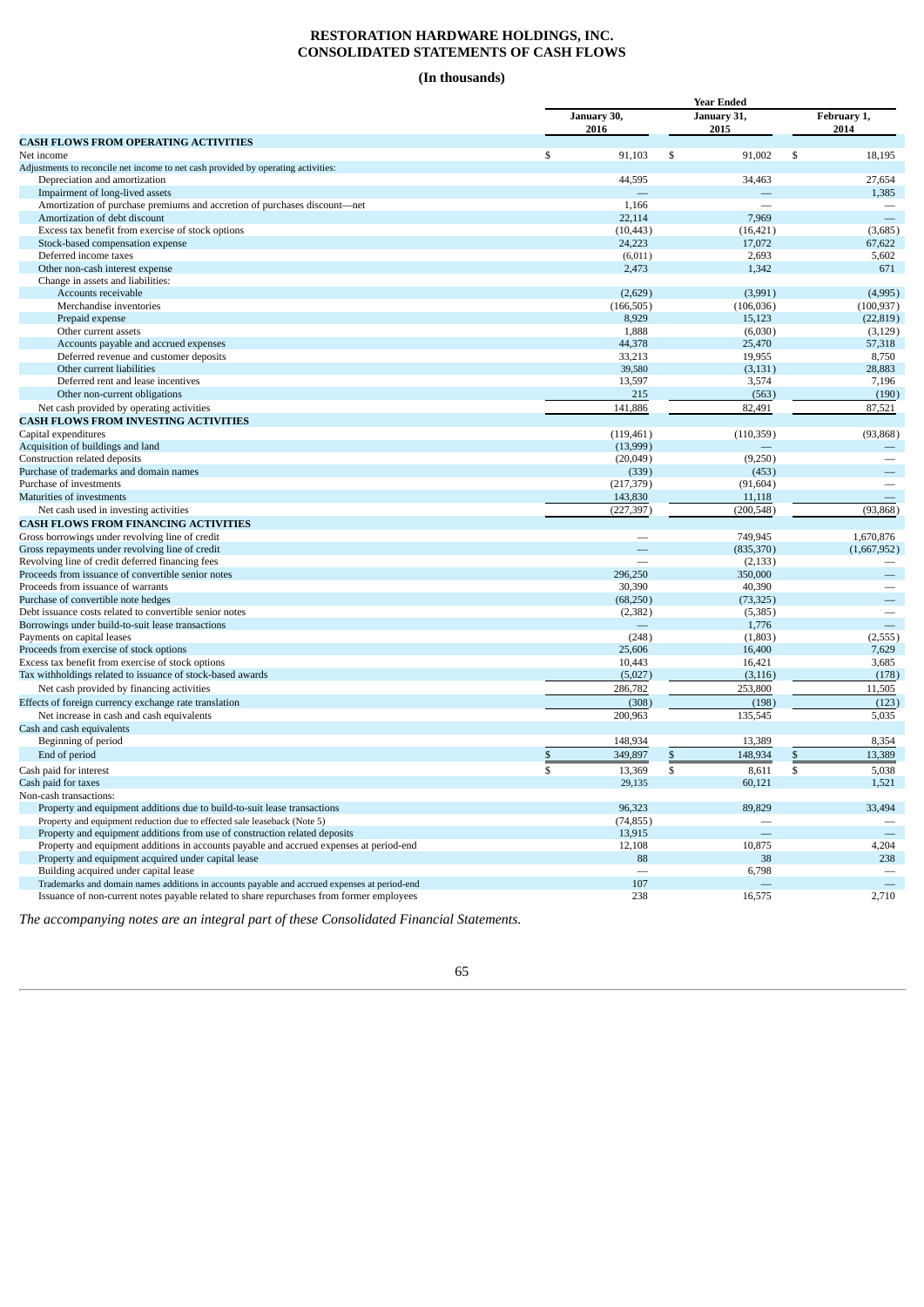# **RESTORATION HARDWARE HOLDINGS, INC. NOTES TO CONSOLIDATED FINANCIAL STATEMENTS**

# **NOTE 1—NATURE OF BUSINESS**

Restoration Hardware Holdings, Inc., a Delaware corporation, together with its subsidiaries (collectively, the "Company"), is a luxury home furnishings retailer that offers a growing number of categories, including furniture, lighting, textiles, bathware, décor, outdoor and garden, tableware, and child and teen furnishings. These products are sold through the Company's stores, catalogs and websites. As of January 30, 2016, the Company operated a total of 69 retail stores and 17 outlet stores in 28 states, the District of Columbia and Canada, and had sourcing operations in Shanghai and Hong Kong.

#### **NOTE 2—ORGANIZATION**

The Company was formed on August 18, 2011 and capitalized on September 2, 2011 as a holding company for the purposes of facilitating an initial public offering of common equity and was at such time a direct subsidiary of Home Holdings, LLC, a Delaware limited liability company ("Home Holdings").

On November 1, 2012, the Company acquired all of the outstanding shares of capital stock of Restoration Hardware, Inc., a Delaware corporation, and Restoration Hardware, Inc. became a direct, wholly owned subsidiary of the Company. Restoration Hardware, Inc. was a direct, wholly owned subsidiary of Home Holdings LLC, a Delaware limited liability company ("Home Holdings") prior to the Company's initial public offering. Outstanding units issued by Home Holdings under its equity compensation plan, referred to as the Team Resto Ownership Plan, were replaced with common stock of the Company at the time of its initial public offering. These transactions are referred to as the "Reorganization." On November 7, 2012, the Company completed its initial public offering.

On May 20, 2013, the Company completed a follow-on offering of 9,974,985 shares of common stock at an offering price of \$50.00 per share, which included 1,301,085 shares sold in connection with the full exercise of the option to purchase additional shares granted to the underwriters. All of the shares sold in the offering were sold by existing stockholders of the Company. No shares were sold by the Company in the offering, and, as such, the Company did not receive any of the proceeds from such sales. Effective May 20, 2013, the Company ceased being a subsidiary of Home Holdings, as a result of the sale, by Home Holdings, of a portion of its shares of the Company's voting common stock, which resulted in Home Holdings owning less than a majority of the Company's voting common stock after such sale.

On July 17, 2013, the Company completed a second follow-on offering of 8,000,000 shares of common stock at an offering price of \$70.00 per share. On August 14, 2013, in connection with the full exercise of the option to purchase additional shares granted to the underwriters, an additional 1,200,000 shares were sold at a price of \$70.00 per share. All of the shares sold in the offering were sold by existing stockholders of the Company. No shares were sold by the Company in the offering, and, as such, the Company did not receive any of the proceeds from such sales.

#### **Convertible Senior Notes**

In June 2015, the Company issued in a private offering \$250 million principal amount of 0.00% convertible senior notes due 2020 and, in July 2015, the Company issued an additional \$50 million principal amount pursuant to the exercise of the overallotment option granted to the initial purchasers as part of its June 2015 offering (collectively, the "2020 Notes"). In connection with the issuance of these notes, the Company entered into convertible note hedge transactions for which it paid an aggregate amount of \$68.3 million. In addition, the Company sold warrants for which it received aggregate proceeds of \$30.4 million. Taken together, the Company received total cash proceeds of \$256.0 million, net of discounts upon original issuance and offering costs of \$6.1 million. Refer to Note 9—*Convertible Senior Notes*.

In June 2014, the Company issued \$350 million principal amount of 0.00% convertible senior notes due 2019 in a private offering. In connection with the issuance of these notes, the Company entered into convertible note hedge transactions for which it paid an aggregate \$73.3 million. In addition, the Company sold warrants for which it received aggregate proceeds of \$40.4 million. Taken together, the Company received total cash proceeds of \$311.7 million, net of the initial purchasers' discounts and commissions and offering costs of \$5.4 million. Refer to Note 9—*Convertible Senior Notes*.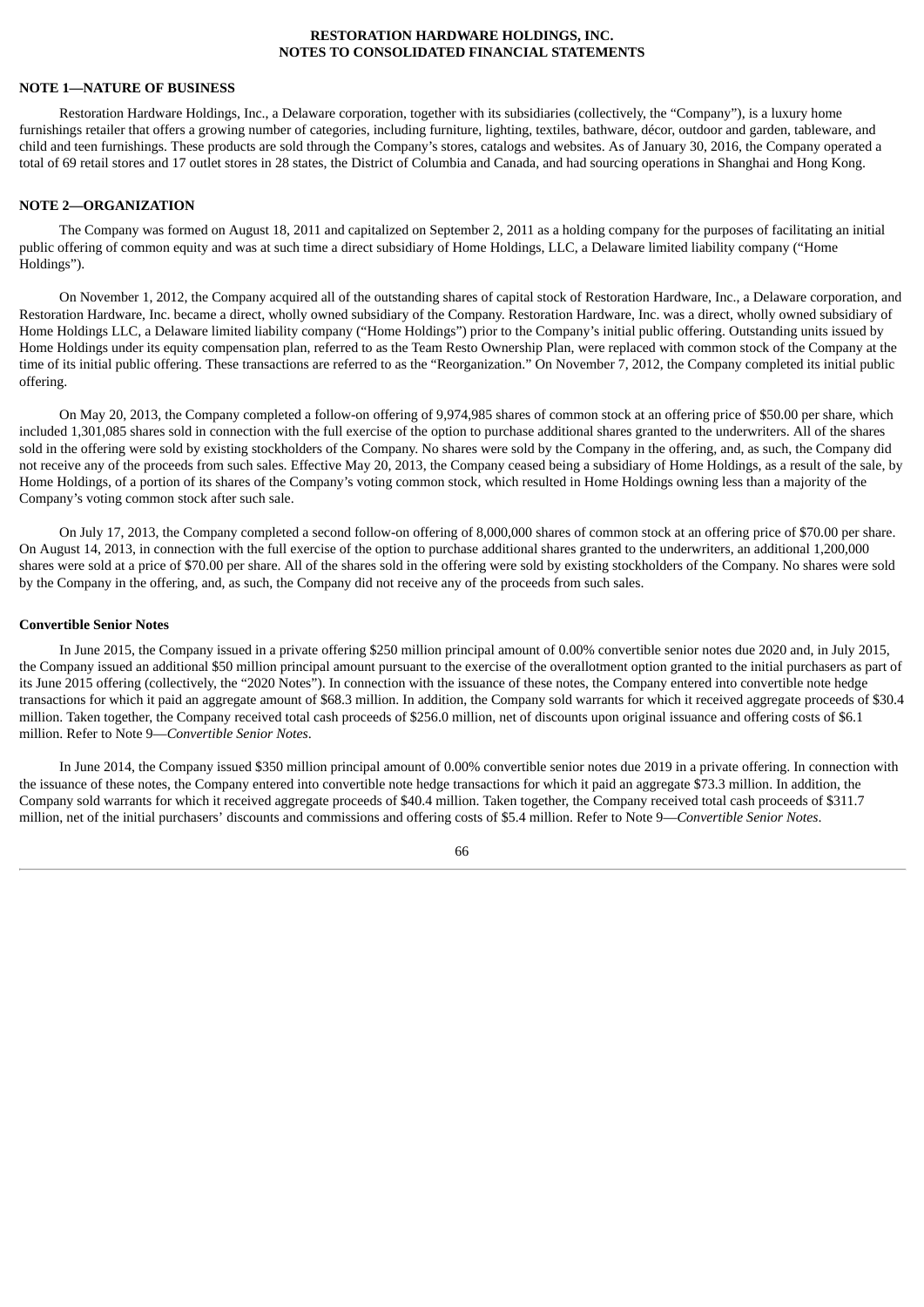# **NOTE 3—SIGNIFICANT ACCOUNTING POLICIES**

#### **Basis of Presentation**

These consolidated financial statements are prepared in conformity with accounting principles generally accepted in the United States ("GAAP"). The consolidated financial statements include the accounts of the Company and its wholly owned subsidiaries. Accordingly, all intercompany balances and transactions have been eliminated through the consolidation process.

Certain prior year amounts have been reclassified for consistency with the current year presentation. This reclassification had no effect on the previously reported consolidated results of operations, financial position or cash flows.

## **Fiscal Years**

The Company's fiscal year ends on the Saturday closest to January 31. As a result, the Company's fiscal year may include 53 weeks. The fiscal years ended January 30, 2016 ("fiscal 2015"), January 31, 2015 ("fiscal 2014") and February 1, 2014 ("fiscal 2013") each consisted of 52 weeks.

## **Use of Accounting Estimates**

The preparation of the Company's consolidated financial statements in conformity with GAAP requires management to make estimates and assumptions that affect the reported amounts of assets and liabilities and disclosures of contingent assets and liabilities at the date of the consolidated financial statements and the reported amounts of revenues and expenses during the reporting period. Actual results could differ from those estimates and such differences could be material to the consolidated financial statements.

# **Cash and Cash Equivalents**

The Company considers all highly liquid investments with original maturities of 90 days or less to be cash equivalents.

## **Investments**

All of the Company's investments are classified as available-for-sale and are carried at fair value. The Company invests excess cash primarily in investment-grade interest-bearing securities such as money market funds, certificates of deposit, commercial paper, government agency obligations and guaranteed obligations of the U.S. government, all of which are subject to minimal credit and market risks. Investments that have an original maturity of 91 days or more at the date of purchase and a current maturity of less than one year are classified as short-term investments, while investments with a current maturity of more than one year are classified as long-term investments. Fair value is determined based on quoted market rates when observable or utilizing data points that are observable, such as quoted prices, interest rates and yield curves. The cost of available-for-sale marketable securities sold is based on the specific identification method. Unrealized holding gains and losses, net of tax, are recorded in accumulated other comprehensive loss on the consolidated statements of stockholders' equity until realized. Realized gains and losses, interest income, dividends, and amortization and accretion of purchase premiums and discounts on investments are included in interest expense on the consolidated statements of income. Total interest income and accretion of purchase discounts on investments were \$1.5 million and \$0.1 million in fiscal 2015, respectively. Total amortization of purchase premiums on investments was \$1.2 million in fiscal 2015. The Company did not record any realized gains and losses or dividends in fiscal 2015.

## **Concentration of Credit Risk**

The Company maintains its cash and cash equivalent accounts in financial institutions in both U.S. dollar and Canadian dollar denominations. Accounts at the U.S. institutions are insured by the Federal Deposit Insurance Corporation ("FDIC") up to \$250,000 and accounts at the Canadian institutions are insured by the Canada Deposit Insurance Corporation ("CDIC") up to \$100,000 Canadian dollars. As of January 30, 2016 and January 31, 2015, and at various time throughout these fiscal years, the Company had cash in financial institutions in excess of the amount insured by the FDIC and CDIC. The Company performs ongoing evaluations of these institutions to limit its concentration of credit risk.

# **Accounts Receivable**

Accounts receivable consist primarily of receivables from the Company's credit card processors for sales transactions, receivables related to our contract business and other miscellaneous receivables. Accounts receivable is presented net of allowance for doubtful accounts, which is recorded on a specific identification basis. The allowance for doubtful accounts was \$2.3 million as of both January 30, 2016 and January 31, 2015.

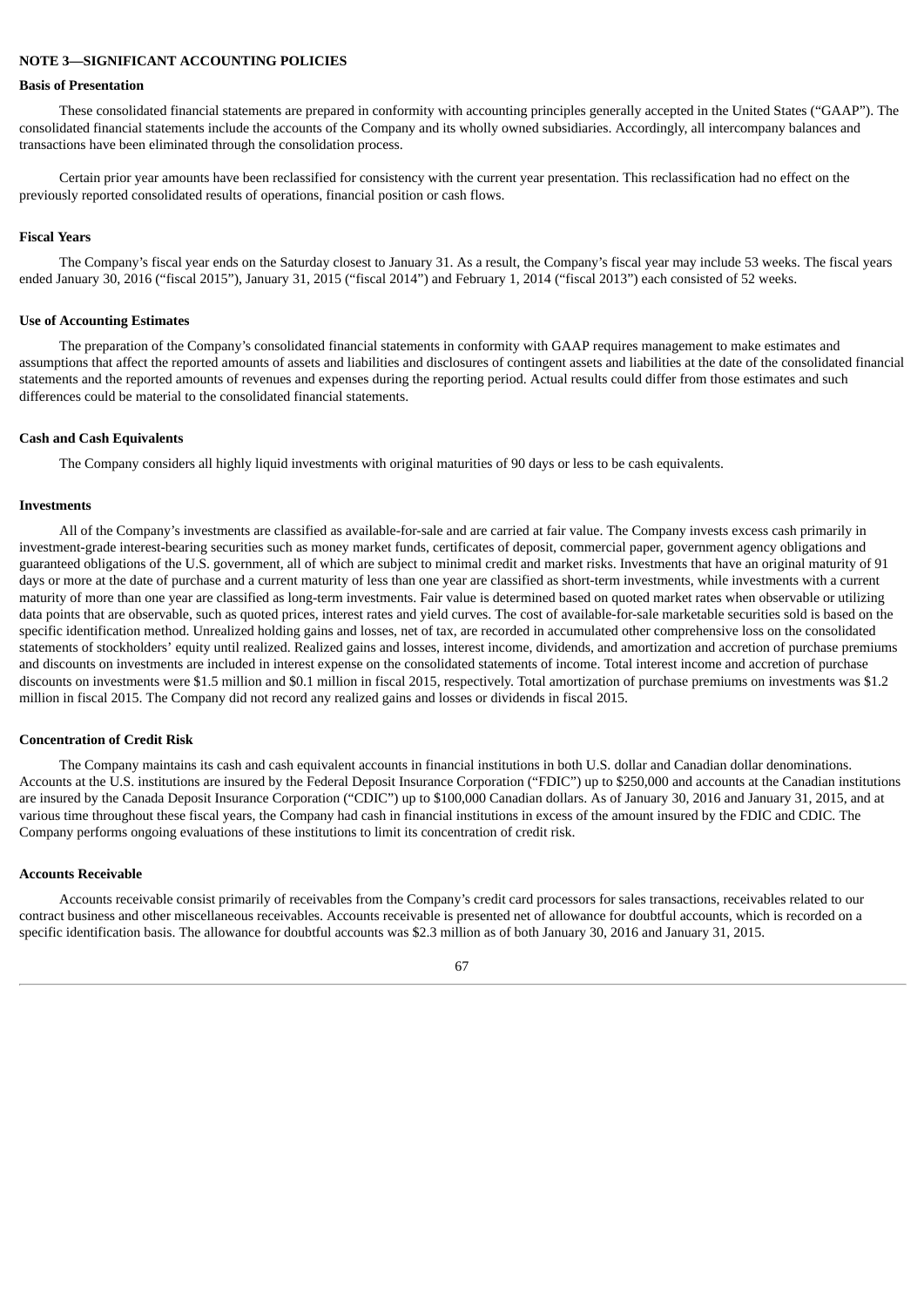## **Merchandise Inventories**

The Company's merchandise inventories are comprised of finished goods and are carried at the lower of cost or market, with cost determined on a weighted-average cost method and market determined based on the estimated net realizable value. To determine if the value of inventory should be marked down below original cost, the Company considers current and anticipated demand, customer preference and the merchandise age. The inventory value is adjusted periodically to reflect current market conditions, which requires management judgments that may significantly affect the ending inventory valuation, as well as gross margin. The significant estimates used in inventory valuation are obsolescence (including excess and slow-moving inventory and lower of cost or market reserves) and estimates of inventory shrinkage. The Company adjusts its inventory for obsolescence based on historical trends, aging reports, specific identification and its estimates of future retail sales prices.

Reserves for shrinkage are estimated and recorded throughout the period as a percentage of shipped sales based on historical shrinkage results and current inventory levels. Actual shrinkage is recorded throughout the year based upon periodic cycle counts and the results of the Company's annual physical inventory count. Actual inventory shrinkage and obsolescence can vary from estimates due to factors including the mix of the Company's inventory (which ranges from large furniture to decorative accessories) and execution against loss prevention initiatives in the Company's stores, distribution centers, off-site storage locations and with its third-party transportation providers.

Due to these factors, the Company's obsolescence and shrinkage reserves contain uncertainties. Both estimates have calculations that require management to make assumptions and to apply judgment regarding a number of factors, including market conditions, the selling environment, historical results and current inventory trends. If actual obsolescence or shrinkage estimates change from the Company's original estimates, the Company will adjust its inventory reserves accordingly throughout the period. Management does not believe that changes in the assumptions used in these estimates would have a significant effect on the Company's net income or inventory balances. The Company's inventory reserve balances were \$19.3 million and \$14.6 million as of January 30, 2016 and January 31, 2015, respectively.

## **Advertising Expenses**

Advertising expenses primarily represent the costs associated with the Company's catalog mailings, as well as print and website marketing. Total advertising expense, recorded in selling, general and administrative expenses on the consolidated statements of income, were \$107.7 million, \$114.7 million, and \$83.0 million in fiscal 2015, fiscal 2014, and fiscal 2013, respectively.

## *Capitalized Catalog Costs*

Capitalized catalog costs consist primarily of third-party incremental direct costs to prepare, print and distribute Source Books. Such costs are capitalized and amortized over their expected period of future benefit. Such amortization is based upon the ratio of actual revenues to the total of actual and estimated future revenues on an individual Source Book basis. Estimated future revenues are based upon various factors such as the total number of Source Books and pages circulated, the probability and magnitude of consumer response and the merchandise assortment offered. Each Source Book is generally fully amortized within a twelve-month period after they are mailed and the majority of the amortization occurs within the first five to nine months, with the exception of the Holiday Source Books, which are generally fully amortized within a three-month period after they are mailed. Capitalized catalog costs are evaluated for realizability on a regular basis by comparing the carrying amount associated with each Source Book to the estimated probable remaining future sales associated with that Source Book.

The Company's catalog amortization calculation requires management to make assumptions and to apply judgment regarding a number of factors, including market conditions, the selling environment and the probability and magnitude of consumer response to certain Source Books and merchandise assortment offered. If actual revenues associated with the Company's Source Books differ from its original estimates, the Company adjusts its catalog amortization schedules accordingly. Management does not believe that changes in the assumptions used in these estimates would have a significant effect on the Company's net income as changes in the assumptions do not impact the total cost of the Source Books to be amortized. However, changes in the assumptions could impact the timing of the future catalog amortization expense recorded to the consolidated statements of income.

During fiscal 2013, the Company modified its Source Book strategy and eliminated its Fall Source Book. The Company therefore made changes to its assumptions regarding the estimated future revenues and the period over which such revenues would be earned related to its Spring 2013 Source Books. As a result, the amortization period for the Spring 2013 Source Books increased from an eight- to nine-month period to a twelve-month period.

The Company had \$35.8 million and \$46.9 million of capitalized catalog costs that are included in prepaid expense and other current assets on the consolidated balance sheets as of January 30, 2016, and January 31, 2015, respectively.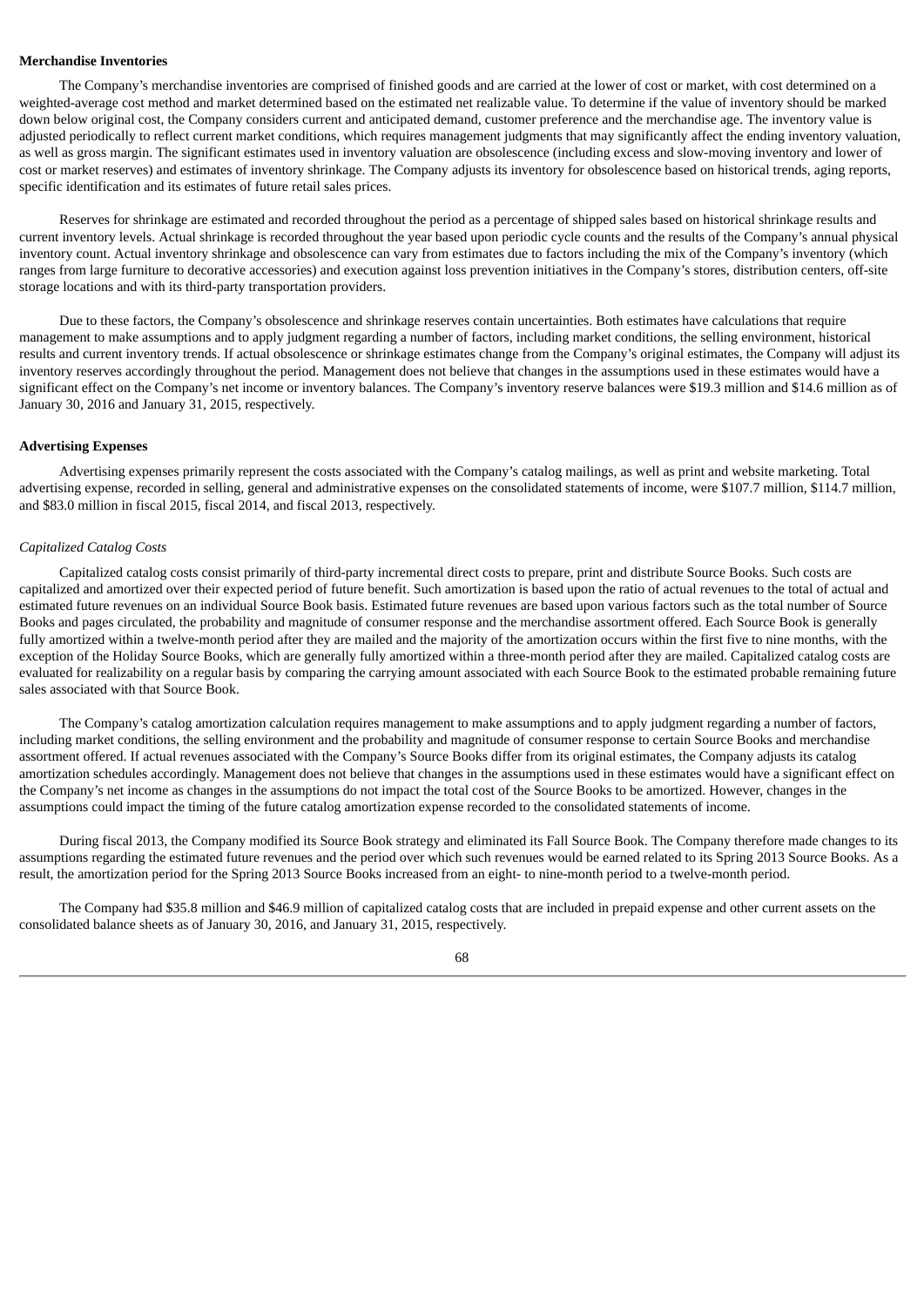# *Website and Print Advertising*

Website and print advertising expenses, which include e-commerce advertising, web creative content and direct marketing activities such as print media, radio and other media advertising, are expensed as incurred or upon the release of the content or the initial advertisement.

## **Property and Equipment**

Property and equipment is recorded at cost, net of accumulated depreciation and amortization. Depreciation is calculated using the straight-line method, generally using the following useful lives:

| <b>Category of Property and Equipment</b> | <b>Useful Life</b> |
|-------------------------------------------|--------------------|
| Building and building improvements        | 40 years           |
| Machinery, equipment and aircraft         | 3 to 10 years      |
| Furniture, fixtures and equipment         | 3 to 7 years       |
| Computer software                         | 3 to 7 years       |

The cost of leasehold improvements and lease acquisitions is amortized over the lesser of the useful life of the asset or the applicable lease term.

The Company expenses all internal-use software costs incurred in the preliminary project stage and capitalizes certain direct costs associated with the development and purchase of internal-use software, including external costs of materials and services and internal payroll costs related to the software project, within property and equipment. Capitalized costs are amortized on a straight-line basis over the estimated useful lives of the software, generally between three and seven years.

Interest is capitalized on construction in progress and software projects during the period in which expenditures have been made, activities are in progress to prepare the asset for its intended use and interest expense is being incurred. The Company capitalized interest of \$2.3 million, \$1.6 million and \$0.9 million in fiscal 2015, fiscal 2014 and fiscal 2013, respectively. During fiscal 2015, all of the \$2.3 million capitalized interest relates to the capitalization of non-cash interest associated with the amortization of the convertible senior notes debt discount. During fiscal 2014, \$1.1 million of the \$1.6 million capitalized interest relates to the capitalization of non-cash interest associated with the amortization of the convertible senior notes debt discount.

Property and equipment acquired under non-cancelable leases, which meet the criteria of capital leases, are capitalized and amortized over the lesser of the useful life of the asset or the lease term. For buildings held under capital lease, unless the fair value of the land at lease inception exceeds 25% of the aggregate fair value of the leased land and building, rent payments under the leases are recognized using the effective interest method as a reduction of the capital lease obligation and interest expense. Pursuant to Accounting Standards Codification ("ASC") 840—*Leases* ("ASC 840"), at lease inception, if the fair value of the underlying land exceeds 25% of the fair value of the real estate (land and building), the Company allocates a portion of the cash payments under the lease to land rent expense equal to the product of the fair value of the leased land at construction commencement and the Company's incremental borrowing rate. The remaining cash payment is treated as debt-service payments and recognized as a reduction of the capital lease obligation and an increase in interest expense.

The land purchased by the Company is recorded at cost and is a non-depreciable asset.

Property and equipment is reviewed for impairment whenever events or changes in circumstances indicate that the carrying amount of assets may not be recoverable.

## **Intangible Assets**

Intangible assets reflect the value assigned to trademarks, domain names and the fair market value of the Company's leases. The Company does not amortize trademarks and domain names as the Company defines the life of these assets as indefinite.

## **Impairment**

# *Goodwill*

The Company evaluates goodwill annually to determine whether it is impaired. Goodwill is also tested between annual impairment tests if an event occurs or circumstances change that would indicate that the fair value of a reporting unit is less than its carrying amount. Conditions that may indicate impairment include, but are not limited to, a significant adverse change in customer

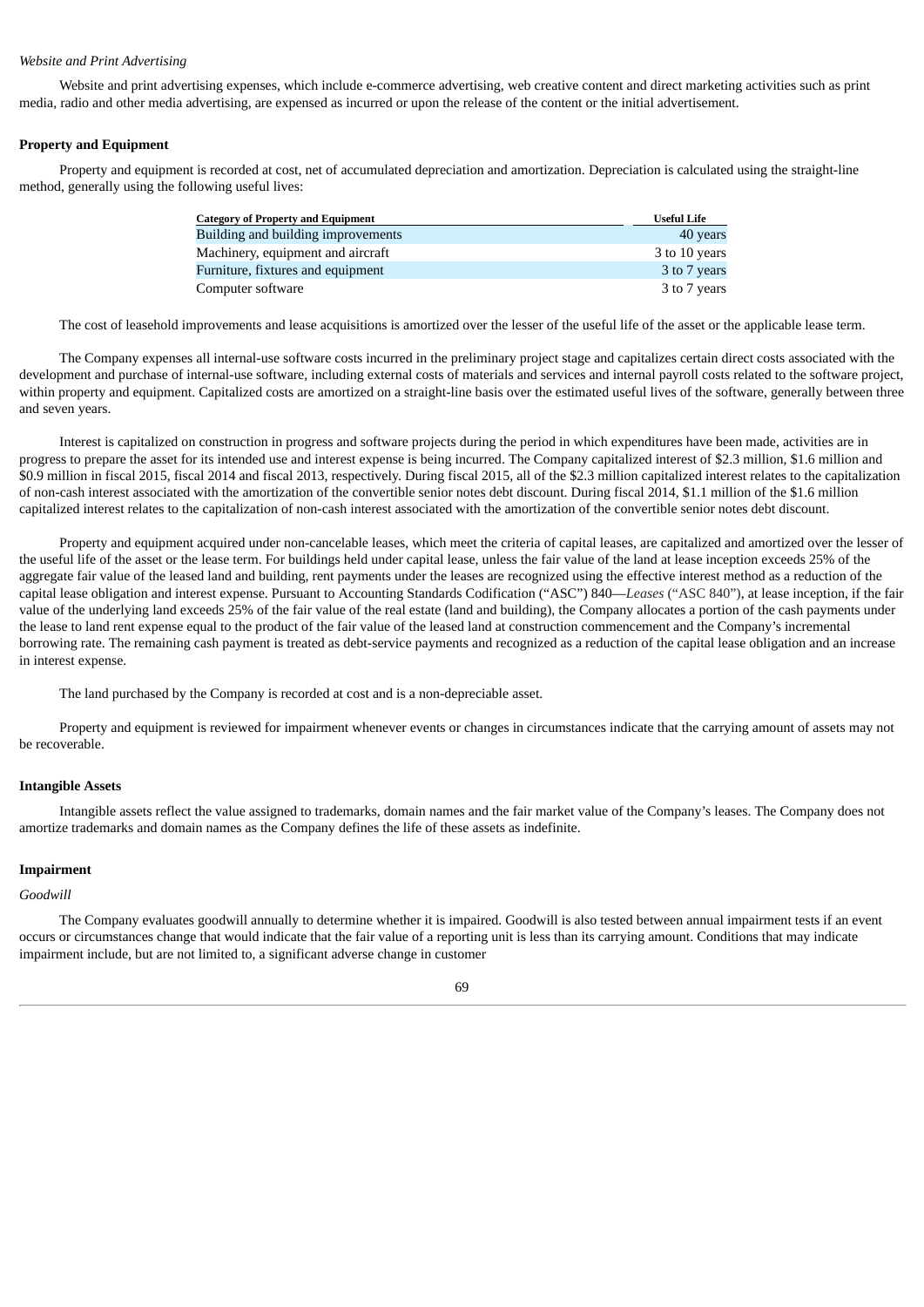demand or business climate that could affect the value of an asset; general economic conditions, such as increasing Treasury rates or unexpected changes in gross domestic product growth; a change in the Company's market share; budget-to-actual performance and consistency of operating margins and capital expenditures; a product recall or an adverse action or assessment by a regulator; or changes in management or key personnel. If an impairment indicator exists, the Company tests the intangible asset for recoverability. The Company has identified only one single reporting unit. The Company selected the fourth fiscal quarter to perform its annual goodwill impairment testing.

The Company qualitatively assesses goodwill impairment to determine whether it is more likely than not that the fair value of a reporting unit is less than its carrying amount. During fiscal 2015, the Company performed a qualitative analysis examining key events and circumstances affecting fair value and determined it is more likely than not that the reporting unit's fair value is greater than its carrying amount. As such, no further analysis was required for purposes of testing of the Company's goodwill for impairment.

If goodwill is not qualitatively assessed or if goodwill is qualitatively assessed and it is determined it is not more likely than not that the reporting unit's fair value is greater than its carrying amount, a two-step quantitative approach is used. In the first step, the Company compares the fair value of the reporting unit, generally defined as the same level as or one level below an operating segment, to its carrying value. If the fair value of the reporting unit exceeds the carrying value of the net assets assigned to that unit, goodwill is considered not impaired and the Company is not required to perform further testing. If the carrying value of the net assets assigned to the reporting unit exceeds the fair value of the reporting unit, then the Company must perform the second step of the impairment test in order to determine the implied fair value of the reporting unit's goodwill. If the carrying value of a reporting unit's goodwill exceeds its implied fair value, then the Company would record an impairment loss equal to the difference.

The Company's tests for impairment of goodwill resulted in a determination that the fair value of the Company substantially exceeded the carrying value of the Company's net assets in fiscal 2015 and fiscal 2014. No impairment to goodwill has been recorded in any period.

#### *Trademarks and Domain Names*

The Company annually evaluates whether trademarks and domain names continue to have an indefinite life. Trademarks and domain names are reviewed for impairment annually in the fourth quarter and may be reviewed more frequently if indicators of impairment are present. Conditions that may indicate impairment include, but are not limited to, a significant adverse change in customer demand or business climate that could affect the value of an asset, a product recall or an adverse action or assessment by a regulator.

The Company qualitatively assesses indefinite-lived intangible asset impairment to determine whether it is more likely than not that the fair value of the asset is less than its carrying amount. During fiscal 2015, the Company performed a qualitative analysis examining key events and circumstances affecting fair value and determined it is more likely than not that the asset's fair value is greater than its carrying amount. As such, no further analysis was required for purposes of testing of the Company's trademarks or domain names for impairment.

If trademarks and domain names are not qualitatively assessed or if trademarks and domain names are qualitatively assessed and it is determined it is not more likely than not that the asset's fair value is greater than its carrying amount, an impairment review is performed by comparing the carrying value to the estimated fair value, determined using a discounted cash flow methodology. Factors used in the valuation of intangible assets with indefinite lives include, but are not limited to, management's plans for future operations, brand initiatives, recent results of operations and projected future cash flows.

The Company tested the trademarks and domain names for impairment and concluded that there has been no impairment in any period.

# *Long-Lived Assets*

Long-lived assets, such as property and equipment and intangible assets subject to amortization, are reviewed for impairment whenever events or changes in circumstances indicate that the carrying amount of an asset may not be recoverable. Conditions that may indicate impairment include, but are not limited to, a significant adverse change in customer demand or business climate that could affect the value of an asset, a product recall or an adverse action or assessment by a regulator. If the sum of the estimated undiscounted future cash flows related to the asset is less than the carrying value, the Company recognizes a loss equal to the difference between the carrying value and the fair value, usually determined by the estimated discounted cash flow analysis of the asset.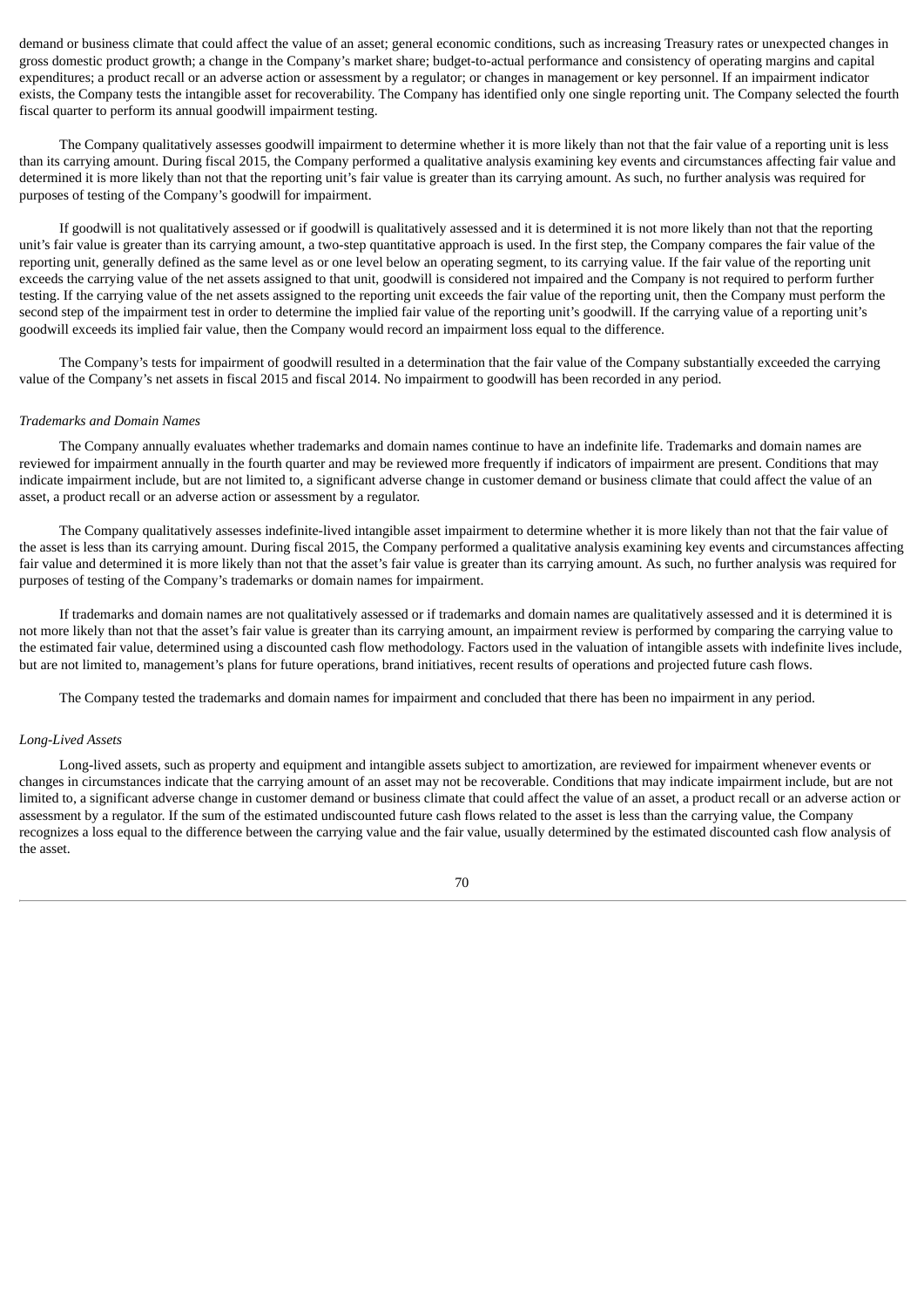The Company evaluates long-lived tangible assets at an individual store level, which is the lowest level at which independent cash flows can be identified. The Company evaluates corporate assets and other long-lived assets that are not store-specific at the consolidated level.

Since there is typically no active market for the Company's long-lived tangible assets, the Company estimates fair values based on the expected future cash flows. The Company estimates future cash flows based on store-level historical results, current trends, and operating and cash flow projections. The Company's estimates are subject to uncertainty and may be affected by a number of factors outside its control, including general economic conditions and the competitive environment. While the Company believes its estimates and judgments about future cash flows are reasonable, future impairment charges may be required if the expected cash flow estimates, as projected, do not occur or if events change requiring the Company to revise its estimates.

The Company recorded an impairment charge in fiscal 2013 of \$1.4 million related to the underperformance of a stand-alone RH Baby & Child Gallery, which is included in selling, general and administrative expenses on the consolidated statements of income. The Company did not record an impairment charge on long-lived assets in fiscal 2015 or fiscal 2014.

# **Lease Accounting**

The Company leases stores, distribution facilities, office space and, less significantly, certain machinery and equipment. The Company classifies leases at the inception of the lease as a capital lease or an operating lease.

### *Build-to-Suit Lease Transactions*

The Company is sometimes involved in the construction of leased stores, which, depending on the extent to which it is involved, the Company may be the "deemed owner" of the leased premises for accounting purposes during the construction period pursuant to ASC 840. If the Company is the "deemed owner" for accounting purposes, upon commencement of the construction project, it is required to capitalize the cash and non-cash assets contributed by the landlord for construction as property and equipment on its consolidated balance sheets. The contributions by the landlord toward construction, including the building, existing site improvements at construction commencement and any amounts paid by the landlord to those responsible for construction, are included as property and equipment additions due to build-to-suit lease transactions within the non-cash section of the consolidated statements of cash flows. However, over the lease term, these non-cash additions to property and equipment due to build-to-suit lease transactions do not impact the Company's cash outflows, nor do they impact net income within the consolidated statements of income.

Upon completion of the construction project, the Company performs a sale-leaseback analysis to determine if it does not have any forms of "continuing involvement" and therefore can remove the assets and related liabilities from its consolidated balance sheets. If the assets and related liabilities cannot be removed from the Company's consolidated balance sheets, the Company accounts for the transactions as a financing lease. These lease transactions are referred to as build-to-suit lease transactions.

Rent expense relating to the land is recognized on a straight-line basis once construction begins, which is determined using the fair value of the leased land at construction commencement and the Company's incremental borrowing rate. Once cash payments commence under the lease, all amounts in excess of land rent expense are recorded as a debt-service payment and are recognized as interest expense and a reduction of the financing obligation.

Similar to capital leases, the expense recorded within the consolidated statements of income over the lease term is equal to the cash rent payments made under the lease. The primary difference in the consolidated statements of income between build-to-suit lease transactions and operating leases is the timing of recognition and the classification of expenses. Expenses related to operating leases are classified as rent expense compared to expenses related to build-to-suit lease transactions which are classified as a combination of rent expense, depreciation expense and interest expense.

#### *Operating and Capital Leases*

In a capital or an operating lease, the expected lease term begins with the date that the Company takes possession of the equipment or the leased space for construction and other purposes. The expected lease term may also include the exercise of renewal options if the exercise of the option is determined to be reasonably assured. The expected term is also used in the determination of whether a store is a capital or operating lease.

Certain of the Company's property and equipment are held under capital leases. These assets are included in property and equipment and depreciated over the lesser of the useful life of the asset or the lease term. For buildings held under capital leases, unless the fair value of the land at lease inception exceeds 25% of the aggregate fair value of the leased land and buildings, rent payments under the leases are recognized using the effective interest method as a reduction of the capital lease obligation and interest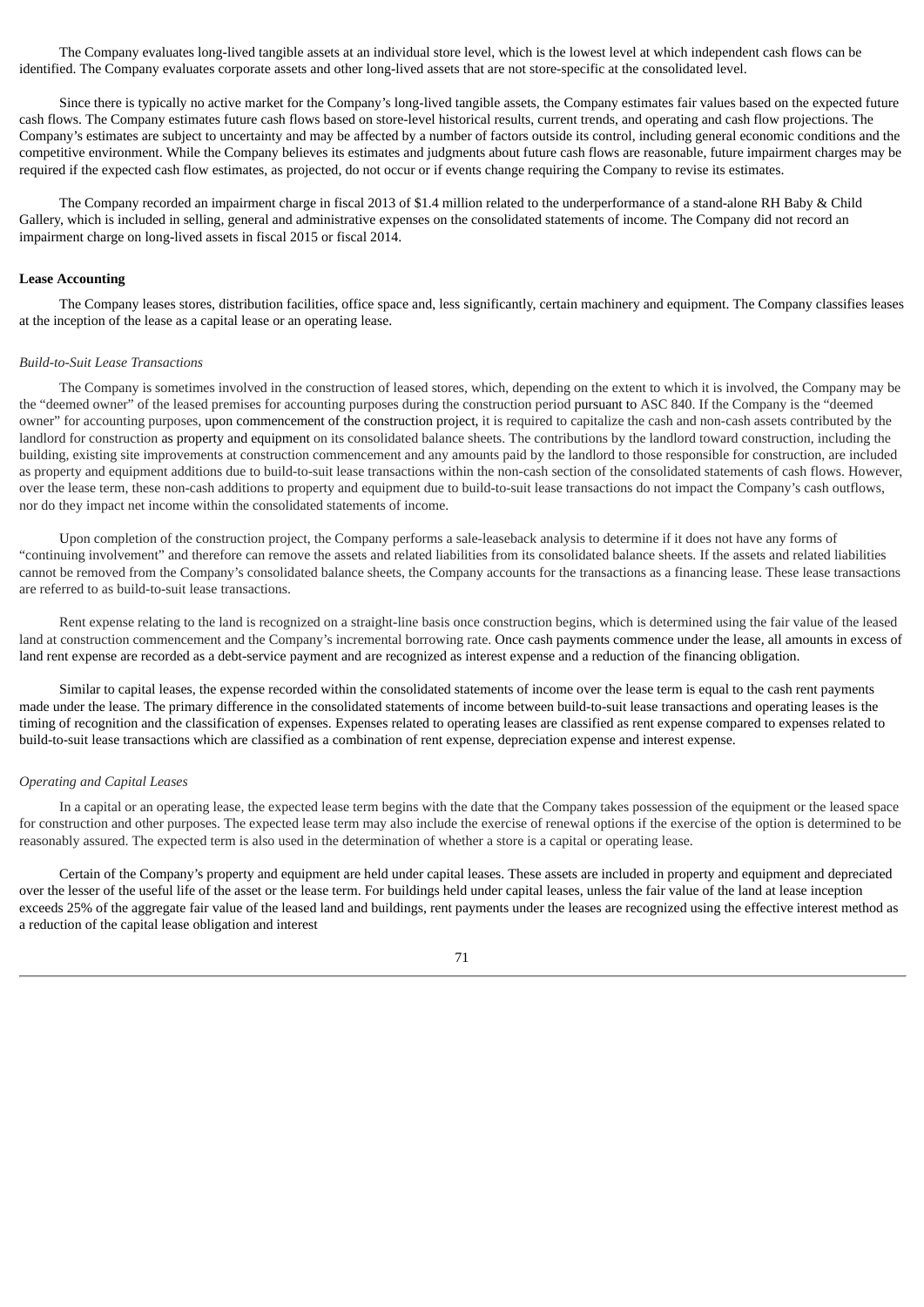expense. Pursuant to ASC 840, at lease inception, if the fair value of the underlying land exceeds 25% of the fair value of the real estate (land and buildings), the Company allocates a portion of the cash payments under the lease to land rent expense equal to the product of the fair value of the leased land at construction commencement and the Company's incremental borrowing rate. The remaining cash payment is treated as debt-service payments and recognized as a reduction of the capital lease obligation and an increase in interest expense.

All other leases are considered operating leases in accordance with ASC 840. Assets subject to an operating lease and the related lease payments are not recorded on the consolidated balance sheets. For leases that contain lease incentives, premiums and minimum rent expenses, the Company recognizes rent expense on a straight-line basis over the lease term. Tenant improvement allowances received from landlords under operating leases are recorded in deferred rent and lease incentives on the consolidated balance sheets, and are amortized on a straight-line basis over the lease term.

During fiscal 2015, the Company received \$9.2 million related to profit participation arrangements for two of its distribution center facilities. Such amounts were recorded in deferred rent and lease incentives on the consolidated balance sheets and will be amortized on a straight-line basis over the respective lease terms.

## **Debt Issuance Costs**

The Company capitalizes debt issuance costs related to its convertible senior notes and revolving line of credit. Capitalized costs are included in other non-current assets on the consolidated balance sheets as deferred financing fees and convertible debt issuance costs and amortization of such fees are included in interest expense on the consolidated statements of income. Deferred financing fees, and convertible debt issuance costs related to the convertible senior notes are amortized utilizing the effective interest method. Deferred financing fees related to the revolving line of credit are amortized utilizing the straightline method.

#### **Revenue Recognition**

The Company recognizes revenues and the related cost of goods sold when merchandise is received by its customers. Revenues from direct-tocustomer and home-delivered sales are recognized when the merchandise is delivered to the customer. Revenues from "cash-and-carry" store sales are recognized at the point of sale in the store. Discounts or other accommodations provided to customers are accounted for as a reduction of sales.

The Company recognizes shipping and handling fees as revenue when the merchandise is received by its customers. Costs of shipping and handling are included in cost of goods sold.

Sales tax collected is not recognized as revenue but is included in accounts payable and accrued expenses on the consolidated balance sheets as it is ultimately remitted to governmental authorities.

The Company reserves for projected merchandise returns. Merchandise returns are often resalable merchandise and are refunded by issuing the same payment tender of the original purchase. Merchandise exchanges of the same product and price are not considered merchandise returns and, therefore, are excluded when calculating the sales returns reserve.

The Company's customers may return purchased items for a refund. The Company provides an allowance for sales returns, net of cost of goods sold, based on historical return rates.

A summary of the allowance for sales returns, presented net of cost of goods sold, is as follows (*in thousands*):

|                                     |                     |            |  | <b>Year Ended</b>   |                     |
|-------------------------------------|---------------------|------------|--|---------------------|---------------------|
|                                     | January 30,<br>2016 |            |  | January 31,<br>2015 | February 1,<br>2014 |
| Balance at beginning of fiscal year | \$                  | 10.235     |  | 12,142              | 5,206               |
| Provision for sales returns         |                     | 104.028    |  | 87,217              | 86,541              |
| Actual sales returns                |                     | (101, 575) |  | (89, 124)           | (79,605)            |
| Balance at end of fiscal year       |                     | 12.688     |  | 10.235              | 12,142              |

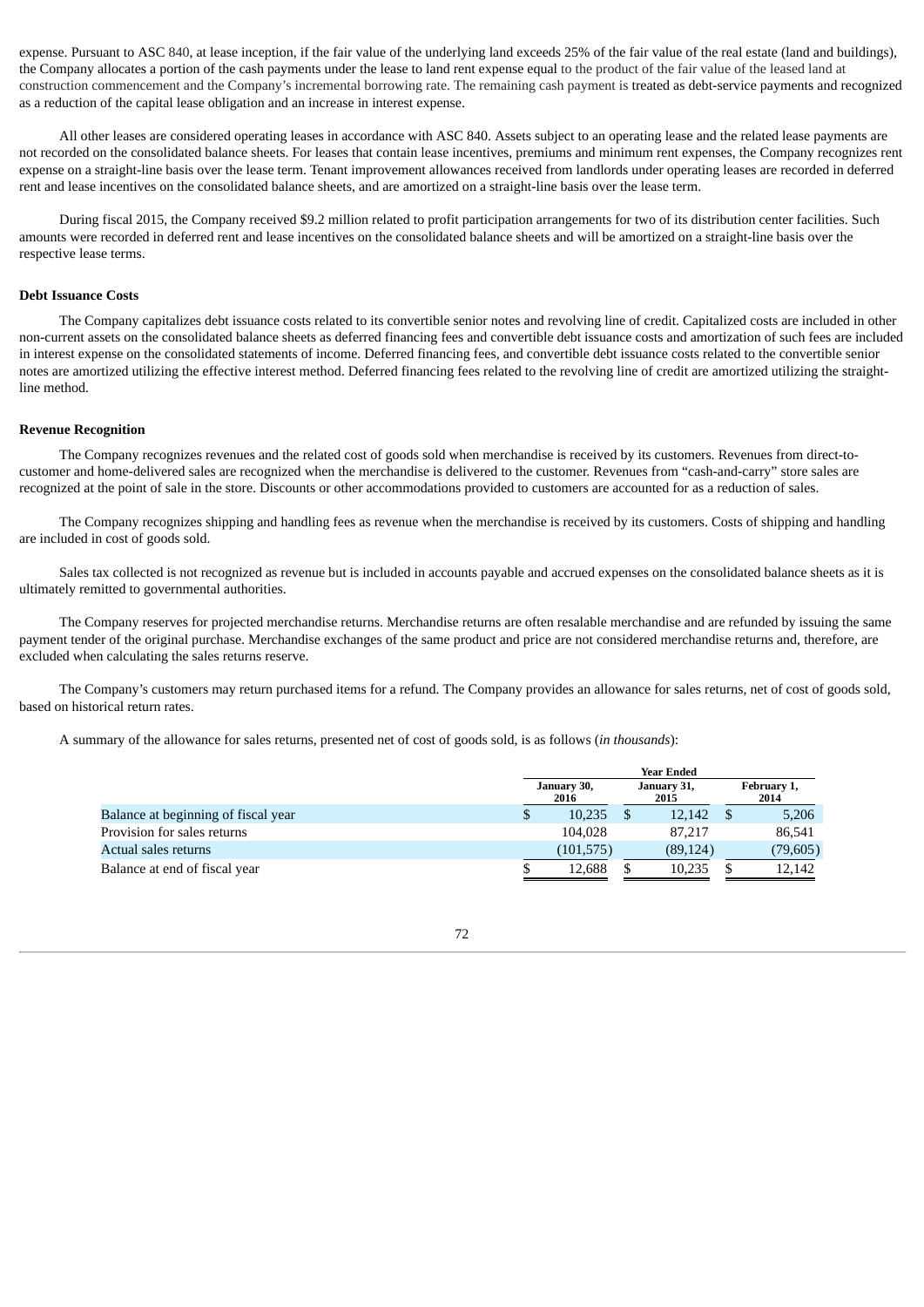### **Deferred Revenue and Customer Deposits**

Deferred revenue represents the revenue associated with orders that have been shipped by the Company to its customers but have not yet been received by the customer. As the Company recognizes revenue when the merchandise is received by its customers, it is included as deferred revenue on the consolidated balance sheets while in-transit.

Customer deposits represent payments made by customers on custom orders. At the time of purchase the Company collects deposits for all custom orders equivalent to 50% of the customer purchase price. Custom order deposits are recognized as revenue when the merchandise is received by the customer.

# **Gift Cards, Gift Certificates and Merchandise Credits**

The Company sells gift cards, gift certificates and issues merchandise credits to its customers in its stores and through its websites and product catalogs. Such gift cards, gift certificates and merchandise credits do not have expiration dates. Revenue associated with gift cards, gift certificates and merchandise credits is deferred until either (i) redemption of the gift cards, gift certificate and merchandise credits or (ii) when the likelihood of redemption is remote and there exists no legal obligation to remit the value of unredeemed gift cards, gift certificates or merchandise credits to the relevant jurisdictions (breakage). The breakage rate is based on monitoring of cards and certificates issued, actual card and certificate redemptions and the Company's analysis of when it believes it is remote that redemptions will occur. Breakage resulted in a reduction of selling, general and administrative expenses on the consolidated statements of income of \$2.0 million, \$3.1 million, and \$2.9 million in fiscal 2015, fiscal 2014, and fiscal 2013, respectively.

# **Self Insurance**

The Company maintains insurance coverage for significant exposures, as well as those risks that, by law, must be insured. In the case of the Company's health care coverage for employees, the Company has a managed self insurance program related to claims filed. Expenses related to this self insured program are computed on an actuarial basis, based on claims experience, regulatory requirements, an estimate of claims incurred but not yet reported ("IBNR") and other relevant factors. The projections involved in this process are subject to uncertainty related to the timing and amount of claims filed, levels of IBNR, fluctuations in health care costs and changes to regulatory requirements. The Company had liabilities of \$2.1 million and \$3.0 million related to health care coverage as of January 30, 2016 and January 31, 2015, respectively.

The Company is self-insured for all workers' compensation claims related to incidents incurred after November 1, 2013 and prior to November 1, 2007. The Company had liabilities of \$3.0 million and \$2.6 million related to workers' compensation claims as of January 30, 2016 and January 31, 2015, respectively.

# **Stock-Based Compensation**

The Company recognizes the fair value of stock-based compensation in the consolidated financial statements as compensation expense over the requisite service period. In addition, excess tax benefits related to stock-based compensation awards are reflected as financing cash flows. For service-only awards, compensation expense is recognized on a straight-line basis, net of forfeitures, over the requisite service period for the fair value of awards that actually vest. Fair value for restricted stock units is valued using the closing price of the Company's stock on the date of grant. The fair value of each option award granted under the Company's award plan is estimated on the date of grant using a Black-Scholes Merton option pricing model with the following assumptions:

- · Expected volatility—Based on the lack of historical data for its own shares, the Company bases its expected volatility on a representative peer group that takes into account industry, market capitalization, stage of life cycle and capital structure.
- Expected term—Represents the period of time that options granted are expected to be outstanding. The Company elected to calculate the expected term of the option awards using the "simplified method." This election was made based on the lack of sufficient historical exercise data to provide a reasonable basis upon which to estimate expected term. Under the "simplified" calculation method, the expected term is calculated as an average of the vesting period and the contractual life of the options.
- · Risk-free interest rate—Based on the U.S. Treasury zero-coupon bond rate with a remaining term approximate of the expected term of the option.
- · Dividend yield—As the Company has not paid dividends, nor does it currently plan to pay dividends in the future, the assumed dividend yield is zero.

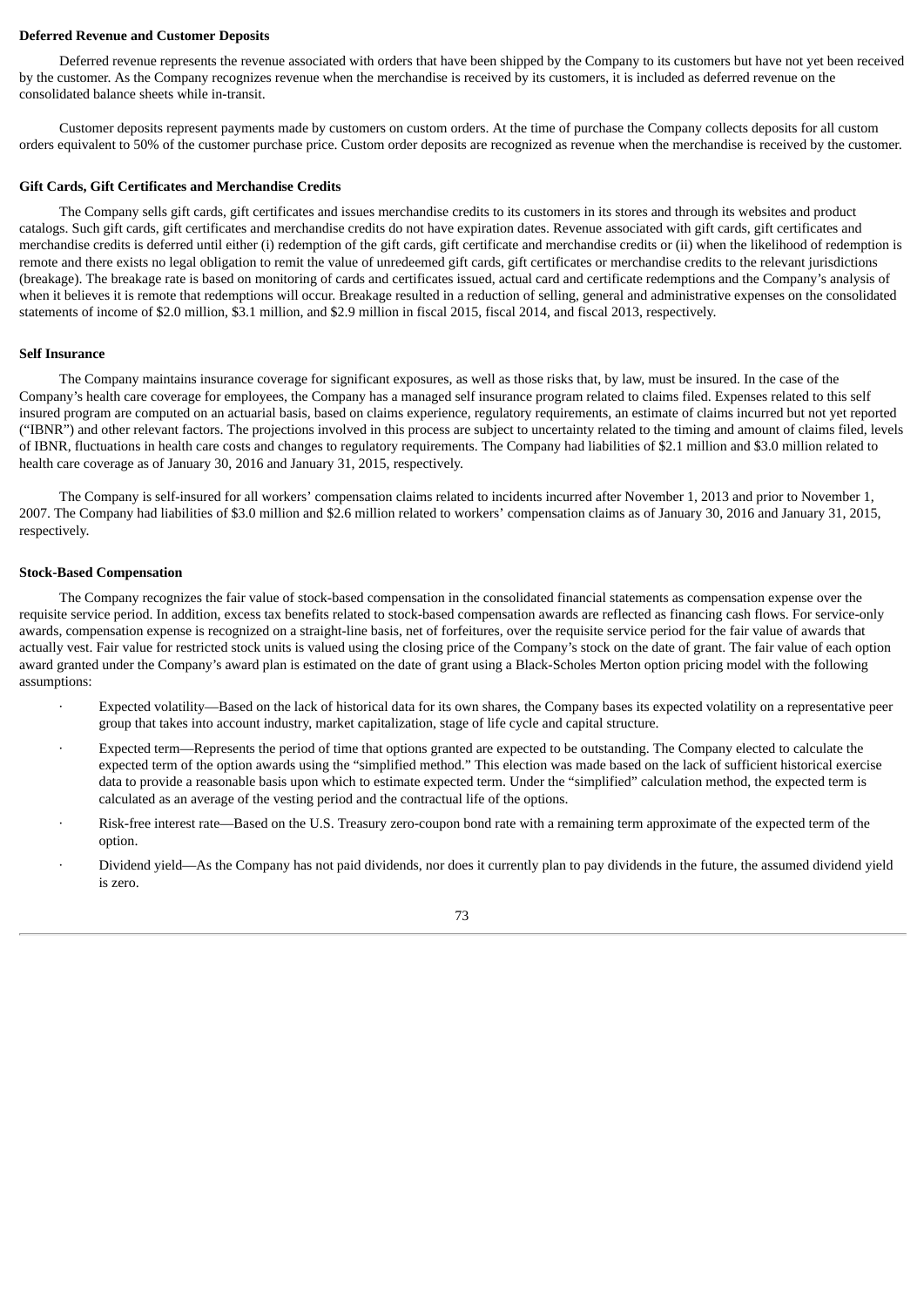Prior to the Reorganization, Home Holdings had granted performance-based units that vested and became deliverable upon achievement or satisfaction of performance conditions specified in the performance agreement or upon the return on investment attained by certain of the equity investors in Home Holdings at defined liquidity events, including an initial public offering or certain sale or merger transactions. The Company estimated the fair value of performance-based units awarded to employees at the grant date based on the fair value of the Company on such date. The Company also considered the probability of achieving the established performance targets in determining its stock-based compensation with respect to these awards. The Company recognizes compensation cost over the performance period. When the performance is related to a specific event occurring in the future, the Company recognizes the full expense at the time of the event. At the time of the Reorganization, these performance-based units were replaced with shares of the Company's common stock with substantially similar restrictions, terms and conditions. Refer to Note 15—*Stock-Based Compensation*.

#### **Cost of Goods Sold**

Cost of goods sold includes, but is not limited to, the direct cost of purchased merchandise, inventory shrinkage, inventory reserves and write-downs, inbound freight, all freight costs to get merchandise to the Company's stores, design and buying costs, occupancy costs related to store operations and supply chain, such as rent, property tax and common area maintenance, depreciation and amortization, and all logistics costs associated with shipping product to customers.

#### **Selling, General and Administrative Expenses**

Selling, general and administrative expenses include all operating costs not included in cost of goods sold. These expenses include payroll and payroll related expenses, store expenses other than occupancy and expenses related to many of the Company's operations at its corporate headquarters, including utilities, depreciation and amortization, credit card fees and marketing expense, which primarily includes catalog production, mailing and print advertising costs. All store pre-opening costs are included in selling, general and administrative expenses and are expensed as incurred.

Selling, general and administrative expenses for fiscal 2014 included an approximately \$8 million charge incurred in connection with a legal claim alleging that the Company violated California's Song-Beverly Credit Card Act of 1971 by requesting and recording ZIP codes from customers paying with credit cards. Refer to Note 18—*Commitments and Contingencies*.

Selling, general and administrative expenses for fiscal 2013 include a \$33.7 million non-cash compensation charged related to the one-time, fully vested option granted to Gary Friedman upon his reappointment as Chairman and Co-Chief Executive Officer in July 2013, a \$29.5 million non-cash compensation charge related to the performance-based vesting of certain shares granted to Mr. Friedman, a \$4.9 million charge incurred in connection with the legal claim mentioned above and \$2.9 million of costs incurred in connection with the Company's follow-on offerings in May 2013 and July 2013.

#### **Net Income Per Share**

Basic net income per share is computed as net income divided by the weighted-average number of common shares outstanding for the period. Diluted net income per share is computed as net income divided by the weighted-average number of common shares outstanding for the period plus common stock equivalents consisting of shares subject to stock-based awards with exercise prices less than or equal to the average market price of the Company's common stock for the period, to the extent their inclusion would be dilutive. Potential dilutive securities are excluded from the computation of diluted net income per share if their effect is anti-dilutive.

#### **Income Taxes**

The Company accounts for income taxes under an asset and liability approach that requires the recognition of deferred tax assets and liabilities for the expected future tax consequences of events that have been recognized in the Company's consolidated financial statements or tax returns. In estimating future tax consequences, the Company generally takes into account all expected future events then known to it, other than changes in the tax law or rates which have not yet been enacted and which are not permitted to be considered. Accordingly, the Company may record a valuation allowance to reduce its net deferred tax assets to the amount that is more-likely-than-not to be realized. The determination as to whether a deferred tax asset will be realized is made on a jurisdictional basis and is based upon management's best estimate of the recoverability of the Company's net deferred tax assets. Future taxable income and ongoing prudent and feasible tax planning are considered in determining the amount of the valuation allowance, and the amount of the allowance is subject to adjustment in the future. Specifically, in the event the Company were to determine that it is not more-likely-than-not able to realize its net deferred tax assets in the future, an adjustment to the valuation allowance would decrease income in the period such determination is made. This allowance does not alter the Company's ability to utilize the underlying tax net operating loss and credit carryforwards in the future, the utilization of which is limited to achieving future taxable income.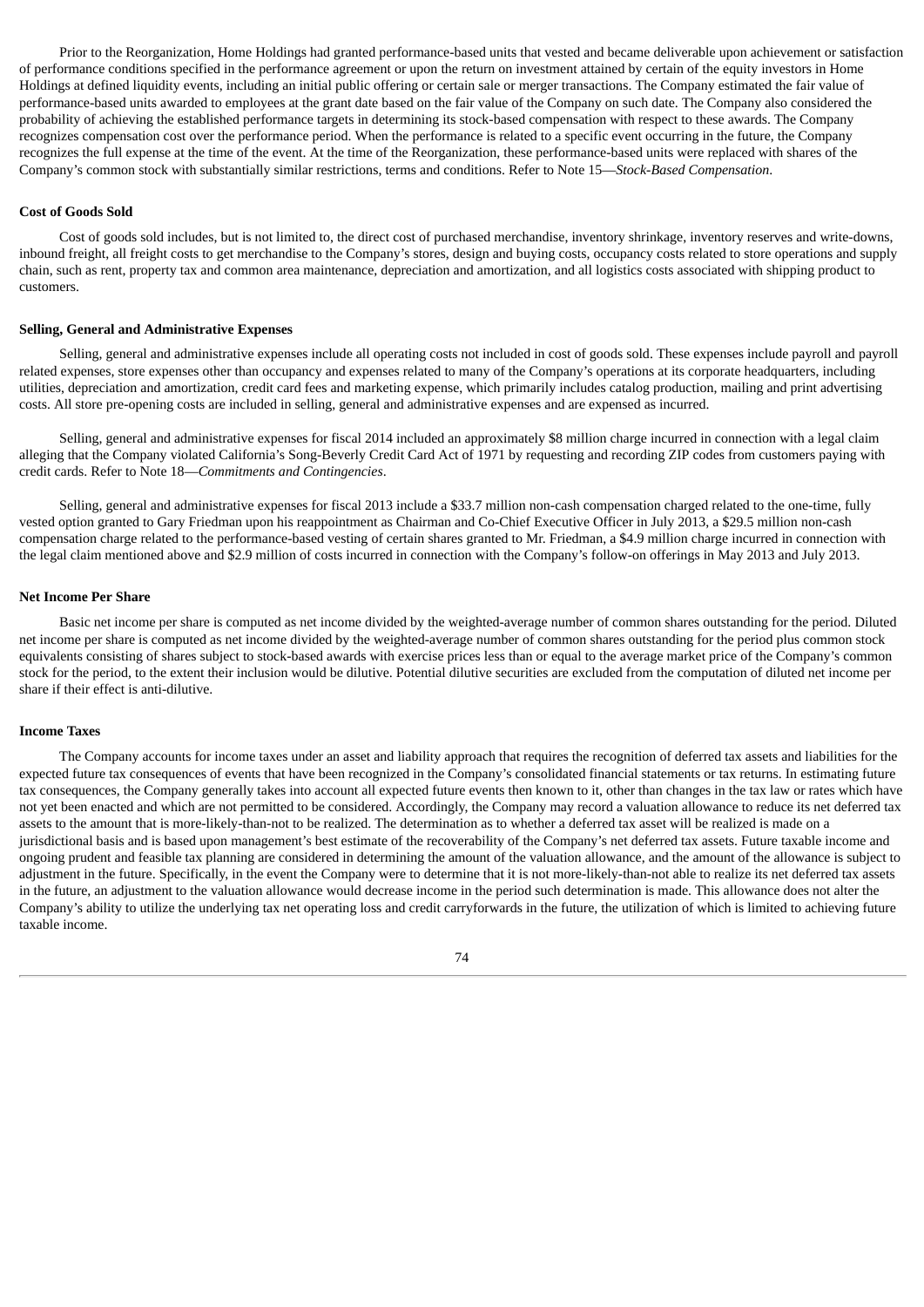The accounting standard for uncertainty in income taxes prescribes a recognition threshold that a tax position is required to meet before being recognized in the financial statements and provides guidance on derecognition, measurement, classification, interest and penalties, accounting in interim periods, disclosure and transition issues. Differences between tax positions taken in a tax return and amounts recognized in the financial statements generally result in an increase in liability for income taxes payable or a reduction of an income tax refund receivable, or a reduction in a deferred tax asset or an increase in a deferred tax liability, or both. The Company recognizes interest and penalties related to unrecognized tax benefits in tax expense.

# **Comprehensive Income**

Comprehensive income is comprised of net income and other gains and losses affecting equity that are excluded from net income. The components of other comprehensive income consist of gains (losses) on foreign currency translation, net of tax, and net unrealized holding gains (losses) on investments, net of tax.

### **Foreign Currency Translation**

Local currencies are generally considered the functional currencies outside the United States of America. Assets and liabilities denominated in non-U.S. currencies are translated at the rate of exchange prevailing on the date of the consolidated balance sheets and revenues and expenses are translated at average rates of exchange for the period. The related translation gains (losses) are reflected in the accumulated other comprehensive income section of the consolidated statements of stockholders' equity. Foreign currency gains (losses) resulting from foreign currency transactions are included in selling, general and administrative expenses on the consolidated statements of income and are not material for all periods presented.

### **Recently Issued Accounting Standards**

#### *Revenue from Contracts with Customers*

In May 2014, the Financial Accounting Standards Board ("FASB") and International Accounting Standards Board issued their converged accounting standard update on revenue recognition, *Accounting Standards Update 2014-09*—*Revenue from Contracts with Customers (Topic 606)*. This guidance outlines a single comprehensive model for companies to use in accounting for revenue arising from contracts with customers and supersedes most current revenue recognition guidance, including industry-specific guidance. The core principle of the revenue model is that revenue is recognized when a customer obtains control of a good or service. A customer obtains control when it has the ability to direct the use of and obtain the benefits from the good or service. Under the new guidance, transfer of control is no longer the same as transfer of risks and rewards as indicated in the prior guidance. The Company will also need to apply the new guidance to determine whether revenue should be recognized over time or at a point in time. This guidance can be applied either retrospectively to each period presented or as a cumulative-effect adjustment as of the date of adoption. The FASB deferred the effective date for the new revenue reporting standard for entities reporting under U.S. GAAP for one year from the original effective date. In accordance with the deferral, ASU 2014- 09 will become effective beginning after December 15, 2017 for public entities. Early application is permitted for annual reporting periods ending after December 15, 2016. The Company is evaluating the impact of adopting this new accounting standard on its consolidated financial statements and has not selected an adoption date or a transition method.

### *Consolidation Accounting*

In February 2015, the FASB issued *Accounting Standards Update No. 2015-02—Consolidation (Topic 810): Amendments to the Consolidation Analysis*, which improves targeted areas of the consolidation guidance and reduces the number of consolidation models. The amendments to the guidance are effective for fiscal years beginning after December 15, 2015 (the Company's first quarter of fiscal 2016), and interim periods within those years, with early adoption permitted. The Company does not currently believe this guidance will have a material impact on its consolidated financial statements.

### *Classification of Debt Issuance Costs*

In April 2015, the FASB issued *Accounting Standards Update 2015-03—Interest—Imputation of Interest (Subtopic 835-30): Simplifying the Presentation of Debt Issuance Costs*. The amendments in ASU 2015-03 require that debt issuance costs related to a recognized debt liability be presented in the balance sheet as a direct deduction from the carrying amount of that debt liability, consistent with debt discounts. Costs associated with line-of-credit arrangements may continue to be recorded as deferred assets. The update requires retrospective application and represents a change in accounting principle. The debt issuance costs guidance is effective for fiscal years beginning after December 15, 2015, and interim periods within those fiscal years. ASU 2015-03 will be effective for the Company in its first quarter of fiscal 2016. Early adoption is permitted. The Company has elected not to early adopt. Other than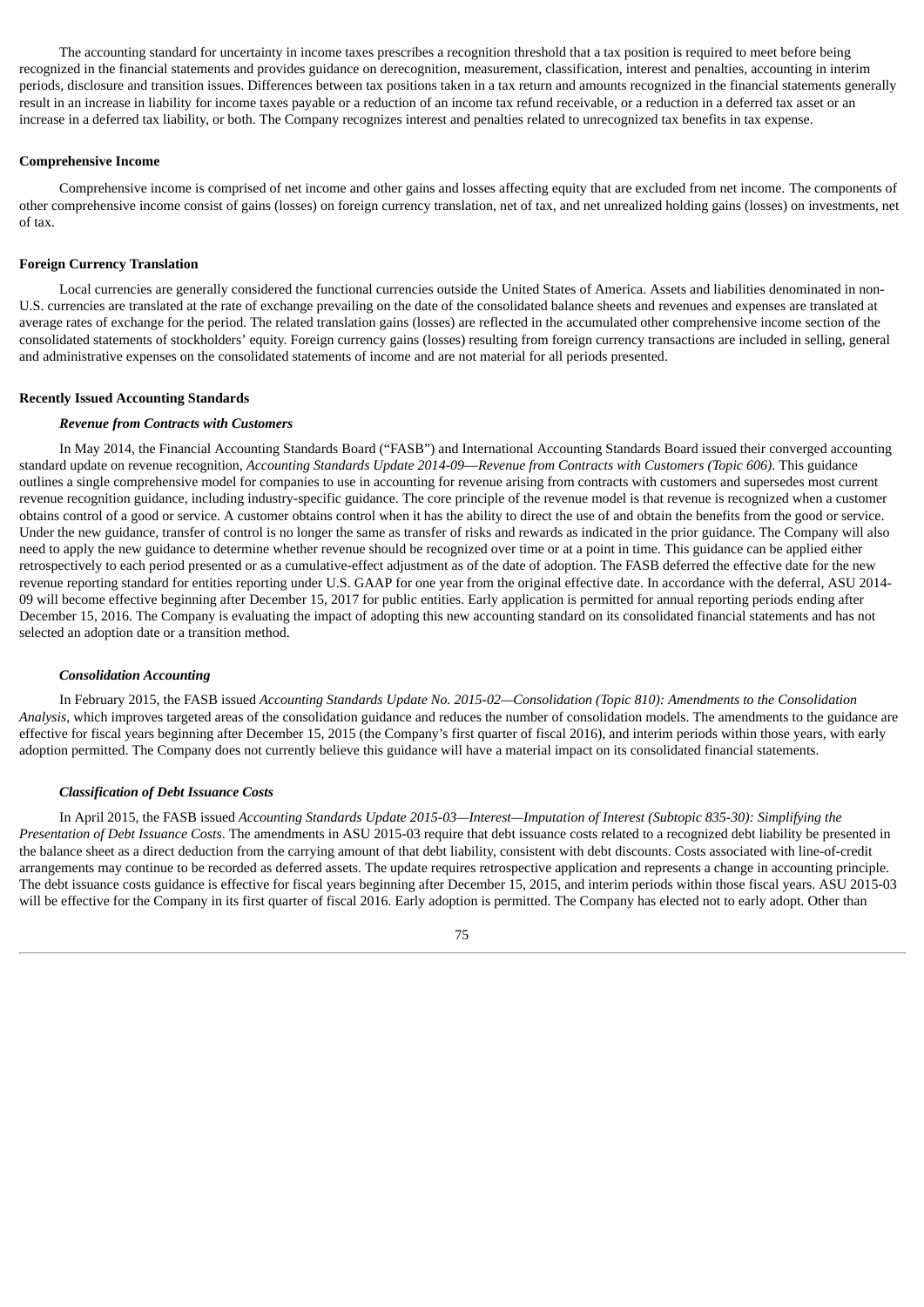reclassifying \$2.1 million as of January 30, 2016 from non-current assets to non-current liabilities on the consolidated balance sheets, the Company does not expect a material impact on its consolidated financial statements upon adoption.

#### *Software Licenses in Cloud Computing Arrangements*

In April 2015, the FASB issued *Accounting Standards Update No. 2015-05—Intangibles—Goodwill and Other—Internal-Use Software (Subtopic 350- 40): Customer's Accounting for Fees Paid in a Cloud Computing Arrangement*. The amendments in ASU 2015-05 provide guidance to customers about whether a cloud computing arrangement includes a software license. If a cloud computing arrangement includes a software license, the customer should account for the software license element of the arrangement consistent with other software licenses. If a cloud computing arrangement does not include a software license, the customer should account for the arrangement as a service contract. The amendments in ASU 2015-05 are effective for fiscal years beginning after December 15, 2015, and interim periods within those years. Early adoption is permitted. The guidance may be applied either prospectively to all arrangements entered into or materially modified after the effective date or retrospectively. The Company does not currently believe this guidance will have a material impact on its consolidated financial statements.

#### *Measurement of Inventory*

In July 2015, the FASB issued *Accounting Standards Update 2015-11—Inventory (Topic 330): Simplifying the Measurement of Inventory,* which changes the measurement principle for inventory from the lower of cost or market to the lower of cost and net realizable value. ASU 2015-11 defines net realizable value as estimated selling prices in the ordinary course of business, less reasonably predictable costs of completion, disposal, and transportation. The guidance must be applied on a prospective basis and is effective for periods beginning after December 15, 2016, with early adoption permitted. ASU 2015-11 will be effective for the Company in its first quarter of fiscal 2016. The Company does not currently believe this guidance will have a material impact on its consolidated financial statements.

### *Business Combinations*

In September 2015, the FASB issued *Accounting Standards Update 2015-16—Business Combinations (Topic 805): Simplifying the Accounting for Measurement-Period Adjustments*. The guidance requires the acquirer to recognize adjustments to provisional amounts identified during the measurement period in the reporting period in which the adjustment amounts are determined. The business combination guidance is effective for interim and annual periods beginning after December 15, 2015, with early adoption permitted, and is to be applied on a prospective basis. The Company has elected not to early adopt. The Company is evaluating the impact of adopting this new accounting standard on its consolidated financial statements.

#### *Classification of Deferred Taxes*

In November 2015, the FASB issued *Accounting Standards Update 2015-17—Income Taxes (Topic 740): Balance Sheet Classification of Deferred Taxes*, to simplify the presentation of deferred income taxes. The amendments in ASU 2015-17 require that deferred tax liabilities and assets be classified as non-current in a classified statement of financial position. The current requirement that deferred tax liabilities and assets of a tax-paying component of an entity be offset and presented as a single amount is not affected by the amendments in the update. ASU 2015-17 is effective for fiscal years beginning after December 15, 2016, and interim periods within those years, and may be applied either prospectively to all deferred tax liabilities and assets or retrospectively to all periods presented. The Company has elected to early adopt the guidance on a retrospective basis effective with the consolidated balance sheet as of January 30, 2016. This is a change from the Company's historical presentation whereby certain deferred tax assets and liabilities were classified as current and the remainder were classified as non-current. To conform to the current period presentation, the Company reclassified \$27.9 million and \$0.1 million, which were previously included in current assets and current liabilities, respectively, as of January 31, 2015, to non-current assets and non-current liabilities, respectively, on the consolidated balance sheets.

#### *Accounting for Leases*

In February 2016, the FASB issued *Accounting Standards Update 2016-02—Leases,* which, for operating leases, requires a lessee to recognize a rightof-use asset and a lease liability, initially measured at the present value of the lease payments, in its balance sheet. The standard also requires a lessee to recognize a single lease cost, calculated so that the cost of the lease is allocated over the lease term, on a generally straight-line basis. The ASU is effective for public companies for fiscal years beginning after December 15, 2018, including interim periods within those fiscal years. Early adoption is permitted. The Company is currently evaluating the effects that the adoption of ASU 2016-02 will have on its consolidated financial statements and anticipates the new guidance will significantly impact its consolidated financial statements given the Company has a significant number of leases.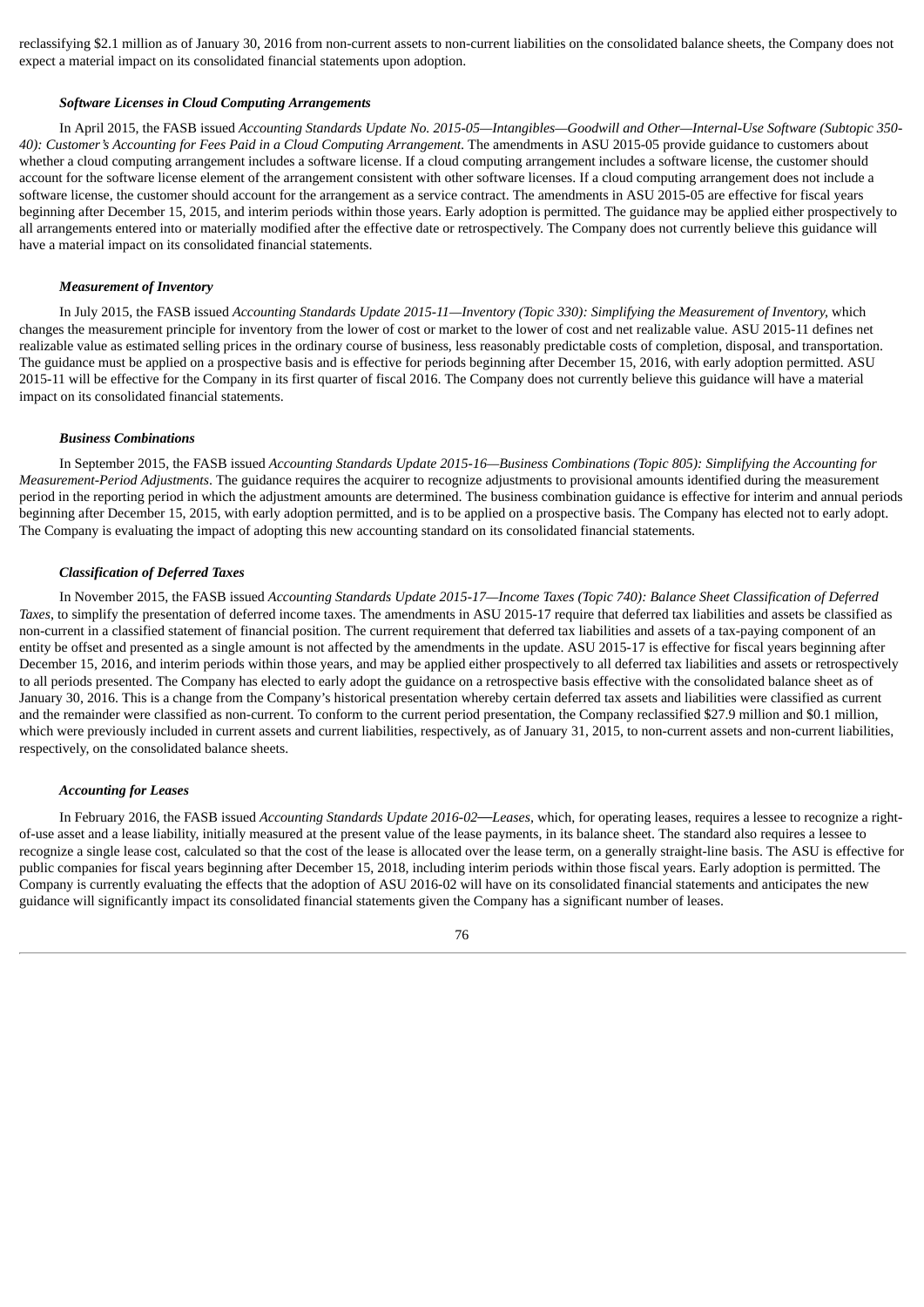# *Financial Instruments*

In January 2016, the FASB issued *Accounting Standards Update 2016-01—Financial Instruments—Overall (Subtopic 825-10): Recognition and Measurement of Financial Assets and Financial Liabilities,* which amends various aspects of the recognition, measurement, presentation and disclosure for financial instruments. The new standard is effective for fiscal years, and interim periods within those fiscal years, beginning after December 15, 2017. Early adoption is permitted only for certain provisions. The Company is evaluating the impact of adopting this new accounting standard on its consolidated financial statements.

### *Recognition of Breakage*

In March 2016, the FASB issued Accounting Standard Update No. 2016-04-Recognition of Breakage for Certain Prepaid Stored-Value Products. The new guidance creates an exception under *ASC 405-20—Liabilities-Extinguishments of Liabilities*, to derecognize financial liabilities related to certain prepaid stored-value products using a revenue-like breakage model. The new guidance is effective in fiscal years beginning after December 15, 2017, and interim periods within those years. Early adoption is permitted. This guidance can be applied either retrospectively to each period presented or as a cumulative-effect adjustment as of the date of adoption. The Company is evaluating the impact of adopting this new accounting standard on its consolidated financial statements.

### **NOTE 4—PREPAID EXPENSE AND OTHER ASSETS**

Prepaid expense and other current assets consist of the following (*in thousands*):

|                                                | January 30,<br>2016 | January 31,<br>2015 |
|------------------------------------------------|---------------------|---------------------|
| Capitalized catalog costs                      | \$<br>35,836        | 46,911              |
| Vendor deposits                                | 22,959              | 21,585              |
| Prepaid expense and other current assets       | 20,225              | 19,480              |
| Total prepaid expense and other current assets | 79.020              | 87,976              |

Other non-current assets consist of the following (*in thousands*):

|                                                             | January 30,<br>2016 | January 31,<br>2015 |
|-------------------------------------------------------------|---------------------|---------------------|
| Construction related deposits                               | \$<br>15.384        | 9,250               |
| Deferred financing fees and convertible debt issuance costs | 4.334               | 3,670               |
| Other deposits                                              | 3,635               | 6,193               |
| Other non-current assets                                    | 4.207               | 3,793               |
| Total other non-current assets                              | 27,560              | 22,906              |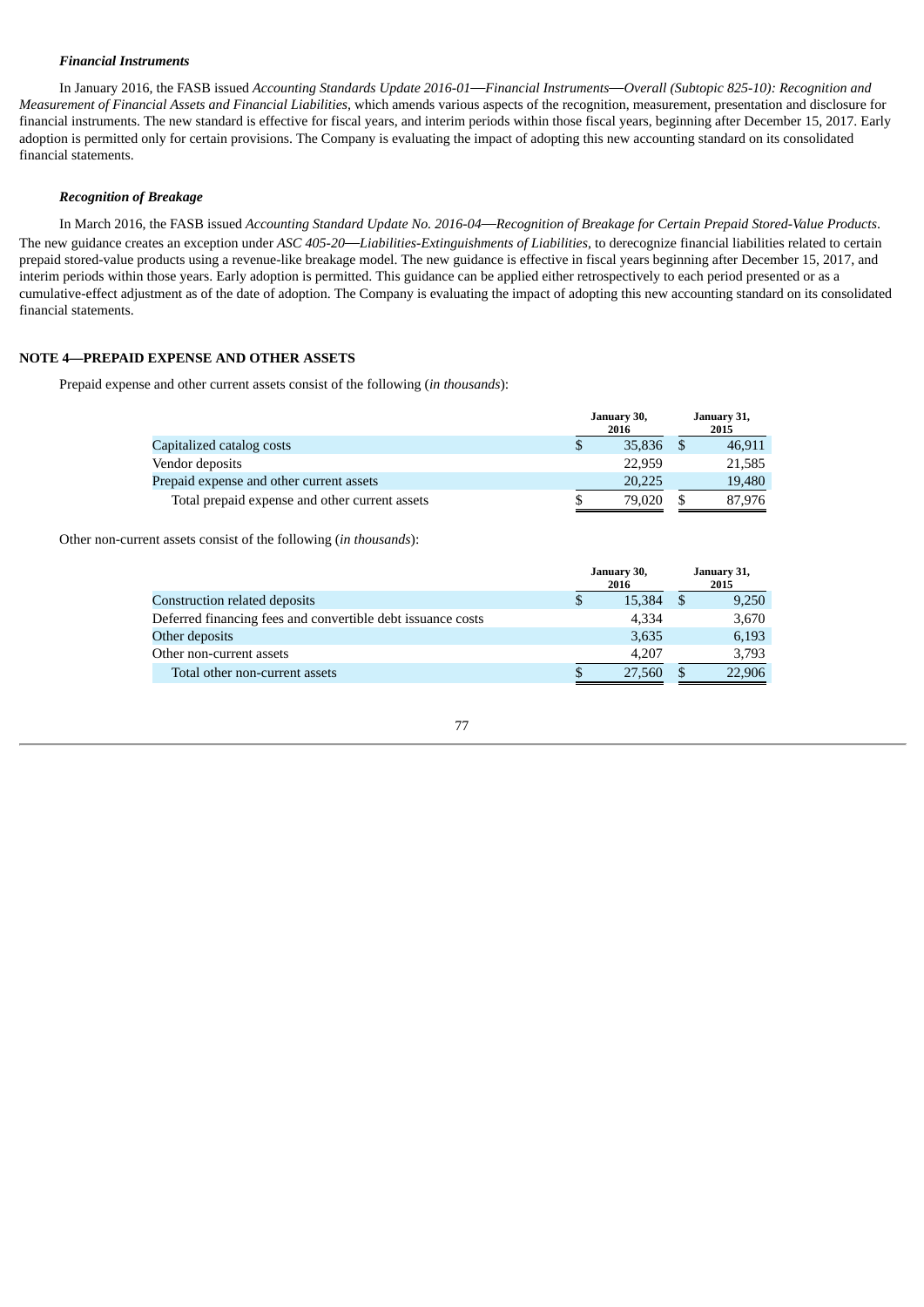## **NOTE 5—PROPERTY AND EQUIPMENT**

Property and equipment consists of the following (*in thousands*):

|                                                    | January 30,<br>2016 | January 31,<br>2015 |
|----------------------------------------------------|---------------------|---------------------|
| Leasehold improvements (1)                         | \$<br>336,995       | \$<br>280,602       |
| Computer software                                  | 96,618              | 60,650              |
| Furniture, fixtures and equipment                  | 49,650              | 37,365              |
| Machinery, equipment and aircraft                  | 32,190              | 15,013              |
| Land                                               | 11,188              | 5,396               |
| Building and building improvements                 | 9.811               | 2,205               |
| Build-to-suit property $(2)$ $(3)$                 | 146,550             | 125,082             |
| Building and equipment under capital leases        | 8,025               | 7,937               |
| Total property and equipment                       | 691,027             | 534,250             |
| Less-accumulated depreciation and amortization (4) | (175, 422)          | (143, 406)          |
| Total property and equipment-net                   | 515,605             | \$<br>390,844       |

(1) Leasehold improvements include construction in progress of \$51.1 million and \$47.7 million as of January 30, 2016, and January 31, 2015, respectively.

- (3) In fiscal 2014, the Company concluded that it was the deemed owner for accounting purposes for a new distribution center located in California during the construction period pursuant to ASC 840. During the construction period, the Company capitalized the cash and non-cash assets contributed by the landlord for the construction of the distribution center on its consolidated balance sheets as an increase in property and equipment and an increase in financing obligations under build-to-suit lease transactions. During the fourth quarter of fiscal 2015, upon the completion of the construction period, the Company performed a sale-leaseback analysis and determined that it did not have any prohibitive forms of continuing involvement and therefore removed the asset and corresponding liability of \$74.9 million from its consolidated balance sheet as of January 30, 2016. The effected sale leaseback did not have an impact on the consolidated statements of income or consolidated statements of cash flows in fiscal 2015.
- (4) Includes accumulated amortization related to equipment under capital leases of \$1.6 million and \$0.9 million as of January 30, 2016, and January 31, 2015, respectively.

The Company recorded depreciation expense of \$44.2 million, \$33.7 million, and \$26.5 million in fiscal 2015, fiscal 2014, and fiscal 2013, respectively.

# **NOTE 6—GOODWILL AND INTANGIBLE ASSETS**

The following sets forth the goodwill and intangible assets as of January 30, 2016 (*in thousands*):

|                                                 | Gross<br>Carrying<br>Amount |          | Accumulated<br><b>Amortization</b> |              | Foreign<br>Currency<br><b>Translation</b> | <b>Net Book</b><br>Value |
|-------------------------------------------------|-----------------------------|----------|------------------------------------|--------------|-------------------------------------------|--------------------------|
| Intangible assets subject to amortization       |                             |          |                                    |              |                                           |                          |
| Fair value of leases $(1)$                      |                             |          |                                    |              |                                           |                          |
| Fair market write-up                            | S                           | 1,924    | -S                                 | $(1,697)$ \$ |                                           | 227                      |
| Fair market write-down (2)                      |                             | (1, 467) |                                    | 1,289        |                                           | (178)                    |
| Total intangible assets subject to amortization |                             | 457      |                                    | (408)        |                                           | 49                       |
| Intangible assets not subject to amortization   |                             |          |                                    |              |                                           |                          |
| Goodwill                                        | \$                          | 124,461  | -S                                 |              | $(160)$ \$                                | 124,301                  |
| Trademarks and domain names                     | \$                          | 48,309   |                                    |              |                                           | 48,309                   |

(1) The fair value of each lease is amortized over the life of the respective lease.

(2) The fair market write-down of leases is included in other non-current obligations on the consolidated balance sheets.

<sup>(2)</sup> The Company capitalizes assets and records a corresponding non-current liability for build-to-suit lease transactions where it is considered the owner, for accounting purposes, during the construction period. Refer to *Lease Accounting* within Note 3—*Significant Accounting Policies*.

<sup>78</sup>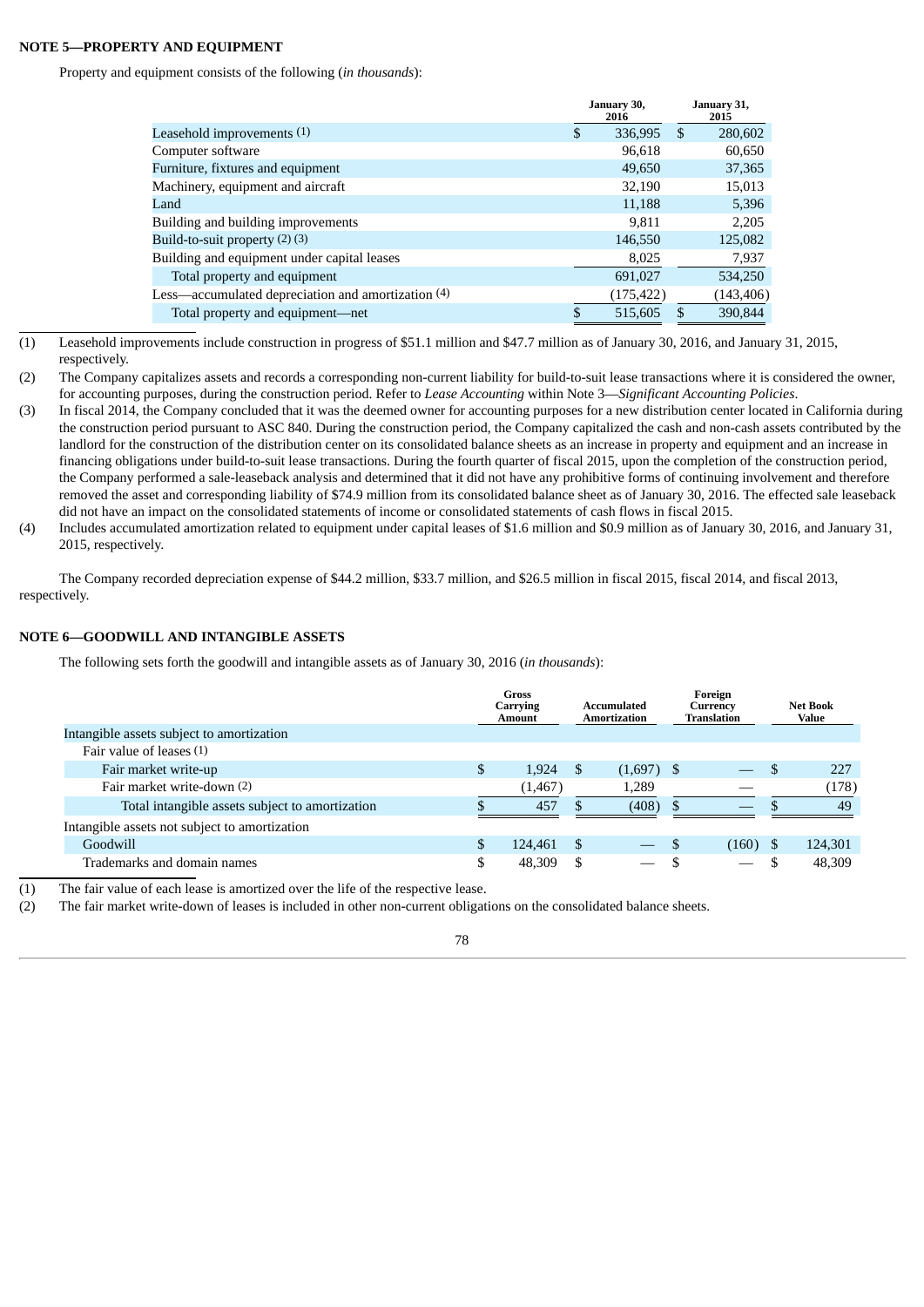The following sets forth the goodwill and intangible assets as of January 31, 2015 (*in thousands*):

|                                                 |    | <b>Gross</b><br>Carrying<br>Amount | Accumulated<br><b>Amortization</b> |    | Foreign<br>Currency<br><b>Translation</b> | <b>Net Book</b><br>Value |
|-------------------------------------------------|----|------------------------------------|------------------------------------|----|-------------------------------------------|--------------------------|
| Intangible assets subject to amortization       |    |                                    |                                    |    |                                           |                          |
| Fair value of leases (1)                        |    |                                    |                                    |    |                                           |                          |
| Fair market write-up                            | S  | 3,110                              | $(2,419)$ \$<br>- \$               |    |                                           | 691                      |
| Fair market write-down (2)                      |    | (1, 467)                           | 1,127                              |    |                                           | (340)                    |
| Customer relationships (3)                      |    | 80                                 | (80)                               |    |                                           |                          |
| Total intangible assets subject to amortization |    | 1.723                              | $(1,372)$ \$                       |    |                                           | 351                      |
| Intangible assets not subject to amortization   |    |                                    |                                    |    |                                           |                          |
| Goodwill                                        | \$ | 124.461                            |                                    | -S | $(37)$ \$                                 | 124,424                  |
| Trademarks and domain names                     |    | 47,863                             |                                    |    | $\overbrace{\phantom{13333}}$             | 47,863                   |

(1) The fair value of each lease is amortized over the life of the respective lease.

(2) The fair market write-down of leases is included in other non-current obligations on the consolidated balance sheets.

(3) Customer relationships are amortized over a one-year period.

The Company recorded amortization expense related to intangible assets of \$0.3 million, \$0.7 million, and \$1.1 million in fiscal 2015, fiscal 2014, and fiscal 2013, respectively.

# **NOTE 7—ACCOUNTS PAYABLE, ACCRUED EXPENSES AND OTHER CURRENT LIABILITIES**

Accounts payable and accrued expenses consist of the following (*in thousands*):

|                                             | January 30,<br>2016 |    | January 31,<br>2015 |
|---------------------------------------------|---------------------|----|---------------------|
| Accounts payable                            | \$<br>175,024       | \$ | 133,063             |
| Accrued compensation                        | 27,698              |    | 35,942              |
| Accrued freight and duty                    | 27,230              |    | 22,747              |
| Accrued sales taxes                         | 19,269              |    | 21,240              |
| Accrued occupancy                           | 15,095              |    | 7,530               |
| Accrued catalog costs                       | 5,988               |    | 4,582               |
| Accrued legal settlements                   | 3,000               |    | 4,309               |
| Accrued professional fees                   | 2,736               |    | 2,319               |
| Other accrued expenses                      | 4,674               |    | 3,427               |
| Total accounts payable and accrued expenses | \$<br>280.714       | S  | 235.159             |

Accounts payable included negative cash balances due to outstanding checks of \$18.4 million and \$17.5 million as of January 30, 2016, and January 31, 2015, respectively.

Other current liabilities consist of the following (*in thousands*):

|                                                       |   | January 30,<br>2016 |      | January 31,<br>2015 |
|-------------------------------------------------------|---|---------------------|------|---------------------|
| Federal and state tax payable                         | S | 27,838              | - \$ | 1,509               |
| Unredeemed gift card and merchandise credit liability |   | 24.364              |      | 23,004              |
| Allowance for sales returns                           |   | 12,688              |      | 10,235              |
| Capital lease obligations—current                     |   | 182                 |      | 255                 |
| Other liabilities                                     |   |                     |      | 584                 |
| Total other current liabilities                       |   | 65.072              |      | 35,587              |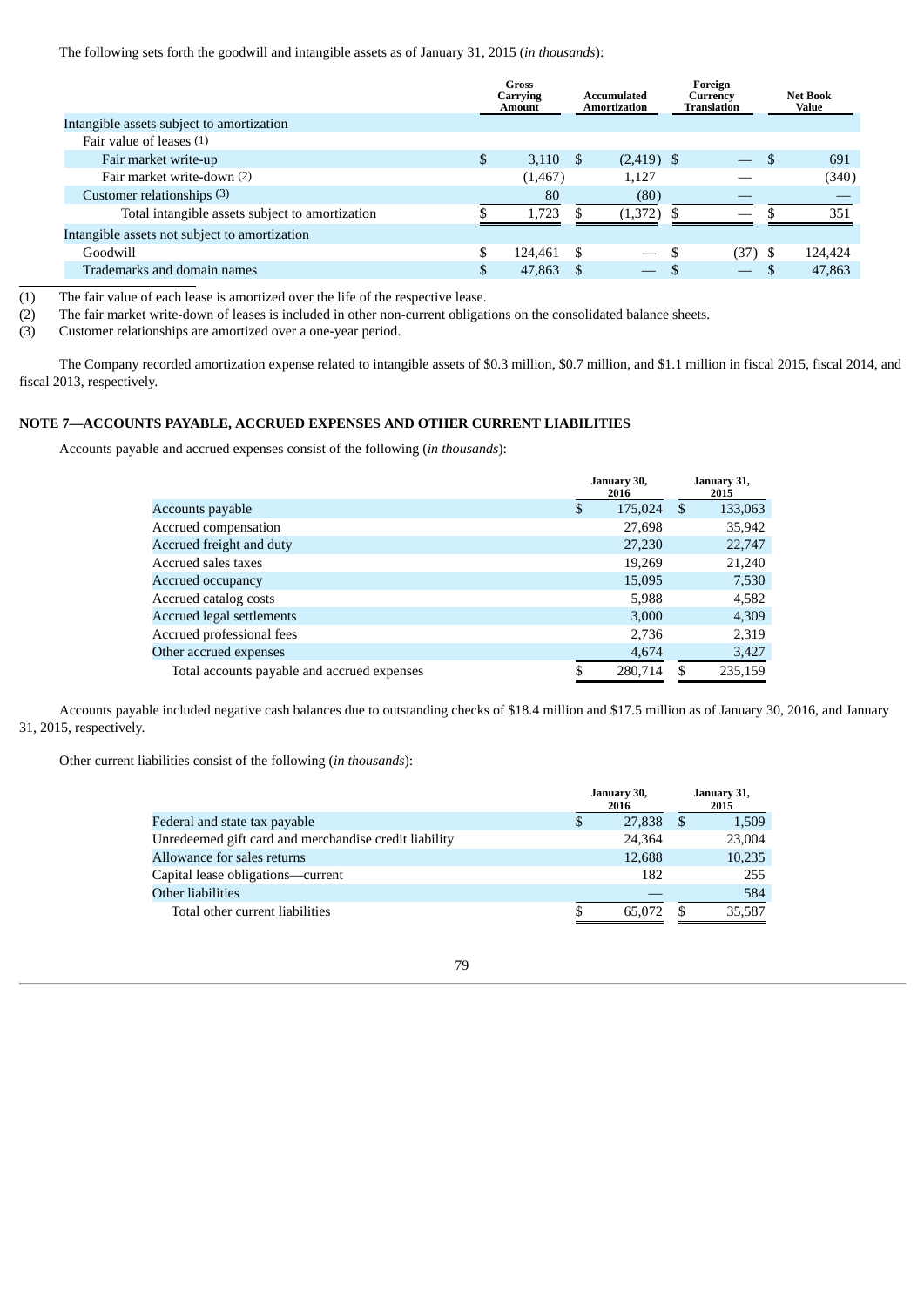# **NOTE 8—OTHER NON-CURRENT OBLIGATIONS**

Other non-current obligations consist of the following (*in thousands*):

|                                       | January 30,<br>2016 | January 31,<br>2015 |
|---------------------------------------|---------------------|---------------------|
| Notes payable for share repurchases   | \$<br>19.523        | 19,285              |
| Capital lease obligations-non-current | 7.399               | 7,487               |
| Unrecognized tax benefits             | 1,125               | 1,108               |
| Other non-current obligations         | 1,302               | 1,064               |
| Total other non-current obligations   | \$<br>29,349        | 28,944              |

## **NOTE 9—CONVERTIBLE SENIOR NOTES**

#### *0.00% Convertible Senior Notes due 2020*

In June 2015, the Company issued in a private offering \$250 million principal amount of 0.00% convertible senior notes due 2020 and, in July 2015, the Company issued an additional \$50 million principal amount pursuant to the exercise of the overallotment option granted to the initial purchasers as part of its June 2015 offering (collectively, the "2020 Notes"). The 2020 Notes are governed by the terms of an indenture between the Company and U.S. Bank National Association, as the Trustee. The 2020 Notes will mature on July 15, 2020, unless earlier purchased by the Company or converted. The 2020 Notes will not bear interest, except that the 2020 Notes will be subject to "special interest" in certain limited circumstances in the event of the failure of the Company to perform certain of its obligations under the indenture governing the 2020 Notes. The 2020 Notes are unsecured obligations and do not contain any financial covenants or restrictions on the payments of dividends, the incurrence of indebtedness or the issuance or repurchase of securities by the Company or any of its subsidiaries. Certain events are also considered "events of default" under the 2020 Notes, which may result in the acceleration of the maturity of the 2020 Notes, as described in the indenture governing the 2020 Notes. The 2020 Notes are guaranteed by the Company's primary operating subsidiary, Restoration Hardware, Inc., as Guarantor. The guarantee is the unsecured obligation of the Guarantor and is subordinated to the Guarantor's obligations from time to time with respect to its credit agreement and ranks equal in right of payment with respect to Guarantor's other obligations.

The initial conversion rate applicable to the 2020 Notes is 8.4656 shares of common stock per \$1,000 principal amount of 2020 Notes, which is equivalent to an initial conversion price of approximately \$118.13 per share. The conversion rate will be subject to adjustment upon the occurrence of certain specified events, but will not be adjusted for any accrued and unpaid special interest. In addition, upon the occurrence of a "make-whole fundamental change" as defined in the indenture, the Company will, in certain circumstances, increase the conversion rate by a number of additional shares for a holder that elects to convert its 2020 Notes in connection with such make-whole fundamental change.

Prior to March 15, 2020, the 2020 Notes will be convertible only under the following circumstances: (1) during any calendar quarter commencing after September 30, 2015, if, for at least 20 trading days (whether or not consecutive) during the 30 consecutive trading day period ending on the last trading day of the immediately preceding fiscal quarter, the last reported sale price of the Company's common stock on such trading day is greater than or equal to 130% of the applicable conversion price on such trading day; (2) during the five consecutive business day period after any ten consecutive trading day period in which, for each day of that period, the trading price per \$1,000 principal amount of 2020 Notes for such trading day was less than 98% of the product of the last reported sale price of the Company's common stock and the applicable conversion rate on such trading day; or (3) upon the occurrence of specified corporate transactions. As of January 30, 2016, none of these conditions have occurred and, as a result, the 2020 Notes are not convertible as of January 30, 2016. On and after March 15, 2020, until the close of business on the second scheduled trading day immediately preceding the maturity date, holders may convert all or a portion of their 2020 Notes at any time, regardless of the foregoing circumstances. Upon conversion, the 2020 Notes will be settled, at the Company's election, in cash, shares of the Company's common stock, or a combination of cash and shares of the Company's common stock. If the Company has not delivered a notice of its election of settlement method prior to the final conversion period it will be deemed to have elected combination settlement with a dollar amount per note to be received upon conversion of \$1,000.

The Company may not redeem the 2020 Notes; however, upon the occurrence of a fundamental change (as defined in the indenture governing the notes), holders may require the Company to purchase all or a portion of their 2020 Notes for cash at a price equal to 100% of the principal amount of the 2020 Notes to be purchased plus any accrued and unpaid special interest to, but excluding, the fundamental change purchase date.

Under GAAP, certain convertible debt instruments that may be settled in cash on conversion are required to be separately accounted for as liability and equity components of the instrument in a manner that reflects the issuer's non-convertible debt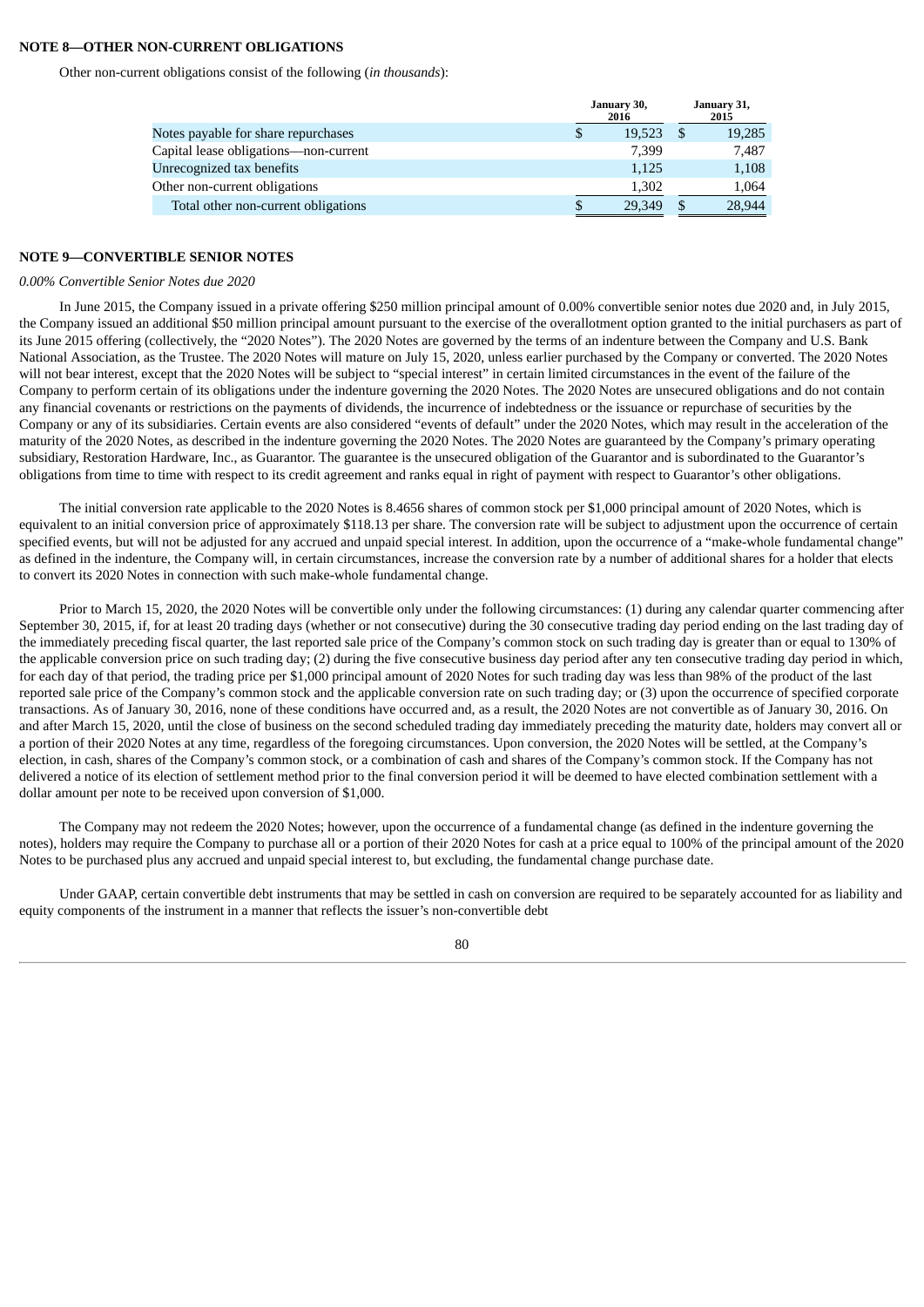borrowing rate. Accordingly, in accounting for the issuance of the 2020 Notes, the Company separated the 2020 Notes into liability and equity components. The carrying amount of the liability component was calculated by measuring the fair value of a similar liability that does not have an associated convertible feature. The carrying amount of the equity component, which is recognized as a debt discount, represents the difference between the proceeds from the issuance of the 2020 Notes and the fair value of the liability component of the 2020 Notes. The excess of the principal amount of the liability component over its carrying amount ("debt discount") will be amortized to interest expense using an effective interest rate of 6.47% over the term of the 2020 Notes. The equity component is not remeasured as long as it continues to meet the conditions for equity classification.

In accounting for the debt issuance costs related to the issuance of the 2020 Notes, the Company allocated the total amount incurred to the liability and equity components based on their relative values. Debt issuance costs attributable to the liability component are amortized to interest expense using the effective interest method over the term of the 2020 Notes, and debt issuance costs attributable to the equity component are netted with the equity component in stockholders' equity.

Debt issuance costs related to the 2020 Notes were comprised of discounts upon original issuance of \$3.8 million and third party offering costs of \$2.3 million. Discounts were recorded as a contra-liability and are presented net against the convertible senior notes due 2020 balance on the consolidated balance sheets. Third party offering costs attributable to the liability component were recorded as an asset and are presented in other non-current assets on the consolidated balance sheets. During fiscal 2015, the Company recorded \$0.6 million related to the amortization of debt issuance costs related to the 2020 Notes.

The carrying value of the 2020 Notes is as follows (*in thousands*):

|                        | January 30,<br>2016 |
|------------------------|---------------------|
| Liability component    |                     |
| Principal              | \$<br>300,000       |
| Less: Debt discount    | (75, 113)           |
| Net carrying amount    | 224,887             |
| Equity component $(1)$ | 84,003              |

(1) Included in additional paid-in capital on the consolidated balance sheets.

The Company recorded interest expense of \$8.9 million for the amortization of the debt discount related to the 2020 Notes during fiscal 2015.

#### *2020 Notes—Convertible Bond Hedge and Warrant Transactions*

In connection with the offering of the 2020 Notes in June 2015 and the exercise in full of the overallotment option in July 2015, the Company entered into convertible note hedge transactions whereby the Company has the option to purchase a total of approximately 5.1 million shares of its common stock at a price of approximately \$118.13 per share. The total cost of the convertible note hedge transactions was \$68.3 million. In addition, the Company sold warrants whereby the holders of the warrants have the option to purchase a total of approximately 5.1 million shares of the Company's common stock at a price of \$189.00 per share. The Company received \$30.4 million in cash proceeds from the sale of these warrants. Taken together, the purchase of the convertible note hedges and sale of the warrants are intended to offset any actual earnings dilution from the conversion of the 2020 Notes until the Company's common stock is above approximately \$189.00 per share. As these transactions meet certain accounting criteria, the convertible note hedges and warrants are recorded in stockholders' equity, are not accounted for as derivatives and are not remeasured each reporting period. The net costs incurred in connection with the convertible note hedge and warrant transactions were recorded as a reduction to additional paid-in capital on the consolidated balance sheets.

The Company recorded a deferred tax liability of \$32.8 million in connection with the debt discount associated with the 2020 Notes and recorded a deferred tax asset of \$26.6 million in connection with the convertible note hedge transactions. The deferred tax liability and deferred tax asset are recorded in non-current deferred tax assets on the consolidated balance sheets.

## *0.00% Convertible Senior Notes due 2019*

On June 18, 2014, the Company issued \$350 million principal amount of 0.00% convertible senior notes due 2019 (the "2019 Notes") in a private offering. The 2019 Notes are governed by the terms of an indenture between the Company and U.S. Bank National Association, as the Trustee. The 2019 Notes will mature on June 15, 2019, unless earlier purchased by the Company or converted. The 2019 Notes will not bear interest, except that the 2019 Notes will be subject to "special interest" in certain limited circumstances in the event of the failure of the Company to perform certain of its obligations under the indenture governing the 2019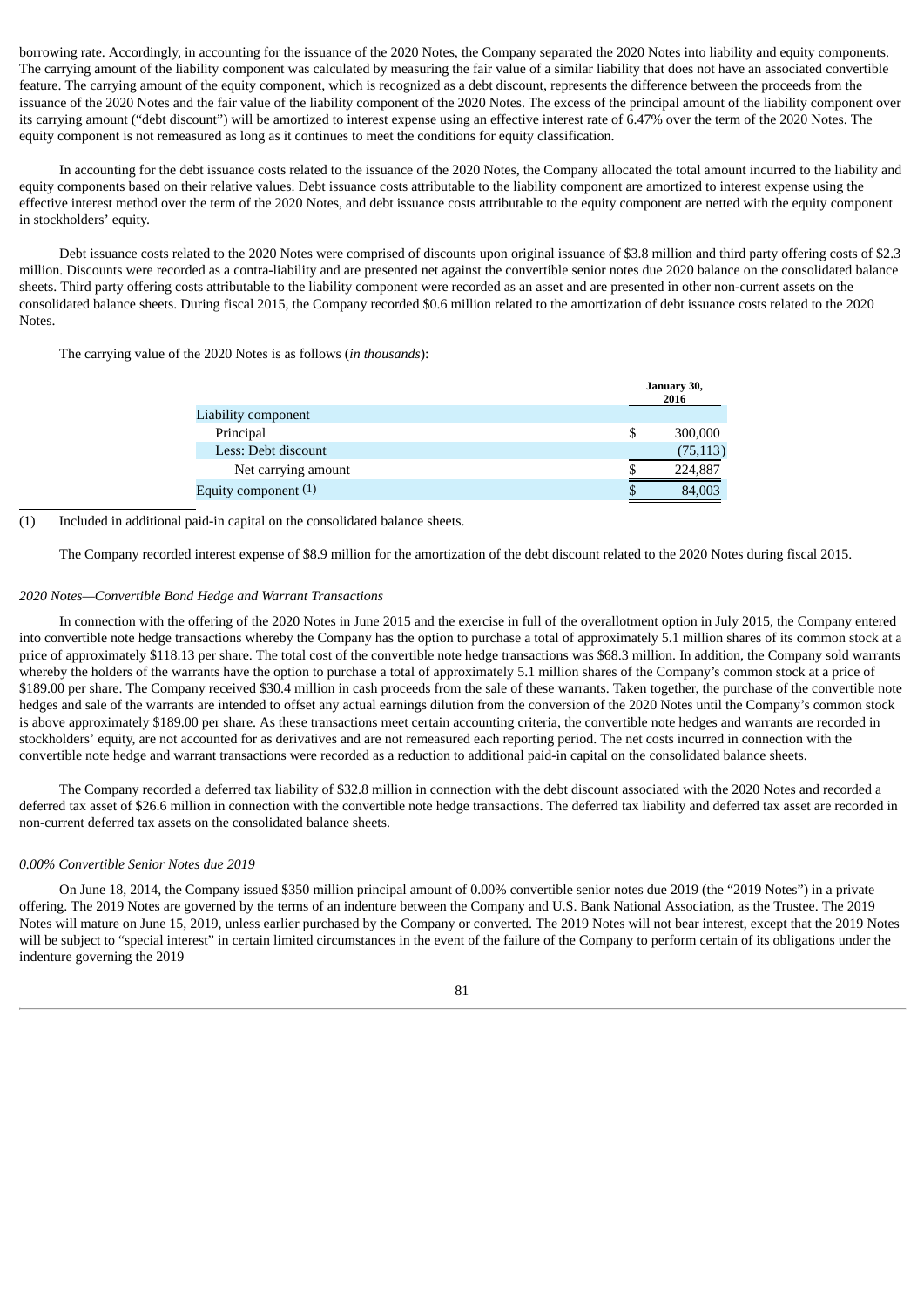Notes. The 2019 Notes are unsecured obligations and do not contain any financial covenants or restrictions on the payments of dividends, the incurrence of indebtedness or the issuance or repurchase of securities by the Company or any of its subsidiaries. Certain events are also considered "events of default" under the 2019 Notes, which may result in the acceleration of the maturity of the 2019 Notes, as described in the indenture governing the 2019 Notes.

The initial conversion rate applicable to the 2019 Notes is 8.6143 shares of common stock per \$1,000 principal amount of 2019 Notes, which is equivalent to an initial conversion price of approximately \$116.09 per share. The conversion rate will be subject to adjustment upon the occurrence of certain specified events, but will not be adjusted for any accrued and unpaid special interest. In addition, upon the occurrence of a "make-whole fundamental change," the Company will, in certain circumstances, increase the conversion rate by a number of additional shares for a holder that elects to convert its 2019 Notes in connection with such make-whole fundamental change.

Prior to March 15, 2019, the 2019 Notes will be convertible only under the following circumstances: (1) during any calendar quarter commencing after September 30, 2014, if, for at least 20 trading days (whether or not consecutive) during the 30 consecutive trading day period ending on the last trading day of the immediately preceding fiscal quarter, the last reported sale price of the Company's common stock on such trading day is greater than or equal to 130% of the applicable conversion price on such trading day; (2) during the five consecutive business day period after any ten consecutive trading day period in which, for each day of that period, the trading price per \$1,000 principal amount of 2019 Notes for such trading day was less than 98% of the product of the last reported sale price of the Company's common stock and the applicable conversion rate on such trading day; or (3) upon the occurrence of specified corporate transactions. As of January 30, 2016, none of these conditions have occurred and, as a result, the 2019 Notes are not convertible as of January 30, 2016. On and after March 15, 2019, until the close of business on the second scheduled trading day immediately preceding the maturity date, holders may convert all or a portion of their 2019 Notes at any time, regardless of the foregoing circumstances. Upon conversion, the 2019 Notes will be settled, at the Company's election, in cash, shares of the Company's common stock, or a combination of cash and shares of the Company's common stock. If the Company has not delivered a notice of its election of settlement method prior to the final conversion period it will be deemed to have elected combination settlement with the specified dollar amount of \$1,000.

The Company may not redeem the 2019 Notes; however, upon the occurrence of a fundamental change (as defined in the indenture governing the notes), holders may require the Company to purchase all or a portion of their 2019 Notes for cash at a price equal to 100% of the principal amount of the 2019 Notes to be purchased plus any accrued and unpaid special interest to, but excluding, the fundamental change purchase date.

Under GAAP, certain convertible debt instruments that may be settled in cash on conversion are required to be separately accounted for as liability and equity components of the instrument in a manner that reflects the issuer's non-convertible debt borrowing rate. Accordingly, in accounting for the issuance of the 2019 Notes, the Company separated the 2019 Notes into liability and equity components. The carrying amount of the liability component was calculated by measuring the fair value of a similar liability that does not have an associated convertible feature. The carrying amount of the equity component, which is recognized as a debt discount, represents the difference between the proceeds from the issuance of the 2019 Notes and the fair value of the liability component of the 2019 Notes. The excess of the principal amount of the liability component over its carrying amount ("debt discount") will be amortized to interest expense using an effective interest rate of 4.51% over the term of the 2019 Notes. The equity component is not remeasured as long as it continues to meet the conditions for equity classification.

In accounting for the debt issuance costs related to the issuance of the 2019 Notes, the Company allocated the total amount incurred to the liability and equity components based on their relative values. Debt issuance costs attributable to the liability component are amortized to interest expense using the effective interest method over the term of the 2019 Notes, and debt issuance costs attributable to the equity component are netted with the equity component in stockholders' equity.

Debt issuance costs related to the 2019 Notes were comprised of discounts and commissions payable to the initial purchasers of \$4.4 million and third party offering costs of \$1.0 million. Discounts and commissions payable to the initial purchasers attributable to the liability component were recorded as a contra-liability and are presented net against the convertible senior notes balance on the consolidated balance sheets. Third party offering costs attributable to the liability component were recorded as an asset and are presented in other non-current assets on the consolidated balance sheets. The Company recorded \$0.8 million and \$0.5 million related to the amortization of debt issuance costs in fiscal 2015 and fiscal 2014, respectively, related to the 2019 Notes.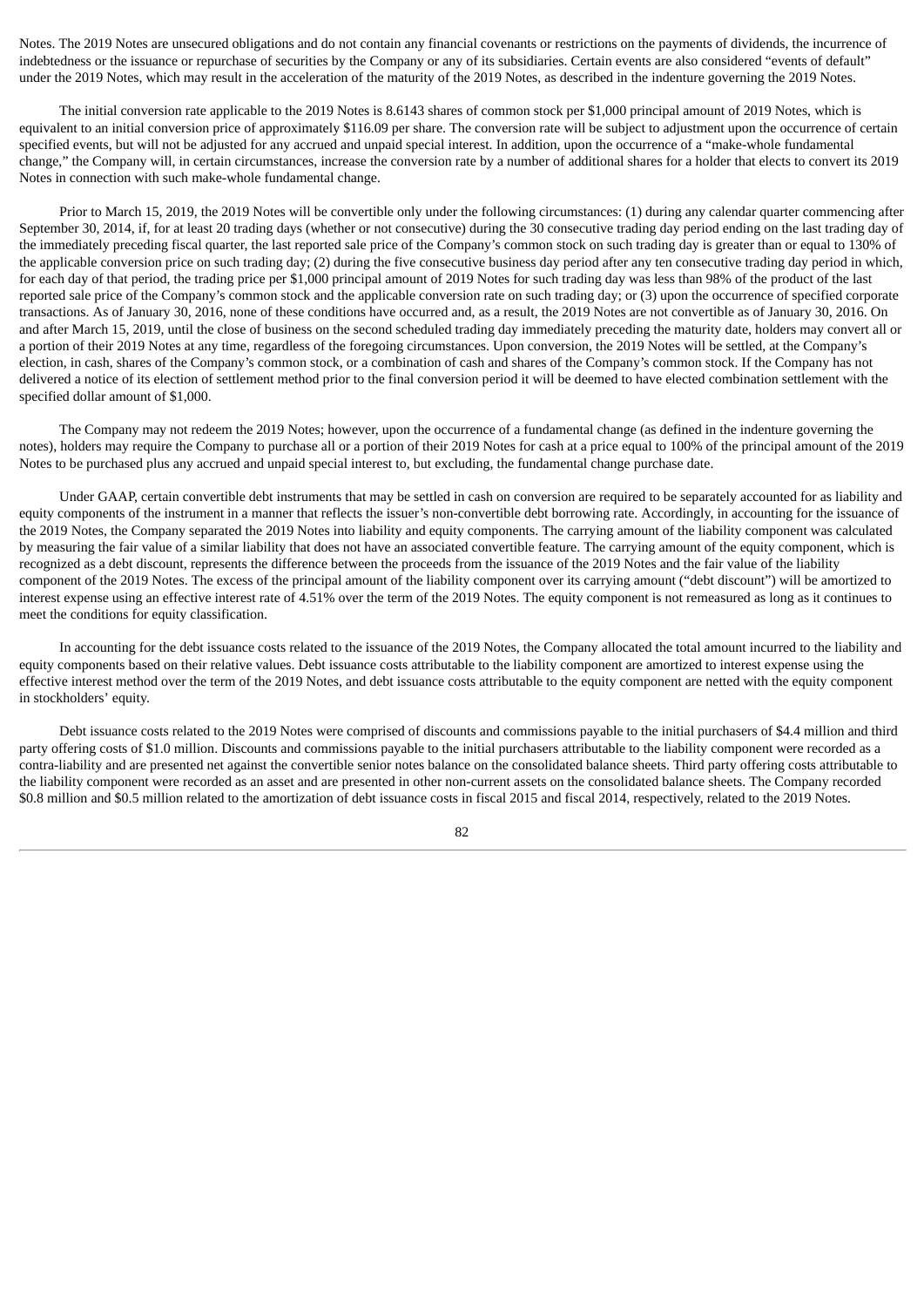The carrying values of the 2019 Notes are as follows (*in thousands*):

|                        |    | January 30,<br>2016 | January 31,<br>2015 |  |  |
|------------------------|----|---------------------|---------------------|--|--|
| Liability component    |    |                     |                     |  |  |
| Principal              | \$ | 350,000             | \$<br>350,000       |  |  |
| Less: Debt discount    |    | (49, 289)           | (62, 513)           |  |  |
| Net carrying amount    |    | 300,711             | 287,487             |  |  |
| Equity component $(1)$ | Φ  | 70.482              | \$<br>70,482        |  |  |

(1) Included in additional paid-in capital on the consolidated balance sheets.

The Company recorded interest expense of \$13.2 million and \$8.0 million for the amortization of the debt discount related to the 2019 Notes in fiscal 2015 and fiscal 2014, respectively.

#### *Convertible Bond Hedge and Warrant Transactions*

In connection with the offering of the 2019 Notes, the Company entered into convertible note hedge transactions whereby the Company has the option to purchase a total of approximately 3.0 million shares of its common stock at a price of approximately \$116.09 per share. The total cost of the convertible note hedge transactions was \$73.3 million. In addition, the Company sold warrants whereby the holders of the warrants have the option to purchase a total of approximately 3.0 million shares of the Company's common stock at a price of \$171.98 per share. The Company received \$40.4 million in cash proceeds from the sale of these warrants. Taken together, the purchase of the convertible note hedges and sale of the warrants are intended to offset any actual dilution from the conversion of the 2019 Notes and to effectively increase the overall conversion price from \$116.09 per share to \$171.98 per share. As these transactions meet certain accounting criteria, the convertible note hedges and warrants are recorded in stockholders' equity, are not accounted for as derivatives and are not remeasured each reporting period. The net costs incurred in connection with the convertible note hedge and warrant transactions were recorded as a reduction to additional paid-in capital on the consolidated balance sheets.

The Company recorded a deferred tax liability of \$27.5 million in connection with the debt discount associated with the 2019 Notes and recorded a deferred tax asset of \$28.6 million in connection with the convertible note hedge transactions. The deferred tax liability and deferred tax assets are included in non-current deferred tax assets on the consolidated balance sheets.

# **NOTE 10—LINE OF CREDIT**

In August 2011, Restoration Hardware, Inc., along with its Canadian subsidiary, Restoration Hardware Canada, Inc., entered into a credit agreement (the "prior credit agreement") with Bank of America, N.A., as administrative agent, and certain other lenders. On November 24, 2014, the Company amended its existing revolving line of credit by entering into an amended and restated credit agreement with the lenders party thereto and Bank of America, N.A. as administrative agent and collateral agent. The amended and restated credit agreement increased the existing revolving line of credit by \$182.5 million, while eliminating the \$15.0 million term loan facility under the existing revolving line of credit. Under the amended and restated credit agreement, the Company has the option to increase the amount of the revolving line of credit by up to an additional \$200.0 million, subject to satisfaction of certain customary conditions at the time of such increase. As a result of the amended and restated credit agreement, unamortized deferred financing fees of \$0.2 million related to the previous facility were expensed in fiscal 2014 and \$0.9 million related to the previous facility will be amortized over the life of the new revolving line of credit, which has a maturity date of November 24, 2019.

On August 12, 2015, Restoration Hardware, Inc. and Restoration Hardware Canada, Inc. entered into a First Amendment (the "Amendment") to the amended and restated credit agreement. The Amendment changes the amended and restated credit agreement definition of "Change of Control" (the occurrence of which triggers a default under the amended and restated credit agreement) so that changes in the composition of the board of directors due to actual or threatened proxy solicitations are treated in the same way as other changes in the composition of the board of directors.

The availability of credit at any given time under the amended and restated credit agreement is limited by reference to a borrowing base formula based upon numerous factors, including the value of eligible inventory and eligible accounts receivable. As a result of the borrowing base formula, the actual borrowing availability under the revolving line of credit could be less than the stated amount of the revolving line of credit (as reduced by the actual borrowings and outstanding letters of credit under the revolving line of credit). All obligations under the amended and restated credit agreement are secured by substantially all of the Company's assets, including accounts receivable, inventory, intangible assets, property, equipment, goods and fixtures.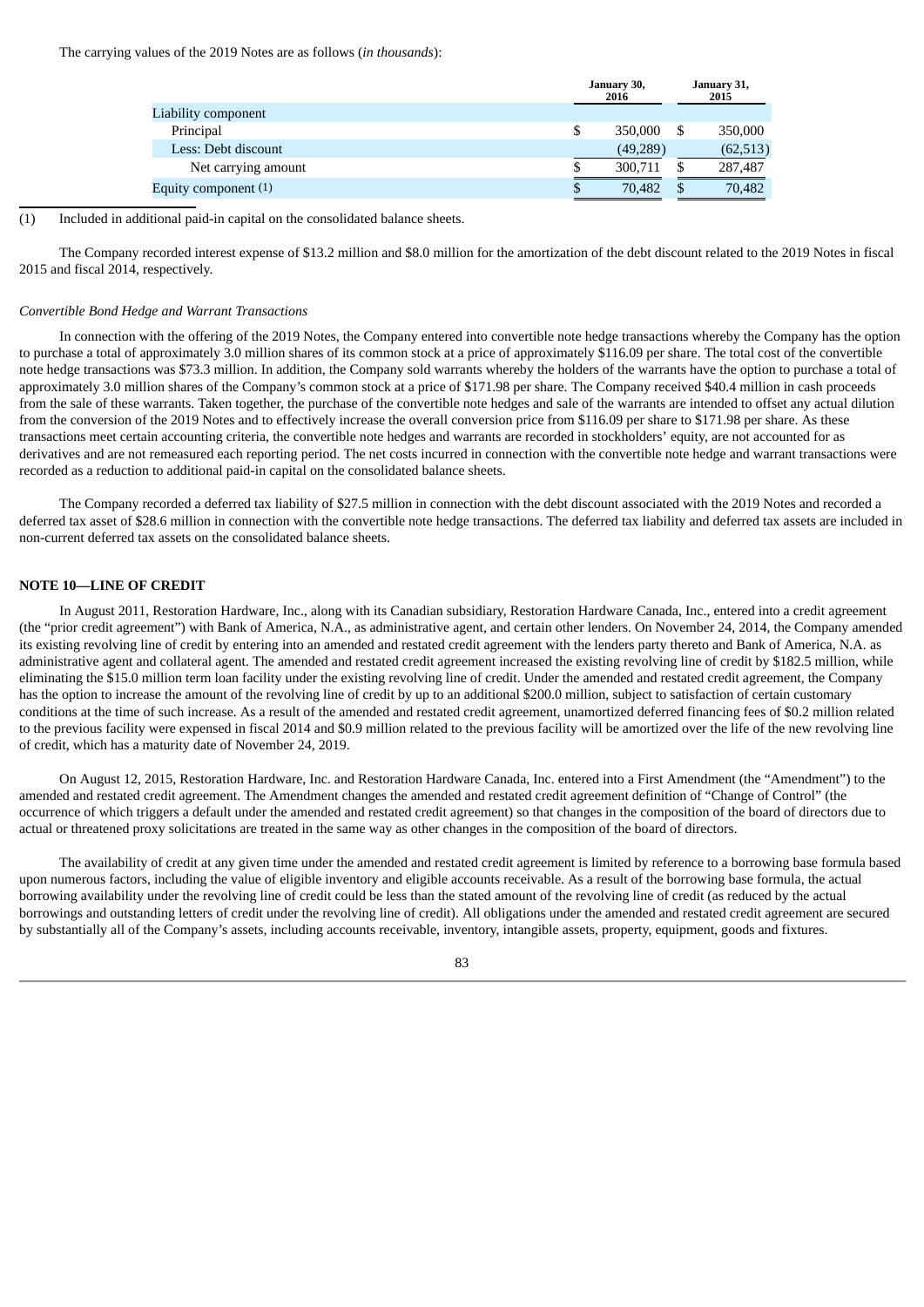Borrowings under the revolving line of credit are subject to interest, at the borrowers' option, at either the bank's reference rate or LIBOR (or the Bank of America "BA" Rate or the Canadian Prime Rate, as such terms are defined in the credit agreement, for Canadian borrowings denominated in Canadian dollars or the United States Index Rate or LIBOR for Canadian borrowings denominated in United States dollars) plus an applicable margin rate, in each case.

The credit agreement contains various restrictive covenants, including, among others, limitations on the ability to incur liens, make loans or other investments, incur additional debt, issue additional equity, merge or consolidate with or into another person, sell assets, pay dividends or make other distributions, or enter into transactions with affiliates, along with other restrictions and limitations typical to credit agreements of this type and size. As of January 30, 2016, the Company was in compliance with all covenants contained in the credit agreement.

Borrowings under the revolving line of credit are subject to interest, at the borrowers' option, at either the bank's reference rate or LIBOR (or the BA Rate or the Canadian Prime Rate, as such terms are defined in the credit agreement, for Canadian borrowings denominated in Canadian dollars or the United States Index Rate or LIBOR for Canadian borrowings denominated in United States dollars) plus an applicable margin rate, in each case. The amended and restated credit agreement contains various restrictive covenants, including, among others, limitations on the ability to grant liens, make loans or other investments, incur additional debt, issue additional equity, merge or consolidate with or into another person, sell assets, pay dividends or make other distributions or enter into transactions with affiliates, along with other restrictions and limitations typical to credit agreements of this type and size. The amended and restated credit agreement does not contain any significant financial or coverage ratio covenants unless the domestic availability under the revolving line of credit is less than the greater of (i) \$20.0 million and (ii) 10% of the lesser of (A) the aggregate domestic commitments under the amended and restated credit agreement and (B) the domestic borrowing base. If the availability under the amended and restated credit agreement is less than the foregoing amount, then the Company is required to maintain a consolidated fixed charge coverage ratio of at least one to one. Such ratio is approximately the ratio on the last day of each month on a trailing twelve-month basis of (a) (i) consolidated EBITDA (as defined in the amended and restated credit agreement) minus (ii) capital expenditures, minus (iii) the income taxes paid in cash to (b) the sum of (i) debt service charges plus (ii) certain dividends and distributions paid. The amended and restated credit agreement requires a daily sweep of cash to prepay the loans under the agreement while (i) an event of default exists or (ii) the availability under the revolving line of credit for extensions of credit to the Company is less than the greater of (A) \$20.0 million and (B) 10% of the lesser of the domestic commitments and the domestic borrowing base.

On June 27, 2014, the Company paid off the principal balance and related interest under the prior credit agreement of \$154.8 million using proceeds from the issuance of the 2019 Notes. As of January 30, 2016, the Company did not have any amounts outstanding under the revolving line of credit. As of January 30, 2016 and January 31, 2015, the Company had \$15.0 million and \$20.2 million in outstanding letters of credit, respectively. As of January 30, 2016, the Company had \$535.4 million undrawn borrowing availability under the revolving line of credit.

# **NOTE 11—FAIR VALUE OF FINANCIAL INSTRUMENTS**

### *Financial Assets and Liabilities*

Certain financial assets and liabilities are required to be carried at fair value. Fair value is the price that would be received to sell an asset, or paid to transfer a liability, in an orderly transaction between market participants at the measurement date. In determining the fair value, the Company utilizes market data or assumptions that it believes market participants would use in pricing the asset or liability, which would maximize the use of observable inputs and minimize the use of unobservable inputs to the extent possible, including assumptions about risk and the risks inherent in the inputs of the valuation technique.

The degree of judgment used in measuring the fair value of financial instruments generally correlates to the level of pricing observability. Pricing observability is impacted by a number of factors, including the type of financial instrument, whether the financial instrument is new to the market and not yet established and the characteristics specific to the transaction. Financial instruments with readily available active quoted prices for which fair value can be measured generally will have a higher degree of pricing observability and a lesser degree of judgment used in measuring fair value. Conversely, financial instruments rarely traded or not quoted will generally have less, or no, pricing observability and a higher degree of judgment used in measuring fair value.

The Company's financial assets and liabilities measured and reported at fair value are classified and disclosed in one of the following categories:

- Level 1—Quoted prices are available in active markets for identical investments as of the reporting date.
- Level 2—Pricing inputs are other than quoted prices in active markets, which are either directly or indirectly observable as of the reporting date, and fair value is determined through the use of models or other valuation methodologies.

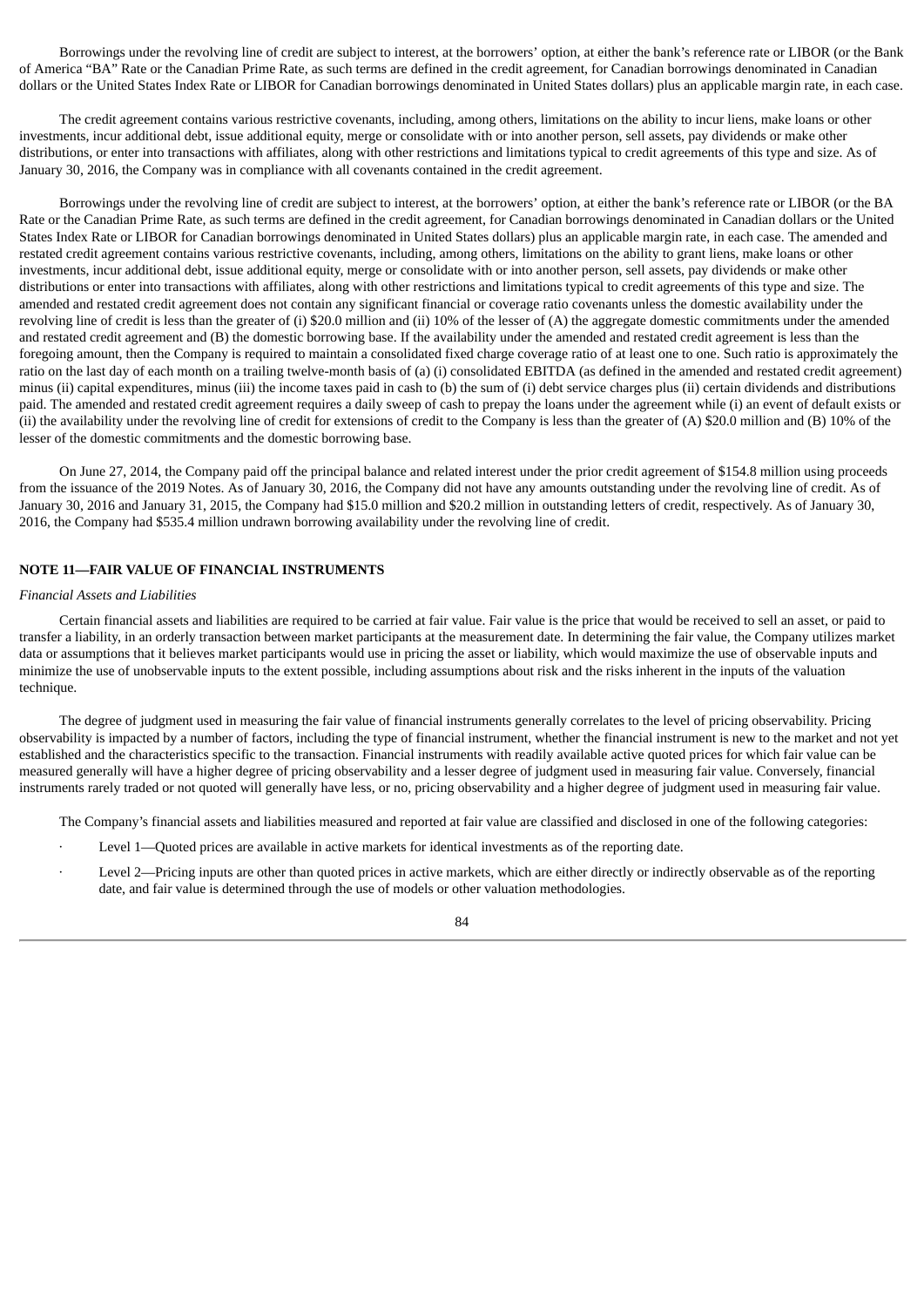Level 3—Pricing inputs are unobservable for the investment and include situations where there is little, if any, market activity for the investment. The inputs used in the determination of fair value require significant management judgment or estimation.

A financial instrument's categorization within the fair value hierarchy is based upon the lowest level of input that is significant to the fair value measurement.

### *Fair Value Measurements*

All of the Company's investments are classified as available-for-sale and are carried at fair value. Assets measured at fair value were as follows (*in thousands*):

|                               |                | January 30,<br>2016 |          |                |                |        |        |
|-------------------------------|----------------|---------------------|----------|----------------|----------------|--------|--------|
|                               | <b>Level 1</b> | Level 2             | Total    | <b>Level 1</b> | <b>Level 2</b> |        | Total  |
| Cash equivalents              |                |                     |          |                |                |        |        |
| Money market funds            | \$<br>70       | \$                  | \$<br>70 | \$<br>44       | \$.            |        | 44     |
| Commercial paper              |                | 46,726              | 46,726   |                |                | 18,248 | 18,248 |
| Government agency obligations |                |                     |          |                |                | 1,001  | 1,001  |
| Total cash equivalents        | 70             | 46,726              | 46,796   | 44             |                | 19,249 | 19,293 |
| Short-term investments        |                |                     |          |                |                |        |        |
| Commercial paper              |                | 15,488              | 15,488   |                |                | 13,996 | 13,996 |
| Government agency obligations | 22,011         | 93,302              | 115,313  |                |                | 48,172 | 48,172 |
| Total short-term investments  | 22,011         | 108,790             | 130,801  |                |                | 62,168 | 62,168 |
| Long-term investments         |                |                     |          |                |                |        |        |
| Government agency obligations | 7,829          | 14,225              | 22,054   |                |                | 18,338 | 18,338 |
| Total long-term investments   | 7,829          | 14,225              | 22,054   |                |                | 18,338 | 18,338 |
| <b>Total</b>                  | 29,910         | 169,741             | 199,651  | 44             |                | 99,755 | 99,799 |

The following table summarizes the amortized cost and estimated fair value of the available-for-sale securities within the Company's investment portfolio based on stated maturities, which are recorded within cash and cash equivalents, short-term investments and long-term investments on the consolidated balance sheets (*in thousands*):

|                     | January 30,<br>2016 |  |                   | January 31,<br>2015 |        |  |                   |  |
|---------------------|---------------------|--|-------------------|---------------------|--------|--|-------------------|--|
|                     | Cost                |  | <b>Fair Value</b> |                     | Cost   |  | <b>Fair Value</b> |  |
| Range of maturity   |                     |  |                   |                     |        |  |                   |  |
| Due within 1 year   | 177,564             |  | 177,527           |                     | 81.413 |  | 81,419            |  |
| Due in 1 to 2 years | 22,033              |  | 22,054            |                     | 18,324 |  | 18,338            |  |

The Company invests excess cash primarily in investment-grade interest-bearing securities such as money market funds, certificates of deposit, commercial paper, government agency obligations and guaranteed obligations of the U.S. government, all of which are subject to minimal credit and market risks. The Company estimates the fair value of its commercial paper and U.S. government agency bonds by taking into consideration valuations obtained from third party pricing services. The pricing services utilize industry standard valuation models, including both income and market based approaches, for which all significant inputs are observable, either directly or indirectly, to estimate fair value. These inputs include reported trade dates of and broker/dealer quotes on the same or similar securities; issuer credit spreads; benchmark securities, prepayment/default projections based on historical data; and other observable inputs.

There were no purchases, sales, issuances, or settlements related to recurring level 3 measurements during fiscal 2015 or fiscal 2014. There were no transfers into or out of level 1 and level 2 during fiscal 2015 or fiscal 2014.

Available-for-sale marketable debt securities are reviewed periodically to identify possible other-than-temporary impairment. Although the Company had certain securities that were in a loss position as of January 30, 2016, the Company has no current requirement or intent to sell the securities in an unrealized loss position nor does it consider any of the unrealized losses to be credit losses. The Company expects to recover up to (or beyond) the initial cost of the investment for securities held. The available-for-sale securities in an unrealized loss position were in such a position for less than twelve months as of January 30, 2016.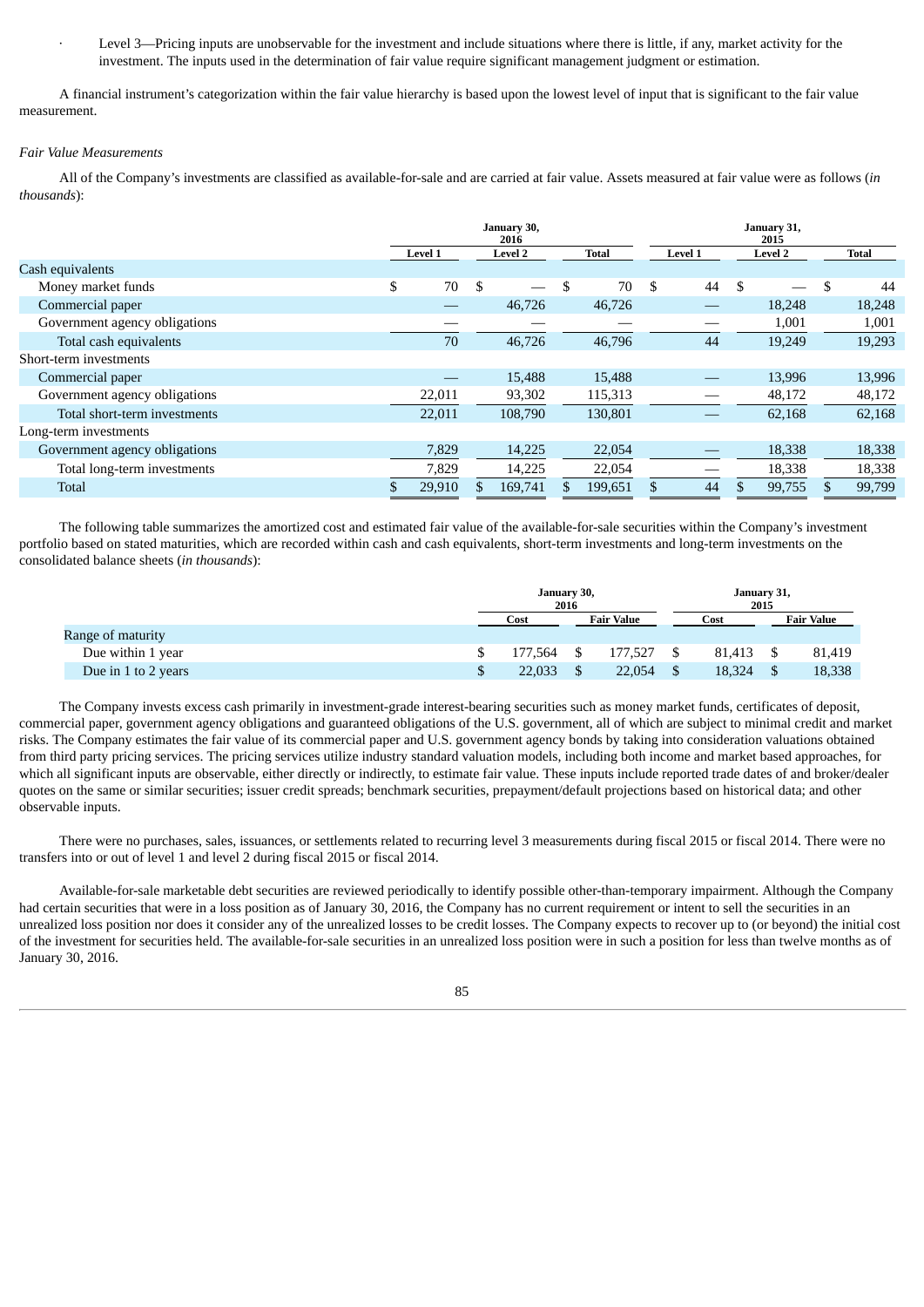## *Fair Value of Financial Instruments*

Amounts reported as cash and equivalents, receivables, and accounts payable and accrued expenses approximate fair value. The estimated fair value and carrying value of the 2019 Notes and 2020 Notes (carrying value excludes the equity component of the 2019 Notes and 2020 Notes classified in stockholders' equity) were as follows (*in thousands*):

|                                   | January 30,<br>2016 |  |                   | January 31,<br>2015 |                   |  |                 |                   |  |
|-----------------------------------|---------------------|--|-------------------|---------------------|-------------------|--|-----------------|-------------------|--|
|                                   | Fair<br>Value       |  | Carrving<br>Value |                     | Fair<br>Value     |  |                 | Carrying<br>Value |  |
| Convertible senior notes due 2019 | 257,624             |  | 300.711           |                     | 260,444           |  | 287,487         |                   |  |
| Convertible senior notes due 2020 | 198.635             |  | 224.887           |                     | $\hspace{0.05cm}$ |  | $\qquad \qquad$ |                   |  |

The fair value of the 2019 Notes and 2020 Notes were determined based on inputs that are observable in the market or that could be derived from, or corroborated with, observable market data, including the trading price of the Company's convertible notes, when available, the Company's stock price and interest rates based on similar debt issued by parties with credit ratings similar to the Company (Level 2).

As the Company's debt obligations under the revolving line of credit are variable rate, there are no significant differences between the estimated fair value (level 2) and carrying value.

## *Non-Financial Assets*

As discussed in Note 3—*Significant Accounting Policies*, the Company did not record an impairment charge on long-lived assets in fiscal 2015 or fiscal 2014. In fiscal 2013, the Company recorded an impairment charge of \$1.4 million related to the underperformance of a stand-alone RH Baby & Child Gallery. The impairment charge reduced the then carrying amount of the applicable long-lived assets of \$1.4 million to their fair value of zero dollars. The fair value of the long-lived assets was determined using level 3 inputs and the valuation techniques discussed in Note 3—*Significant Accounting Policies*.

# **NOTE 12—INCOME TAXES**

The following is a summary of the income tax expense (benefit) (*in thousands*):

| <b>Year Ended</b> |         |             |        |             |                     |
|-------------------|---------|-------------|--------|-------------|---------------------|
|                   | 2016    |             | 2015   |             | February 1,<br>2014 |
|                   |         |             |        |             |                     |
| \$                | 55,676  | \$          | 45,611 | \$          | 21,593              |
|                   | 9,112   |             | 9,235  |             | 4,182               |
|                   | 227     |             | (596)  |             | (454)               |
|                   | 65,015  |             | 54,250 |             | 25,321              |
|                   |         |             |        |             |                     |
|                   | (5,691) |             | 3,895  |             | 6,215               |
|                   | (648)   |             | (973)  |             | (596)               |
|                   | 105     |             |        |             | (17)                |
|                   | (6,234) |             | 2,923  |             | 5,602               |
|                   | 58,781  | \$          | 57,173 | \$          | 30,923              |
|                   |         | January 30, |        | January 31, |                     |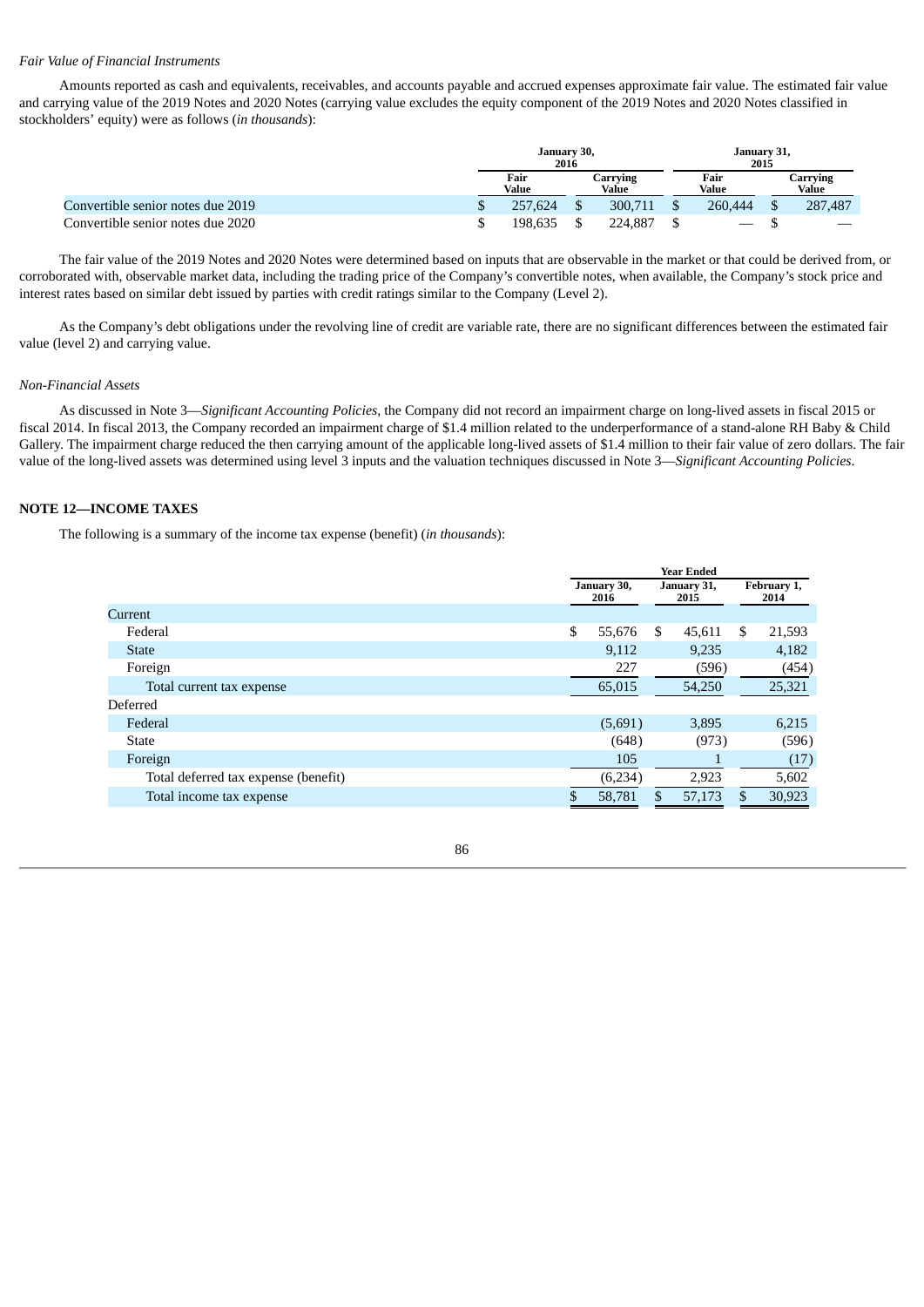A reconciliation of the federal statutory tax rate to the Company's effective tax rate is as follows:

|                                              | <b>Year Ended</b>   |                     |                     |  |  |
|----------------------------------------------|---------------------|---------------------|---------------------|--|--|
|                                              | January 30,<br>2016 | January 31,<br>2015 | February 1,<br>2014 |  |  |
| Provision at federal statutory tax rate      | 35.0%               | 35.0%               | 35.0%               |  |  |
| State income taxes—net of federal tax impact | 3.7                 | 4.0                 | 5.8                 |  |  |
| Stock-based compensation                     |                     |                     | 21.3                |  |  |
| Valuation allowance                          |                     |                     | (0.1)               |  |  |
| Foreign income                               | (0.1)               | (0.3)               | (0.2)               |  |  |
| Net adjustments to tax accruals and other    | 0.6                 | (0.1)               | 1.2                 |  |  |
| Effective tax rate                           | 39.2%               | 38.6%               | 63.0%               |  |  |

In November 2015, the FASB issued ASU 2015-17, which amends the current requirements for an entity to separate deferred income tax liabilities and assets into current and non-current amounts on the consolidated balance sheets. To simplify the presentation of deferred income taxes, the ASU requires that all deferred tax assets and liabilities be classified as non-current on the consolidated balance sheets. The Company has elected to early adopt the guidance on a retrospective basis effective with the consolidated balance sheet as of January 30, 2016. This is a change from the Company's historical presentation whereby certain deferred tax assets and liabilities were classified as current and the remainder were classified as non-current. To conform to the current period presentation, the Company reclassified \$27.9 million and \$0.1 million which were previously included in current assets and current liabilities, respectively, as of January 31, 2015 to non-current assets and non-current liabilities, respectively, on the consolidated balance sheets.

Significant components of the Company's deferred tax assets and liabilities are as follows (*in thousands*):

|                                               | January 30,<br>2016 | January 31,<br>2015 |
|-----------------------------------------------|---------------------|---------------------|
| Non-current deferred tax assets (liabilities) |                     |                     |
| Stock-based compensation                      | \$<br>32,248        | \$.<br>29,894       |
| Inventory                                     | 29,430              | 26,067              |
| Deferred lease credits                        | 20,074              | 14,963              |
| Accrued expense                               | 18,964              | 22,469              |
| Deferred revenue                              | 1,800               | 1,281               |
| U.S. impact of Canadian transfer pricing      | 1,420               | 1,410               |
| Net operating loss carryforwards              | 214                 | 752                 |
| Property and equipment                        | (24, 905)           | (17, 113)           |
| Trademarks and domain names                   | (18, 414)           | (18,271)            |
| Prepaid expense and other                     | (17,956)            | (22, 182)           |
| Convertible senior notes                      | (4,719)             | 1,035               |
| State tax benefit                             | (3,052)             | (3,350)             |
| Construction allowance                        |                     | (1,697)             |
| Other                                         | 1,793               | 1,378               |
| Non-current deferred tax assets               | 36,897              | 36,636              |
| Valuation allowance                           | (158)               | (176)               |
| Net non-current deferred tax assets           | 36,739              | 36,460              |

A reconciliation of the valuation allowance is as follows (*in thousands*):

|                                                    | <b>Year Ended</b>   |     |                     |      |                     |      |
|----------------------------------------------------|---------------------|-----|---------------------|------|---------------------|------|
|                                                    | January 30,<br>2016 |     | January 31,<br>2015 |      | February 1,<br>2014 |      |
| Balance at beginning of fiscal year                |                     | 176 |                     | 206  |                     | 293  |
| Net changes in deferred tax assets and liabilities |                     | [18 |                     | (30) |                     | (87) |
| Balance at end of fiscal year                      |                     | 158 |                     | 176  |                     | 206  |

The Company has recorded deferred tax assets and liabilities based upon estimates of their realizable value, such estimates are based upon likely future tax consequences. In assessing the need for a valuation allowance, the Company considers both positive and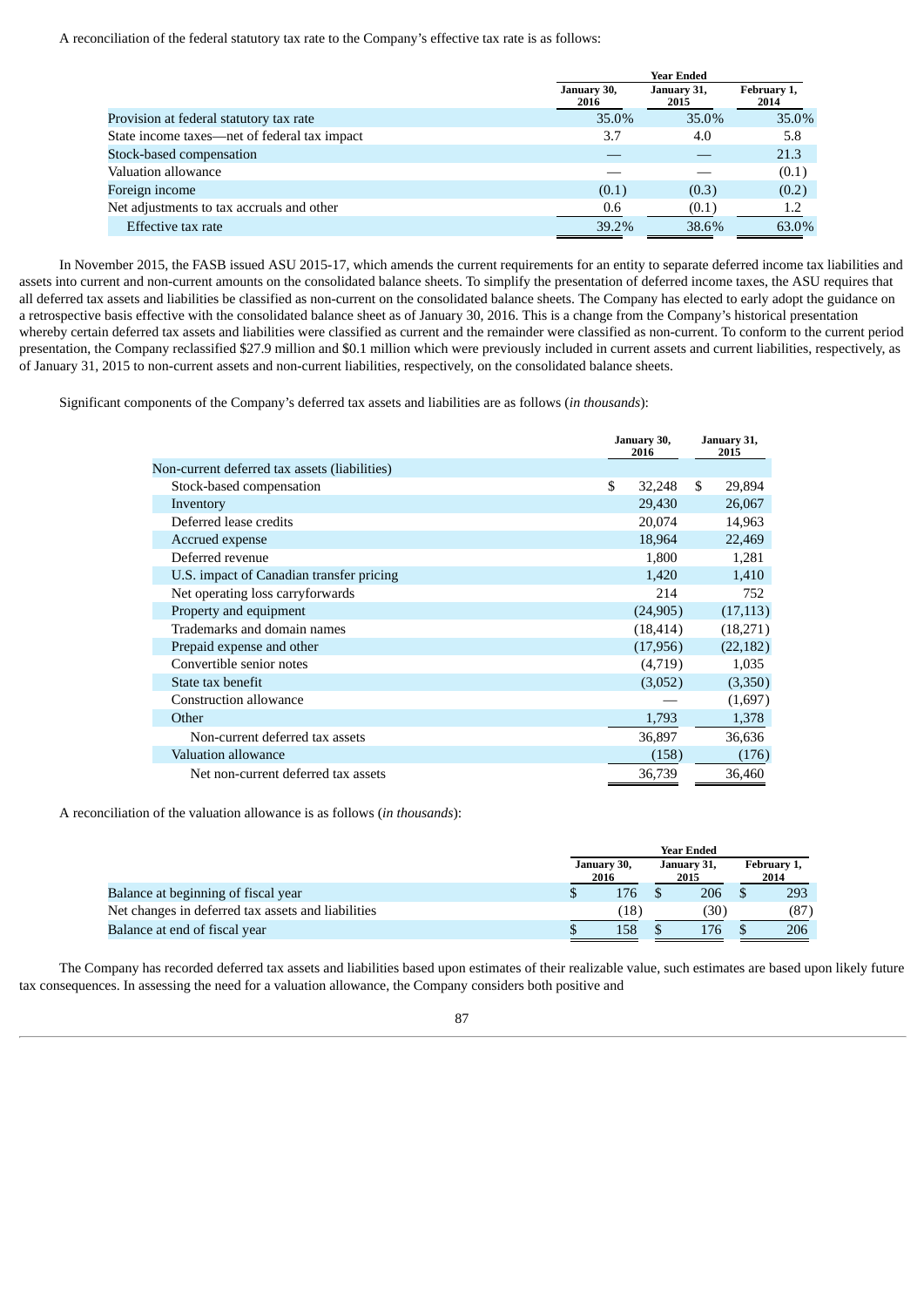negative evidence related to the likelihood of realization of the deferred tax assets. If, based on the weight of available evidence, it is more likely than not that the deferred tax assets will not be realized, the Company records a valuation allowance.

As of January 30, 2016, the Company has retained a valuation allowance totaling \$0.2 million against deferred tax assets for its Shanghai operations.

As of January 30, 2016, the Company had state net operating loss carryovers of \$0.2 million. The state net operating loss carryovers will expire in 2019. Internal Revenue Code Section 382 and similar state rules place a limitation on the amount of taxable income which can be offset by net operating loss carryforwards after a change in ownership (generally greater than 50% change in ownership). The Company cannot give any assurances that it will not undergo an ownership change in the future resulting in further limitations on utilization of net operating losses.

A reconciliation of the exposures related to unrecognized tax benefits is as follows (*in thousands*):

|                                              | <b>Year Ended</b> |      |                             |       |  |       |                     |  |
|----------------------------------------------|-------------------|------|-----------------------------|-------|--|-------|---------------------|--|
|                                              | January 30,       |      | January 31,<br>2016<br>2015 |       |  |       | February 1,<br>2014 |  |
| Balance at beginning of fiscal year          |                   | 940  |                             | 1.395 |  | 1,841 |                     |  |
| Gross decreases—prior period tax positions   |                   | (88) |                             | (122) |  | (151) |                     |  |
| Gross increases—current period tax positions |                   | 69   |                             |       |  |       |                     |  |
| Lapses in statute of limitations             |                   |      |                             | (333) |  | (295) |                     |  |
| Balance at end of fiscal year                |                   | 921  |                             | 940   |  | 1,395 |                     |  |

As of both January 30, 2016 and January 31, 2015, \$0.9 million of the exposures related to unrecognized tax benefits would affect the effective tax rate if realized and are included in other non-current obligations on the consolidated balance sheets. These amounts are primarily associated with foreign tax exposures that would, if realized, reduce the amount of net operating losses that would ultimately be utilized. As of January 30, 2016, the Company does not have any exposures related to unrecognized tax benefits that are expected to decrease in the next 12 months.

The Company accounts for interest and penalties related to exposures as a component of income tax expense. The Company had interest accruals of \$0.2 million associated with exposures as of both January 30, 2016, and January 31, 2015.

This Company is subject to tax in the United States, Canada, Shanghai and Hong Kong. The Company could be subject to United States federal and state tax examinations for years 2002 and forward by virtue of net operating loss carryforwards available from those years. There are two tax examination currently in progress in the United States. The Company may also be subject to audits in Canada for years 2008 and forward.

# **NOTE 13—NET INCOME PER SHARE**

The weighted-average shares used for net income per share is as follows:

|                                       | Year Ended          |                     |                     |  |  |
|---------------------------------------|---------------------|---------------------|---------------------|--|--|
|                                       | January 30,<br>2016 | January 31,<br>2015 | February 1,<br>2014 |  |  |
| Weighted-average shares—basic         | 40,190,448          | 39.457.491          | 38.671.564          |  |  |
| Effect of dilutive stock-based awards | 2.066.111           | 1.920.719           | 1.745.066           |  |  |
| Weighted-average shares—diluted       | 42,256,559          | 41,378,210          | 40.416.630          |  |  |

The following number of options and restricted stock units were excluded from the calculation of diluted net income per share because their inclusion would have been anti-dilutive:

|                                        | Year Ended          |                     |                     |  |  |  |
|----------------------------------------|---------------------|---------------------|---------------------|--|--|--|
|                                        | January 30,<br>2016 | January 31,<br>2015 | February 1,<br>2014 |  |  |  |
| <b>Options</b>                         | 522,390             | 1,009,157           | 774.745             |  |  |  |
| Restricted stock units                 | 12.916              | 4.253               | 90.988              |  |  |  |
| Total anti-dilutive stock-based awards | 535,306             | 1,013,410           | 865,733             |  |  |  |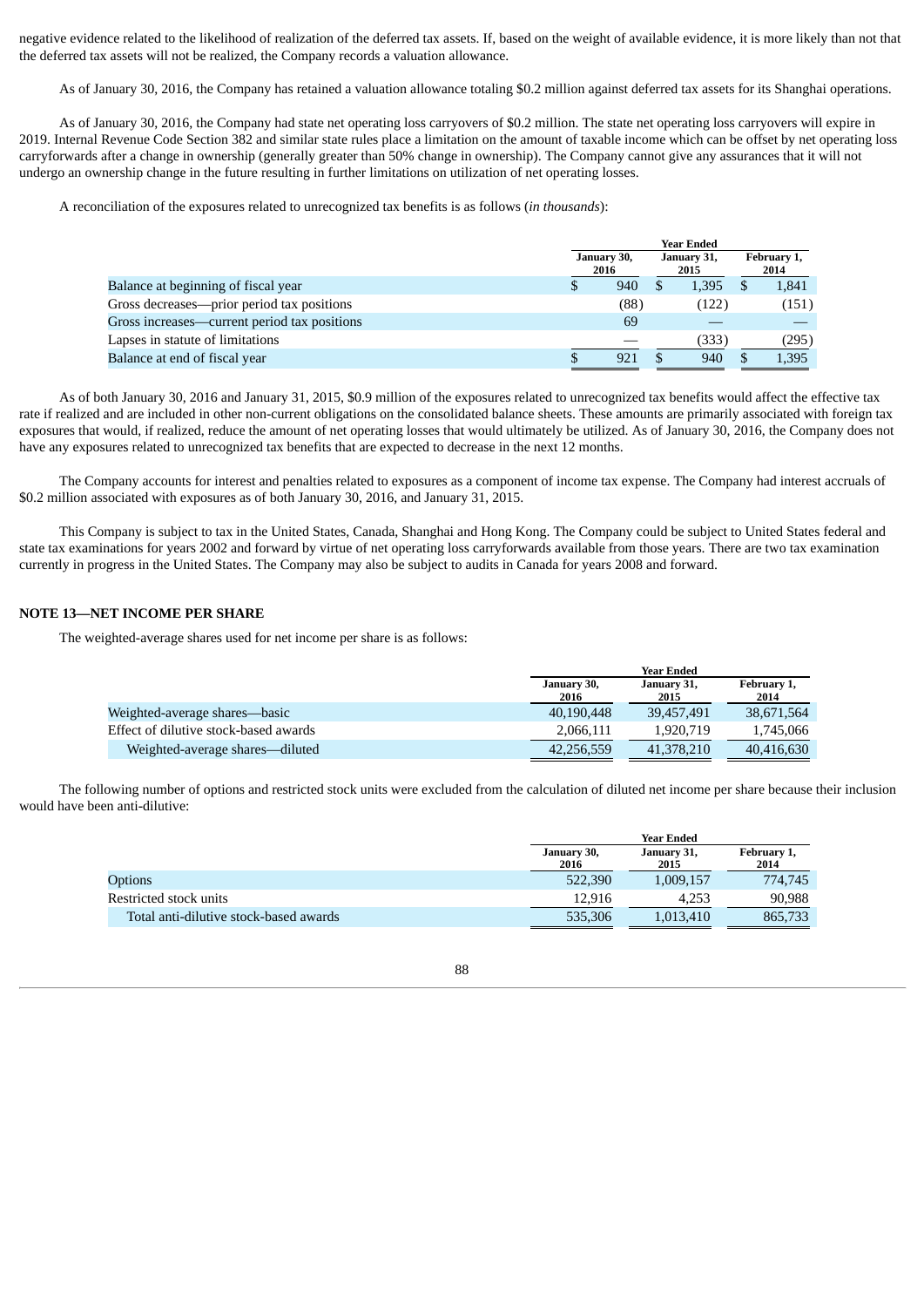## **NOTE 14—SHARE REPURCHASES**

Certain options and awards granted under the Company's equity plans contain a repurchase right, which may be exercised at the Company's discretion in the event of the termination of an employee's employment with the Company. The repurchases are settled with the issuance of promissory notes that bear interest, which is paid annually. The Company's repurchase and promissory note issuance activity is as follows:

|                                             |                     |         |                     | <b>Year Ended</b>   |  |          |  |
|---------------------------------------------|---------------------|---------|---------------------|---------------------|--|----------|--|
|                                             | January 30,<br>2016 |         | January 31,<br>2015 | February 1,<br>2014 |  |          |  |
| Shares repurchased                          |                     | 2,625   |                     | 251,910             |  | 40,353   |  |
| Fair value at purchase price (in thousands) | Φ                   | 238     |                     | 16.575              |  | 2,710    |  |
| Weighted-average interest rate              |                     |         | 3%                  |                     |  | 5%       |  |
| Weighted-average term                       |                     | 7 years |                     | 8 years             |  | 10 years |  |

As of January 30, 2016 and January 31, 2015, the aggregate unpaid principal amount of the notes payable for share repurchases was \$19.5 million and \$19.3 million, respectively, which is included in other non-current obligations on the consolidated balance sheets. In fiscal 2015, fiscal 2014 and fiscal 2013, the Company recorded interest expense on the outstanding notes of \$1.0 million, \$0.9 million and \$0.1 million, respectively.

#### **NOTE 15—STOCK-BASED COMPENSATION**

The Company estimates the value of equity grants based upon an option-pricing model and recognizes this estimated value as compensation expense over the vesting periods. The Company recognizes expense associated with performance-based awards when it becomes probable that the performance condition will be met. Once it becomes probable that an award will vest, the Company recognizes compensation expense equal to the number of shares which are probable to vest multiplied by the fair value of the related shares measured at the grant date.

Stock-based compensation expense is included in selling, general and administrative expenses on the consolidated statements of income. The Company recorded stock-based compensation expense of \$24.2 million, \$17.1 million and \$67.6 million in fiscal 2015, fiscal 2014 and fiscal 2013, respectively. No stock-based compensation cost has been capitalized in the accompanying consolidated financial statements.

## *2012 Stock Option Plan and 2012 Stock Incentive Plan*

In connection with the Reorganization, the Board of Directors adopted the Restoration Hardware 2012 Stock Option Plan (the "Option Plan"), pursuant to which 6,829,041 fully vested options were granted in connection with the Reorganization to certain of the Company's employees and advisors, including Mr. Friedman and Mr. Alberini as Co-Chief Executive Officers at the time. The options granted under this plan were fully vested upon the completion of the initial public offering and are subject to resale restrictions whereby the holder may not sell the shares for a period of 20 years after the initial public offering, except as follows: (i) with respect to 875,389 of these shares with an exercise price of \$29.00 per share, such resale restrictions lapse over time in accordance with the dates set forth in the applicable award agreement, and (ii) with respect to 5,953,652 shares with an exercise price of \$46.50 per share, such resale restrictions lapse on dates after the initial public offering on which the 10-day average closing price per share of the Company's common stock reaches specified levels ranging from \$50.75 to \$111.25 for at least 10 consecutive trading days. Aside from these options granted in connection with the Reorganization, no other awards will be granted under the Option Plan.

In connection with the Reorganization, the Board of Directors adopted the Restoration Hardware 2012 Stock Incentive Plan (the "Stock Incentive Plan"). The Stock Incentive Plan provides for the grant of incentive stock options to the Company's employees, non-qualified stock options, stock appreciation rights, restricted stock, restricted stock units, dividend equivalent rights, cash-based awards and any combination thereof to the Company's employees, directors and consultants and the Company's parent and subsidiary corporations' employees, directors and consultants. In connection with the Reorganization, the Board of Directors granted options to purchase 1,264,036 shares of the Company's common stock to employees of the Company under the Stock Incentive Plan, which options were fully vested upon the completion of the initial public offering, with a weighted-average exercise price equal to \$26.50 per share.

In addition, in connection with the Reorganization, the Board of Directors granted an aggregate of 40,623 restricted stock awards to certain of the Company's directors under the Stock Incentive Plan. Such restricted stock awards vested in full on January 31, 2013.

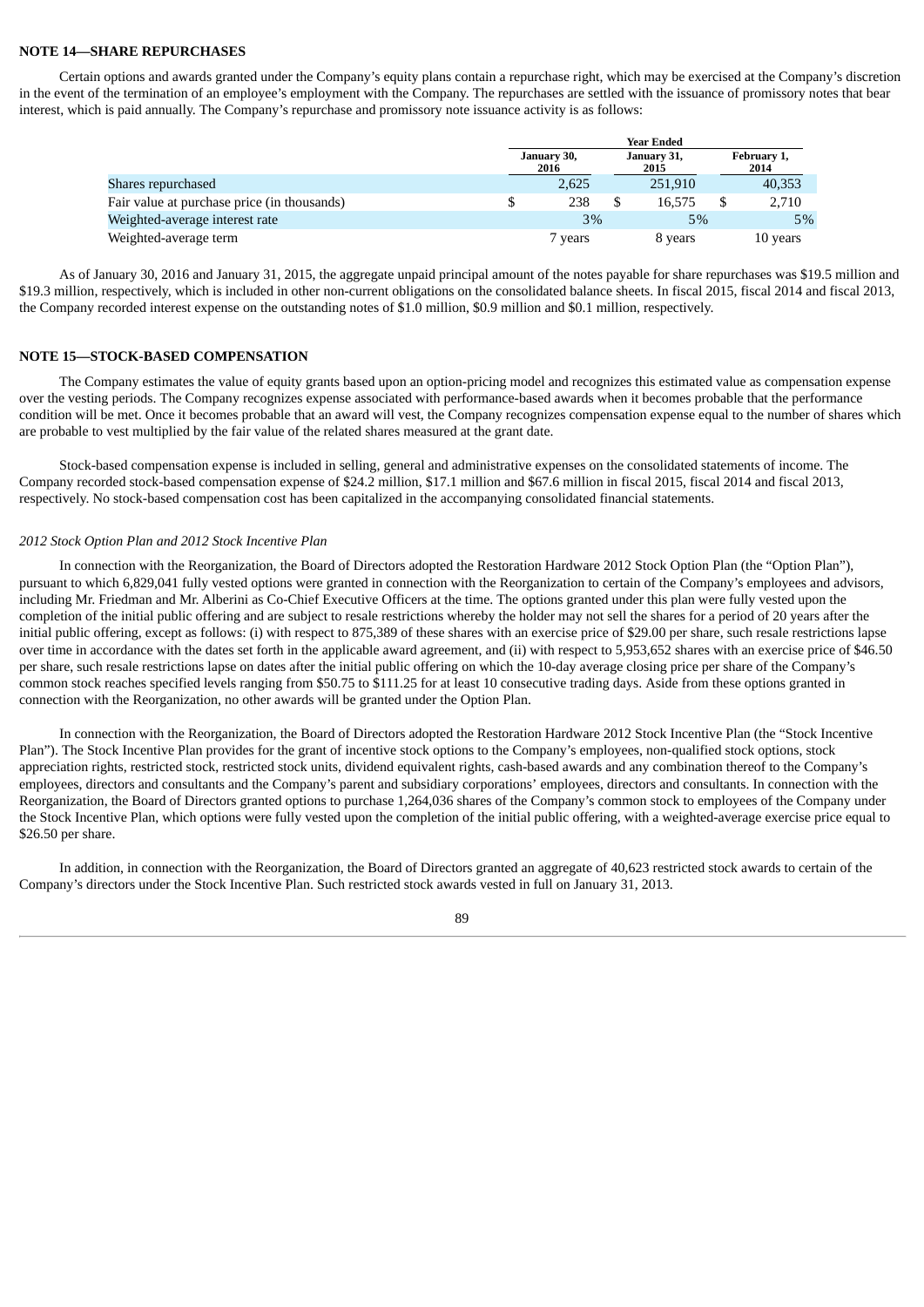In connection with the grants under the Option Plan and the Stock Incentive Plan, the Company recorded a non-cash compensation charge at the Reorganization of \$52.0 million related to these awards in fiscal 2012.

On July 2, 2013, in connection with Mr. Friedman's reappointment as Chairman and Co-Chief Executive Officer, the Company granted a stock option to Mr. Friedman under the 2012 Stock Incentive Plan to purchase 1,000,000 shares of its common stock, with an exercise price of \$75.43, which is equal to the closing price of the Company's common stock on the date of grant. This option was fully vested as of the date of grant but any shares issued upon exercise of the option will be subject to selling restrictions which are scheduled to lapse in three equal installments on the third, fourth and fifth anniversaries of the grant date. The fully vested option resulted in a one-time non-cash stock-based compensation charge of \$33.7 million in fiscal 2013.

As of January 31, 2015, there were a total of 13,442,519 shares issuable under the Option Plan and Stock Incentive Plan. On February 2, 2015, an additional 797,851 shares became issuable under the Stock Incentive Plan in accordance with the Stock Incentive Plan evergreen provision, increasing the total number of shares issuable under the Option Plan and Stock Incentive Plan to 14,240,370. Awards under the plans reduce the number of shares available for future issuance. Cancellations and forfeitures of awards previously granted under the Stock Incentive Plan increase the number of shares available for future issuance. Cancellations and forfeitures of awards previously granted under the Option Plan are immediately retired and are no longer available for future issuance. The number of shares available for future issuance under the Stock Incentive Plan as of January 30, 2016 was 2,151,580. There are no more shares available for issuance under the Option Plan. Shares issued as a result of award exercises under the Option Plan and Stock Incentive Plan will be funded with the issuance of new shares.

On February 1, 2016, an additional 811,666 shares became issuable under the Stock Incentive Plan in accordance with the Stock Incentive Plan evergreen provision.

# *2012 Stock Option Plan and 2012 Stock Incentive Plan*—*Stock Options*

A summary of stock option activity under the Option Plan and the Stock Incentive Plan for fiscal 2015 is as follows:

|                              | <b>Options</b> | Weighted-Average<br><b>Exercise Price</b> |
|------------------------------|----------------|-------------------------------------------|
| Outstanding-January 31, 2015 | 6,716,306      | 51.26                                     |
| Granted                      | 687,600        | 89.75                                     |
| Exercised                    | (610, 641)     | 42.09                                     |
| Cancelled                    | (257, 692)     | 62.96                                     |
| Outstanding-January 30, 2016 | 6,535,573      | 55.71                                     |

The fair value of stock options issued was estimated on the date of grant using the following assumptions:

|                            |                     | <b>Year Ended</b>   |                     |  |  |  |
|----------------------------|---------------------|---------------------|---------------------|--|--|--|
|                            | January 30,<br>2016 | January 31,<br>2015 | February 1,<br>2014 |  |  |  |
| <b>Expected volatility</b> | 37.7%               | 39.7%               | 39.7%               |  |  |  |
| Expected life (years)      | 6.5                 | 6.5                 | 6.7                 |  |  |  |
| Risk-free interest rate    | 1.8%                | 2.0%                | 1.9%                |  |  |  |
| Dividend yield             |                     |                     |                     |  |  |  |

A summary of additional information about stock options is as follows:

|                                                      |                     | <b>Year Ended</b> |                     |                     |  |        |  |  |  |  |  |
|------------------------------------------------------|---------------------|-------------------|---------------------|---------------------|--|--------|--|--|--|--|--|
|                                                      | January 30,<br>2016 |                   | January 31,<br>2015 | February 1,<br>2014 |  |        |  |  |  |  |  |
| Weighted-average fair value per share of stock       |                     |                   |                     |                     |  |        |  |  |  |  |  |
| options granted                                      |                     | 36.43             |                     | 26.92               |  | 30.49  |  |  |  |  |  |
| Aggregate intrinsic value of stock options exercised |                     |                   |                     |                     |  |        |  |  |  |  |  |
| (in thousands)                                       |                     | 32.590            |                     | 62.015              |  | 11,623 |  |  |  |  |  |
| Fair value of stock options vested (in thousands)    |                     | 8.611             |                     | 2.246               |  | 33,871 |  |  |  |  |  |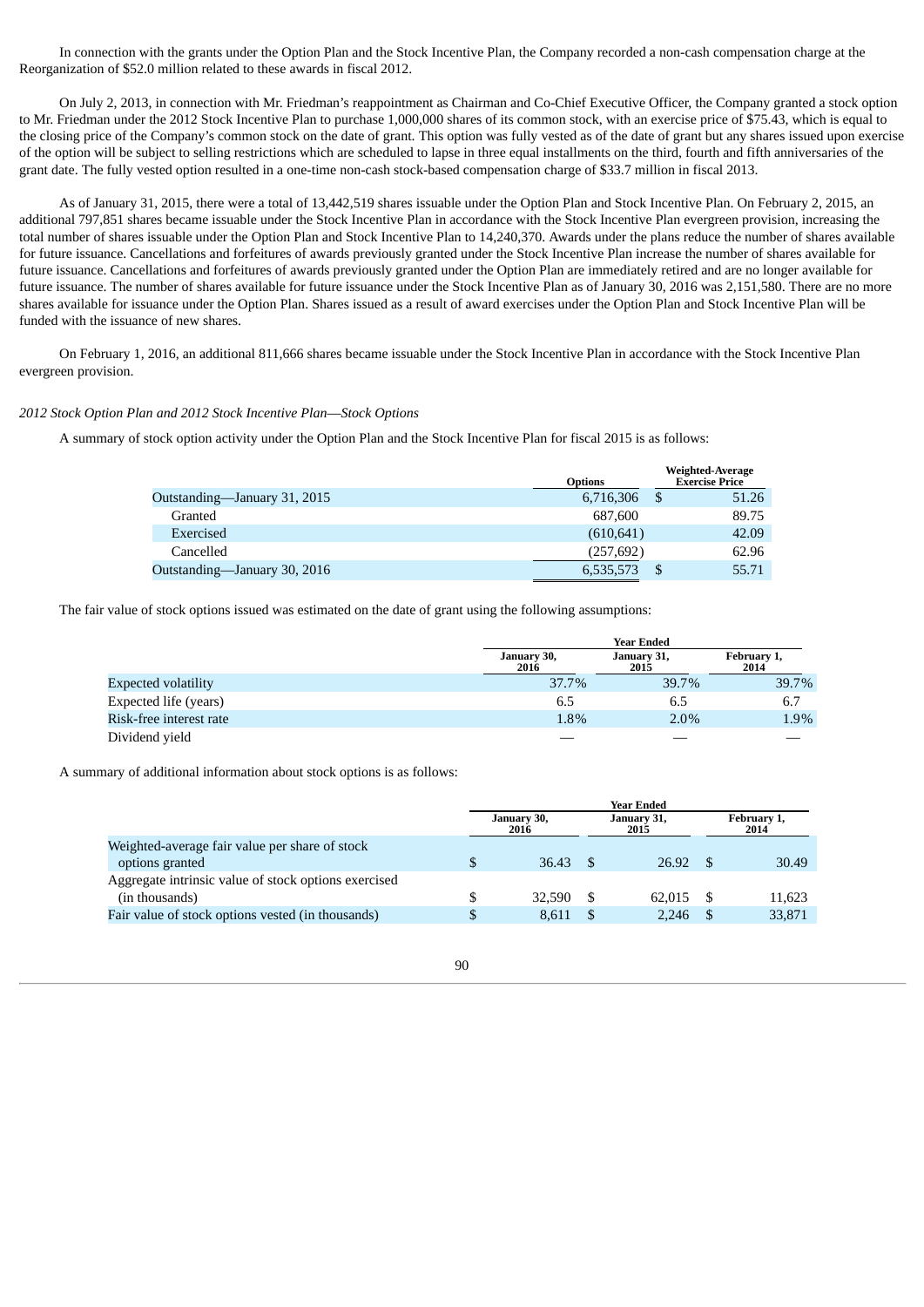Information about stock options outstanding, vested or expected to vest, and exercisable as of January 30, 2016 is as follows:

|                                 |                             |                                                                     | <b>Options Exercisable</b> |                                               |                             |                                                  |
|---------------------------------|-----------------------------|---------------------------------------------------------------------|----------------------------|-----------------------------------------------|-----------------------------|--------------------------------------------------|
| <b>Range of Exercise Prices</b> | Number of<br><b>Options</b> | Weighted-<br>Average<br>Remaining<br>Contractual<br>Life (in years) |                            | Weighted-<br>Average<br><b>Exercise Price</b> | Number of<br><b>Options</b> | Weighted-<br>Average<br><b>Exercise</b><br>Price |
| \$24.00 - \$39.00               | 853,342                     | 6.75                                                                | S                          | 28.29                                         | 794.467                     | \$27.85                                          |
| \$46.50 - \$46.50               | 2,976,826                   | 6.75                                                                |                            | 46.50                                         | 2,976,826                   | 46.50                                            |
| \$56.27 - \$74.03               | 938,935                     | 8.27                                                                |                            | 61.67                                         | 83,505                      | 61.70                                            |
| $$75.43 - $75.43$               | 1,020,000                   | 7.42                                                                |                            | 75.43                                         | 1,008,000                   | 75.43                                            |
| \$76.80 - \$101.84              | 746,470                     | 9.20                                                                |                            | 89.33                                         | 20,042                      | 81.60                                            |
| Total                           | 6,535,573                   | 7.35                                                                | \$                         | 55.71                                         | 4,882,840                   | \$49.84                                          |
| Vested or expected to vest      | 6,336,741                   | 7.31                                                                | S                          | 55.00                                         |                             |                                                  |

The aggregate intrinsic value of options outstanding, options vested or expected to vest, and options exercisable as of January 30, 2016 was \$73.8 million, \$73.6 million, and \$57.2 million, respectively. Stock options exercisable as of January 30, 2016 had a weighted-average remaining contractual life of 6.92 years.

The Company recorded stock-based compensation expense for stock options of \$10.4 million, \$6.9 million and \$1.3 million in fiscal 2015, fiscal 2014 and fiscal 2013, respectively. As of January 30, 2016, the total unrecognized compensation expense related to unvested options was \$35.9 million, which is expected to be recognized on a straight-line basis over a weighted-average period of 3.59 years.

# *2012 Stock Incentive Plan*—*Restricted Stock Awards*

The Company grants restricted stock awards, which include restricted stock and restricted stock units, to its employees and members and advisor of its Board of Directors. A summary of restricted stock award activity under the Stock Incentive Plan for fiscal 2015 is as follows:

|                              |            | Weighted-Average             |                        |
|------------------------------|------------|------------------------------|------------------------|
|                              | Awards     | <b>Grant Date Fair Value</b> | <b>Intrinsic Value</b> |
| Outstanding—January 31, 2015 | 719.998    | 64.09                        |                        |
| Granted                      | 295.512    | 90.14                        |                        |
| Released                     | (137, 227) | 65.69                        |                        |
| Cancelled                    | (72,368)   | 66.96                        | 49,660,482             |
| Outstanding—January 30, 2016 | 805.915    | 73.11                        |                        |

A summary of additional information about restricted stock awards is as follows:

|                                                 | <b>Year Ended</b>   |  |                     |                     |       |  |  |  |  |
|-------------------------------------------------|---------------------|--|---------------------|---------------------|-------|--|--|--|--|
|                                                 | January 30,<br>2016 |  | January 31,<br>2015 | February 1,<br>2014 |       |  |  |  |  |
| Weighted-average fair value per share of awards |                     |  |                     |                     |       |  |  |  |  |
| granted                                         | 90.14               |  | 63.59               |                     | 65.37 |  |  |  |  |
| Grant date fair value of awards released        |                     |  |                     |                     |       |  |  |  |  |
| (in thousands)                                  | 12.223              |  | 6.172               |                     | 760   |  |  |  |  |

The Company recorded stock-based compensation expense for restricted stock awards of \$13.8 million, \$10.2 million and \$2.7 million in fiscal 2015, fiscal 2014 and fiscal 2013, respectively. As of fiscal 2015, the total unrecognized compensation expense related to unvested restricted stock awards was \$40.4 million, which is expected to be recognized on a straight-line basis over a weighted-average period of 3.46 years.

# *2012 Equity Replacement Plan*

In connection with the Reorganization, the Board of Directors adopted the Restoration Hardware 2012 Equity Replacement Plan (the "Replacement Plan"), and outstanding units under the Team Resto Ownership Plan were replaced with vested and unvested shares of common stock under the Replacement Plan, in some cases subject to selling restrictions.

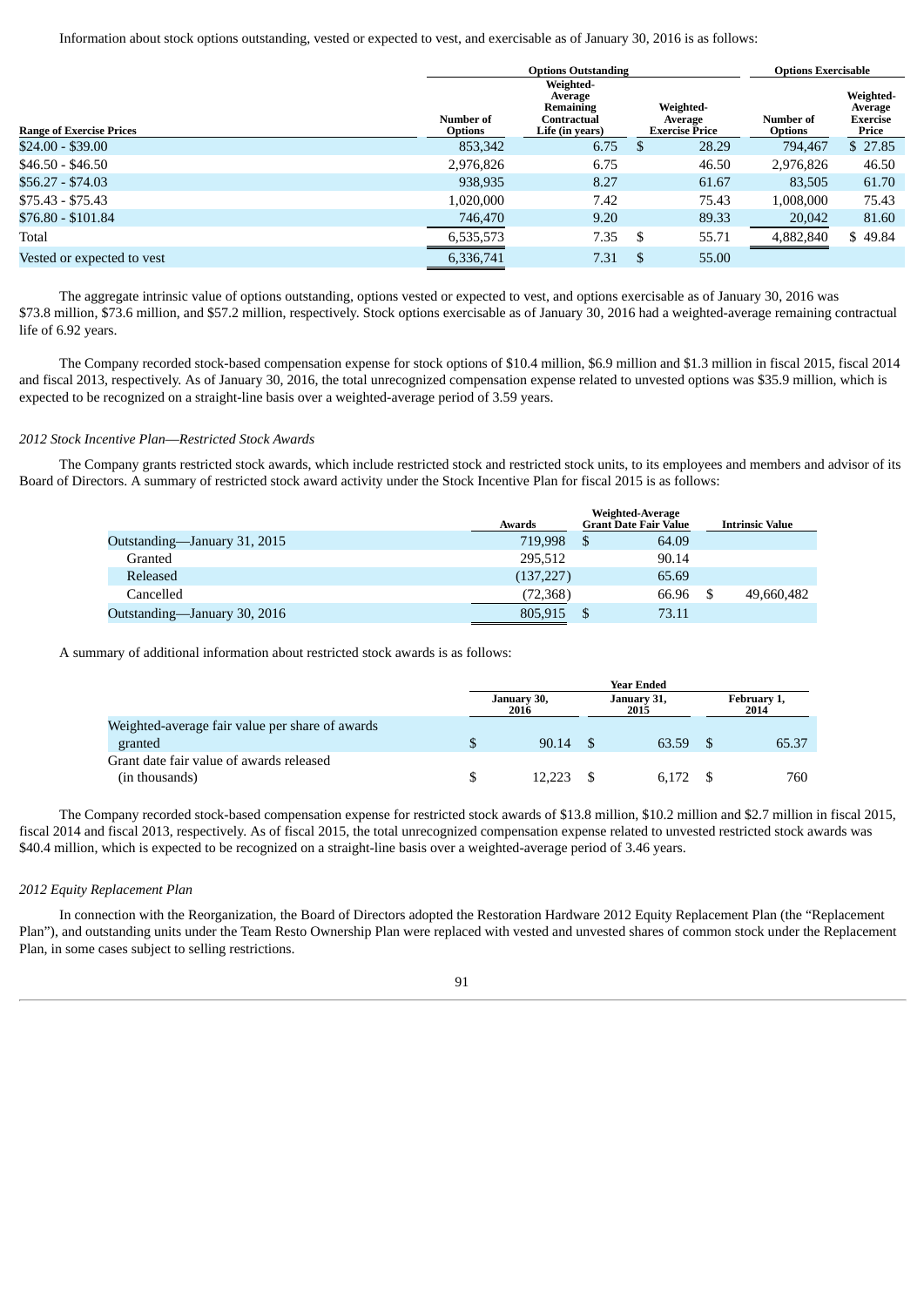A portion of the shares issued under the Replacement Plan, which are fully vested, are subject to resale restrictions whereby the holder may not sell the shares until the earlier of 20 years after the initial public offering, or with respect to 818,209 of these shares, such resale restrictions will lapse over time in accordance with the dates set forth in the applicable award agreement.

A portion of the shares issued under the Replacement Plan are unvested restricted shares issued to Mr. Friedman and Mr. Alberini in replacement of certain of their performance-based units granted under the Team Resto Ownership Plan. With respect to the 1,331,548 shares received by Mr. Friedman and Mr. Alberini in replacement of certain of their performance-based units, such shares began to vest during the period following the initial public offering when the price of the Company's common stock reached a 10-day average closing price per share of \$31.00 for at least 10 consecutive trading days, and such shares fully vested when the price of the Company's common stock reached a 10-day average closing price per share of \$46.50 for at least 10 consecutive trading days. In addition, with respect to the 512,580 shares received by Mr. Friedman and Mr. Alberini in replacement of certain of their performance-based units, such shares began to vest during the period following the initial public offering when the 10-day average closing price of the Company's common stock exceeded the initial public offering price of \$24.00 per share for at least 10 consecutive trading days, and such shares fully vested when the 10-day average closing price of the Company's common stock reached a price per share of \$31.00 for at least 10 consecutive trading days.

In connection with Mr. Friedman's resignation and new role as the Creator and Curator in fiscal 2012 and prior to his reappointment as Chairman and Co-Chief Executive Officer in fiscal 2013, 1,185,511 shares of unvested stock he received in replacement of certain performance-based units were marked to market every period until the required vesting criteria were met in accordance with ASC 718.

During fiscal 2013, 888,616 shares of the 1,331,548 shares received by Mr. Friedman and Mr. Alberini in replacement of certain of their performancebased units vested in accordance with the performance objectives described above. The Company recorded a non-cash compensation charge of \$29.9 million related to these awards in fiscal 2013. As all shares received by Mr. Friedman and Mr. Alberini in replacement of certain of their performance-based units had vested as of the end of fiscal 2013, no additional compensation expense will be recorded in future periods related to these awards.

Aside from the awards described above, no other awards will be granted under the Replacement Plan.

# **NOTE 16—EMPLOYEE BENEFIT PLANS**

The Company has a 401(k) plan for its employees who meet certain service and age requirements. Participants may contribute up to 50% of their salaries limited to the maximum allowed by the Internal Revenue Service regulations. The Company, at its discretion, may contribute funds to the 401(k) plan. The Company made no contributions to the 401(k) plan during fiscal 2015, fiscal 2014, or fiscal 2013.

# **NOTE 17—RELATED PARTY TRANSACTIONS**

# *Aircraft Time Sharing Agreement*

On March 29, 2016, Restoration Hardware, Inc., a wholly-owned subsidiary of the Company entered into an Amended and Restated Aircraft Time Sharing Agreement (the "Time Sharing Agreement") with Gary Friedman, its Chief Executive Officer. The Time Sharing Agreement governs use of any of the Company's aircraft ("Corporate Aircraft") by Mr. Friedman for personal trips and provides that Mr. Friedman will lease such Corporate Aircraft and pay Restoration Hardware, Inc. an amount equal to the aggregate actual expenses of each personal use flight based on the variable costs of the flight, with the amount of such lease payments not to exceed the maximum payment level established under the Federal Aviation Administration rules. Mr. Friedman maintains a deposit with the Company, to be used towards payment of amounts due under the Time Sharing Agreement.

#### *Reappointment of Gary Friedman as Chairman and Co-Chief Executive Officer*

On July 2, 2013, at the time of Mr. Friedman's reappointment as Chairman of the Company's Board of Directors and Co-Chief Executive Officer, Mr. Friedman and Hierarchy, LLC ("Hierarchy"), a newly formed entity in which Mr. Friedman had a controlling interest, waived all of Home Holdings' obligations to invest in Hierarchy and all of Home Holdings' rights with respect to Hierarchy were canceled, and the Company subsequently acquired all the outstanding interests of Hierarchy. As a result of the acquisition of Hierarchy, in fiscal 2013 the Company wrote off all outstanding receivables in connection with certain consulting services provided to Hierarchy, and recorded a charge of \$0.2 million.

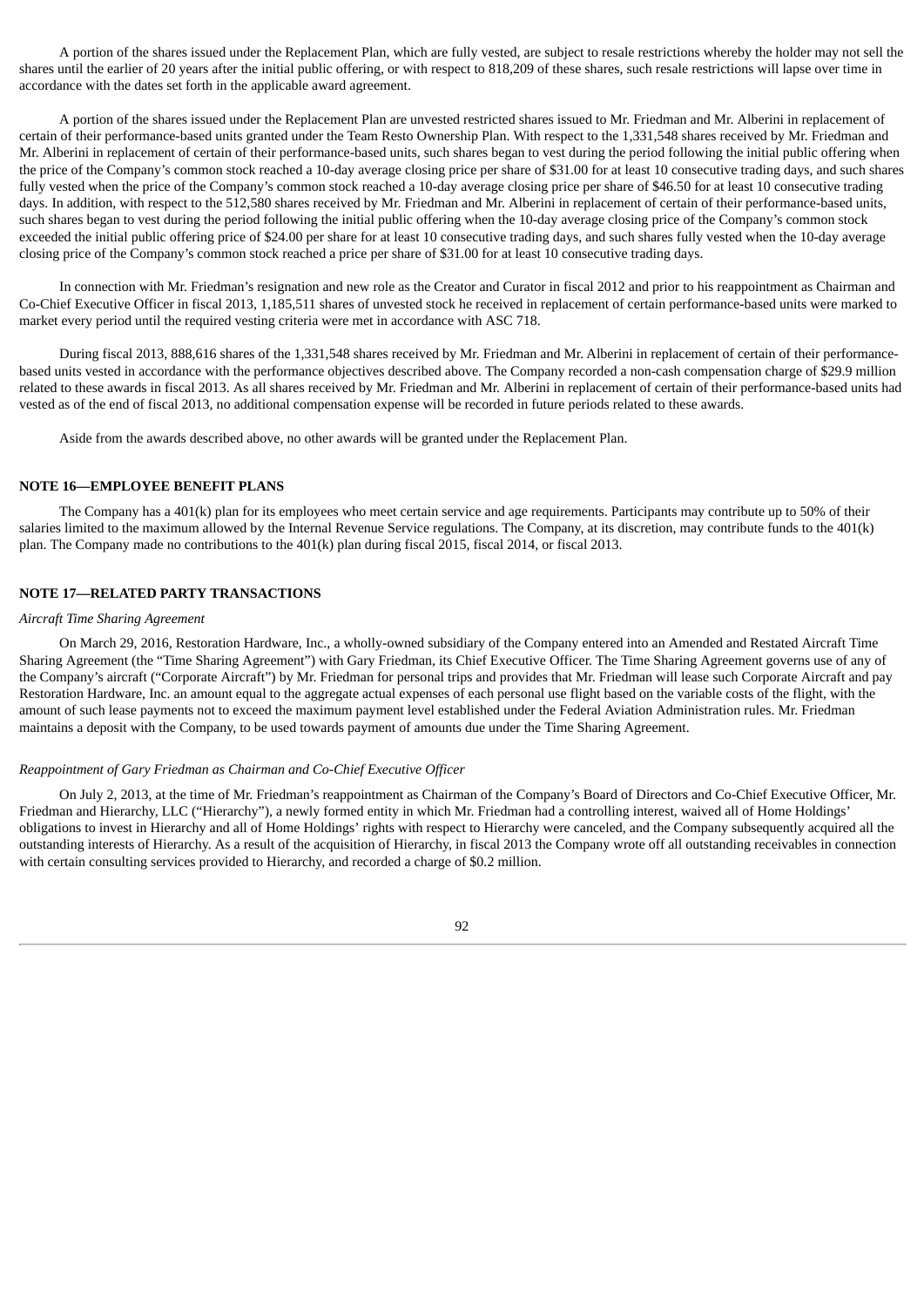# **NOTE 18—COMMITMENTS AND CONTINGENCIES**

### *Leases*

The Company leases certain property consisting of retail and outlet stores, corporate offices, distribution centers and equipment. A majority of the Company's leases expire at various dates through fiscal 2032. The Company has a lease for one gallery location that expires in fiscal 2058. The stores, distribution centers and corporate office leases generally provide that the Company assumes the maintenance and all or a portion of the property tax obligations on the leased property. Most store leases also provide for minimum annual rent payments, with provisions for additional rent based on a percentage of sales, after meeting certain sales thresholds, and for payment of certain expenses.

The aggregate future minimum rent payments under leases in effect as of January 30, 2016, are as follows (*in thousands*):

|                                            | Capital     | <b>Operating</b> |         |                      |              |
|--------------------------------------------|-------------|------------------|---------|----------------------|--------------|
| Lease agreements accounted for as:         | Leases (1)  | Leases           |         | <b>Build-to-Suit</b> | <b>Total</b> |
| 2016                                       | 1,147<br>.D | \$.              | 78,586  | \$<br>17,523         | \$<br>97,256 |
| 2017                                       | 1,116       |                  | 67,038  | 35,353               | 103,507      |
| 2018                                       | 1,132       |                  | 58,518  | 38,200               | 97,850       |
| 2019                                       | 1,155       |                  | 54.219  | 39,993               | 95,367       |
| 2020                                       | 1,194       |                  | 48,684  | 40,525               | 90,403       |
| Thereafter                                 | 10,374      |                  | 334,880 | 631,528              | 976,782      |
| Minimum lease commitments                  | 16,118      |                  | 641,925 | 803,122              | 1,461,165    |
| Less—amount representing interest          | (8,537)     |                  |         |                      |              |
| Present value of capital lease obligations | 7,581       |                  |         |                      |              |
| Less—current capital lease obligations     | (182)       |                  |         |                      |              |
| Non-current capital lease obligations      | 7,399<br>S  |                  |         |                      |              |

(1) The current and non-current capital lease obligations are included in other current liabilities and other non-current obligations, respectively, on the consolidated balance sheets.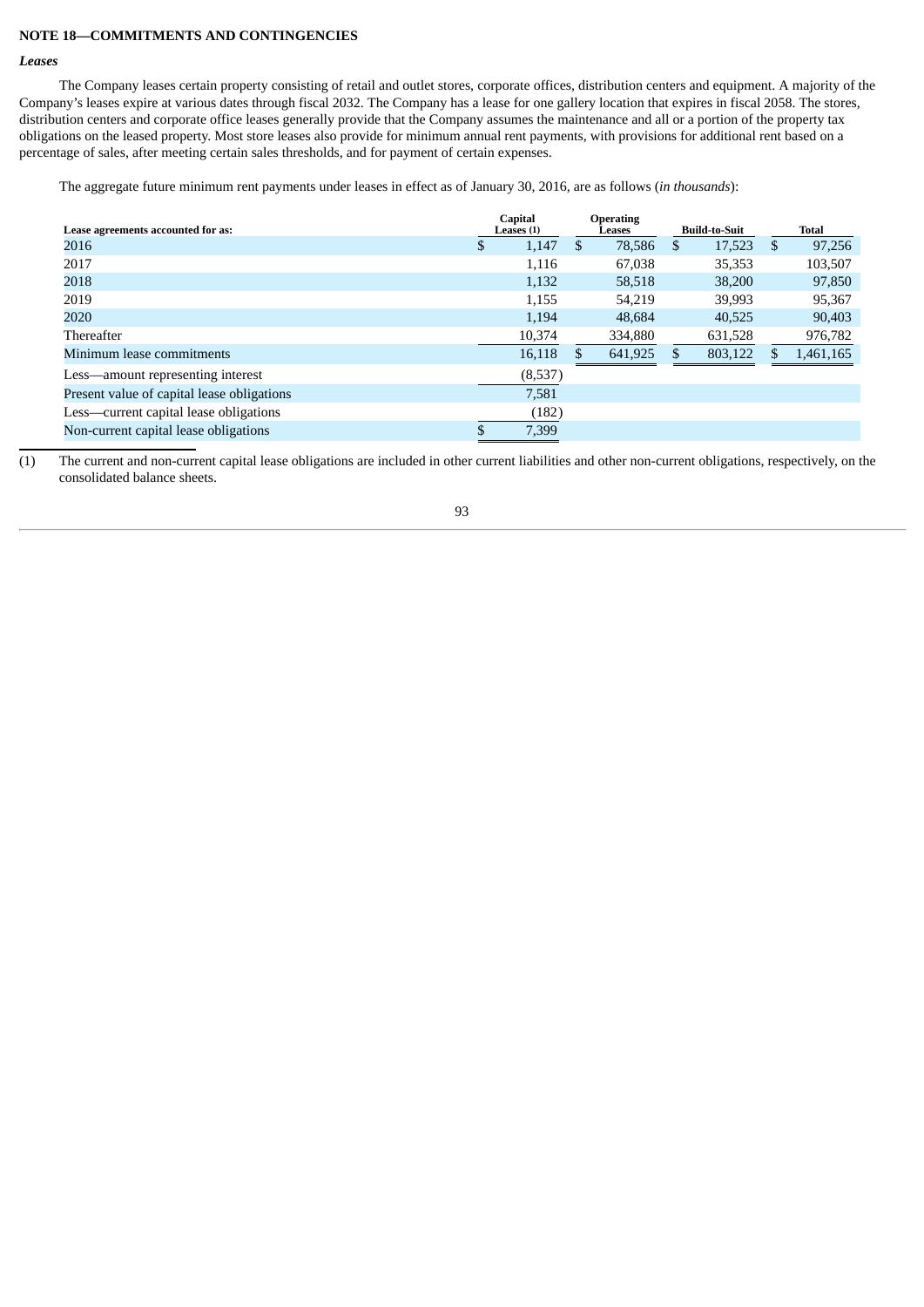Lease payments that depend on factors that are not measurable at the inception of the lease, such as future sales volume, represent contingent rent expense and are excluded from minimum lease payments and included in the determination of total rent expense when it is probable that the expense has been incurred and the amount is reasonably estimable. Future payments for insurance, real estate taxes and repair and maintenance to which the Company is obligated are excluded from minimum lease payments. Minimum and contingent rent under lease agreements accounted for as operating leases and lease agreements accounted for as build-to-suit lease transactions are as follows (*in thousands*):

|                                                                        | <b>Year Ended</b>   |        |                     |        |    |                     |  |
|------------------------------------------------------------------------|---------------------|--------|---------------------|--------|----|---------------------|--|
|                                                                        | January 30,<br>2016 |        | January 31,<br>2015 |        |    | February 1,<br>2014 |  |
| Lease agreements accounted for as operating leases                     |                     |        |                     |        |    |                     |  |
| Minimum rent                                                           | \$                  | 76,246 | S                   | 75.654 | S  | 66,686              |  |
| Contingent rent                                                        |                     | 10,209 |                     | 7,989  |    | 6,208               |  |
| Total operating leases                                                 |                     | 86,455 | S                   | 83.643 | S  | 72,894              |  |
| Lease agreements accounted for as build-to-suit lease transactions (1) |                     |        |                     |        |    |                     |  |
| Minimum rent                                                           | \$                  | 12.755 | S                   | 7.375  | -S | 1,980               |  |
| Contingent rent                                                        |                     | 442    |                     | 122    |    |                     |  |
| Total build-to-suit lease transactions                                 |                     | 13.197 |                     | 7.497  | S  | 1,980               |  |

(1) As described in Note 3—*Significant Accounting Policies*, the cash payments made under leases accounted for as build-to-suit lease transactions get allocated to land rent expense and as debt service payments (a portion to interest expense and a portion to financing obligation). Minimum rent payments recognized as interest expense within the consolidated statements of income were \$9.9 million, \$5.3 million and \$1.1 million in fiscal 2015, fiscal 2014 and fiscal 2013, respectively. The remaining minimum rent in fiscal 2015, fiscal 2014 and fiscal 2013 are included in cost of goods sold on the consolidated statements of income. Contingent rent under build-to-suit lease transactions is recognized as interest expense within the consolidated statements of income.

In addition to the above, non-cash rent expense recognized within the consolidated statements of income was \$2.9 million, \$2.9 million and \$3.9 million in fiscal 2015, fiscal 2014 and fiscal 2013, respectively, which represents the straight-line impact and amortization of tenant allowances under operating leases and land rent expense recorded for build-to-suit lease transactions prior to cash payments occurring under the leases.

### *Commitments*

The Company had no material off balance sheet commitments as of January 30, 2016.

# *Contingencies*

The Company is involved in lawsuits, claims and proceedings incident to the ordinary course of its business. These disputes are increasing in number as the business expands and the Company grows larger. Litigation is inherently unpredictable. As a result, the outcome of matters in which the Company is involved could result in unexpected expenses and liability that could adversely affect the Company's operations. In addition, any claims against the Company, whether meritorious or not, could be time consuming, result in costly litigation, require significant amounts of management time and result in the diversion of significant operational resources.

The Company reviews the need for any loss contingency reserves and establishes reserves when, in the opinion of management, it is probable that a matter would result in liability, and the amount of loss, if any, can be reasonably estimated. Generally, in view of the inherent difficulty of predicting the outcome of those matters, particularly in cases in which claimants seek substantial or indeterminate damages, it is not possible to determine whether a liability has been incurred or to reasonably estimate the ultimate or minimum amount of that liability until the case is close to resolution, in which case no reserve is established until that time. As of January 30, 2016, the Company has recorded a liability for the estimated loss related to these disputes. There is a possibility that additional losses may be incurred in excess of the amounts that the Company has accrued. However, the Company believes that the ultimate resolution of these current matters will not have a material adverse effect on its consolidated financial statements.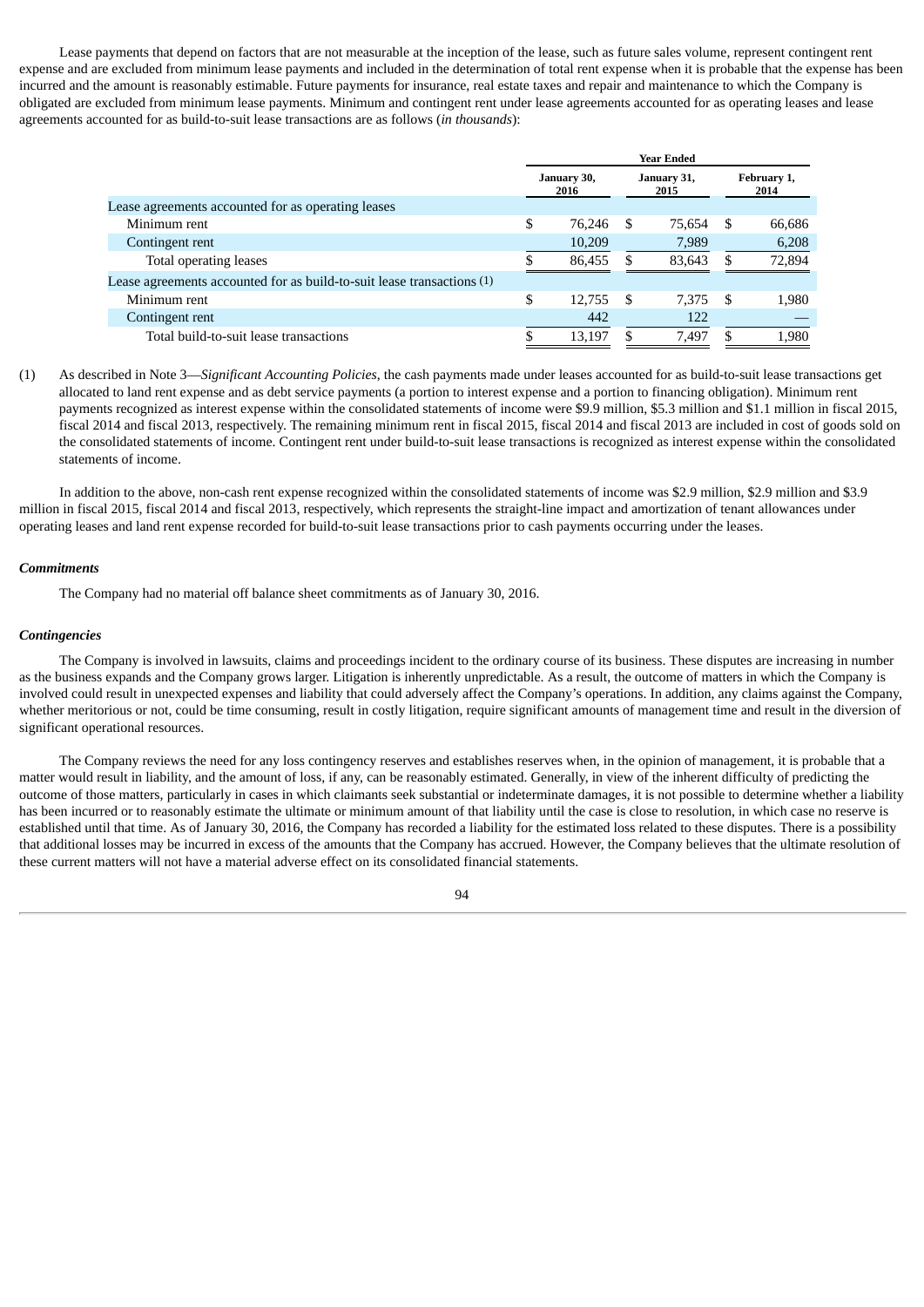## *Hernandez v. Restoration Hardware*

On October 21, 2008, Mike Hernandez, individually and on behalf of others similarly situated, filed a class action in the Superior Court of the State of California for the County of San Diego against Restoration Hardware, Inc. alleging principally that the Company violated California's Song-Beverly Credit Card Act of 1971 by requesting and recording ZIP codes from customers paying with credit cards. On May 23, 2014, in response to a directive from the Court, the parties filed a joint statement as to the parties' agreed-upon claims process for the class members as well as to other matters related to this proceeding. On September 5, 2014, the Court granted plaintiffs' motion for attorneys' fees, costs, and awards, and awarded \$9.5 million in fees and costs to plaintiffs' attorneys. The Court entered judgment on September 29, 2014 and, on November 21, 2014, a class member filed a notice of appeal from the judgment. As a result of the appeal, the judgment was stayed until January 10, 2015. The appeal remains pending but the judgment is enforceable. As a result of these developments, during fiscal 2014, the Company recorded a \$9.5 million charge related to this matter that was subsequently decreased to approximately \$8 million. The decrease of approximately \$1.5 million was based on a revision of estimated class member response. On March 16, 2015, the Company, through the third party claims administrator, began mailing the class action award to class members. The Company, through the third party claims administrator, paid approximately \$2.4 million in cash awards to the class members and mailed 33% discount coupons, good for one year, on purchases up to \$10,000, to class members that did not request the cash award. During a hearing on April 16, 2015, the Court provided additional guidance regarding the manner in which class members can use the 33% merchandise discount coupon. Specifically, the court ordered that the 33% coupons may be combined with the Company's other promotional offers.

#### **NOTE 19—SEGMENT REPORTING**

The Company defines an operating segment on the same basis that it uses to evaluate performance internally by the Chief Operating Decision Maker (the "CODM"). The Company has determined that the Chief Executive Officer is its CODM and there is one operating segment. Therefore, the Company reports as a single segment. This includes all sales channels accessed by the Company's customers, including sales through catalogs, sales through the Company's website and sales through the Company's stores.

The Company classifies its sales into furniture and non-furniture product lines. Furniture includes both indoor and outdoor furniture. Non-furniture includes lighting, textiles, accessories and home décor. During the first quarter of fiscal 2015, the Company recategorized as furniture certain products within its Bath and Contract categories, which were previously included in the non-furniture category. The Company has determined that such recategorization provides a more meaningful disclosure and is better aligned with the Company's internal reporting. Such recategorizations are reflected in the table below.

Net revenues in each category were as follows (*in thousands*):

|                    |                     | Year Ended          |                     |
|--------------------|---------------------|---------------------|---------------------|
|                    | January 30,<br>2016 | January 31,<br>2015 | February 1,<br>2014 |
| Furniture          | 1,295,486           | 1,116,351           | 909,390             |
| Non-furniture      | 813.520             | 751.071             | 641,571             |
| Total net revenues | 2,109,006           | 1,867,422           | 1,550,961           |

The Company is domiciled in the United States and operates stores in the United States and Canada. Revenues from Canadian operations, and the long-lived assets in Canada, are not material to the Company. Geographic revenues are determined based upon where service is rendered.

No single customer accounted for more than 10% of the Company's revenues in fiscal 2015, fiscal 2014, or fiscal 2013.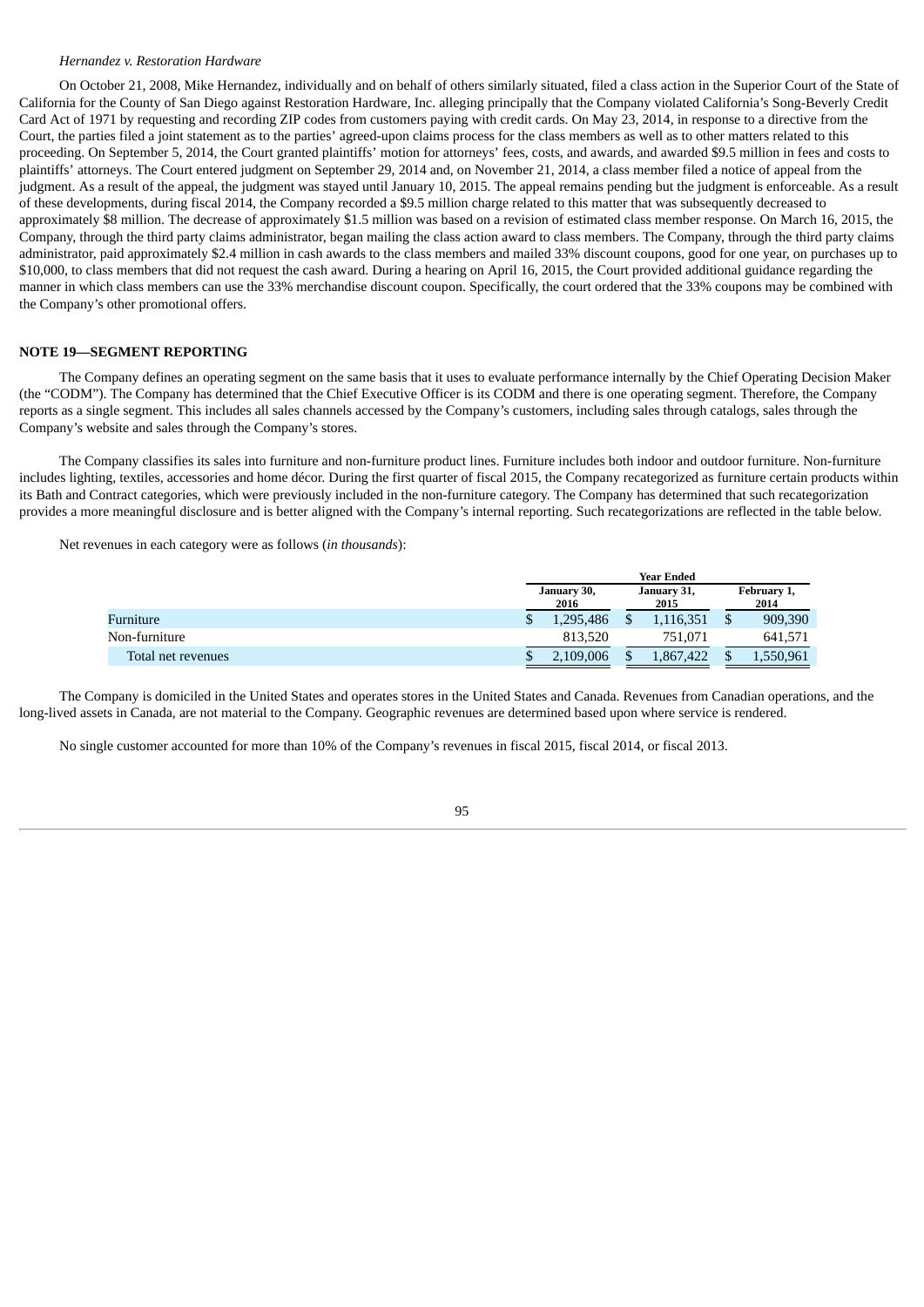# **NOTE 20—SELECTED QUARTERLY FINANCIAL DATA (UNAUDITED)**

Quarterly financial data for fiscal 2015 and fiscal 2014 are set forth below (*in thousands, except share and per share amounts*):

|                                                       | <b>Three Months Ended</b> |                |     |                   |               |                     |               |                     |
|-------------------------------------------------------|---------------------------|----------------|-----|-------------------|---------------|---------------------|---------------|---------------------|
| Fiscal 2015                                           |                           | May 2,<br>2015 |     | August 1,<br>2015 |               | October 31,<br>2015 |               | January 30,<br>2016 |
| Net revenues                                          |                           | 422,445        | S   | 506,942           | <sup>\$</sup> | 532,411             | <sup>\$</sup> | 647,208             |
| Gross profit                                          |                           | 143,418        |     | 194,263           |               | 190,750             |               | 224,261             |
| Net income                                            |                           | 7,156          |     | 29,935            |               | 20,710              |               | 33,302              |
| Weighted-average shares used in computing basic net   |                           |                |     |                   |               |                     |               |                     |
| income per share                                      |                           | 39,913,946     |     | 40,045,850        |               | 40,282,734          |               | 40,522,242          |
| Basic net income per share                            | \$                        | 0.18           | -S  | 0.75              | \$.           | 0.51                | - \$          | 0.82                |
| Weighted-average shares used in computing diluted net |                           |                |     |                   |               |                     |               |                     |
| income per share                                      |                           | 41,959,718     |     | 42,243,910        |               | 42,413,657          |               | 42,225,070          |
| Diluted net income per share                          |                           | 0.17           | \$. | 0.71              |               | 0.49                |               | 0.79                |

|                                                       |    | <b>Three Months Ended</b> |               |                   |    |                     |               |                     |
|-------------------------------------------------------|----|---------------------------|---------------|-------------------|----|---------------------|---------------|---------------------|
| Fiscal 2014                                           |    | May 3,<br>2014            |               | August 2,<br>2014 |    | November 1,<br>2014 |               | January 31,<br>2015 |
| Net revenues                                          | D  | 366,254                   | <sup>\$</sup> | 433,766           | S  | 484,675             | <sup>\$</sup> | 582,727             |
| Gross profit                                          |    | 124,349                   |               | 167,909           |    | 180,373             |               | 218,143             |
| Net income                                            |    | 1.795                     |               | 27,253            |    | 19,429              |               | 42,525              |
| Weighted-average shares used in computing basic net   |    |                           |               |                   |    |                     |               |                     |
| income per share                                      |    | 39,152,923                |               | 39,436,255        |    | 39,507,272          |               | 39,734,145          |
| Basic net income per share                            | \$ | 0.05                      | \$.           | 0.69              | \$ | 0.49                | -S            | 1.07                |
| Weighted-average shares used in computing diluted net |    |                           |               |                   |    |                     |               |                     |
| income per share                                      |    | 40,787,726                |               | 41,262,629        |    | 41,392,831          |               | 41,777,509          |
| Diluted net income per share                          | \$ | 0.04                      | \$            | 0.66              | S  | 0.47                |               | 1.02                |

The three months ended May 3, 2014 included a \$9.2 million charge incurred in connection with a legal claim alleging that the Company violated California's Song-Beverly Credit Card Act of 1971 by requesting and recording ZIP codes from customers paying with credit cards. The three months ended January 31, 2015 included a reversal of estimated expenses of \$1.5 million associated with this matter based on a revision of estimated class member response. Refer to Note 18—*Commitments and Contingencies*.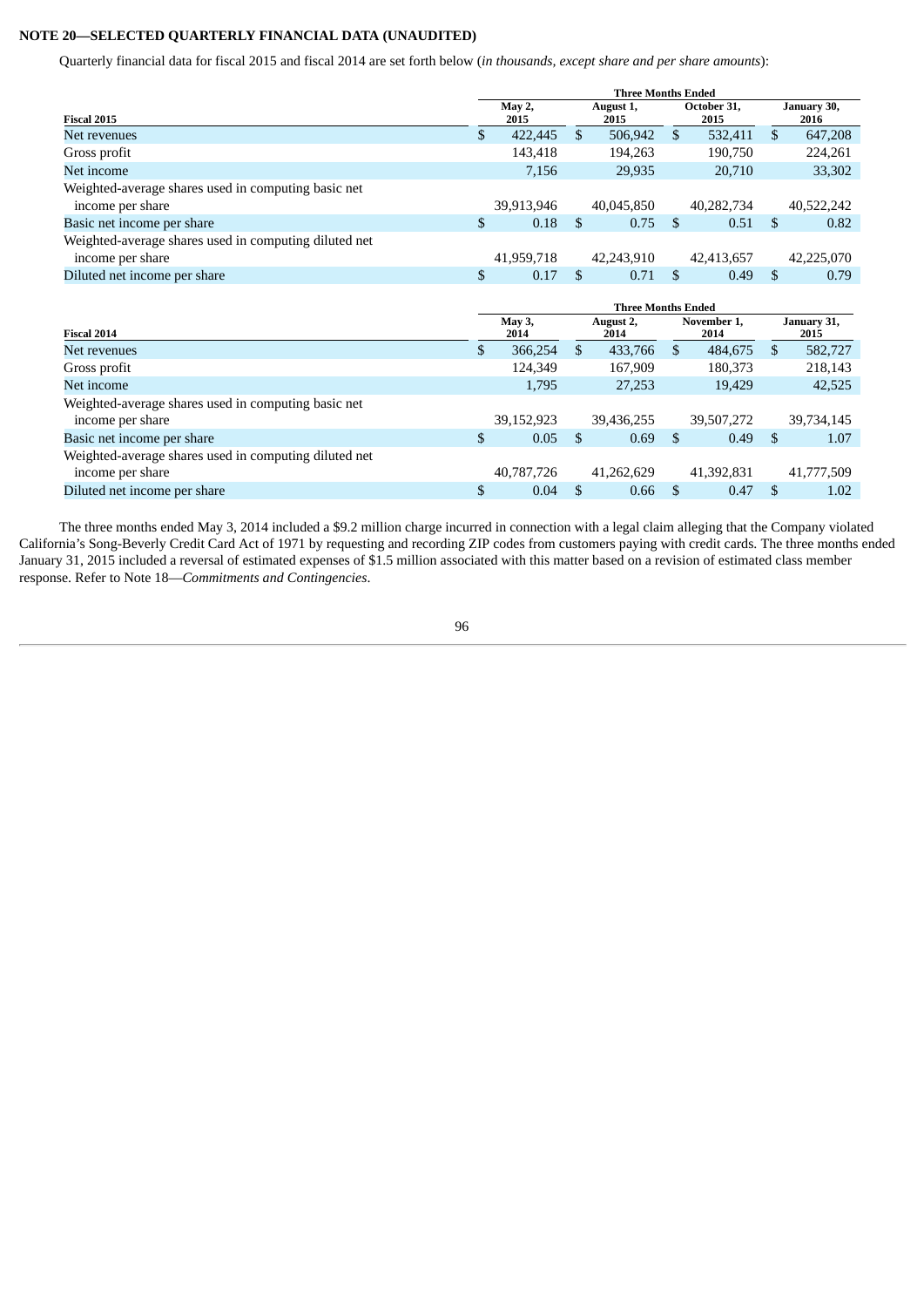# **REPORT OF INDEPENDENT REGISTERED PUBLIC ACCOUNTING FIRM**

To the Board of Directors and Stockholders Restoration Hardware Holdings, Inc.

In our opinion, the consolidated financial statements listed in the index appearing under Item 15(a)(1) present fairly, in all material respects, the financial position of Restoration Hardware Holdings, Inc. and its subsidiaries at January 30, 2016 and January 31, 2015, and the results of their operations and their cash flows for each of the three years in the period ended January 30, 2016 in conformity with accounting principles generally accepted in the United States of America. Also in our opinion, the Company maintained, in all material respects, effective internal control over financial reporting as of January 30, 2016, based on criteria established in Internal Control - Integrated Framework (2013) issued by the Committee of Sponsoring Organizations of the Treadway Commission (COSO). The Company's management is responsible for these financial statements, for maintaining effective internal control over financial reporting and for its assessment of the effectiveness of internal control over financial reporting, included in Management's Report on Internal Control over Financial Reporting appearing under Item 9A. Our responsibility is to express opinions on these financial statements, and on the Company's internal control over financial reporting based on our integrated audits. We conducted our audits in accordance with the standards of the Public Company Accounting Oversight Board (United States). Those standards require that we plan and perform the audits to obtain reasonable assurance about whether the financial statements are free of material misstatement and whether effective internal control over financial reporting was maintained in all material respects. Our audits of the financial statements included examining, on a test basis, evidence supporting the amounts and disclosures in the financial statements, assessing the accounting principles used and significant estimates made by management, and evaluating the overall financial statement presentation. Our audit of internal control over financial reporting included obtaining an understanding of internal control over financial reporting, assessing the risk that a material weakness exists, and testing and evaluating the design and operating effectiveness of internal control based on the assessed risk. Our audits also included performing such other procedures as we considered necessary in the circumstances. We believe that our audits provide a reasonable basis for our opinions.

A company's internal control over financial reporting is a process designed to provide reasonable assurance regarding the reliability of financial reporting and the preparation of financial statements for external purposes in accordance with generally accepted accounting principles. A company's internal control over financial reporting includes those policies and procedures that (i) pertain to the maintenance of records that, in reasonable detail, accurately and fairly reflect the transactions and dispositions of the assets of the company; (ii) provide reasonable assurance that transactions are recorded as necessary to permit preparation of financial statements in accordance with generally accepted accounting principles, and that receipts and expenditures of the company are being made only in accordance with authorizations of management and directors of the company; and (iii) provide reasonable assurance regarding prevention or timely detection of unauthorized acquisition, use, or disposition of the company's assets that could have a material effect on the financial statements.

Because of its inherent limitations, internal control over financial reporting may not prevent or detect misstatements. Also, projections of any evaluation of effectiveness to future periods are subject to the risk that controls may become inadequate because of changes in conditions, or that the degree of compliance with the policies or procedures may deteriorate.

/s/ PricewaterhouseCoopers LLP

San Francisco, California March 30, 2016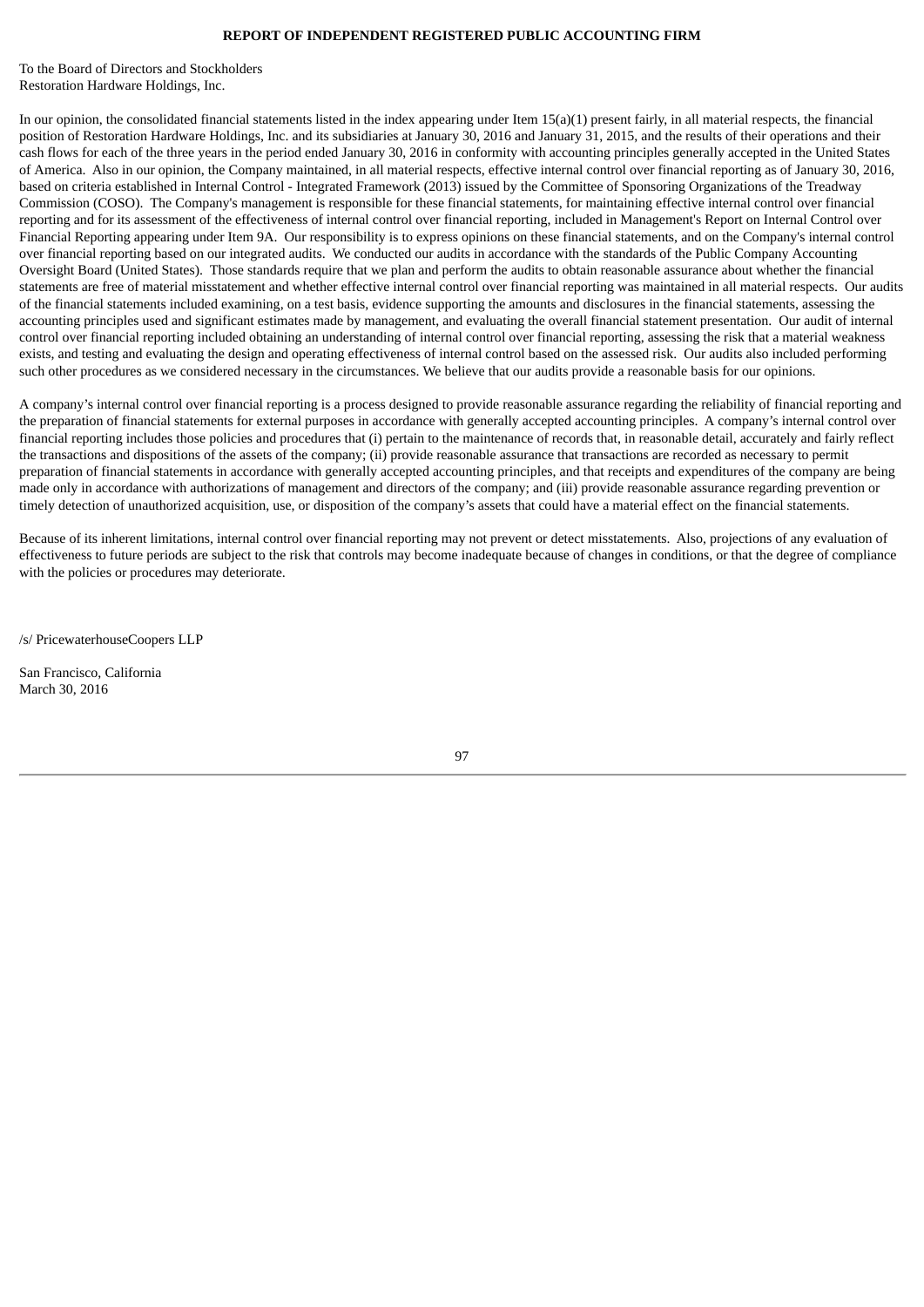None.

#### **Item 9A. Controls and Procedures**

# *Evaluation of Disclosure Controls and Procedures*

Our management, with the participation of our Chief Executive Officer and Chief Financial and Administrative Officer, evaluated the effectiveness of our disclosure controls and procedures (as defined in Rule 13a-15(e) under the Securities Exchange Act of 1934, as amended) as of the end of the period covered by this annual report. Based on that evaluation, our Chief Executive Officer and Chief Financial and Administrative Officer have concluded that as of January 30, 2016 our disclosure controls and procedures were effective to provide reasonable assurance that information required to be disclosed by us in reports that we file or submit under the Securities Exchange Act of 1934, as amended, is recorded, processed, summarized and reported within the time periods specified in the SEC's rules and forms, and include controls and procedures designed to ensure that the information required to be disclosed by us in such reports is accumulated and communicated to our management, including our Chief Executive Officer and Chief Financial and Administrative Officer, as appropriate, to allow timely decisions regarding required disclosures.

#### *Management's Report on Internal Control Over Financial Reporting*

Our management is responsible for establishing and maintaining adequate internal control over financial reporting, as defined in Exchange Act Rule 13a-15(f). Management conducted an assessment of our internal control over financial reporting as of January 30, 2016 based on the framework established by the Committee of Sponsoring Organizations of the Treadway Commission in *Internal Control—Integrated Framework* (2013). Based on the assessment, management concluded that our internal control over financial reporting was effective as of January 30, 2016. The effectiveness of the Company's internal control over financial reporting as of January 30, 2016 has been audited by PricewaterhouseCoopers LLP, an independent registered public accounting firm, as stated in their report which is included herein.

#### *Changes in Internal Control Over Financial Reporting*

There was no change in our internal control over financial reporting that occurred during our most recent fiscal quarter that has materially affected, or is reasonably likely to materially affect, our internal control over financial reporting.

#### *Limitations on Effectiveness of Controls and Procedures and Internal Control over Financial Reporting*

In designing and evaluating the disclosure controls and procedures and internal control over financial reporting, management recognizes that any controls and procedures, no matter how well designed and operated, can provide only reasonable assurance of achieving the desired control objectives. In addition, the design of disclosure controls and procedures and internal control over financial reporting must reflect the fact that there are resource constraints and that management is required to apply judgment in evaluating the benefits of possible controls and procedures relative to their costs.

# **Item 9B. Other Information.**

None.

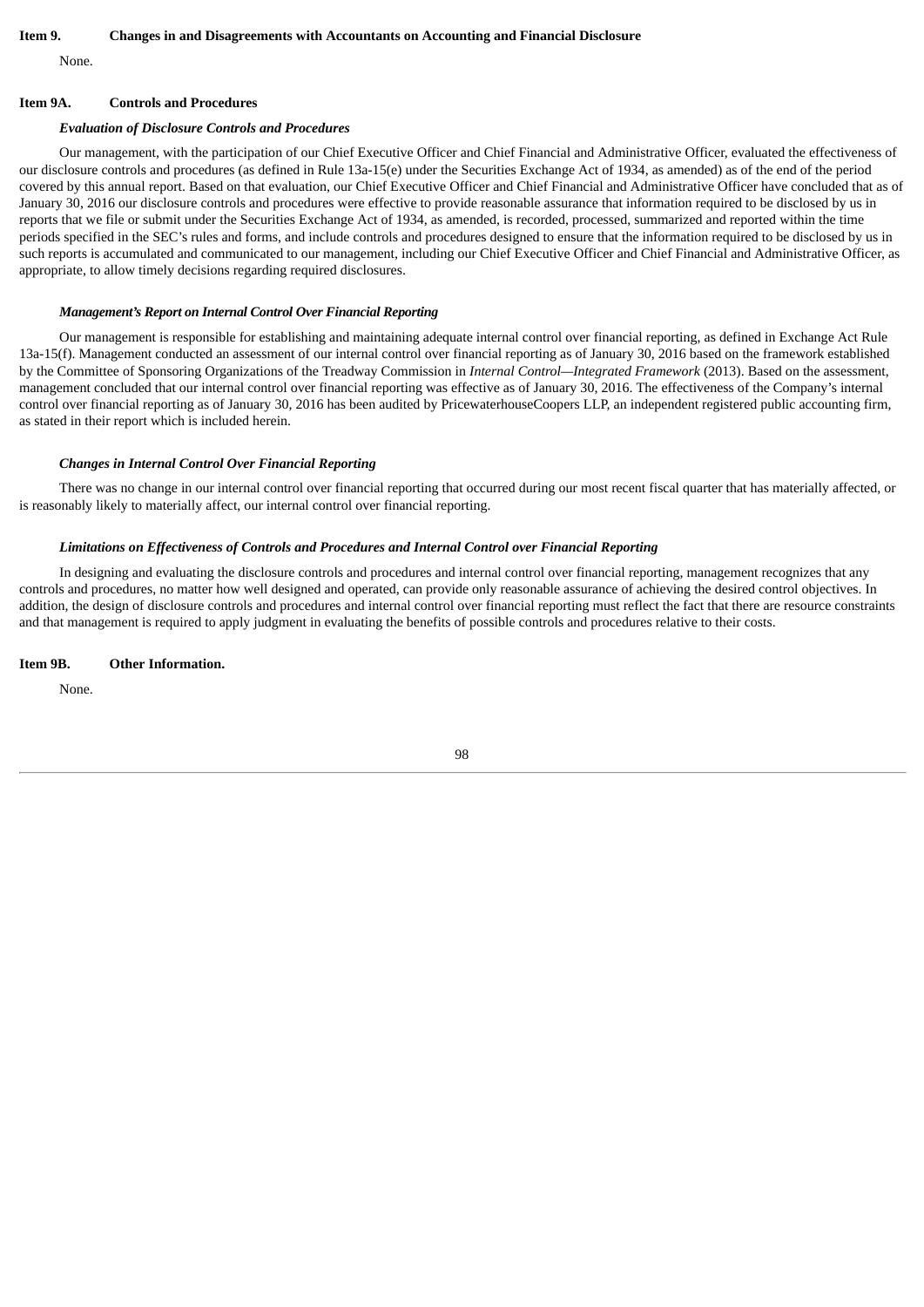#### **Item 10. Directors, Executive Officers and Corporate Governance**

The information required by this item will be contained in our definitive Proxy Statement for the 2016 Annual Meeting of Shareholders (the "Proxy Statement") and is incorporated herein by reference.

# **Item 11. Executive Compensation**

The information required by this item will be contained in our Proxy Statement and is incorporated herein by reference.

# **Item 12. Security Ownership of Certain Beneficial Owners and Management and Related Stockholder Matters**

The information required by this item will be contained in our Proxy Statement and is incorporated herein by reference.

# **Item 13. Certain Relationships and Related Transactions and Director Independence**

The information required by this item will be contained in our Proxy Statement and is incorporated herein by reference.

# **Item 14. Principal Accountant Fees and Services**

The information required by this item will be contained in our Proxy Statement and is incorporated herein by reference.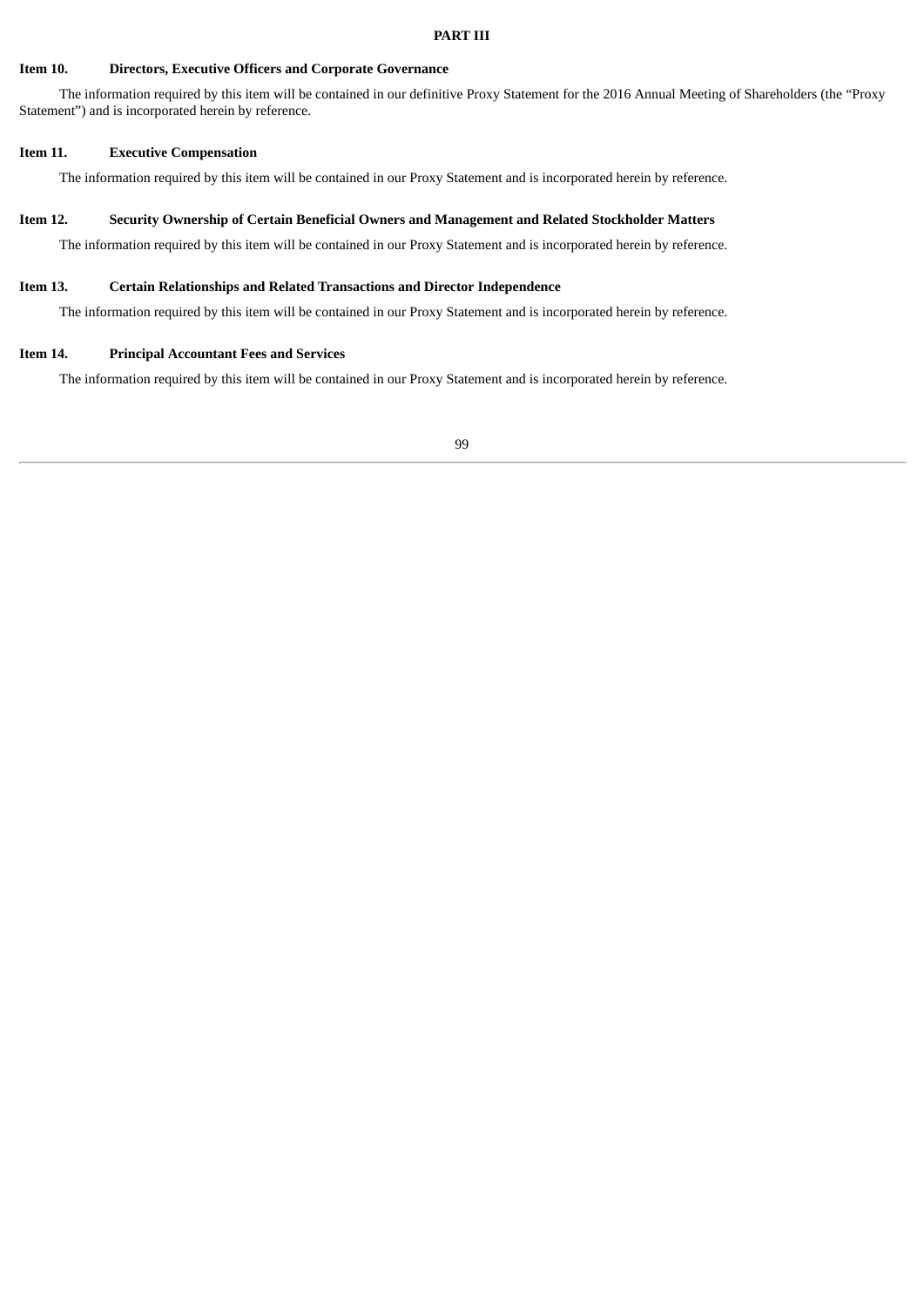#### **PART IV**

#### **Item 15. Exhibits and Financial Statement Schedules**

(a) The following documents are filed as part of this Annual Report on Form 10-K:

### **1. Consolidated Financial Statements**

The following financial statements are included in Part II, Item 8 of this Annual Report on Form 10-K:

- · Consolidated Balance Sheets as of January 30, 2016 and January 31, 2015
- · Consolidated Statements of Income for the fiscal years ended January 30, 2016, January 31, 2015 and February 1, 2014
- · Consolidated Statements of Comprehensive Income for the fiscal years ended January 30, 2016, January 31, 2015 and February 1, 2014
- · Consolidated Statements of Stockholders' Equity for the fiscal years ended January 30, 2016, January 31, 2015 and February 1, 2014
- · Consolidated Statements of Cash Flows for the fiscal years ended January 30, 2016, January 31, 2015 and February 1, 2014
- · Notes to the Consolidated Financial Statements
- · Report of Independent Registered Public Accounting Firm on Consolidated Financial Statements

#### **2. Financial Statement Schedules**

Separate financial statement schedules have been omitted either because they are not applicable or because the required information is included in the consolidated financial statements or notes described in Item 15(a)(1) above.

# **3. Exhibits**

The Exhibits listed in the Index to Exhibits, which appears immediately following the signature page and is incorporated herein by reference, are filed or incorporated by reference as part of this Annual Report on Form 10-K.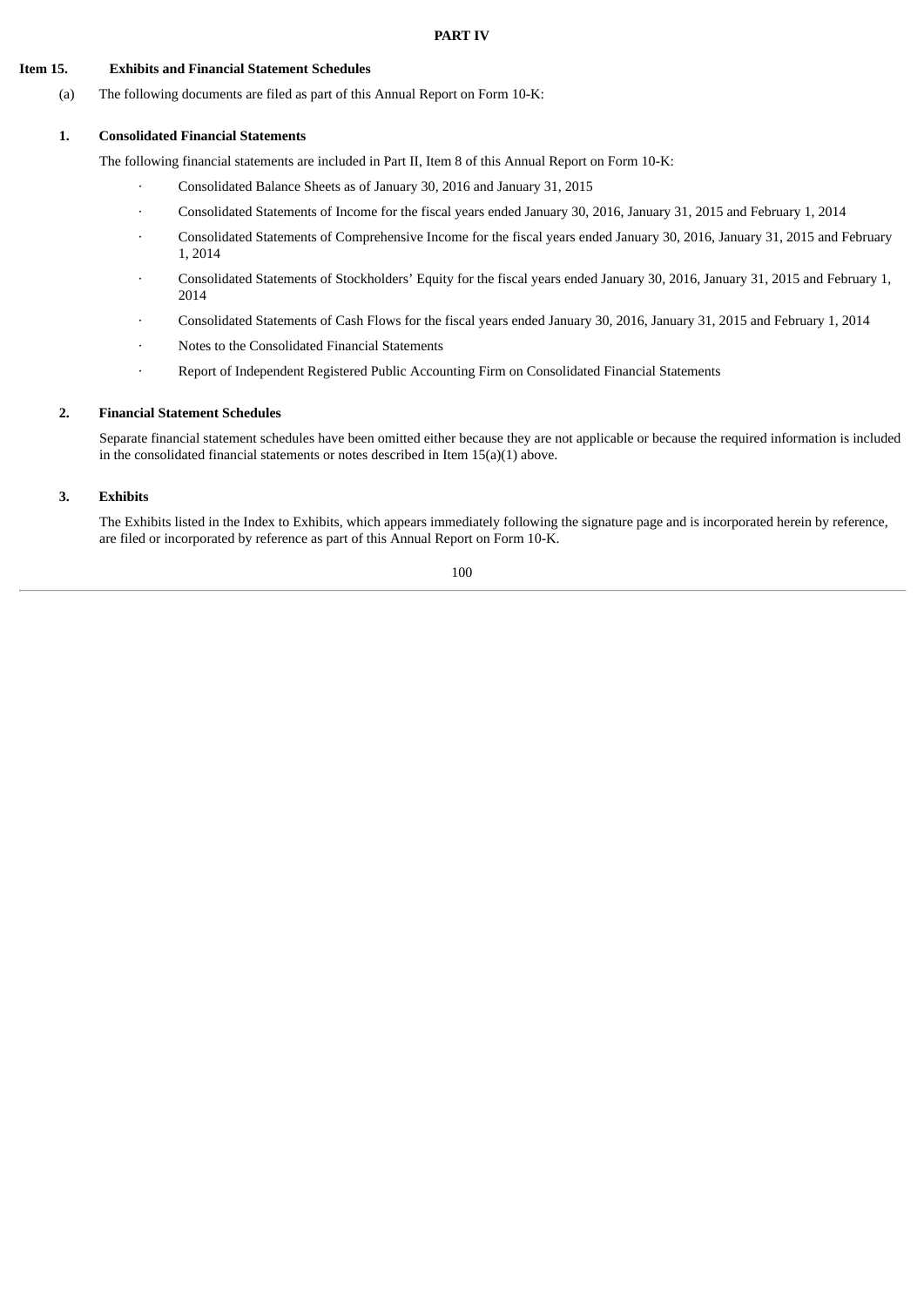### **SIGNATURES**

Pursuant to the requirements of Section 13 or 15(d) of the Securities Exchange Act of 1934, the registrant has duly caused this report to be signed on its behalf by the undersigned, thereunto duly authorized.

RESTORATION HARDWARE HOLDINGS, INC.

By: /s/ Gary Friedman

**Gary Friedman Chairman and Chief Executive Officer**

Date: March 30, 2016

# **POWER OF ATTORNEY**

Know all persons by these presents, that each person whose signature appears below constitutes and appoints Gary Friedman and Karen Boone, and each of them, as such person's true and lawful attorneys-in-fact and agents, with full power of substitution and resubstitution, for such person and in such person's name, place and stead, in any and all capacities, to sign any and all amendments to this annual report on Form 10-K, and to file the same, with all exhibits thereto, and all other documents in connection therewith, with the Securities and Exchange Commission, granting unto each said attorneys-in-fact and agents, and each of them, full power and authority to do and perform each and every act and thing requisite and necessary to be done in connection therewith, as fully to all intents and purposes as such person might or could do in person, hereby ratifying and confirming all that said attorneys-in-fact and agents, or any of them or their or such person's substitute or substitutes, may lawfully do or cause to be done by virtue thereof.

Pursuant to the requirements of the Securities Exchange Act of 1934, this report has been signed below by the following persons on behalf of the Registrant and in the capacities on March 30th, 2016.

| /s/ Gary Friedman                    | /s/ Karen Boone                                                |  |  |  |  |  |  |  |
|--------------------------------------|----------------------------------------------------------------|--|--|--|--|--|--|--|
| Gary Friedman                        | Karen Boone                                                    |  |  |  |  |  |  |  |
| Chairman and Chief Executive Officer | Chief Financial and Administrative Officer                     |  |  |  |  |  |  |  |
| (Principal Executive Officer)        | (Principal Financial Officer and Principal Accounting Officer) |  |  |  |  |  |  |  |
| /s/ Carlos Alberini                  | /s/ Eri Chaya                                                  |  |  |  |  |  |  |  |
| Carlos Alberini                      | Eri Chaya                                                      |  |  |  |  |  |  |  |
| Director                             | Director                                                       |  |  |  |  |  |  |  |
| /s/ J. Michael Chu                   | /s/ Mark Demilio                                               |  |  |  |  |  |  |  |
| J. Michael Chu                       | Mark Demilio                                                   |  |  |  |  |  |  |  |
| Director                             | Director                                                       |  |  |  |  |  |  |  |
| /s/ Katie Mitic                      | /s/ Thomas Mottola                                             |  |  |  |  |  |  |  |
| <b>Katie Mitic</b>                   | Thomas Mottola                                                 |  |  |  |  |  |  |  |
| Director                             | Director                                                       |  |  |  |  |  |  |  |
| /s/ Ali Rowghani                     | /s/ Leonard Schlesinger                                        |  |  |  |  |  |  |  |
| Ali Rowghani                         | Leonard Schlesinger                                            |  |  |  |  |  |  |  |
| Director                             | Director                                                       |  |  |  |  |  |  |  |
| 101                                  |                                                                |  |  |  |  |  |  |  |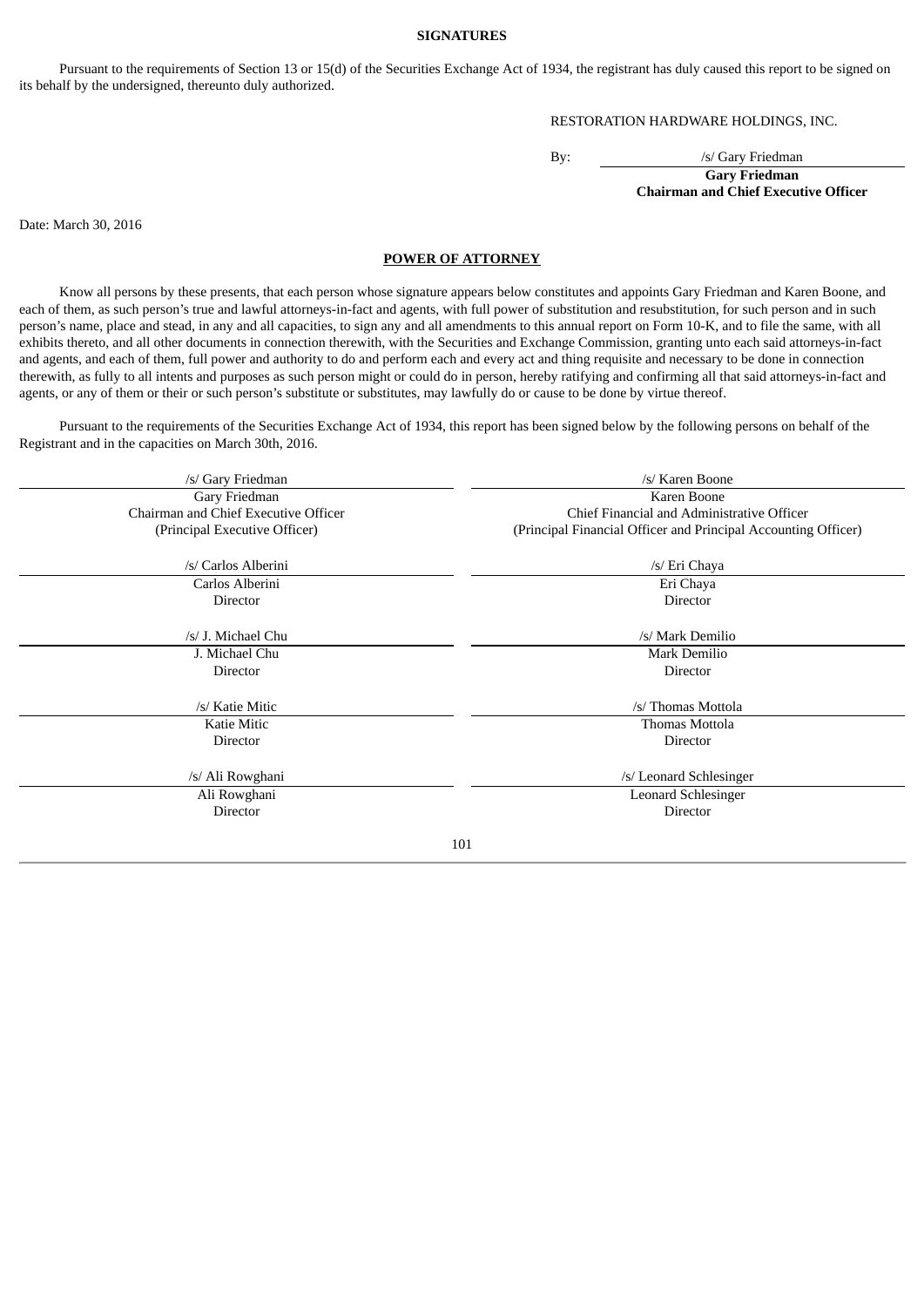# **EXHIBIT INDEX**

|                                 | <b>Incorporated by Reference</b>                                                                                                                                                                                |             |                    |                                |                          |                       |  |  |  |  |  |  |
|---------------------------------|-----------------------------------------------------------------------------------------------------------------------------------------------------------------------------------------------------------------|-------------|--------------------|--------------------------------|--------------------------|-----------------------|--|--|--|--|--|--|
| <b>Exhibit</b><br><b>Number</b> | <b>Exhibit Description</b>                                                                                                                                                                                      | <b>Form</b> | <b>File Number</b> | Date of<br><b>First Filing</b> | <b>Exhibit</b><br>Number | <b>Filed Herewith</b> |  |  |  |  |  |  |
| 3.1                             | Amended and Restated Certificate of<br>Incorporation of Restoration Hardware<br>Holdings, Inc.                                                                                                                  | $10-K$      | 001-35720          | April 29, 2013                 | 3.1                      |                       |  |  |  |  |  |  |
| 3.2                             | Amended and Restated Bylaws of Restoration<br>Hardware Holdings, Inc.                                                                                                                                           | $8-K$       | 001-35720          | July 2, 2013                   | 3.1                      |                       |  |  |  |  |  |  |
| 4.1                             | Form of Restoration Hardware Holdings, Inc.'s<br>Common Stock Certificate.                                                                                                                                      | $S-1/A$     | 333-176767         | October 23, 2012               | 4.1                      |                       |  |  |  |  |  |  |
| 4.2                             | Indenture dated June 24, 2014, between<br>Restoration Hardware Holdings, Inc. and U.S.<br>Bank National Association, as Trustee, including<br>form of 0.00% Convertible Senior Note due<br>2019.                | 8-K         | 001-35720          | June 24, 2014                  | 4.1                      |                       |  |  |  |  |  |  |
| 4.3                             | Indenture dated June 23, 2015, between<br>Restoration Hardware Holdings, Inc., the<br>Guarantor and U.S. Bank National Association,<br>as Trustee, including form of 0.00% Convertible<br>Senior Note due 2020. | 8-K         | 001-35720          | June 24, 2015                  | 4.1                      |                       |  |  |  |  |  |  |
| 10.1                            | Form of Indemnification Agreement entered into<br>by and between Restoration Hardware Holdings,<br>Inc. and each of its directors.                                                                              | $S-1/A$     | 333-176767         | October 23, 2012               | 10.4                     |                       |  |  |  |  |  |  |
| $10.2*$                         | Executive Employment Agreement, dated as of<br>July 2, 2013, by and between Restoration<br>Hardware, Inc. and Gary Friedman.                                                                                    | $8-K$       | 001-35720          | July 3, 2013                   | 10.1                     |                       |  |  |  |  |  |  |
| $10.3*$                         | Employment Agreement dated as of<br>November 1, 2012, by and between Restoration<br>Hardware, Inc. and Karen Boone.                                                                                             | $10-K$      | 001-35720          | April 29, 2013                 | 10.9                     |                       |  |  |  |  |  |  |
| $10.4*$                         | 2012 Equity Replacement Plan and related<br>documents.                                                                                                                                                          | $S-8$       | 333-184716         | November 2, 2012               | 4.2                      |                       |  |  |  |  |  |  |
| $10.5*$                         | 2012 Stock Incentive Plan and related<br>documents.                                                                                                                                                             | $S-8$       | 333-184716         | November 2, 2012               | 4.3                      |                       |  |  |  |  |  |  |
| $10.6*$                         | 2012 Stock Option Plan and related documents.                                                                                                                                                                   | $S-8$       | 333-184716         | November 2, 2012               | 4.4                      |                       |  |  |  |  |  |  |
| $10.7*$                         | Form of 2012 Stock Incentive Plan and 2012<br>Stock Option Plan related documents, as<br>amended and restated.                                                                                                  | $10-Q$      | 001-35720          | December 17, 2013              | 10.2                     |                       |  |  |  |  |  |  |
| $10.8*$                         | Form of Notice of Restricted Stock Unit Award<br>and Restricted Stock Unit Agreement under<br>2012 Stock Incentive Plan.                                                                                        | $10-K$      | 001-35720          | March 31, 2014                 | 10.17                    |                       |  |  |  |  |  |  |
| 10.9                            | Form of Base Convertible Bond Hedge<br>Confirmation, dated June 18, 2014, between<br>Restoration Hardware Holdings, Inc. and each of<br>the Counterparties.                                                     | 8-K         | 001-35720          | June 24, 2014                  | 10.1                     |                       |  |  |  |  |  |  |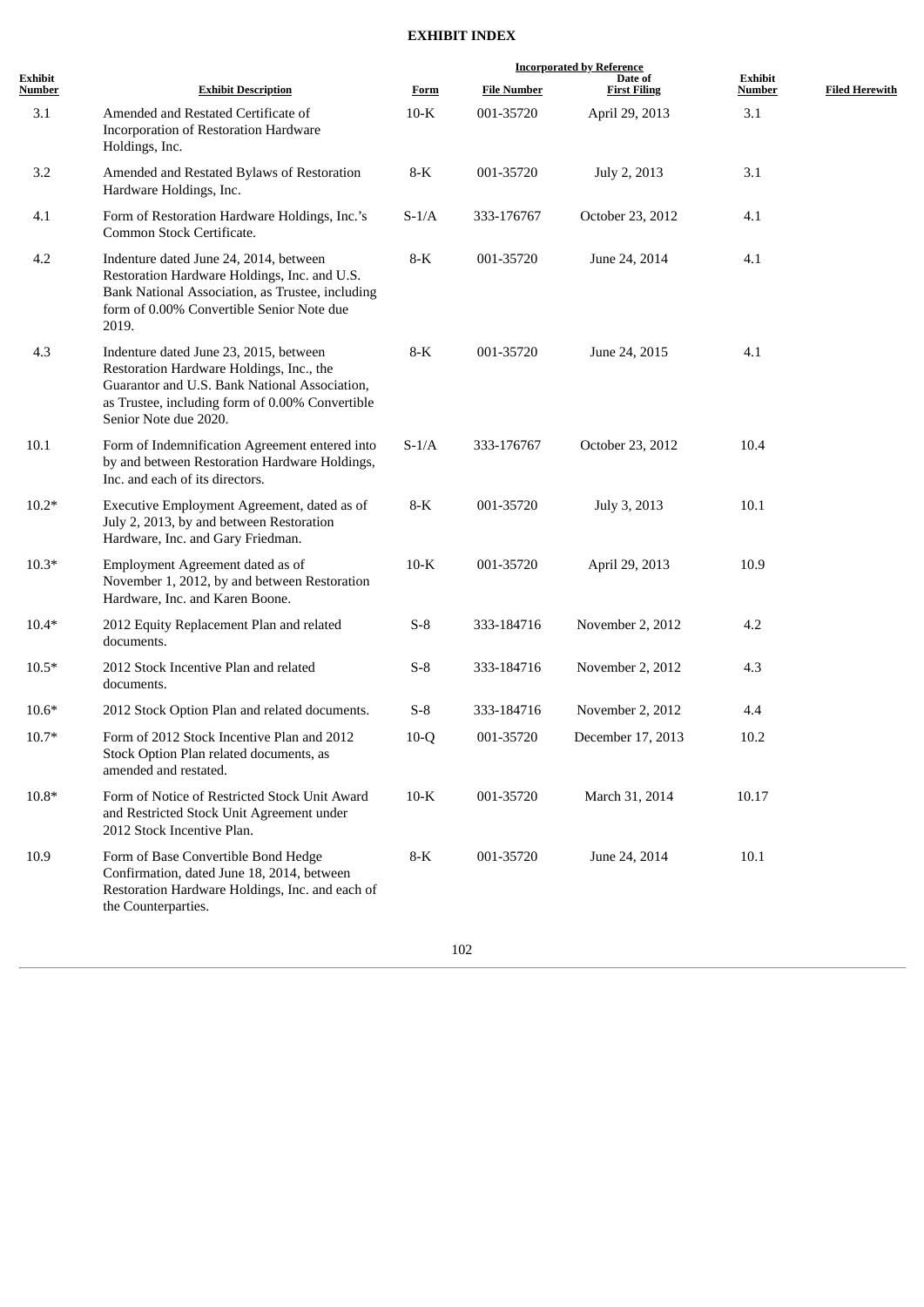|                                   |                                                                                                                                                                                                                                                                                                                                 | <b>Incorporated by Reference</b> |                                 |                                                 |                                  |                       |  |  |  |  |  |
|-----------------------------------|---------------------------------------------------------------------------------------------------------------------------------------------------------------------------------------------------------------------------------------------------------------------------------------------------------------------------------|----------------------------------|---------------------------------|-------------------------------------------------|----------------------------------|-----------------------|--|--|--|--|--|
| Exhibit<br><b>Number</b><br>10.10 | <b>Exhibit Description</b><br>Form of Base Warrant Confirmation, dated June<br>18, 2014, between Restoration Hardware<br>Holdings, Inc. and each of the Counterparties.                                                                                                                                                         | <b>Form</b><br>8-K               | <b>File Number</b><br>001-35720 | Date of<br><b>First Filing</b><br>June 24, 2014 | Exhibit<br><u>Number</u><br>10.2 | <b>Filed Herewith</b> |  |  |  |  |  |
| 10.11                             | Form of Additional Convertible Bond Hedge<br>Confirmation, dated June 19, 2014, between<br>Restoration Hardware Holdings, Inc. and each of<br>the Counterparties.                                                                                                                                                               | 8-K                              | 001-35720                       | June 24, 2014                                   | 10.3                             |                       |  |  |  |  |  |
| 10.12                             | Form of Additional Warrant Confirmation, dated<br>June 19, 2014, between Restoration Hardware<br>Holdings, Inc. and each of the Counterparties.                                                                                                                                                                                 | $8-K$                            | 001-35720                       | June 24, 2014                                   | 10.4                             |                       |  |  |  |  |  |
| 10.13                             | Amended and Restated Aircraft Time Sharing<br>Agreement entered into on March 29, 2016 by<br>and between Restoration Hardware, Inc. and<br>Gary G. Friedman.                                                                                                                                                                    |                                  |                                 |                                                 |                                  | X                     |  |  |  |  |  |
| 10.14                             | Form of Base Convertible Bond Hedge<br>Confirmation, dated June 18, 2015, between<br>Restoration Hardware Holdings, Inc. and each of<br>the Counterparties.                                                                                                                                                                     | $8-K$                            | 001-35720                       | June 24, 2015                                   | 10.1                             |                       |  |  |  |  |  |
| 10.15                             | Form of Base Warrant Confirmation, dated June<br>18, 2015, between Restoration Hardware<br>Holdings, Inc. and each of the Counterparties.                                                                                                                                                                                       | 8-K                              | 001-35720                       | June 24, 2015                                   | 10.2                             |                       |  |  |  |  |  |
| 10.16                             | Tenth Amended and Restated Credit Agreement<br>dated as of November 24, 2014 among<br>Restoration Hardware, Inc., Restoration<br>Hardware Canada, Inc., as borrowers, the<br>guarantors party thereto, the lenders party<br>thereto and Bank of America, N.A. as<br>administrative agent and collateral agent.                  | 8-K                              | 001-35720                       | December 1, 2014                                | 10.1                             |                       |  |  |  |  |  |
| 10.17                             | First Amendment to Tenth Amended and<br>Restated Credit Agreement dated as of August<br>12, 2015 among Restoration Hardware, Inc.,<br>Restoration Hardware Canada, Inc., as<br>borrowers, the guarantors party thereto, the<br>lenders party thereto and Bank of America, N.A.<br>as administrative agent and collateral agent. | $10-Q$                           | 001-35720                       | December 10, 2015                               | 10.1                             |                       |  |  |  |  |  |
| 21.1                              | Subsidiary List                                                                                                                                                                                                                                                                                                                 |                                  |                                 |                                                 |                                  | X                     |  |  |  |  |  |
| 23.1                              | Consent of PricewaterhouseCoopers LLP                                                                                                                                                                                                                                                                                           |                                  |                                 |                                                 |                                  | X                     |  |  |  |  |  |
| 24.1                              | Power of Attorney (included on signature page)                                                                                                                                                                                                                                                                                  |                                  |                                 |                                                 |                                  | X                     |  |  |  |  |  |
| 31.1                              | Certification of Chief Executive Officer pursuant<br>to Rule 13a-14(a) of the Securities Exchange Act<br>of 1934, as amended.                                                                                                                                                                                                   |                                  |                                 |                                                 |                                  | X                     |  |  |  |  |  |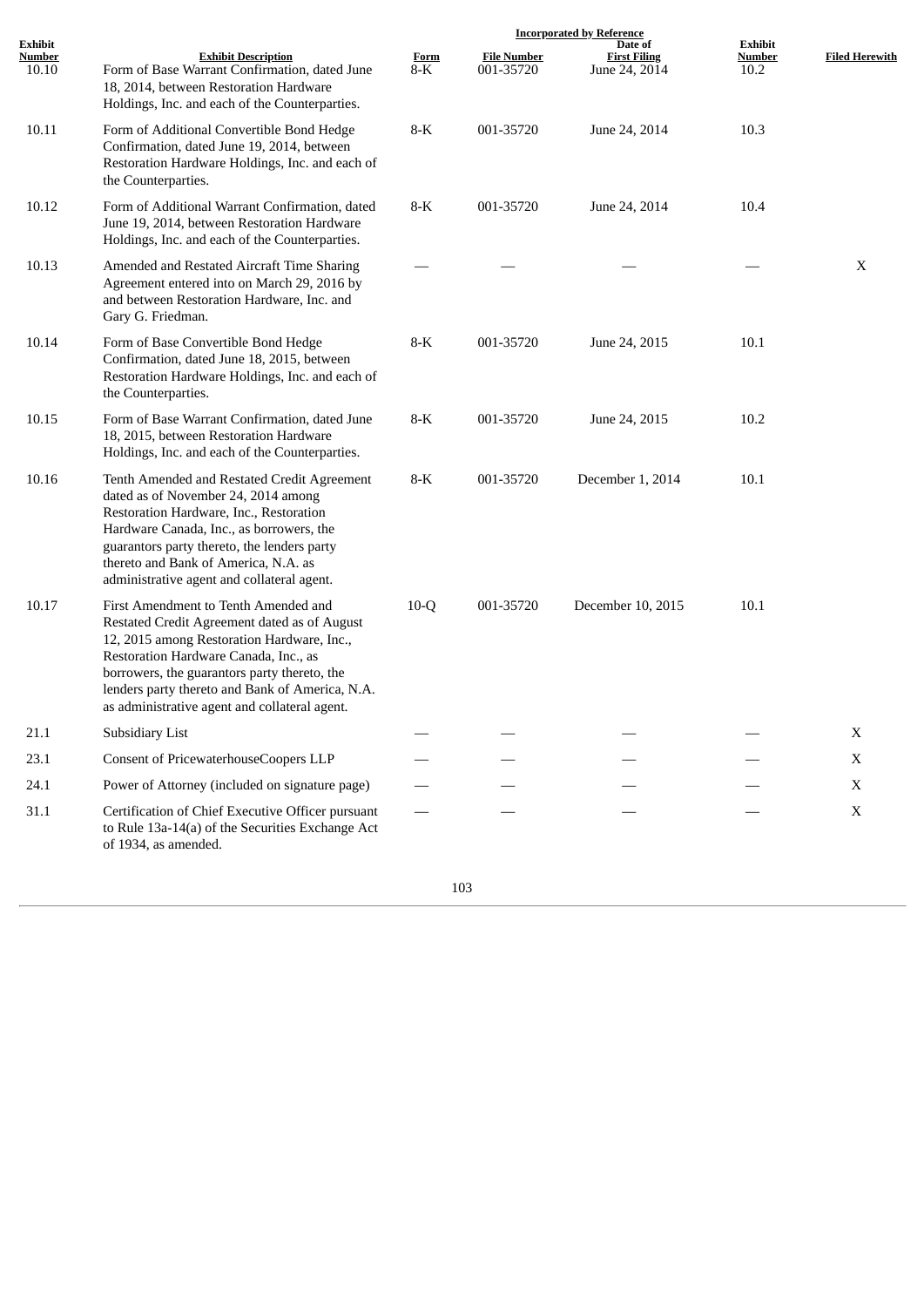|                                         |                                                                                                                                                                                    | <b>Incorporated by Reference</b> |                    |                                |                          |                            |
|-----------------------------------------|------------------------------------------------------------------------------------------------------------------------------------------------------------------------------------|----------------------------------|--------------------|--------------------------------|--------------------------|----------------------------|
| <b>Exhibit</b><br><b>Number</b><br>31.2 | <b>Exhibit Description</b><br>Certification of Chief Financial and<br>Administrative Officer pursuant to Rule 13a-<br>14(a) of the Securities Exchange Act of 1934, as<br>amended. | Form                             | <b>File Number</b> | Date of<br><b>First Filing</b> | <b>Exhibit</b><br>Number | <b>Filed Herewith</b><br>X |
| 32.1                                    | Certification of Chief Executive Officer<br>pursuant to 18 U.S.C. Section 1350, as adopted<br>pursuant to Section 906 of the Sarbanes-Oxley<br>Act of 2002.                        |                                  |                    |                                |                          | X                          |
| 32.2                                    | Certification of Chief Financial and<br>Administrative Officer pursuant to 18 U.S.C.<br>Section 1350, as adopted pursuant to Section<br>906 of the Sarbanes-Oxley Act of 2002.     |                                  |                    |                                |                          | X                          |
| 101.INS                                 | <b>XBRL Instance Document</b>                                                                                                                                                      |                                  |                    |                                |                          | X                          |
| 101.SCH                                 | XBRL Taxonomy Extension Schema Document                                                                                                                                            |                                  |                    |                                |                          | X                          |
| 101.CAL                                 | XBRL Taxonomy Extension Calculation<br>Linkbase Document                                                                                                                           |                                  |                    |                                |                          | X                          |
| 101.DEF                                 | <b>XBRL Extension Definition</b>                                                                                                                                                   |                                  |                    |                                |                          | X                          |
| 101.LAB                                 | XBRL Taxonomy Extension Label Linkbase<br>Document                                                                                                                                 |                                  |                    |                                |                          | X                          |
| 101.PRE                                 | XBRL Taxonomy Extension Presentation<br><b>Linkbase Document</b>                                                                                                                   |                                  |                    |                                |                          | X                          |

\* Indicates management contract or compensatory plan or arrangement.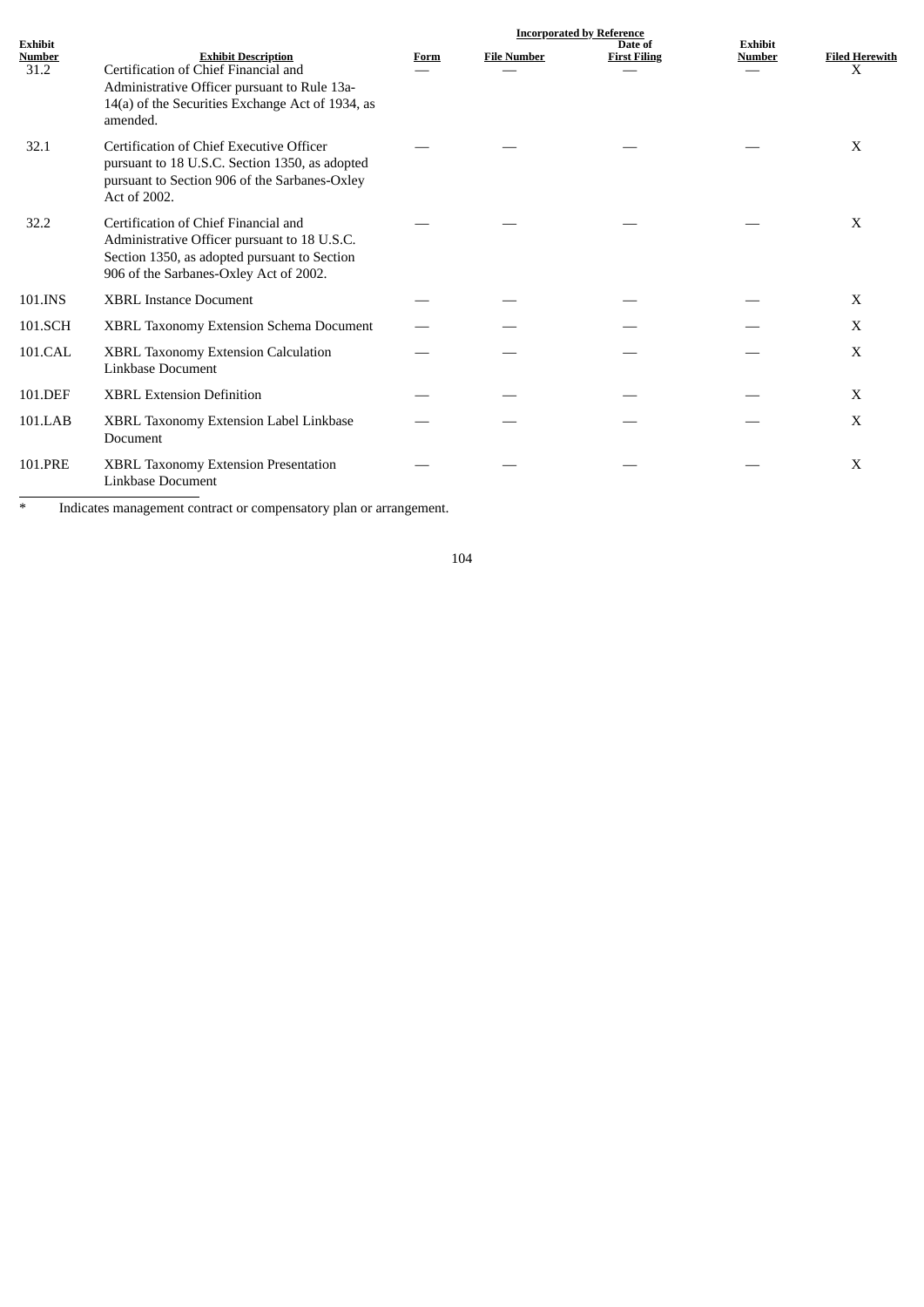#### **AMENDED AND RESTATED AIRCRAFT TIME SHARING AGREEMENT**

This Amended and Restated Aircraft Time Sharing Agreement ("**Agreement**") is entered into this 29th day of March, 2016 ("**Effective Date**") by and between Restoration Hardware, Inc., a Delaware corporation ("**Lessor**"), and Gary G. Friedman, an individual ("**Lessee**"). Lessor and Lessee are hereinafter sometimes referred to individually as "**Party**" and also collectively as "**Parties**".

# **RECITALS**

WHEREAS, Lessor and Lessee are parties to that certain Aircraft Time Sharing Agreement dated March 27, 2015 (the "**Original Agreement**");

and

WHEREAS, Lessor and Lessee desire to amend and restate the Original Agreement in order to allow the Original Agreement to cover all corporate aircraft that Lessor operates from time to time as set forth on  $Exhibit A$  hereto (currently such aircraft, individually or collectively, as the context may require, the "**Aircraft**").

NOW, THEREFORE, in consideration of the foregoing and based on the mutual covenants and conditions set forth herein, the Parties agree that the Original Agreement shall be amended and restated in its entirety to read as follows:

#### **ARTICLE 1**

### **LEASE OF AIRCRAFT**

1.1 Lease of Aircraft. Pursuant to and in accordance with the provisions of Federal Aviation Regulations ("**FAR**") Section 91.501(c)(l), Lessor hereby agrees to lease the Aircraft from time to time to Lessee on a time sharing, non-continuous and non-exclusive basis, and Lessee hereby agrees to lease the Aircraft from time to time from Lessor on a time sharing, non-continuous and non-exclusive basis, during the Term (as defined in Article 2) and subject to the terms and conditions herein contained.

1.2 Delivery and Redelivery of Aircraft. Upon the request of Lessee, subject to the availability of the Aircraft as determined by Lessor in accordance with Section 1.3, Lessor shall make the Aircraft available to Lessee at such location as Lessee may reasonably request. Lessee acknowledges that Lessor currently bases the Aircraft at Oakland International Airport (KOAK), Oakland, CA ("**Home Base**"). The repositioning, ferry or dead head flights of the Aircraft required in connection with Lessee's flights of the Aircraft under this Agreement, including delivery and/or redelivery of the Aircraft to the Home Base or to such other location as determined by Lessor's specific schedule of the Aircraft usage for its intended business or as the Parties may otherwise agree, shall be deemed to be use of the Aircraft by Lessee and at Lessee's expense subject to the FAA Maximum (as defined and set forth in Section 1.4).

1.3 Availability, Scheduling, and Use of Aircraft Flights. Lessee shall advise Lessor of his request for flight time and use of the Aircraft under this Agreement by giving Lessor advance notice by telephone, email and/or facsimile. Lessee's notice shall provide the customary information required by Lessor and its flight crew for each proposed flight. Lessor, in its sole discretion, shall have final authority over the scheduling of the Aircraft and in the event of a scheduling conflict, Lessor's plans and decisions shall control.

1.4 Rent. For each flight (including the repositioning, ferry or dead head flights set forth under Section 1.2) conducted under this Agreement, Lessee shall pay to Lessor rent ("**Rent**") equal to the Variable Costs (as defined below) of the flight; provided, however, that in no case shall the Rent for a flight exceed the FAA Maximum. The amount of Rent for a particular flight shall be estimated by Lessor (or its delegate) in advance of a particular flight and shall be finally determined after the particular flight. With respect to a particular flight, the "**FAA Maximum**" shall equal the aggregate amount of the expenses incurred for such flight as authorized and listed by FAR Section 91.501(d), consisting of the following enumerated expenses:

- (1) Fuel, oil, lubricants, and other additives;
- (2) Travel expenses of the crew, including food, lodging, and ground transportation;
- (3) Hangar and tie-down costs away from the Aircraft's base of operations;

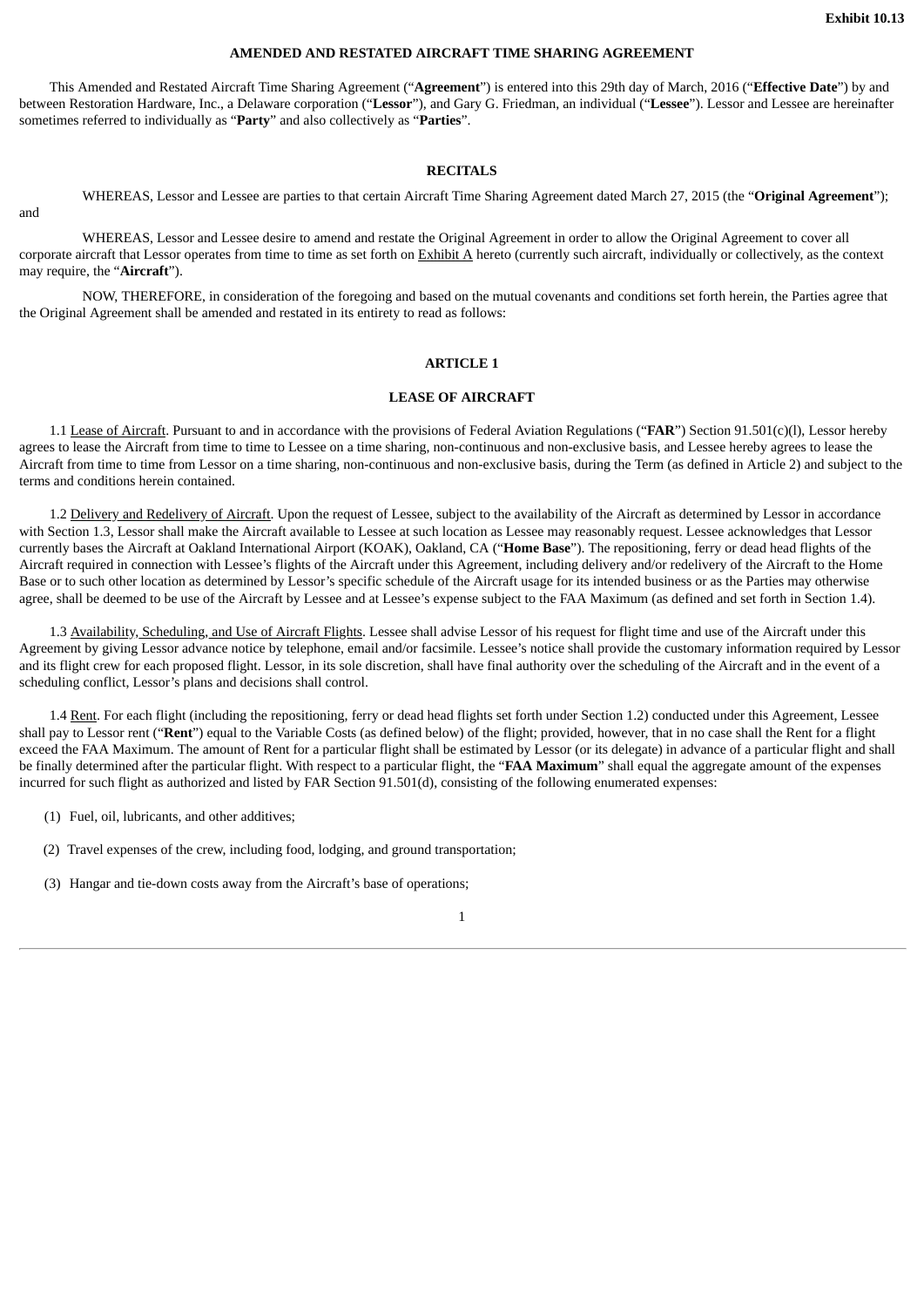- (4) Insurance obtained for the specific flight;
- (5) Landing fees, airport taxes, and similar assessments (including, without limitation and to the extent permitted by law, reimbursement of the taxes referred to in Section 1.6);
- (6) Customs, foreign permit, and similar fees directly related to the flight;
- (7) In flight food and beverages;
- (8) Passenger ground transportation;
- (9) Flight planning and weather contract services; and
- (10) An additional charge equal to one hundred percent (100%) of the expenses listed in paragraph (1) of this Section 1.4.

The "**Variable Costs**" of a particular flight shall equal the FAA Maximum with respect to that flight, modified by (a) subtracting the amount set forth in paragraph (10) of this Section 1.4, and (b) adding any variable maintenance and other variable costs of the flight not otherwise included in paragraphs (1) through (9) of this Section 1.4. (*e.g.*, the Rolls Royce Corporate Care program with respect to the engines of the Aircraft and the Honeywell Maintenance Service Plan (MSP) with respect to the auxiliary power unit of the Aircraft, to the extent Lessor has enrolled in such programs which Lessor shall determine in its sole discretion).

Notwithstanding the foregoing, in the event a particular trip is comprised of both business purpose flight legs and personal use flight legs, Rent for such trip shall be determined as follows:

- The basic principle shall be that Variable Costs shall be calculated for all flight legs of such trip and shall be compared to the hypothetical Variable Costs that would have been incurred had the trip itinerary been conducted solely as a business purpose flight. The excess, if any, of such Variable Costs shall be the amount of Rent imposed upon Lessee for such trip consisting of mixed purpose flight segments; *provided*, *however*, that in no case shall the Rent for a flight exceed the FAA Maximum. Any personal use attributable to a specific flight leg of a trip comprising multi-leg flights shall render that specific flight leg, in its entirety, a personal use flight leg of the trip.
- For purposes of clarity, assume that Lessee is traveling on the Aircraft from San Francisco to New York for business reasons and is scheduled to return from New York to San Francisco as part of the same business trip. If, instead of returning to San Francisco from New York, Lessee adds a new leg to the flight from New York to Miami for personal reasons and then travels back to San Francisco from Miami, Lessee shall pay Rent on the New York-to-Miami and the Miami- to-San Francisco legs of the trip, but the amount of such Rent shall not exceed the positive difference (if any) between the Variable Costs of such flight legs less hypothetical Variable Costs that would have been incurred had the return trip been completed via a nonstop flight from New Yorkto-San Francisco as a business purpose flight. Accordingly, in such example, if the Variable Costs of the New York-to-San Francisco return flight segment for business purposes would have been \$10,000 and the Variable Costs with respect to the New York-to-Miami and the Miami-to-San Francisco flight legs totaled \$15,000, the Rent for the two personal legs of the flight would be \$5,000 (but subject to the FAA Maximum limitation).
- As another example, assume that a flight is necessary from San Francisco to New York for business reasons and would otherwise be scheduled to return from New York to San Francisco as part of the same business trip. If, for personal reasons, Lessee makes a stop in Chicago on the way to New York from San Francisco and, on the return flight, stops in Denver for personal reasons, Lessee shall pay Rent on the entire trip (all four flight legs), but the amount of such Rent shall be equal to the positive difference (if any) between the Variable Costs of all four flight legs of such trip less the hypothetical Variable Costs that would have been incurred had the two business-intended flight legs of the trip (San Francisco-to-New York and New York-to-San Francisco) been completed for business purposes (subject in all events to the FAA Maximum limitation).

1.5 Taxation. In the event that the SIFL Value (as defined below) with respect to a specific flight should exceed Rent for a particular flight, then such excess difference shall be imputed as taxable compensation to Lessee includable in Lessee's gross income in accordance with the applicable provisions of the Internal Revenue Code of 1986, as amended ("**IRC**"), and Treasury

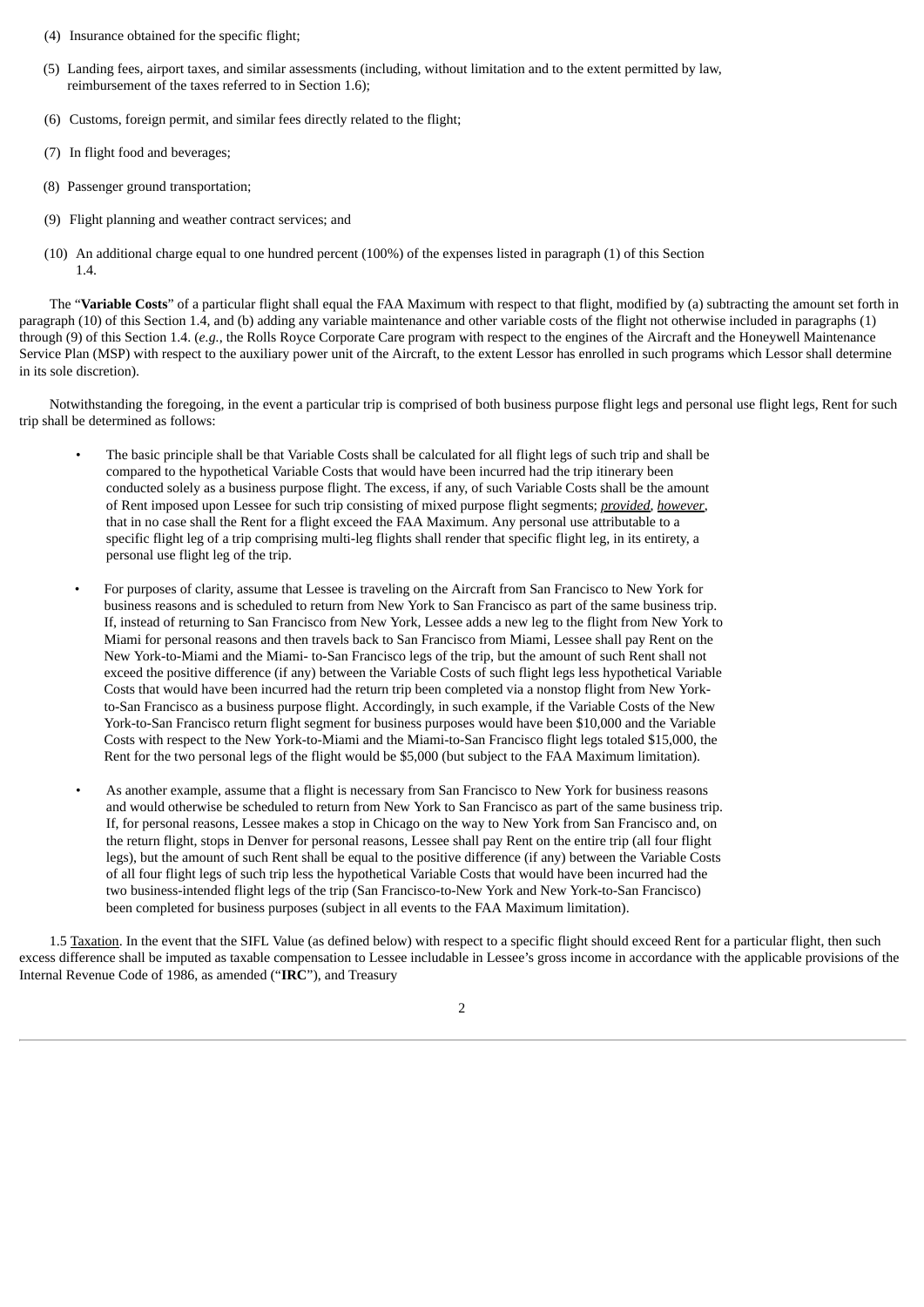Regulations promulgated thereunder and correctly treated and documented for income tax and employment tax and reporting purposes. To the extent any such income results in tax withholding obligations for Restoration Hardware, Inc., Lessor, or any of their respective affiliates, Lessee agrees that such entity may withhold the amount of such taxes from any other compensation otherwise payable to Lessee or may require Lessee to provide for such payment. The "**SIFL** Value" of a particular flight shall equal the valuation of such flight using the special non-commercial flight valuation rule for employees determined under the base aircraft valuation formula (also known as the Standard Industry Fare Level formula), in accordance with the applicable provisions of federal income tax regulations Section l.61-21(g).

1.6 Federal Excise Tax on Transportation by Air. Lessee agrees and accepts that Lessee shall be responsible for paying to Lessor the federal excise tax under IRC Section 4261 on the Rent paid to Lessor in accordance with Section 1.4.

1.7 Method of Payment. Lessee shall provide Lessor from time to time a deposit in an amount reasonably estimated by the Parties to cover the anticipated level of Rent for personal use by Lessee of the Aircraft (the minimum deposit shall be maintained at level of not less than \$100,000.00); provided, that Lessor may request an increase in the deposit amount at any time based on anticipated use of the Aircraft. Lessor is permitted to deduct from the deposit at any time the amount of Rent that is incurred under this Agreement from time to time and in such event Lessee agrees promptly to replenish the deposit account in accordance with the terms of this Agreement and in any event to the minimum level of \$100,000.00. Lessor shall provide Lessee a periodic statement of Rent incurred.

#### **ARTICLE 2**

#### **TERM**

The term of this Agreement shall commence on the Effective Date and shall continue for one year after said date. This Agreement shall automatically be renewed for additional one (1) year periods upon the same terms and conditions in the event neither Party gives the other Party a written notice of termination thirty (30) days prior to the end of the initial term or any extensions (the initial term and any extensions thereof are hereinafter referred to as "**Term**"). Notwithstanding the foregoing, either Party may terminate this Agreement at any time upon thirty (30) days' written notice or this Agreement shall terminate automatically upon (i) the sale of the Aircraft, or (ii) Lessee ceasing to be an executive officer of Lessor.

#### **ARTICLE 3**

#### **OPERATION AND MAINTENANCE RESPONSIBILITIES**

3.1 Operational Control and Crew. With respect to each flight undertaken under this Agreement, Lessor shall have and retain operational control of the Aircraft as provided in the applicable FAR (as defined in FAR Section 1.1 "operational control," with respect to a flight, means the exercise of authority over initiating, conducting, or terminating a flight); and, for federal tax purposes, shall have and retain "possession, command and control" of the Aircraft, as determined under IRC and the Regulations and rulings promulgated thereunder. Lessor shall employ, pay for and provide to Lessee a qualified flight crew for each flight undertaken under this Agreement.

3.2 Duties and Responsibilities of Crew. In accordance with applicable FAR, the qualified flight crew provided or contracted for by Lessor will exercise all of its duties and responsibilities in regard to the safety of each flight conducted hereunder. Lessee specifically agrees that the flight crew, in its sole discretion, may terminate any flight, refuse to commence any flight, or take other action which in the considered judgment of the pilot in command is necessitated by considerations of safety. The pilot in command shall have final and complete authority to cancel any flight for any reason or condition, which in the judgment of such pilot in command would compromise the safety of the flight. No such action of the pilot in command shall create or support any liability for loss, injury, damage or delay to Lessee or any other person. Lessee acknowledges and agrees that Lessor shall not be liable under any circumstances for delay or failure to furnish the Aircraft and the flight crew pursuant to this Agreement, except in the event of willful misconduct by Lessor.

3.3 Maintenance. Lessor shall be solely responsible for securing maintenance, preventive maintenance and required or otherwise necessary inspections on the Aircraft, and shall take such requirements into account in scheduling the Aircraft. No period of maintenance, preventive maintenance or inspection shall be delayed or postponed for the purpose of scheduling the Aircraft, unless said maintenance or inspection can be safely conducted at a later time in compliance with all applicable laws and regulations, and within the sound discretion of the pilot in command.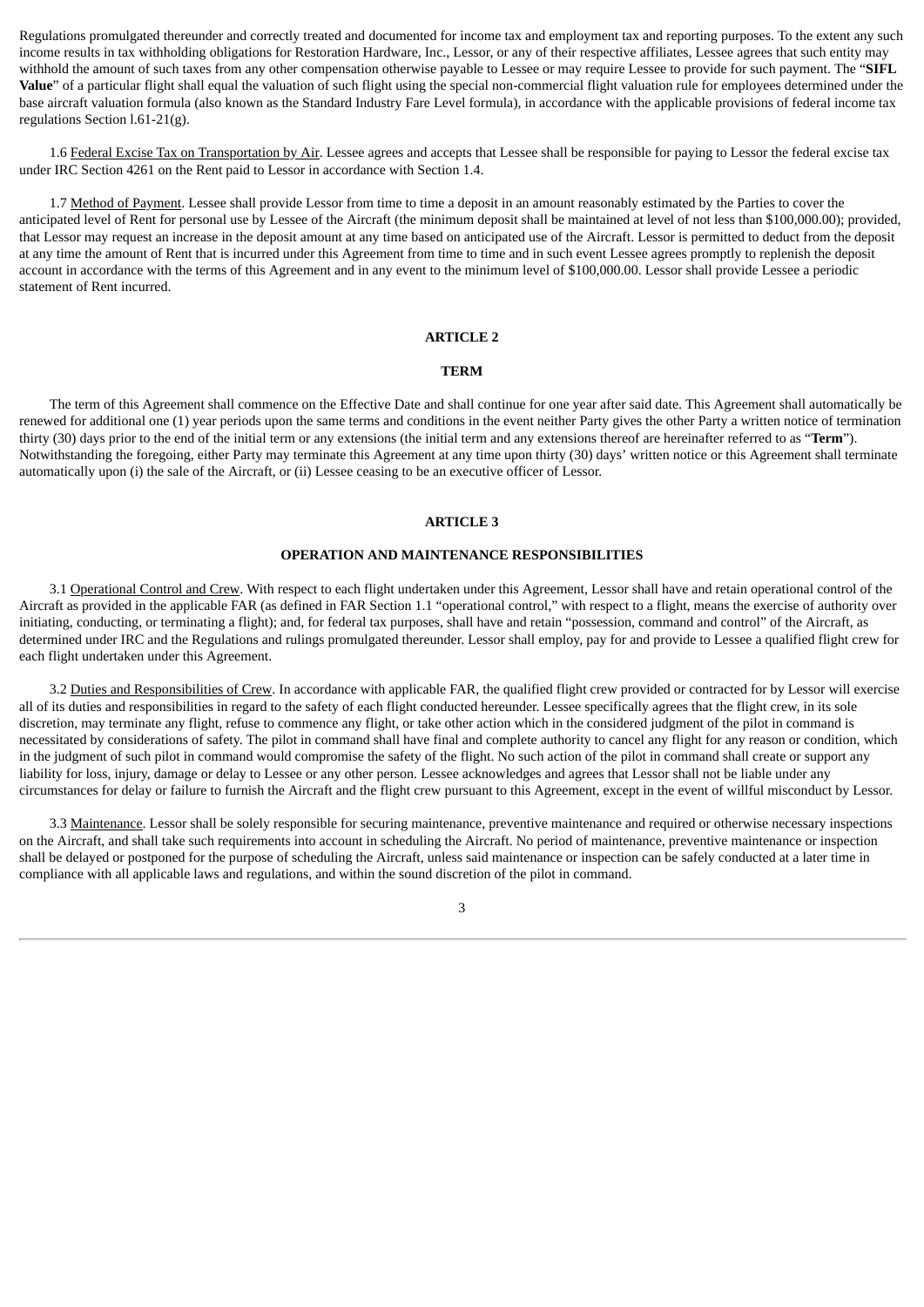3.4 Exercise of Authority and Rights on Behalf of Lessor. Notwithstanding anything in this Agreement to the contrary, the Board of Directors of Lessor shall have the authority on behalf of Lessor to take all actions with respect to this Agreement. Inasmuch as this Agreement constitutes a related party transaction between Lessor and Lessee, the Board of Directors of Lessor has also granted the Audit Committee of Lessor's Board of Directors with plenary authority to act on behalf of the Board of Directors with respect to any matter under this Agreement. The Board of Directors and the Audit Committee may further authorize the Chief Financial Officer of Lessor or the Chief Legal Officer of Lessor to act by delegated authority on behalf of Lessor with respect to any issues arising under this Agreement.

### **ARTICLE 4**

#### **INSURANCE**

4.1 Insurance by Lessor. Lessor, at its sole cost, shall maintain in effect during the Term of this Agreement its present liability insurance covering public liability, property damage, including passenger legal liability and its all-risk hull and engine insurance. Lessor's insurance shall be primary and without right of contribution from any other insurance. Lessor shall cause Lessee to be an additional named insured with respect to the liability coverage.

4.2 Further Insurance. Lessor will provide such additional insurance coverage as Lessee shall request or require, provided, however, that the cost of such additional insurance shall be borne by Lessee as set forth in paragraph (4) of the definition of FAA Maximum (and the corresponding inclusion of such amount in the definition of Variable Expenses) in Section 1.4 of this Agreement.

#### **ARTICLE 5**

#### **REPRESENTATIONS AND WARRANTIES**

5.1 Representations, Warranties and Covenants of Lessor. Lessor hereby represents, warrants and covenants to Lessee the following:

5.1.1 Lessor has the full power, authority and legal right to execute, deliver and perform the terms of this Agreement.

5.1.2 Lessor shall operate and maintain the Aircraft in a prudent and professional manner, in accordance with the flight manual and all recommended manufacturer's operating practices and procedures, and in full compliance with all applicable federal, state or local rules and regulations, and the provisions of Lessor's insurance policy.

5.2 Representations, Warranties and Covenants of Lessee. Lessee hereby represents, warrants and covenants to Lessor the following:

5.2.1 Lessee has the full power, authority and legal right to execute, deliver and perform the terms of this Agreement;

5.2.2 Lessee shall use the Aircraft only for and on account of his own personal and/or business matters, including the transportation of his family members, relatives, guests and business associates, and shall not use the Aircraft for the purpose of providing transportation of passengers or cargo in air commerce for compensation or hire;

5.2.3 Lessee shall refrain from incurring any mechanics or other lien in connection with inspection, preventative maintenance, maintenance or storage of the Aircraft, whether permissible or impermissible under this Agreement, nor shall there be any attempt by Lessee to convey, mortgage, assign, lease or any way alienate the Aircraft or create any kind of lien or security interest involving the Aircraft or do anything to take or fail to take any action that might mature into such a lien or security interest attaching to the Aircraft; and

5.2.4 During the term of this Agreement, Lessee shall abide by and conform to all such laws, governmental and airport orders, rules and regulations, as shall from time to time be in effect relating in any way to the operation and use of the Aircraft by a time sharing lessee.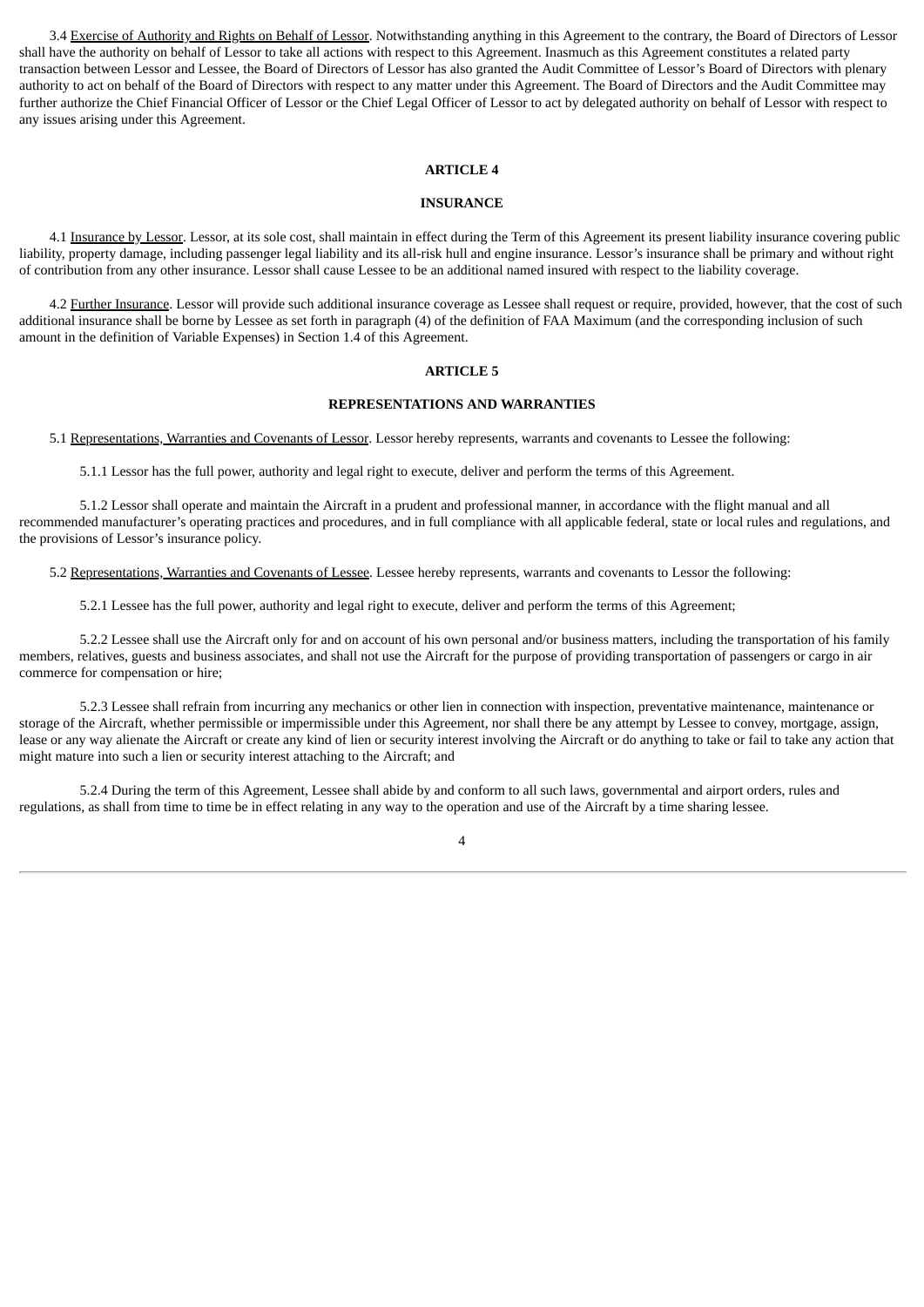# **ARTICLE 6**

#### **NOTICES**

All notices, requests, demands to or upon, or other communication with the respective Parties hereto to be effective shall be in writing (including by facsimile transmission) and, unless otherwise expressly provided herein, shall be deemed to have been duly given, made or received (a) in the case of delivery by hand, when delivered, (b) in the case of delivery by mail, three (3) days after being deposited in the mail, postage prepaid, or (c) in the case of delivery by facsimile transmission, when sent and receipt has been confirmed, addressed as follows:

- **If to Lessor**: Restoration Hardware Chief Financial & Administrative Officer 15 Koch Road, Suite K Bldg. D, Finance Department Corte Madera, CA 94925 Telephone: (415) 924-1005 Attn: Karen Boone E-mail: kboone@rh.com
- With a copy to: Restoration Hardware Chief Legal Officer, Legal Department (same address as above) Telephone: (415) 945-4736 Attn: Edward T. Lee E-mail: edwardlee@rh.com
- **If to Lessee**: Gary G. Friedman 19 Eucalyptus Road Belvedere, CA 94920 E-mail: gfriedman@rh.com
- With a copy to: Restoration Hardware Assistant to Chief Executive Officer 15 Koch Road, Suite K, The Center of Innovation Corte Madera, CA 94925 E-mail: m@rh.com

#### **ARTICLE 7**

### **MISCELLANEOUS**

7.1 Aircraft Policy. Except as expressly provided for herein, the Parties are subject to and bound by the terms and conditions set forth in the Restoration Hardware, Inc. Aircraft Policy (the "**Policy**").

7.2 Additional Documentation. At the request of either Party, the other Party shall execute and deliver or cause to be delivered any documents or take any action reasonably deemed necessary or appropriate in connection with the Aircraft and this Agreement.

7.3 Headings. The headings contained in this Agreement are for reference purposes only and shall not affect in any way the construction or interpretation of this Agreement.

7.4 Partial Invalidity. If any provision of this Agreement, or the application thereof to any person, place or circumstance, shall be held by a court of competent jurisdiction to be illegal, invalid, unenforceable or void, and the remainder of this Agreement, as well as such provision as applied to other persons, shall remain in full force and effect.

7.5 Waiver. With regard to any power, remedy or right provided in this Agreement or otherwise available to any party, (i)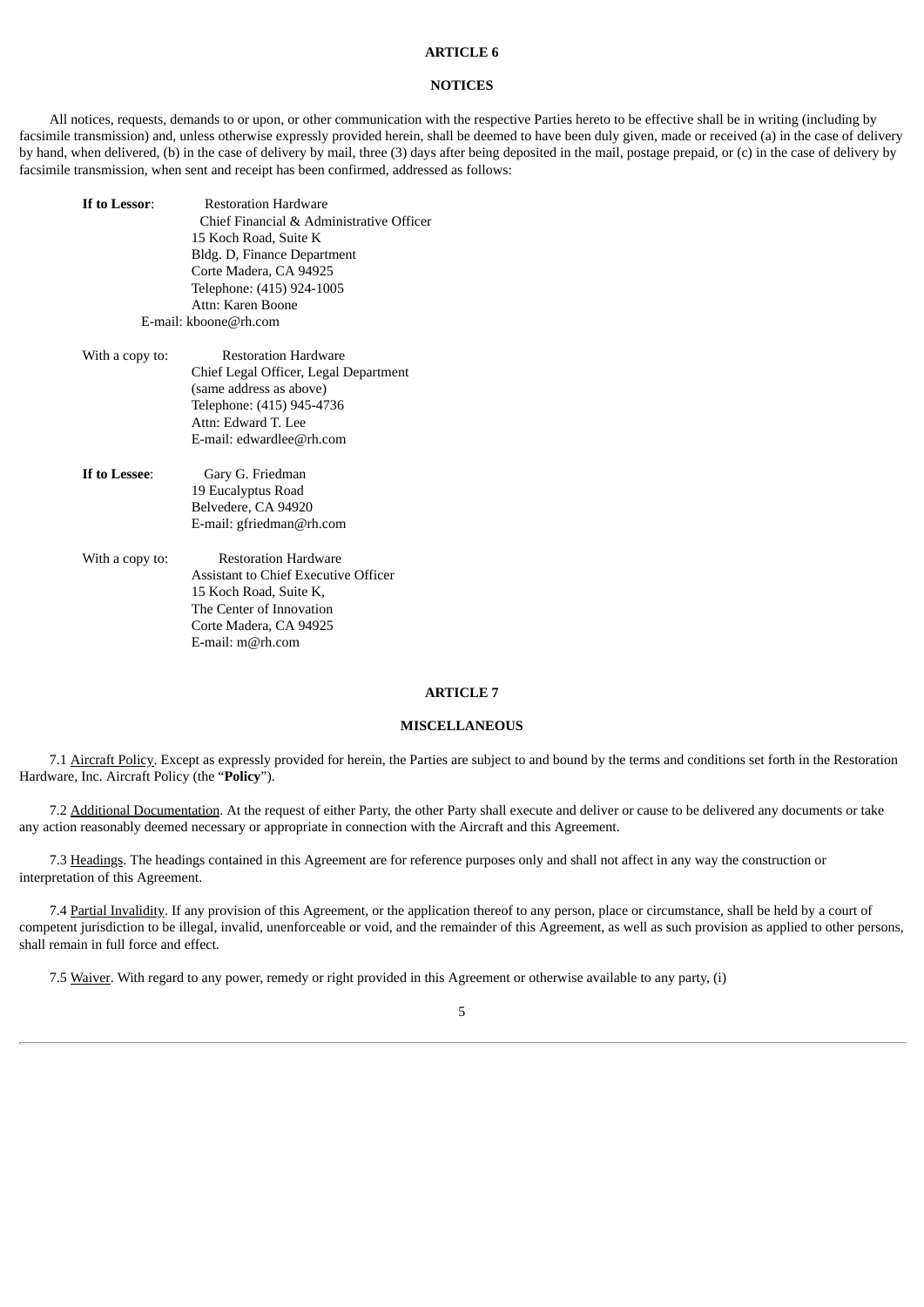no waiver or extension of time shall be effective unless expressly contained in a writing signed by the waiving party; (ii) no alteration, modification or impairment shall be implied by reason of any previous waiver, extension of time, daily or omission in exercise or other indulgence; and (iii) waiver by any party of the time for performance of any act or condition hereunder does not constitute waiver of the act or condition itself.

7.6 Entire Agreement. The Policy and this Agreement (including the attached exhibits) constitutes the entire agreement between the Parties pertaining to the subject matter contained in the Policy and this Agreement and supersedes any prior or contemporaneous agreements, between the Parties with respect to the subject matter of this Agreement. There are no representations, warranties, covenants, promises or undertakings, other than those expressly set forth or referred to herein.

7.7 Amendment. This Agreement may be amended only by a written agreement signed by all of the Parties.

7.8 Binding Effect; Assignment. This Agreement shall be binding on, and shall inure to the benefit of, the Parties to it and their respective successors and assigns; provided, however, that neither party may assign any of its rights under this Agreement and any such purported assignment shall be null, void and of no effect.

7.9 Applicable Law. This Agreement shall be governed by and construed in accordance with the laws of the State of California.

7.10 Attorneys' Fees. Should any action be commenced between any of the Parties to this Agreement or their representatives concerning any provision of this Agreement or the rights of any person or entity thereunder, solely as between the Parties or their successors, the party or Parties prevailing in such action as determined by the court shall be entitled to recover from the other party all of its costs and expenses incurred in connection with such action (including without limitation fees, disbursements and expenses of attorneys and costs of investigation).

7.11 No Third Party Rights. Nothing in this Agreement whether express or implied, is intended to confer any rights or remedies under or by reason of this Agreement on any person other than the Parties to this Agreement and their respective successors and assigns, nor is anything in this Agreement intended to relieve or discharge the obligation or liability of any their persons to any party to this Agreement, nor shall any provision give any third person any rights of subrogation or action over against any party to this Agreement.

7.12 Counterparts. This Agreement may be executed in one or more counterparts, each of which independently shall be deemed to be an original and all of which together shall constitute one instrument. The Parties may exchange executed copies transmitted by telecopier, provided the executed originals are forwarded in accordance with Article 6.

7.13 Expenses. Each party shall bear all of its own expenses in connection with the negotiation, execution and delivery of this Agreement.

7.14 Relationship of the Parties. Nothing contained in this Agreement shall in any way create any association, partnership, joint venture, or principal and agent relationship between the Parties hereto or be construed to evidence the intention of the Parties to constitute such.

7.15 Survival. All representations, warranties, covenants and agreements of the Parties contained in this Agreement, or in any instrument, certificate, exhibit, schedule, or other writing provided for in it, shall survive the Term of this Agreement.

7.16 Determination of Rent. Lessor shall have plenary authority to administer this Agreement and make determinations of Rent (subject to the FAA Maximum amount) and shall bear the cost of administration of this Agreement and the calculations of Rent required by this Agreement. Lessee shall have the right to inspect and review such determinations from time to time upon request and Lessor will use reasonable commercial efforts to provide to Lessee thirdparty documentation, wherever practically available, upon Lessee's written request to substantiate any Rent determinations under this Agreement including the Variable Costs or other recoupable expenses used in such determinations.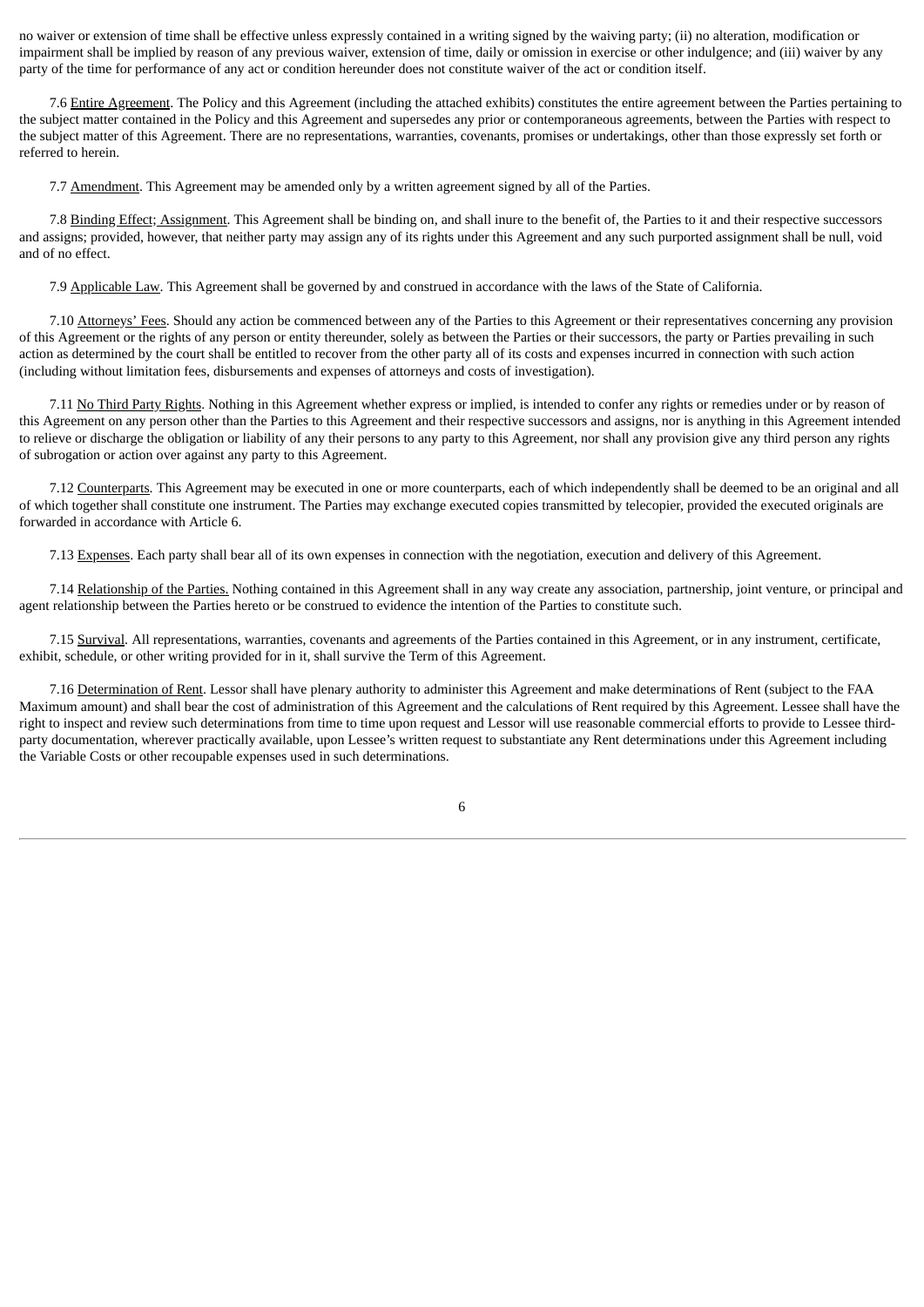# **ARTICLE 8**

## **TRUTH IN LEASING**

8.1 LESSOR (RESTORATION HARDWARE, INC.) CERTIFIES THAT THE AIRCRAFT SET FORTH ON EXHIBIT A HERETO, OPERATED BY LESSOR PRESENTLY COMPLY WITH APPLICABLE FAA MAINTENANCE AND INSPECTION REQUIREMENTS FOR OPERATION TO BE CONDUCTED UNDER THIS AGREEMENT AND THAT SUCH AIRCRAFT HAVE BEEN MAINTAINED AND INSPECTED FOR THE LAST 12 MONTHS AND IN THE FUTURE WILL BE MAINTAINED AND INSPECTED UNDER PART 91 OF THE FEDERAL AVIATION REGULATIONS FOR OPERATIONS TO BE CONDUCTED UNDER THIS AGREEMENT.

8.2 LESSOR (RESTORATION HARDWARE, INC.) CERTIFIES THAT LESSOR, AND NOT LESSEE, IS RESPONSIBLE FOR OPERATIONAL CONTROL OF THE AIRCRAFT UNDER THIS AGREEMENT DURING THE TERM HEREOF AND LESSOR WILL BE THE OPERATOR OF THE AIRCRAFT AS PROVIDED HEREIN AND IS RESPONSIBLE FOR COMPLIANCE WITH APPLICABLE FEDERAL AVIATION REGULATIONS.

8.3 AN EXPLANATION OF FACTORS BEARING ON OPERATIONAL CONTROL AND PERTINENT FEDERAL AVIATION REGULATIONS CAN BE OBTAINED FROM THE NEAREST FAA FLIGHT STANDARDS DISTRICT OFFICE.

8.4 THE ADDRESS OF LESSOR IS 15 KOCH ROAD, SUITE K BLDG. D, CORTE MADERA, CA 94925.

[*Signature Page to Follow*]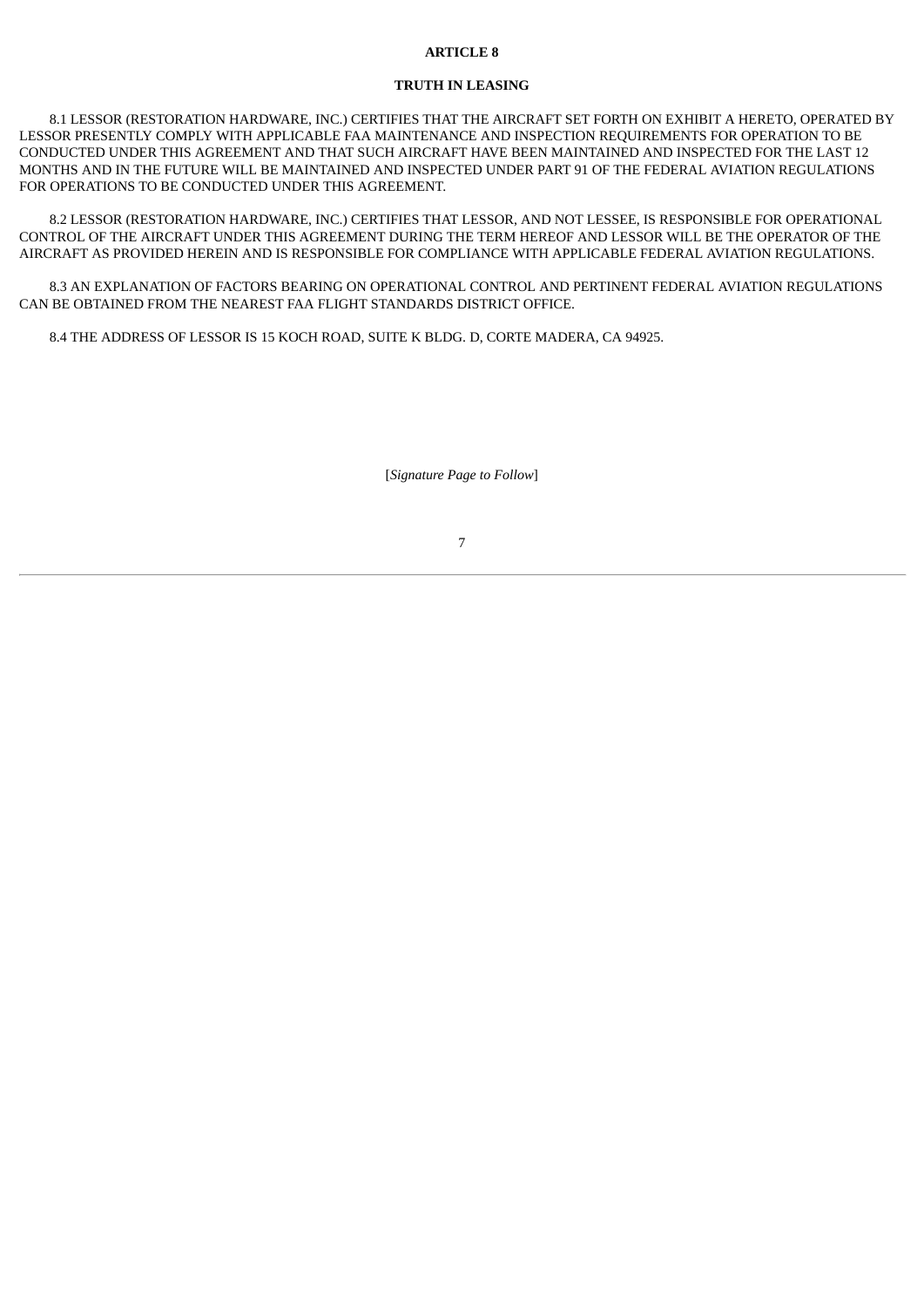IN WITNESS WHEREOF, the Parties have executed this Aircraft Time Sharing Agreement as of the day and year first above and written.

# **LESSOR:**

# **RESTORATION HARDWARE, INC.**

| By: /s/ Karen Boone                                 |
|-----------------------------------------------------|
| Name: Karen Boone                                   |
| Title:     Chief Financial & Administrative Officer |
|                                                     |
| By: /s/ Mark Demilio                                |
|                                                     |

Name: Mark Demilio Title: Director

**LESSEE:**

/s/ Gary G. Friedman **GARY G. FRIEDMAN**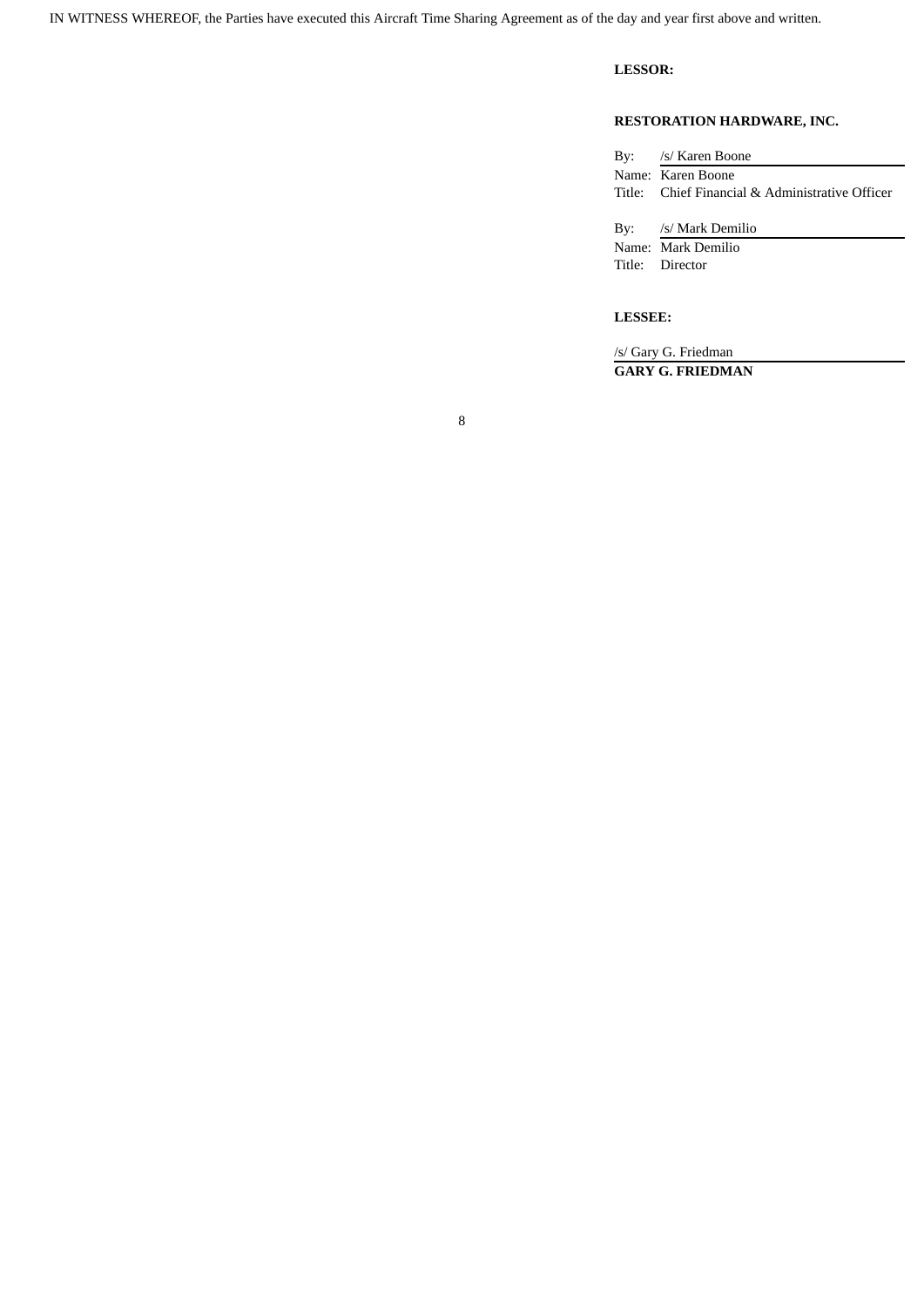Name Jurisdiction of Incorporation<br>Restoration Hardware, Inc. Delaware Delaware Delaware Delaware Delaware Delaware Delaware Delaware Delaware Delaware Delaware Delaware Delaware Delaware Delaware Delaware Delaware Delawar Restoration Hardware, Inc. **Executive Executive Constant Constant Constant Constant Constant Constant Constant Constant Constant Constant Constant Constant Constant Constant Constant Constant Constant Constant Constant Con** Hierarchy, LLC Delaware<br>RH Yountville, Inc. Delaware RH Yountville, Inc. Delaware (1999) and the set of the set of the set of the set of the Delaware (1999) and Delaware (1999) and Delaware (1999) and Delaware (1999) and Delaware (1999) and Delaware (1999) and Delaware (1999 RH Hickory, LLC RH Patterson, LLC Delaware RH US, LLC<br>RHM, LLC<br>Delaware RHM, LLC Delaware and the contract of the contract of the contract of the contract of the Delaware of the Delaware RH Operations, Inc. Delaware Contract Contract Contract Contract Contract Contract Contract Contract Contract Contract Contract Contract Contract Contract Contract Contract Contract Contract Contract Contract Contract Cont RH F&B Operations, Inc.<br>
Restoration Hardware Canada, Inc.<br>
2011 - Principle British Columbia, Canada Restoration Hardware Canada, Inc.<br>
Restoration Hardware International Limited<br>
Restoration Hardware International Limited<br>
Restoration Hardware International Limited Restoration Hardware International Limited<br>
Restoration Hardware Trading (Shanghai) Company Limited<br>
Restoration Hardware Trading (Shanghai) Company Limited<br>
Hong Kong People's Republic of China Restoration Hardware Trading (Shanghai) Company Limited RHG Management, LLC<br>
The Michaels Furniture Company, Inc.<br>
California The Michaels Furniture Company, Inc. California RH F&B Illinois, LLC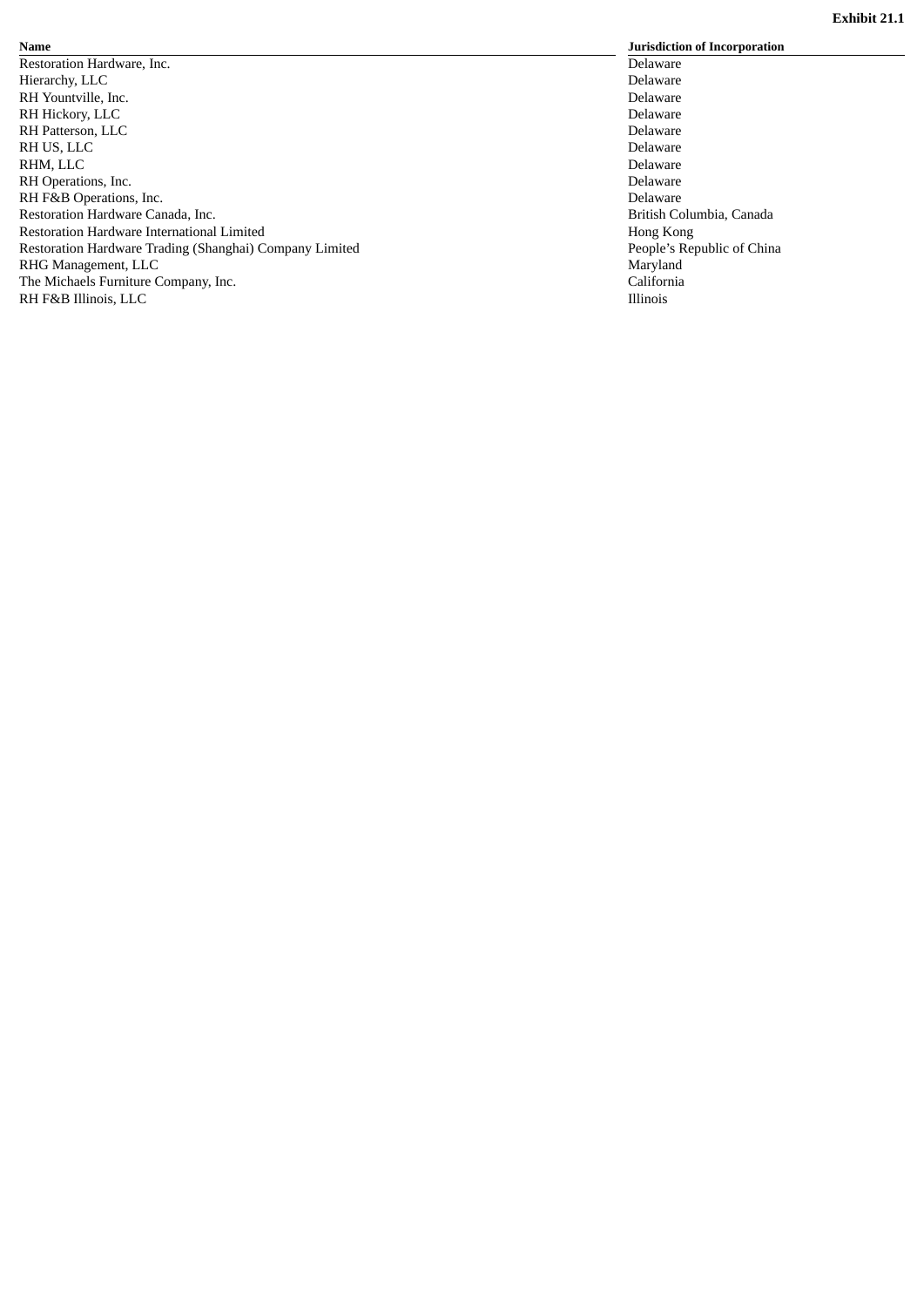## CONSENT OF INDEPENDENT REGISTERED PUBLIC ACCOUNTING FIRM

We hereby consent to the incorporation by reference in the Registration Statement on Form S‑8 (No. 333-203083, No. 333-194898, No. 333-191194, and No. 333-184716) of Restoration Hardware Holdings, Inc. of our report dated March 30, 2016 relating to the financial statements and the effectiveness of internal control over financial reporting, which appears in this Form 10‑K.

/s/ PricewaterhouseCoopers LLP

San Francisco, California March 30, 2016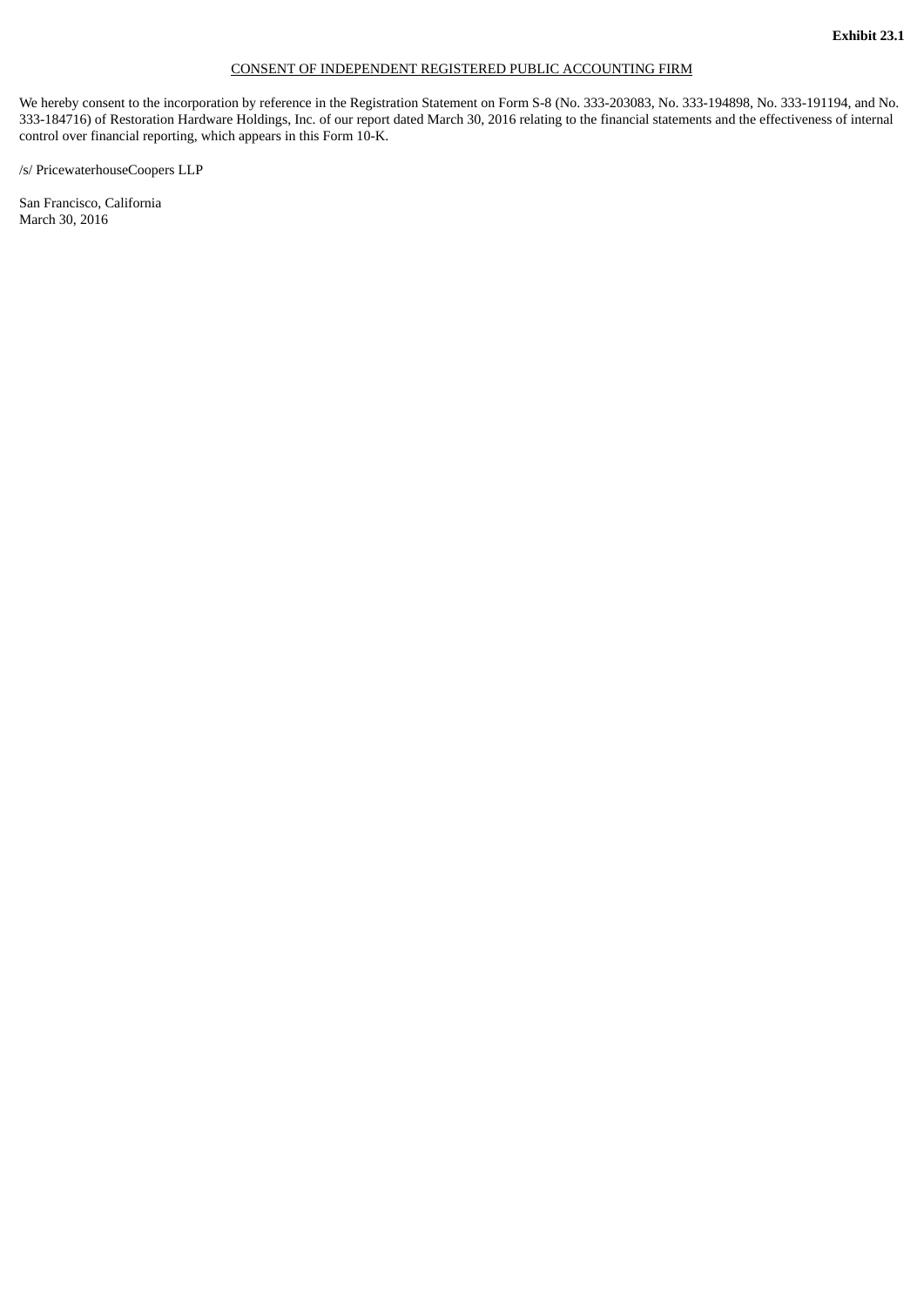# **CERTIFICATION OF PERIODIC REPORT UNDER SECTION 302 OF THE SARBANES-OXLEY ACT OF 2002**

I, Gary Friedman, certify that:

- 1. I have reviewed this Annual Report on Form 10-K of Restoration Hardware Holdings, Inc.;
- 2. Based on my knowledge, this report does not contain any untrue statement of a material fact or omit to state a material fact necessary to make the statements made, in light of the circumstances under which such statements were made, not misleading with respect to the period covered by this report;
- 3. Based on my knowledge, the financial statements, and other financial information included in this report, fairly present in all material respects the financial condition, results of operations and cash flows of the registrant as of, and for, the periods presented in this report;
- 4. The registrant's other certifying officers and I are responsible for establishing and maintaining disclosure controls and procedures (as defined in Exchange Act Rules 13a–15(e) and 15d–15(e)) and internal control over financial reporting (as defined in Exchange Act Rules 13a-15(f) and 15d-15(f)) for the registrant and have:
	- a. Designed such disclosure controls and procedures, or caused such disclosure controls and procedures to be designed under our supervision, to ensure that material information relating to the registrant, including its consolidated subsidiaries, is made known to us by others within those entities, particularly during the period in which this report is being prepared;
	- b. Designed such internal control over financial reporting, or caused such internal control over financial reporting to be designed under our supervision, to provide reasonable assurance regarding the reliability of financial reporting and the preparation of financial statements for external purposes in accordance with generally accepted accounting principles
	- c. Evaluated the effectiveness of the registrant's disclosure controls and procedures and presented in this report our conclusions about the effectiveness of the disclosure controls and procedures, as of the end of the period covered by this report based on such evaluation; and
	- d. Disclosed in this report any change in the registrant's internal control over financial reporting that occurred during the registrant's most recent fiscal quarter (the registrant's fourth fiscal quarter in the case of an annual report) that has materially affected, or is reasonably likely to materially affect, the registrant's internal control over financial reporting; and
- 5. The registrant's other certifying officers and I have disclosed, based on our most recent evaluation of internal control over financial reporting, to the registrant's auditors and the audit committee of the registrant's board of directors (or persons performing the equivalent functions):
	- a. All significant deficiencies and material weaknesses in the design or operation of internal control over financial reporting which are reasonably likely to adversely affect the registrant's ability to record, process, summarize and report financial information; and
	- b. Any fraud, whether or not material, that involves management or other employees who have a significant role in the registrant's internal control over financial reporting.

Date: March 30, 2016

/s/ Gary Friedman

Gary Friedman Chairman and Chief Executive Officer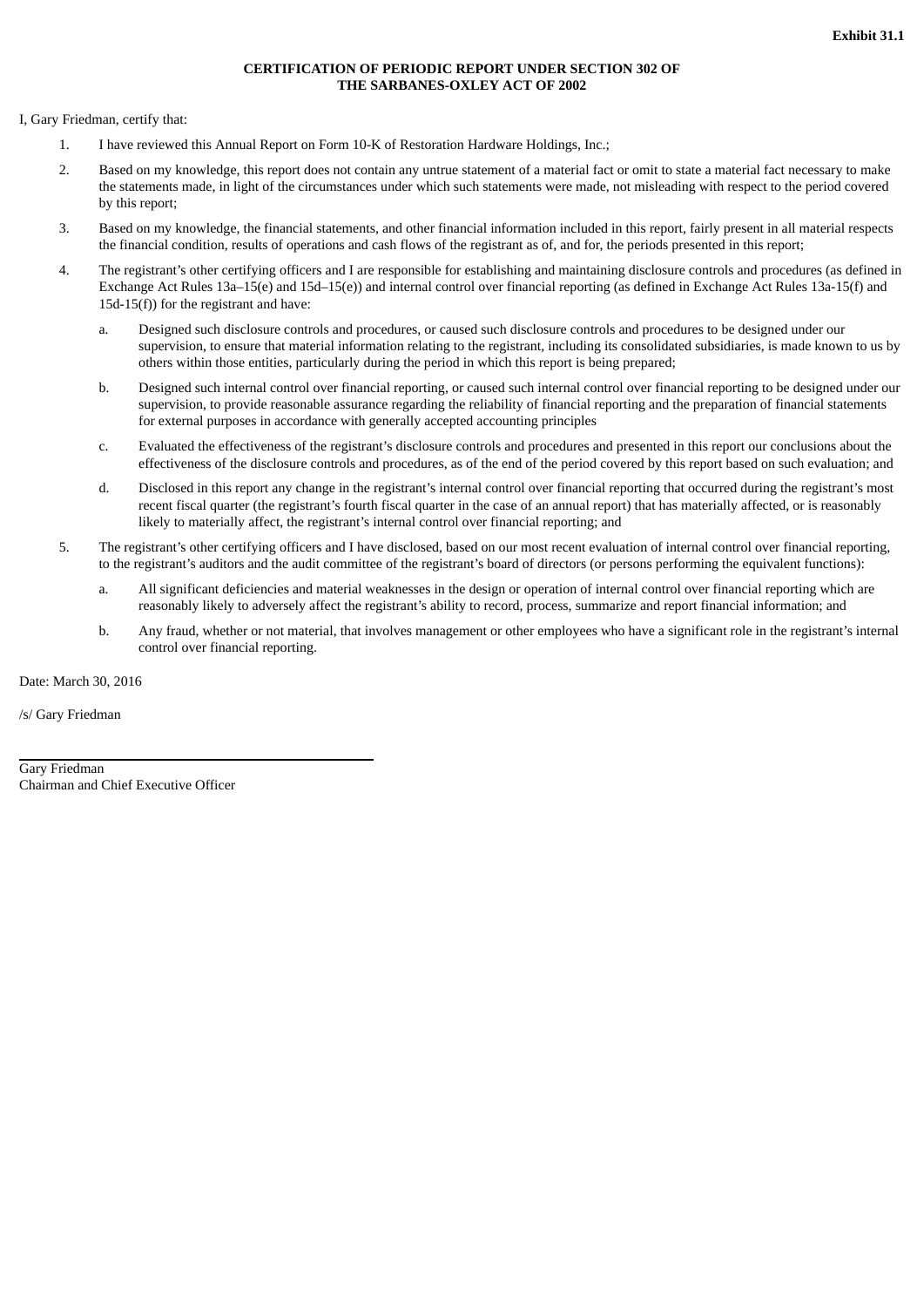# **CERTIFICATION OF PERIODIC REPORT UNDER SECTION 302 OF THE SARBANES-OXLEY ACT OF 2002**

I, Karen Boone, certify that:

- 1. I have reviewed this Annual Report on Form 10-K of Restoration Hardware Holdings, Inc.;
- 2. Based on my knowledge, this report does not contain any untrue statement of a material fact or omit to state a material fact necessary to make the statements made, in light of the circumstances under which such statements were made, not misleading with respect to the period covered by this report;
- 3. Based on my knowledge, the financial statements, and other financial information included in this report, fairly present in all material respects the financial condition, results of operations and cash flows of the registrant as of, and for, the periods presented in this report;
- 4. The registrant's other certifying officers and I are responsible for establishing and maintaining disclosure controls and procedures (as defined in Exchange Act Rules 13a–15(e) and 15d–15(e)) and internal control over financial reporting (as defined in Exchange Act Rules 13a-15(f) and 15d-15(f)) for the registrant and have:
	- a. Designed such disclosure controls and procedures, or caused such disclosure controls and procedures to be designed under our supervision, to ensure that material information relating to the registrant, including its consolidated subsidiaries, is made known to us by others within those entities, particularly during the period in which this report is being prepared;
	- b. Designed such internal control over financial reporting, or caused such internal control over financial reporting to be designed under our supervision, to provide reasonable assurance regarding the reliability of financial reporting and the preparation of financial statements for external purposes in accordance with generally accepted accounting principles
	- c. Evaluated the effectiveness of the registrant's disclosure controls and procedures and presented in this report our conclusions about the effectiveness of the disclosure controls and procedures, as of the end of the period covered by this report based on such evaluation; and
	- d. Disclosed in this report any change in the registrant's internal control over financial reporting that occurred during the registrant's most recent fiscal quarter (the registrant's fourth fiscal quarter in the case of an annual report) that has materially affected, or is reasonably likely to materially affect, the registrant's internal control over financial reporting; and
- 5. The registrant's other certifying officers and I have disclosed, based on our most recent evaluation of internal control over financial reporting, to the registrant's auditors and the audit committee of the registrant's board of directors (or persons performing the equivalent functions):
	- a. All significant deficiencies and material weaknesses in the design or operation of internal control over financial reporting which are reasonably likely to adversely affect the registrant's ability to record, process, summarize and report financial information; and
	- b. Any fraud, whether or not material, that involves management or other employees who have a significant role in the registrant's internal control over financial reporting.

Date: March 30, 2016

/s/ Karen Boone

Karen Boone Chief Financial and Administrative Officer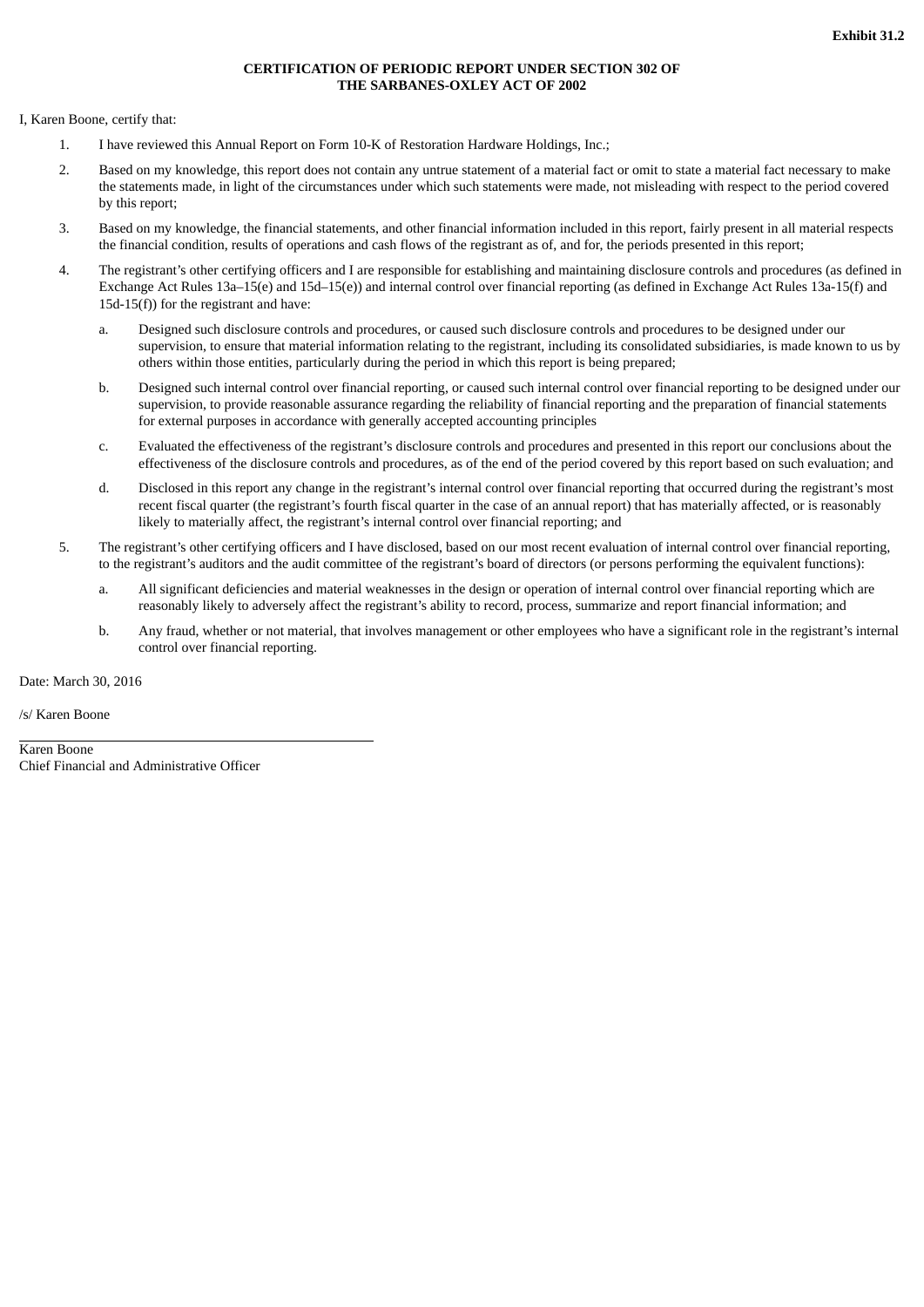# **CERTIFICATION OF CHIEF EXECUTIVE OFFICER PURSUANT TO 18 U.S.C. SECTION 1350, AS ADOPTED PURSUANT TO SECTION 906 OF THE SARBANES-OXLEY ACT OF 2002**

I, Gary Friedman, Chief Executive Officer of Restoration Hardware Holdings, Inc. (the "Company"), do hereby certify, pursuant to 18 U.S.C. Section 1350, as adopted pursuant to Section 906 of the Sarbanes-Oxley Act of 2002, that to the best of my knowledge:

- the Annual Report of the Company on Form 10-K for the fiscal year ended January 30, 2016 fully complies with the requirements of Section 13(a) or 15(d) of the Securities Exchange Act of 1934; and
- the information contained in such Annual Report on Form 10-K fairly presents, in all material respects, the financial condition and results of operations of the Company for the periods presented therein.

Date: March 30, 2016

By: /s/ Gary Friedman Name: Gary Friedman Title: Chairman and Chief Executive Officer

This certification accompanies this Annual Report on Form 10-K pursuant to Section 906 of the Sarbanes-Oxley Act of 2002 and shall not be deemed filed by the Company for purposes of Section 18 of the Securities Exchange Act of 1934, as amended (the "Exchange Act"). Such certification will not be deemed to be incorporated by reference into any filing under the Securities Act of 1933, as amended, or the Exchange Act, except to the extent that the Company specifically incorporates it by reference.